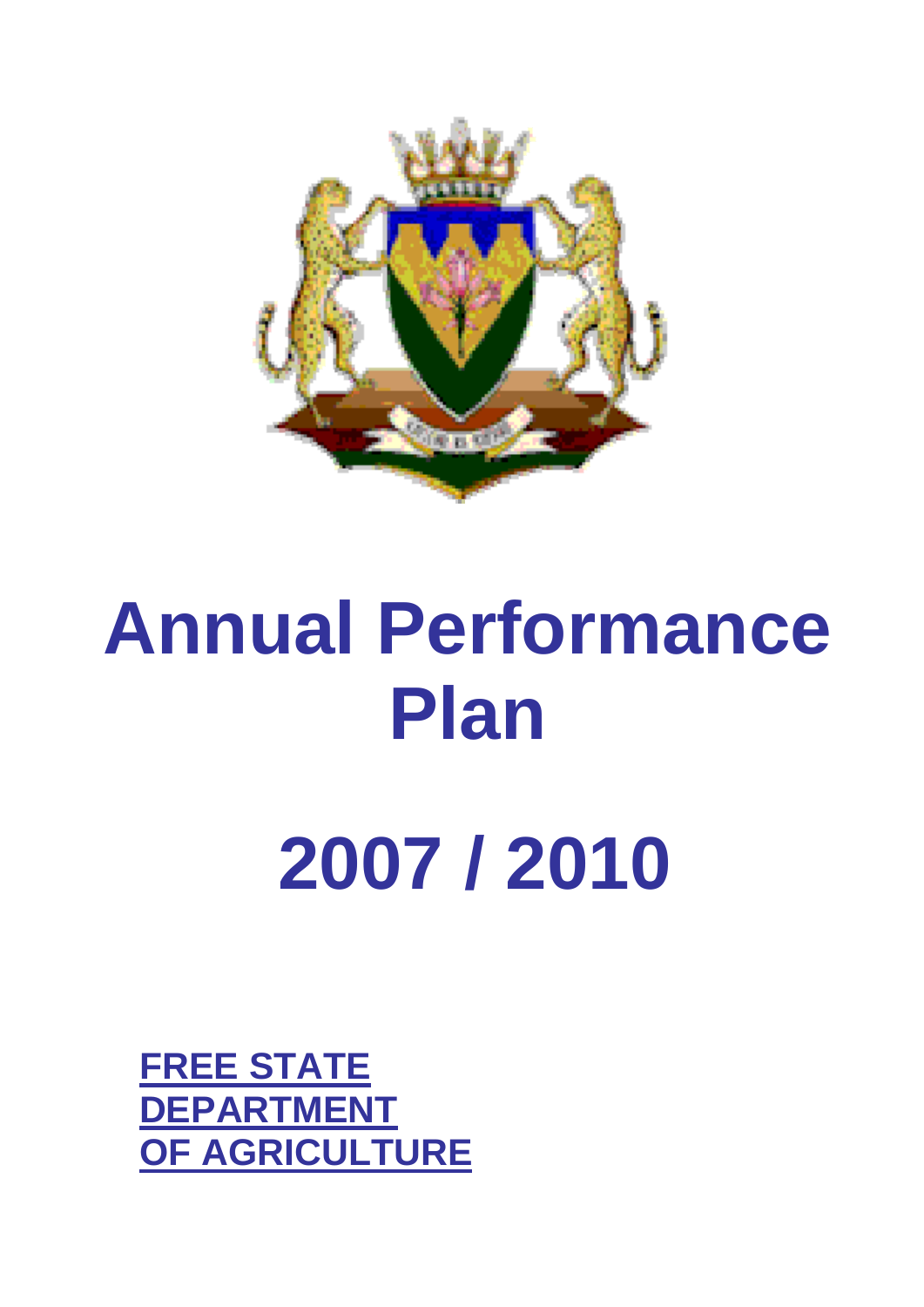# **PART A**

## **CONTENTS**

- **1 Overview of Strategic Plan**
- **2 Strategic Plan update analysis**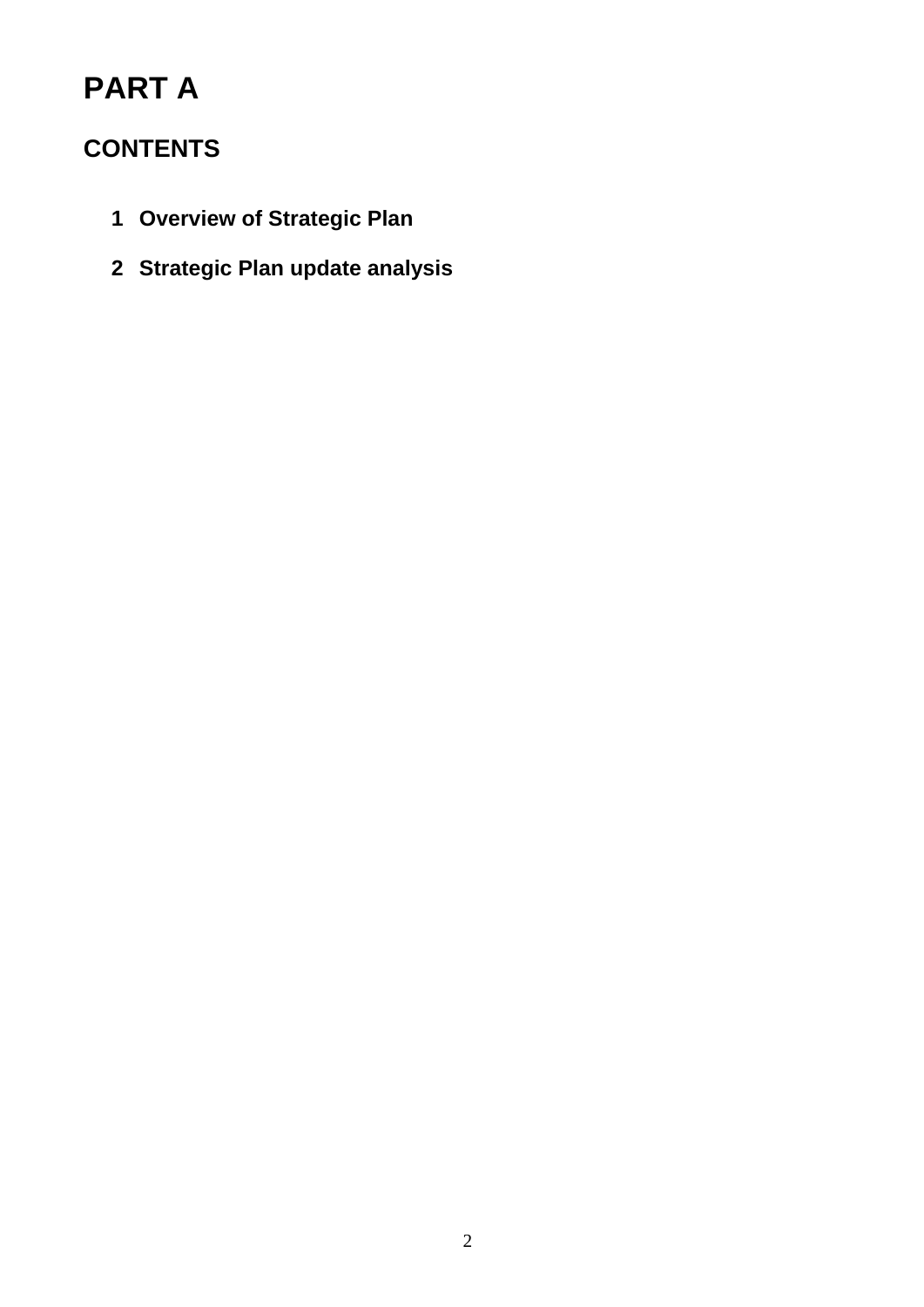# **PART A**

## **1. Strategic overview by the Head of Department**

This document outlines the strategic direction for the Free State Department of Agriculture. It serves as a blue print for the road ahead.

Central to our business purpose is the ideal of good cooperative governance, dedication to the principles of Batho-Pele with particular emphasis on responsiveness in service delivery and sustainable developmental impact in all our Departmental Interventions.

The Department would thus strive for the realization of the objectives of the Free State Development and Growth Strategy around Agriculture. Our programmes are therefore designed to meet the historical and Strategic imperatives of attacking poverty and reducing unemployment sector. Ours will be a collaborative effort with all other stakeholders within the farming /Agricultural Sector.

We set ourselves these goals mindful of the material conditions within which we operate, such as the Provincial unemployment rate of **28%**? And low literacy levels. The challenges of Globalization around the cost of business in Agriculture. The ration between input and output prices. The interventions of our programmes would have to match the challenges posed by Global economic environment.

The plight of both emerging farmers and Commercial farmers in the face of harsh economic and natural realities must be mitigated by the quality of our interventionist measures.

The Department has identified four Strategic priorities, Accelerated and Improved support to all newly settled farmers, integrated food Security Programme to all vulnerable communities, Agro- processing and Beneficiation to stimulate economic growth and Sustainable Commonage Development. Our programmes are structured to give effect to these priorities. We have seven Programmes and twenty two sub-programmes in support of these priorities.

We call upon all Stakeholders; emerging farmers' commercial farmers, big business, civil society, academic institutions and other State Organs to join hands with us in our pursuit to position Agriculture to its rightful place within the Free State Economy at the top.

Mr. STR Ramakarane Head of Department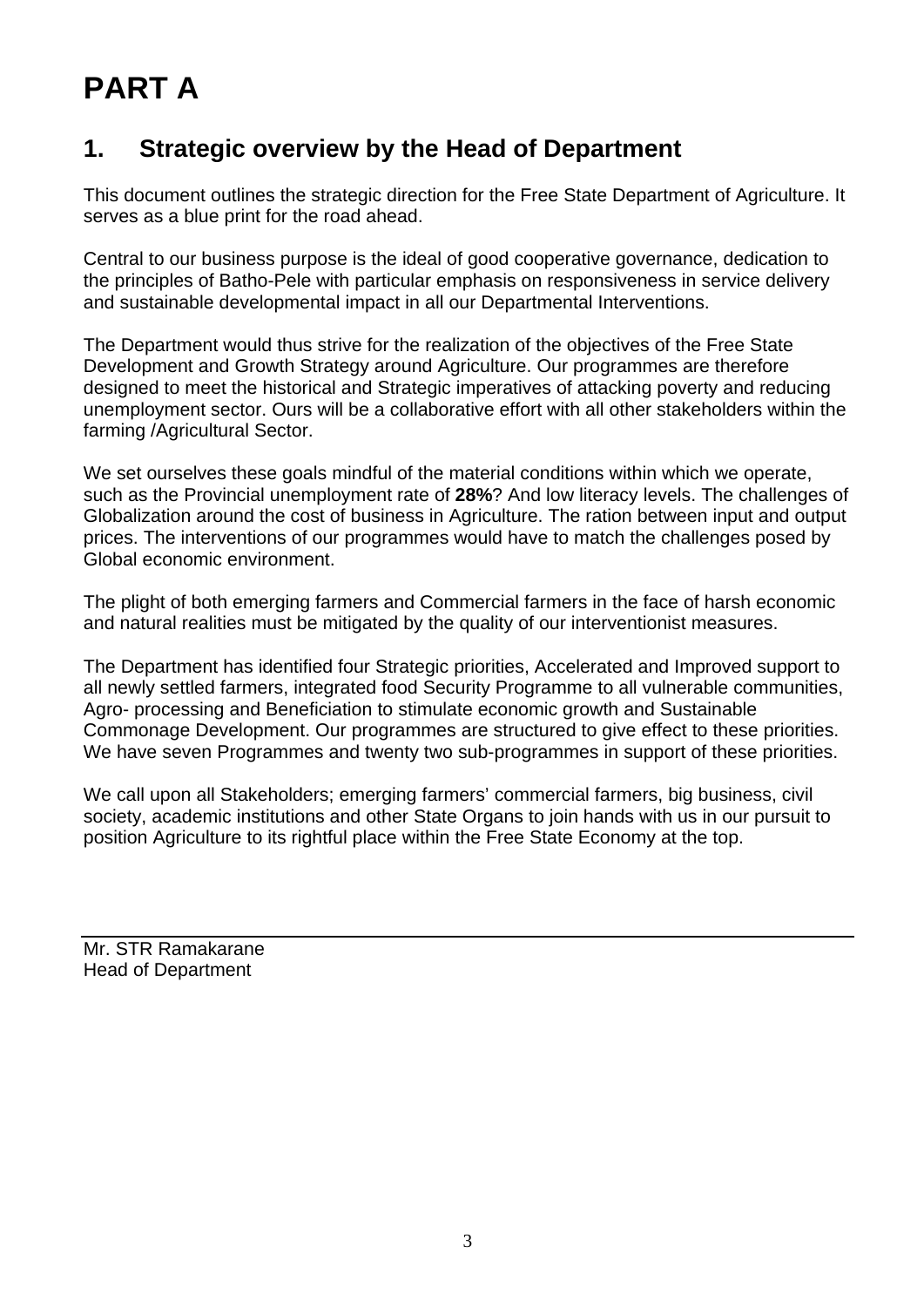# **2. Strategic Plan update analysis**

No changes were made to Departmental strategic goals and objectives.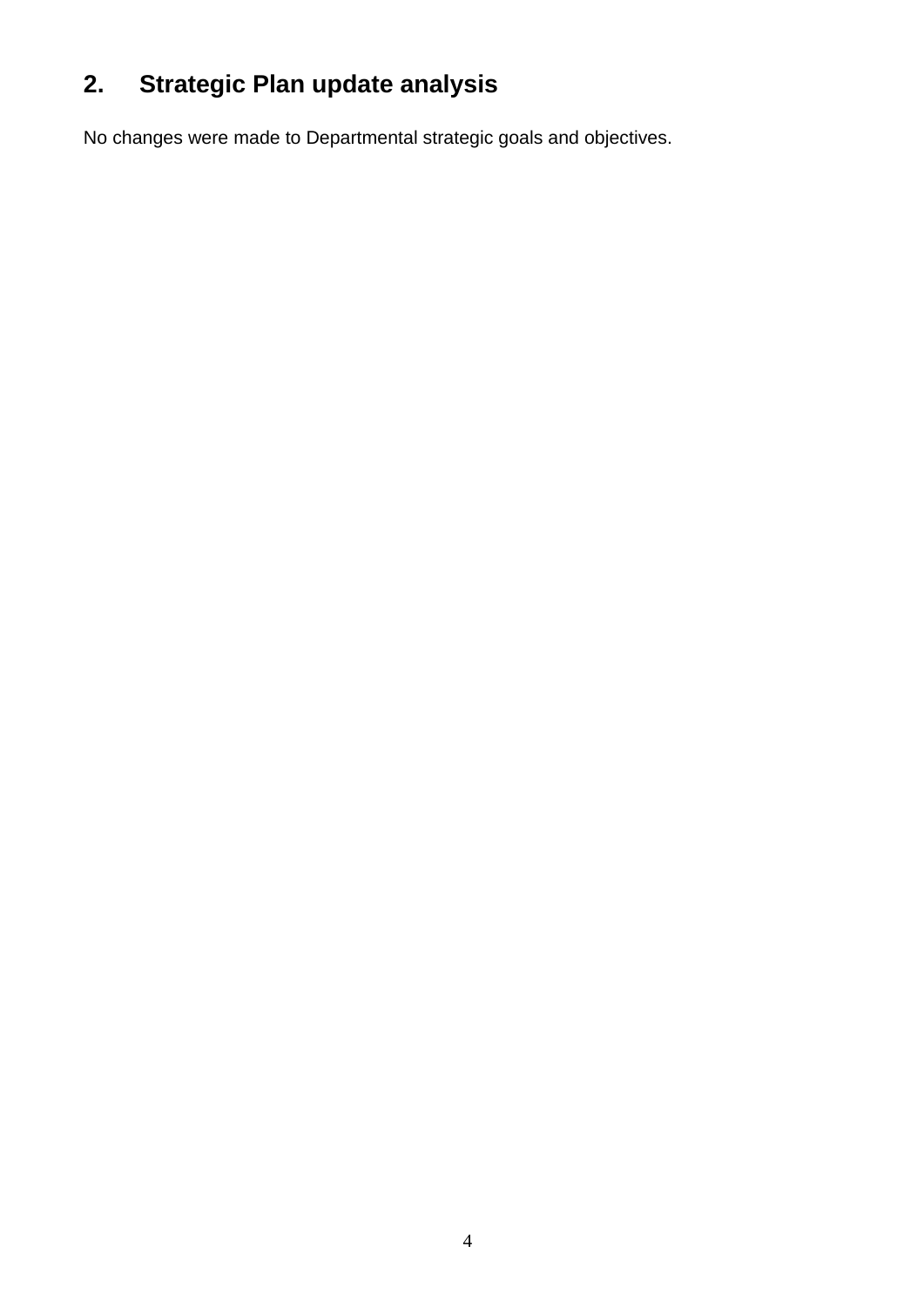# **PART B**

## **CONTENTS**

- **3 Programme 1: Administration**
- **4 Programme 2: Sustainable Resource Management**
- **5 Programme 3: Farmer Support and Development**
- **6 Programme 4: Veterinary Services**
- **7 Programme 5: Technology Research and Development**
- **8 Programme 6: Agricultural Economics**
- **9 Programme 7: Structured Agricultural Training**
- **10 Implementation of capital investment, maintenance and asset management plan**
- **11 Medium term revenues**

#### **12 Co-ordination, co-operation and outsourcing plans**

**13 Financial Management**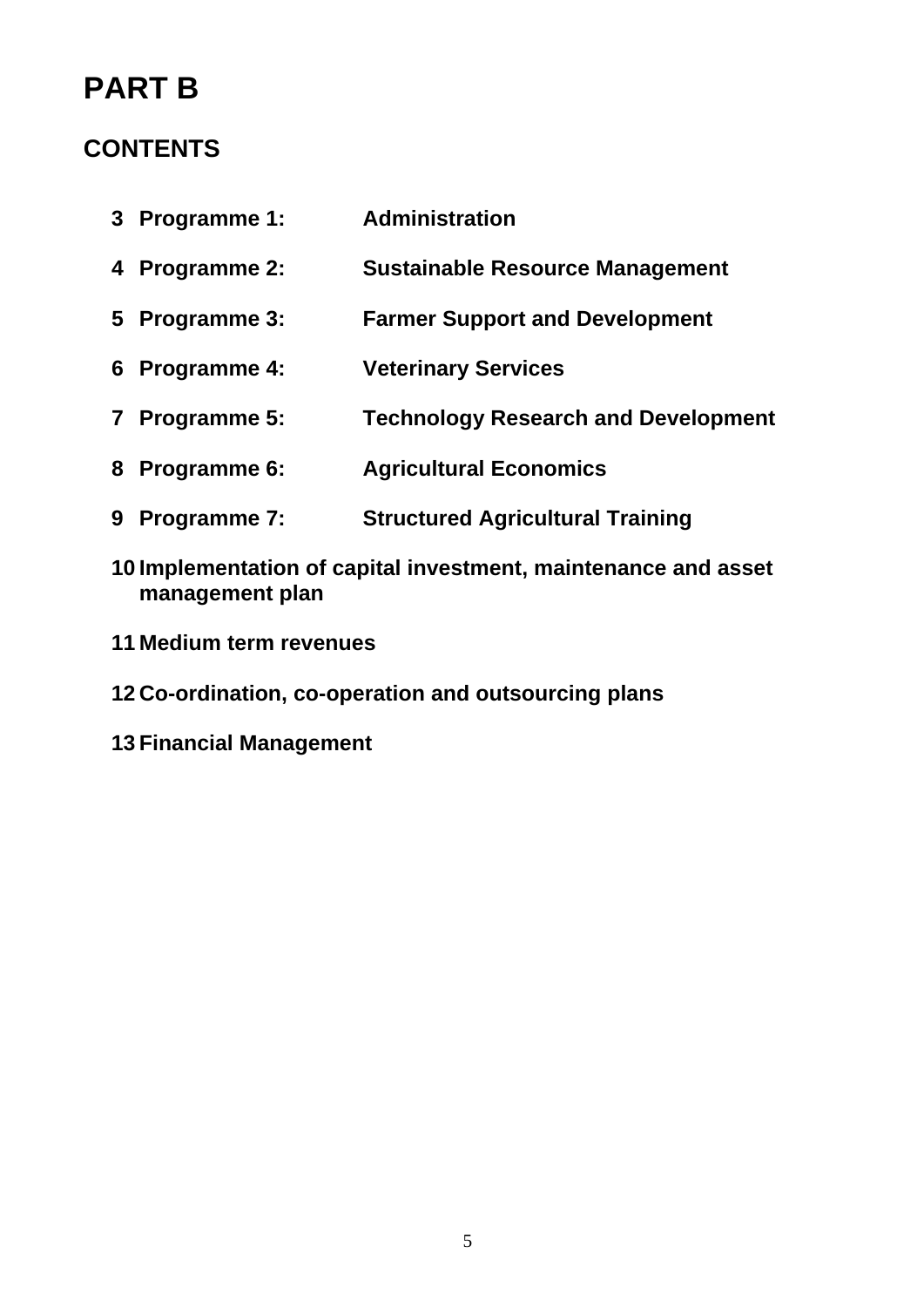# **PART B**

## **3. Programme 1: Administration**

#### **3.1. Strategic Goals**

The strategic goals addressed by this programme are:

- Goal 4: Improved stakeholder relations
- Goal 7: Newly settled farmers empowered and economically mainstreamed
- Goal 8: Effective and efficient communication, information and technology management
- Goal 10: Intra-departmental excellence achieved and maintained
- Goal 11: Effective and efficient financial management achieved and maintained

#### **3.2 Progress Analysis**

The progress analysis of Programme 1 is addressed under each sub-programme.

#### **3.3 Analysis of constraints and measures to overcome them**

An analysis of the constraints experienced for the effective implementation of Programme 1 and how these constraints can either be avoided or resolved is mentioned under each subprogramme.

#### **3.4 Planned quality improvement measures**

The measures and interventions that will be addressed by Programme 1 to improve the quality of services are addressed under each sub-programme.

#### **3.5. Sub-programme: Office of the Head of Department**

#### **3.5.1 Strategic Goals**

The strategic goals addressed by this sub- programme are:

- Goal 4: Improved stakeholder relations
- Goal 7: Newly settled farmers empowered and economically mainstreamed
- Goal 8: Effective and efficient communication, information and technology management
- Goal 10: Intra-departmental excellence achieved and maintained
- Goal 11: Effective and efficient financial management achieved and maintained

#### **3.5.2 Progress Analysis**

The Head of Department spent a great deal of time on issues related to the Economic Employment and Investment Cluster, ranging from chairing meetings, preparation of documentation, presentations, attending National Cluster Meetings on behalf of the Province and interacting and leading on cluster business.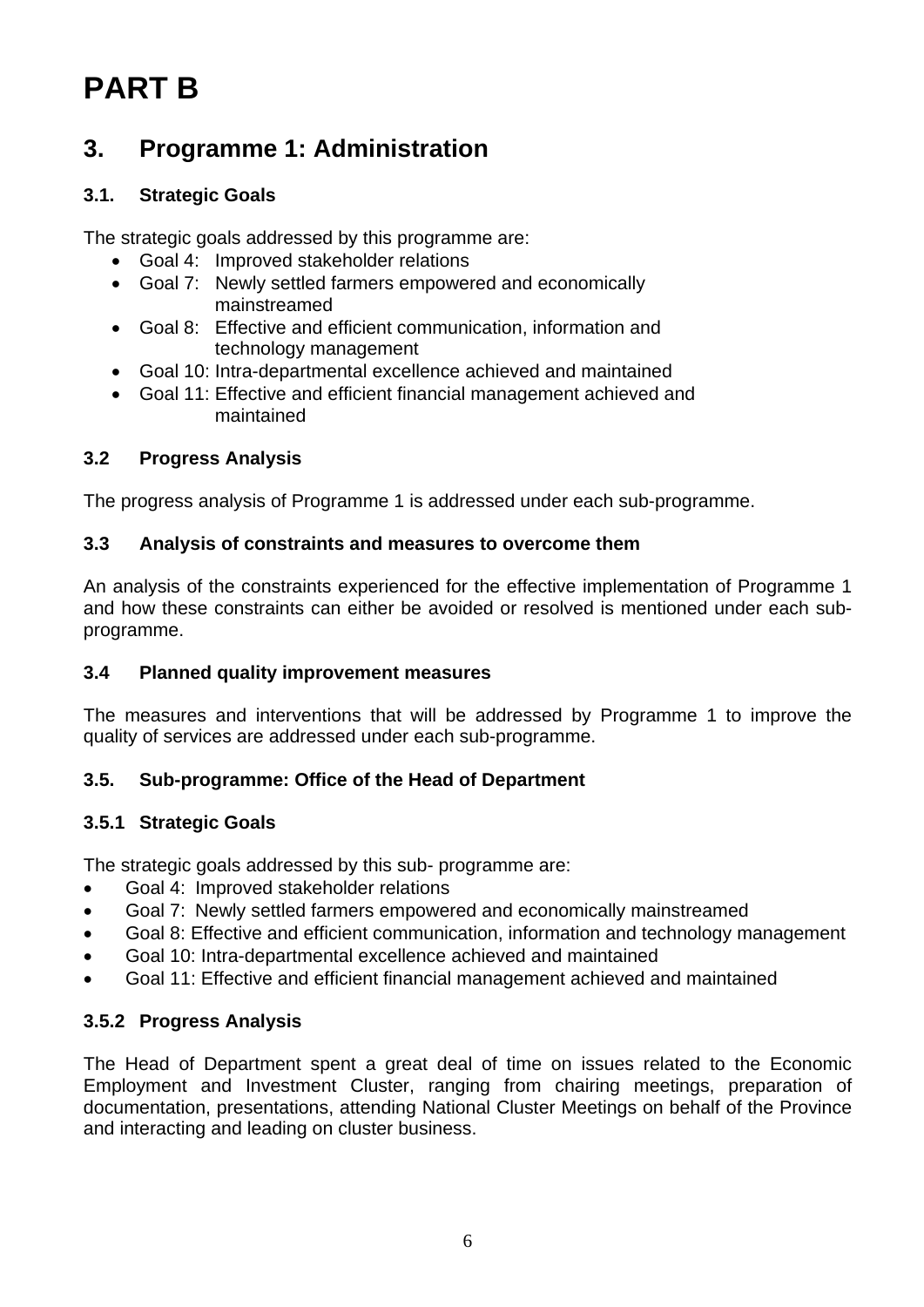A provincial Agro-Processing Committee (an inter-sectoral committee) led by the Head of Department, is tasked with the responsibility of developing an Agro Processing Hub Strategy for the Province. A draft strategy is in place.

The Department has embarked on organizational development and change management interventions targeted at strengthening governance, improving service delivery and development impact. These interventions are expected to attain a strategic fit on the following key organizational design building blocks:

#### **Strategic (Direction)**

- Strategic Plan
- Performance Plan
- Operational Plan
- Budgets

#### **Structure (Power)**

- Organizational; structure
- Delegation system
- Policies

#### **Processes (Information)**

• Systems and processes

#### **Performance Management and Rewards System (Motivate)**

#### **Competency and Organizational Fit (People)**

- Competency assessment
- Leadership development
- Team building
- Human resource management

Various interventions are underway to align and revitalize the Department so that stakeholder expectations are met through a committed and motivated leadership and staff. The changes are not envisaged to result in any job losses, but re-assignment and re-training might be appropriate.

The capacity of the Department to deliver on its core business has been strengthened with the implementation of two line chief directorates, on being Agricultural Development Support and the other District Implementation (Operations).

The former will spearhead policy, technical support and standards, as technical support to five provincial district structures charged with day to day operations and implementation.

Capacity interventions are underway to in areas such as project implementation and control, supply chain management, agricultural business development, Agri-BEE, human resource management and others to support the alignment and revitalization initiatives. Leadership and management capacity in the Department will be rapidly transformed to ensure that the necessary interventions take place, and strategies, policies and resources are provided to improve service delivery and development impact.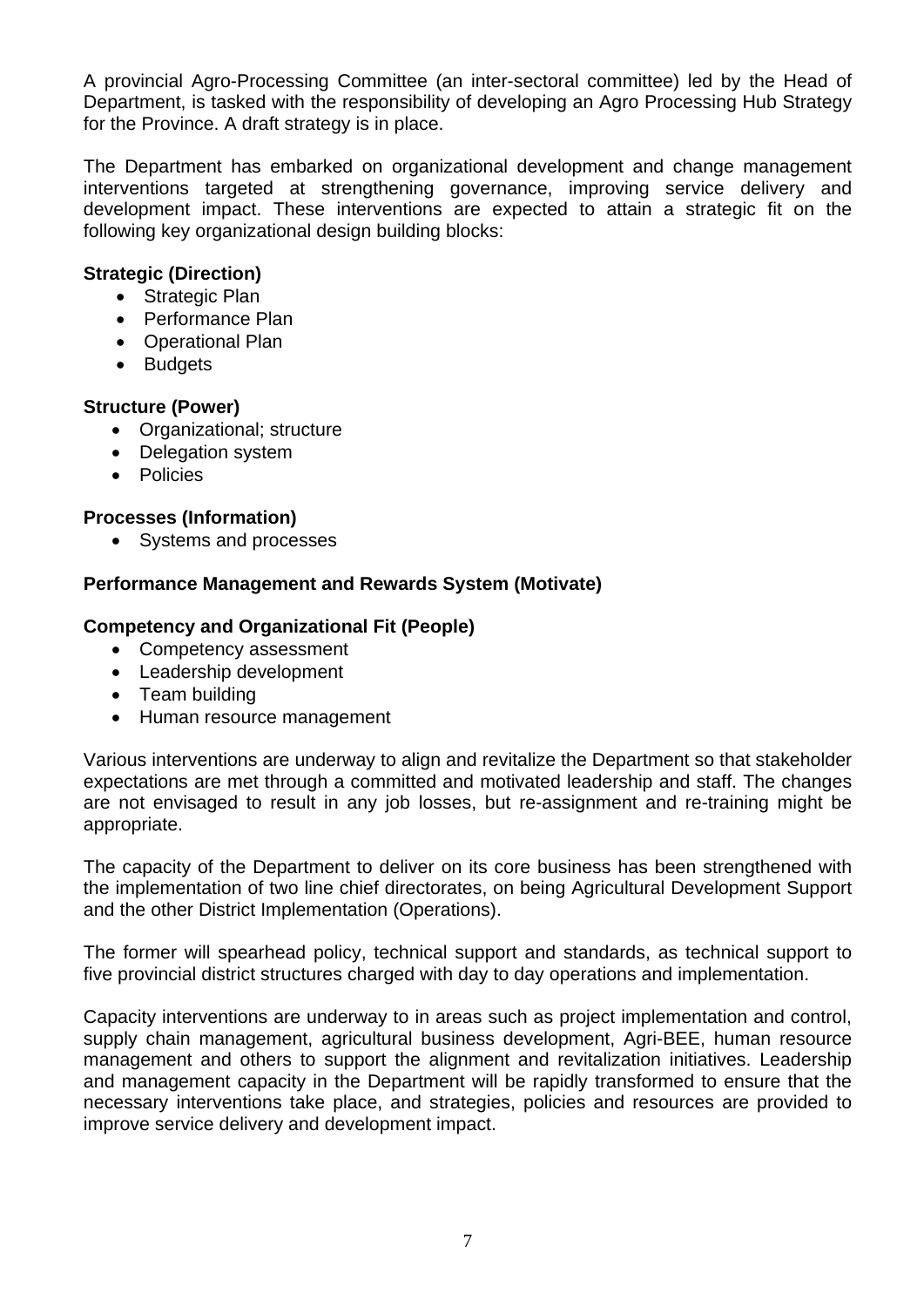Since the establishment of the Internal Audit Unit, a number of audit investigations were conducted by the Unit, of which the results thereof were used by management to arrive at certain positive management decisions.

A number of compliance, regulatory and forensic investigations were successfully conducted and completed by the Unit.

The Department has successfully established its own Audit Committee which is functioning well through the help of the Unit.

For the first time in its history, the Department has published its annual reports for the two previous financial years which has the report of the Audit Committee of the Department assisted by the Unit. These reports add credibility to the annual reports of the department.

The following strategic documents were compiled by the Unit with the sanction of the Audit Committee;

- The Unit's three year rolling Strategic Plan
- The Unit's Operational Plan
- The Unit's Charter

Lejweleputswa District and Typist.

The Audit Committee Charter

All staff members of the Unit are registered with the Institute of Internal Auditors as members although at different categories (i.e. the Head of the Unit is the full member of the Institute with voting rights whereas other staff members are associate members).

The Directorate: Legal Services, Legislation and Labour Relations has been established in the Office of the Head of Department and progress was made in the following areas:

- The finalization of the signing of various Service Level Agreements and Memorandums of Understanding.
- The drafting of the draft Anti-Corruption Provincial Policy
- Development of the Departmental Service Level Agreement Format.
- Drafting of the Legal Services Circular on Confidentiality of Information.
- Compilation of the legal opinion and conducting of investigations on Defaulting Farmers in the Free State
- Facilitated conflict resolution mechanisms in various matters involving Farmers in various Districts in the Free State.

#### **3.5.3 Analysis of constraints and measures planned to overcome them**

The Legal Services Directorate has experienced the following constraints in its section: The main constraints with concern of legal services are lack of resources eg. Office furniture, ICT equipments, Office space, Filling store room, consultation room etc, lack of specific and proper instructions, shortage of personnel eg. Deputy Director: Legal Services and Legislation, Deputy Director: Contract Drafting, 2x1 Assistant Directors: Contract Drafting, Labour Relations Officers- Fezile Dabi District, Motheo District, Xhariep District and

This compromises professional provision of Legal Services. Another constraint which impact on Legal Services as a whole is a current position of its function as a directorate within the organizational structure of the department. Budget for Personnel. Not linked to jutastat programme at the premier's department and research resources. Anticipated targets cannot be specified. Non-implementation of the Annual Performance Plan.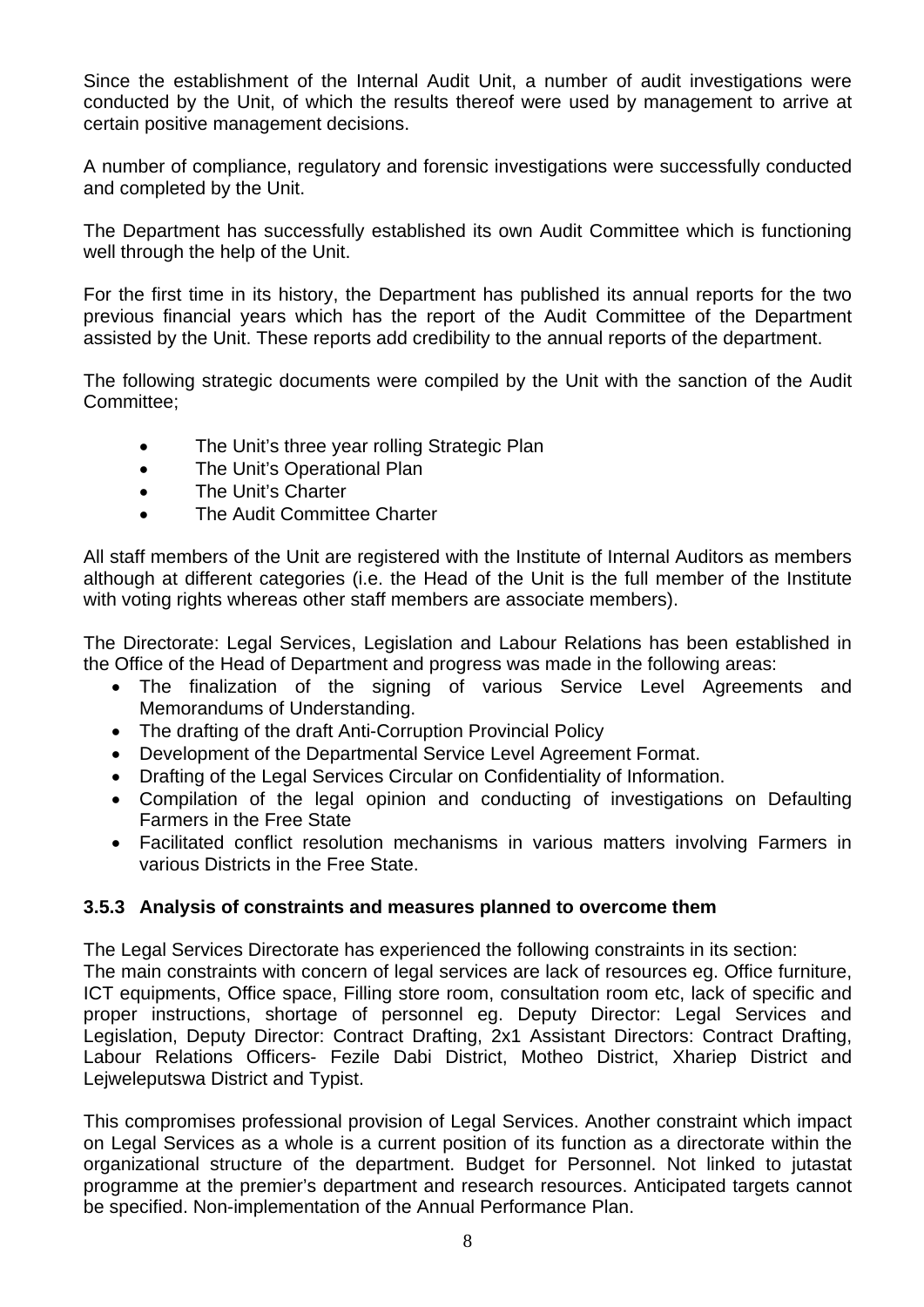Location of funds for Commonage Bill drafting has been shifted from Legal Services Directorate to Communication Sub-directorate. Allocation of roles of functions eg. Grievances. Non-compliance with Skills Development Act eg. (adhoc in handling of training). Non-compliance with Archives Act.

#### **3.5.4 Planned quality improvement measures**

The Internal Audit Unit is planning to recruit qualified internal auditors and the unit's structure is being revised in order to establish a separate independent Internal Audit Directorate within the organizational structure of the Department which is adequately funded.

In order to overcome the constraints that Legal Services experiences, the Directorate will communicate with relevant Directorates on specific drawn instructions i.e. Service Level Agreements, employment of extra personnel in this Directorate and request the Chief Financial Officer to implement relevant policies to curb the crisis.

In order overcome the constraints the Legal Services Directorate will request the resources, employment of the Deputy Director: Legal Services and Legislation, Deputy Director: Contracts, 2x1 Assistant Directors: Contracts, Labour Relations Officers: Fezile Dabi District, Motheo District, Xhariep District and Lejweleputswa District and Typist.

Commitment to the Annual Performance Plan 2008/09 and implementation. Human Resources to handle Grievances. Executive Management Committee support.

|                                                                                          | Office of the Head of<br>Department                                                                  | Strategic Goal: Improved stakeholder relations, Newly settled farmers<br>empowered and economically mainstreamed, Effective and efficient<br>communication, information and technology management, Intra-departmental<br>excellence achieved and maintained, Effective and efficient financial management<br>achieved and maintained |                   |                          |                            |                          |                          |                          |  |
|------------------------------------------------------------------------------------------|------------------------------------------------------------------------------------------------------|--------------------------------------------------------------------------------------------------------------------------------------------------------------------------------------------------------------------------------------------------------------------------------------------------------------------------------------|-------------------|--------------------------|----------------------------|--------------------------|--------------------------|--------------------------|--|
| <b>Strategic</b><br>Objective                                                            | <b>Measurable</b><br><b>Objectives</b>                                                               | <b>Performance</b><br><b>Measure</b>                                                                                                                                                                                                                                                                                                 | Actual<br>2004/05 | <b>Actual</b><br>2005/06 | 2006/07<br><b>Estimate</b> | 2007/08<br><b>Target</b> | 2008/09<br><b>Target</b> | 2009/10<br><b>Target</b> |  |
|                                                                                          |                                                                                                      | <b>Indicator</b>                                                                                                                                                                                                                                                                                                                     |                   |                          |                            |                          |                          |                          |  |
| Provide<br>leadership<br>and strategic<br>guidance to<br>the<br>Department<br>and ensure | Develop<br>leadership<br>management<br>skills within<br>the<br>organization                          | All managers<br>trained in<br>leadership<br>and<br>management<br>(%)                                                                                                                                                                                                                                                                 | $\Omega$          | $\Omega$                 | 100                        | 100                      | 100                      | 100                      |  |
| compliance<br>with good<br>corporate<br>governance                                       | Develop and<br>implement<br>effective<br>decision-<br>making<br>processes for<br>the<br>organization | Improve<br>decision-<br>making<br>turnaround-<br>time by 50%                                                                                                                                                                                                                                                                         | $\Omega$          | $\mathbf 0$              | 50                         | 50                       | 50                       | 50                       |  |
|                                                                                          | Reduce d<br>audit queries<br>in high risk<br>areas                                                   | Audit queries<br>reduced by<br>50%                                                                                                                                                                                                                                                                                                   | $\Omega$          | 0                        | 50                         | 50                       | 50                       | 50                       |  |
| To re-align                                                                              | Improved                                                                                             | Revised                                                                                                                                                                                                                                                                                                                              | $\mathbf 0$       | 0                        | 100                        | 100                      | 100                      | 100                      |  |

#### **3.5.5 Specific measurable objectives and performance indicators**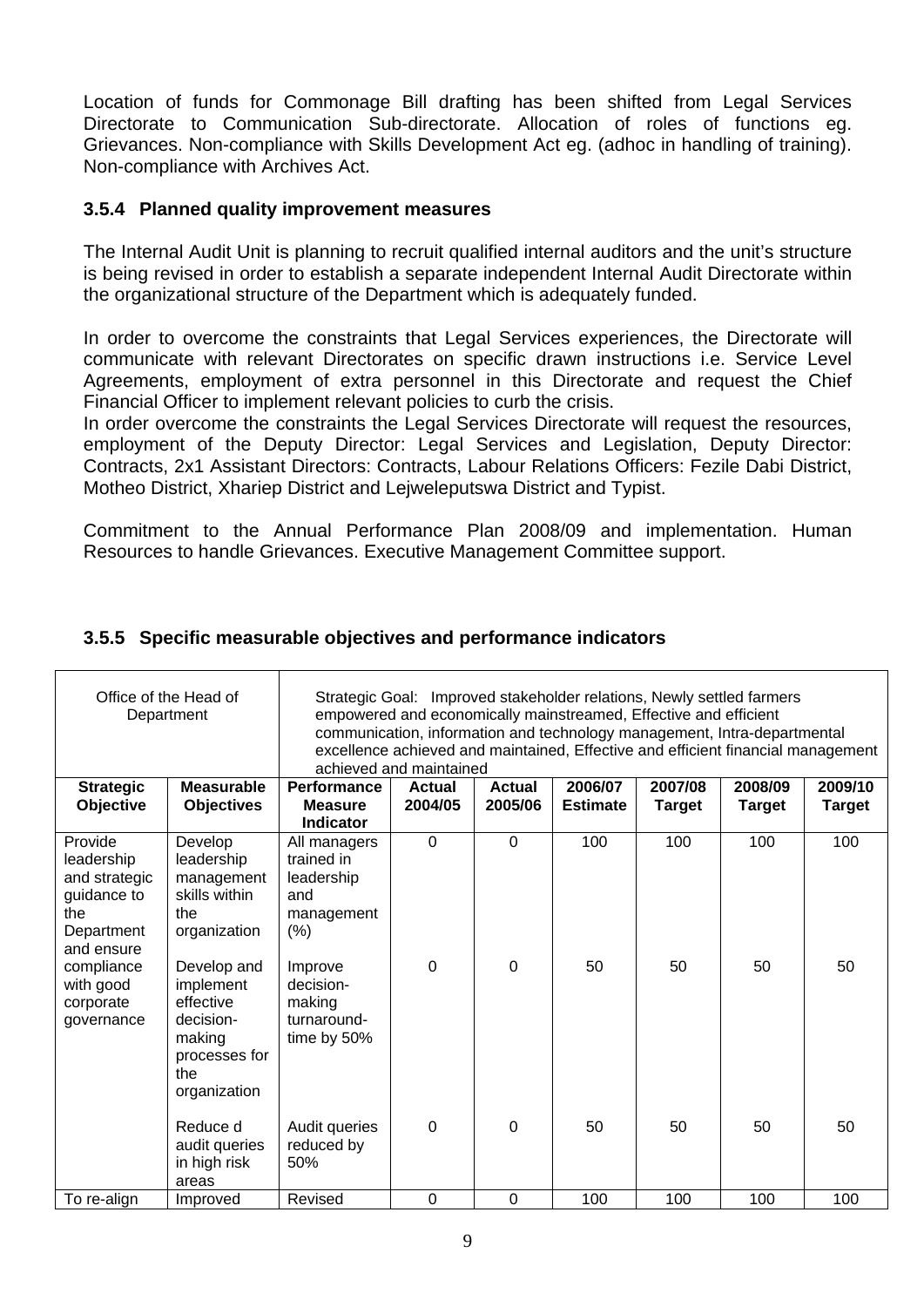| and revitalize<br>the<br>organization<br>so that the<br>corporate<br>strategic<br>intent is<br>achieved | planning<br>cycles and<br>content for<br>the following<br>documents:<br>• Strategic<br>Plan<br>• Performan<br>ce plans<br>• Operation<br>al Plans<br><b>Budget</b><br>$\bullet$<br>Statement<br>s    | planning<br>cycles and<br>procedures<br>(% )                     |                  |             |     |     |     |     |
|---------------------------------------------------------------------------------------------------------|------------------------------------------------------------------------------------------------------------------------------------------------------------------------------------------------------|------------------------------------------------------------------|------------------|-------------|-----|-----|-----|-----|
|                                                                                                         | Improved<br>organizationa<br>I structure,<br>delegation                                                                                                                                              | Revised<br>organizationa<br>I structure<br>$(\%)$                | $\boldsymbol{0}$ | $\mathbf 0$ | 100 | 100 | 100 | 100 |
|                                                                                                         | systems,<br>policies and<br>strategies                                                                                                                                                               | Revised<br>delegation<br>processes<br>$(\%)$                     | $\boldsymbol{0}$ | $\pmb{0}$   | 100 | 100 | 100 | 100 |
|                                                                                                         |                                                                                                                                                                                                      | Revised<br>departmental<br>policies and<br>strategies<br>$(\%)$  | $\boldsymbol{0}$ | $\pmb{0}$   | 100 | 100 | 100 | 100 |
|                                                                                                         | Identification<br>of high risk<br>areas for the<br>development<br>of the annual<br>audit plan<br>and control<br>over such<br>areas (e.g.<br>asset<br>management<br>and supply<br>chain<br>management | All high risk<br>areas<br>identified (%)                         | $\boldsymbol{0}$ | $\pmb{0}$   | 100 | 100 | 100 | 100 |
|                                                                                                         | Identification<br>of high level<br>processes re-<br>engineered<br>or process<br>improvement<br>to increase<br>stakeholder<br>satisfaction                                                            | High level<br>processes<br>identified (%)                        | $\boldsymbol{0}$ | $\pmb{0}$   | 100 | 100 | 100 | 100 |
|                                                                                                         | Development<br>and<br>implementati<br>on of a<br>Master<br>Systems Plan<br>within the                                                                                                                | Master<br>Systems Plan<br>developed<br>and<br>implemented<br>(%) | $\pmb{0}$        | $\pmb{0}$   | 100 | 100 | 100 | 100 |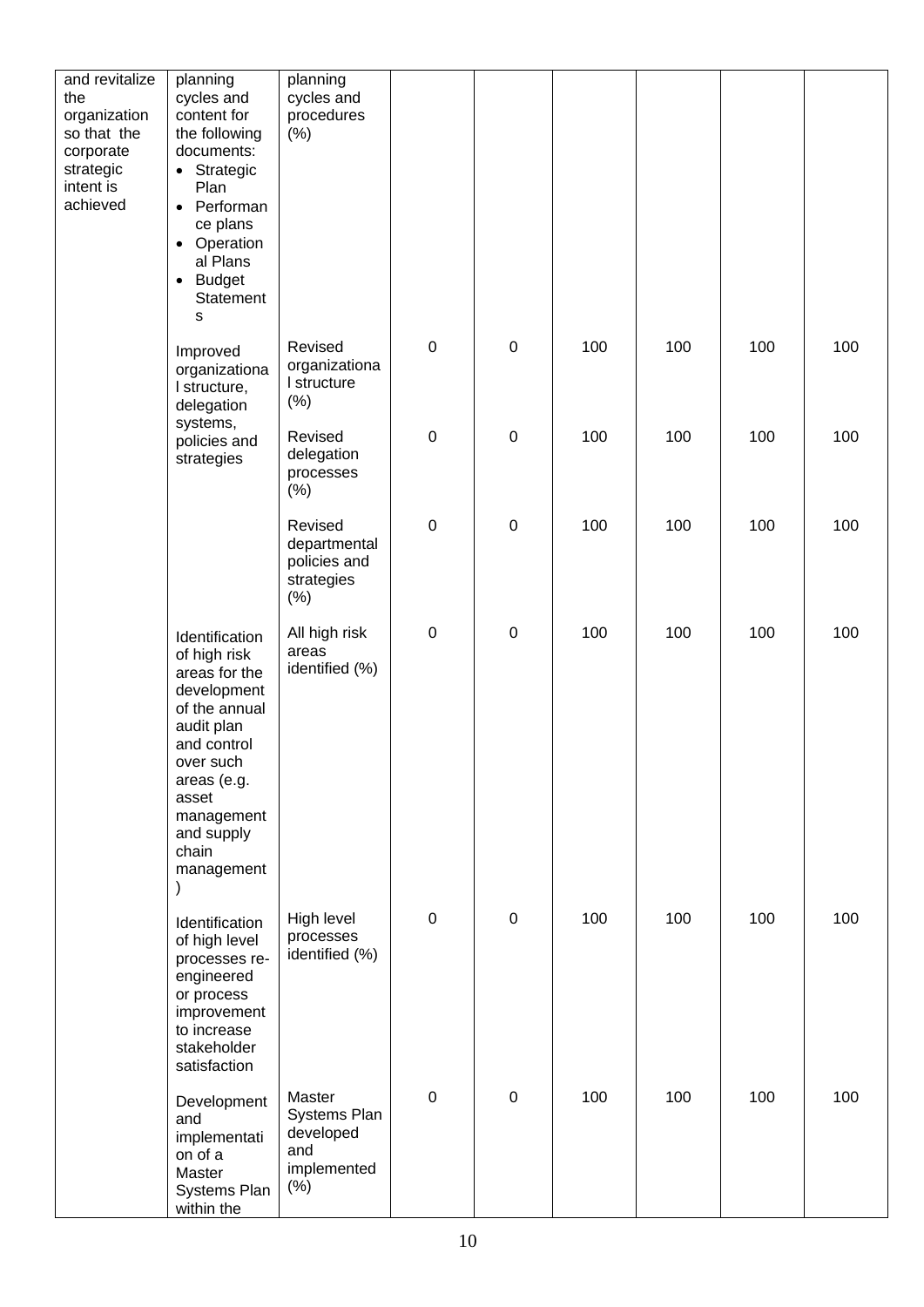|                                                         | regulatory<br>framework,<br>so as to<br>integrate<br>information<br>systems                                                                                                                                                                                                                                                                                                                                     |                                                                                                                                                                                                                      |                  |                  |     |     |     |     |
|---------------------------------------------------------|-----------------------------------------------------------------------------------------------------------------------------------------------------------------------------------------------------------------------------------------------------------------------------------------------------------------------------------------------------------------------------------------------------------------|----------------------------------------------------------------------------------------------------------------------------------------------------------------------------------------------------------------------|------------------|------------------|-----|-----|-----|-----|
| Service<br>delivery and<br>social impact<br>improvement | Identification<br>of high level<br>business<br>processes for<br>re-<br>engineering<br>or process<br>improvement<br>so as to<br>leverage<br>information<br>and<br>communicati<br>on<br>technology to<br>radically<br>transform<br>services<br>delivery and<br>social impact<br>(e.g. project<br>delivery<br>cycle, supply<br>chain<br>management,<br>asset<br>management<br>and human<br>resource<br>management. | All high level<br>business<br>processes<br>reviewed and<br>improved,<br>e.g. project<br>delivery,<br>supply chain<br>management,<br>asset<br>management,<br>human<br>resource<br>management<br>(% )                  | $\pmb{0}$        | $\mathbf 0$      | 100 | 100 | 100 | 100 |
|                                                         | Increased<br>capacity or<br>organizationa<br>I leaders and<br>management<br>to lead and<br>manage                                                                                                                                                                                                                                                                                                               | Implement a<br>competency<br>assessment<br>throughout<br>the<br>organization<br>and deliver<br>remedial<br>measures on<br>gaps (%)                                                                                   | $\pmb{0}$        | 0                | 100 | 100 | 100 | 100 |
|                                                         |                                                                                                                                                                                                                                                                                                                                                                                                                 | Develop and<br>implement a<br>services<br>delivery and<br>social impact<br>improvement<br>plan (%) in<br>terms of:<br>• Survival<br>rate of<br>emerging<br>farmers<br>Direct job<br>$\bullet$<br>increases<br>in the | $\boldsymbol{0}$ | $\boldsymbol{0}$ | 100 | 100 | 100 | 100 |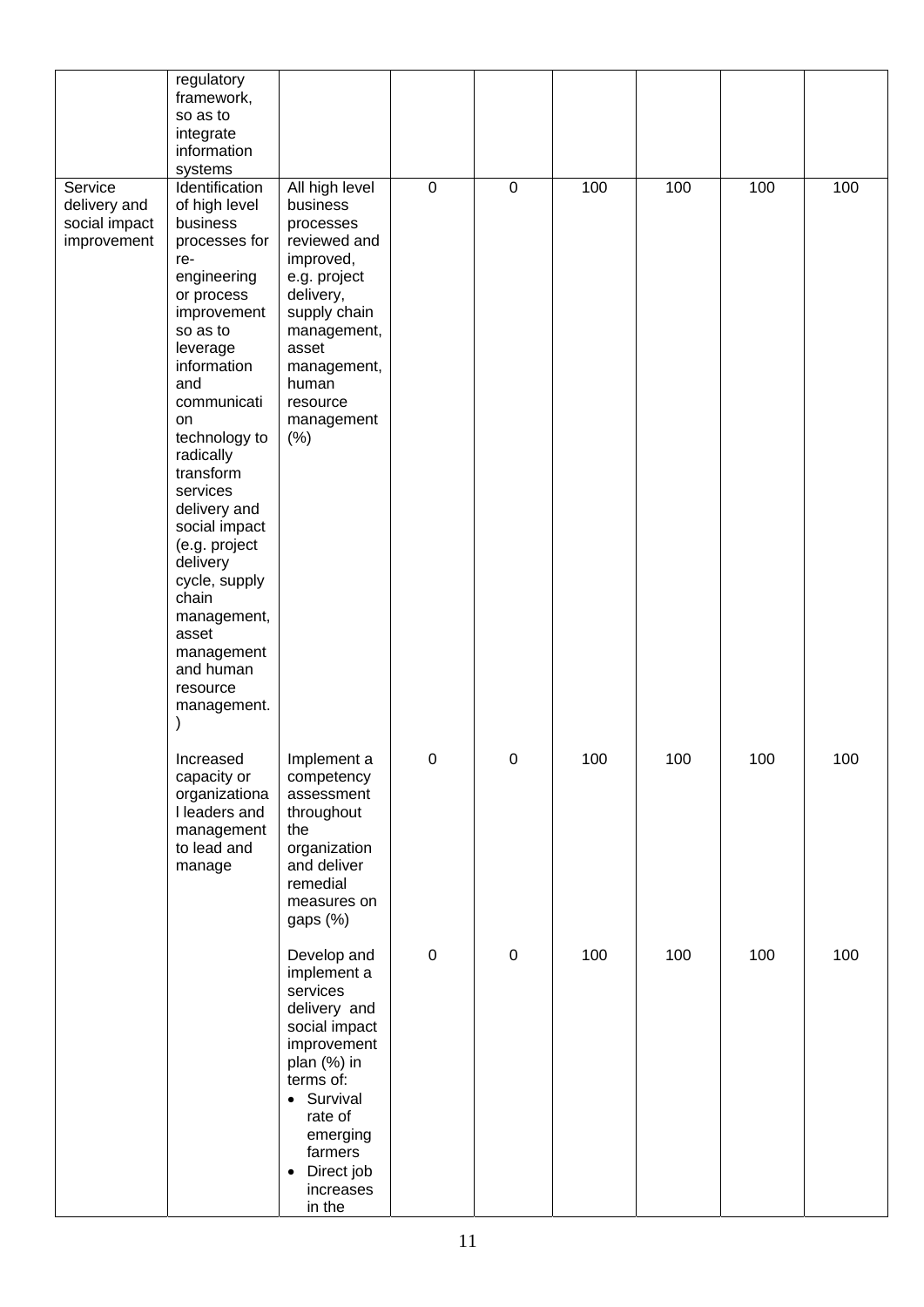|                           |                                                                            | sector<br>Successful<br>$\bullet$<br>implement<br>ation of<br>viable<br>projects<br><b>BEE</b><br>$\bullet$<br>supplier<br>procureme<br>nt ratios<br>Export of<br>$\bullet$<br>agricultura<br>I products |           |                  |     |     |     |     |
|---------------------------|----------------------------------------------------------------------------|----------------------------------------------------------------------------------------------------------------------------------------------------------------------------------------------------------|-----------|------------------|-----|-----|-----|-----|
| Management<br>improvement | Improved<br>general<br>management<br>in the<br>Department                  | Compliance<br>with national<br>and<br>provincial<br>regulations,<br>guidelines<br>and<br>requirements<br>(% )                                                                                            | 100       | 100              | 100 | 100 | 100 | 100 |
|                           |                                                                            | Ensure<br>internal and<br>external<br>client<br>satisfaction<br>(%)                                                                                                                                      | $\pmb{0}$ | $\pmb{0}$        | 100 | 100 | 100 | 100 |
|                           | Improved<br>stakeholder<br>relations<br>management<br>in the<br>Department | Improved<br>public and<br>internal<br>departmental<br>image (%)                                                                                                                                          | $\pmb{0}$ | $\mathbf 0$      | 100 | 100 | 100 | 100 |
|                           | Improved<br>human<br>resource<br>management<br>in the<br>Department        | Increased<br>organizationa<br>I capacity<br>building<br>processes<br>$(\%)$                                                                                                                              | $\pmb{0}$ | $\boldsymbol{0}$ | 100 | 100 | 100 | 100 |
|                           | Improved<br>financial and<br>asset<br>management                           | Improvement<br>in cost<br>effectiveness<br>$(\%)$                                                                                                                                                        | $\pmb{0}$ | $\pmb{0}$        | 50  | 50  | 80  | 80  |
|                           |                                                                            | Improved<br>budget<br>management<br>$(\%)$                                                                                                                                                               | $\pmb{0}$ | $\pmb{0}$        | 50  | 75  | 100 | 100 |
|                           |                                                                            | Improved<br>asset<br>management<br>$(\%)$                                                                                                                                                                | $\pmb{0}$ | $\pmb{0}$        | 100 | 100 | 100 | 100 |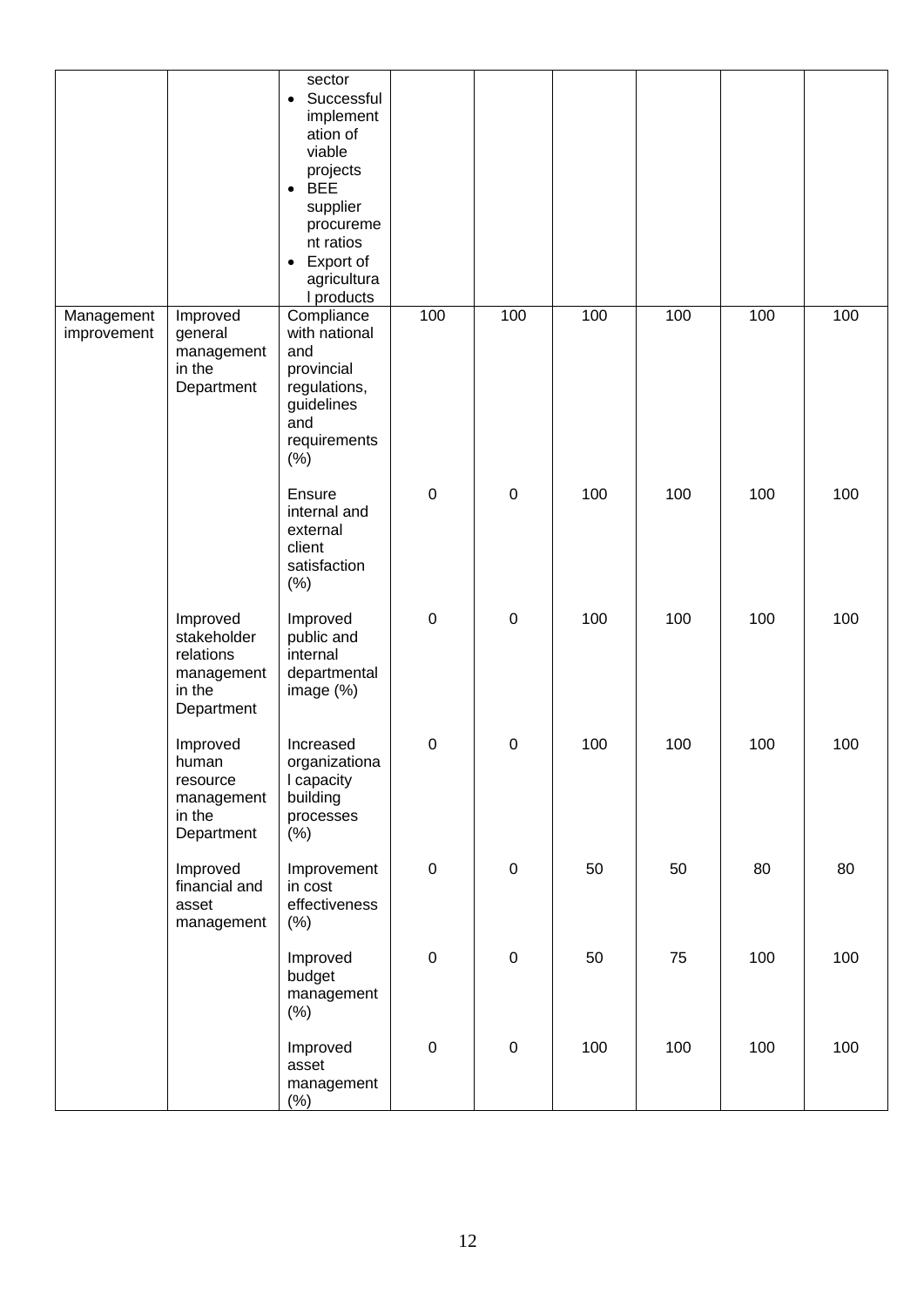| Ensure                                             | Security of                                                               | Elimination of                                                                                                                                     | $\overline{0}$   | $\mathsf 0$         | $\overline{0}$ | 60          | 100         | 100 |
|----------------------------------------------------|---------------------------------------------------------------------------|----------------------------------------------------------------------------------------------------------------------------------------------------|------------------|---------------------|----------------|-------------|-------------|-----|
| effective and<br>efficient<br>security<br>services | government<br>assets and<br>the personal<br>security of all<br>officials. | unauthorized<br>access to all<br>departmental<br>property (%)                                                                                      |                  |                     |                |             |             |     |
|                                                    |                                                                           | Elimination of<br>theft of state<br>property<br>because of<br>unprotected<br>assets (%)                                                            | $\boldsymbol{0}$ | $\pmb{0}$           | $\mathbf 0$    | $\mathbf 0$ | 100         | 100 |
|                                                    |                                                                           | No of policies<br>and norms<br>and<br>standards set<br>for the<br>effective and<br>efficient<br>management<br>of security<br>services<br>developed | 1                | $\mathbf 1$         | $\mathbf 1$    | $\mathbf 1$ | $\mathbf 1$ | 1   |
|                                                    |                                                                           | Effectively<br>trained<br>security<br>personnel<br>$(\%)$                                                                                          | $\pmb{0}$        | $\boldsymbol{0}$    | $\pmb{0}$      | $\mathbf 5$ | 50          | 75  |
|                                                    |                                                                           | Effective and<br>efficient<br>security<br>personnel /<br>services<br>employed<br>$(\%)$                                                            | $\boldsymbol{0}$ | $\pmb{0}$           | $\mathbf 0$    | 25          | 75          | 100 |
|                                                    |                                                                           | An effective<br>physical<br>security<br>system<br>(fence and<br>access<br>control)<br>installed.(%)<br>during the<br>upgrade of<br>Glen            | $\boldsymbol{0}$ | $\pmb{0}$           | $\pmb{0}$      | $\pmb{0}$   | 50          | 75  |
|                                                    |                                                                           | An effective<br>physical<br>security<br>system (<br>access<br>control)<br>installed.(%)<br>at ABSA<br><b>Building</b>                              | $\pmb{0}$        | $\pmb{0}$           | $\pmb{0}$      | $\pmb{0}$   | 100         | 100 |
|                                                    |                                                                           | Safety<br>programmes<br>implemented                                                                                                                | $\pmb{0}$        | $\mathsf{O}\xspace$ | $\pmb{0}$      | $\mathbf 0$ | 12          | 12  |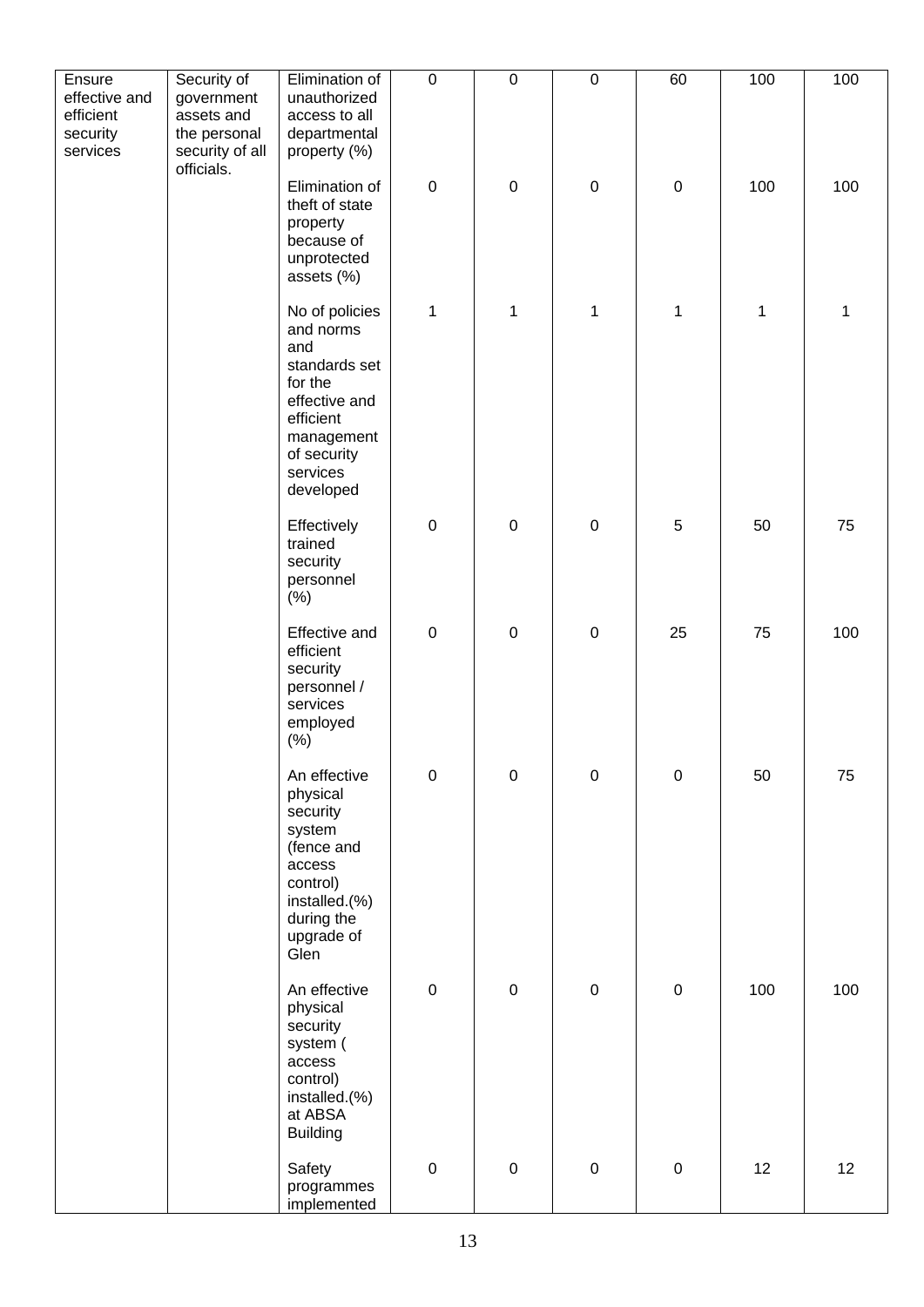|                                                                    |                                                                               | at all<br>Departmental<br>premises to<br>ensure a safe<br>and secure<br>environment<br>(no. of<br>offices) |                |                |                |      |                |      |
|--------------------------------------------------------------------|-------------------------------------------------------------------------------|------------------------------------------------------------------------------------------------------------|----------------|----------------|----------------|------|----------------|------|
| Provide<br>quality,<br>efficient,<br>effective and<br>professional | Compliance<br>with the<br>Standards for<br>the<br>Professional                | An approved<br><b>Internal Audit</b><br>Charter                                                            | $\mathbf{1}$   | 1              | 1              | 1    | 1              | 1    |
| internal audit<br>services.                                        | Practice of<br>Internal<br>Auditing.                                          | An approved<br>Three year<br>Rolling<br>Strategic<br>Plan                                                  | 1              | 1              | 1              | 1    | 1              | 1    |
|                                                                    |                                                                               | An approved<br><b>Annual Audit</b><br>Plan                                                                 | 1              | 1              | 1              | 1    | 1              | 1    |
|                                                                    |                                                                               | Audit reports<br>regarding the<br>adequacy,<br>efficiency and<br>effectiveness<br>of internal<br>controls  | 12             | 12             | 12             | 12   | 12             | 12   |
| Provide<br>professional<br>advisory and<br>consulting<br>services. | Compliance<br>with the<br>Standards for<br>the<br>Professional<br>Practice of | Percentage<br>tasks<br>completed as<br>per requests<br>received (%)                                        | $\mathbf 0$    | $\mathbf 0$    | $\pmb{0}$      | 100  | 100            | 100  |
|                                                                    | Internal<br>Auditing.                                                         | A Risk<br>Management<br>Strategy<br>Developed                                                              | $\Omega$       | $\Omega$       | $\Omega$       |      | 1              |      |
|                                                                    |                                                                               | An Anti-<br>Fraud and<br>Corruption<br>Strategy<br>Developed                                               | $\pmb{0}$      | $\mathbf 0$    | $\pmb{0}$      | 1    | 1              | 1    |
| Build a strong<br>client/custom<br>er<br>relationship.             | Effectively<br>market<br>internal audit<br>function.                          | No of<br>information<br>sessions<br>conducted                                                              | $\overline{7}$ | $\overline{7}$ | $\overline{7}$ | 5    | $\overline{5}$ | 5    |
|                                                                    |                                                                               | No of<br>brochures<br>distributed                                                                          | $\mathbf 0$    | $\pmb{0}$      | $\pmb{0}$      | 1250 | 1250           | 1250 |
| Efficient<br>administratio<br>n of<br>Departmental<br>contracts    | Provide<br>effective and<br>efficient<br>contract<br>management<br>Services   | Drafting and<br>management<br>of contract<br>$(\%)$                                                        | $\overline{0}$ | $\mathbf 0$    | 100            | 100  | 100            | 100  |
|                                                                    | Draft                                                                         | No of new                                                                                                  | $\pmb{0}$      | $\pmb{0}$      | 100            | 100  | 100            | 100  |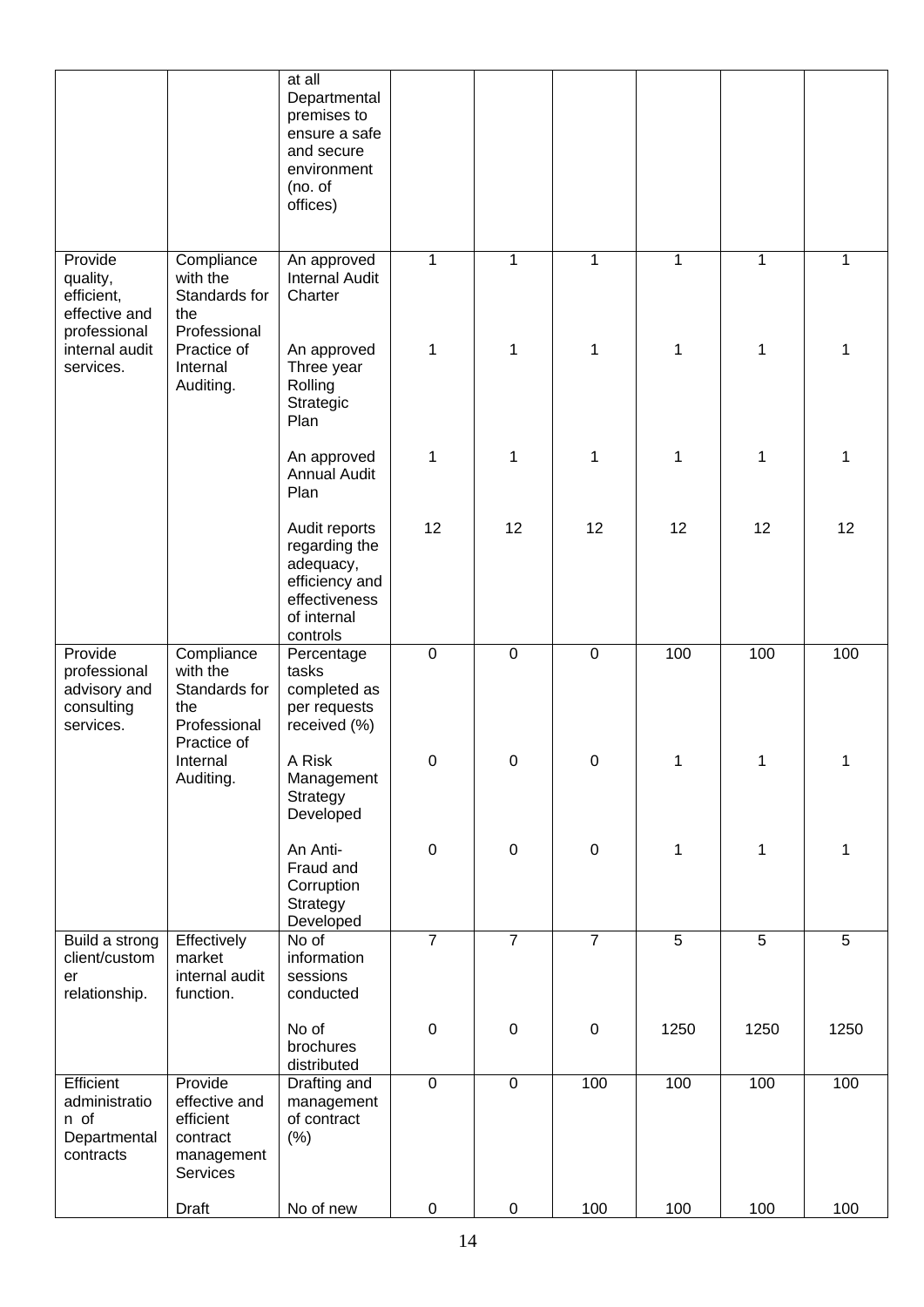|                                                              | contracts on<br>behalf of the<br>Department                                                          | contracts<br>drafted                                                       |                  |             |                |                |                |                |
|--------------------------------------------------------------|------------------------------------------------------------------------------------------------------|----------------------------------------------------------------------------|------------------|-------------|----------------|----------------|----------------|----------------|
|                                                              | Negotiate<br>and finalize<br>agreements/c<br>ontracts with<br>stakeholders                           | No of<br>agreements/c<br>ontracts<br>concluded                             | $\mathbf 0$      | $\pmb{0}$   | 40             | 100            | 100            | 100            |
| Provision of<br>professional<br>legal support                | Provide<br>litigation<br>management<br>services                                                      | No of<br>litigations<br>managed                                            | $\mathbf 0$      | $\mathbf 0$ | $\mathbf 0$    | 100            | 100            | 100            |
|                                                              | Brief, instruct<br>and manage<br>state<br>attorneys and<br>state law<br>advisors on<br>various legal | No of<br>facilitation<br>sessions with<br>state<br>attorney/law<br>advisor | $\mathbf 0$      | $\pmb{0}$   | $\pmb{0}$      | 100            | 100            | 100            |
|                                                              | issues and<br>facilitate the<br>settlement of<br>negotiations.                                       | No of<br>negotiation<br>settled                                            | $\boldsymbol{0}$ | $\pmb{0}$   | $\pmb{0}$      | 100            | 100            | 100            |
|                                                              | Provide legal<br>advisory<br>service on<br>commercial,<br>projects                                   | No of<br>advisory<br>sessions to<br>projects                               | $\mathbf 0$      | $\pmb{0}$   | 20             | 20             | 20             | 20             |
|                                                              | within the<br>DOA.                                                                                   | No of<br>projects<br>supported                                             | $\boldsymbol{0}$ | $\pmb{0}$   | 100            | 100            | 100            | 100            |
|                                                              | Formulate<br>strategies<br>and advise<br>on cooperate<br>governance<br>issue.                        | No of<br>strategies<br>formulated                                          | $\mathbf 0$      | $\pmb{0}$   | 1              | 1              | $\mathbf 1$    | 1              |
| Promote<br>Legislative<br>Compliance<br>in the<br>Department | Facilitate the<br>establishmen<br>t of legal<br>entities                                             | No of legal<br>entities<br>established                                     | $\overline{0}$   | 0           | $\overline{2}$ | $\overline{2}$ | $\overline{2}$ | $\overline{2}$ |
|                                                              | Facilitate the<br>drafting of<br>Commonage<br>Bill                                                   | No of bills<br>drafted                                                     | $\pmb{0}$        | $\pmb{0}$   | $\pmb{0}$      | $\mathbf{1}$   | $\mathbf 1$    | 1              |
|                                                              | Repeal<br>unconstitutio<br>nal legislation                                                           | No of<br>legislation<br>successfully<br>repealed                           | $\mathbf 0$      | $\pmb{0}$   | 1              | 4              | $\overline{4}$ | 4              |
|                                                              | Ensure<br>compliance<br>with<br>legislation.                                                         | $\%$<br>Departmental<br>compliance<br>with relevant<br>legislation         | $\pmb{0}$        | $\mathbf 0$ | 100            | 100            | 100            | 100            |
|                                                              | Compliance                                                                                           | $\%$                                                                       | $\pmb{0}$        | $\pmb{0}$   | 100            | 100            | 100            | 100            |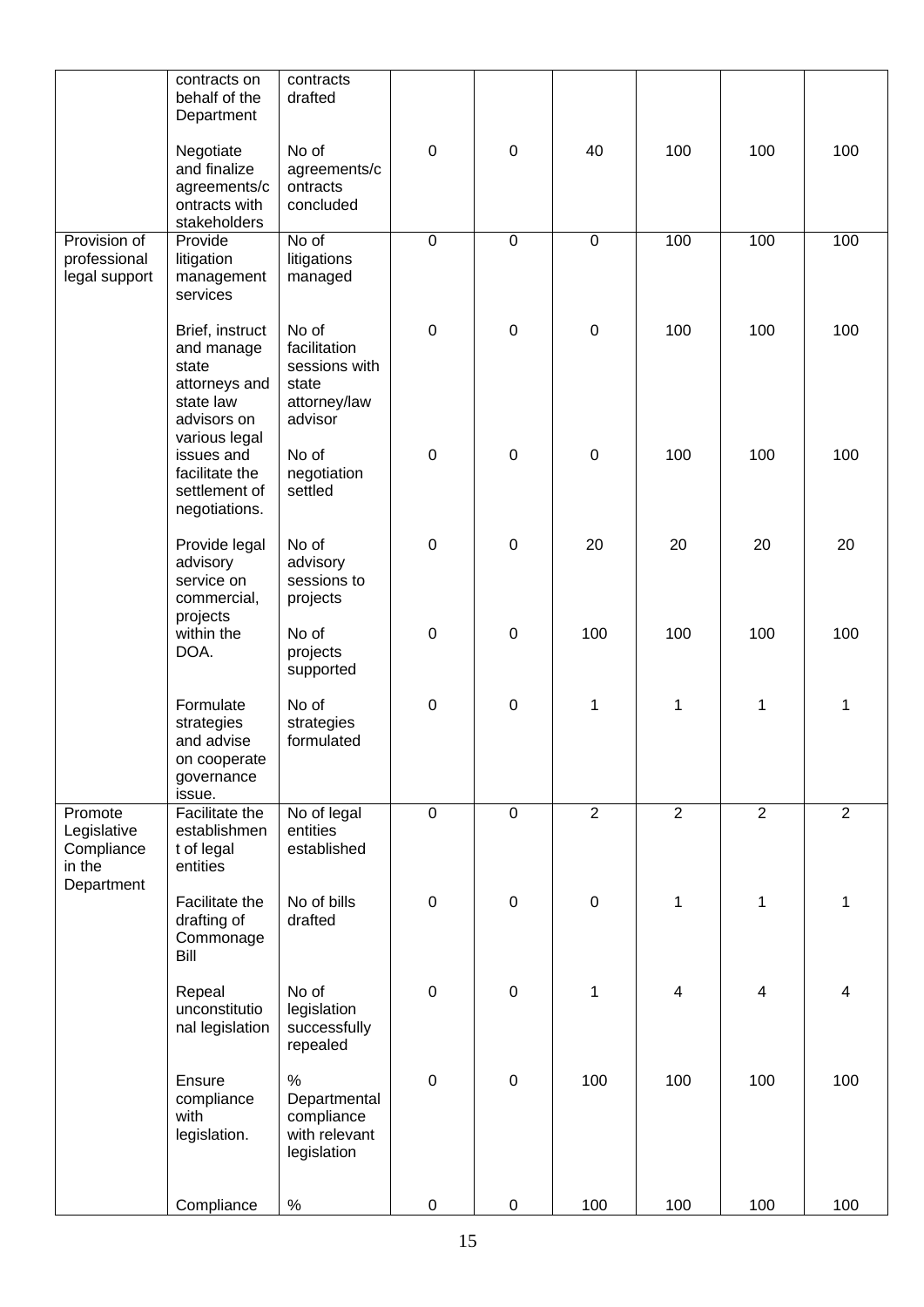|                                                                                                | with:<br>constitution,<br>PAJA&<br>PAIA, and<br><b>Archives Act</b>                                                | Departmental<br>compliance                                                        |                  |                |                |                |                |                |
|------------------------------------------------------------------------------------------------|--------------------------------------------------------------------------------------------------------------------|-----------------------------------------------------------------------------------|------------------|----------------|----------------|----------------|----------------|----------------|
| Compliance<br>with and<br>implementati<br>on of anti<br>corruption<br>and fraud<br>legislation | Implementati<br>on of the<br>national anti<br>corruption<br>and fraud<br>strategy                                  | $\frac{1}{2}$<br>Compliance                                                       | 100              | 100            | 100            | 100            | 100            | 100            |
|                                                                                                | Detection<br>process and<br>prosecution<br>of disciplinary<br>cases                                                | No of cases<br>managed                                                            | $\mathbf 0$      | $\mathbf 0$    | 1              | 5              | 5              | 5              |
|                                                                                                | Manage the<br>resolution of<br>criminal, civil<br>and<br>disciplinary<br>cases                                     | No of cases<br>managed                                                            | $\boldsymbol{0}$ | $\mathbf 0$    | $\pmb{0}$      | 10             | 10             | 10             |
| Promote fair<br>labour<br>practice                                                             | Implementati<br>on of<br>prescribed<br>statutes                                                                    | No of need<br>analysis<br>conducted                                               | $\mathbf 0$      | $\mathbf 1$    | $\mathbf{1}$   | $\mathbf{1}$   | $\mathbf{1}$   | 1              |
| through<br>implementati<br>on of guiding<br>labour<br>legislation                              | regulations.<br>prescripts.<br>policies                                                                            | No. of<br>information<br>sessions<br>facilitated                                  | $\boldsymbol{0}$ | $\overline{7}$ | $\overline{7}$ | $\overline{7}$ | $\overline{7}$ | $\overline{7}$ |
| Compliance<br>with good<br>corporate<br>governance                                             | Handling of<br>all<br>administrativ<br>e matters<br>pertaining to<br>Labour<br>Relations.                          | No. of cases<br>handled<br>within the<br>prescribed<br>frame work                 | 10               | 50             | 100            | 100            | 100            | 100            |
| Ensure<br>efficient<br>allocation of<br>departmental<br>resources                              | Resources<br>prioritized in<br>terms of<br><b>NSDP</b><br>Guidelines<br>and the Free<br><b>State Growth</b><br>and | A resource<br>allocation<br>policy<br>developed<br>and<br>maintained<br>(% )      | 100              | 100            | 100            | 100            | 100            | 100            |
|                                                                                                | Development<br>Strategy                                                                                            | A resource<br>allocation<br>committee<br>established<br>and<br>maintained<br>(% ) | 100              | 100            | 100            | 100            | 100            | 100            |
| Efficient<br>support to                                                                        | Creation of a<br>coordinating                                                                                      | Structure in<br>place and                                                         | 100              | 100            | 100            | 100            | 100            | 100            |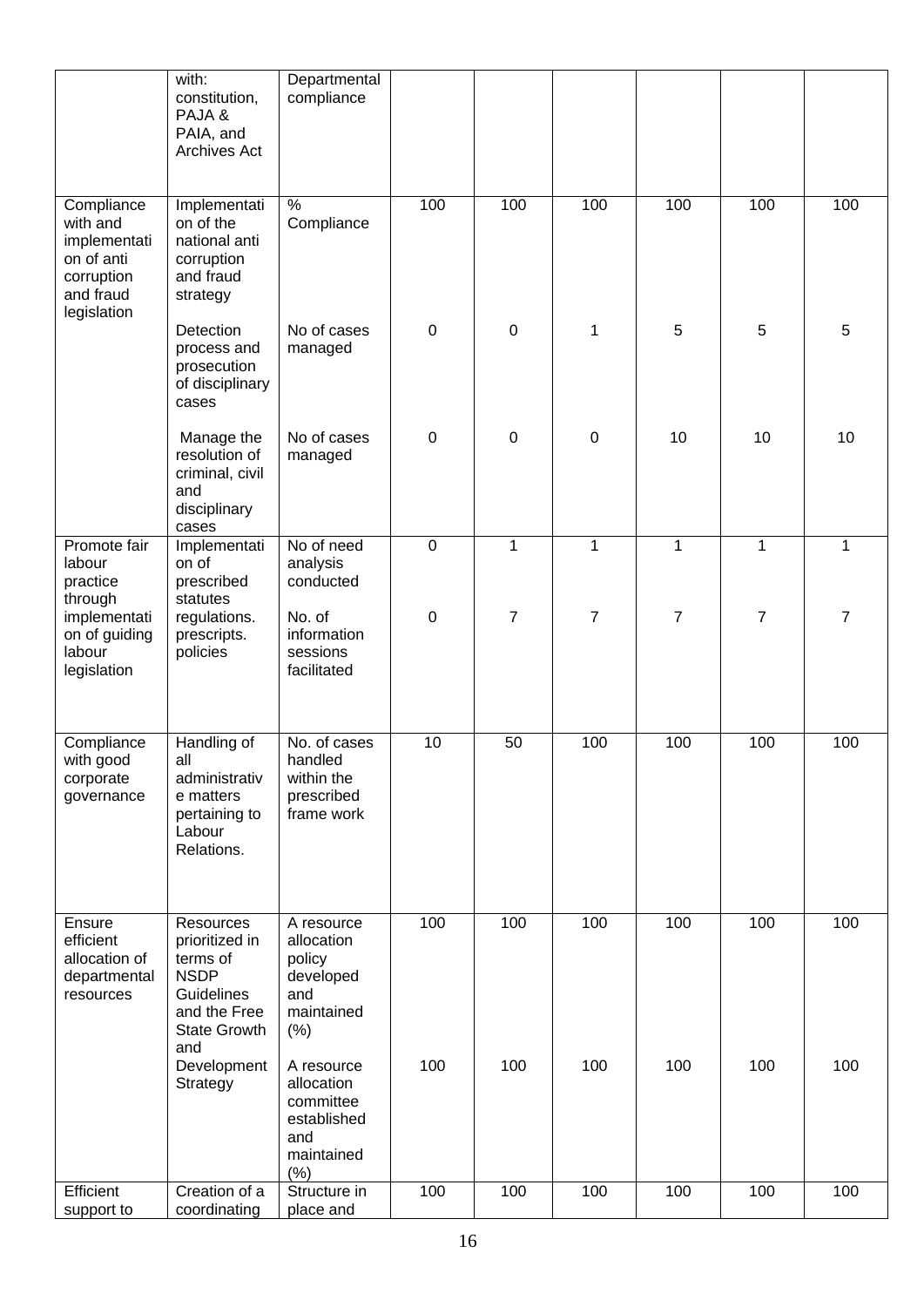| organized<br>agricultural                                                    | stakeholder<br>structure for                                                      | functioning<br>(% )                                                                                                                                                                     |             |             |     |     |     |     |
|------------------------------------------------------------------------------|-----------------------------------------------------------------------------------|-----------------------------------------------------------------------------------------------------------------------------------------------------------------------------------------|-------------|-------------|-----|-----|-----|-----|
| organizations                                                                | integrated                                                                        |                                                                                                                                                                                         |             |             |     |     |     |     |
|                                                                              | agricultural<br>development<br>planning and<br>implementati<br>on.                | A strategy to<br>ensure a<br>vibrant and<br>operational<br>commodity<br>groups and<br>organized<br>agricultural<br>groups (e.g.<br>NAFU, Free<br><b>State</b><br>Agriculture,<br>NERPO, | $\pmb{0}$   | 100         | 100 | 100 | 100 | 100 |
|                                                                              |                                                                                   | MPO, NWGA<br>etc.) (%)                                                                                                                                                                  |             |             |     |     |     |     |
| Promote<br>interdepartm<br>ental                                             | Effective<br>internal and<br>external                                             | Regular<br>management<br>meetings (%)                                                                                                                                                   | $\mathbf 0$ | $\mathbf 0$ | 100 | 100 | 100 | 100 |
| excellence<br>through<br>effective<br>communicati<br>on of the<br>Department | communicati<br>on in the<br>Department                                            | Timely<br>submission of<br>necessary<br>documentatio<br>n to internal<br>and external<br>stakeholders<br>(%)                                                                            | $\pmb{0}$   | $\mathbf 0$ | 100 | 100 | 100 | 100 |
| Effective<br>Resource<br>Management                                          | Effective<br>budget<br>management,<br>efficient                                   | <b>Budget</b><br>managed in<br>line with the<br>PFMA (%)                                                                                                                                | $\pmb{0}$   | $\mathbf 0$ | 100 | 100 | 100 | 100 |
|                                                                              | administrativ<br>e procedures<br>and asset<br>management<br>and improved<br>staff | Office of the<br><b>HOD</b><br>efficiently<br>managed (%)                                                                                                                               | 100         | 100         | 100 | 100 | 100 | 100 |
|                                                                              | performance                                                                       | Regular staff<br>meetings and<br>performance<br>of staff<br>evaluated<br>and<br>evaluated<br>(% )                                                                                       | $\pmb{0}$   | $\pmb{0}$   | 100 | 100 | 100 | 100 |
|                                                                              |                                                                                   | Efficient<br>management<br>of assets (%)                                                                                                                                                | 0           | $\mathbf 0$ | 100 | 100 | 100 | 100 |

#### **3.6 Sub-programme: Corporate Services**

#### **3.6.1 Strategic Goals**

The strategic goal addressed by this sub- programme is:

• Goal 10: Intra-departmental excellence achieved and maintained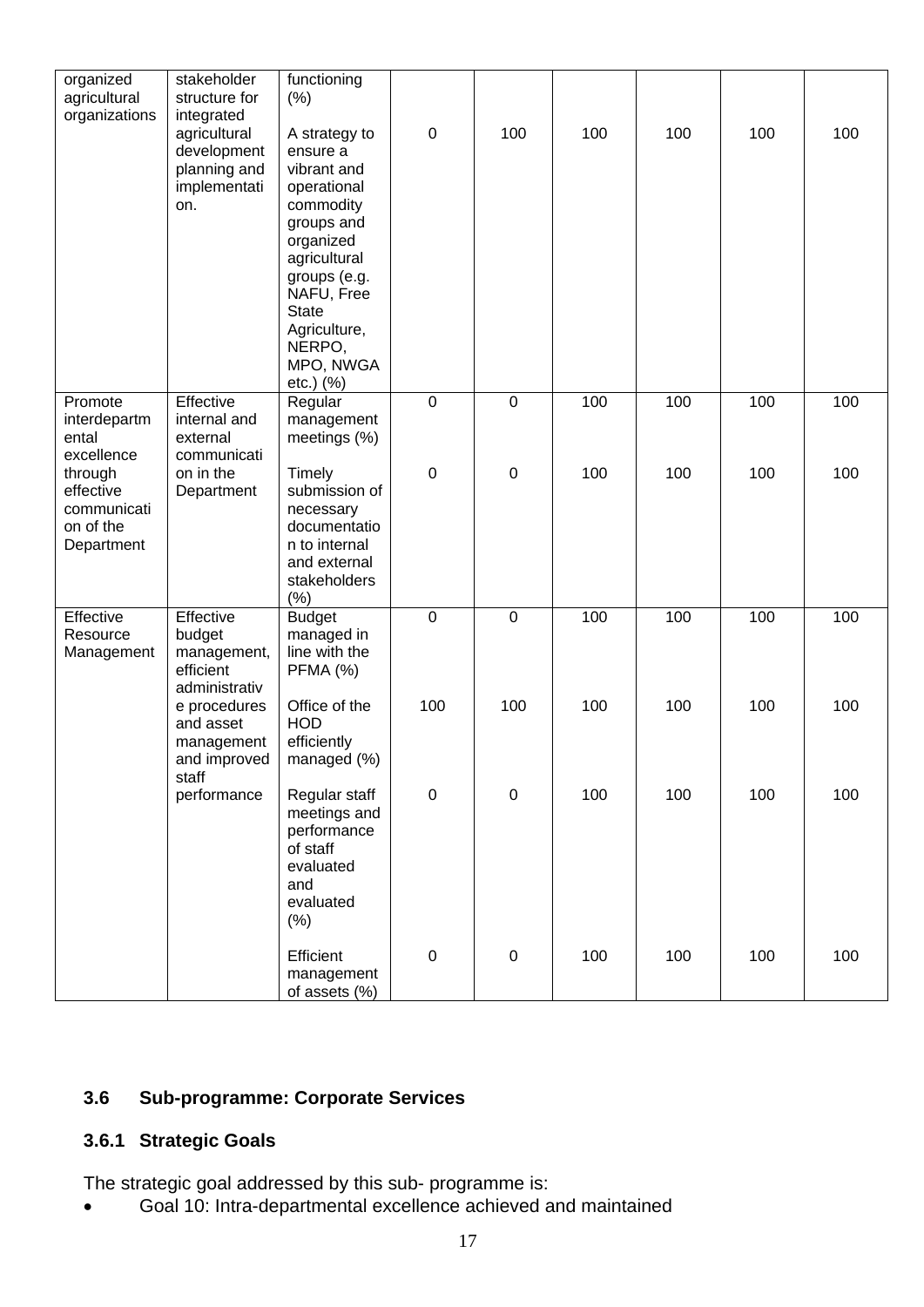#### **3.6.2 Progress Analysis**

The **Special Programme & Employee Wellness Unit** had a number of successes and quite a number of officials and families assisted. Information sessions on HIV/AIDS were held, whilst VCCT were also promoted amongst officials of the Department. A Health & Safety Committee was established and is functioning well.

The **PDMS & Skills Development Sub-directorate** assisted with the placement of twenty learners in an internship programme at the Information Technology Sub-directorate as part of an agreement with the Department of the Premier. The performance and development management system successfully managed. Induction and Orientation Programme started within the Department and newly appointed staff received training.

The **HR Planning & Alignment Sub-directorate** participated in the National Coordination Job Evaluation Forum remuneration levels of 19 occupational classes determined and recommended. Service standards for all departmental programmes have been developed, whilst a Departmental Service Charter were also finalized. A Service Delivery Improvement Plan was also developed and implementation to commence. Knowledge Management promoted in the Department and implementation plan to be developed.

The **Strategic Planning and Control** Unit has successfully developed an M&E system capable of monitoring progress on the following:

- CPF-SP Projects
- Infrastructure Projects
- Annual Performance and Operational Plan progress
- Land Reform projects in the province
- EPWP projects
- Disaster Fund Management and disbursement
- Supplier database
- Town Profiles
- Client Assistance

A maintenance agreement for 2006 was successfully negotiated for the maintenance of the M&E system. The system is continuously updated and improved. The Departmental Strategic and Annual Performance Plans have successfully been aligned with the Free State Provincial Growth and Development Strategy, as well as the National and Provincial Programmes of Action, the NSDP and several other politically guiding documents.

The **Information and Communication Technology** sub-directorate has successfully implemented an Information Technology and Communication Hub at Weltevrede for the Maluti-a-Phofung community and emerging farmers. The Unit is underway with investigations to have one telephone system linking Head Office and all five districts as well as an audit of the use of telephones in order to control the abuse of the system.

An investigation was undertaken by the **Facilities Management Services** sub-directorate to establish the viability of the Department's Head Office moving back to Glen in order to avoid state assets being underutilized and not maintained efficiently. A heritage architect has been appointed as the Management Consultant, as most of the buildings at Glen are over sixty years old, and the Department will need to comply with the National Heritage Resources Act (Act 25 of 1999) when undertaking the upgrade.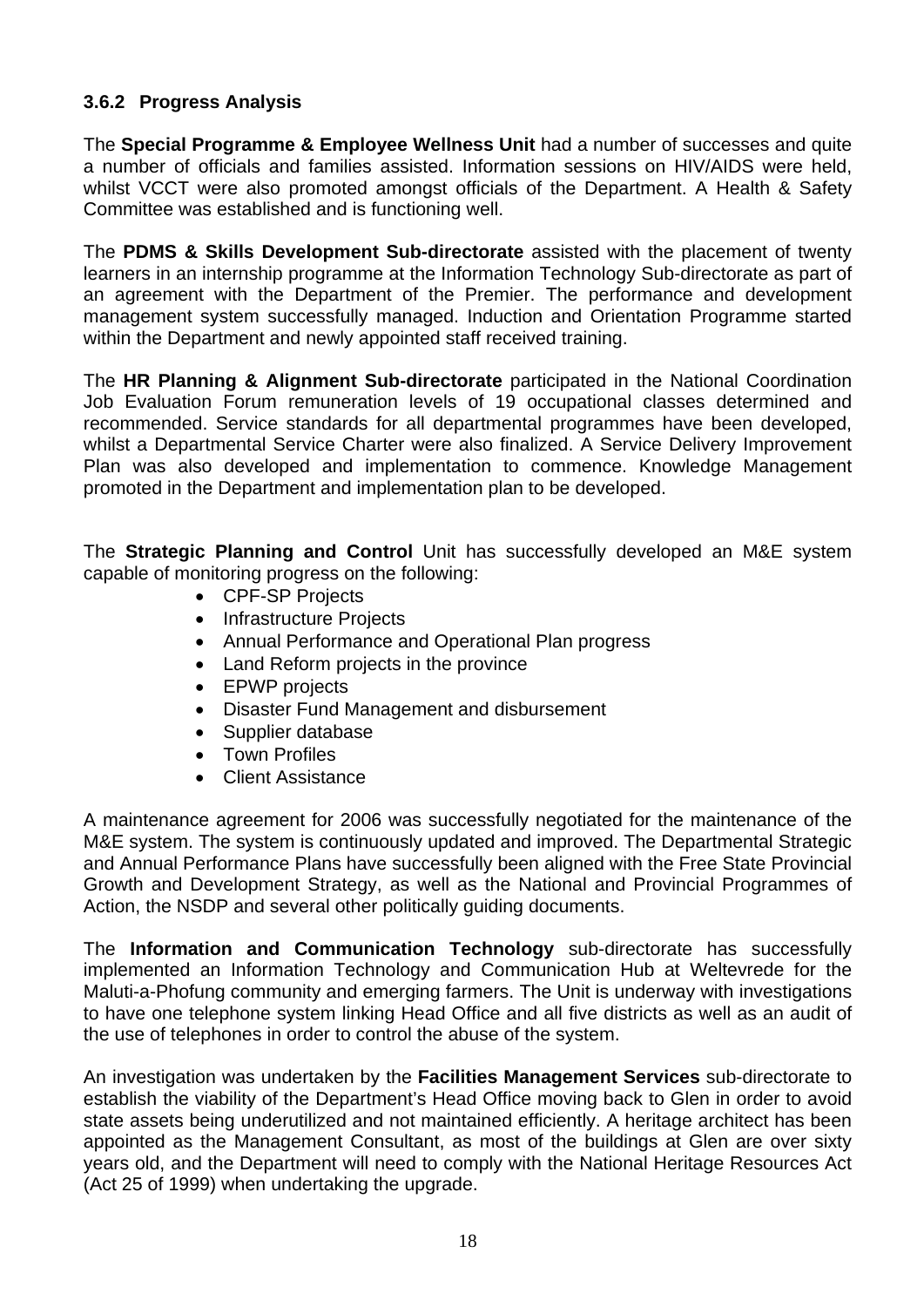#### **3.6.3 Analysis of constraints and measures planned to overcome them**

With regard to **Special Programmes & Employee Wellness** the main challenge remains the lack of funding and support to the Programme. A lot of education still needs to be done to rally more support. Wellness Officers need to be appointed on district level in order render hands-on support and facilitate coordination.

The skills development drive of the **PDMS & Skill Development Sub-directorate** should encompass the provision of skills including experiential training. Presently, the Department does not have capacity to roll-out an experiential training programme due to insufficient mentors and assessors to ensure quality assurance. The Department to encourage officials in all Directorates and components to be trained as mentors and assessors even for future development of newly appointed staff. Induction and Orientation Training to be further rolledout in the Department.

The main constraints experienced by the **HR Planning & Alignment Sub-directorate** relate to the capacity issues resulting from skilled workforce, and the lack of a personnel skills database. The matter is being addressed through skills development and affording the employees the opportunity to improve their qualifications by awarding them bursaries, whilst a skills audit was conducted and a draft report is in place. However, the information contained in this report is not sufficient and further development is required to compile a comprehensive HR database for the Department. Recruitment in specific scarce skills occupational classes posed problems and measures to address such will be developed for implementation in these classes. Lack of implementation of coordinated post levels in certain occupational classes is problematic as job-hopping between provinces and provinces and national continued. Funds were made available for this purpose and implementation to commence once final approval has been granted.

The **Strategic Planning and Control** sub-directorate is affected by the tremendous pressures placed on the department in terms of planning, monitoring and reporting requirements from various provincial and national departments, as well as internal processes. The reality is unfortunately that the un-staffed unit cannot cope with this demand.

Therefore the singular most critical constraint, with which the Strategic Planning and Control unit is faced with, is the availability of competent and correctly appointed staff according to the currently approved structure. Secondary to this is the availability of reasonable operational capital for license fees and system maintenance agreements, as well as other general operational costs.

In order to ensure service delivery, there is a need for a well qualified IT specialist to be based in each of the Districts within the **Information and Communication Technology** subdirectorate. The ICT Hub Centre in QwaQwa requires financial and resources support. ICT policies are not approved and implemented which creates a weakness in the control of information management, ICT equipment and usage of ICT resources. The measures to overcome these constraints include the employment of IT specialists who will be based or reside in each district to improve IT support services. The department should engage and partner with other departments and private companies to provide financial and resource support to the ICT HUB Centre project. ICT policies should be approved and implemented to emphasize control over information management, ICT equipment and usage of ICT resources.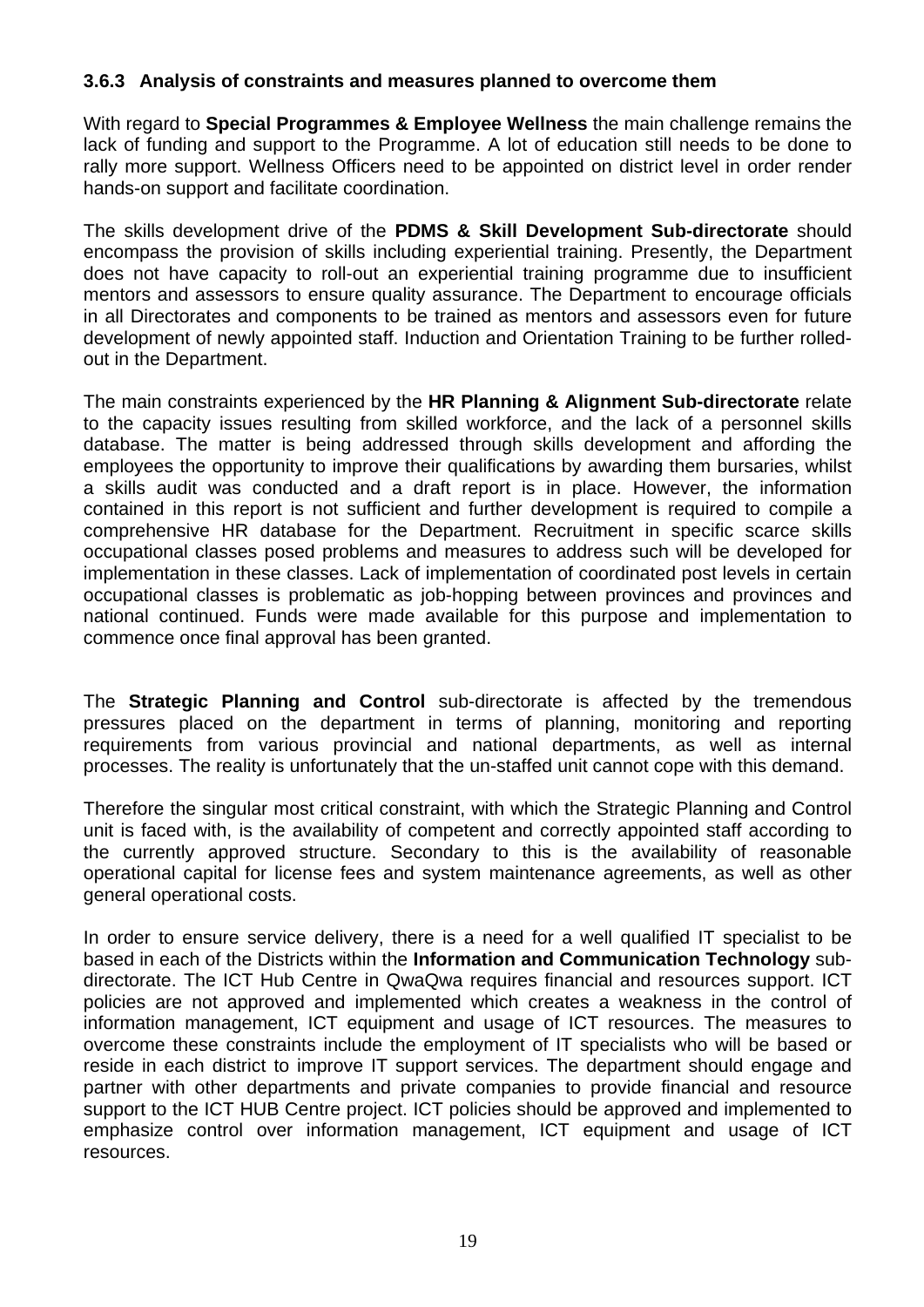The **Facilities Management Services** sub-directorate has identified the following constraints: lack of adequate and skilled personnel, the skewed deployment of personnel, budgetary constraints and the use of quick-fix solution to problems, which often exacerbates the issues. Staff should be appointed based on merit, skills and qualifications and on the basis of organisational fit, the existing personnel to be empowered through refresher courses and regular training, the budget should be adequately addressed and strategies and policies should be in place to overcome the use of quick fix solutions.

#### **3.6.4 Planned quality improvement measures**

Measures to improve the quality of services in the **Special Programmes & Employee Wellness Unit** will include the rallying of support for the EAP programme as well as appointment of Wellness Officers in all Districts. Improvement in health & safety environment based on recommendations from the Committee will be monitored to ensure a safe & healthy work-environment.

The **PDMS & Skill Development Sub-directorate** focus on the quality of services provided through critical evaluation of staff in accordance with the PDMS Policy Framework, whilst the development of personnel skills will be addressed through the development of a database and the awarding of bursaries for relevant studies.

The **HR Planning & Alignment Sub-directorate's** focus will be to critically evaluate the quality of services rendered focussing on sound Human Resource Practices, good governance and the Batho Pele principles. This will result in meeting the key imperatives of the Constitution and legislative framework that governs the Public Service. Payment of a scarce skills allowance will address the skills shortage in certain occupations, whilst the coordination in remuneration levels will alleviate the movement of staff to other areas for higher salaries.

Measures to improve the quality of services in the **Strategic Planning and Control** subdirectorate, cannot occur without the planned and definitely required resource allocations, as mentioned below. The unit will not be able to focus on substantial quality improvement in terms of services rendered. Within the controllable environment, attention would be given to improved response times, improved request completion, increased interaction with managers, especially those in the districts and general professional courtesy when conducting daily operations.

In order to improve services in the **Information and Communication Technology** subdirectorate, the department should enter into sound memorandums of understanding with organizations and institutions such as the Universal Services Agency, Departments of Education, Health, ICT Training Institute and Microsoft to clarify roles and responsibilities to ensure positive outcomes of the ICT HUB project.

Measures to improve services rendered to clients within the **Facilities Management Services** sub-directorate, would be the appointment of more staff, implementation of the Fleet Management System, the development of a data-base for office accommodation and regular training of personnel.

#### **3.6.5 Specific measurable objectives and performance indicators**

| <b>Corporate Services</b> | Strategic Goal: Knowledge and information management; intradepartmental<br>excellence achieved and maintained |
|---------------------------|---------------------------------------------------------------------------------------------------------------|
|                           |                                                                                                               |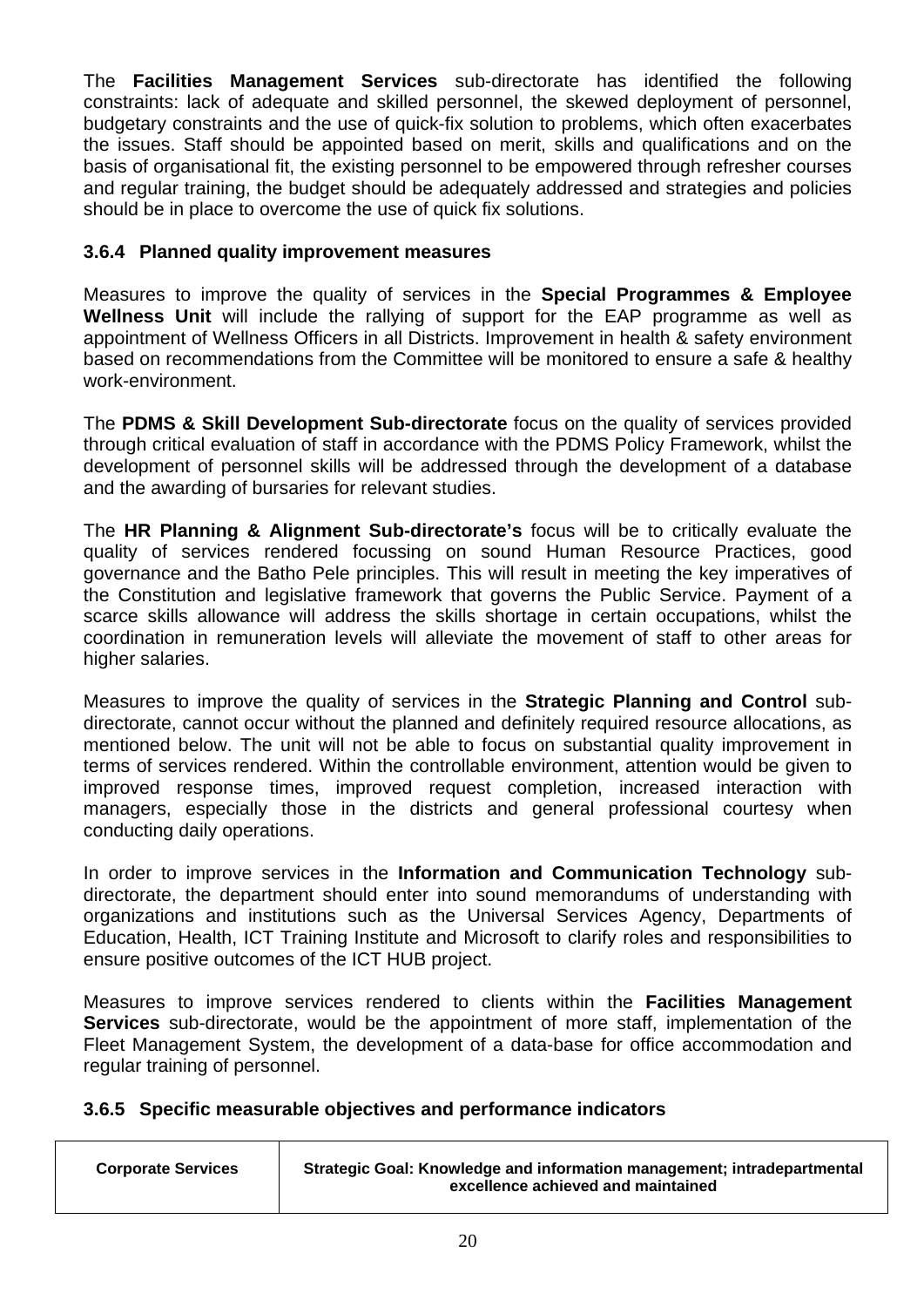| <b>Strategic</b><br>Objective                                                                                                        | <b>Measurable</b><br><b>Objectives</b>                                              | Performance<br><b>Measure</b><br><b>Indicator</b>                                     | <b>Actual</b><br>2004/05 | <b>Actual</b><br>2005/06 | 2006/07<br><b>Estimate</b> | 2007/08<br><b>Target</b> | 2008/09<br><b>Target</b> | 2009/10<br><b>Target</b> |
|--------------------------------------------------------------------------------------------------------------------------------------|-------------------------------------------------------------------------------------|---------------------------------------------------------------------------------------|--------------------------|--------------------------|----------------------------|--------------------------|--------------------------|--------------------------|
| <b>Effective Risk</b><br>Management<br>in the Human                                                                                  | Effective<br>budget<br>management                                                   | Over / under<br>spending of<br>budget (%)                                             | $\mathbf 0$              | $\mathbf 0$              | 100                        | 100                      | 100                      | 100                      |
| Resource<br>Management<br>Directorate                                                                                                | Effective<br>administrativ<br>e procedures                                          | Adherence to<br>the legislative<br>framework<br>(%)                                   | $\mathbf 0$              | $\mathbf 0$              | 100                        | 100                      | 100                      | 100                      |
|                                                                                                                                      | Improved<br>staff<br>performance                                                    | No of staff<br>meetings                                                               | 0                        | $\mathbf 0$              | 11                         | 11                       | 11                       | 11                       |
|                                                                                                                                      |                                                                                     | All directorate<br>staff<br>assessed (%)                                              | $\boldsymbol{0}$         | $\mathbf 0$              | 100                        | 100                      | 100                      | 100                      |
| Improve<br>interdepartm<br>ental<br>procedures                                                                                       | Implementati<br>on of<br>employment<br>equity in the                                | $\overline{No}$ of equity<br>audits<br>conducted                                      | $\mathbf{1}$             | $\mathbf{1}$             | $\mathbf{1}$               | $\overline{2}$           | $\overline{2}$           | $\overline{2}$           |
| through<br>employment<br>equity                                                                                                      | department                                                                          | No of equity<br>policy and<br>plans<br>maintained                                     | $\pmb{0}$                | 1                        | 1                          | 1                        | 1                        | 1                        |
| Ensure<br>recruitment<br>and selection<br>procedures<br>are reviewed                                                                 | Recruitment<br>and selection<br>compatible<br>with<br>transformatio<br>n and equity | No of policies<br>reviewed and<br>maintained                                          | $\mathbf{1}$             | 1                        | 1                          | $\mathbf{1}$             | 1                        | 1                        |
| Ensure<br>efficient and<br>effective<br>implementati<br>on of the Job<br>Evaluation<br>system to<br>promote                          | Facilitate Job<br>evaluations in<br>the<br>department                               | All posts on<br>approved<br>structure<br>evaluated<br>though the<br>JE system<br>(% ) | 33                       | 33                       | 33                         | 33                       | 33                       | 33                       |
| equal work<br>for equal pay                                                                                                          |                                                                                     | JE requests<br>received<br>handled with<br>in 12 weeks<br>(% )                        | $\boldsymbol{0}$         | $\pmb{0}$                | 100                        | 100                      | 100                      | 100                      |
| Improve<br>service<br>delivery<br>through the<br>development<br>of an user<br>friendly<br>service<br>delivery<br>improvement<br>plan | Service<br>delivery<br>improvement<br>plan<br>developed<br>and<br>implemented       | No of SDIP's<br>developed<br>and<br>implemented                                       | $\mathbf 0$              | $\mathbf 0$              | $\mathbf{1}$               | $\mathbf{1}$             | $\mathbf{1}$             | $\mathbf 1$              |
| Improve<br>interdepartm<br>ental<br>excellence<br>though<br>knowledge<br>management                                                  | Knowledge<br>management<br>implemented<br>in the<br>department                      | No of<br>strategies<br>developed<br>and<br>implemented                                | $\mathbf 0$              | $\mathbf 0$              | 1                          | 1                        | 1                        | 1                        |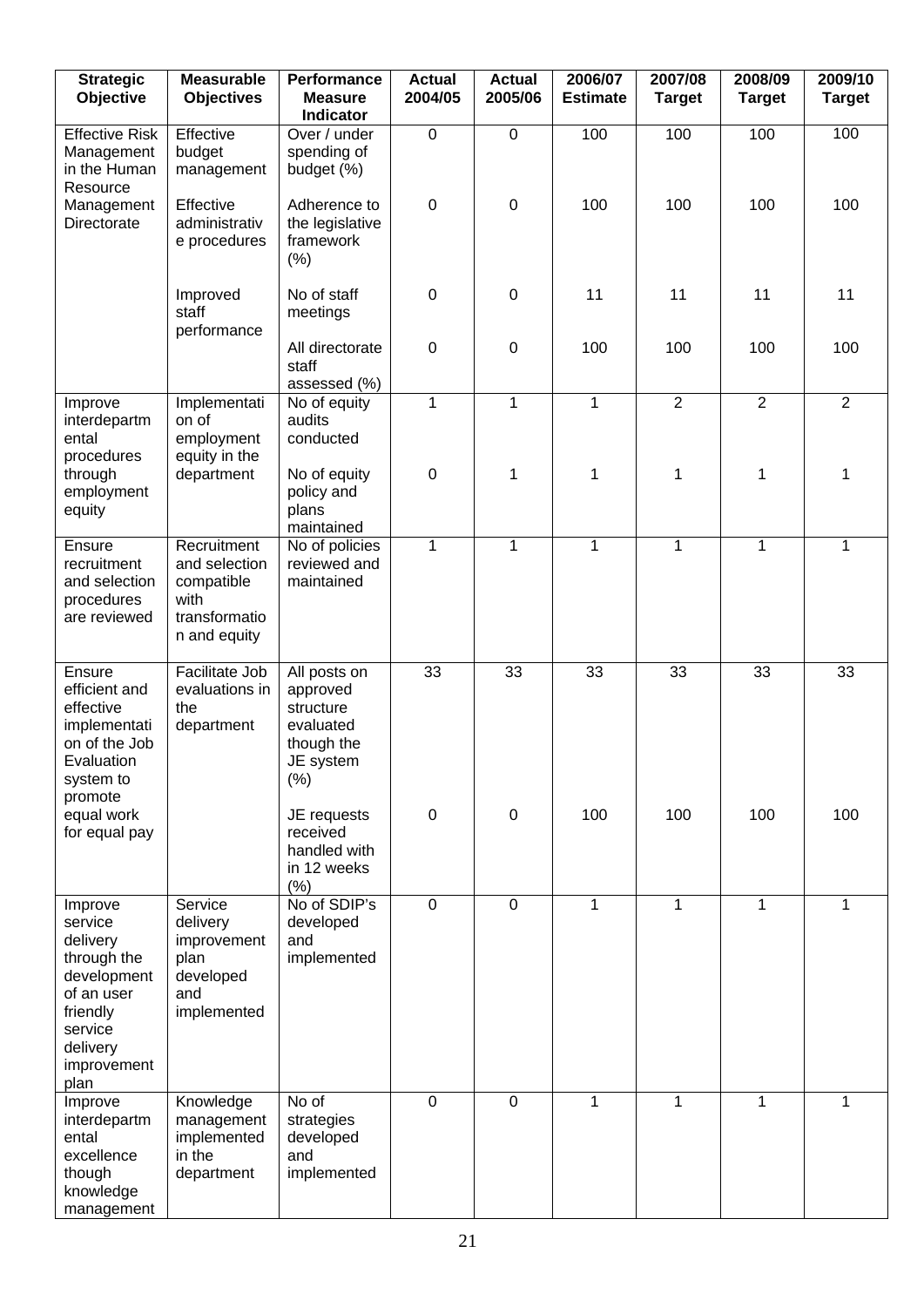| Improve<br>interdepartm<br>ental<br>excellence<br>through<br>effective use<br>of human<br>resources | Effective and<br>efficient<br>Management<br>of Human<br>resources | No of<br>workshops<br>and<br>orientation<br>sessions on<br>Human<br>Resources<br>policies                                                                        | 20               | $\overline{20}$ | 14             | 14           | 14             | 14             |
|-----------------------------------------------------------------------------------------------------|-------------------------------------------------------------------|------------------------------------------------------------------------------------------------------------------------------------------------------------------|------------------|-----------------|----------------|--------------|----------------|----------------|
|                                                                                                     |                                                                   | provided<br>No of<br><b>Circulars</b><br>issued on the<br>status of<br>leave credits<br>in order to<br>ensure all<br>employees<br>utilize their<br>leave credits | $\mathbf 0$      | $\mathsf 0$     | $\overline{2}$ | 2            | $\overline{2}$ | $\overline{2}$ |
| Utilize and<br>improve<br>organisationa<br>I structure for<br>development<br>interventions          | Review<br>approved<br>organizationa<br>I structure                | Organisation<br>al structure<br>developed /<br>adjusted to<br>deliver<br>efficiency in<br>the<br>Department                                                      | 1                | 1               | 1              | 1            | 1              | 1              |
| Improve<br>individual,<br>unit and<br>departmental<br>performance<br>through the                    | PDMS policy<br>framework<br>implemented<br>and complied<br>with   | Compliance<br>to PDMS<br>policy<br>framework<br>(% )                                                                                                             | $\pmb{0}$        | 0               | 100            | 100          | 100            | 100            |
| implementati<br>on of<br>Performance<br>Management                                                  |                                                                   | All<br>departmental<br>staff<br>evaluated<br>$(\%)$                                                                                                              | $\boldsymbol{0}$ | $\mathsf 0$     | 95             | 95           | 95             | 95             |
| Co-ordinate<br>the provision<br>of bursaries                                                        | Timeous<br>provision and<br>management<br>of bursaries<br>ensured | Departmental<br>bursary<br>policy<br>developed<br>and<br>maintained                                                                                              | $\mathbf{1}$     | 1               | $\mathbf{1}$   | 1            | 1              | 1              |
|                                                                                                     |                                                                   | No of new<br>bursaries<br>awarded                                                                                                                                | 110              | 150             | 25             | 25           | 25             | 25             |
| Improve<br>interdepartm<br>ental<br>excellence                                                      | <b>Skills</b><br>development<br>compatible<br>with                | No of skills<br>audits<br>performed                                                                                                                              | $\mathbf{1}$     | $\mathbf{1}$    | $\mathbf{1}$   | $\mathbf{1}$ | $\mathbf{1}$   | 1              |
| through<br>renewed<br>skills<br>development<br>strategy                                             | transformatio<br>n and equity                                     | No of skills<br>databases<br>developed<br>and<br>maintained                                                                                                      | 1                | 1               | 1              | 1            | 1              | 1              |
|                                                                                                     |                                                                   | No of WPSP<br>developed                                                                                                                                          | $\pmb{0}$        | 0               | 1              | 1            | 1              | 1              |
|                                                                                                     |                                                                   | $\%$<br>compliance                                                                                                                                               | 100              | 100             | 100            | 100          | 100            | 100            |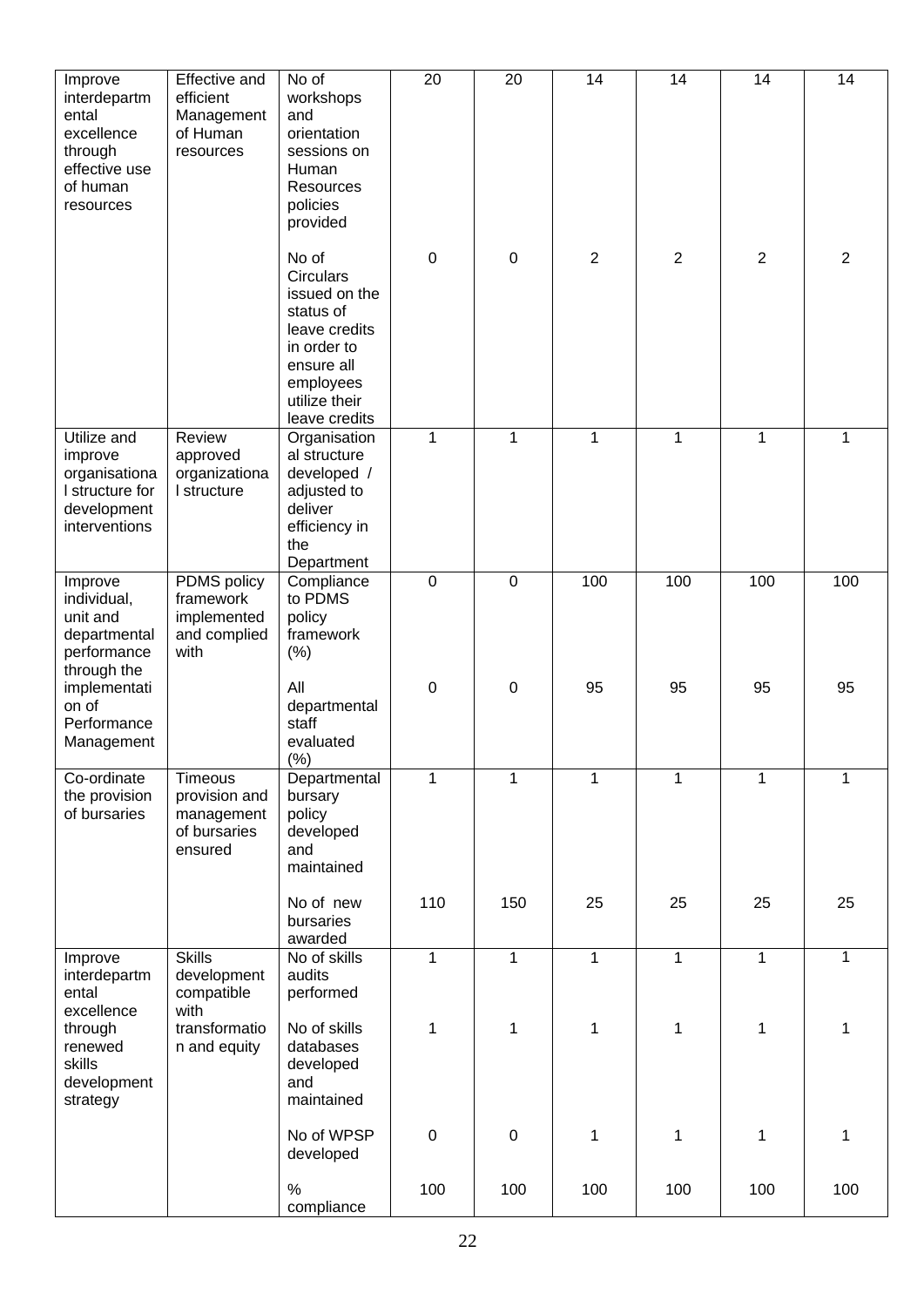|                                                                                 |                                                                           | with regard to<br><b>SETA</b><br>contribution                                           |             |                |                |                |                |                |
|---------------------------------------------------------------------------------|---------------------------------------------------------------------------|-----------------------------------------------------------------------------------------|-------------|----------------|----------------|----------------|----------------|----------------|
| Improved<br>Education<br>and Training<br>for<br>Employees<br>and<br>Prospective | Implementati<br>on of skills<br>development<br>initiatives                | No of people<br>trained<br>through<br>implementati<br>on of<br>Workplace<br>Skills Plan | 500         | 600            | 200            | 200            | 300            | 400            |
| employees                                                                       |                                                                           | No of<br>internship<br>and learner<br>ship policies<br>developed<br>and<br>maintained   | 1           | 1              | 1              | 1              | 1              | 1              |
|                                                                                 |                                                                           | No of training<br>reports<br>submitted to<br>PSETA and                                  | 5           | 5              | 5              | 5              | 5              | 5              |
| To promote                                                                      | Employee                                                                  | <b>AGRISETA</b><br>No of policies                                                       | $\,6\,$     | 6              | $\overline{2}$ | $\overline{2}$ | $\overline{2}$ | 2              |
| and enhance<br>quality<br>employee<br>assistance /<br>wellness                  | assistance<br>and wellness<br>programme<br>effectively<br>coordinated     | and<br>guidelines<br>developed<br>and<br>implemented                                    |             |                |                |                |                |                |
| programme                                                                       | and<br>implemented                                                        | No of<br>awareness<br>campaigns<br>rendered                                             | 6           | $6\phantom{1}$ | $\overline{7}$ | $\overline{7}$ | $\overline{7}$ | 7              |
| Occupational<br>Health and<br>Safety is<br>effectively<br>coordinated<br>and    | OHS<br>effectively<br>coordinated<br>and<br>implemented                   | No of<br>awareness<br>campaigns<br>designed and<br>held                                 | $\mathbf 0$ | $\mathbf 0$    | $\overline{7}$ | $\overline{7}$ | $\overline{7}$ | $\overline{7}$ |
| implemented                                                                     |                                                                           | No of health<br>and safety<br>committees<br>established                                 | $\,6\,$     | $6\phantom{1}$ | $\overline{7}$ | $\overline{7}$ | $\overline{7}$ | $\overline{7}$ |
|                                                                                 |                                                                           | No of policies<br>and<br>guidelines<br>developed<br>and<br>maintained                   | 1           | 1              | 1              | 1              | 1              | 1              |
| Include<br>vulnerable<br>personnel<br>groups in<br>special<br>programmes        | Special<br>programmes<br>effectively<br>coordinated<br>and<br>implemented | No of policies<br>and<br>guidelines<br>developed /<br>maintained                        | $\pmb{0}$   | $\overline{0}$ | $\overline{3}$ | $\overline{3}$ | $\overline{3}$ | $\overline{3}$ |
|                                                                                 |                                                                           | No of<br>awareness<br>campaigns<br>designed and<br>held                                 | 6           | $\,6$          | $\overline{7}$ | $\overline{7}$ | $\overline{7}$ | $\overline{7}$ |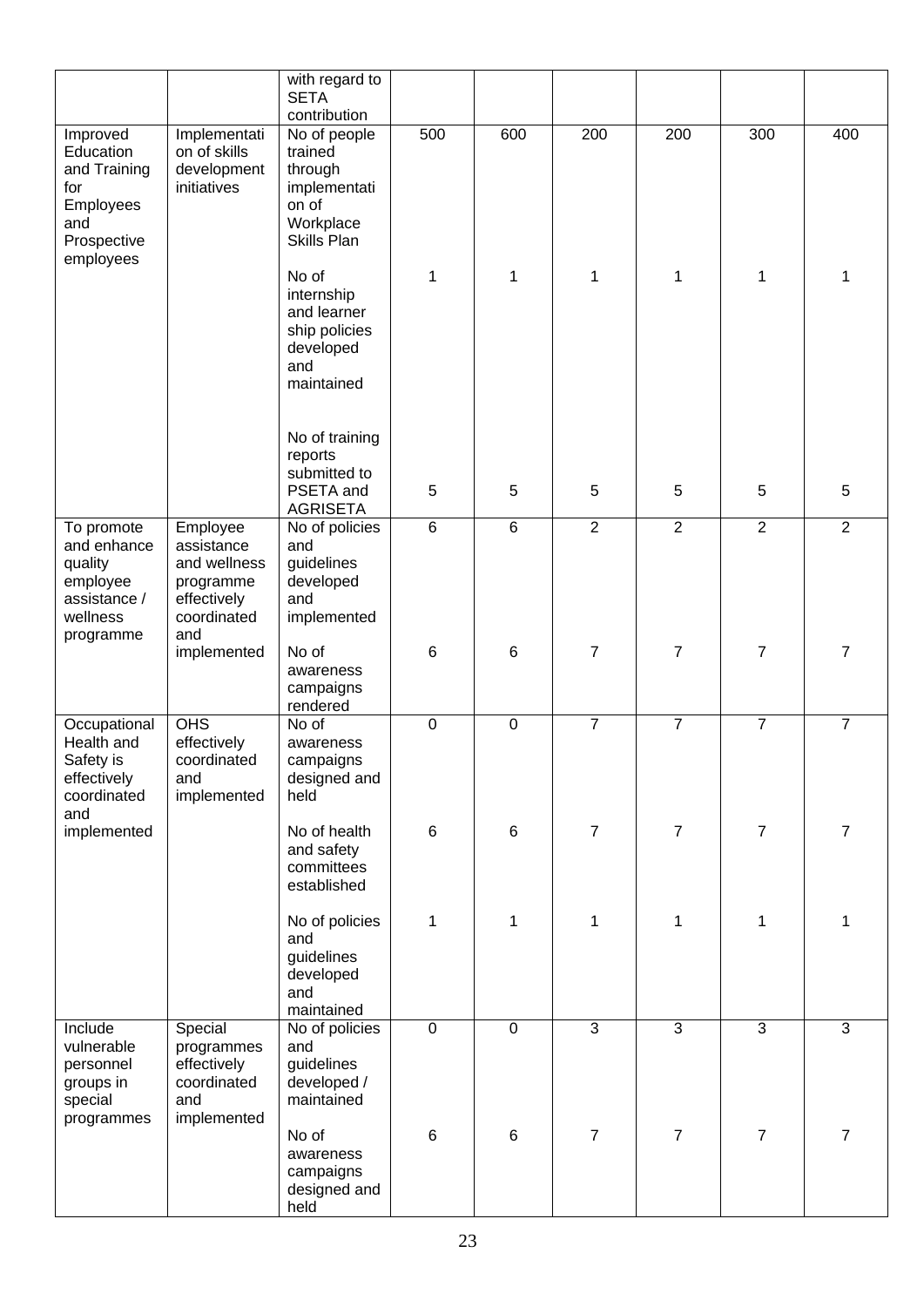| Improve                                                                                                            | Improved use                                                                           | Policies and                                                                                                                    | 1         | 1         | 1         | 1   | 1         | 1         |
|--------------------------------------------------------------------------------------------------------------------|----------------------------------------------------------------------------------------|---------------------------------------------------------------------------------------------------------------------------------|-----------|-----------|-----------|-----|-----------|-----------|
| interdepartm<br>ental<br>excellence in<br>terms of the<br>use of<br>government<br>vehicles                         | 0f<br>government<br>owned<br>vehicles                                                  | guidelines<br>developed,<br>implemented<br>and<br>maintained<br>for<br>government<br>owned<br>vehicles                          |           |           |           |     |           |           |
|                                                                                                                    |                                                                                        | A Fleet<br>Management<br>System<br>implemented<br>to control and<br>monitor the<br>use of<br>government<br>vehicle and<br>costs | $\pmb{0}$ | $\pmb{0}$ | 0         | 1   | $\pmb{0}$ | $\pmb{0}$ |
|                                                                                                                    |                                                                                        | Quarterly<br>inspections of<br>GG vehicles at<br><b>Head Office</b><br>and all Districts                                        | $\pmb{0}$ | $\pmb{0}$ | 0         | 4   | 4         | 4         |
|                                                                                                                    |                                                                                        | Improved<br>management<br>of GG account<br>(%)                                                                                  | $\pmb{0}$ | $\pmb{0}$ | 0         | 30  | 45        | 60        |
| Promote<br>interdepartm<br>ental<br>excellence<br>through the<br>provision of<br>adequate<br>office<br>accommodati | Effective<br>physical<br>planning and<br>departmental<br>infrastructure<br>maintenance | Offices<br>maintained<br>and cleaned<br>to ensure a<br>healthy<br>working<br>environment<br>(% )                                | 75        | 75        | 75        | 75  | 85        | 95        |
| on                                                                                                                 |                                                                                        | No. of<br>databases for<br>recording of<br>all<br>accommodati<br>on occupied<br>by the<br>department                            | 1         | 1         | 1         | 1   | 1         | 1         |
|                                                                                                                    |                                                                                        | Facilitate<br>compliance<br>with OH&S<br>Act in terms<br>of safety and<br>accessibility<br>of buildings<br>(%)                  | 75        | 75        | 75        | 75  | 85        | 95        |
|                                                                                                                    |                                                                                        | Expenditure<br>on the<br>upgrade of<br>Glen (%)                                                                                 | $\pmb{0}$ | $\pmb{0}$ | $\pmb{0}$ | 100 | 100       | 100       |
| Improve                                                                                                            | <b>Effective and</b>                                                                   | All                                                                                                                             | 95        | 95        | 85        | 85  | 85        | 85        |
| management<br>of knowledge                                                                                         | efficient<br>network and                                                               | communicati<br>on networks                                                                                                      |           |           |           |     |           |           |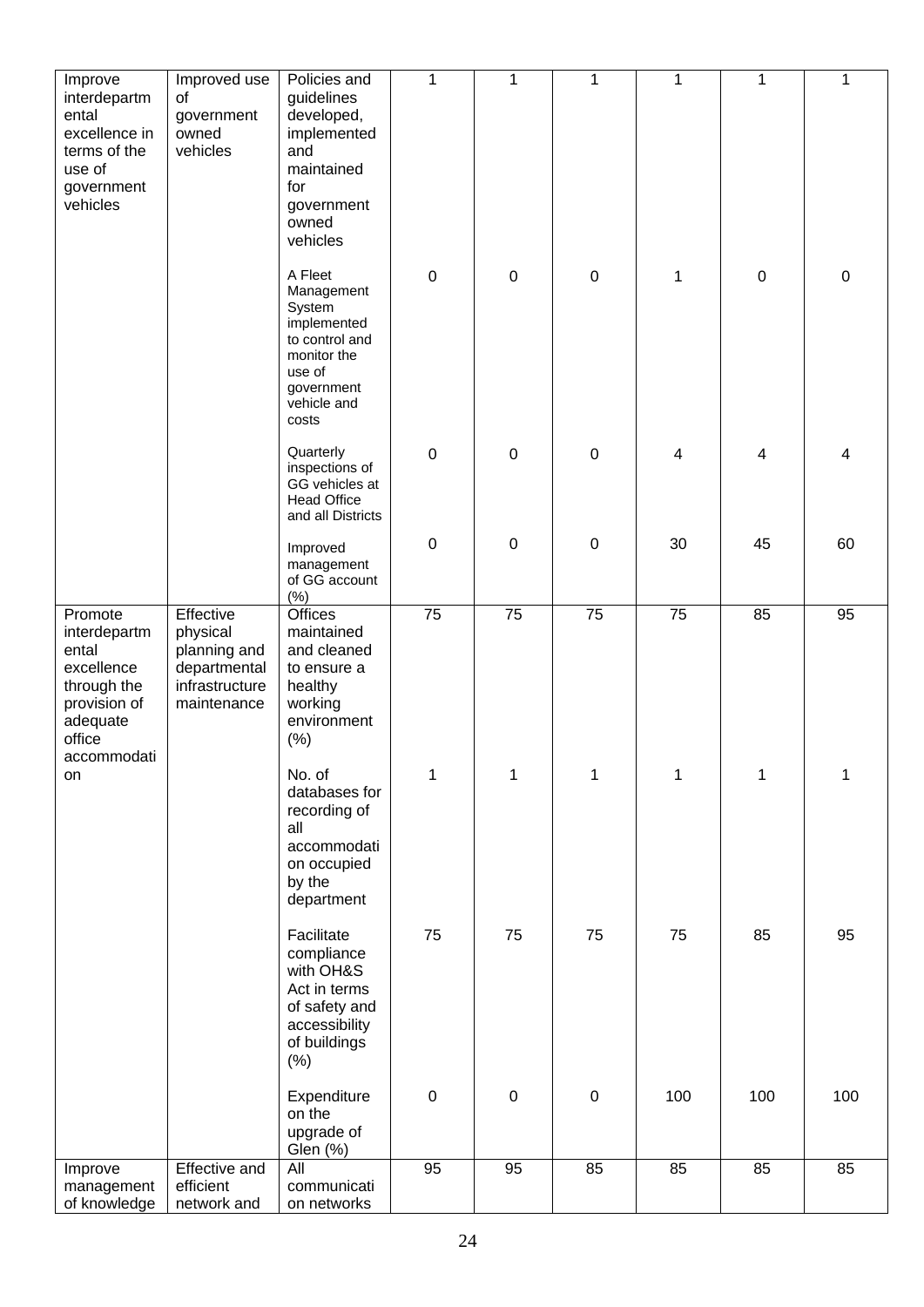| and<br>information                                                                                                     | communicati<br>on services.                                                                                                          | efficiently<br>maintained in<br>order to<br>ensure at<br>least 85%<br>uptime (%)                                                  |                  |                |                |                 |                |                |
|------------------------------------------------------------------------------------------------------------------------|--------------------------------------------------------------------------------------------------------------------------------------|-----------------------------------------------------------------------------------------------------------------------------------|------------------|----------------|----------------|-----------------|----------------|----------------|
|                                                                                                                        |                                                                                                                                      | No of digital<br>telephone<br>system<br>maintained at<br>head office<br>and regional<br>offices                                   | $\overline{2}$   | $\overline{2}$ | $\overline{2}$ | $\overline{2}$  | $\pmb{0}$      | $\pmb{0}$      |
| Improve<br>management<br>of information<br>by designing<br>proper<br>policies and<br>guidelines<br>including<br>access | <b>Effective and</b><br>functional<br>electronic<br>information<br>and<br>communicati<br>on system<br>accessible to<br>all staff and | Functional<br>management<br>systems and<br>website<br>developed<br>and<br>maintained<br>(%)                                       | 100              | 100            | 100            | $\overline{70}$ | 80             | 90             |
|                                                                                                                        | the public as<br>required                                                                                                            | <b>ICT HUB</b><br>project<br>maintained<br>(%)                                                                                    | $\boldsymbol{0}$ | $\mathbf 0$    | $\pmb{0}$      | 60              | 70             | 80             |
|                                                                                                                        |                                                                                                                                      | Master<br>Systems Plan<br>developed                                                                                               | $\mathbf 0$      | $\mathbf 0$    | $\pmb{0}$      | 1               | $\pmb{0}$      | $\mathbf 0$    |
|                                                                                                                        |                                                                                                                                      | A Fleet<br>Management<br>System<br>implemented<br>to control and<br>monitor the<br>usage of<br>government<br>vehicle and<br>costs | $\boldsymbol{0}$ | $\pmb{0}$      | $\pmb{0}$      | 1               | $\pmb{0}$      | $\pmb{0}$      |
| Improved<br>management<br>information<br>service                                                                       | Provision of<br>technical and<br>system<br>support and<br>advice to all<br>staff                                                     | No of<br>policies<br>implemented<br>and<br>maintained                                                                             | $\mathbf{1}$     | $\mathbf{1}$   | $\mathbf{1}$   | $\overline{4}$  | $\overline{4}$ | $\overline{4}$ |
|                                                                                                                        |                                                                                                                                      | Improved<br>technical<br>support at<br>district levels<br>(%)                                                                     | 30               | 30             | 30             | 30              | 60             | 100            |
|                                                                                                                        |                                                                                                                                      | Regular ICT<br>Committee<br>meeting (%)                                                                                           | 100              | 100            | 100            | 100             | 100            | 100            |
|                                                                                                                        |                                                                                                                                      | ICT technical<br>skills and<br>expertise<br>developed                                                                             | $\pmb{0}$        | $\pmb{0}$      | $\mathbf 0$    | $\overline{7}$  | $\overline{7}$ | $\overline{7}$ |
| Include<br>accessibility<br>in the                                                                                     | All IT<br>resources<br>efficiently                                                                                                   | Protection by<br>means of<br>number of                                                                                            | 100              | 100            | 100            | 500             | 500            | 500            |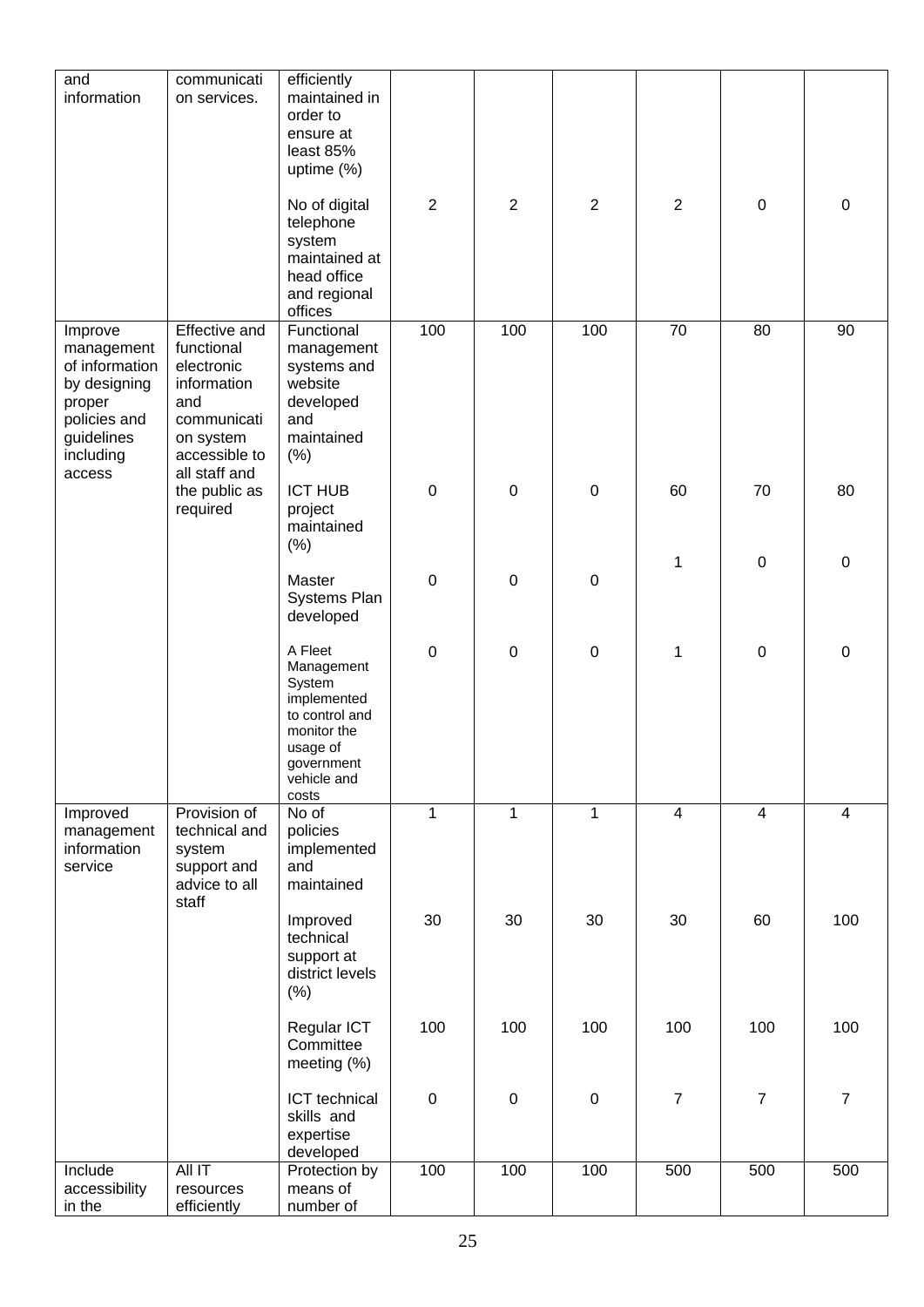| management<br>of information                                    | secured                                                                             | installations<br>of anti-virus<br>software                                                                                    |                  |             |                  |              |           |             |
|-----------------------------------------------------------------|-------------------------------------------------------------------------------------|-------------------------------------------------------------------------------------------------------------------------------|------------------|-------------|------------------|--------------|-----------|-------------|
|                                                                 |                                                                                     | <b>Disaster</b><br>recovery<br>systems<br>implemented                                                                         | $\mathbf 0$      | $\mathbf 0$ | $\boldsymbol{0}$ | $\mathbf{1}$ | $\pmb{0}$ | $\mathbf 0$ |
|                                                                 |                                                                                     | Asset<br>Management<br>System<br>implemented                                                                                  | $\boldsymbol{0}$ | $\pmb{0}$   | $\boldsymbol{0}$ | 1            | $\pmb{0}$ | $\mathbf 0$ |
| Management<br>and<br>facilitation of<br>strategic<br>planning   | Efficient<br>facilitation of<br>all strategic<br>planning<br>process and            | Strategic<br>planning<br>processes<br>facilitated (%)                                                                         | 100              | 100         | 100              | 100          | 100       | 100         |
| processes                                                       | related<br>reporting<br>procedures                                                  | Reporting<br>procedures<br>effectively<br>managed (%)                                                                         | 100              | 100         | 100              | 100          | 100       | 100         |
|                                                                 |                                                                                     | Compliance<br>to all<br>provincial<br>and national<br>reporting<br>requirements<br>(% )                                       | 100              | 100         | 100              | 100          | 100       | 100         |
| Management<br>of monitoring<br>and<br>evaluation<br>system will | <b>Effective and</b><br>efficient<br>development,<br>utilisation and<br>maintenance | Effective<br>monitoring of<br>staff reporting<br>trends (%)                                                                   | 100              | 100         | 100              | 100          | 100       | 100         |
| assist<br>efficient<br>management                               | of the<br>Departmental<br>Monitoring<br>and<br>Evaluation<br>System                 | All required<br>performance<br>reports<br>generated<br>and<br>submitted to<br>senior and<br>executive<br>management<br>$(\%)$ | 80               | 80          | 80               | 80           | 90        | 95          |
|                                                                 |                                                                                     | Efficient<br>monitoring of<br>all<br>infrastructure<br>projects (%)                                                           | 60               | 60          | 60               | 60           | 70        | 80          |
|                                                                 |                                                                                     | Efficient<br>maintenance<br>of the M&E<br>computer<br>system (%)                                                              | 100              | 100         | 100              | 100          | 100       | 100         |
|                                                                 |                                                                                     | Efficient<br>management<br>of disaster<br>management<br>data $(%)$                                                            | $\pmb{0}$        | 70          | 70               | 70           | 80        | 90          |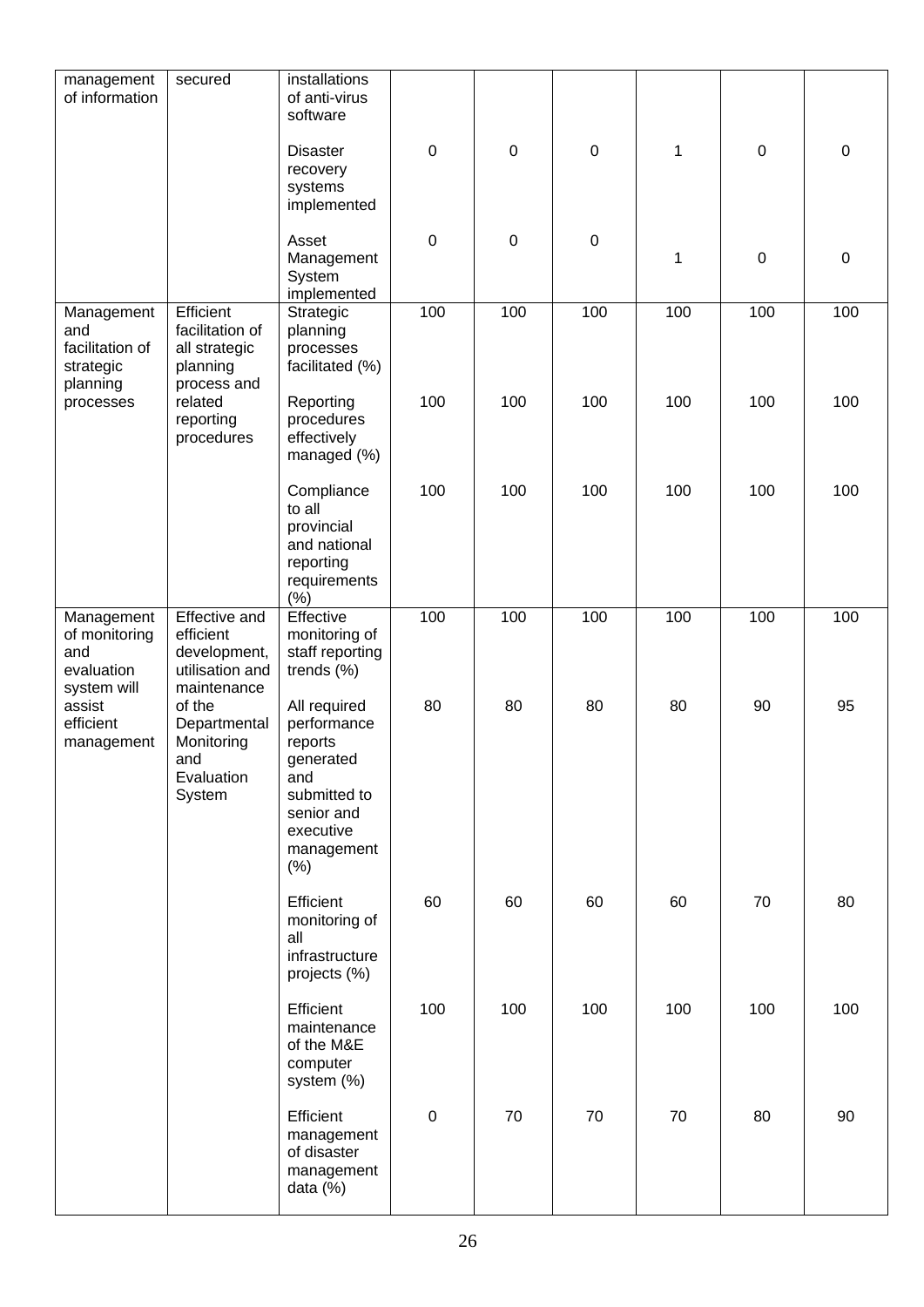| Efficient             | 60 | 60 | 60 | 70 | 90 |
|-----------------------|----|----|----|----|----|
|                       |    |    |    |    |    |
| management<br>of Land |    |    |    |    |    |
| Reform                |    |    |    |    |    |
| farmer data           |    |    |    |    |    |
| (% )                  |    |    |    |    |    |

#### **3.7 Sub-Programme: Financial Management**

#### **3.7.1 Strategic Goals**

The strategic goal addressed by this sub-programme is:

• Goal 11: Effective and efficient financial management achieved and maintained.

#### **3.7.2 Progress Analysis**

The functional areas of the Financial Management Sub programme is the coordination of the budget process for the department of Agriculture, all financial, supply chain and salary related matters.

Key challenges the sub programme are faced with are:

- To render an accurate, effective, efficient and economical financial service to the clients
- To manage and compile a credible departmental budget according to prescribed standards
- To ensure payment of supplier within the prescribed period
- To set credible targets for the collection of own revenue
- To minimize the turnaround time for processing of orders
- To ensure effective management of period contracts to enhance service delivery
- Development and maintenance of the asset management system
- Recruitment of appropriately qualified and skills staff
- Development and maintenance of a credible supplier data base
- To ensure development and maintenance of internal control and risk management system
- To ensure alignment of departmental strategic plan, budget and organizational **structure**

#### **3.7.3 Analysis of constraints and planned measures to overcome them**

Constraints:

- Lack of the necessary skills
- Lack of understanding of systems by other programmes
- Inadequate capacity

Measures to overcome the constraints:

- Building capacity by providing training and career development
- Workshop facilitation
- Effective communication
- Leanerships programmes
- Selective recruitment

#### **3.7.4 Planned quality improvement measures**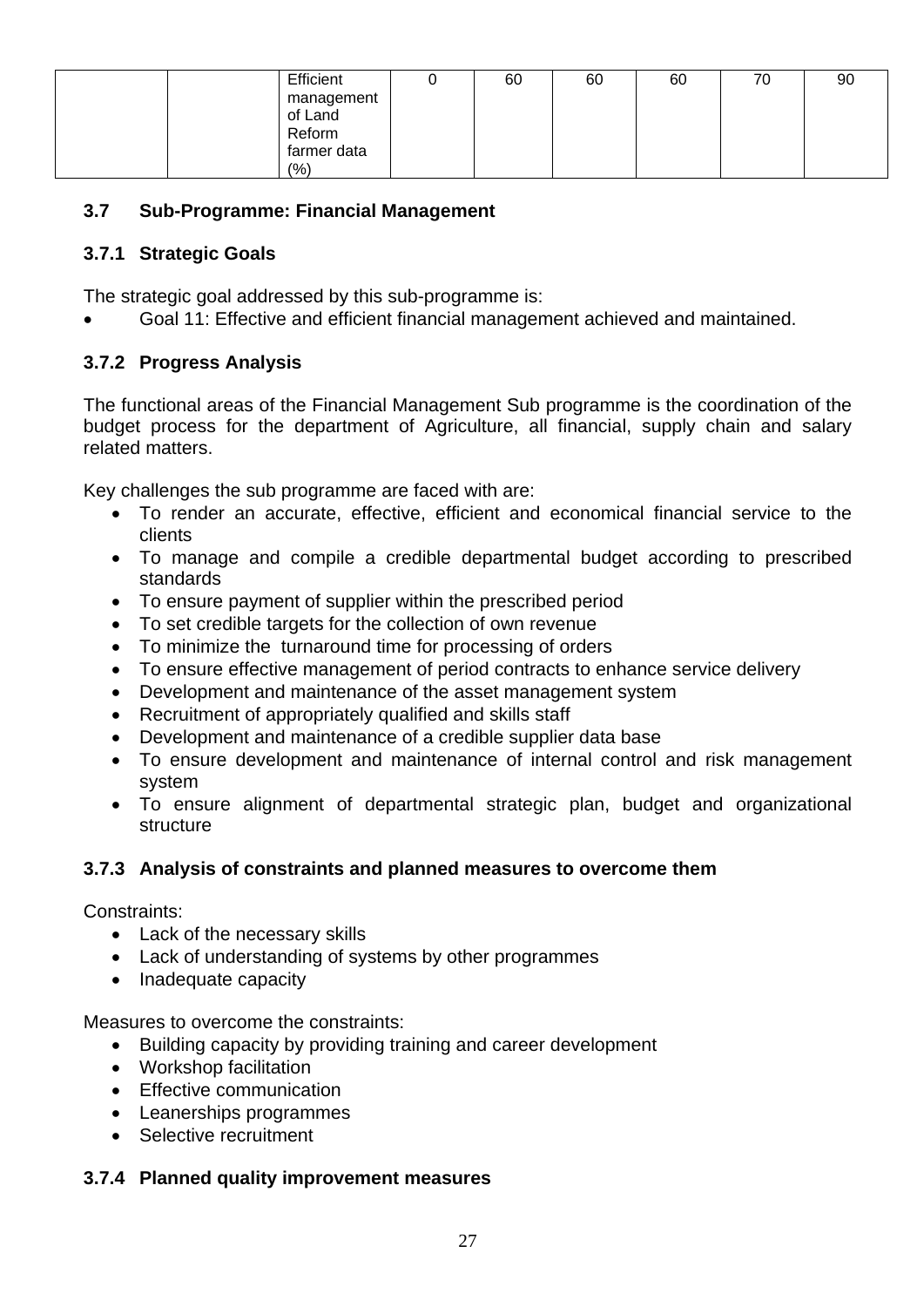- Effective communication between financial management and the rest of the Department;
- Effective and a more interactive financial monthly reporting.

#### **3.7.5 Specific measurable objectives and performance indicators**

|                                                                                                              | <b>Financial Management</b>                                                                                                                                                    |                                                                                       |                          |                          | Strategic Goal: Effective and efficient financial management achieved and<br>maintained |                          |                          |                          |
|--------------------------------------------------------------------------------------------------------------|--------------------------------------------------------------------------------------------------------------------------------------------------------------------------------|---------------------------------------------------------------------------------------|--------------------------|--------------------------|-----------------------------------------------------------------------------------------|--------------------------|--------------------------|--------------------------|
| <b>Strategic</b><br>Objective                                                                                | <b>Measurable</b><br><b>Objectives</b>                                                                                                                                         | <b>Performance</b><br><b>Measure</b><br>Indicator                                     | <b>Actual</b><br>2004/05 | <b>Actual</b><br>2005/06 | 2006/07<br><b>Estimate</b>                                                              | 2007/08<br><b>Target</b> | 2008/09<br><b>Target</b> | 2009/10<br><b>Target</b> |
| Ensure<br>policies in<br>place to<br>support<br>effective<br>and<br>efficient<br>financial<br>managem<br>ent | Implementati<br>on of<br>Preferential<br>Procurement<br>to advance<br><b>Black</b><br>Economic<br>Empowerme<br>nt and<br>SMME's in<br>the selection<br>of service<br>providers | Policy in place<br>(% )<br>% of the value<br>of<br>procurement<br>awarded to<br>HDI's | 100<br>20                | 100<br>20                | 100<br>50                                                                               | 100<br>50                | 100<br>50                | 100<br>80                |
|                                                                                                              | Implementati<br>on of a<br>Supply Chain<br>Management<br>framework                                                                                                             | Framework<br>fully<br>operational<br>(% )                                             | 60                       | 70                       | 100                                                                                     | 100                      | 100                      | 100                      |
| Identify<br>risks<br>through<br>risk<br>managem                                                              | To ensure<br>that risk is<br>managed<br>effectively in<br>the Chief                                                                                                            | A risk<br>management<br>policy<br>developed                                           | $\mathbf{1}$             | $\mathbf{1}$             | $\mathbf{1}$                                                                            | 1                        | $\mathbf{1}$             | $\mathbf{1}$             |
| ent policy                                                                                                   | Directorate                                                                                                                                                                    | Implementatio<br>n of risk<br>management<br>policy (%)                                | 10                       | 50                       | 100                                                                                     | 100                      | 100                      | 100                      |
|                                                                                                              |                                                                                                                                                                                | Development<br>of internal<br>control<br>measures<br>document (%)<br>Audit opinion    | 50                       | 50                       | 100                                                                                     | 100                      | 100                      | 100                      |
|                                                                                                              |                                                                                                                                                                                | received<br>favorable/<br>unqualified<br>(%)                                          | 100                      | 100                      | 100                                                                                     | 100                      | 100                      | 100                      |
|                                                                                                              |                                                                                                                                                                                | No of reported<br>fraudulent<br>activities                                            | $\frac{70}{0}$           | 85                       | 0                                                                                       | 0                        | 0                        | 0                        |
| Review<br>and<br>improve<br>acquisition<br>processes                                                         | Establishmen<br>t of reliable<br>suppliers<br>database                                                                                                                         | <b>Effective and</b><br>functional<br>supplier<br>database in<br>place (%)            |                          | $\Omega$                 | $\overline{30}$                                                                         | $\overline{30}$          | 60                       | 100                      |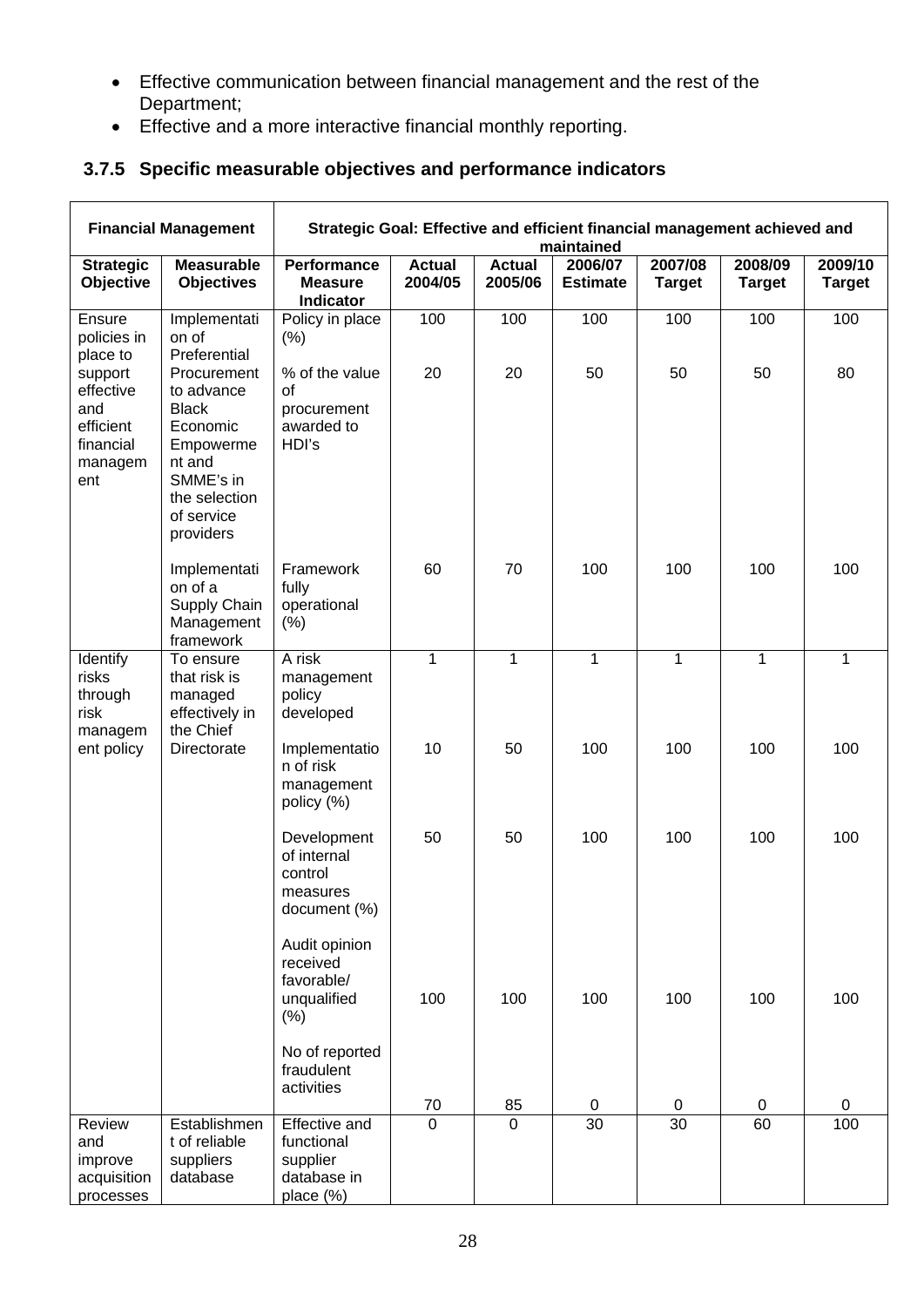| Effective<br>and<br>efficient<br>financial<br>managem<br>ent<br>depends | Effective<br>planning and<br>budgeting             | Compliance<br>with budget<br>guidelines,<br>treasury<br>regulations<br>and PFMA<br>(% )                | 90               | 90          | 100              | 100            | 100       | 100              |
|-------------------------------------------------------------------------|----------------------------------------------------|--------------------------------------------------------------------------------------------------------|------------------|-------------|------------------|----------------|-----------|------------------|
| on proper<br>budgeting<br>and<br>planning                               |                                                    | Compliance<br>with strategic<br>planning<br>guidelines,<br>treasury<br>regulations<br>and PFMA<br>(% ) | 90               | 90          | 100              | 100            | 100       | 100              |
|                                                                         |                                                    | Compliance<br>with annual<br>report<br>guidelines (%)                                                  | 90               | 90          | 100              | 100            | 100       | 100              |
| Review<br>and<br>improve<br>expenditur<br>e<br>procedure                | Sound<br>expenditure<br>management<br>ensured      | Average turn-<br>around time<br>for processing<br>payments<br>(days)                                   | 30               | 30          | 30               | 30             | 30        | 30               |
| S                                                                       |                                                    | Limited<br>amount of<br>under<br>expenditure<br>$(\% )$                                                | $\boldsymbol{0}$ | 5           | 5                | $\overline{5}$ | 5         | 5                |
|                                                                         |                                                    | Limited<br>amount of<br>over-<br>expenditure<br>on a vote (%)                                          | $\mathbf 0$      | $\mathbf 0$ | $\pmb{0}$        | $\pmb{0}$      | $\pmb{0}$ | $\mathbf 0$      |
|                                                                         |                                                    | Value of<br>unauthorised,<br>irregular,<br>fruitless and<br>wasteful<br>expenditure<br>(R)             | $\boldsymbol{0}$ | $\mathbf 0$ | $\boldsymbol{0}$ | $\pmb{0}$      | $\pmb{0}$ | $\boldsymbol{0}$ |
|                                                                         |                                                    | Compliance<br>with Treasury<br>regulations<br>and PFMA<br>(%) remove                                   | 100              | 100         | 100              | 100            | 100       | 100              |
|                                                                         |                                                    | Alignment<br>with the<br>strategic plan<br>(% )                                                        | 80               | 80          | 100              | 100            | 100       | 100              |
| Effective<br>and<br>efficient<br>contract                               | Ensure that<br>contract<br>terms are<br>adhered to | Compliance<br>with terms<br>and conditions<br>$(\% )$                                                  | 100              | 100         | 100              | 100            | 100       | 100              |
| managem<br>ent                                                          | Evaluate<br>performance                            | Standard of                                                                                            | 100              | 100         | 100              | 100            | 100       | 100              |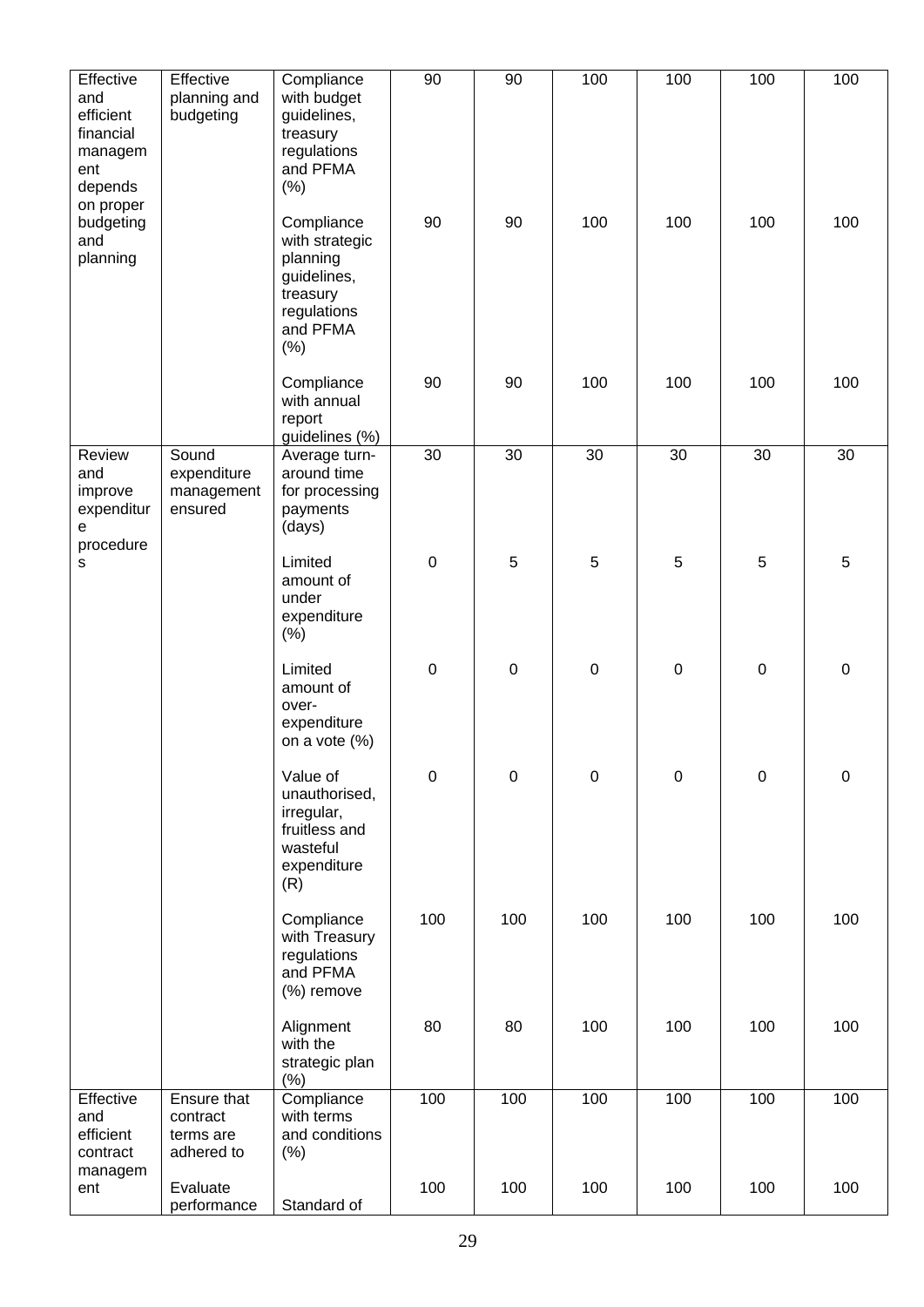|                    | of contractors           | work                          |             |                 |     |     |                 |     |
|--------------------|--------------------------|-------------------------------|-------------|-----------------|-----|-----|-----------------|-----|
| Review             | Sound                    | performed (%)<br>Increase the | 10          | 10              | 10  | 10  | 10              | 10  |
| and                | revenue                  | collection of                 |             |                 |     |     |                 |     |
| improve            | management               | own revenue                   |             |                 |     |     |                 |     |
| revenue            | ensured                  | (% )                          |             |                 |     |     |                 |     |
| managem<br>ent     |                          | Compliance                    | 80          | 80              | 100 | 100 | 100             | 100 |
|                    |                          | with revenue                  |             |                 |     |     |                 |     |
|                    |                          | collection                    |             |                 |     |     |                 |     |
|                    |                          | guidelines                    |             |                 |     |     |                 |     |
| Review             | <b>Effective and</b>     | (%)remove<br>Decrease in      | 40          | 60              | 60  | 60  | $\overline{70}$ | 80  |
| and                | efficient                | outstanding                   |             |                 |     |     |                 |     |
| improve            | management               | debtors' year                 |             |                 |     |     |                 |     |
| the                | of assets and            | to year $(\%)$                |             |                 |     |     |                 |     |
| managem<br>ent of  | liabilities              |                               |             |                 |     |     |                 |     |
| assets and         |                          |                               |             |                 |     |     |                 |     |
| liabilities        |                          |                               |             |                 |     |     |                 |     |
|                    |                          | Compliance to                 |             |                 |     |     |                 |     |
|                    |                          | key<br>performance            | $\mathsf 0$ | $\mathbf 0$     | 80  | 80  | 90              | 95  |
|                    |                          | indicators (%)                |             |                 |     |     |                 |     |
|                    |                          |                               |             |                 |     |     |                 |     |
|                    |                          | Compliance<br>with            |             |                 |     |     |                 |     |
|                    |                          | implementatio                 | $\pmb{0}$   | $\mathbf 0$     | 60  | 60  | 80              | 100 |
|                    |                          | $n$ plan $(\%)$               |             |                 |     |     |                 |     |
|                    |                          |                               |             |                 |     |     |                 |     |
|                    |                          | Decrease in<br>registered     |             |                 |     |     |                 |     |
|                    |                          | loss/damages/                 | 10          | 10              | 10  | 10  | 10              | 10  |
|                    |                          | claim                         |             |                 |     |     |                 |     |
|                    |                          | recoveries                    |             |                 |     |     |                 |     |
|                    |                          | year to<br>year $(\%)$        |             |                 |     |     |                 |     |
| Use                | Accurate,                | Compile                       | 12          | $\overline{12}$ | 12  | 12  | 12              | 12  |
| timeframe          | timely and               | monthly                       |             |                 |     |     |                 |     |
| s for<br>reporting | reliable<br>reporting on | management<br>accounting      |             |                 |     |     |                 |     |
| to ensure          | financial                | reports and                   |             |                 |     |     |                 |     |
| effective          | information              | submit to                     |             |                 |     |     |                 |     |
| financial          |                          | management                    |             |                 |     |     |                 |     |
| managem<br>ent     |                          |                               |             |                 |     |     |                 |     |
| Disposal           | To ensure                | Implementatio                 | $\mathbf 0$ | $\mathbf 0$     | 10  | 30  | 50              | 80  |
| of                 | that a                   | n of Disposal                 |             |                 |     |     |                 |     |
| redundant          | disposal                 | Policy                        |             |                 |     |     |                 |     |
| and<br>obsolete    | policy is in<br>place    | Disposal Plan                 | $\pmb{0}$   | $\mathbf 0$     | 10  | 50  | 80              | 100 |
| assets             |                          | is followed                   |             |                 |     |     |                 |     |
|                    |                          | and adhered                   |             |                 |     |     |                 |     |
|                    |                          | to                            |             |                 |     |     |                 |     |

#### **3.8. Sub-programme: Strategic Communication Services**

#### **3.8.1 Strategic Goals**

The strategic goals addressed by this sub- programme are:

• Goal 4: Improved stakeholder relations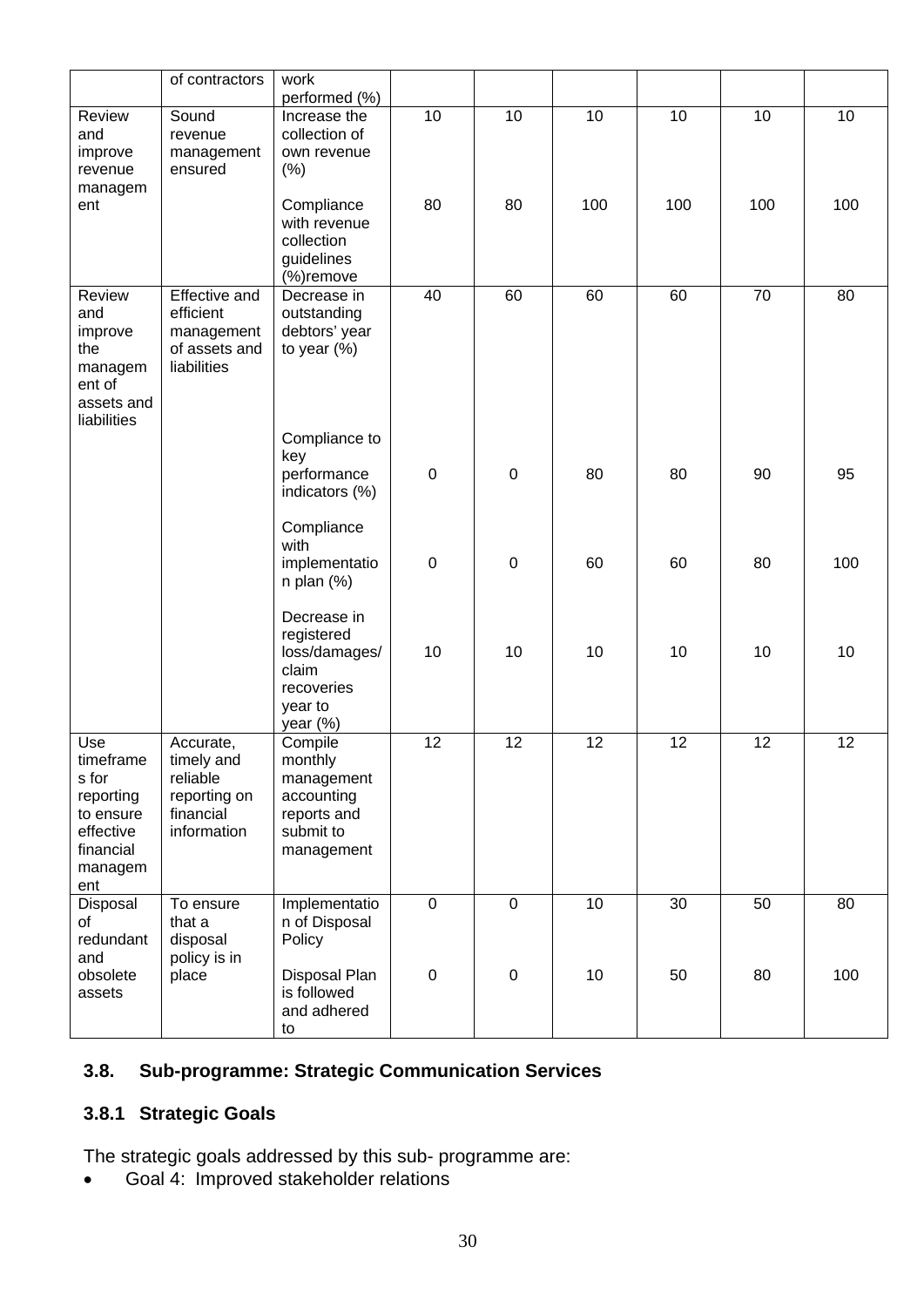#### **3.8.2. Progress Analysis**

The finalization of the Communication Strategy and the Communication Policy has been a major achievement by the component. With regard to Human Resources, and the endeavor to strategically align the component, the structure has been revitalized and extra post created. The departmental website management has been strategically placed under communication component.

In order to improve internal operational communication, the secretariat and registry services have also been brought under communication component. This exercise will improve information flow within the Department. The switch board operation as a frontline function and first line of entry into the Department has also been brought under communication to improve communication with the outside world. The post of a Help Desk Officer has been created in order to uphold the principles of Batho Pele and improve stakeholders' relations. A toll free number has been opened for the public to have an easy access and communication with the Department.

Strategic Communication component is promoting a Public Private Partnership with the University of the Free State in order to produce Educational Video for emerging farmers.

#### **3.8.3. Analysis of constraints and measures planned to overcome them**

The Communications Unit experienced the following constraints:

- Lack of enough budget resulted in the component not being able to continue with its external newsletter; therefore not being able to empower departmental stakeholders with information.
- Other resources not available e.g. not enough equipment and short staffed
- The lack of representation of the component Head in other strategic departmental forums especially those involving external stakeholders, this results in the unit to rely on the informal information.
- Lack of speedy approval of the Communication Strategy and Policy by the Management.

#### **3.8.4. Planned quality improvement measures**

The Communications Unit is planning the following measures:

- To request management to increase the component's budget in order to enable the component to implement high budget communication activities.
- The filling of all vacant funded posts at the Head Office and at district levels to improve communication and enhance the image of the department.
- Ensure the speedy approval of Communication Policy and Strategy by management.
- Involve the private sector to assist with funding of other communication activities.

#### **3.8.5 Specific measurable objectives and performance indicators**

|                                      | <b>Strategic Communication</b><br><b>Services</b> | Improved stakeholder relations<br>Strategic Goal:        |                   |                   |                            |                          |                   |                          |
|--------------------------------------|---------------------------------------------------|----------------------------------------------------------|-------------------|-------------------|----------------------------|--------------------------|-------------------|--------------------------|
| <b>Strategic</b><br><b>Objective</b> | <b>Measurable</b><br><b>Objectives</b>            | <b>Performance</b><br><b>Measure</b><br><b>Indicator</b> | Actual<br>2004/05 | Actual<br>2005/06 | 2006/07<br><b>Estimate</b> | 2007/08<br><b>Target</b> | 2008/09<br>Target | 2009/10<br><b>Target</b> |
| Create                               | Effective and                                     | No of                                                    | 7200              | 8000              | 8000                       | 9000                     | 10000             | 10000                    |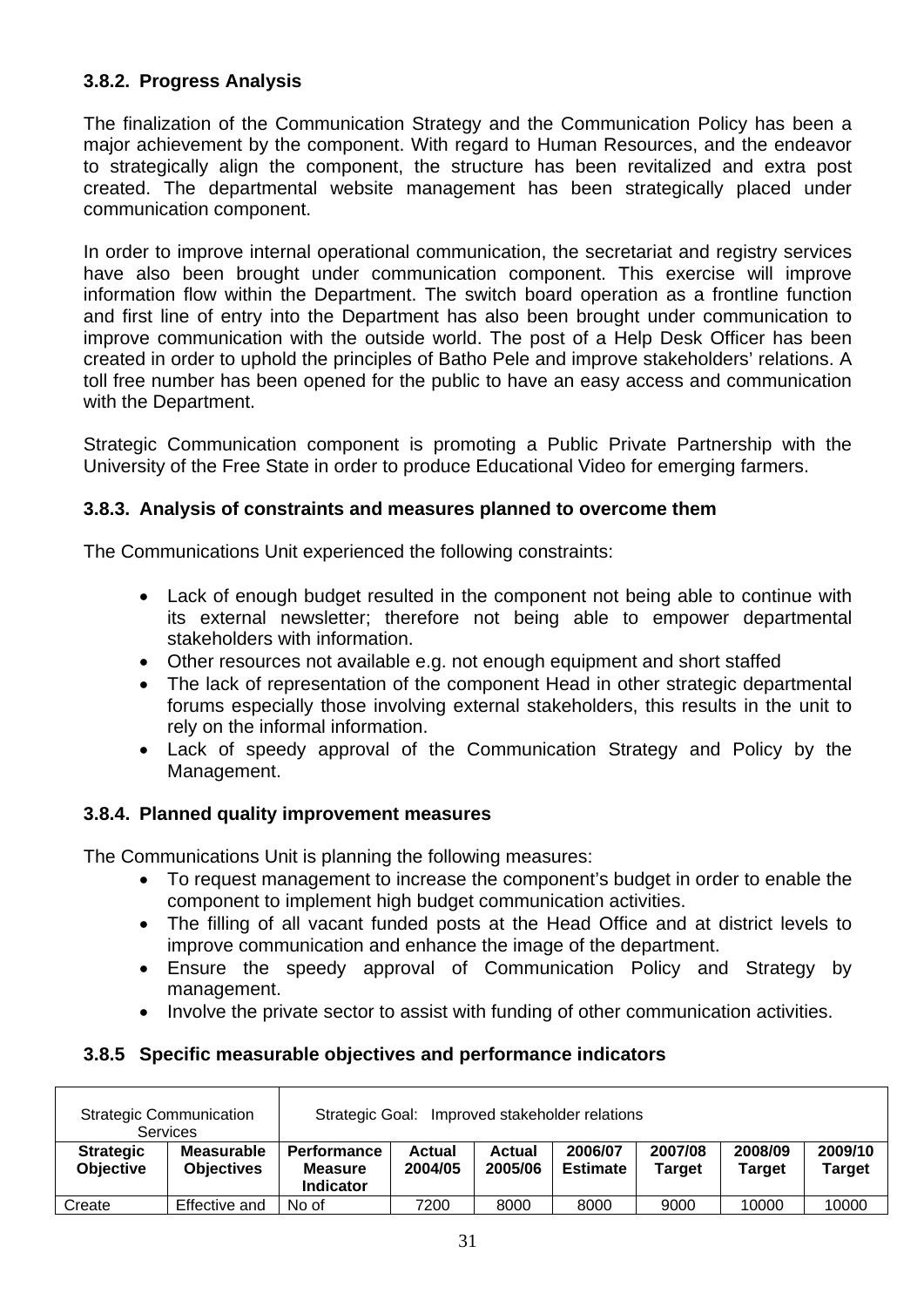| interdepartm<br>ental<br>excellence<br>through<br>proper<br>information         | efficient<br>internal<br>communicati<br>ons ensured                        | approved<br>internal<br>newsletters<br>distributed<br>(e.g. Agri<br>Flyer)                     |                  |             |             |                 |         |         |
|---------------------------------------------------------------------------------|----------------------------------------------------------------------------|------------------------------------------------------------------------------------------------|------------------|-------------|-------------|-----------------|---------|---------|
| dissemination                                                                   |                                                                            | No of<br>informed staff                                                                        | 1359             | 1359        | 1359        | 1359            | 1359    | 1359    |
|                                                                                 |                                                                            | A<br>Communicati<br>on Policy<br>developed<br>and approved                                     | $\pmb{0}$        | $\mathsf 0$ | $\mathbf 1$ | 1               | 1       | 1       |
|                                                                                 |                                                                            | Α<br>Communicati<br>on Policy<br>implemented<br>and<br>maintained                              | $\boldsymbol{0}$ | $\mathsf 0$ | $\mathbf 1$ | 1               | 1       | 1       |
|                                                                                 |                                                                            | A<br>communicati<br>on strategy<br>developed<br>and approved<br>and<br>maintained<br>(% )      | 100              | 100         | 100         | 100             | 100     | 100     |
|                                                                                 |                                                                            | No of internal<br>posters,<br>brochures<br>etc.<br>distributed                                 | 250              | 300         | 350         | 350             | 400     | 400     |
|                                                                                 |                                                                            | No of staff<br>meetings<br>informed                                                            | 5                | 10          | 6           | 10 <sub>1</sub> | 12      | 12      |
| Ensure<br>proper<br>information<br>dissemination<br>to external<br>stakeholders | <b>Effective and</b><br>efficient<br>external<br>communicati<br>on ensured | No of<br>external<br>newsletter<br>/articles<br>distributed                                    | 10000            | 15000       | 20000       | 20000           | 20000   | 20000   |
|                                                                                 |                                                                            | No of inputs<br>to agricultural<br>magazines<br>supplied                                       | 25               | 34          | 6           | 5               | $\,6\,$ | $\,6\,$ |
|                                                                                 |                                                                            | No of<br>national and<br>provincial<br>events<br>supported<br>with<br>promotional<br>materials | $\pmb{0}$        | $\pmb{0}$   | 12          | 15              | 17      | 17      |
|                                                                                 |                                                                            | No of<br>information<br>packages                                                               | 30000            | 35000       | 35000       | 40 000          | 45 000  | 45 000  |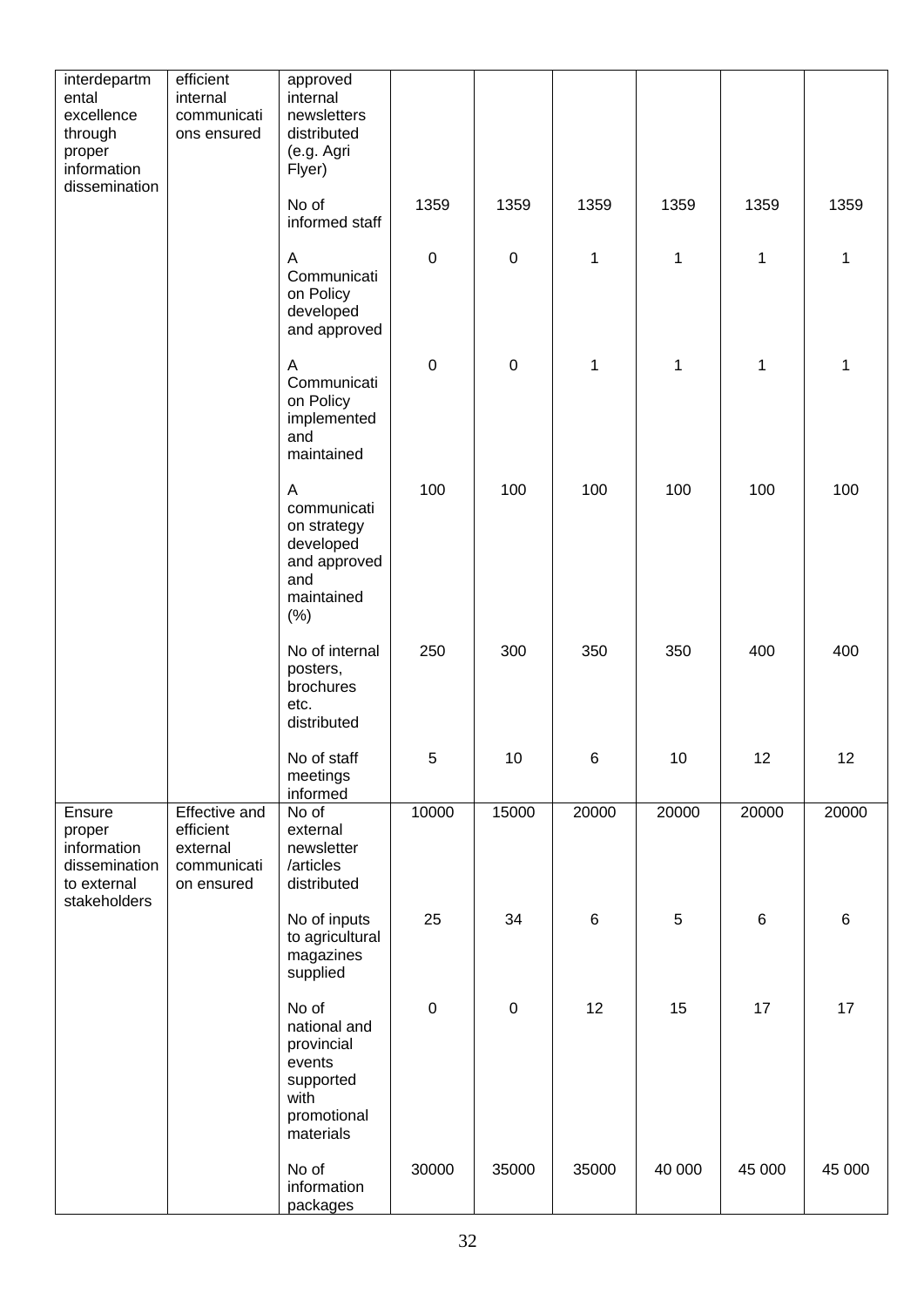|                                                                                     |                                                                                                          | printed and<br>distributed<br>(brochures)                                                                               |                |                         |                |     |                         |     |
|-------------------------------------------------------------------------------------|----------------------------------------------------------------------------------------------------------|-------------------------------------------------------------------------------------------------------------------------|----------------|-------------------------|----------------|-----|-------------------------|-----|
|                                                                                     |                                                                                                          | Media<br>releases, talk<br>shows,<br>farmer days,<br>exhibitions<br>hosted                                              | 91             | 82                      | 60             | 12  | 12                      | 12  |
| Awareness<br>Campaigns<br>implemented                                               | Raise<br>awareness<br>on<br>departmental<br>achievement<br>s and<br>services                             | A Service<br>Awareness<br>Campaign<br>Strategy<br>Developed<br>and<br>implemented                                       | $\mathbf 0$    | $\pmb{0}$               | 5              | 5   | 5                       | 5   |
| Ensure<br>effective use<br>of Multi-<br>Purpose<br>Community<br>Centers<br>(MPCC's) | Use MPCC's<br>effectively to<br>inform rural<br>communities<br>about<br>departmental<br>services         | Effective<br>MPCC's<br>Strategic and<br>Operational<br>Plan<br>developed<br>and<br>implemented                          | $\mathbf 0$    | $\pmb{0}$               | 1              | 1   | 1                       | 1   |
| Effective<br>Events<br>Management                                                   | Ensure<br>effective<br>events<br>management<br>to enhance<br>the image of<br>the<br>Department           | Manage the<br>events of the<br>Department<br>in order to<br>ensure<br>successful<br>implementati<br>on thereof.<br>(% ) | 100            | 100                     | 100            | 100 | 100                     | 100 |
| Ensure<br>media<br>monitoring<br>and<br>management                                  | Media<br>relations<br>enhanced                                                                           | External<br>media items<br>approving of<br>the<br>Department's<br>work (%)                                              | 80             | 85                      | 85             | 90  | 95                      | 95  |
|                                                                                     |                                                                                                          | Media<br>management<br>and<br>monitoring<br>sessions (%)                                                                | 90             | 90                      | 90             | 90  | 95                      | 95  |
|                                                                                     |                                                                                                          | Media<br>conferences<br>conducted                                                                                       | 4              | $\overline{\mathbf{4}}$ | $\overline{4}$ | 4   | $\overline{\mathbf{4}}$ | 4   |
|                                                                                     |                                                                                                          | Media<br>days/tours<br>conducted                                                                                        | $\overline{2}$ | $\overline{2}$          | $\overline{2}$ | 1   | 1                       | 1   |
| Manage<br>knowledge,<br>information<br>and the<br>dissemination<br>of it            | <b>Effective and</b><br>efficient<br>records and<br>information<br>management<br>& messenger<br>services | Compliance<br>to the<br>National and<br>Provincial<br>Archive<br>standards<br>$(\%)$                                    | 100            | 100                     | 100            | 100 | 100                     | 100 |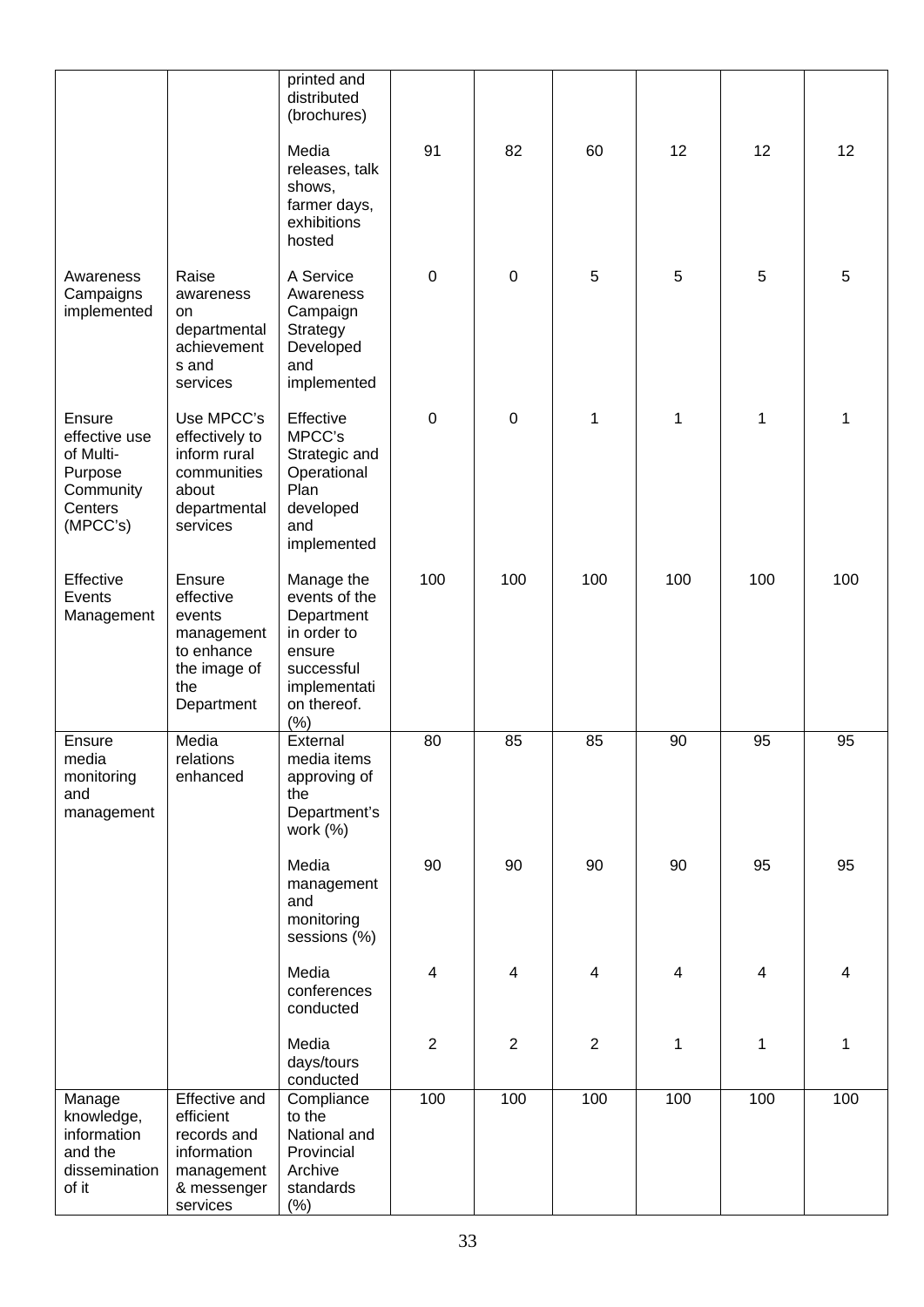| Manage<br>knowledge,<br>information<br>and the<br>dissemination<br>of it      | <b>Effective and</b><br>efficient<br>photocopy<br>service                                                                         | Reductions in<br>inefficient<br>utilization of<br>photocopy<br>machines (%)          | 100         | 100 | 100 | 100 | 100 | 100 |
|-------------------------------------------------------------------------------|-----------------------------------------------------------------------------------------------------------------------------------|--------------------------------------------------------------------------------------|-------------|-----|-----|-----|-----|-----|
| Manage<br>secretariat<br>services and<br>information<br>dissemination         | Effective and<br>efficient<br>secretariat<br>services                                                                             | Improved<br>secretariat<br>services and<br>information<br>dissemination<br>$(\% )$   | $\mathbf 0$ | 0   | 100 | 100 | 100 | 100 |
| Manage<br>Customer<br>Care<br>Services and<br>improve<br>service<br>standards | <b>Effective and</b><br>efficient help<br>desk and<br>switchboard<br>management<br>to ensure<br>good<br>stakeholders<br>relations | Improved<br>service<br>standards to<br>ensured good<br>stakeholders<br>relations (%) | $\Omega$    | 0   | 100 | 100 | 100 | 100 |

#### **Programme budget by sub-programme**

| Sub-<br>programme            | Year – 2<br>2003/04<br>(actual) | Year $-1$<br>2004/05<br>(actual) | Base year<br>2005/06<br>(actual) | Average<br>annual<br>change<br>$(\%)$ | Year 1<br>2006/07<br>(budget) | Year 2<br>2007/08<br>(MTEF<br>project.) | Year 3<br>2008/09<br>(MTEF<br>Project.) | Year 4<br>2009/10<br>(MTEF<br>Project.) | Average<br>annual<br>change<br>$(\%)$ |
|------------------------------|---------------------------------|----------------------------------|----------------------------------|---------------------------------------|-------------------------------|-----------------------------------------|-----------------------------------------|-----------------------------------------|---------------------------------------|
| Office of the<br><b>MEC</b>  | 2,197                           | 2,874                            | 3,663                            |                                       | 3,739                         | 4,458                                   | 4,665                                   | 4,740                                   |                                       |
| Senior<br>Management         | 9,062                           | 3,363                            | 16,100                           |                                       | 5,112                         | 12,947                                  | 13.949                                  | 14,677                                  |                                       |
| Corporate<br><b>Services</b> | 41,546                          | 40,674                           | 44,317                           |                                       | 43,342                        | 55,465                                  | 61,827                                  | 64,970                                  |                                       |
| Financial<br>Management      | 15,161                          | 17,856                           | 12,781                           |                                       | 13,548                        | 13.788                                  | 14,588                                  | 15,097                                  |                                       |
| Comm.<br>Services            | 1,595                           | 1,276                            | 1,678                            |                                       | 2,220                         | 4,732                                   | 4,990                                   | 5,621                                   |                                       |
| CPF-SP                       | 11,619                          | 859                              | 15,237                           |                                       | 3,994                         | ۰.                                      | ٠                                       |                                         |                                       |
| Total<br>programme           | 81,180                          | 66,902                           | 93,776                           | 16                                    | 71,955                        | 91,390                                  | 100,019                                 | 105,105                                 | 19                                    |

### **4. Programme 2: Sustainable Resource Management**

#### **4.1 Strategic Goals**

The strategic goals addressed by this programme are:

- Goal 1: Improvement of primary production and advancement of agro-processing
- Goal 2: Economically sustainable agricultural development
- Goal 5: Optimize natural resource and infrastructure utilization and management
- Goal 6: Reduce household food insecurity
- Goal 7: Newly settled farmers empowered and economically mainstreamed

#### **4.2. Progress analysis**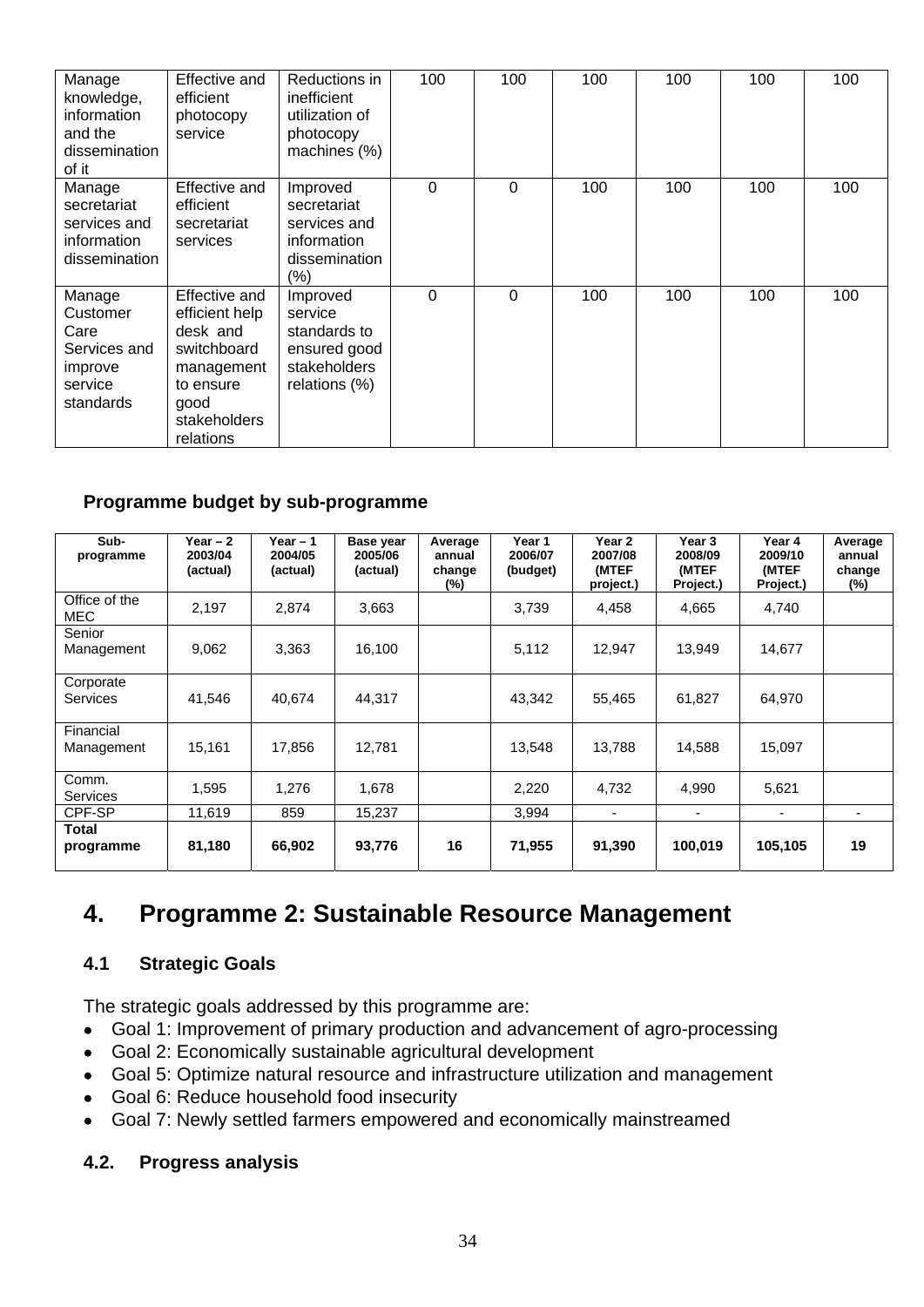Sustainable resource management prioritized important programmes like, infrastructure planning and design and drought water supply to address most critical needs. Lack of staff due to difficulty in recruiting scarce skills and budget constraints for personnel expenditure, non-prioritized targets were consequently not reached.

#### **4.3 Analysis of constraints and measures planned to overcome them**

The capacity of the unit is extremely limited while the programmes to implement are huge. There is a lack of equity in the appointment of Previously Disadvantaged Individuals (PDI) candidates in the engineering field. There are very few black engineers and not so many black technicians. Engineers and engineering technicians are scarce resources and difficult to recruit. BEE companies in certain specialized fields such as supply of scientific equipment and capital-intensive construction equipment are very limited.

Take in civil engineers as learner technicians and absorb them into the department structure. Continue providing bursaries to agricultural engineering students and ensure retention of current staff.

#### **4.4 Planned quality improvement measures**

The plans and services provided will be according to sound engineering principles in terms of the Engineering Profession Act; sustainable conservation practices Act and delivered according to Batho Pele principles.

#### **4.5 Sub-Programme: Engineering Services**

#### **4.5.1 Strategic Goals**

The strategic goals addressed by this programme are:

- Goal 1: Improvement of primary production and advancement of agro-processing
- Goal 5: Optimize natural resource and infrastructure utilization and management

#### **4.5.2 Progress Analysis**

A mechanization policy was developed and mechanization systems planned for different groups of farmers for a variation of crops, climatic conditions and soil type. To address the needs with a limited budget, an approach of developing modules suitable for certain areas with crop that could be used by different farmer group sizes but limited to area that can be efficient handled. The Engineering unit also implemented some districts functions of provide this category, three irrigation developments of about R15million was planned specified and will be supported with construction implementation.

Planning of water supply systems made good progress thought improved borehole analyses techniques and the utilization of consulting engineers for planning.

#### **4.5.3 Analysis of constraints and measures to overcome them**

The manpower situation for engineering became even worse that the previous year due to loss of staff. The Unit has currently only one operating engineer and one technician as technical staff with a Chief Engineer as manager.

The bursary students, which is a long term solution made partial progress because of dropouts from the relative difficult course. The current furthest progress is one student in the third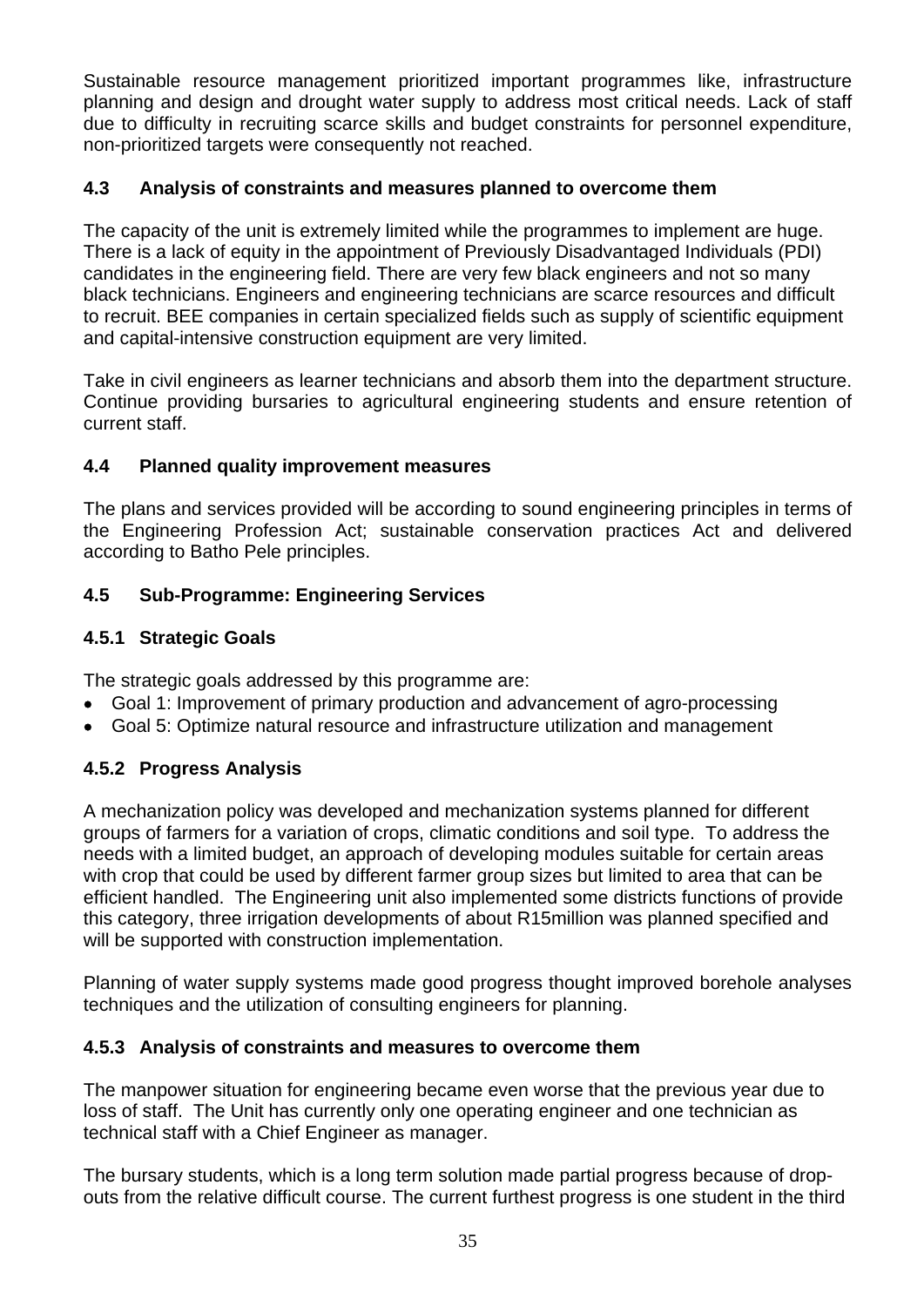year. Recruitment of students is however still on-going and current we have 6 students enrolled in agricultural engineering at Natal University. This will only bring relief in the far future.

The staff structure was revisited and increased to eight engineers and four technicians centrally under control of a chief engineer and five technicians in the regions. There are also processes to mobilize engineers, working in non-engineer posts to be absorbed into functional engineering posts.

The Engineering institute of the ARC was contracted to support with some of the planning, design and specification of structures.

The lack stock water for large areas in the Tribal Authority of Thaba Nchu is due to insufficient financial resources and skills. The Motheo agricultural district office was supported to finance the purchasing of tools and arrange the provision of training to empower the local community to handle their own needs.

#### **4.5.4 Planned quality improvement measures**

The plans and services provided will be according to sound engineering principles in terms of the Engineering Profession Act and delivered according to Batho Pele approach.

| <b>Engineering Services</b>                                               |                                                                | Strategic Goal: Natural resource and infrastructure utilization and management                               |                                                |                                 |                                                                   |                                                                       |                          |                          |  |  |
|---------------------------------------------------------------------------|----------------------------------------------------------------|--------------------------------------------------------------------------------------------------------------|------------------------------------------------|---------------------------------|-------------------------------------------------------------------|-----------------------------------------------------------------------|--------------------------|--------------------------|--|--|
| <b>Strategic</b><br>Objective                                             | <b>Measurable</b><br><b>Objectives</b>                         | <b>Performance</b><br><b>Measure</b><br><b>Indicator</b>                                                     | <b>Actual</b><br>2004/05                       | <b>Actual</b><br>2005/06        | 2006/07<br><b>Estimate</b>                                        | 2007/08<br><b>Target</b>                                              | 2008/09<br><b>Target</b> | 2009/10<br><b>Target</b> |  |  |
| Promote<br>value<br>adding to                                             | Support infra-<br>structure<br>development                     | No of projects<br>supported per<br>district:                                                                 |                                                |                                 |                                                                   |                                                                       |                          |                          |  |  |
| farm<br>production                                                        | for value<br>adding<br>projects                                | <b>DC 16</b><br><b>DC 17</b><br><b>DC 18</b><br><b>DC 19</b>                                                 | 1<br>$\frac{2}{2}$<br>$\overline{2}$           | 2<br>3<br>5<br>6                | 6<br>3<br>5<br>$\mathsf 3$                                        | 4<br>5<br>3<br>$\overline{c}$                                         | 3<br>3<br>5<br>6         | 3<br>3<br>5<br>6         |  |  |
|                                                                           |                                                                | <b>DC 20</b>                                                                                                 | $\overline{2}$                                 | 4                               | 5                                                                 | $\overline{c}$                                                        | 5                        | 5                        |  |  |
| Promotion<br><b>of</b><br>hydroponic<br>s projects                        | Refine the<br>current<br>Hydroponics<br>Strategy and<br>Policy | An adapted<br>policy &<br>strategy                                                                           | $\overline{0}$                                 | 0                               | 1                                                                 | $\overline{1}$                                                        | $\overline{0}$           | $\overline{0}$           |  |  |
|                                                                           | Hydroponics<br>infrastructure<br>projects<br>supported         | No of projects<br>supported:<br><b>DC 16</b><br><b>DC 17</b><br><b>DC 18</b><br><b>DC 19</b><br><b>DC 20</b> | 3<br>$\mathbf 0$<br>$\boldsymbol{0}$<br>3<br>0 | 1<br>1<br>1<br>0<br>$\mathbf 0$ | $\sqrt{3}$<br>$\overline{\mathbf{c}}$<br>$\overline{2}$<br>1<br>2 | 0<br>1<br>$\overline{\mathbf{c}}$<br>$\overline{2}$<br>$\overline{2}$ | $\mathbf 0$<br>0         | 1<br>1<br>1<br>0<br>0    |  |  |
| Manage<br>natural<br>resource<br>and<br>infrastructu<br>re<br>utilization | Effective<br>utilization of<br>natural<br>resources            | Compliance<br>with requests<br>from<br>Department of<br><b>Water Affairs</b><br>(% )                         | 100                                            | 100                             | 100                                                               | 100                                                                   | 100                      | 100                      |  |  |

#### **4.5.5 Measurable objectives and performance indicators**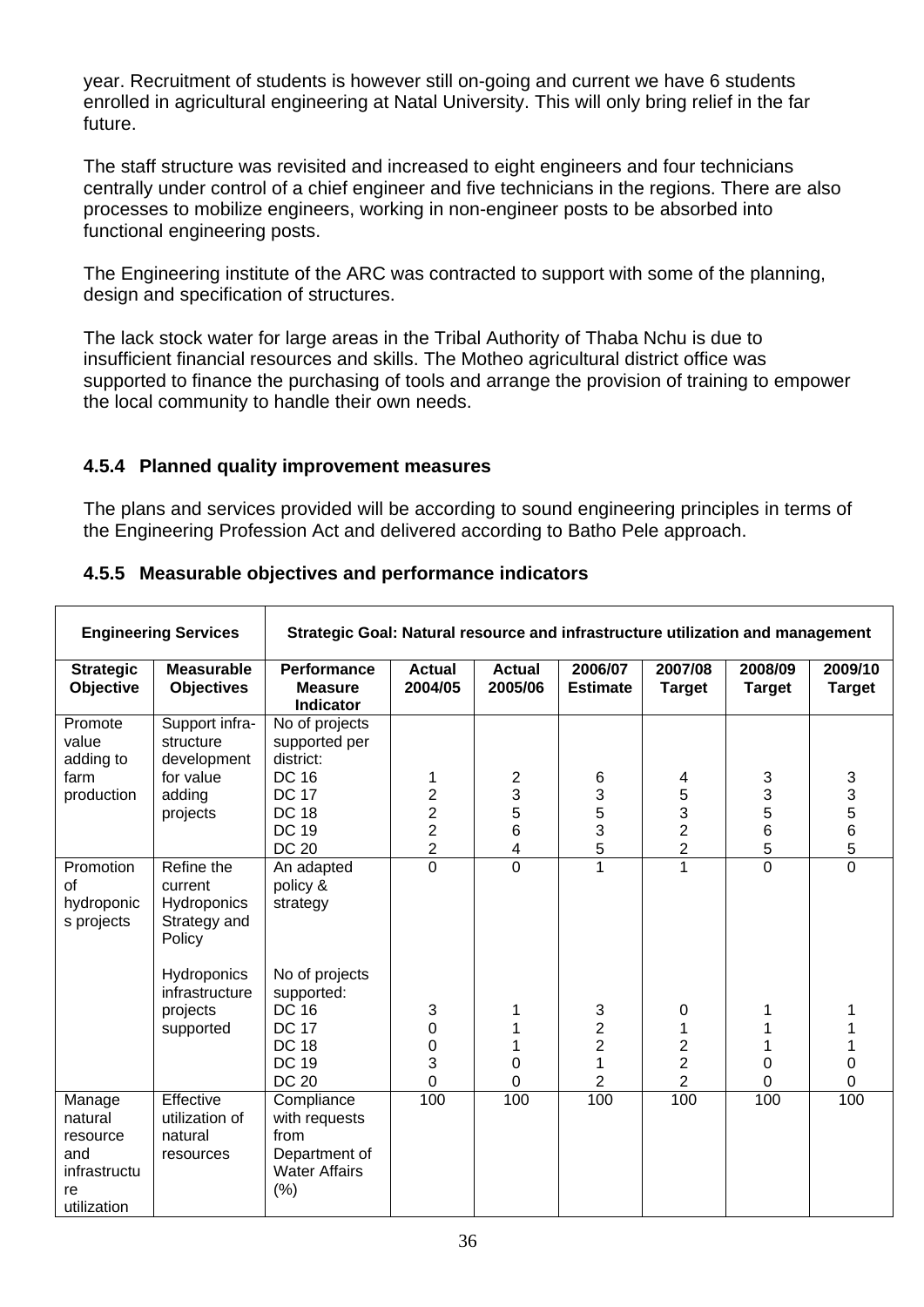| Compliance of                                                                                                      | 100       | 100        | 100            | 100                                                                                 | 100                                                           | 100                                               |
|--------------------------------------------------------------------------------------------------------------------|-----------|------------|----------------|-------------------------------------------------------------------------------------|---------------------------------------------------------------|---------------------------------------------------|
| Soil<br>Conservation<br>works to<br>Engineering<br>Standards (%)                                                   |           |            |                |                                                                                     |                                                               |                                                   |
| No of<br>conservation<br>projects<br>supported:<br><b>DC 16</b><br><b>DC 17</b>                                    | 5         | $\sqrt{5}$ | $\overline{5}$ |                                                                                     | 1                                                             |                                                   |
| <b>DC 18</b><br><b>DC 19</b><br><b>DC 20</b>                                                                       |           |            |                | $0$<br>2<br>2<br>2<br>5                                                             | $\begin{array}{c}\n2 \\ 2 \\ 3 \\ 3\n\end{array}$             | $\begin{array}{c}\n2 \\ 2 \\ 3 \\ 4\n\end{array}$ |
| No of water<br>source<br>developments<br>supported:<br>DC 16<br><b>DC 17</b>                                       | 20        | 76         | 76             | $\overline{\mathbf{4}}$                                                             | 5                                                             | $10$                                              |
| <b>DC 18</b><br><b>DC 19</b><br><b>DC 20</b>                                                                       |           |            |                | 19<br>$\,6$<br>$\overline{2}$<br>80                                                 | 20<br>$\begin{array}{c} 8 \\ 8 \end{array}$<br>43             | 25<br>$10$<br>$10$<br>30                          |
| No of water<br>source quality<br>tests performed<br>and corrective<br>recommendatio<br>ns made for<br>utilization: | 10        | 61         | 61             |                                                                                     |                                                               |                                                   |
| <b>DC 16</b><br><b>DC 17</b><br><b>DC 18</b><br><b>DC 19</b><br><b>DC 20</b>                                       |           |            |                | $\pmb{0}$<br>19<br>$\mathbf{1}$<br>16<br>85                                         | 18<br>18<br>18<br>18<br>18                                    | 18<br>18<br>18<br>18<br>18                        |
| No of energy<br>sources<br>development<br>supported:<br><b>DC 16</b><br><b>DC 17</b>                               | 10        | 34         | 34             | $\pmb{0}$<br>$\mathbf 1$                                                            | 1<br>$\boldsymbol{0}$                                         | 1<br>1                                            |
| <b>DC 18</b><br><b>DC 19</b><br><b>DC 20</b>                                                                       |           |            |                | $\pmb{0}$<br>$\mathbf{1}$<br>$\overline{2}$                                         | 1<br>$\pmb{0}$<br>$\overline{2}$                              | 1<br>$\frac{1}{2}$                                |
| No of projects<br>supported with<br>irrigation<br>development:<br><b>DC 16</b>                                     | 20        | 36         | 36             | $\overline{\mathbf{4}}$                                                             | $\boldsymbol{9}$                                              | $\boldsymbol{9}$                                  |
| <b>DC 17</b><br><b>DC 18</b><br><b>DC 19</b><br><b>DC 20</b>                                                       |           |            |                | $\overline{\mathbf{4}}$<br>$\overline{\mathbf{4}}$<br>$\mathbf 0$<br>$\overline{7}$ | $\boldsymbol{9}$<br>$\boldsymbol{9}$<br>$\boldsymbol{9}$<br>9 | 9<br>9<br>9<br>9                                  |
| Number of<br>emerging<br>farmers<br>assisted with                                                                  | $\pmb{0}$ | $\pmb{0}$  | $\pmb{0}$      |                                                                                     |                                                               |                                                   |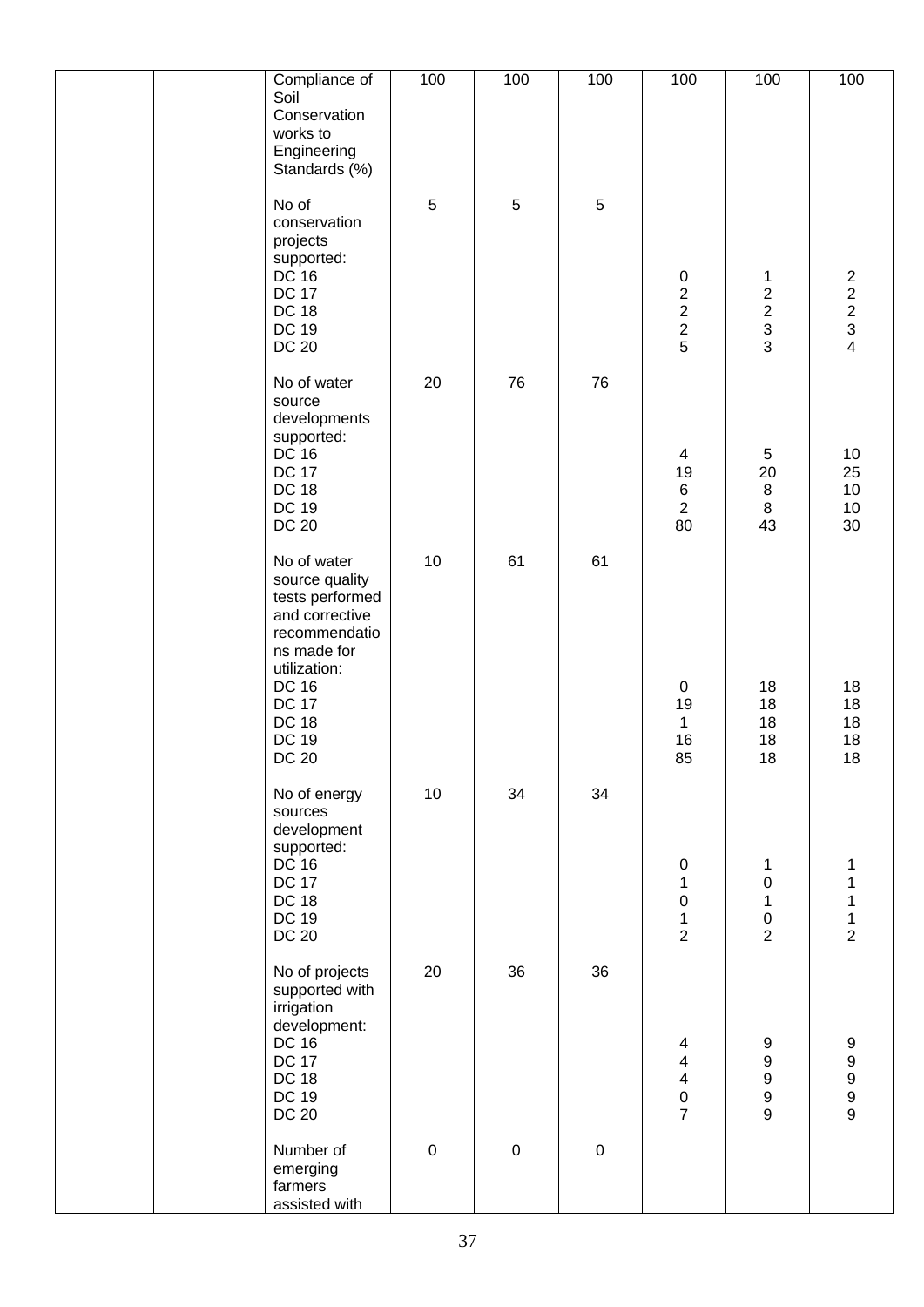|                                                  |                                                         | infrastructure<br>projects:<br><b>DC 16</b><br><b>DC 17</b><br><b>DC 18</b><br><b>DC 19</b><br><b>DC 20</b>                                                              |                                                                               |                                                                                    |                                                    | 76<br>76<br>76<br>60<br>278                        | 80<br>80<br>80<br>80<br>80                                     | 84<br>84<br>84<br>84<br>84                                                       |
|--------------------------------------------------|---------------------------------------------------------|--------------------------------------------------------------------------------------------------------------------------------------------------------------------------|-------------------------------------------------------------------------------|------------------------------------------------------------------------------------|----------------------------------------------------|----------------------------------------------------|----------------------------------------------------------------|----------------------------------------------------------------------------------|
|                                                  |                                                         | No of farm<br>structures<br>supported with<br>planning and<br>design:<br><b>DC 16</b><br><b>DC 17</b><br><b>DC 18</b><br><b>DC 19</b><br><b>DC 20</b>                    | 34                                                                            | 88                                                                                 | 88                                                 | 4<br>19<br>$\overline{4}$<br>$\overline{2}$<br>16  | 10<br>10<br>10<br>10<br>10                                     | 12<br>12<br>12<br>12<br>12                                                       |
|                                                  |                                                         | No of projects<br>supported with<br>the planning of<br>mechanization<br>systems:<br><b>DC 16</b><br><b>DC 17</b><br><b>DC 18</b><br><b>DC 19</b>                         | $\pmb{0}$                                                                     | $\pmb{0}$                                                                          | 19                                                 | 4<br>$\overline{c}$<br>$\mathbf{1}$<br>$rac{3}{7}$ | 4<br>$\begin{array}{c}\n3 \\ 2 \\ 3 \\ 6\n\end{array}$         | 5<br>4<br>$\overline{\mathcal{A}}$<br>$\overline{\mathbf{4}}$<br>$6\overline{6}$ |
|                                                  |                                                         | <b>DC 20</b><br>No of<br>infrastructure<br>construction<br>supervisions<br>done:<br><b>DC 16</b><br><b>DC 17</b><br><b>DC 18</b><br><b>DC 19</b><br><b>DC 20</b><br>Glen | $\begin{array}{c} 2 \\ 5 \\ 0 \end{array}$<br>3<br>$\mathsf 3$<br>$\mathsf 0$ | $\,$ 5 $\,$<br>$\ensuremath{\mathsf{3}}$<br>38<br>3<br>$10$<br>$\mathsf{O}\xspace$ | 6<br>$\overline{\mathbf{4}}$<br>16<br>3<br>11<br>5 | 4<br>16<br>3<br>8<br>15<br>$\,$ 5 $\,$             | $\overline{7}$<br>$\frac{5}{5}$<br>5<br>12<br>$\boldsymbol{0}$ | 7<br>5<br>6<br>5<br>12<br>$\mathbf 0$                                            |
| Supply<br>information<br>on<br>manageme<br>nt of | Supply of<br>technical<br>information to<br>our clients | No of<br>technology<br>transfer<br>requests<br>facilitated                                                                                                               | 45                                                                            | 120                                                                                | 120                                                | 130                                                | 140                                                            | 145                                                                              |
| technical<br>information                         |                                                         | No. of<br>technology<br>transfer<br>projects                                                                                                                             | $\pmb{0}$                                                                     | $\mathsf 0$                                                                        | $\pmb{0}$                                          | $\bf 8$                                            | $\boldsymbol{9}$                                               | $10$                                                                             |
|                                                  |                                                         | implemented<br>No of cases<br>where ARC<br>specialized<br>skills for<br>technology<br>transfers<br>facilitated                                                           | 8                                                                             | 8                                                                                  | 8                                                  | 10                                                 | 12                                                             | 12                                                                               |
| Manage<br>resources<br>and<br>utilization        | Partnerships<br>with<br>stakeholders<br>established     | No of<br>professional<br>partnerships<br>maintained                                                                                                                      | 10                                                                            | $\overline{20}$                                                                    | $\overline{20}$                                    | 30                                                 | 40                                                             | 40                                                                               |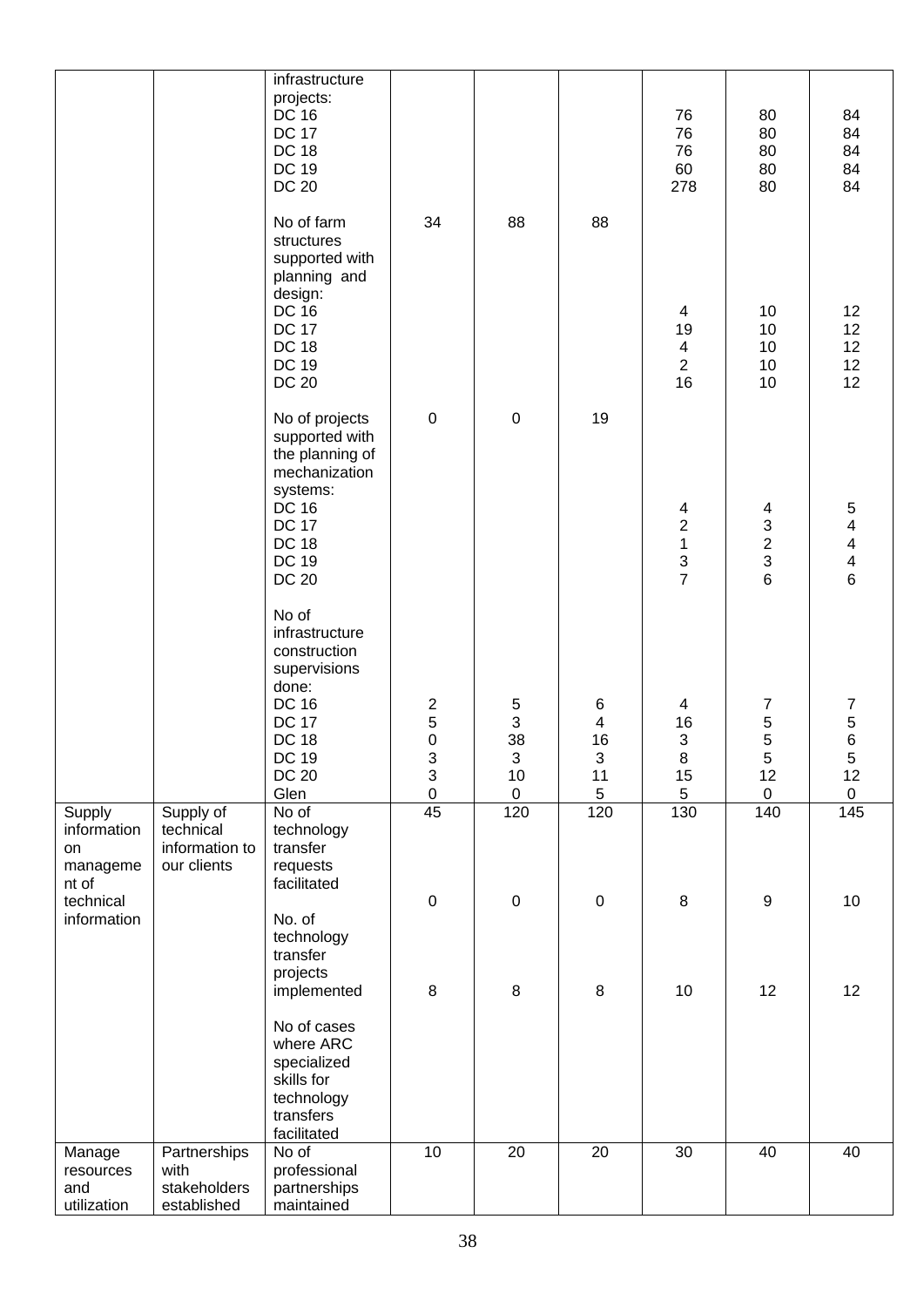| through          | and        |                                                                              | 30 | 40 | 10 | 20 | 25 | 25 |
|------------------|------------|------------------------------------------------------------------------------|----|----|----|----|----|----|
| partnership<br>s | maintained | No. of technical<br>sessions/works<br>hops and<br>summits<br>participated in |    |    |    |    |    |    |
|                  |            | No of reports<br>on technical<br>investigations<br>generated                 | 0  | 0  | 5  | 8  | 10 | 10 |

#### **4.6 Sub-Programme: Soil Conservation and Land Care**

## **4.6.1 Strategic Goals**

The strategic goals addressed by this programme are:

- Goal 5: Optimize natural resource and infrastructure utilization and management
- Goal 6: Reduce household food insecurity

#### **4.6.2 Progress Analysis**

LandCare projects have been implemented successfully throughout the Free State Province.

The programme has incorporated and recognized the EPWP and reports on three (3) projects which are labour intensive projects.

The unit assists communities to establish LandCare Committees. LandCare Committees have been established with great success.

Awareness creation is a priority with the unit and several information days are planned to take place. The Junior LandCare Project also addresses awareness and is implemented with great success.

Emerging and commercial farmers were supported with technical advice and farm plans regarding water run-off control planning, stock watering systems and the sustainable use of resources.

Officials attended refreshment courses on stock watering design methods.

The drought relief scheme fund was effectively managed and distributed according to the prescribed National framework.

#### **4.6.3 Analysis of constraints and measures planned to overcome them**

The capacity of the unit is extremely limited while the demand to implement the LandCare Programme and assist farmers technically is high. Engineering technicians are scarce skills and difficult to recruit.

BBEEE companies in certain specialized fields such as the suppliers of specialized equipment and high cost materials are very limited and strains the procurement process.

As a result of the increasing lack of human resources all vacant posts need to be budgeted for. These posts need to be filled with skilled technicians with the necessary experience.

#### **4.6.4 Planned quality improvement measures**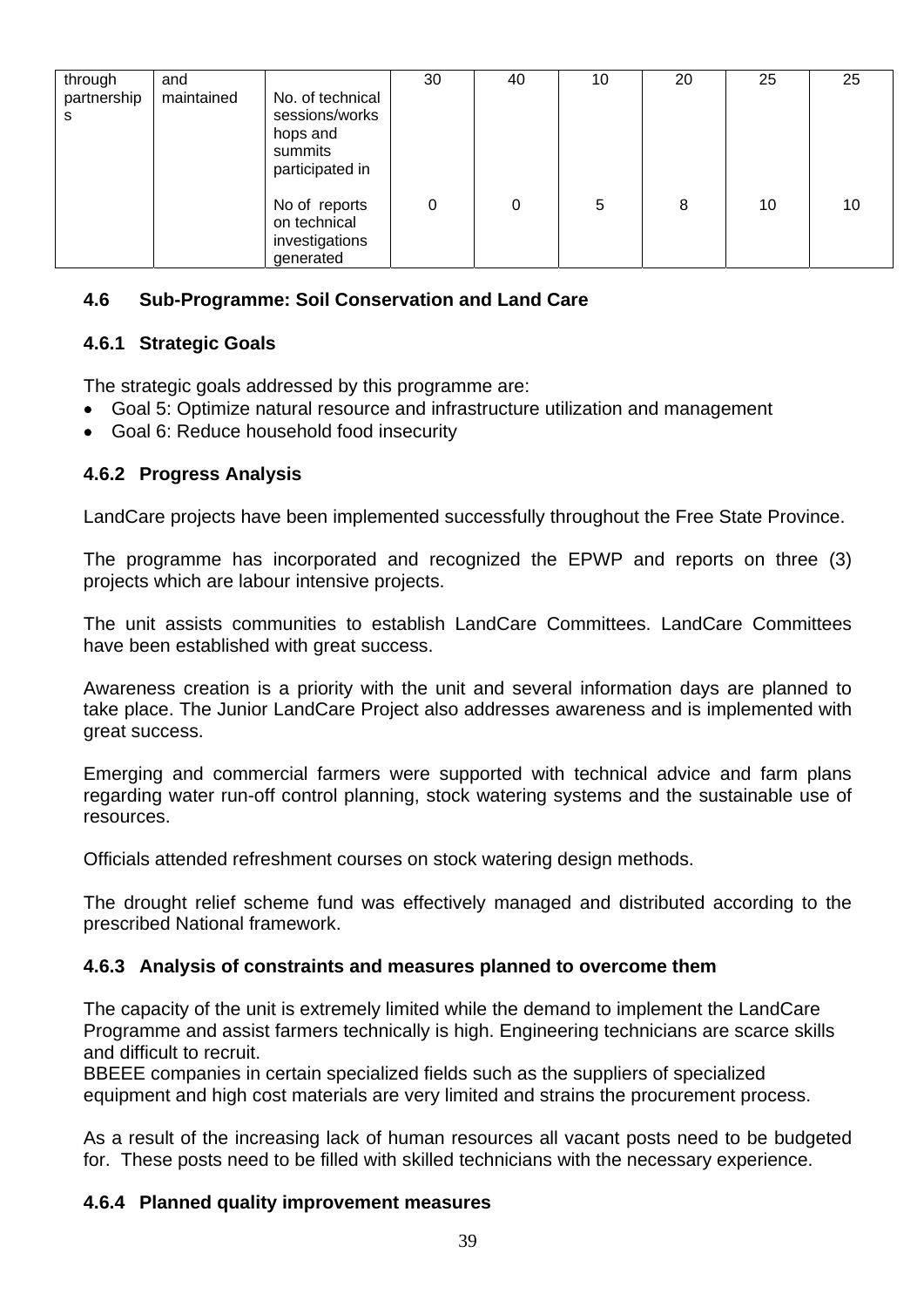The plan and services provided are according to sound engineering principals in terms of the Sustainable Conservation Practices Act and delivered according to the Batho Pele approach.

|  | 4.6.5 Specific measurable objectives and performance indicators |  |  |  |
|--|-----------------------------------------------------------------|--|--|--|
|--|-----------------------------------------------------------------|--|--|--|

|                                                                                                        | <b>Soil Conservation and</b><br><b>Land Care</b>                                                                           | Strategic Goal: Natural resource and infrastructure utilization and management                                                                |                          |                          |                            |                          |                          |                          |
|--------------------------------------------------------------------------------------------------------|----------------------------------------------------------------------------------------------------------------------------|-----------------------------------------------------------------------------------------------------------------------------------------------|--------------------------|--------------------------|----------------------------|--------------------------|--------------------------|--------------------------|
| <b>Strategic</b><br>Objective                                                                          | <b>Measurable</b><br><b>Objectives</b>                                                                                     | Performance<br><b>Measure</b><br><b>Indicator</b>                                                                                             | <b>Actual</b><br>2004/05 | <b>Actual</b><br>2005/06 | 2006/07<br><b>Estimate</b> | 2007/08<br><b>Target</b> | 2008/09<br><b>Target</b> | 2009/10<br><b>Target</b> |
| Improve<br>and<br>promote<br>farm<br>planning                                                          | To ensure<br>proper<br>utilization of<br>resources<br>through farm<br>planning                                             | No. of farm plans<br>developed per<br>district:<br><b>DC 16</b><br><b>DC 17</b><br><b>DC 18</b><br><b>DC 19</b>                               | 6<br>5<br>4<br>7         | 6<br>5<br>4<br>7         | 25<br>20<br>16<br>20       | 12<br>12<br>20<br>25     | 15<br>15<br>24<br>27     | 18<br>18<br>24<br>30     |
| Comply<br>with the<br>conservatio<br>n Act                                                             | Compliance<br>with<br>principles of<br>Conservation<br>and the<br>Agricultural<br><b>Resources</b><br>Act (Act 43 of       | <b>DC 20</b><br>All approvals<br>received for<br>biological control,<br>veldt burning,<br>cutting, uprooting<br>dealt with to<br>standard (%) | 8<br>100                 | 8<br>100                 | $\, 8$<br>100              | 12<br>100                | 15<br>100                | 18<br>100                |
|                                                                                                        | 1983)                                                                                                                      | All applications<br>for the ploughing<br>of virgin soil dealt<br>with to standard<br>(hectares)                                               | 100                      | 100                      | 100                        | 100                      | 120                      | 120                      |
|                                                                                                        |                                                                                                                            | All application<br>received for<br>eradication of<br>noxious weeds<br>dealt with to<br>standard (%)                                           | 0                        | $\mathbf 0$              | $\mathbf 0$                | 100                      | 100                      | 100                      |
|                                                                                                        | Sub division<br>of Agricultural<br>Resource Act<br>(70 of 1970)                                                            | Applications for<br>land zoning,<br>subdivisions and<br>consolidations<br>dealt with to<br>standard (%)                                       | 100                      | 100                      | 100                        | 100                      | 100                      | 100                      |
| Improve<br>utilization<br>of natural<br>resources<br>through<br>coordinatio<br>n and<br>manageme<br>nt | Coordination<br>and<br>management<br>of the<br>Conservation<br>and<br>Agricultural<br>Resources<br>Act (Act 43 of<br>1983) | No of farms<br>planned and<br>infrastructure<br>evaluated.                                                                                    | 30                       | 30                       | 89                         | 81                       | 96                       | 108                      |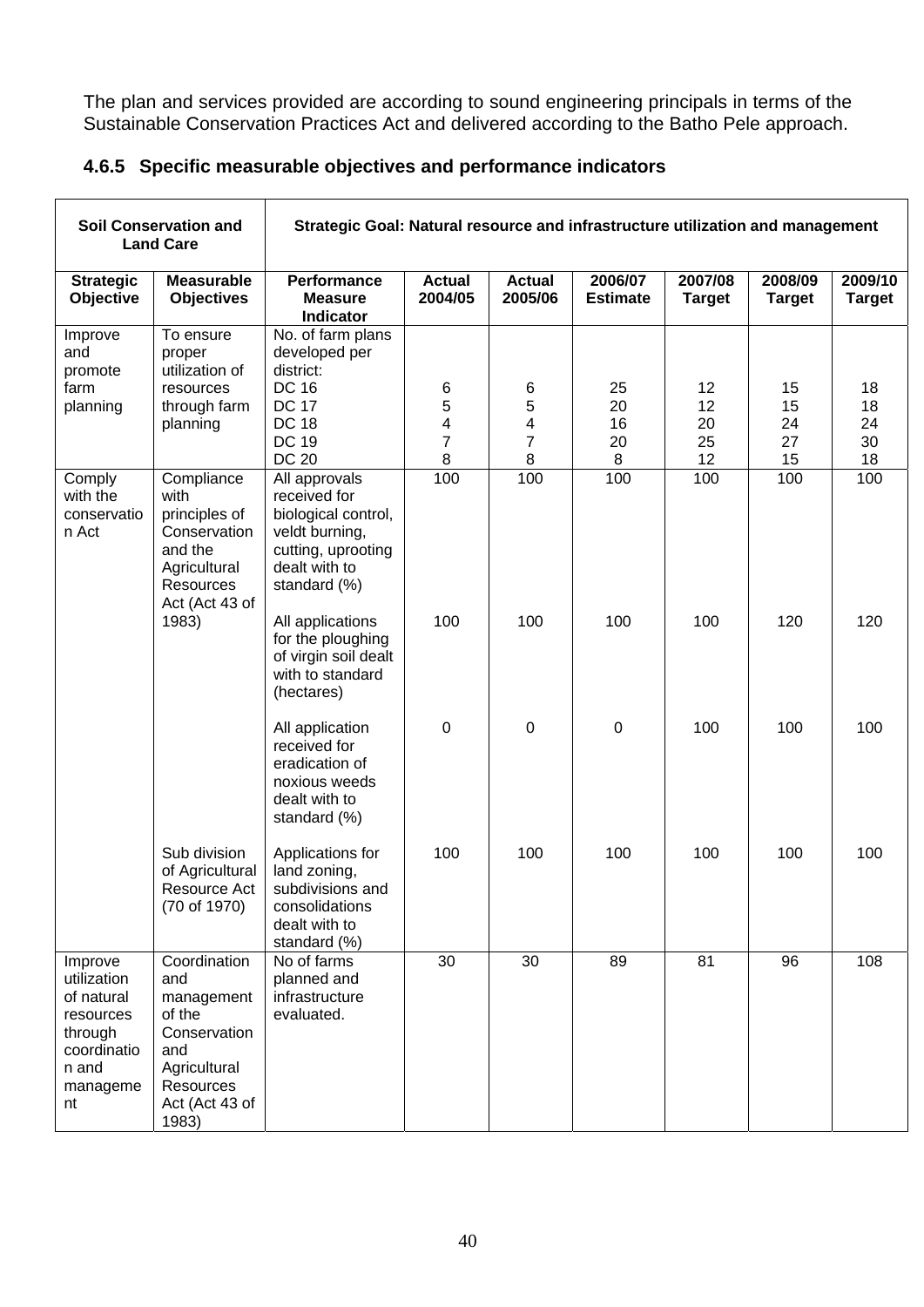| Manage<br>Land Care<br>programme<br>s | Coordination<br>of the Land<br>Care<br>Programme | No. of projects<br>planned per<br>district:<br><b>DC 16</b><br><b>DC 17</b><br><b>DC 18</b><br><b>DC 19</b><br><b>DC 20</b>                      | $\overline{2}$<br>10<br>$\pmb{0}$<br>4<br>$\mathbf 0$      | $\boldsymbol{2}$<br>8<br>0<br>1<br>$\overline{0}$ | $\boldsymbol{2}$<br>4<br>1<br>$\mathbf 1$<br>$\overline{2}$ | 2<br>$\mathbf 1$<br>$\overline{\mathbf{c}}$<br>$\overline{2}$<br>1 | $\begin{array}{c} 2 \\ 2 \\ 3 \end{array}$<br>$\overline{c}$<br>$\mathbf{1}$ | $\begin{array}{c} 2 \\ 3 \\ 2 \end{array}$<br>$\overline{1}$      |
|---------------------------------------|--------------------------------------------------|--------------------------------------------------------------------------------------------------------------------------------------------------|------------------------------------------------------------|---------------------------------------------------|-------------------------------------------------------------|--------------------------------------------------------------------|------------------------------------------------------------------------------|-------------------------------------------------------------------|
|                                       |                                                  | No. of projects<br>implemented and<br>supported per<br>district:<br><b>DC 16</b><br><b>DC 17</b><br><b>DC 18</b><br><b>DC 19</b><br><b>DC 20</b> | $\overline{2}$<br>10<br>$\pmb{0}$<br>4<br>$\boldsymbol{0}$ | $\overline{c}$<br>8<br>0<br>$\mathbf 1$<br>0      | $\overline{2}$<br>4<br>1<br>$\mathbf 1$<br>$\overline{2}$   | $\overline{2}$<br>$\mathbf 1$<br>$\frac{2}{2}$<br>1                | $\begin{array}{c} 2 \\ 2 \\ 3 \\ 2 \end{array}$<br>$\mathbf 1$               | $\begin{array}{c} 2 \\ 3 \\ 3 \\ 2 \end{array}$<br>$\overline{1}$ |
|                                       |                                                  | Awareness<br>campaigns and<br>training sessions<br>on Land Care<br>and CARA                                                                      | 5                                                          | 5                                                 | $\overline{5}$                                              | 5                                                                  | 5                                                                            | $\overline{5}$                                                    |
| Effective<br>grant<br>funding         | Efficient<br>disbursement<br>of national         | LandCare<br>(R'000)                                                                                                                              | 3445                                                       | 2000                                              | 3115                                                        | 3270                                                               | 3428                                                                         | 3428                                                              |
| manageme<br>nt                        | grant funding                                    | Compliance with<br>DORA (%)                                                                                                                      | 100                                                        | 100                                               | 100                                                         | 100                                                                | 100                                                                          | 100                                                               |
|                                       |                                                  | Compliance with<br>EPWP<br>requirements (%)                                                                                                      | $\boldsymbol{0}$                                           | 100                                               | 100                                                         | 100                                                                | 100                                                                          | 100                                                               |
|                                       |                                                  | Compliance with<br>Treasury<br>requirements (%)                                                                                                  | 100                                                        | 100                                               | 100                                                         | 100                                                                | 100                                                                          | 100                                                               |

#### **4.7 Sub-Programme: Resource and Communal Land Management**

#### **4.7.1 Strategic Goals**

The strategic goals addressed by this programme are:

- Goal 1 Improvement of primary production and advancement in agro-processing
- Goal 2 Ensure economically sustainable agricultural development
- Goal 5 Optimize natural resource and infrastructure utilization and management
- Goal 6 Reduced household food insecurity
- Goal 7 Newly settled farmers empowered and economically mainstreamed

#### **4.7.2 Progress Analysis**

The level and status of infrastructure on communal and commonage land is not adequate to ensure that the natural resources are optimally utilized. There is no commonage management plan and development policy available to be used by local municipalities to guide them in managing agricultural land optimally.

#### **4.7.3 Analysis of constraints and measures planned to overcome them**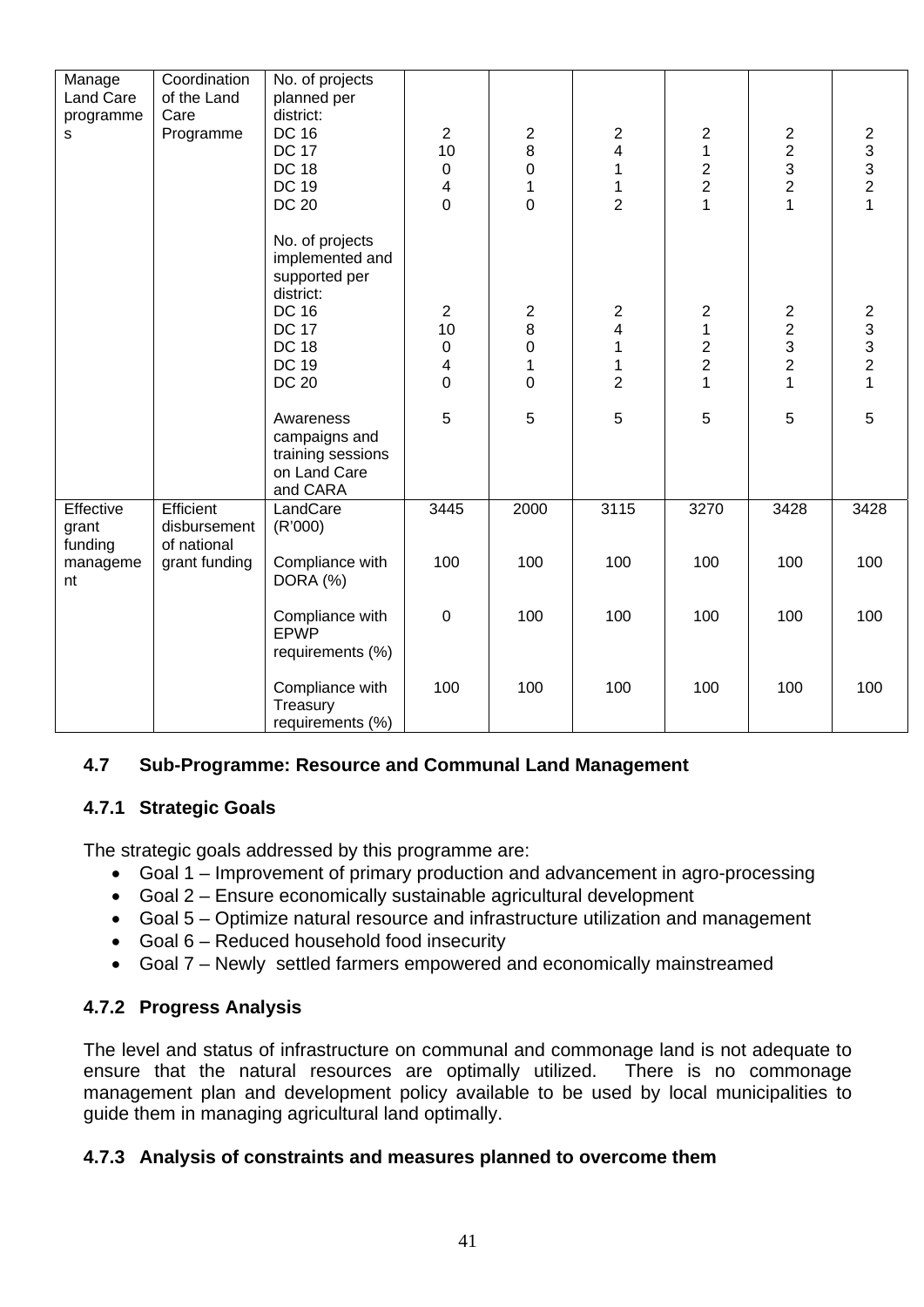A pilot study is planned to develop a commonage management policy in the Letsemeng area that will be taken to Agri-Loc level for acceptance by all local municipalities as a guiding document to develop their commonage management plans.

#### **4.7.4 Planned quality improvement measures**

All stakeholders need to participate in initiatives aimed at bettering the communal and commonage management plans. This to be done in a coordinated manner to ensure that all municipalities take ownership of developed policy guidelines.

#### **4.7.5 Specific measurable objectives and performance indicators**

|                                                                              | <b>Resource and Communal</b><br><b>Land Management</b>                     | Strategic Goal: Overall improvement of primary production, economically<br>sustainable development through stakeholder relations. Food security and farmer |                                           |                                 | settlement support                              |                                             |                                                                                  |                                                                                    |
|------------------------------------------------------------------------------|----------------------------------------------------------------------------|------------------------------------------------------------------------------------------------------------------------------------------------------------|-------------------------------------------|---------------------------------|-------------------------------------------------|---------------------------------------------|----------------------------------------------------------------------------------|------------------------------------------------------------------------------------|
| <b>Strategic</b><br>Objective                                                | <b>Measurable</b><br><b>Objectives</b>                                     | <b>Performance</b><br><b>Measure</b><br>Indicator                                                                                                          | <b>Actual</b><br>2004/05                  | <b>Actual</b><br>2005/06        | 2006/07<br><b>Estimate</b>                      | 2007/08<br><b>Target</b>                    | 2008/09<br><b>Target</b>                                                         | 2009/10<br><b>Target</b>                                                           |
| Improve<br>economical<br>ly<br>sustainable<br>developme<br>nt on<br>communal | Proper<br>utilization of<br>resources on<br>tribal<br>communal<br>land     | Projects to<br>implement veldt<br>management<br>practices:<br><b>DC 17</b><br><b>DC 19</b>                                                                 | 0<br>0                                    | 0<br>0                          | 6<br>12                                         | 5<br>$6\phantom{1}$                         | 6<br>16                                                                          | $\overline{7}$<br>20                                                               |
| land                                                                         |                                                                            | Infrastructure<br>development<br>projects<br>implemented:<br><b>DC 17</b><br><b>DC 19</b>                                                                  | 0<br>$\mathbf 0$                          | $\mathbf 0$<br>3                | 10<br>6                                         | $\sqrt{3}$<br>6                             | 5<br>12                                                                          | 10<br>16                                                                           |
|                                                                              |                                                                            | No of<br>management<br>committees<br>established and<br>functioning:<br><b>DC 17</b><br><b>DC 19</b>                                                       | 0<br>0                                    | 6<br>14                         | 12<br>6                                         | 5<br>3                                      | 5<br>5                                                                           | $\frac{5}{7}$                                                                      |
| Improve<br>the<br>awareness<br>of primary<br>production                      | Proper<br>utilization of<br>resources on<br>municipal<br>commonage<br>land | Projects to<br>implement proper<br>veldt<br>management<br>practices:<br><b>DC 16</b><br><b>DC 17</b><br><b>DC 18</b><br><b>DC 19</b><br><b>DC 20</b>       | 0<br>0<br>0<br>0<br>0                     | 3<br>0<br>3<br>0<br>5           | 4<br>0<br>1<br>1<br>5                           | 2<br>0<br>1<br>$\overline{\mathbf{c}}$<br>0 | $\boldsymbol{2}$<br>$\overline{\mathbf{c}}$<br>1<br>$\overline{\mathbf{c}}$<br>8 | $\overline{\mathbf{c}}$<br>$\overline{\mathbf{c}}$<br>$\mathbf 1$<br>$\frac{2}{8}$ |
|                                                                              |                                                                            | Infrastructure<br>development<br>projects<br>implemented:<br><b>DC 16</b><br><b>DC 17</b><br><b>DC 18</b><br><b>DC 19</b><br><b>DC 20</b>                  | $\mathbf 0$<br>$\mathbf 0$<br>0<br>0<br>0 | 0<br>$\mathbf 0$<br>0<br>0<br>0 | 0<br>$\pmb{0}$<br>0<br>$\pmb{0}$<br>$\mathbf 0$ | 3<br>$\mathbf 0$<br>5<br>5<br>4             | 6<br>$\mathbf 0$<br>10<br>5<br>5                                                 | 6<br>$\bf 8$<br>$\,6$<br>$\mathbf 5$<br>10                                         |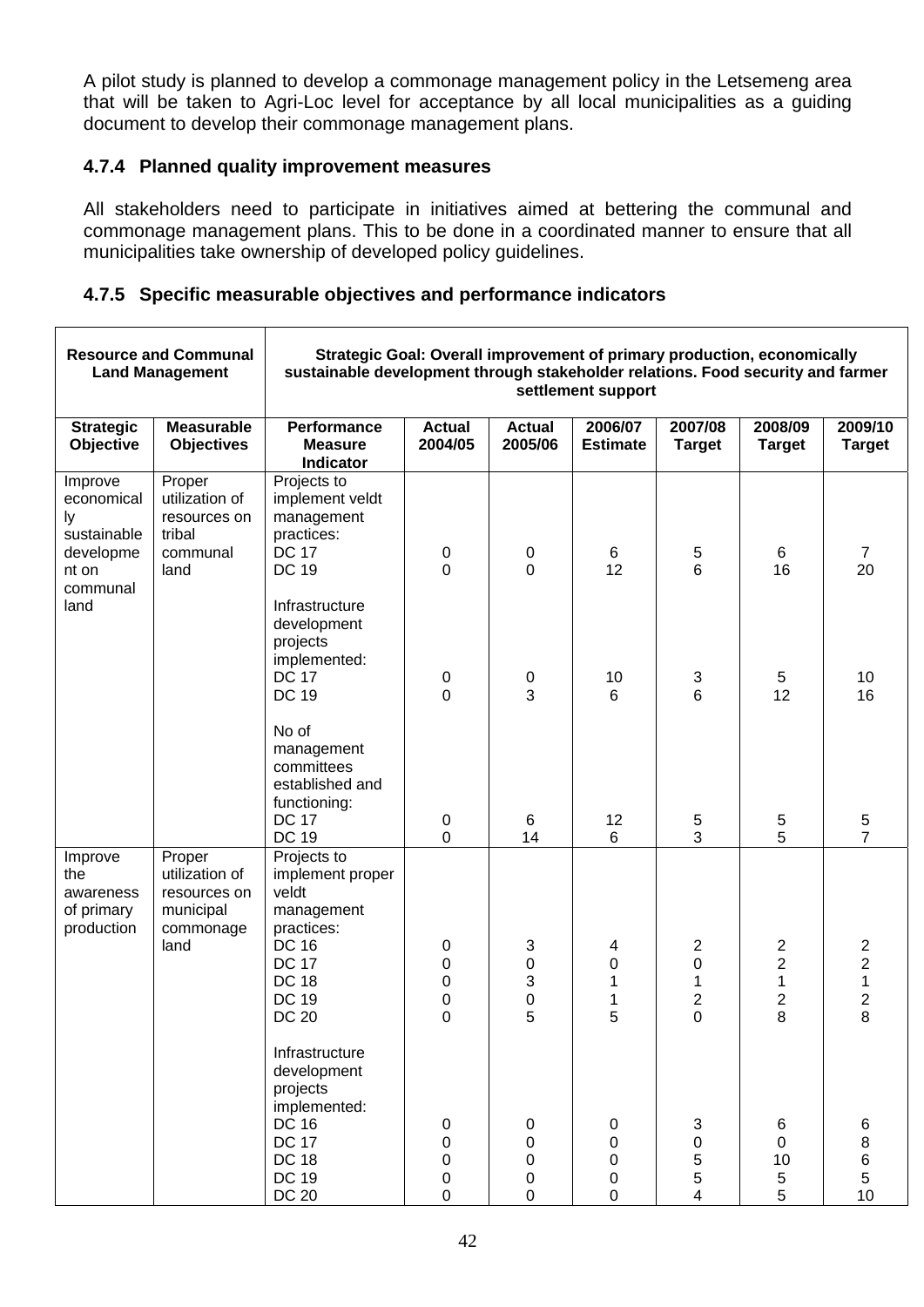|                                              |                                                      | No of<br>management<br>committees<br>established and<br>functioning per<br>district:<br>DC 16<br><b>DC 17</b><br><b>DC 18</b><br><b>DC 19</b><br><b>DC 20</b> | 0<br>0<br>0<br>0<br>0 | 6<br>14<br>5<br>2<br>$\overline{2}$ | 12<br>6<br>10<br>4<br>4 | 3<br>3<br>5<br>5<br>4 | 6<br>9<br>5<br>10<br>6 | 12<br>12<br>5<br>10<br>10 |
|----------------------------------------------|------------------------------------------------------|---------------------------------------------------------------------------------------------------------------------------------------------------------------|-----------------------|-------------------------------------|-------------------------|-----------------------|------------------------|---------------------------|
| Improve<br>the<br>awareness<br>of            | Policy on<br>commonages<br>in place                  | Policy utilized by<br>local<br>municipalities (%)                                                                                                             | $\boldsymbol{0}$      | 75                                  | 100                     | 100                   | 100                    | 100                       |
| economical<br>sustainable<br>developme<br>nt | Audit of all<br>commonage<br>land in the<br>Province | % Completed                                                                                                                                                   | 0                     | 100                                 | 100                     | 100                   | 100                    | 100                       |

## **Programme budget by sub-programme**

| Sub-<br>programme                | Year – 2<br>2003/04<br>(actual) | Year $-1$<br>2004/05<br>(actual) | Base year<br>2005/06<br>(actual) | Average<br>annual<br>change<br>(%) | Year 1<br>2006/07<br>(budget) | Year 2<br>2007/08<br>(MTEF<br>project.) | Year 3<br>2008/09<br>(MTEF<br>Project.) | Year 4<br>2009/10<br>(MTEF<br>Project.) | Average<br>annual<br>change<br>(%) |
|----------------------------------|---------------------------------|----------------------------------|----------------------------------|------------------------------------|-------------------------------|-----------------------------------------|-----------------------------------------|-----------------------------------------|------------------------------------|
| Engineering                      | 2.211                           | 1,528                            | 1,623                            |                                    | 4,290                         | 4.249                                   | 5,405                                   | 6,533                                   |                                    |
| LandCare                         | 9.291                           | 8,460                            | 35,895                           |                                    | 19.136                        | 13.065                                  | 14,588                                  | 16,581                                  |                                    |
| Resource<br>Planning<br>and Man. | 0                               | 2.208                            | 24.305                           |                                    | 818                           | 10.000                                  | 20,200                                  | 21,000                                  |                                    |
| <b>Total</b><br>programme        | 11,502                          | 12,196                           | 61,823                           | 437                                | 24.244                        | 27,314                                  | 40,193                                  | 44,114                                  | 57                                 |

# **5. Programme 3: Farmer Support and Development**

#### **5.1 Strategic Goals**

The strategic goals addressed by this programme are:

- Goal 1 Improvement of primary production and advancement in agro-processing
- Goal 2 Ensure economically sustainable agricultural development
- Goal 4 Improved stakeholders relations
- Goal 6 Reduce household food insecurity
- Goal 7 Newly settled farmers empowered and economically mainstreamed

#### **5.2 Progress analysis**

The total amount of clientele who are land users is +/-300 000 according to a World Bank survey (1997). Most of these clients are from the previously disadvantaged individuals who are now getting farms through the LRAD programme, restitution, State land and commonages. Most of these new farmers do not posses the skills or knowledge to enable them to farm on a high management level.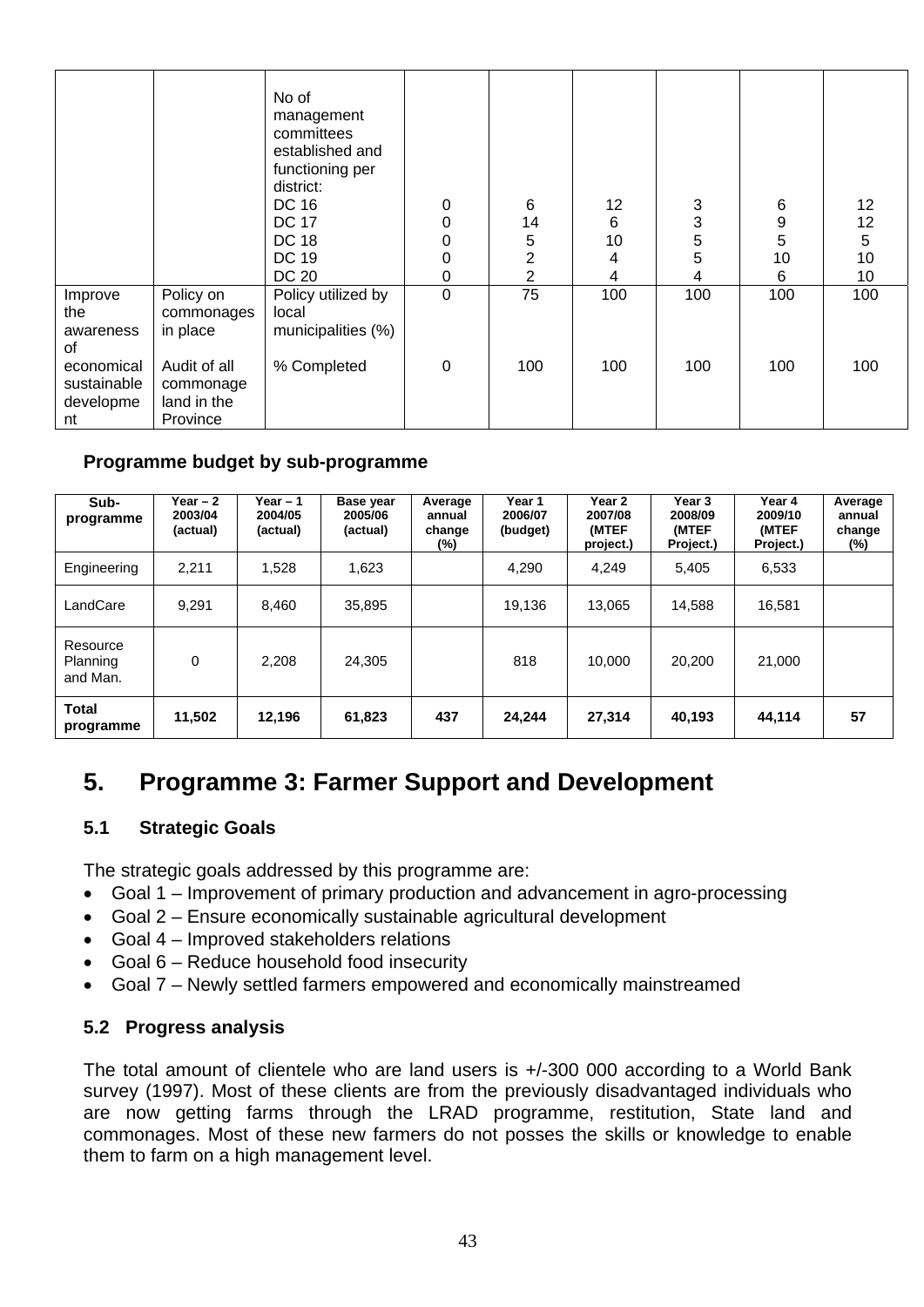There is thus a high need for technical, financial and managerial training, mentoring and extension support.

Our key challenges at present are:

- Implementation of the LRAD-programme to match the government's goal of transferring 30% of agricultural land to the previously disadvantaged by 2014;
- To support rural agricultural projects, especially on commonage land;
- The delivery of our services in a multi disciplinary manner:
- Addressing poverty and job creation through implementation of agricultural projects;
- Enhancing marketing opportunities through agro-beneficiation; and
- Improving economic viability through increasing the quality and quantity of produce per unit area.

#### **5.3 Analysis of constraints and measures planned to overcome them**

Our constraints at present are fourfold, namely:

- Building capacity of extension officers. Field workers shall be trained, supported and guided by supervisors and colleagues by means of the introduction of programmed extension services;
- Timely needs identification and planning for supply chain management to implement disbursement of funds aimed at farmer support;
- Formal financial sector often fails to finance poor farmers. Linkages with private sector and donors shall be established to ensure adequate funding to farmers;
- Inclusion of agricultural initiatives in IDP's shall be at the level of ward agricultural committees, yet to be established.

#### **5.4 Description of planned quality improvement measures**

It is imperative that we further involve stakeholders at all levels in supporting our development projects, especially where our extension services are experiencing a lack of capacity.

Develop extension policies that are in line with national policies and ensure that Ward Agricultural Committees (WAC's) are functioning well. Train staff in technical skills and participatory agricultural development.

#### **5.5 Sub-programme: Farmer Settlement**

#### **5.5.1 Strategic Goals**

The strategic goals addressed by this programme are:

- Goal 1 Improvement of primary production and advancement in agro-processing
- Goal 2 Ensure economically sustainable agricultural development
- Goal 4 Improved stakeholder relations
- Goal 6 Reduce household food insecurity
- Goal 7 Newly settled farmers empowered and economically mainstreamed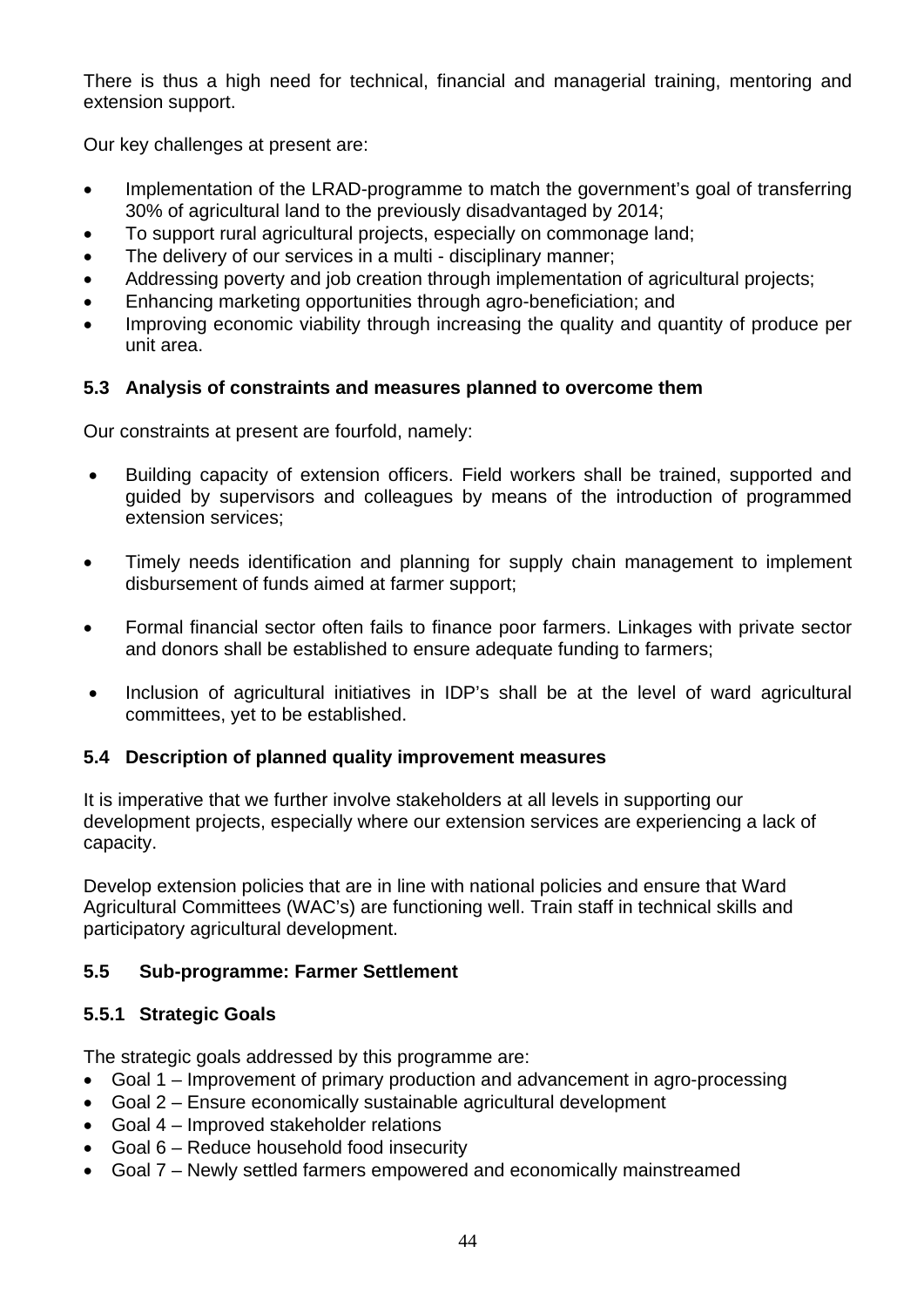#### **5.5.2 Progress Analysis**

The total amount of clientele who are land users is +/-300 000 according to a World Bank survey (1997). Most of these clients are from the previously disadvantaged individuals who are now getting farms through the LRAD programme, restitution, State land and commonages. Emerging farmers that acquired land under Land Reform and private acquisition amounts to 6930 beneficiaries that is farming on 730 467 ha's on 543 farms. Most of these new farmers do not posses the skills or knowledge to enable them to farm on a high management level.

There is a high need for technical, financial and managerial training, mentoring and extension support. Most of the new entrants into farming do not have the necessary knowledge, capital and production inputs to put these business on an economically sound and sustainable basis

#### **5.5.3 Analysis of constraints and measures planned to overcome them**

- Capacity of Field staff especially extension officers there is a need for training, support and guidance by supervisors and colleagues for Field staff especially with regard to specialist fields of activity;
- Process for disbursement of funding implementation of improvements to remove bottlenecks in the process are urgently required; procurement process and capacity to be beefed up.
- Lack of adequate funding –requires a review of the process of motivating for funding from government, donors and the private sector; and
- Inclusion of agricultural initiatives in IDP's engagement of municipalities to develop appropriate agricultural sector plans needs to be continually refined

#### **5.5.4 Planned quality improvement measures**

It is imperative that we further involve stakeholders at all levels in supporting our development projects, especially where our field services are experiencing a lack of capacity.

Furthermore policies used to enhance the implementation of extension programmes, improve our needs - assessments and guarantee aftercare services have to be reviewed.

#### **5.5.5 Specific measurable objectives and performance indicators**

|                                      | <b>Farmer Settlement</b>        | Strategic Goal: Overall improvement of primary production, economically<br>sustainable development through stakeholder relations. Food security and farmer<br>settlement support |                          |                   |                            |                          |                          |                          |
|--------------------------------------|---------------------------------|----------------------------------------------------------------------------------------------------------------------------------------------------------------------------------|--------------------------|-------------------|----------------------------|--------------------------|--------------------------|--------------------------|
| <b>Strategic</b><br><b>Objective</b> | Measurable<br><b>Objectives</b> | Performance<br><b>Measure</b><br><b>Indicator</b>                                                                                                                                | <b>Actual</b><br>2004/05 | Actual<br>2005/06 | 2006/07<br><b>Estimate</b> | 2007/08<br><b>Target</b> | 2008/09<br><b>Target</b> | 2009/10<br><b>Target</b> |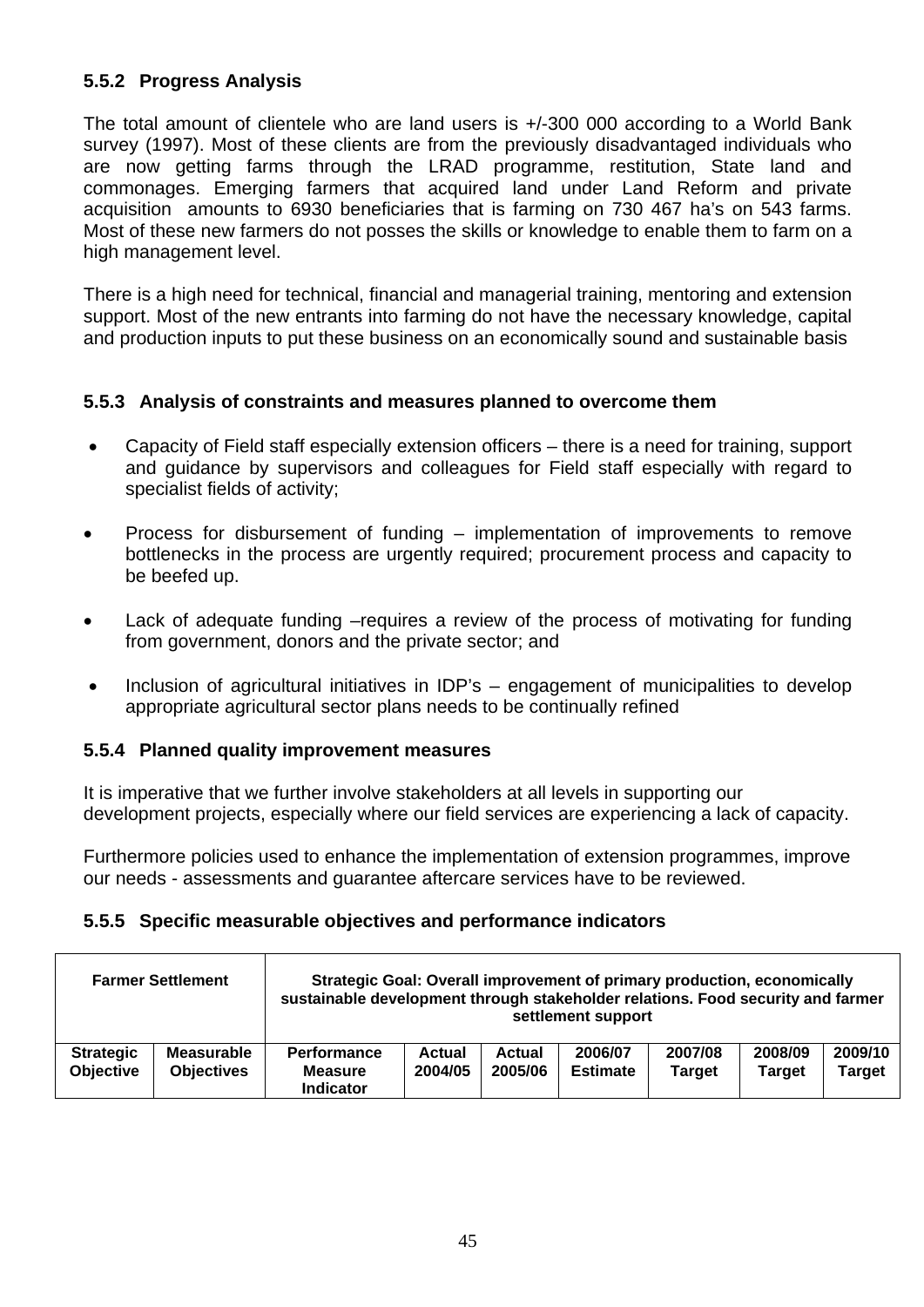| Improve<br>farmer<br>awareness<br>on Land<br>Reform<br>programme<br>S | Continuous<br>awareness<br>campaigns<br>on LRAD | No of LRAD<br>campaigns<br>conducted:<br><b>DC16</b><br><b>DC17</b><br><b>DC18</b><br><b>DC19</b><br><b>DC20</b>                    | 0<br>$\mathbf 0$<br>$\boldsymbol{0}$<br>$\pmb{0}$<br>$\mathbf 0$                     | 0<br>$\boldsymbol{0}$<br>$\mathbf 0$<br>$\mathbf 0$<br>$\overline{0}$ | $\overline{c}$<br>$\begin{array}{c}\n2 \\ 2 \\ 2\n\end{array}$ | $\overline{c}$<br>$\begin{array}{c}\n2 \\ 2 \\ 2\n\end{array}$ | $\overline{c}$<br>$\begin{array}{c} 2 \\ 2 \\ 2 \end{array}$<br>$\overline{2}$ | $2222$<br>$222$            |
|-----------------------------------------------------------------------|-------------------------------------------------|-------------------------------------------------------------------------------------------------------------------------------------|--------------------------------------------------------------------------------------|-----------------------------------------------------------------------|----------------------------------------------------------------|----------------------------------------------------------------|--------------------------------------------------------------------------------|----------------------------|
|                                                                       |                                                 | No of emerging<br>farmers linked<br>with commercial<br>farmers:<br><b>DC16</b><br><b>DC17</b><br>DC18<br><b>DC19</b><br><b>DC20</b> | 0<br>0<br>$\mathbf 0$<br>$\boldsymbol{0}$<br>$\pmb{0}$                               | $\pmb{0}$<br>$\mathbf 0$<br>0<br>$\boldsymbol{0}$<br>$\mathbf 0$      | 27<br>30<br>30<br>35<br>28                                     | 27<br>30<br>30<br>35<br>28                                     | 28<br>35<br>30<br>38<br>35                                                     | 30<br>40<br>30<br>40<br>40 |
| Increase<br>access to<br>land in<br>accordance<br>with                | Dispose of<br>state land<br>properties          | Property status<br>document<br>available on state<br>land                                                                           | $\overline{0}$                                                                       | $\overline{0}$                                                        | 1                                                              | 1                                                              | $\mathbf{1}$                                                                   | $\mathbf{1}$               |
| national<br>goals                                                     |                                                 | Resource and<br>potential of<br>properties<br>document<br>available on state<br>land                                                | $\boldsymbol{0}$                                                                     | $\mathbf 0$                                                           | 1                                                              | 1                                                              | 1                                                                              | 1                          |
|                                                                       |                                                 | No of provincial<br>guidelines<br>documents<br>compiled on<br>farmer settlement                                                     | $\mathbf 0$                                                                          | $\mathbf 0$                                                           | 1                                                              | 1                                                              | 1                                                                              | 1                          |
|                                                                       |                                                 | No of state land<br>properties<br>facilitated for<br>disposal<br>according to the<br>Power of<br>Attorney:<br><b>DC 17</b>          | $\pmb{0}$                                                                            | $\pmb{0}$                                                             | 22                                                             | 22                                                             | 15                                                                             | $10$                       |
|                                                                       |                                                 | <b>DC 19</b>                                                                                                                        | $\mathbf 0$                                                                          | $\overline{0}$                                                        | 10                                                             | 10                                                             | 12                                                                             | $\mathbf 0$                |
|                                                                       |                                                 | No of farm plans<br>compiled for state<br>land properties:<br>DC17<br>DC19                                                          | $\boldsymbol{0}$<br>$\mathsf 0$                                                      | $\boldsymbol{0}$<br>$\overline{0}$                                    | 22<br>10                                                       | 22<br>10                                                       | 15<br>12                                                                       | 10<br>$\overline{0}$       |
|                                                                       |                                                 | No of Land<br>Reform<br>Committees<br>established per<br>district:<br><b>DC16</b><br>DC17<br>DC18<br><b>DC19</b><br><b>DC20</b>     | $\pmb{0}$<br>$\boldsymbol{0}$<br>$\boldsymbol{0}$<br>$\boldsymbol{0}$<br>$\mathbf 0$ | $\pmb{0}$<br>$\mathbf 0$<br>$\mathbf 0$<br>$\mathbf 0$<br>$\mathbf 0$ | 1<br>1<br>1<br>$\mathbf 1$<br>$\mathbf 1$                      | 1<br>$\mathbf 1$<br>1<br>$\mathbf 1$<br>$\mathbf 1$            | 1<br>$\mathbf 1$<br>1<br>1<br>$\mathbf 1$                                      | 1<br>1<br>1                |
|                                                                       |                                                 | Establish a                                                                                                                         | $\pmb{0}$                                                                            | $\pmb{0}$                                                             | 1                                                              | 1                                                              | 1                                                                              | 1                          |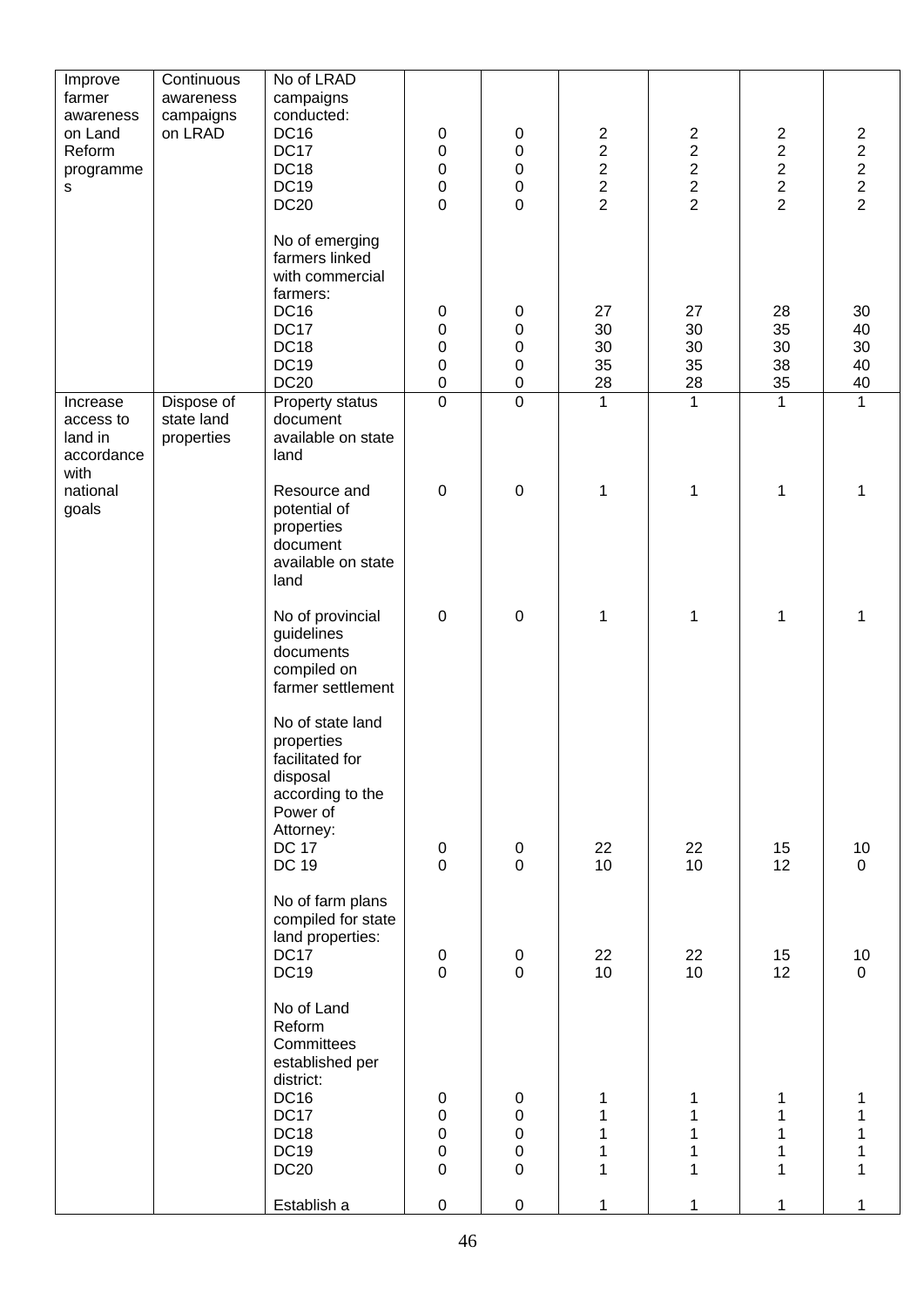|                                                                               |                                                  | provincial Land<br>Reform Forum                                                                                                                                                     |                                                                   |                                                                          |                                                         |                                                                                   |                                                                                |                                                      |
|-------------------------------------------------------------------------------|--------------------------------------------------|-------------------------------------------------------------------------------------------------------------------------------------------------------------------------------------|-------------------------------------------------------------------|--------------------------------------------------------------------------|---------------------------------------------------------|-----------------------------------------------------------------------------------|--------------------------------------------------------------------------------|------------------------------------------------------|
|                                                                               |                                                  | No of facilitated<br>buying, leasing<br>and loan<br>applications:<br><b>DC16</b><br><b>DC17</b><br>DC18<br><b>DC19</b><br><b>DC20</b>                                               | $\pmb{0}$<br>$\mathbf 0$<br>$\mathbf 0$<br>0<br>$\mathbf 0$       | $\pmb{0}$<br>0<br>0<br>0<br>0                                            | 35<br>29<br>13<br>30<br>10                              | 15<br>29<br>13<br>10<br>10                                                        | 18<br>32<br>30<br>12<br>20                                                     | 23<br>36<br>35<br>12<br>30                           |
|                                                                               |                                                  | No of resource<br>assessments and<br>surveys<br>completed for<br>farms identified<br>for land reform:<br><b>DC16</b><br>DC17<br>DC18<br><b>DC19</b><br><b>DC20</b>                  | $\pmb{0}$<br>0<br>0<br>0<br>$\mathbf 0$                           | $\pmb{0}$<br>$\pmb{0}$<br>0<br>0<br>0                                    | 35<br>29<br>13<br>30<br>20                              | 35<br>29<br>13<br>20<br>20                                                        | 38<br>35<br>30<br>10<br>30                                                     | 40<br>40<br>35<br>10<br>40                           |
|                                                                               | Facilitate<br>acquisition<br>private land        | No of farms<br>facilitated for<br>private land<br>acquisition:<br><b>DC16</b><br>DC17<br><b>DC18</b><br><b>DC19</b><br><b>DC20</b>                                                  | $\pmb{0}$<br>$\mathbf 0$<br>$\mathbf 0$<br>$\pmb{0}$<br>0         | $\pmb{0}$<br>$\mathsf 0$<br>$\mathbf 0$<br>$\mathbf 0$<br>$\overline{0}$ | $\overline{7}$<br>17<br>$\sqrt{3}$<br>4<br>5            | $\overline{7}$<br>17<br>$\sqrt{3}$<br>4<br>5                                      | 8<br>10<br>$\mathbf{1}$<br>5<br>5                                              | $\boldsymbol{9}$<br>12<br>$\mathbf 1$<br>$\, 6$<br>5 |
|                                                                               |                                                  | No of farm plans<br>compiled for<br>private land:<br><b>DC16</b><br>DC17<br><b>DC18</b><br><b>DC19</b><br><b>DC20</b>                                                               | 0<br>0<br>0<br>$\mathbf 0$<br>$\mathbf 0$                         | $\mathbf 0$<br>$\mathbf 0$<br>0<br>$\mathbf 0$<br>$\pmb{0}$              | $\overline{7}$<br>17<br>3<br>4<br>5                     | $\overline{7}$<br>17<br>$\ensuremath{\mathsf{3}}$<br>$\overline{\mathbf{4}}$<br>5 | 8<br>19<br>3<br>10<br>5                                                        | 9<br>21<br>5<br>10<br>$\sqrt{5}$                     |
| Sustainabl<br>e use of<br>commonag<br>e and<br>communal<br>lands              | Policy<br>development<br>on<br>commonage<br>land | No of policy<br>document<br>developed and<br>implemented                                                                                                                            | $\overline{0}$                                                    | $\overline{0}$                                                           | $\mathbf{1}$                                            | $\mathbf{1}$                                                                      | $\mathbf{1}$                                                                   | $\overline{1}$                                       |
| Sustainabl<br>е<br>manageme<br>nt of<br>commonag<br>e and<br>communal<br>land | Develop<br>commonage<br>management<br>plans      | No of<br>commonage<br>management<br>plans in place per<br>district:<br><b>DC16</b><br>DC17<br><b>DC18</b><br><b>DC19</b><br><b>DC20</b><br>No of<br>commonage land<br>assisted with | $\pmb{0}$<br>$\pmb{0}$<br>$\mathbf 0$<br>$\pmb{0}$<br>$\mathbf 0$ | $\pmb{0}$<br>$\mathbf 0$<br>$\mathbf 0$<br>$\mathbf 0$<br>0              | $\sqrt{3}$<br>5<br>12<br>$\ensuremath{\mathsf{3}}$<br>6 | $\sqrt{3}$<br>5<br>4<br>4<br>1                                                    | $\ensuremath{\mathsf{3}}$<br>$\mathbf 0$<br>$\mathbf 5$<br>5<br>$\overline{2}$ | 7<br>5<br>5<br>6<br>5                                |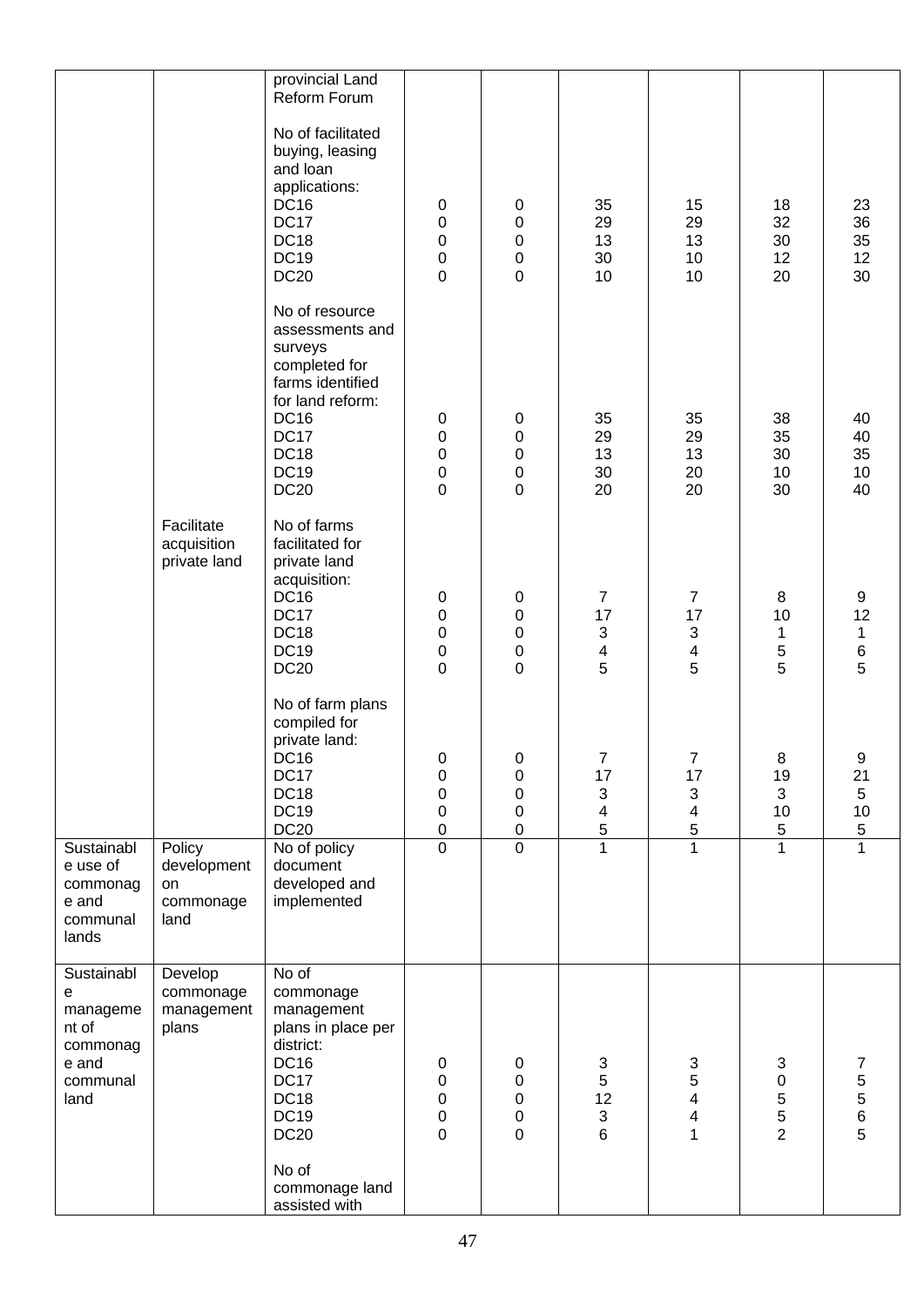| on/off farm<br>infrastructure<br>development:<br>DC16<br>DC17<br>DC18<br><b>DC19</b><br><b>DC20</b>                                                             | $\pmb{0}$<br>$\pmb{0}$<br>$\pmb{0}$<br>$\pmb{0}$<br>$\mathbf 0$       | $\pmb{0}$<br>$\mathbf 0$<br>$\mathbf 0$<br>$\mathbf 0$<br>$\mathbf 0$ | $\sqrt{3}$<br>5<br>$\overline{\mathbf{4}}$<br>4<br>1                                                           | $\ensuremath{\mathsf{3}}$<br>5<br>$\overline{\mathbf{4}}$<br>4<br>1                                          | 6<br>0<br>5<br>5<br>$\overline{2}$                                   | $\bf 8$<br>5<br>5<br>5<br>5<br>5                |
|-----------------------------------------------------------------------------------------------------------------------------------------------------------------|-----------------------------------------------------------------------|-----------------------------------------------------------------------|----------------------------------------------------------------------------------------------------------------|--------------------------------------------------------------------------------------------------------------|----------------------------------------------------------------------|-------------------------------------------------|
| No of farming<br>communities on<br>commonage land<br>financially<br>assisted:<br><b>DC16</b><br>DC17<br>DC18<br>DC19<br><b>DC20</b>                             | $\pmb{0}$<br>$\pmb{0}$<br>$\pmb{0}$<br>$\pmb{0}$<br>$\mathbf 0$       | $\pmb{0}$<br>$\mathbf 0$<br>$\mathbf 0$<br>$\mathbf 0$<br>$\mathbf 0$ | $\mathbf 5$<br>$\overline{5}$<br>$\overline{\mathbf{4}}$<br>$\overline{\mathbf{4}}$<br>$\overline{\mathbf{4}}$ | $\ensuremath{\mathsf{3}}$<br>5<br>$\overline{\mathbf{4}}$<br>$\overline{\mathbf{4}}$<br>4                    | 6<br>0<br>5<br>5<br>5                                                | $\, 8$<br>5<br>5<br>6<br>6<br>6                 |
| No of Value-<br>Adding<br>beneficiation<br>projects<br>implemented on<br>commonage<br>land:<br><b>DC16</b><br><b>DC17</b><br>DC18<br><b>DC19</b><br><b>DC20</b> | $\pmb{0}$<br>$\pmb{0}$<br>$\pmb{0}$<br>$\pmb{0}$<br>$\mathbf 0$       | $\pmb{0}$<br>$\mathbf 0$<br>$\mathbf 0$<br>$\mathbf 0$<br>$\mathbf 0$ | $\ensuremath{\mathsf{3}}$<br>$\mathbf{1}$<br>$\ensuremath{\mathsf{3}}$<br>$\sqrt{2}$<br>$\overline{2}$         | $\ensuremath{\mathsf{3}}$<br>$\mathbf{1}$<br>$\ensuremath{\mathsf{3}}$<br>$\boldsymbol{2}$<br>$\overline{2}$ | $\sqrt{3}$<br>$\mathbf 0$<br>$\overline{c}$<br>3<br>3                | $\begin{array}{c} 3 \\ 3 \\ 3 \\ 3 \end{array}$ |
| No of Food<br>Security projects<br>implemented on<br>commonage<br>land:<br><b>DC16</b><br>DC17<br>DC18<br>DC19<br><b>DC20</b>                                   | $\pmb{0}$<br>$\pmb{0}$<br>$\mathbf 0$<br>$\mathbf 0$<br>$\pmb{0}$     | $\mathbf 0$<br>$\pmb{0}$<br>$\mathbf 0$<br>$\pmb{0}$<br>$\mathbf 0$   | $\boldsymbol{7}$<br>$\sqrt{5}$<br>13<br>6<br>10                                                                | $\ensuremath{\mathsf{3}}$<br>$\sqrt{5}$<br>13<br>$6\phantom{1}$<br>10                                        | 5<br>11<br>6<br>24<br>5                                              | $\boldsymbol{7}$<br>12<br>6<br>24<br>12         |
| No of livestock<br>improvement<br>projects<br>implemented on<br>commonage<br>land:<br><b>DC16</b><br>DC17<br>DC18<br><b>DC19</b><br>DC20                        | $\pmb{0}$<br>$\mathbf 0$<br>$\mathbf 0$<br>$\mathbf 0$<br>$\mathbf 0$ | $\pmb{0}$<br>$\mathbf 0$<br>$\mathbf 0$<br>$\mathbf 0$<br>$\mathbf 0$ | $\overline{7}$<br>$\,6\,$<br>10<br>$\mathbf 1$<br>10                                                           | $\overline{4}$<br>$\,6\,$<br>10<br>$\mathbf{1}$<br>10                                                        | $\overline{7}$<br>$\pmb{0}$<br>3<br>$\overline{2}$<br>$\overline{0}$ | $\boldsymbol{7}$<br>6<br>3<br>2<br>3            |
| No of training<br>sessions<br>facilitated:<br><b>DC16</b><br>DC17<br>DC18<br><b>DC19</b><br><b>DC20</b>                                                         | $\pmb{0}$<br>$\mathbf 0$<br>$\mathbf 0$<br>$\mathbf 0$<br>$\mathbf 0$ | $\pmb{0}$<br>$\mathbf 0$<br>$\pmb{0}$<br>$\mathbf 0$<br>$\pmb{0}$     | 14<br>$\mathbf 1$<br>16<br>20<br>16                                                                            | 12<br>$\mathbf{1}$<br>16<br>20<br>16                                                                         | 13<br>15<br>15<br>25<br>19                                           | 14<br>20<br>15<br>30<br>20                      |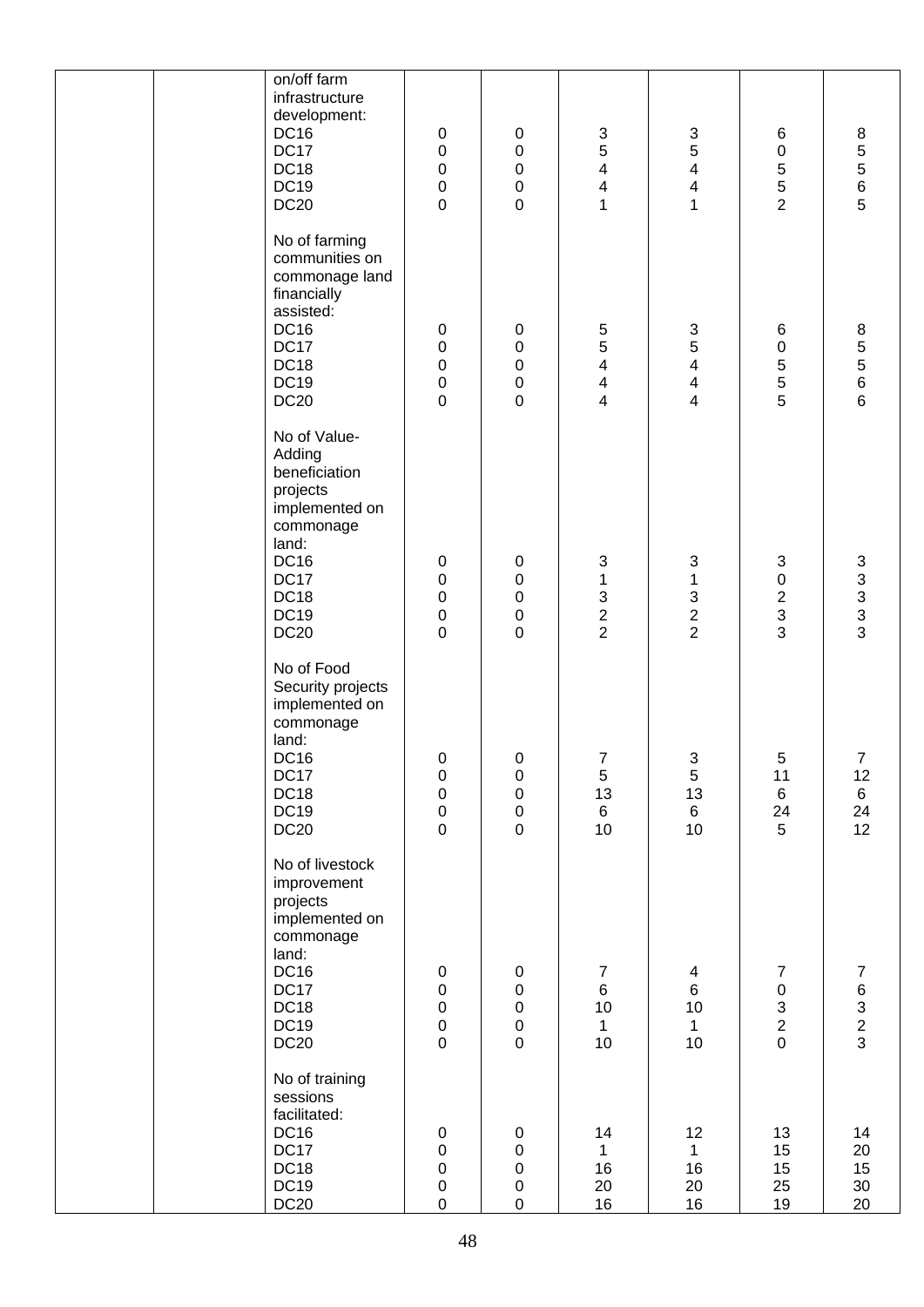|                                                 |                                                           | No of farmers<br>identified as<br>ready to exit the<br>commonage land<br>and farm<br>commercially:<br><b>DC16</b><br><b>DC17</b><br><b>DC18</b><br><b>DC19</b><br><b>DC20</b> | $\pmb{0}$<br>$\pmb{0}$<br>$\pmb{0}$<br>0<br>$\mathbf 0$                        | 0<br>0<br>0<br>0<br>0                           | 17<br>25<br>20<br>20<br>20                 | 17<br>25<br>20<br>20<br>20                       | 17<br>25<br>20<br>22<br>23                               | 20<br>25<br>20<br>24<br>25                                               |
|-------------------------------------------------|-----------------------------------------------------------|-------------------------------------------------------------------------------------------------------------------------------------------------------------------------------|--------------------------------------------------------------------------------|-------------------------------------------------|--------------------------------------------|--------------------------------------------------|----------------------------------------------------------|--------------------------------------------------------------------------|
|                                                 |                                                           | No of potential<br>commonage<br>farmers linked<br>with Land Affairs<br>to facilitate their<br>exit:<br><b>DC16</b><br><b>DC17</b><br><b>DC18</b><br><b>DC19</b>               | 0<br>$\pmb{0}$<br>$\pmb{0}$<br>$\pmb{0}$                                       | 0<br>0<br>0<br>0                                | 17<br>25<br>13<br>20                       | 17<br>25<br>13<br>20                             | 17<br>25<br>20<br>22                                     | 20<br>25<br>20<br>24                                                     |
|                                                 |                                                           | <b>DC20</b><br>No of training<br>needs identified:<br><b>DC16</b><br><b>DC17</b><br>DC18<br><b>DC19</b><br><b>DC20</b>                                                        | $\mathbf 0$<br>$\pmb{0}$<br>$\pmb{0}$<br>$\pmb{0}$<br>$\pmb{0}$<br>$\mathbf 0$ | 0<br>$\pmb{0}$<br>0<br>0<br>0<br>$\overline{0}$ | 20<br>$\overline{7}$<br>10<br>13<br>6<br>4 | 20<br>$\overline{7}$<br>10<br>13<br>$\,6\,$<br>4 | 22<br>$\overline{7}$<br>19<br>7<br>$\boldsymbol{7}$<br>6 | 23<br>$\overline{7}$<br>20<br>$\begin{array}{c} 7 \\ 8 \\ 7 \end{array}$ |
|                                                 | Provide<br>extension<br>services and<br>training          | No of training<br>sessions<br>facilitated:<br><b>DC16</b><br><b>DC17</b><br>DC18<br><b>DC19</b><br><b>DC20</b>                                                                | 26<br>22<br>44<br>30<br>$30\,$                                                 | 40<br>60<br>66<br>80<br>50                      | 14<br>10<br>70<br>20<br>16                 | 14<br>10<br>70<br>20<br>16                       | 14<br>19<br>20<br>22<br>20                               | 14<br>20<br>20<br>24<br>24                                               |
| Effective<br>grant<br>funding<br>manageme<br>nt | Efficient<br>disbursement<br>of national<br>grant funding | CASP funds<br>(R'000)<br>PIG Funds<br>(R'000)                                                                                                                                 | $\overline{0}$<br>$\pmb{0}$                                                    | 21088<br>$\pmb{0}$                              | 25306<br>$\boldsymbol{0}$                  | 38084<br>10000                                   | 39912<br>20200                                           | 39912<br>21000                                                           |
|                                                 |                                                           | Compliance with<br>DORA (%)                                                                                                                                                   | $\pmb{0}$                                                                      | 100                                             | 100                                        | 100                                              | 100                                                      | 100                                                                      |
|                                                 |                                                           | Compliance with<br><b>EPWP</b><br>requirements (%)                                                                                                                            | $\pmb{0}$                                                                      | $\pmb{0}$                                       | 100                                        | 100                                              | 100                                                      | 100                                                                      |
|                                                 |                                                           | Compliance with<br>Treasury<br>requirements (%)                                                                                                                               | 100                                                                            | 100                                             | 100                                        | 100                                              | 100                                                      | 100                                                                      |

# **5.6 Sub-Programme: Farmer Support Services**

# **5.6.1 Strategic Goals**

The strategic goals addressed by this programme are: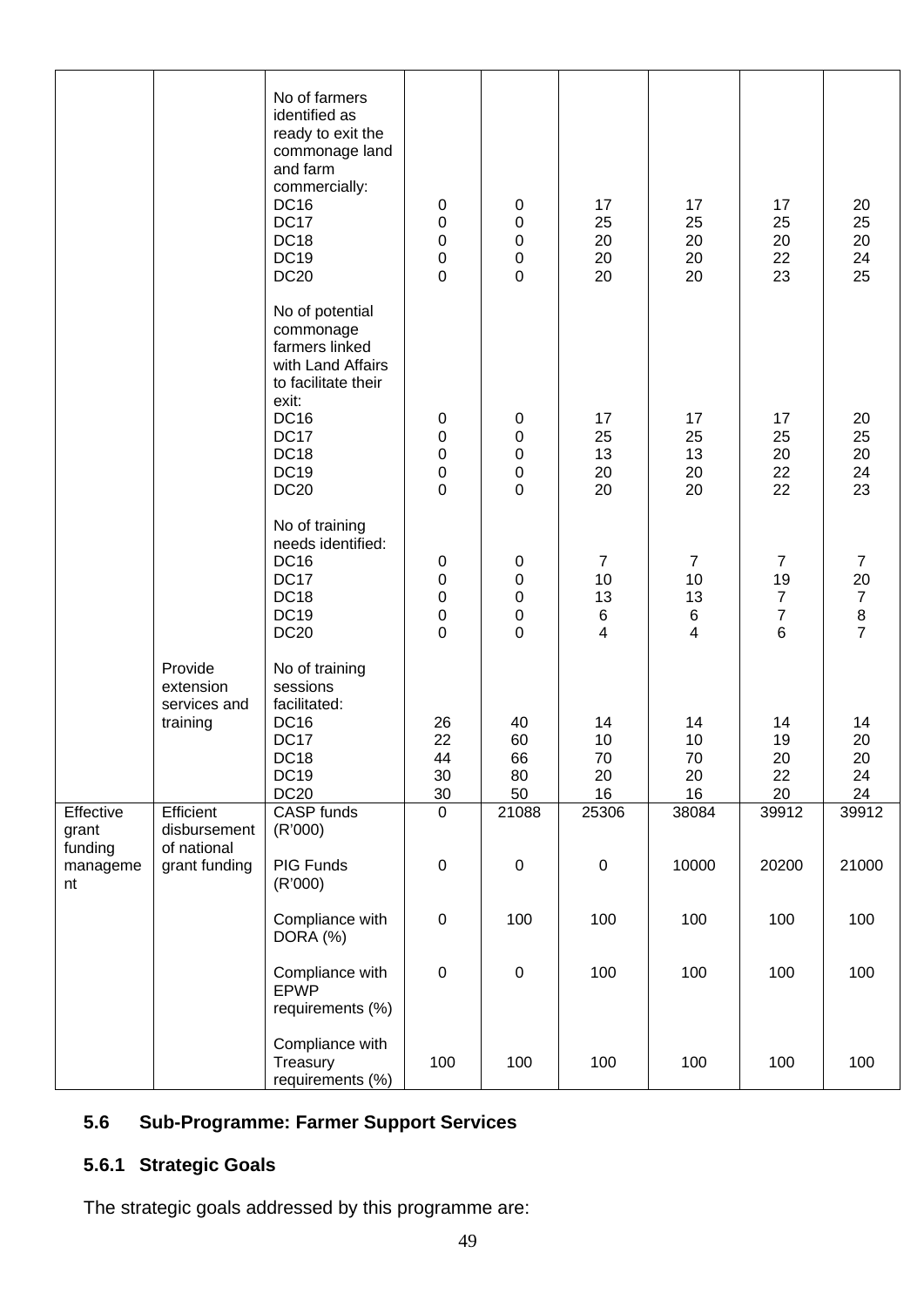- Goal 1 Improvement of primary production and advancement in agro-processing
- Goal 2 Ensure economically sustainable agricultural development
- Goal 4 Improved stakeholder relations
- Goal 6 Reduce household food insecurity
- Goal 7 Newly settled farmers empowered and economically mainstreamed

# **5.6.2 Progress Analysis**

The Department has supported approximately 6473 farmers who were allocated 633 farms in terms of the Land Reform process.

147 Projects, funded via various sources, have been under implementation during the past year. A large number of new projects have recently been approved to get financial, extension and training support from the Department of Agriculture in the Free State. These projects will be implemented during the financial years covered in this plan.

## **5.6.3 Analysis of constraints and measures planned to overcome them**

Our constraints at present are fourfold, namely:

- Capacity of field staff especially extension officers there is a need for training, support and guidance by supervisors and colleagues for field staff especially with regard to specialist fields of activity;
- Process for disbursement of funding for implementation needs improvements.
- Lack of adequate funding –requires a review of the process of motivating for funding from government, donors and the private sector; and
- Inclusion of agricultural initiatives in IDP's engagement of municipalities to develop appropriate agricultural sector plans needs to be continually refined

# **5.6.4 Planned quality improvement measures**

It is imperative that we further involve stakeholders at all levels in supporting our development projects, especially where our field services are experiencing a lack of capacity. Furthermore the policies used such to enhance the implementation of extension programmes, improve our needs - assessments and guarantee aftercare services, have to be reviewed.

#### **5.6.5 Specific measurable objectives and performance indicators**

|                                            | <b>Farmer Support</b><br>Strategic Goal: Overall improvement of primary production, economically<br>sustainable development through stakeholder relations. Food security and farmer<br><b>Services</b><br>settlement support |                                                                                          |                   |                   |                            |                          |                          |                          |
|--------------------------------------------|------------------------------------------------------------------------------------------------------------------------------------------------------------------------------------------------------------------------------|------------------------------------------------------------------------------------------|-------------------|-------------------|----------------------------|--------------------------|--------------------------|--------------------------|
| <b>Strategic</b><br><b>Objective</b>       | <b>Measurable</b><br><b>Objectives</b>                                                                                                                                                                                       | <b>Performance</b><br><b>Measure</b><br><b>Indicator</b>                                 | Actual<br>2004/05 | Actual<br>2005/06 | 2006/07<br><b>Estimate</b> | 2007/08<br><b>Target</b> | 2008/09<br><b>Target</b> | 2009/10<br><b>Target</b> |
| Optimal<br>agricultura<br>investmen<br>t & | <b>Bi-lateral</b><br>and<br>multilateral<br>funding<br>policy and                                                                                                                                                            | Bi-lateral and<br>multilateral<br><b>Funding Policy</b><br>and Strategy<br>developed and | 0                 | 0                 | 0                          | 100                      | 100                      | 100                      |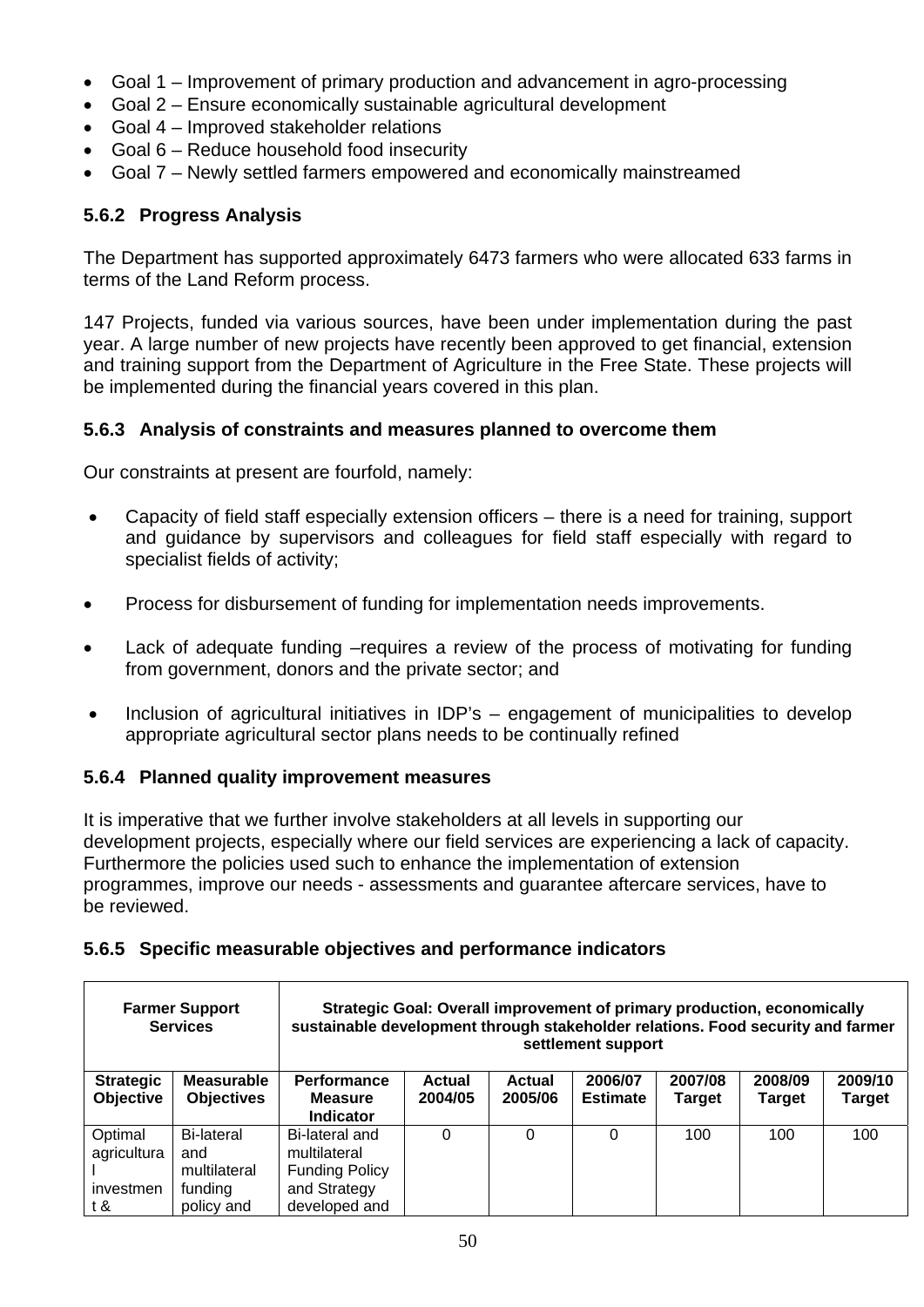| funding                       | strategy                          | implemented                                                 |                                 |                            |                          |                                 |                            |                                  |
|-------------------------------|-----------------------------------|-------------------------------------------------------------|---------------------------------|----------------------------|--------------------------|---------------------------------|----------------------------|----------------------------------|
| Support                       | developed<br>Viable and           | $(\% )$<br>Percentage of                                    |                                 |                            |                          |                                 |                            |                                  |
| Land<br>Reform<br>beneficiari | Sustainable<br>farm<br>businesses | land reform<br>beneficiaries<br>having viable               |                                 |                            |                          |                                 |                            |                                  |
| es to have<br>viable and      |                                   | and sustainable<br>farm                                     |                                 |                            |                          |                                 |                            |                                  |
| sustainabl                    |                                   | businesses                                                  |                                 |                            |                          |                                 |                            |                                  |
| e farm<br>business            |                                   | (%):<br><b>DC16</b>                                         | $\pmb{0}$                       | 0                          | 30                       | 30                              | 40                         | 60                               |
|                               |                                   | <b>DC17</b>                                                 | $\mathbf 0$                     | $\pmb{0}$                  | 30                       | 30                              | 45                         | 55                               |
|                               |                                   | <b>DC18</b><br><b>DC19</b>                                  | $\mathbf 0$<br>$\mathbf 0$      | $\mathbf 0$<br>$\pmb{0}$   | 60<br>60                 | 60<br>60                        | 50<br>50                   | 50<br>50                         |
|                               |                                   | <b>DC20</b>                                                 | $\mathbf 0$                     | $\overline{0}$             | 40                       | 40                              | 50                         | 50                               |
|                               |                                   | No of projects<br>supported with<br>agricultural<br>inputs: |                                 |                            |                          |                                 |                            |                                  |
|                               |                                   | <b>DC16</b><br><b>DC17</b>                                  | $\pmb{0}$                       | $\pmb{0}$                  | 17<br>3                  | 8                               | 8                          | 8                                |
|                               |                                   | <b>DC18</b>                                                 | $\mathbf 0$<br>$\mathbf 0$      | $\pmb{0}$<br>$\mathbf 0$   | 40                       | $\ensuremath{\mathsf{3}}$<br>40 | $\pmb{0}$<br>$\pmb{0}$     | 25<br>20                         |
|                               |                                   | <b>DC19</b>                                                 | 0                               | ${\bf 0}$                  | 33                       | 33                              | 39                         | 37                               |
|                               |                                   | <b>DC20</b>                                                 | $\mathsf 0$                     | $\overline{0}$             | 15                       | 15                              | $\mathbf 0$                | 25                               |
|                               |                                   | No of crop<br>production<br>projects<br>supported:          |                                 |                            |                          |                                 |                            |                                  |
|                               |                                   | <b>DC16</b><br>DC17                                         | $\pmb{0}$<br>$\mathbf 0$        | $\pmb{0}$<br>$\pmb{0}$     | 30<br>12                 | 12<br>12                        | 15<br>53                   | 33<br>60                         |
|                               |                                   | DC18                                                        | $\mathbf 0$                     | $\pmb{0}$                  | 20                       | 20                              | 20                         | 20                               |
|                               |                                   | <b>DC19</b><br><b>DC20</b>                                  | $\boldsymbol{0}$<br>$\mathbf 0$ | $\pmb{0}$<br>$\mathbf 0$   | $\boldsymbol{9}$<br>35   | $\boldsymbol{9}$<br>35          | 12<br>40                   | 15<br>44                         |
|                               |                                   | No of livestock<br>production<br>projects<br>supported:     |                                 |                            |                          |                                 |                            |                                  |
|                               |                                   | <b>DC16</b><br>DC17                                         | $\pmb{0}$<br>$\pmb{0}$          | $\pmb{0}$<br>$\pmb{0}$     | $\mathbf 1$<br>25        | 8<br>25                         | 12<br>28                   | 16<br>35                         |
|                               |                                   | DC18                                                        | $\mathbf 0$                     | $\pmb{0}$                  | 10                       | 10                              | 15                         | 20                               |
|                               |                                   | DC19<br><b>DC20</b>                                         | $\pmb{0}$<br>$\mathbf 0$        | $\mathbf 0$<br>$\mathbf 0$ | 24<br>35                 | 24<br>35                        | 27<br>40                   | 30<br>44                         |
|                               |                                   | No of game-<br>farming<br>projects<br>established:          |                                 |                            |                          |                                 |                            |                                  |
|                               |                                   | <b>DC16</b>                                                 | $\pmb{0}$                       | 0                          | 1                        | 1                               | 1                          | 1                                |
|                               |                                   | DC17<br>DC18                                                | $\pmb{0}$<br>$\mathbf 0$        | $\mathbf 0$<br>$\mathbf 0$ | 1                        | $\pmb{0}$<br>$\mathbf 0$        | $\mathbf{1}$               | $\mathbf 0$                      |
|                               |                                   | <b>DC19</b>                                                 | $\mathbf 0$                     | $\mathbf 0$                | $\pmb{0}$<br>$\mathsf 0$ | $\mathbf 0$                     | $\mathbf 0$<br>$\mathbf 0$ | $\pmb{0}$<br>$\mathsf{O}\xspace$ |
|                               |                                   | <b>DC20</b>                                                 | $\pmb{0}$                       | $\mathsf{O}\xspace$        | $\mathbf 1$              | $\mathbf 1$                     | $\mathsf 0$                | $\mathsf{O}\xspace$              |
|                               |                                   | No of farmers<br>benefited from<br>CASP:                    |                                 |                            |                          |                                 |                            |                                  |
|                               |                                   | <b>DC16</b><br><b>DC17</b>                                  | $\pmb{0}$<br>$\mathbf 0$        | 0<br>$\pmb{0}$             | 300<br>30                | 133<br>30                       | 135<br>90                  | 150<br>120                       |
|                               |                                   | <b>DC18</b>                                                 | $\mathbf 0$                     | $\mathbf 0$                | 39                       | 39                              | 40                         | 40                               |
|                               |                                   | <b>DC19</b><br>DC20                                         | $\pmb{0}$<br>$\mathbf 0$        | $\pmb{0}$<br>$\mathbf 0$   | 36<br>150                | 36<br>150                       | 40<br>200                  | 42<br>250                        |
|                               |                                   |                                                             |                                 |                            |                          |                                 |                            |                                  |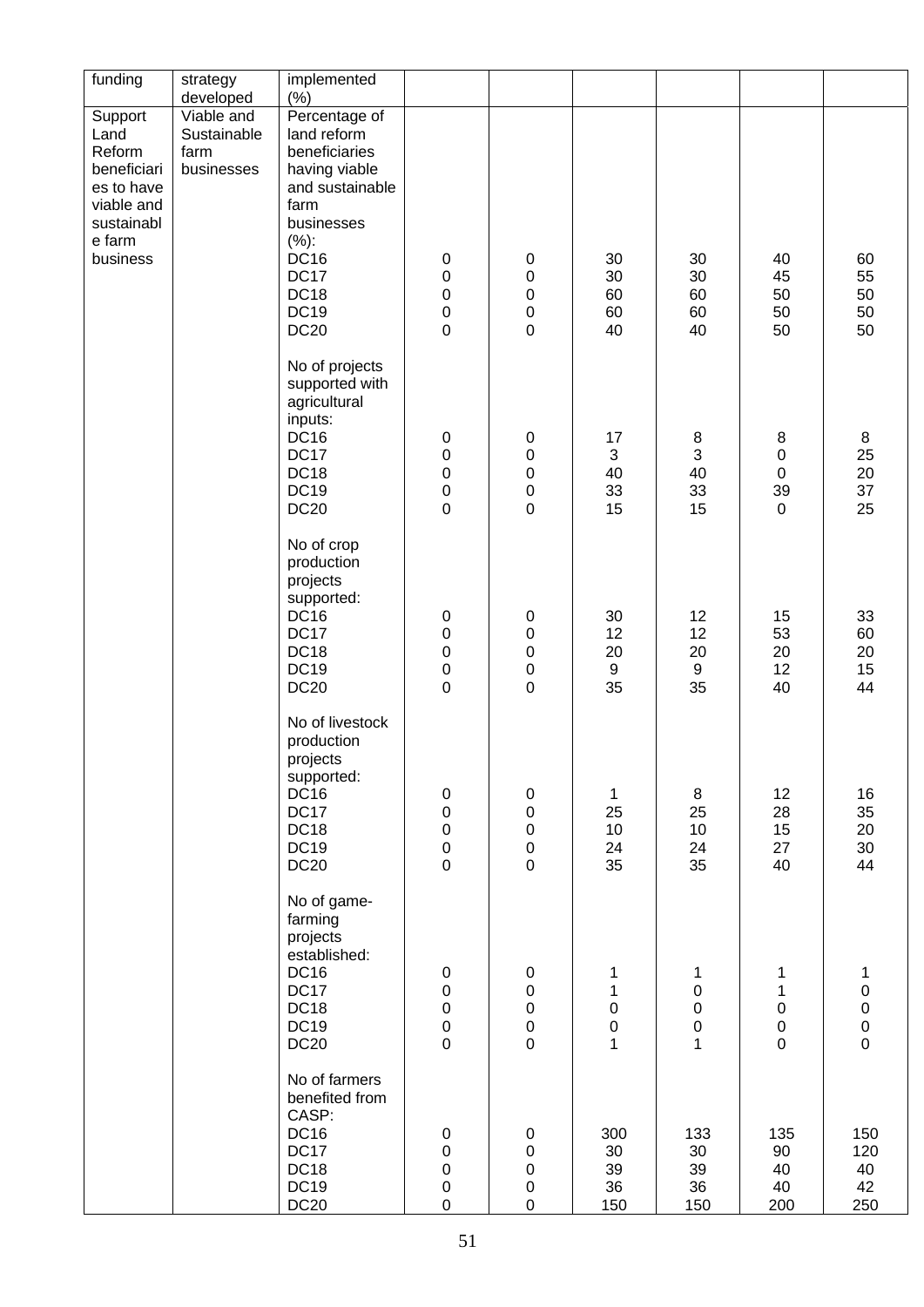|                                                                                                            |                                                                                                                              | No of training<br>needs<br>documents<br>developed and<br>submitted to<br>Glen Institute:<br><b>DC16</b><br><b>DC17</b><br><b>DC18</b><br><b>DC19</b><br><b>DC20</b> | $\pmb{0}$<br>0<br>$\boldsymbol{0}$<br>$\pmb{0}$<br>$\mathbf 0$      | $\pmb{0}$<br>$\pmb{0}$<br>0<br>$\boldsymbol{0}$<br>0                  | $\mathbf 2$<br>$\mathbf 1$<br>1<br>1<br>1                                                 | 2<br>1<br>1<br>1<br>1                                                                              | $\overline{2}$<br>19<br>1<br>$\mathbf{1}$<br>$\mathbf{1}$ | $\overline{\mathbf{c}}$<br>$\overline{2}$<br>1<br>1<br>1                     |
|------------------------------------------------------------------------------------------------------------|------------------------------------------------------------------------------------------------------------------------------|---------------------------------------------------------------------------------------------------------------------------------------------------------------------|---------------------------------------------------------------------|-----------------------------------------------------------------------|-------------------------------------------------------------------------------------------|----------------------------------------------------------------------------------------------------|-----------------------------------------------------------|------------------------------------------------------------------------------|
|                                                                                                            |                                                                                                                              | No training<br>sessions<br>facilitated to<br>land reform<br>beneficiaries:<br><b>DC16</b><br>DC17<br><b>DC18</b><br><b>DC19</b><br><b>DC20</b>                      | $\boldsymbol{0}$<br>0<br>0<br>$\pmb{0}$<br>0                        | $\pmb{0}$<br>0<br>0<br>0<br>0                                         | 14<br>$\,6$<br>70<br>80<br>70                                                             | 14<br>6<br>70<br>20<br>70                                                                          | 14<br>20<br>60<br>26<br>80                                | 14<br>25<br>60<br>30<br>90                                                   |
|                                                                                                            |                                                                                                                              | No of farmers<br>trained:<br><b>DC16</b><br>DC17<br><b>DC18</b><br><b>DC19</b><br><b>DC20</b>                                                                       | $\pmb{0}$<br>$\mathbf 0$<br>0<br>0<br>0                             | $\pmb{0}$<br>$\pmb{0}$<br>$\boldsymbol{0}$<br>0<br>0                  | 100<br>60<br>800<br>480<br>140                                                            | 100<br>60<br>800<br>210<br>140                                                                     | 150<br>150<br>300<br>225<br>200                           | 200<br>250<br>300<br>290<br>250                                              |
| Optimal<br>utilization<br>of 3000<br>hectares<br>of water                                                  | Develop<br>strategic<br>guide on<br>allocation of<br>3000                                                                    | No of strategies<br>developed on<br>allocation of<br>3000 hectares<br>of water rights<br>No of projects                                                             | $\pmb{0}$                                                           | $\pmb{0}$                                                             | $\pmb{0}$                                                                                 | 1                                                                                                  | 1                                                         | 1                                                                            |
| rights in<br>Xhariep                                                                                       | hectares of<br>water rights<br>allocation.                                                                                   | utilizing 3000<br>hectares of<br>water rights:<br><b>DC 16</b>                                                                                                      | $\pmb{0}$                                                           | $\pmb{0}$                                                             | $\pmb{0}$                                                                                 | 3                                                                                                  | 5                                                         | 8                                                                            |
| Facilitate<br>access to<br>Agricultur<br>al Finance<br>and the<br>establish<br>ment of<br>Cooperati<br>ves | Successful<br>establishme<br>nt of<br>Agricultural<br>Cooperative<br>s which<br>have access<br>to<br>Agricultural<br>Finance | No of<br>Agricultural<br>Cooperative<br>establishments<br>facilitated:<br><b>DC16</b><br>DC17<br><b>DC18</b><br><b>DC19</b><br><b>DC20</b>                          | $\pmb{0}$<br>$\mathbf 0$<br>$\mathbf 0$<br>$\mathbf 0$<br>$\pmb{0}$ | $\pmb{0}$<br>$\mathbf 0$<br>$\mathbf 0$<br>$\mathbf 0$<br>$\mathsf 0$ | 3<br>$\mathbf{1}$<br>$\overline{\mathbf{4}}$<br>$\overline{c}$<br>$\overline{\mathbf{4}}$ | 1<br>$\mathbf{1}$<br>$\overline{\mathbf{4}}$<br>$\overline{\mathbf{c}}$<br>$\overline{\mathbf{4}}$ | 1<br>$\begin{array}{c} 3 \\ 2 \\ 2 \end{array}$           | 1<br>$\ensuremath{\mathsf{3}}$<br>$\begin{array}{c} 2 \\ 2 \\ 2 \end{array}$ |
|                                                                                                            |                                                                                                                              | No of<br>Agricultural<br>Cooperatives<br>registered<br>(MAFISA):<br><b>DC16</b><br>DC17<br>DC18                                                                     | $\pmb{0}$<br>$\mathbf 0$<br>$\mathbf 0$                             | $\pmb{0}$<br>$\pmb{0}$<br>$\pmb{0}$                                   | $\ensuremath{\mathsf{3}}$<br>$\mathbf{1}$<br>$\,6$                                        | 1<br>$\mathbf{1}$<br>$\overline{4}$                                                                | 1<br>$\frac{3}{2}$                                        | 1<br>$\ensuremath{\mathsf{3}}$<br>$\overline{2}$                             |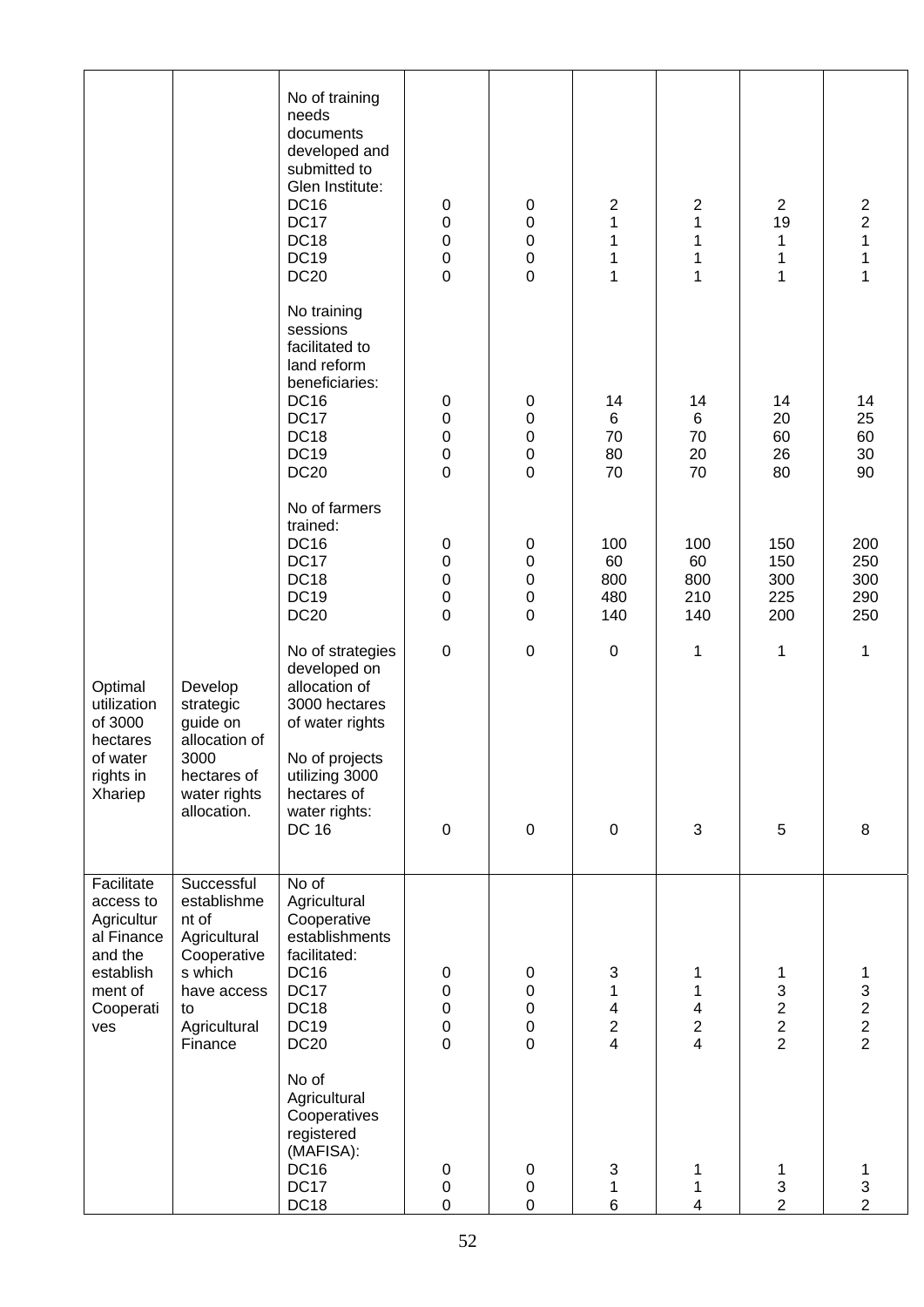|                                                                                                                                                                                  |                                                                                                                  | <b>DC19</b><br><b>DC20</b>                                                                                                                                                                                             | $\pmb{0}$<br>$\mathbf 0$                                                              | $\pmb{0}$<br>$\mathbf 0$                                                            | $\overline{\mathbf{c}}$<br>$\overline{4}$                       | $\overline{c}$<br>4                                                | $\sqrt{2}$<br>$\overline{2}$                                    | $\sqrt{2}$<br>$\overline{2}$                                                          |
|----------------------------------------------------------------------------------------------------------------------------------------------------------------------------------|------------------------------------------------------------------------------------------------------------------|------------------------------------------------------------------------------------------------------------------------------------------------------------------------------------------------------------------------|---------------------------------------------------------------------------------------|-------------------------------------------------------------------------------------|-----------------------------------------------------------------|--------------------------------------------------------------------|-----------------------------------------------------------------|---------------------------------------------------------------------------------------|
|                                                                                                                                                                                  |                                                                                                                  | No of farmers<br>benefited from<br>the credit<br>scheme:<br><b>DC16</b><br>DC17<br><b>DC18</b><br><b>DC19</b><br><b>DC20</b>                                                                                           | $\pmb{0}$<br>$\pmb{0}$<br>$\pmb{0}$<br>$\pmb{0}$<br>$\mathbf 0$                       | $\pmb{0}$<br>$\boldsymbol{0}$<br>$\boldsymbol{0}$<br>$\boldsymbol{0}$<br>$\pmb{0}$  | 100<br>25<br>20<br>45<br>5                                      | 12<br>25<br>20<br>20<br>5                                          | 20<br>80<br>20<br>25<br>10                                      | 50<br>200<br>3<br>30<br>15                                                            |
| Effective<br>support to<br>farmers                                                                                                                                               | Agricultural<br>Support<br><b>Services</b><br>provided to<br>farmers                                             | No of<br>commercial<br>farmers<br>supported:<br><b>DC16</b><br><b>DC17</b><br><b>DC18</b><br><b>DC19</b><br><b>DC20</b>                                                                                                | $\pmb{0}$<br>$\boldsymbol{0}$<br>$\pmb{0}$<br>$\pmb{0}$<br>$\mathbf 0$                | $\mathbf 0$<br>$\mathbf 0$<br>$\boldsymbol{0}$<br>$\pmb{0}$<br>$\mathbf 0$          | 0<br>$\boldsymbol{0}$<br>$\pmb{0}$<br>0<br>0                    | 150<br>26<br>120<br>35<br>120                                      | 150<br>26<br>120<br>35<br>120                                   | 150<br>26<br>120<br>35<br>120                                                         |
|                                                                                                                                                                                  |                                                                                                                  | No of emerging<br>farmers<br>supported:<br><b>DC16</b><br><b>DC17</b><br><b>DC18</b><br><b>DC19</b><br><b>DC20</b>                                                                                                     | $\pmb{0}$<br>$\boldsymbol{0}$<br>$\boldsymbol{0}$<br>$\mathbf 0$<br>$\pmb{0}$         | $\pmb{0}$<br>$\boldsymbol{0}$<br>0<br>$\boldsymbol{0}$<br>$\boldsymbol{0}$          | 0<br>$\pmb{0}$<br>$\pmb{0}$<br>$\mathbf 0$<br>0                 | 225<br>250<br>257<br>230<br>200                                    | 225<br>250<br>257<br>230<br>200                                 | 225<br>250<br>257<br>230<br>200                                                       |
| Develop<br>and<br>implement<br>Agricultur<br>al Risk<br>and<br><b>Disaster</b><br>Managem<br>ent Plan<br>in<br>complianc<br>e with the<br><b>Disaster</b><br>Managem<br>ent Act. | Effective<br>and efficient<br>Agricultural<br>Risk and<br><b>Disaster</b><br>managemen<br>t Plan in<br>operation | No of provincial<br>plans in<br>operation<br>No of<br>awareness<br>campaigns on<br>agricultural risk<br>and disaster<br>management<br>held:<br><b>DC16</b><br><b>DC17</b><br><b>DC18</b><br><b>DC19</b><br><b>DC20</b> | $\overline{0}$<br>$\pmb{0}$<br>$\pmb{0}$<br>$\mathbf 0$<br>$\mathbf 0$<br>$\mathbf 0$ | $\overline{0}$<br>$\pmb{0}$<br>$\pmb{0}$<br>$\pmb{0}$<br>$\mathbf 0$<br>$\mathbf 0$ | $\overline{1}$<br>3<br>$\mathbf{1}$<br>5<br>5<br>$\overline{4}$ | 1<br>3<br>$\mathbf{1}$<br>$\frac{5}{2}$<br>$\overline{\mathbf{4}}$ | 1<br>3<br>$\mathbf{1}$<br>5<br>$\overline{2}$<br>$\overline{4}$ | 1<br>$\ensuremath{\mathsf{3}}$<br>$\boldsymbol{9}$<br>$\frac{5}{2}$<br>$\overline{4}$ |
|                                                                                                                                                                                  |                                                                                                                  | Percentage of<br>farmers<br>advised on risk<br>management:                                                                                                                                                             |                                                                                       |                                                                                     |                                                                 |                                                                    |                                                                 |                                                                                       |
|                                                                                                                                                                                  |                                                                                                                  | <b>DC16</b><br><b>DC17</b><br><b>DC18</b><br><b>DC19</b><br><b>DC20</b>                                                                                                                                                | $\pmb{0}$<br>$\pmb{0}$<br>$\pmb{0}$<br>$\pmb{0}$<br>$\mathbf 0$                       | $\pmb{0}$<br>$\boldsymbol{0}$<br>$\pmb{0}$<br>$\pmb{0}$<br>$\pmb{0}$                | 75<br>60<br>65<br>30<br>20                                      | 75<br>60<br>65<br>30<br>20                                         | 75<br>65<br>80<br>30<br>20                                      | 80<br>70<br>80<br>45<br>45                                                            |
|                                                                                                                                                                                  |                                                                                                                  | No of disaster<br>assistance<br>schemes<br>implemented to<br>support<br>affected                                                                                                                                       | $\pmb{0}$                                                                             | $\mathbf 0$                                                                         | $\mathbf 1$                                                     | $\mathbf 1$                                                        | $\mathbf{1}$                                                    | 1                                                                                     |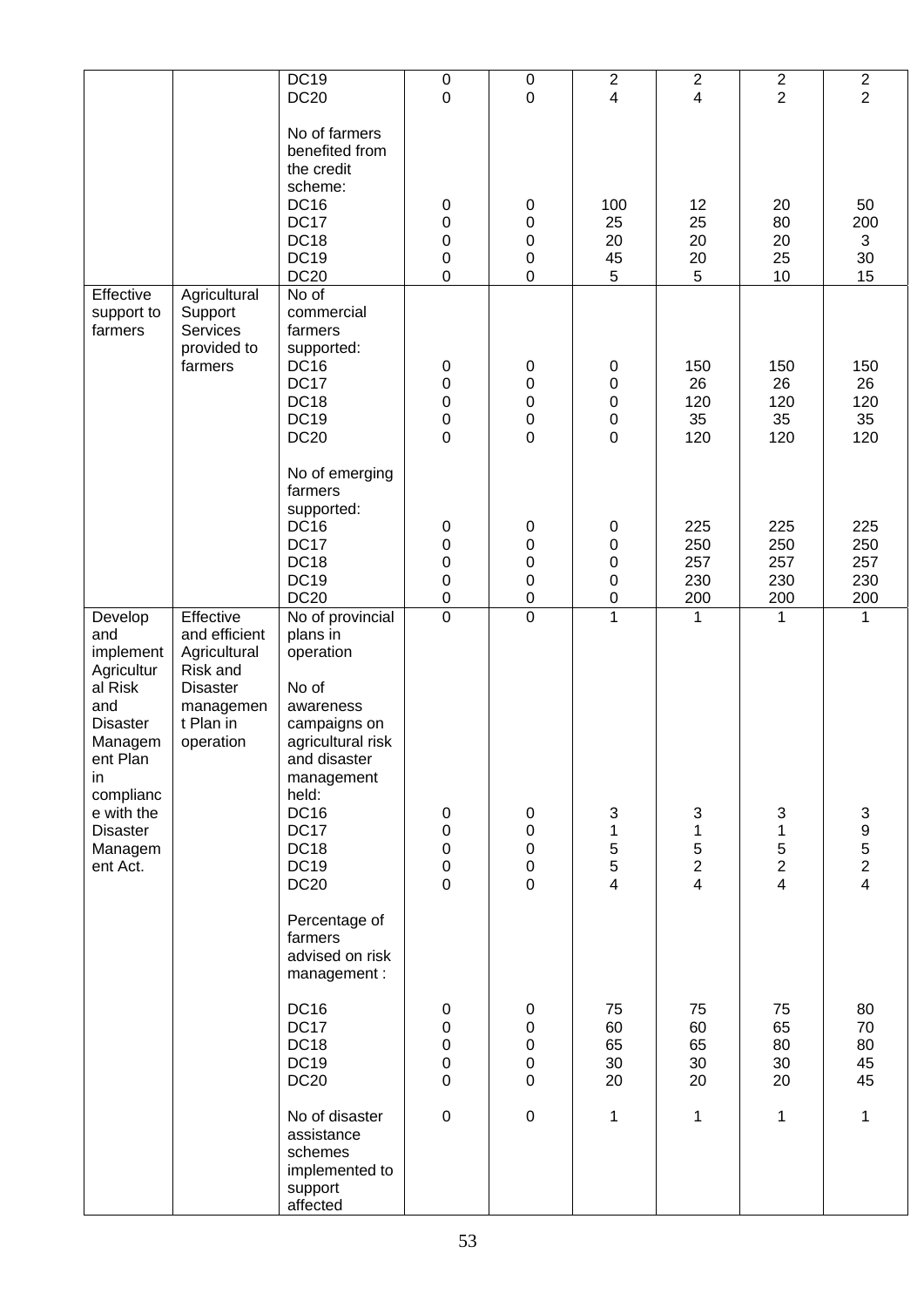| farming<br>communities                                                                                                                   |                               |                                                                              |                                   |                                   |                                    |                                   |
|------------------------------------------------------------------------------------------------------------------------------------------|-------------------------------|------------------------------------------------------------------------------|-----------------------------------|-----------------------------------|------------------------------------|-----------------------------------|
| No of farmers<br>assisted in a<br>disaster<br>stricken areas:<br><b>DC16</b><br><b>DC17</b><br><b>DC18</b><br><b>DC19</b><br><b>DC20</b> | $\pmb{0}$<br>0<br>0<br>0<br>0 | $\mathbf 0$<br>$\mathbf 0$<br>$\mathbf 0$<br>$\mathbf 0$<br>$\boldsymbol{0}$ | 2500<br>2000<br>320<br>500<br>700 | 2500<br>2000<br>320<br>500<br>700 | 1500<br>2100<br>1500<br>600<br>800 | 750<br>2200<br>1500<br>650<br>900 |
| Percentage of<br>disaster funds<br>disbursed (%)                                                                                         | 0                             | $\boldsymbol{0}$                                                             | 100                               | 100                               | 100                                | 100                               |

## **5.7 Sub-programme: Food Security**

## **5.7.1 Strategic Goals**

The strategic goals addressed by this programme are:

- Goal 1 Improvement of primary production and advancement in agro-processing
- Goal 2 Ensure economically sustainable agricultural development
- Goal 4 Improved stakeholder relations
- Goal 6 Reduce household food insecurity
- Goal 7 Newly settled farmers empowered and economically mainstreamed

#### **5.7.2 Progress Analysis**

The level of agricultural support that the department provides must match the demand of those who were previously disadvantaged, and are now seeking assistance to develop farms. A key tool for this is the food security budget to support rural and peri-urban communities through poverty alleviation.

Our key challenges at present are:

- Funding is insufficient to meet the current demand
- The need to meet the criteria set by Social Development Department
- Sustainability of the projects is questionable

#### **5.7.3 Analysis of constraints and measures planned to overcome them**

Our constraints at presents are namely:

- Capacity of field staff- there is a need for training, support and guidance by supervisors and co-ordination of services with all stakeholders.
- Process for disbursement of funds- implementation of improvement to remove bottle necks in the process are urgently required;
- Lack of adequate funding- requires a review of the process of motivating for funding from government, donors and the private sector.

#### **5.7.4 Planned quality improvement measures**

It is imperative that we further involve stakeholders at all levels in supporting our development projects, especially where our field services are experiencing a lack of capacity.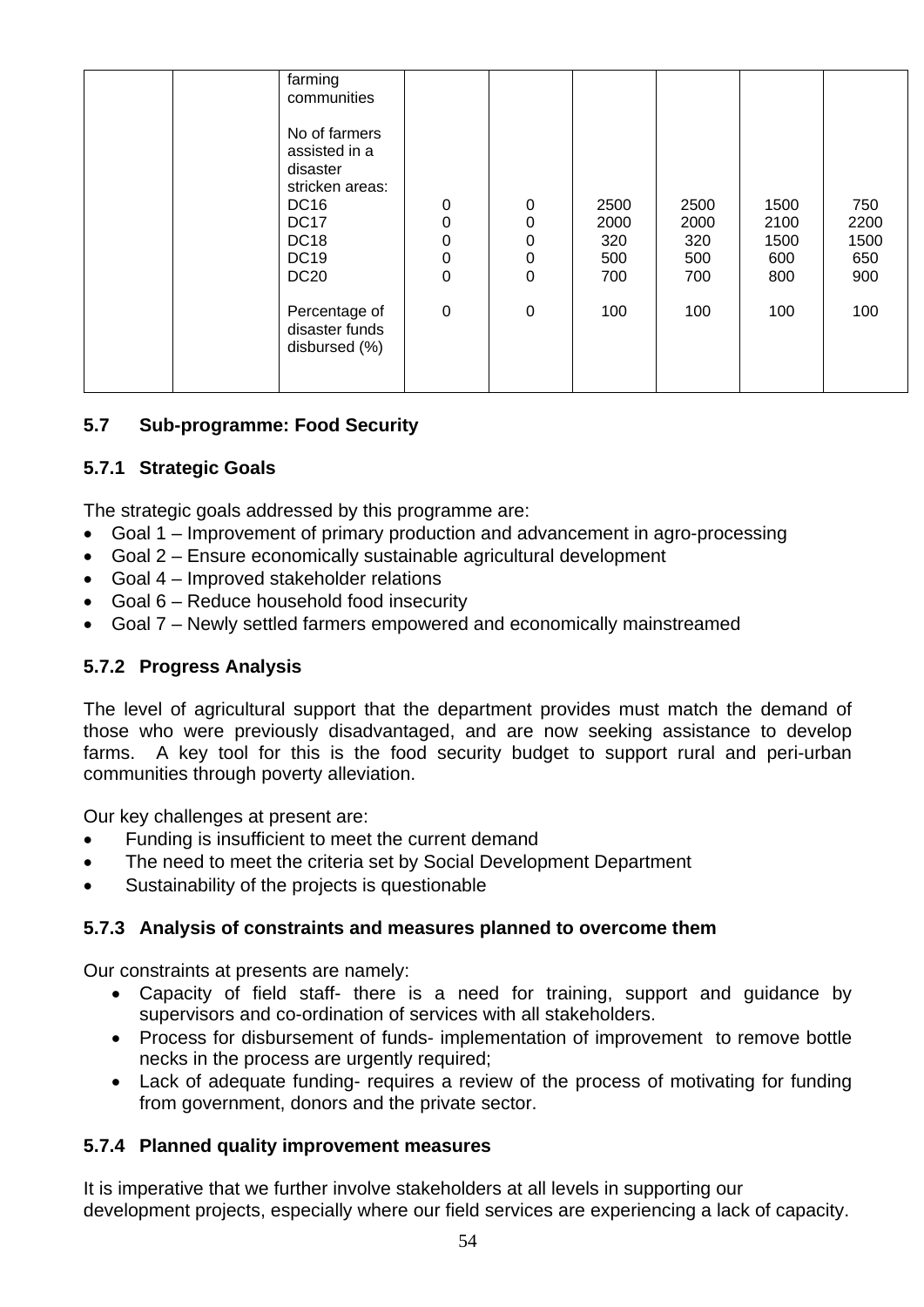Furthermore the policies used to enhance the implementation of food security programmes, improve our needs assessment and guarantee aftercare services, have to be reviewed.

|  | 5.7.5 Specific measurable objectives and performance indicators |  |  |  |
|--|-----------------------------------------------------------------|--|--|--|
|--|-----------------------------------------------------------------|--|--|--|

|                                                                                  | <b>Food Security</b>                                      | Strategic Goal: Overall improvement of primary production, economically<br>sustainable development through stakeholder relations. Food security and<br>farmer settlement support |                                                                       |                                                                     |                            |                                                 |                                             |                                           |  |
|----------------------------------------------------------------------------------|-----------------------------------------------------------|----------------------------------------------------------------------------------------------------------------------------------------------------------------------------------|-----------------------------------------------------------------------|---------------------------------------------------------------------|----------------------------|-------------------------------------------------|---------------------------------------------|-------------------------------------------|--|
| <b>Strategic</b><br>Objective                                                    | <b>Measurable</b><br><b>Objectives</b>                    | <b>Performance</b><br><b>Measure</b><br><b>Indicator</b>                                                                                                                         | <b>Actual</b><br>2004/05                                              | <b>Actual</b><br>2005/06                                            | 2006/07<br><b>Estimate</b> | 2007/08<br><b>Target</b>                        | 2008/09<br><b>Target</b>                    | 2009/10<br><b>Target</b>                  |  |
| Create<br>awareness<br>and<br>determine<br>the needs<br>of<br>homestead<br>s and | Improved<br>homestead and<br>community<br>food production | A standard<br>criteria<br>document<br>developed and<br>communicated<br>with relevant<br>role players                                                                             | $\overline{0}$                                                        | $\overline{0}$                                                      | $\mathbf 1$                | 1                                               | $\overline{0}$                              | $\overline{0}$                            |  |
| communitie<br>s                                                                  |                                                           | No. of<br>information<br>sessions held<br>with relevant<br>role players:<br><b>DC 16</b><br><b>DC 17</b><br><b>DC 18</b><br><b>DC 19</b><br><b>DC 20</b>                         | $\pmb{0}$<br>0<br>0<br>0<br>0                                         | $\pmb{0}$<br>0<br>0<br>0<br>0                                       | 17<br>6<br>5<br>18<br>5    | 17<br>16<br>10<br>10<br>5                       | 17<br>16<br>10<br>10<br>5                   | 17<br>16<br>10<br>10<br>5                 |  |
|                                                                                  |                                                           | A provincial<br>needs and<br>resource<br>document<br>developed                                                                                                                   | $\mathbf 0$                                                           | $\boldsymbol{0}$                                                    | $\mathbf 0$                | 1                                               | 1                                           | 1                                         |  |
|                                                                                  |                                                           | No. of<br>provincial food<br>security forum<br>established                                                                                                                       | $\mathbf 0$                                                           | $\boldsymbol{0}$                                                    | 0                          | 1                                               | 0                                           | $\mathbf 0$                               |  |
|                                                                                  |                                                           | No. of district<br>food security<br>forums<br>established:<br><b>DC 16</b><br><b>DC 17</b><br><b>DC 18</b><br><b>DC 19</b><br><b>DC 20</b>                                       | $\mathbf 0$<br>$\pmb{0}$<br>$\mathbf 0$<br>$\mathbf 0$<br>$\mathbf 0$ | $\mathbf 0$<br>$\pmb{0}$<br>$\mathbf 0$<br>$\mathbf 0$<br>$\pmb{0}$ | 0<br>0<br>0<br>0<br>0      | 1<br>1<br>1<br>1                                | 1<br>1<br>1<br>$\mathbf 1$<br>1             | 1<br>1<br>1<br>1<br>1                     |  |
|                                                                                  |                                                           | No. of<br>local/ward food<br>security forums<br>established:<br><b>DC 16</b><br><b>DC 17</b><br><b>DC 18</b><br><b>DC 19</b><br><b>DC 20</b>                                     | 0<br>0<br>$\mathbf 0$<br>$\pmb{0}$<br>$\pmb{0}$                       | 0<br>0<br>$\boldsymbol{0}$<br>$\mathbf 0$<br>$\mathbf 0$            | 0<br>0<br>0<br>0<br>0      | 3<br>3<br>$\overline{5}$<br>5<br>$\overline{4}$ | 3<br>3<br>5<br>5<br>$\overline{\mathbf{4}}$ | 3<br>$\frac{3}{5}$<br>5<br>$\overline{4}$ |  |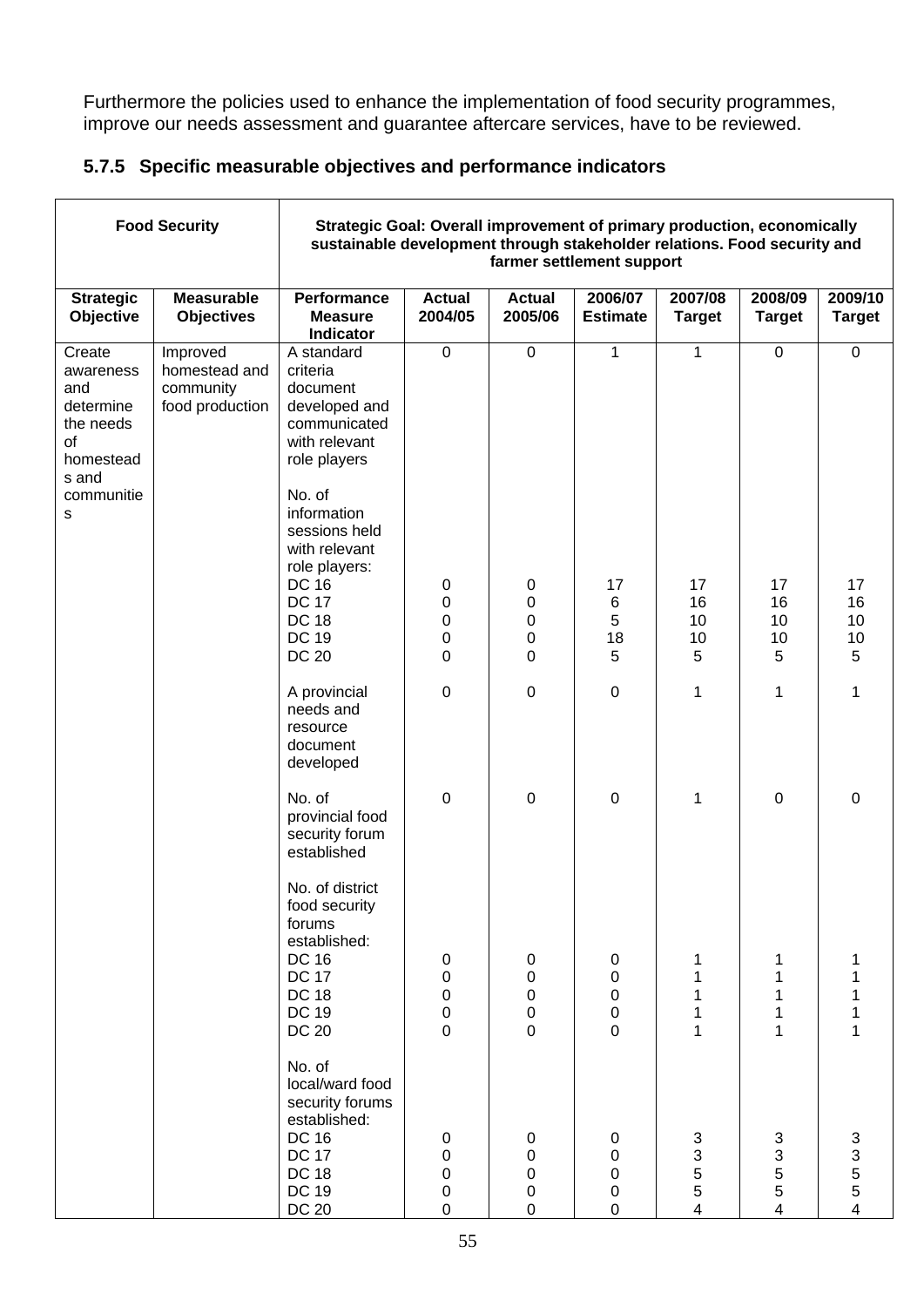| Improve<br>support to<br>homestead<br>and<br>community<br>food security<br>projects | Implement and<br>support<br>homestead and<br>community food<br>security units | No. of<br>community<br>gardens<br>established:<br><b>DC 16</b><br><b>DC 17</b><br><b>DC 18</b><br><b>DC 19</b><br><b>DC 20</b>                            | $\begin{array}{c} 2 \\ 2 \\ 2 \end{array}$<br>$\overline{c}$<br>$\overline{2}$   | 1<br>1<br>$\mathbf 1$<br>3<br>1                                   | 1<br>$\mathbf{1}$<br>$\mathbf{1}$<br>3<br>$\mathbf{1}$              | 1<br>$\overline{\mathbf{c}}$<br>$\overline{\mathbf{4}}$<br>$\overline{\mathbf{4}}$<br>$\overline{2}$ | 1<br>$\boldsymbol{2}$<br>$\overline{\mathbf{4}}$<br>$\overline{\mathbf{4}}$<br>3 | $\mathbf{1}$<br>$\frac{2}{4}$<br>4<br>3             |
|-------------------------------------------------------------------------------------|-------------------------------------------------------------------------------|-----------------------------------------------------------------------------------------------------------------------------------------------------------|----------------------------------------------------------------------------------|-------------------------------------------------------------------|---------------------------------------------------------------------|------------------------------------------------------------------------------------------------------|----------------------------------------------------------------------------------|-----------------------------------------------------|
|                                                                                     |                                                                               | No. of<br>productive<br>homestead<br>food gardens<br>established:<br><b>DC 16</b><br><b>DC 17</b><br><b>DC 18</b><br><b>DC 19</b><br><b>DC 20</b>         | $\boldsymbol{0}$<br>$\mathbf 0$<br>$\mathbf 0$<br>$\mathbf 0$<br>$\mathbf 0$     | $\pmb{0}$<br>$\pmb{0}$<br>$\mathbf 0$<br>$\pmb{0}$<br>$\mathbf 0$ | 50<br>200<br>200<br>200<br>120                                      | 120<br>200<br>200<br>200<br>120                                                                      | 120<br>200<br>200<br>220<br>150                                                  | 120<br>200<br>200<br>220<br>150                     |
|                                                                                     |                                                                               | No. of<br>productive<br>community<br>poultry units<br>established:<br><b>DC 16</b><br><b>DC 17</b><br><b>DC 18</b><br><b>DC 19</b><br><b>DC 20</b>        | 8<br>10<br>10<br>14<br>12                                                        | 12<br>15<br>15<br>18<br>16                                        | 17<br>15<br>15<br>18<br>16                                          | 17<br>15<br>10<br>18<br>16                                                                           | 17<br>15<br>10<br>18<br>16                                                       | 17<br>15<br>10<br>18<br>16                          |
|                                                                                     |                                                                               | No. of<br>productive<br>small stock<br>homestead<br>units<br>established:<br><b>DC 16</b><br><b>DC 17</b><br><b>DC 18</b><br><b>DC 19</b><br><b>DC 20</b> | 2<br>10<br>$\overline{c}$<br>$\overline{\mathbf{4}}$<br>$\overline{2}$           | 0<br>15<br>$\mathbf 0$<br>10<br>$\mathbf 0$                       | 0<br>15<br>$\mathbf 0$<br>10<br>$\pmb{0}$                           | 0<br>15<br>1<br>$\mathbf{1}$<br>$\pmb{0}$                                                            | 0<br>15<br>1<br>$\mathbf{1}$<br>$\mathbf 0$                                      | 0<br>15<br>1<br>$\mathbf{1}$<br>$\mathsf 0$         |
| Reduce<br>household<br>food<br>insecurity<br>through<br><b>IFSNP</b>                | Implement<br><b>IFSNP</b> to ensure<br>household food<br>security             | No. of<br>households/par<br>ticipants<br>benefited from<br>IFSNP:<br><b>DC 16</b><br><b>DC 17</b><br><b>DC 18</b><br><b>DC 19</b><br><b>DC 20</b>         | $\pmb{0}$<br>$\boldsymbol{0}$<br>$\boldsymbol{0}$<br>$\pmb{0}$<br>$\overline{0}$ | 0<br>$\pmb{0}$<br>$\boldsymbol{0}$<br>$\pmb{0}$<br>$\mathbf 0$    | 120<br>300<br>200<br>200<br>120                                     | 120<br>300<br>200<br>220<br>120                                                                      | 180<br>350<br>200<br>250<br>150                                                  | 180<br>350<br>200<br>250<br>150                     |
|                                                                                     |                                                                               | No. of training<br>needs<br>established:<br><b>DC 16</b><br><b>DC 17</b><br><b>DC 18</b><br><b>DC 19</b><br><b>DC 20</b><br>No. of training               | $\pmb{0}$<br>$\boldsymbol{0}$<br>0<br>0<br>0                                     | $\pmb{0}$<br>$\pmb{0}$<br>0<br>0<br>$\mathbf 0$                   | $\overline{7}$<br>$\,6$<br>$\bf 8$<br>20<br>$\overline{\mathbf{4}}$ | $\boldsymbol{7}$<br>$\,6$<br>10<br>$\bf 8$<br>$\overline{\mathbf{4}}$                                | $\overline{7}$<br>6<br>10<br>8<br>4                                              | $\overline{7}$<br>6<br>10<br>$10$<br>$\overline{4}$ |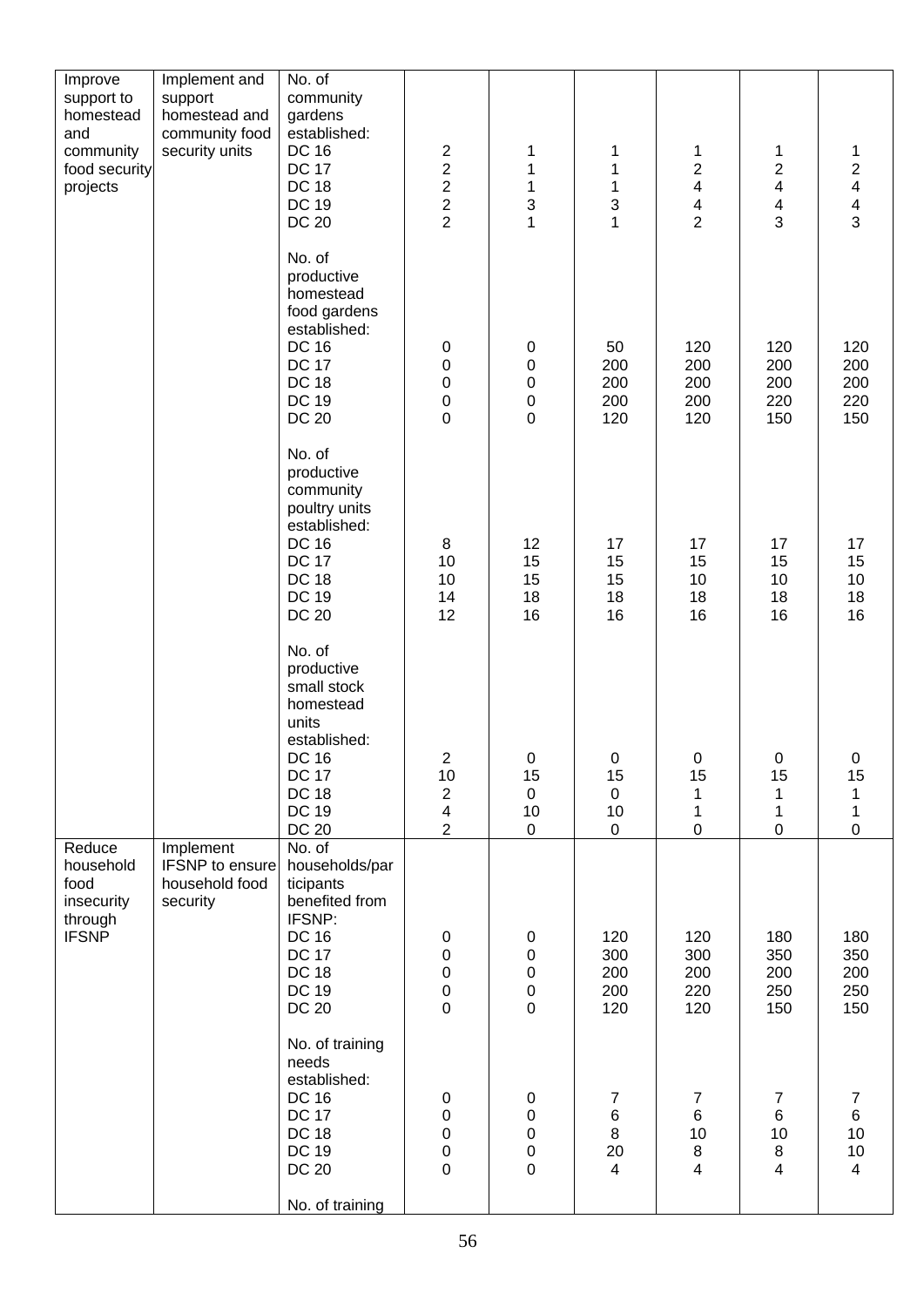|                                              |                                     | sessions<br>facilitated:<br><b>DC 16</b><br><b>DC 17</b><br><b>DC 18</b><br><b>DC 19</b><br><b>DC 20</b>                                        | $\pmb{0}$<br>$\mathbf 0$<br>$\mathbf 0$<br>$\mathbf 0$<br>$\mathbf 0$         | $\pmb{0}$<br>$\pmb{0}$<br>$\mathbf 0$<br>$\mathbf 0$<br>$\mathbf 0$   | 14<br>12<br>14<br>40<br>8                                           | 14<br>20<br>14<br>15<br>8  | 14<br>30<br>14<br>18<br>$\, 8$                                       | 14<br>30<br>14<br>19<br>8       |
|----------------------------------------------|-------------------------------------|-------------------------------------------------------------------------------------------------------------------------------------------------|-------------------------------------------------------------------------------|-----------------------------------------------------------------------|---------------------------------------------------------------------|----------------------------|----------------------------------------------------------------------|---------------------------------|
| Improved<br>production<br>sustainabilit<br>У | Ensure<br>sustainable<br>production | No. of school<br>gardens<br>established:<br><b>DC 16</b><br><b>DC 17</b><br><b>DC 18</b><br><b>DC 19</b><br><b>DC 20</b>                        | $\pmb{0}$<br>$\boldsymbol{0}$<br>$\mathbf 0$<br>$\mathbf 0$<br>$\mathbf 0$    | $\pmb{0}$<br>$\mathbf 0$<br>$\mathbf 0$<br>$\mathbf 0$<br>$\mathsf 0$ | 10<br>10<br>10<br>10<br>10                                          | 10<br>10<br>10<br>11<br>10 | 10<br>10<br>10<br>12<br>10                                           | 10<br>10<br>10<br>12<br>10      |
|                                              |                                     | No. of<br>beekeeping<br>projects<br>established:<br><b>DC 16</b><br><b>DC 17</b><br><b>DC 18</b><br><b>DC 19</b><br><b>DC 20</b>                | $\pmb{0}$<br>$\boldsymbol{0}$<br>$\boldsymbol{0}$<br>$\pmb{0}$<br>$\mathbf 0$ | $\pmb{0}$<br>$\mathbf 0$<br>$\mathbf 0$<br>$\pmb{0}$<br>$\mathbf 0$   | $\pmb{0}$<br>0<br>0<br>$\pmb{0}$<br>$\mathsf 0$                     | 1<br>1<br>1<br>0<br>1      | 1<br>$\mathbf 1$<br>$\mathbf{1}$<br>$\boldsymbol{0}$<br>$\mathbf{1}$ | 1<br>1<br>1<br>$\mathbf 0$<br>1 |
|                                              |                                     | No. of agro-<br>processing<br>projects<br>established:<br><b>DC 16</b><br><b>DC 17</b><br><b>DC 18</b><br><b>DC 19</b><br><b>DC 20</b>          | $\pmb{0}$<br>$\mathbf 0$<br>$\mathbf 0$<br>$\pmb{0}$<br>$\mathbf 0$           | $\pmb{0}$<br>$\mathbf 0$<br>$\mathbf 0$<br>$\mathbf 0$<br>$\mathsf 0$ | $\pmb{0}$<br>$\pmb{0}$<br>$\mathbf 0$<br>$\mathbf 0$<br>$\mathbf 0$ | 1<br>1<br>1<br>1<br>1      | 1<br>1<br>$\mathbf 1$<br>1<br>1                                      | 1<br>1<br>1<br>1<br>1           |
|                                              |                                     | No. of low<br>pressure<br>irrigation<br>systems<br>established:<br><b>DC 16</b><br><b>DC 17</b><br><b>DC 18</b><br><b>DC 19</b><br><b>DC 20</b> | $\mathbf 0$<br>$\pmb{0}$<br>$\pmb{0}$<br>$\pmb{0}$<br>$\mathbf 0$             | $\mathbf 0$<br>$\pmb{0}$<br>$\pmb{0}$<br>$\pmb{0}$<br>$\pmb{0}$       | 0<br>$\mathbf 0$<br>$\pmb{0}$<br>0<br>$\pmb{0}$                     |                            | 1<br>1                                                               |                                 |

# **Programme budget by sub-programme**

| Sub-<br>programme            | Year $-2$<br>2003/04<br>(actual) | Year – 1<br>2004/05<br>(actual) | Base year<br>2005/06<br>(actual) | Average<br>annual<br>change<br>(%) | Year 1<br>2006/07<br>(budget) | Year 2<br>2007/08<br>(MTEF<br>project.) | Year 3<br>2008/09<br>(MTEF<br>Project.) | Year 4<br>2009/10<br>(MTEF<br>Project.) | Average<br>annual<br>change<br>(%) |
|------------------------------|----------------------------------|---------------------------------|----------------------------------|------------------------------------|-------------------------------|-----------------------------------------|-----------------------------------------|-----------------------------------------|------------------------------------|
| Farmer<br>Settlement         | 977                              | 11.545                          | 36,463                           |                                    | 25.306                        | 38.084                                  | 39,912                                  | 43.909                                  |                                    |
| Extension<br><b>Services</b> | 35,976                           | 31.025                          | 41.103                           |                                    | 46.175                        | 45.297                                  | 48.950                                  | 51,821                                  |                                    |
| Food<br>Security             | 2,392                            | 3,153                           | 9.277                            |                                    | 5,853                         | 4.876                                   | 5,560                                   | 13.379                                  |                                    |
| <b>Total</b><br>programme    | 39,345                           | 45,723                          | 86,843                           | 120                                | 77,334                        | 88,257                                  | 94.422                                  | 109,109                                 | 44                                 |

# **6. Programme 4: Veterinary Services**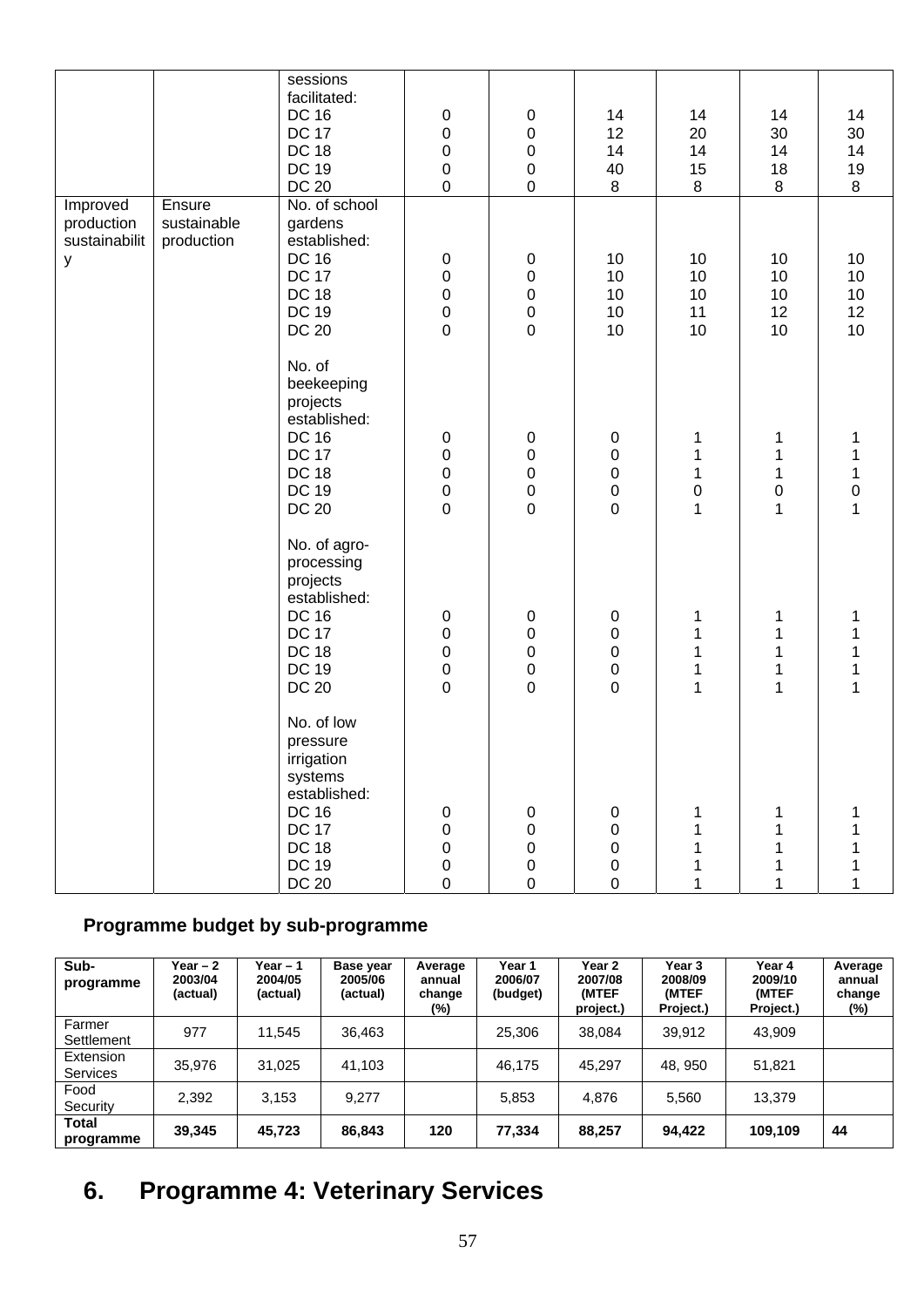# **6.1 Strategic Goals**

The strategic goal addressed by this programme is:

• Goal 3 – Optimization of plant and livestock health, production and product safety

## **6.2** Progress Analysis

Veterinary Services Directorate continues to ensure sustainability, as far as dependence and/or livelihood of communities on livestock and/or livestock products are concerned, through implementation of appropriate disease control measures.

There is an ongoing effort to fight the spread of Classical Swine Fever into the Free State Province, and the commitment of the directorate to this course remains unshaken.

Whilst we remain firmly focused to this border control challenges, the skeleton staff left in the districts continue rendering an equally important service delivery in other focus areas.

The four (4) roadblocks initially established as control points against Classical Swine Fever spillage, have been intensified through acquisition of additional human resources, additional equipment and an additional "satellite" roadblock to a total of five (5) control points.

An attempt at improving service delivery has been enhanced by the acquisition of five (5) mobile clinics which will forever remain the most valuable assets and a long term investment for the department. These units will provide a platform for the directorate to access the rural areas where primary animal health care is dearly needed.

The directorate continues the struggle to fill all the critical posts, and have also put measures in place for future supply of these scares-skills areas.

Three veterinary technologists have been appointed, whilst two additional posts will be filled during the beginning of the 2007/08 financial year.

A different recruitment strategy will have to be employed in order to fill all the vacant state veterinarian posts.

It is a sad fact, however, that globalization will bring with it emergence and re-emergence of different animal diseases. Whilst we strive to contain Classical Swine Fever within the Eastern Cape borders the naming of our Gariep Dam as one of the possible destination area for the migratory birds that continue to spread the most feared Bird Flue all over the world, leaves us with crossed fingers that signify our frustration.

In the face of this "not so far fetched" eventually, we cannot over emphasize just how important it is to capacitate our human resources, to develop proper infrastructure, to appropriate adequate financial resources, to implement the right organizational structure and most importantly to practice good governance in preparation for such eventualities.

# **6.3 Analysis of constraints and measures planned to overcome them**

The major risks in Veterinary Services are as follows:

- Due to lack of staff in Animal Health, diseases can be left undiagnosed and thus spread causing an economical risk for our farmers and risk to lose export opportunities to other countries.
- If the 2 laboratories do not become ND approved for diagnostic services according to the Quality Management Systems, our services and results will be of no use any more.

#### **6.4 Description of planned quality improvement measures**

Quality Services can only be further improved if our constraints like staff; management structures, budget overtime policy and scare skills allowance and or rural allowances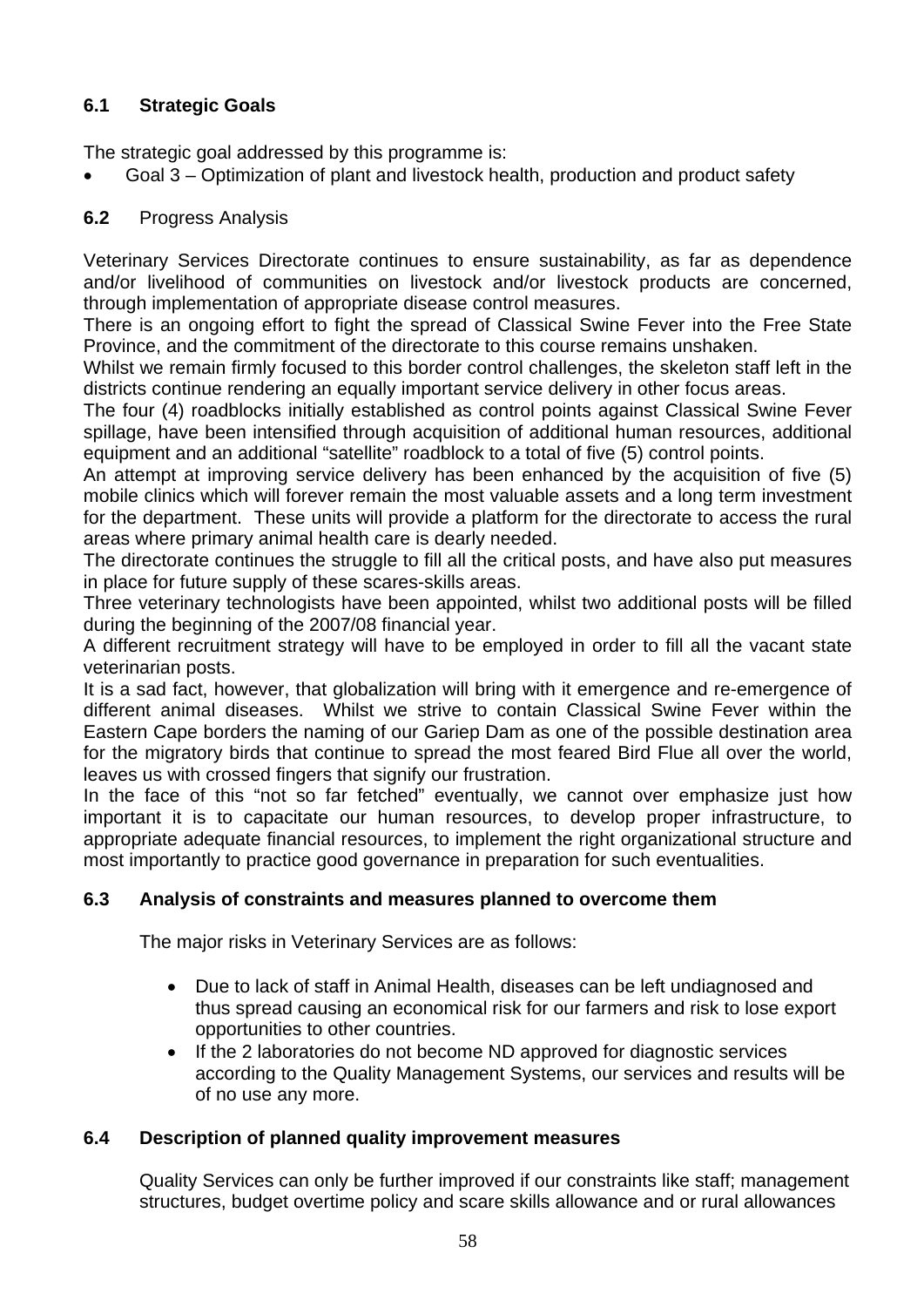will be paid to Veterinarians. This depends on our senior management to get our plans from the ground.

Continuous training of all staff is also necessary to keep quality services and information in place.

#### **6.5 Sub-programme: Animal Health**

# **6.5.1 Strategic Goals**

The strategic goal addressed by this programme is:

• Goal 3 – Optimization of plant and livestock health, production and product safety

## **6.5.2 Progress Analysis**

All our targets were met up to date and disease outbreaks were controlled. Our AHT also assisted in Limpopo with the FMD-outbreak as well as services delivered at Lebombo border.

The Avian Influenza survey and PPRS survey in ostriches and pigs respectively were successfully done within the set time limits. No positive cases in the Free State.

- A long term challenge will be to "create" emerging stock farmers who are self supporting and who contributes to the economy and food basket of the province even on a small scale. They must be trained to be productive farmers, creating an income and wealth for themselves.
- Running together with this is the diagnosis and control of disease outbreaks so that the minimum spread and losses occur for owners as a result of such a disease outbreak as well as ensuring export because of our disease control policies and abilities which is a prerequisite by the OIE to export animals and animal products.

#### **6.5.3 Analysis of constraints and measures planned to overcome them**

#### **Key Challenges:**

- The main challenge will be to get the work planned, done with the minimum of State Veterinarians in place because of posts becoming vacant since 1996 and which get not filled.
- State Veterinarian areas as well as disease control cannot be well managed if there are no managers in place to execute the Act or see that the work is done according to standards

#### **Analysis of constraints and planned measures to overcome them:**

The lack of State Veterinarians who can manage their Animal Health Technicians to control and Prevent Disease Outbreaks may lead to undiagnosed and spread of diseases. This will cause major risk for export that can be stopped and uncontrolled diseases spread to commercial and PDI farmers causing Economic losses for all.

HOD and MEC shall have to appoint State Veterinarians and shall have to look at "scarce skills allowances" and allowances perhaps for Rural Veterinarians.

A satisfactory structure and working environment without administrative frustrations handicapping our services, is a must.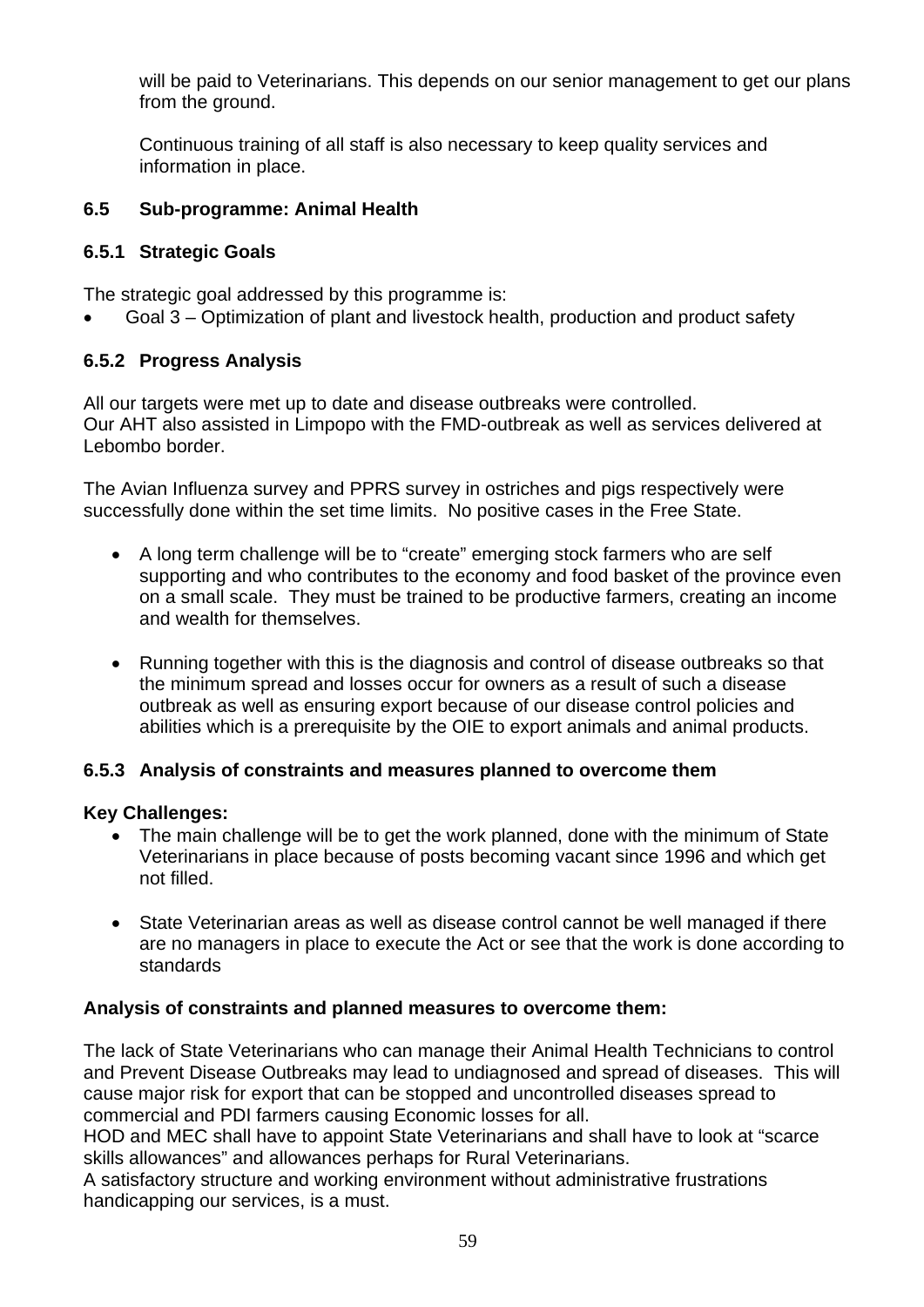## **6.5.4 Planned quality improvement measures**

#### **Quality Improvement Measures:**

The quality of our services can be improved by:

- Continuous Training (new information) through courses/workshops etc.
- Sufficient budget to supply medicines
- Minimum administrative red tape
- Efficient senior managers and
- Fill all our vacant State Veterinarian and AHT posts

#### **6.5.5 Specific measurable objectives and performance indicators**

|                                             | <b>Animal Health</b>                                                                                                    | Strategic Goal: Optimization of plant and livestock health, production and product<br>safety                                           |                                         |                                         |                                                  |                                                  |                                                  |                                                    |
|---------------------------------------------|-------------------------------------------------------------------------------------------------------------------------|----------------------------------------------------------------------------------------------------------------------------------------|-----------------------------------------|-----------------------------------------|--------------------------------------------------|--------------------------------------------------|--------------------------------------------------|----------------------------------------------------|
| <b>Strategic</b><br>Objective               | <b>Measurable</b><br><b>Objectives</b>                                                                                  | Performance<br><b>Measure</b><br><b>Indicator</b>                                                                                      | <b>Actual</b><br>2004/05                | <b>Actual</b><br>2005/06                | 2006/07<br><b>Estimate</b>                       | 2007/08<br><b>Target</b>                         | 2008/09<br><b>Target</b>                         | 2009/10<br><b>Target</b>                           |
| Optimizatio<br>n of<br>livestock<br>health. | Prevent<br>and/or control<br>the spread of<br>animal<br>diseases<br>(provide<br>efficient<br>animal health<br>service). | No. of<br>controlled<br>disease cases<br>attended:<br><b>DC 16</b><br><b>DC 17</b><br><b>DC 18</b><br><b>DC 19</b><br><b>DC 20</b>     | 40<br>90<br>40<br>70<br>50              | 50<br>100<br>50<br>80<br>60             | 6675<br>17940<br>17960<br>23200<br>35542         | 8010<br>18 000<br>53 000<br>25 000<br>36 000     | 9612<br>21 600<br>63 600<br>30 000<br>43 200     | 11 534<br>25 9 20<br>76 320<br>36 000<br>51 840    |
|                                             |                                                                                                                         | No of non-<br>controlled<br>disease cases<br>attended:<br><b>DC 16</b><br><b>DC 17</b><br><b>DC 18</b><br><b>DC 19</b><br><b>DC 20</b> | 1000<br>2500<br>1500<br>4000<br>1500    | 1000<br>2500<br>1500<br>4000<br>1500    | 1752<br>1424<br>1010<br>1374<br>1170             | 1800<br>1 600<br>1 500<br>1 500<br>1 500         | 2 1 6 0<br>1920<br>1800<br>1800<br>1800          | 2592<br>2 3 0 4<br>2 1 6 0<br>2 1 6 0<br>2 1 6 0   |
|                                             |                                                                                                                         | No of animals<br>inspected:<br><b>DC 16</b><br><b>DC 17</b><br><b>DC 18</b><br><b>DC 19</b><br><b>DC 20</b>                            | 50000<br>30000<br>2000<br>18000<br>7000 | 60000<br>40000<br>2500<br>20000<br>8000 | 100 000<br>20 000<br>15 000<br>60 000<br>192 000 | 100 500<br>20 500<br>18 000<br>62 000<br>194 000 | 120 600<br>24 600<br>21 600<br>74 400<br>232 800 | 144 720<br>29 5 20<br>25 9 20<br>89 280<br>279 360 |
|                                             |                                                                                                                         | No of animals<br>vaccinated:<br><b>DC 16</b><br><b>DC 17</b><br>DC 18<br><b>DC 19</b><br><b>DC 20</b>                                  | 5000<br>5000<br>5000<br>10000<br>5000   | 5000<br>5000<br>5000<br>10 000<br>5000  | 11 900<br>12 000<br>15 500<br>25 300<br>14700    | 12 500<br>13 000<br>17 000<br>25 000<br>14 800   | 15 000<br>15 600<br>20 400<br>30 000<br>17760    | 18 000<br>18720<br>24 480<br>36 000<br>21 312      |
|                                             |                                                                                                                         | No of animals<br>treated:<br><b>DC 16</b><br><b>DC 17</b><br><b>DC 18</b>                                                              | 250<br>500<br>800                       | 250<br>500<br>800                       | 800<br>500<br>300                                | 5 0 0 0<br>4 600<br>4 800                        | 6 0 0 0<br>5 5 20<br>5760                        | 7 200<br>6624<br>6912                              |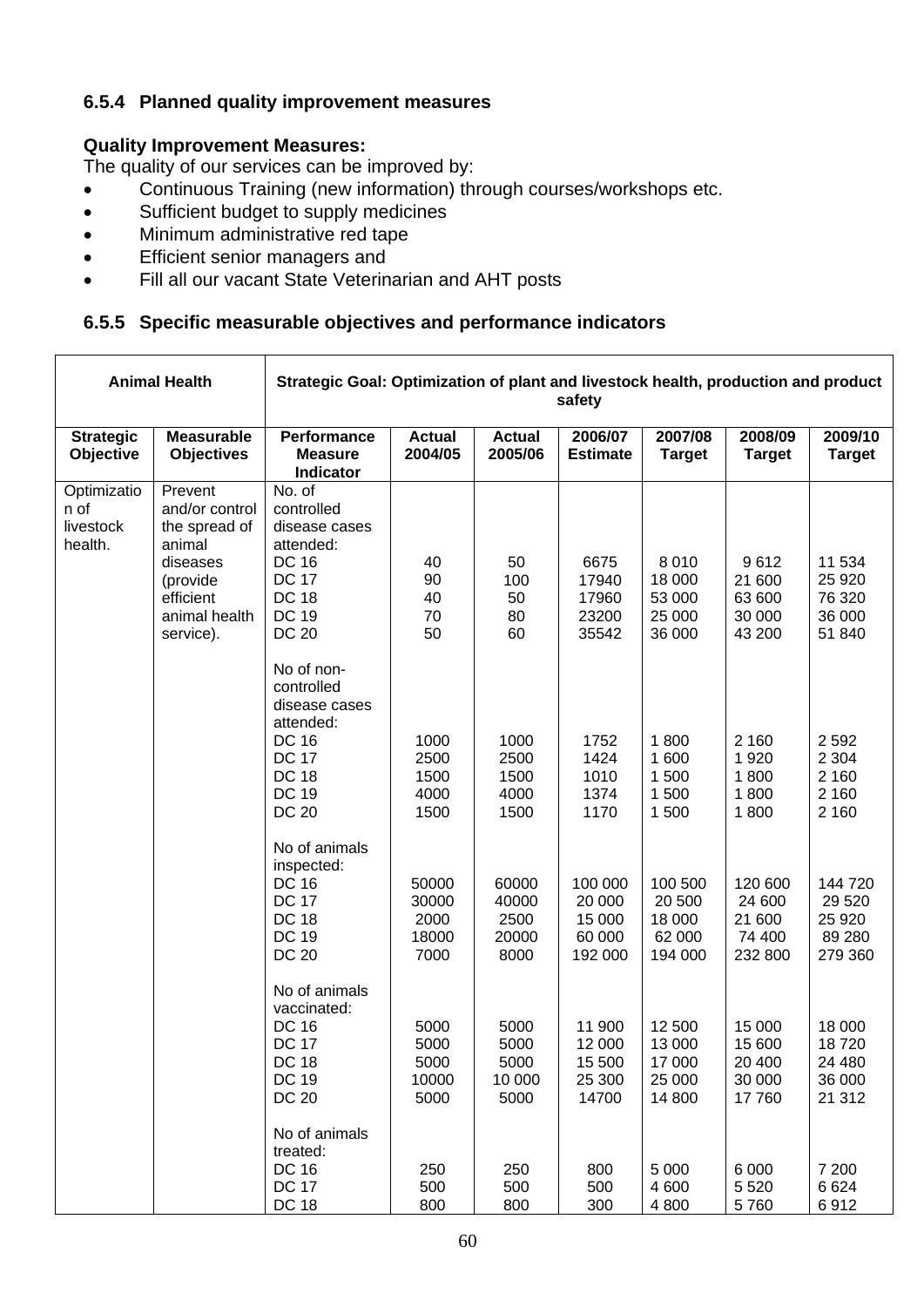| <b>DC 19</b><br>500<br>5 500<br>5 600<br>500<br>1000<br><b>DC 20</b><br>400<br>400<br>300<br>5 4 0 0<br>6480<br>Ensure<br>Compliance<br>No of non<br>with Animal<br>compliance<br>compliance<br>with<br><b>Disease</b><br>cases reported:<br>relevant<br>Act(Act 35 of<br>$\,6$<br>$\overline{\mathcal{A}}$<br>$\boldsymbol{2}$<br><b>DC 16</b><br>$\pmb{0}$<br>$\pmb{0}$<br>$\pmb{0}$ | 7920<br>7776     |
|----------------------------------------------------------------------------------------------------------------------------------------------------------------------------------------------------------------------------------------------------------------------------------------------------------------------------------------------------------------------------------------|------------------|
|                                                                                                                                                                                                                                                                                                                                                                                        |                  |
|                                                                                                                                                                                                                                                                                                                                                                                        |                  |
|                                                                                                                                                                                                                                                                                                                                                                                        |                  |
|                                                                                                                                                                                                                                                                                                                                                                                        |                  |
|                                                                                                                                                                                                                                                                                                                                                                                        |                  |
|                                                                                                                                                                                                                                                                                                                                                                                        |                  |
| $\overline{c}$<br>$\pmb{0}$<br>3<br>$\mathbf 1$<br><b>DC 17</b><br>$\pmb{0}$<br>$\pmb{0}$<br>1984)<br>legislation<br>3<br>$\mathbf 2$<br>$\boldsymbol{0}$<br>$\pmb{0}$<br>$\overline{\mathbf{4}}$<br><b>DC 18</b><br>$\pmb{0}$<br>and/or                                                                                                                                               |                  |
| 6<br>$\boldsymbol{2}$<br>$\boldsymbol{0}$<br>$\boldsymbol{0}$<br><b>DC 19</b><br>$\pmb{0}$<br>4<br>regulations.                                                                                                                                                                                                                                                                        |                  |
| $\overline{7}$<br>$\mathbf 0$<br>9<br><b>DC 20</b><br>$\mathbf 0$<br>$\mathbf 0$<br>11                                                                                                                                                                                                                                                                                                 |                  |
|                                                                                                                                                                                                                                                                                                                                                                                        |                  |
| Compliance<br>No of owners                                                                                                                                                                                                                                                                                                                                                             |                  |
| with Animal<br>registered per                                                                                                                                                                                                                                                                                                                                                          |                  |
| district:<br>Identification                                                                                                                                                                                                                                                                                                                                                            |                  |
| <b>DC 16</b><br>40<br>40<br>60<br>140<br>Act(Act 6 of<br>70                                                                                                                                                                                                                                                                                                                            | 210              |
| <b>DC 17</b><br>100<br>100<br>50<br>100<br>40<br>2002)                                                                                                                                                                                                                                                                                                                                 | 150              |
| <b>DC 18</b><br>40<br>60<br>70<br>140<br>40                                                                                                                                                                                                                                                                                                                                            | 210              |
| <b>DC 19</b><br>90<br>90<br>72<br>80<br>160<br>96                                                                                                                                                                                                                                                                                                                                      | 240              |
| <b>DC 20</b><br>90<br>90<br>200<br>100                                                                                                                                                                                                                                                                                                                                                 | 300              |
| No of animals                                                                                                                                                                                                                                                                                                                                                                          |                  |
| branded/tattooe                                                                                                                                                                                                                                                                                                                                                                        |                  |
| d per district:                                                                                                                                                                                                                                                                                                                                                                        |                  |
| <b>DC 16</b><br>2000<br>2000<br>1000<br>1 3 2 0<br>1584<br><b>DC 17</b><br>2500<br>2 4 0 0                                                                                                                                                                                                                                                                                             | 1 900<br>3 4 5 6 |
| 2880<br>2500<br>1800<br><b>DC 18</b><br>2000<br>2000<br>1500<br>1800<br>2 1 6 0                                                                                                                                                                                                                                                                                                        | 2592             |
| <b>DC 19</b><br>7000<br>5000<br>5 5 5 0<br>6 6 6 0<br>5000                                                                                                                                                                                                                                                                                                                             | 7992             |
| <b>DC 20</b><br>7000<br>5000<br>2400<br>2 500<br>3 0 0 0                                                                                                                                                                                                                                                                                                                               | 3600             |
|                                                                                                                                                                                                                                                                                                                                                                                        |                  |
| Training and<br>No of training                                                                                                                                                                                                                                                                                                                                                         |                  |
| or information<br>Extension<br>(Provide<br>sessions held                                                                                                                                                                                                                                                                                                                               |                  |
| per district:<br>support to                                                                                                                                                                                                                                                                                                                                                            |                  |
| <b>DC 16</b><br>66<br>47<br>20<br>10<br>55<br>80<br>developing                                                                                                                                                                                                                                                                                                                         |                  |
| <b>DC 17</b><br>30<br>38<br>46<br>55<br>47<br>10<br>farming                                                                                                                                                                                                                                                                                                                            |                  |
| 30<br><b>DC 18</b><br>53<br>78<br>94<br>10<br>65<br>communities)                                                                                                                                                                                                                                                                                                                       |                  |
| 55<br>80<br><b>DC 19</b><br>52<br>$30\,$<br>10<br>66                                                                                                                                                                                                                                                                                                                                   |                  |
| <b>DC 20</b><br>20<br>10<br>66<br>80<br>95<br>43                                                                                                                                                                                                                                                                                                                                       |                  |
| No of clients                                                                                                                                                                                                                                                                                                                                                                          |                  |
| supported:                                                                                                                                                                                                                                                                                                                                                                             |                  |
| <b>DC 16</b><br>3 2 0 0<br>500<br>500<br>3000<br>3840                                                                                                                                                                                                                                                                                                                                  | 4608             |
| <b>DC 17</b><br>2175<br>2175<br>3600<br>3800<br>4560                                                                                                                                                                                                                                                                                                                                   | 5472             |
| <b>DC 18</b><br>2500<br>2500<br>3500<br>3 600<br>4 3 2 0                                                                                                                                                                                                                                                                                                                               | 5 1 8 4          |
| <b>DC 19</b><br>2000<br>2000<br>3800<br>4560<br>3600<br><b>DC 20</b><br>1500<br>1500<br>4800<br>5 0 0 0<br>6 0 0 0                                                                                                                                                                                                                                                                     | 3800<br>7 200    |
|                                                                                                                                                                                                                                                                                                                                                                                        |                  |

# **6.6 Sub-programme: Export Control**

#### **6.6.1 Strategic Goals**

The strategic goal addressed by this programme is:

• Goal 3 – Optimization of plant and livestock health, production and product safety

#### **6.6.2 Progress Analysis**

To provide control measures including Health Certification, in order to facilitate the importation and exportation of animals and animal products.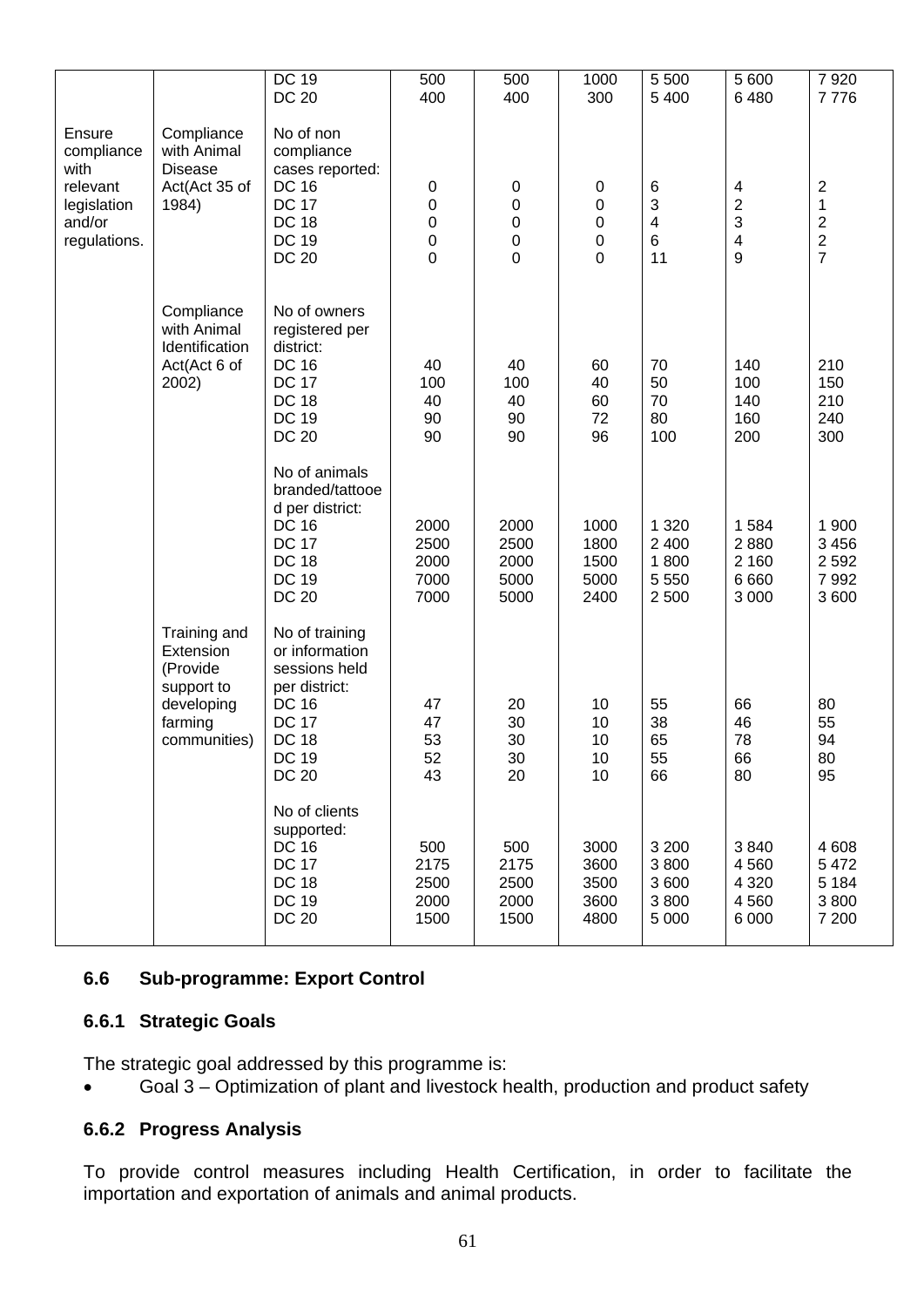To implement Risk Assessment measures in order to assess the impact of various Animal Disease outbreaks and the risk of importing or exporting animals or animal products from/to other countries.

#### **Demand for Services:**

A great demand for export services exists to enable exporters to export animals and animal products from RSA and Free State Province. This includes a request for inspections and registration of export farms/facilities and establishments such as dairies, dairy factories, abattoirs, taxidermies, etc. and the certification of animals and animal products to fulfill the Importing Country Health Requirements for Export and OIE Directives.

Export makes us economically competitive with the rest of the world especially with our indigenous breeds like the Boer Goat, Nguni and other excellent bred cattle and horses.

## **Appraisal of Existing Services:**

We do not have a separate unit to take care of export services. It is run by the existing Animal Health and Public Health personnel. Despite the fact that all our State Veterinarian posts are not filled (State Veterinarians register and certify for export) and our Animal Health personnel who cannot visit all farms for disease survey and animal inspections yearly, we still manage to certify exports to the estimated value of R 47 466 586.00. Our Meat Inspectors and Trained Animal Health Technicians are not sufficient for game harvesting inspection for exports.

# **6.6.3 Analysis of constraints and measures planned to overcome them**

- Lack of State Veterinarians handicap Export certification.
- Lack of Meat Inspectors handicap Export of game or lack of Trained Animal Health Inspectors handicap export of game.
- Lack of Administrative support.
- Non-payment of overtime will stop export to the EU, which is our greater Importer of Game meat.
- HOD has to approve submission for overtime allowances.
- MEC and HOD have to appoint State Veterinarians in the 5 vacant planned/structured posts.
- Animal health shall be structured and managed as such that all farms can be visited every year to make certifying possible as well as to survey relevant high risk diseases (BSE etc).
- If not, the Free State Province and South Africa stand the risk to loose export status and hence job creation, more poverty, no income for country (wealth).
- The risk also exists now that with our knowledge of the diseases in the areas/districts, we cannot certify without any risk (so disease might spread).

# **6.6.4 Planned quality improvement measures**

If allowed, Animal Health will take census, do surveys, visit more farms to get as more informed to certify without risk because we will be more informed of the health status of an area.

# **6.6.5 Specific measurable objectives and performance indicators**

| <b>Export Control</b> | Strategic Goal: Optimization of plant and livestock health, production and product |
|-----------------------|------------------------------------------------------------------------------------|
|                       | safety                                                                             |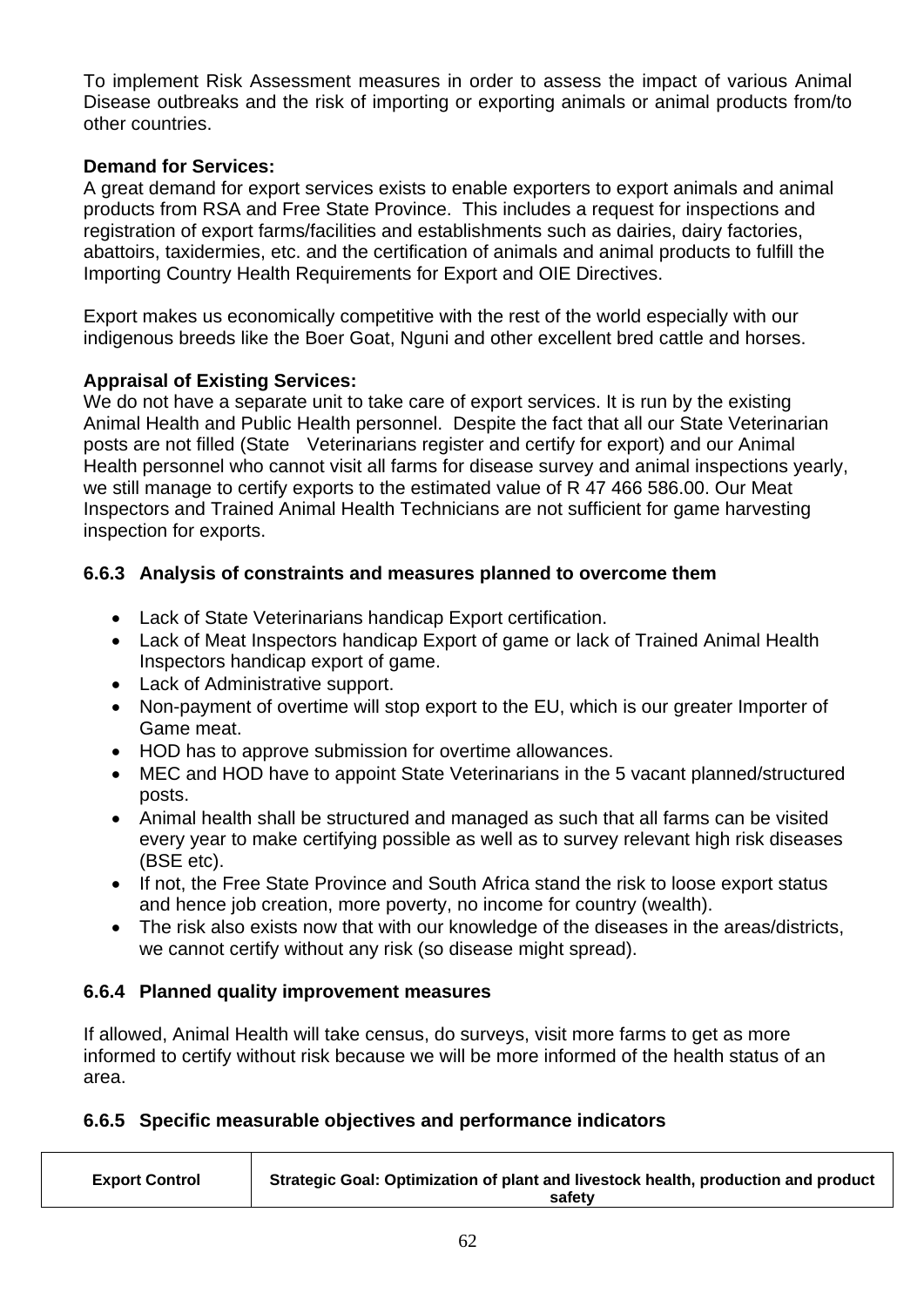| <b>Strategic</b>                                   | <b>Measurable</b>                             | Performance                                                                                                                      | <b>Actual</b>                                               | <b>Actual</b>                                                                      | 2006/07                                                         | 2007/08                                 | 2008/09                         | 2009/10                                           |
|----------------------------------------------------|-----------------------------------------------|----------------------------------------------------------------------------------------------------------------------------------|-------------------------------------------------------------|------------------------------------------------------------------------------------|-----------------------------------------------------------------|-----------------------------------------|---------------------------------|---------------------------------------------------|
| Objective                                          | <b>Objectives</b>                             | <b>Measure</b><br><b>Indicator</b>                                                                                               | 2004/05                                                     | 2005/06                                                                            | <b>Estimate</b>                                                 | <b>Target</b>                           | <b>Target</b>                   | <b>Target</b>                                     |
| Ensure<br>compliance<br>with Export<br>regulations | Compliance<br>with Export<br>Requirement<br>s | No of health<br>certificates<br>issued:<br><b>DC 16</b><br><b>DC 17</b><br><b>DC 18</b><br><b>DC 19</b><br><b>DC 20</b>          | $\pmb{0}$<br>0<br>$\mathbf 0$<br>$\mathbf 0$<br>$\mathbf 0$ | $\boldsymbol{0}$<br>$\boldsymbol{0}$<br>$\mathbf 0$<br>$\pmb{0}$<br>$\overline{0}$ | $\pmb{0}$<br>$\pmb{0}$<br>$\pmb{0}$<br>$\pmb{0}$<br>$\mathbf 0$ | 50<br>360<br>360<br>180<br>360          | 50<br>432<br>432<br>216<br>432  | 60<br>518<br>518<br>260<br>518                    |
|                                                    |                                               | No of live<br>animals<br>exported:<br><b>DC 16</b><br><b>DC 17</b><br><b>DC 18</b><br><b>DC 19</b><br><b>DC 20</b>               | 500<br>5000<br>10000<br>10000<br>10000                      | 50<br>5000<br>10000<br>10000<br>10000                                              | 50<br>5000<br>10000<br>10000<br>10000                           | 100<br>720<br>360<br>360<br>720         | 100<br>864<br>432<br>432<br>864 | 120<br>1037<br>518<br>518<br>1037                 |
|                                                    |                                               | Quantity of<br>meat exported<br>(tons):<br><b>DC 16</b><br><b>DC 17</b><br><b>DC 18</b><br><b>DC 19</b><br><b>DC 20</b>          | $\pmb{0}$<br>$\pmb{0}$<br>0<br>$\pmb{0}$<br>0               | $\pmb{0}$<br>0<br>$\pmb{0}$<br>$\begin{matrix} 0 \\ 0 \end{matrix}$                | $\pmb{0}$<br>$\pmb{0}$<br>0<br>0<br>0                           | 5<br>25<br>25<br>25<br>25               | 10<br>30<br>30<br>30<br>30      | 15<br>36<br>36<br>36<br>65                        |
|                                                    |                                               | Quantity of<br>meat products<br>exported (tons):<br><b>DC 16</b><br><b>DC 17</b><br><b>DC 18</b><br><b>DC 19</b><br><b>DC 20</b> | $\pmb{0}$<br>0<br>0<br>$\mathbf 0$<br>0                     | $\pmb{0}$<br>$\pmb{0}$<br>$\pmb{0}$<br>$\pmb{0}$<br>0                              | 0<br>29593<br>1000<br>10<br>50                                  | 5<br>12<br>12<br>12<br>12               | 10<br>15<br>15<br>15<br>15      | 15<br>18<br>18<br>18<br>18                        |
|                                                    |                                               | Quantity of milk<br>exported (ton):<br><b>DC 16</b><br><b>DC 17</b><br><b>DC 18</b><br><b>DC 19</b><br><b>DC 20</b>              | 0<br>0<br>0<br>$\mathbf 0$<br>$\mathbf 0$                   | 0<br>$\pmb{0}$<br>$\pmb{0}$<br>$\mathbf 0$<br>$\overline{0}$                       | $\mathbf 0$<br>0<br>0<br>$\mathbf 0$<br>$\mathbf 0$             | 5<br>20<br>20<br>20<br>20               | 10<br>24<br>24<br>24<br>24      | 15<br>29<br>29<br>29<br>29                        |
|                                                    |                                               | Quantity of milk<br>products<br>exported (ton):<br><b>DC 16</b><br><b>DC 17</b><br><b>DC 18</b><br><b>DC 19</b><br><b>DC 20</b>  | 0<br>0<br>0<br>$\mathbf 0$<br>$\mathbf 0$                   | 0<br>0<br>0<br>$\mathbf 0$<br>$\overline{0}$                                       | $\mathbf 0$<br>3745<br>100<br>120<br>150                        | $5\phantom{.0}$<br>10<br>10<br>10<br>10 | 00<br>12<br>12<br>12<br>12      | 15<br>15<br>15<br>15<br>15                        |
|                                                    |                                               | No of export<br>facilities/establi<br>shments<br>inspected:<br><b>DC 16</b><br><b>DC 17</b><br><b>DC 18</b>                      | $\pmb{0}$<br>0<br>0                                         | $\pmb{0}$<br>$\pmb{0}$<br>0                                                        | $\mathbf 0$<br>$\pmb{0}$<br>$\Omega$                            | $\mathbf 1$<br>4<br>$\overline{2}$      | $\sqrt{2}$<br>$\mathbf 5$<br>3  | $\mathbf{3}$<br>$\,6$<br>$\overline{\mathcal{A}}$ |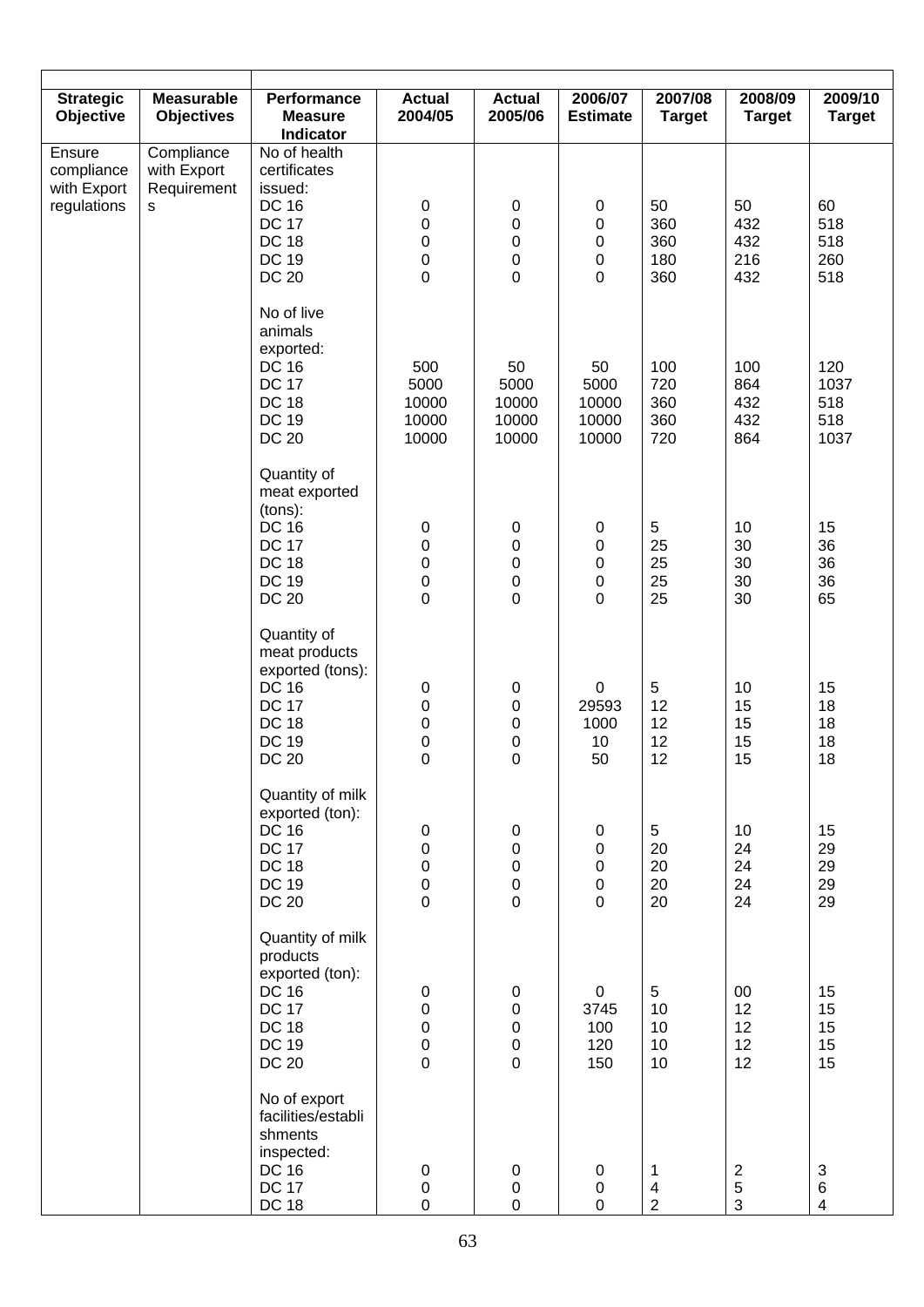|              | <b>DC 19</b>       | $\boldsymbol{0}$ | $\mathbf 0$      | $\mathbf 0$      | $\overline{\mathbf{4}}$ | 5           | $\,6$          |
|--------------|--------------------|------------------|------------------|------------------|-------------------------|-------------|----------------|
|              | <b>DC 20</b>       | $\pmb{0}$        | $\mathbf 0$      | $\mathbf 0$      | $\overline{\mathbf{4}}$ | 5           | $6\phantom{1}$ |
|              |                    |                  |                  |                  |                         |             |                |
|              |                    |                  |                  |                  |                         |             |                |
|              | No of export       |                  |                  |                  |                         |             |                |
|              | facilities/establi |                  |                  |                  |                         |             |                |
|              | shments            |                  |                  |                  |                         |             |                |
|              | registered:        |                  |                  |                  |                         |             |                |
|              | DC 16              | $\mathbf 0$      | 0                | $\pmb{0}$        | 1                       | $\sqrt{2}$  | 3              |
|              | <b>DC 17</b>       | 0                | $\boldsymbol{0}$ | $\mathbf 0$      | 4                       | 5           | 6              |
|              |                    |                  |                  |                  |                         |             |                |
|              | <b>DC 18</b>       | $\mathbf 0$      | $\pmb{0}$        | $\pmb{0}$        | $\mathbf 2$             | $\mathsf 3$ | 4              |
|              | <b>DC 19</b>       | $\pmb{0}$        | $\pmb{0}$        | $\boldsymbol{0}$ | $\overline{\mathbf{4}}$ | 5           | 6              |
|              | <b>DC 20</b>       | $\mathbf 0$      | $\mathbf 0$      | $\pmb{0}$        | $\overline{\mathbf{4}}$ | 5           | 6              |
|              |                    |                  |                  |                  |                         |             |                |
|              |                    |                  |                  |                  |                         |             |                |
|              | Frequency of       |                  |                  |                  |                         |             |                |
|              | sealing of         |                  |                  |                  |                         |             |                |
|              |                    |                  |                  |                  |                         |             |                |
|              | trucks and         |                  |                  |                  |                         |             |                |
|              | inspection:        |                  |                  |                  |                         |             |                |
|              | DC 16              | $\pmb{0}$        | 0                | $\pmb{0}$        | 50                      | 75          | 100            |
|              | <b>DC 17</b>       | 0                | $\boldsymbol{0}$ | $\pmb{0}$        | 360                     | 432         | 518            |
|              | <b>DC 18</b>       | $\mathbf 0$      | $\pmb{0}$        | $\pmb{0}$        | 360                     | 432         | 518            |
|              | <b>DC 19</b>       | $\mathbf 0$      | $\pmb{0}$        | $\pmb{0}$        | 180                     | 216         | 260            |
|              | <b>DC 20</b>       | $\mathsf 0$      | $\mathbf 0$      | $\mathbf 0$      | 360                     | 432         | 518            |
|              |                    |                  |                  |                  |                         |             |                |
|              |                    |                  |                  |                  |                         |             |                |
| Training and | Training           |                  |                  |                  |                         |             |                |
| Extension    | support to         |                  |                  |                  |                         |             |                |
| services.    | exporters per      |                  |                  |                  |                         |             |                |
|              | districts:         |                  |                  |                  |                         |             |                |
|              | DC <sub>16</sub>   | 0                | $\mathbf 0$      | 10               | 60                      | 72          | 85             |
|              | <b>DC 17</b>       | $\pmb{0}$        | $\pmb{0}$        | 10               | 120                     | 144         | 172            |
|              | <b>DC 18</b>       | $\mathsf 0$      | $\boldsymbol{0}$ | 10               | 240                     | 288         | 346            |
|              |                    |                  |                  |                  |                         |             |                |
|              | <b>DC 19</b>       | $\mathbf 0$      | $\pmb{0}$        | 10               | 120                     | 144         | 172            |
|              | <b>DC 20</b>       | 12               | $\boldsymbol{0}$ | 21               | 360                     | 432         | 518            |
|              |                    |                  |                  |                  |                         |             |                |

#### **6.7 Sub-programme: Veterinary Public Health**

#### **6.7.1 Strategic Goals**

The strategic goal addressed by this programme is:

• Goal 3 – Optimization of plant and livestock health, production and product safety

#### **6.7.2 Progress Analysis**

To co-ordinate and implement various food safety projects include the implementation of Meat Safety Act (Act 40 of 200) and prevention of zoonotic or food borne diseases.

To provide measures to promote meat safety of animal products, to establish and maintain essential national standards in respects of abattoirs, to regulate the importation and exportation of meat, to establish meat safety schemes, and to provide for measures connected therewith.

The existing services addressed the above-mentioned demands.

#### **6.7.3 Analysis of constraints and measures planned to overcome them**

A shortage of experienced and suitably trained personnel.

#### **6.7.4 Planned quality improvement measures**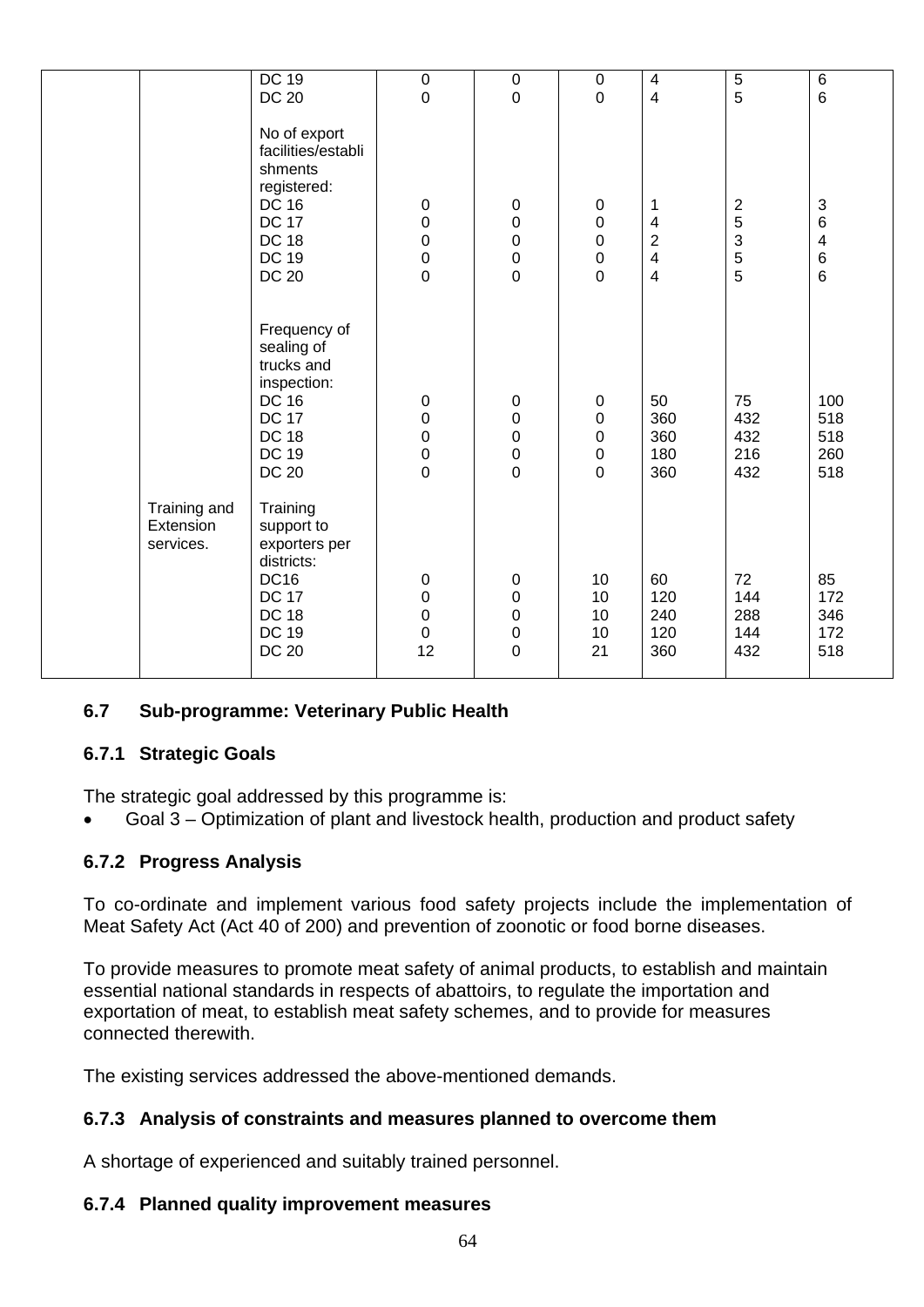Quality can only improve by the appointment of experienced suitably trained personnel.

|  |  | 6.7.5 Specific measurable objectives and performance indicators |  |  |  |  |
|--|--|-----------------------------------------------------------------|--|--|--|--|
|--|--|-----------------------------------------------------------------|--|--|--|--|

| Veterinary Public Health                                                                                                                                                       |                                                                              | Strategic Goal: Optimization of plant and livestock health, production and product                                               |                                                              |                                                                                                 | safety                                                                                          |                                                                                        |                                                                     |                                                     |
|--------------------------------------------------------------------------------------------------------------------------------------------------------------------------------|------------------------------------------------------------------------------|----------------------------------------------------------------------------------------------------------------------------------|--------------------------------------------------------------|-------------------------------------------------------------------------------------------------|-------------------------------------------------------------------------------------------------|----------------------------------------------------------------------------------------|---------------------------------------------------------------------|-----------------------------------------------------|
| <b>Strategic</b><br>Objective                                                                                                                                                  | <b>Measurabl</b><br>е<br><b>Objectives</b>                                   | <b>Performance</b><br><b>Measure</b><br>Indicator                                                                                | <b>Actual</b><br>2004/05                                     | <b>Actual</b><br>2005/06                                                                        | 2006/07<br><b>Estimate</b>                                                                      | 2007/08<br><b>Target</b>                                                               | 2008/09<br><b>Target</b>                                            | 2009/10<br><b>Target</b>                            |
| Ensure<br>compliance<br>e with<br>with Meat<br>relevant<br>regulations.<br>Safety Act<br>(Act 40 of<br>2000) and<br>other<br>relevant<br>legislation<br>and/or<br>regulations. | Complianc                                                                    | No of abattoirs<br>registered:<br><b>DC 16</b><br><b>DC 17</b><br><b>DC 18</b>                                                   | $\pmb{0}$<br>0<br>0                                          | $\pmb{0}$<br>$\pmb{0}$<br>0                                                                     | $\pmb{0}$<br>0<br>0                                                                             | 29<br>28<br>28                                                                         | 32<br>30<br>30                                                      | 34<br>32<br>32                                      |
|                                                                                                                                                                                |                                                                              | <b>DC 19</b><br><b>DC 20</b><br>No of abattoir<br>plans evaluated:                                                               | 0<br>0                                                       | 0<br>0                                                                                          | 0<br>0                                                                                          | 30<br>38                                                                               | 32<br>34                                                            | 34<br>10                                            |
|                                                                                                                                                                                | <b>DC 16</b><br><b>DC 17</b><br><b>DC 18</b><br><b>DC 19</b><br><b>DC 20</b> | 0<br>$\pmb{0}$<br>0<br>$\pmb{0}$<br>0                                                                                            | $\pmb{0}$<br>$\pmb{0}$<br>$\pmb{0}$<br>$\pmb{0}$<br>0        | $\overline{\mathbf{c}}$<br>$\overline{2}$<br>$\overline{2}$<br>$\overline{c}$<br>$\overline{2}$ | $\overline{\mathbf{c}}$<br>$\overline{2}$<br>$\overline{2}$<br>$\overline{c}$<br>$\overline{2}$ | $\overline{c}$<br>$\overline{2}$<br>$\overline{2}$<br>$\overline{c}$<br>$\overline{2}$ | $\frac{2}{2}$<br>$\overline{2}$<br>$\overline{2}$<br>$\overline{2}$ |                                                     |
|                                                                                                                                                                                |                                                                              | No of HAS<br>inspections per<br>district:<br><b>DC 16</b><br><b>DC 17</b><br><b>DC 18</b><br><b>DC 19</b><br><b>DC 20</b>        | 29<br>25<br>28<br>30<br>38                                   | 29<br>25<br>28<br>30<br>38                                                                      | 29<br>25<br>28<br>30<br>38                                                                      | 29<br>25<br>28<br>30<br>38                                                             | 32<br>27<br>30<br>32<br>40                                          | 34<br>29<br>30<br>32<br>42                          |
|                                                                                                                                                                                |                                                                              | No of abattoir<br>inspections-<br>Red Meat HTTP:<br><b>DC 16</b><br><b>DC 17</b><br><b>DC 18</b><br><b>DC 19</b><br>DC 20        | 0<br>0<br>0<br>0<br>0                                        | 0<br>$\pmb{0}$<br>0<br>0<br>0                                                                   | 6<br>12<br>12<br>$6\phantom{1}$<br>24                                                           | 6<br>12<br>12<br>$6\phantom{1}$<br>24                                                  | 8<br>14<br>14<br>8<br>26                                            | 10<br>16<br>16<br>10<br>28                          |
|                                                                                                                                                                                |                                                                              | No of abattoir<br>inspections -<br>Red Meat LTP:<br><b>DC 16</b><br><b>DC 17</b><br><b>DC 18</b><br><b>DC 19</b><br><b>DC 20</b> | $\pmb{0}$<br>$\pmb{0}$<br>0<br>$\mathbf 0$<br>$\overline{0}$ | $\pmb{0}$<br>$\pmb{0}$<br>$\pmb{0}$<br>$\mathbf 0$<br>$\mathbf 0$                               | 76<br>60<br>48<br>68<br>52                                                                      | 76<br>60<br>48<br>68<br>52                                                             | 78<br>62<br>50<br>70<br>54                                          | 80<br>64<br>52<br>72<br>56                          |
|                                                                                                                                                                                |                                                                              | No of abattoir<br>inspections -<br>Poultry HTTP:<br><b>DC 17</b><br><b>DC 18</b><br><b>DC 20</b><br>No of abattoir               | 0<br>$\pmb{0}$<br>$\overline{0}$                             | $\pmb{0}$<br>$\mathbf 0$<br>$\overline{0}$                                                      | $\frac{3}{3}$<br>6                                                                              | $\frac{3}{3}$<br>$6\phantom{a}$                                                        | 5<br>5<br>8                                                         | $\overline{7}$<br>$\overline{7}$<br>10 <sub>1</sub> |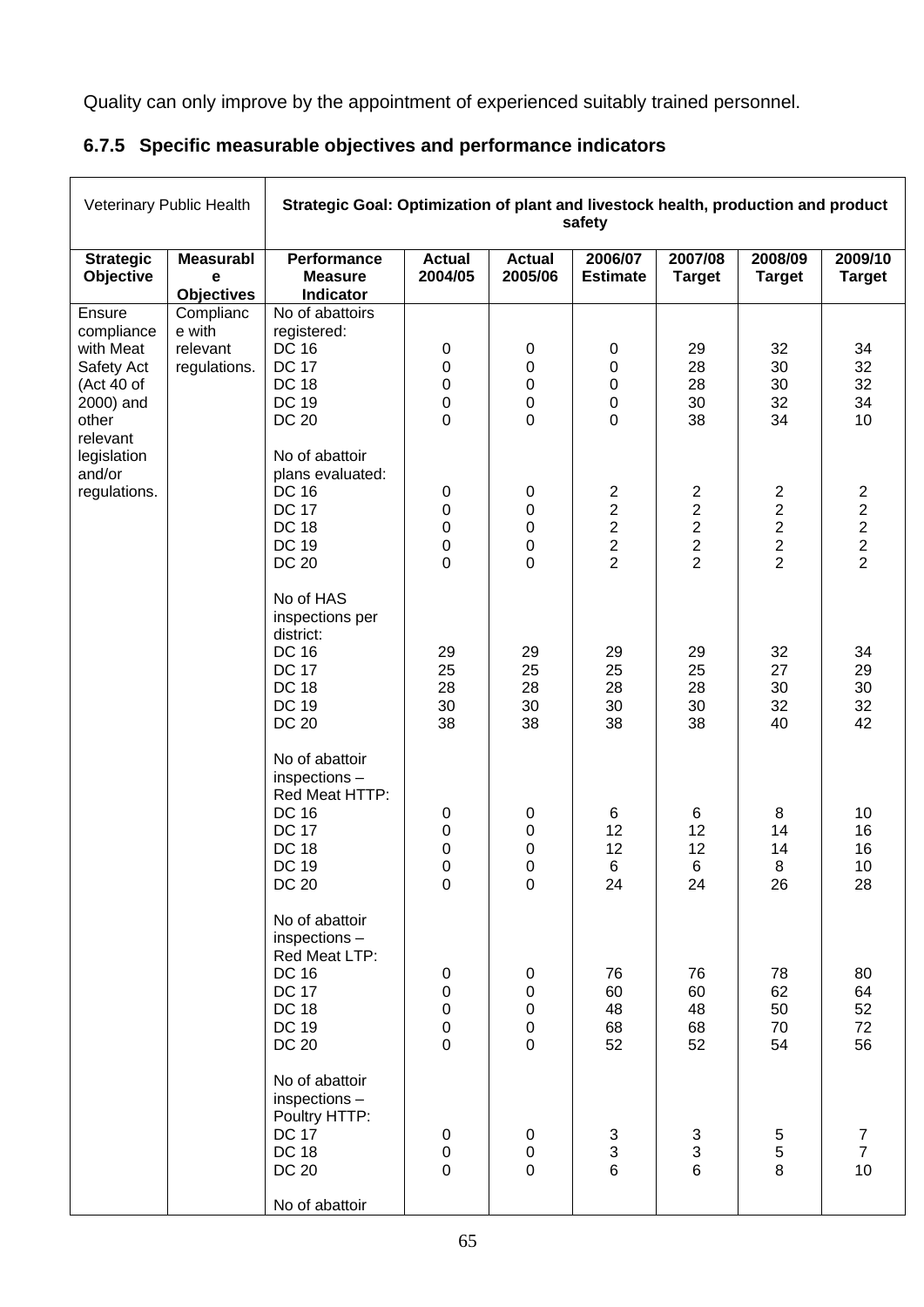|  | inspections -<br>Poultry LTP:<br><b>DC 16</b><br><b>DC 17</b><br><b>DC 18</b><br><b>DC 19</b><br><b>DC 20</b>                         | $\pmb{0}$<br>$\pmb{0}$<br>$\mathbf 0$<br>$\mathbf 0$<br>$\mathbf 0$   | 0<br>$\pmb{0}$<br>$\mathsf{O}\xspace$<br>$\begin{matrix}0\\0\\0\end{matrix}$ | 32<br>20<br>44<br>28<br>56                                                             | 32<br>20<br>44<br>28<br>56                                     | 34<br>22<br>46<br>30<br>58                                                 | 36<br>24<br>48<br>32<br>60                           |
|--|---------------------------------------------------------------------------------------------------------------------------------------|-----------------------------------------------------------------------|------------------------------------------------------------------------------|----------------------------------------------------------------------------------------|----------------------------------------------------------------|----------------------------------------------------------------------------|------------------------------------------------------|
|  | No of BSE<br>samples<br>collected per<br>district:<br><b>DC 16</b><br><b>DC 17</b><br><b>DC 18</b><br><b>DC 19</b><br><b>DC 20</b>    | 100<br>200<br>250<br>100<br>150                                       | 100<br>200<br>250<br>100<br>150                                              | 160<br>160<br>160<br>160<br>160                                                        | 160<br>160<br>160<br>160<br>160                                | 164<br>164<br>164<br>164<br>164                                            | 168<br>168<br>168<br>168<br>16                       |
|  | No of residue<br>samples<br>collected per<br>district.<br><b>DC 17</b><br><b>DC 18</b><br><b>DC 20</b>                                | 10<br>10<br>$\pmb{0}$                                                 | 10<br>10<br>$\pmb{0}$                                                        | 55<br>105<br>55                                                                        | 55<br>105<br>55                                                | 57<br>107<br>57                                                            | 59<br>109<br>59                                      |
|  | No of<br>bacteriological<br>samples taken:<br><b>DC 16</b><br><b>DC 17</b><br><b>DC 18</b><br><b>DC 19</b><br><b>DC 20</b>            | $\pmb{0}$<br>$\pmb{0}$<br>$\pmb{0}$<br>$\pmb{0}$<br>$\boldsymbol{0}$  | $\pmb{0}$<br>$\pmb{0}$<br>$\mathbf 0$<br>${\bf 0}$<br>$\mathbf 0$            | 0<br>30<br>60<br>30<br>30                                                              | 6<br>30<br>60<br>30<br>30                                      | 8<br>32<br>62<br>32<br>32                                                  | 10<br>34<br>64<br>34<br>34                           |
|  | No of<br>investigation of<br>illegal<br>slaughtering:<br><b>DC 16</b><br><b>DC 17</b><br><b>DC 18</b><br><b>DC 19</b><br><b>DC 20</b> | 52222                                                                 | $\boldsymbol{2}$<br>$\begin{array}{c} 2 \\ 2 \\ 2 \end{array}$               | $\overline{c}$<br>$\overline{c}$<br>$\overline{2}$<br>$\overline{2}$<br>$\overline{2}$ | $\overline{c}$<br>$\begin{array}{c}\n2 \\ 2 \\ 2\n\end{array}$ | $\sqrt{2}$<br>$\begin{array}{c} 2 \\ 2 \\ 2 \end{array}$<br>$\overline{2}$ | $2222$<br>$222$                                      |
|  | <b>Directives</b><br>/warnings issued:<br><b>DC 16</b><br><b>DC 17</b><br><b>DC 18</b><br><b>DC 19</b><br><b>DC 20</b>                | $\pmb{0}$<br>$\mathbf 0$<br>$\mathbf 0$<br>$\mathbf 0$<br>$\mathbf 0$ | 0<br>$\pmb{0}$<br>$\mathbf 0$<br>$\begin{matrix}0\\0\end{matrix}$            | 0<br>$\pmb{0}$<br>$\pmb{0}$<br>$\pmb{0}$<br>$\overline{0}$                             | $\overline{c}$<br>$\begin{array}{c}\n2 \\ 2 \\ 2\n\end{array}$ | $\begin{array}{c} 3 \\ 3 \\ 3 \\ 3 \end{array}$                            | 4<br>4<br>$\begin{array}{c} 4 \\ 4 \\ 4 \end{array}$ |
|  | No of inspections<br>of sterilization<br>plants per district:<br><b>DC 17</b><br><b>DC 18</b><br><b>DC 20</b>                         | $\overline{c}$<br>$\mathbf 1$<br>1                                    | $\overline{c}$<br>$\mathbf 1$<br>$\mathbf{1}$                                | $\overline{\mathbf{4}}$<br>$\frac{2}{2}$                                               | 4<br>$\frac{2}{2}$                                             | $\,$ 5 $\,$<br>5<br>5                                                      | $\,6$<br>$\frac{6}{6}$                               |
|  | No of registration<br>of sterilization<br>plants per district:<br><b>DC 17</b>                                                        | 0                                                                     | $\pmb{0}$                                                                    | 0                                                                                      | $\mathbf{2}$                                                   | 4                                                                          | 6                                                    |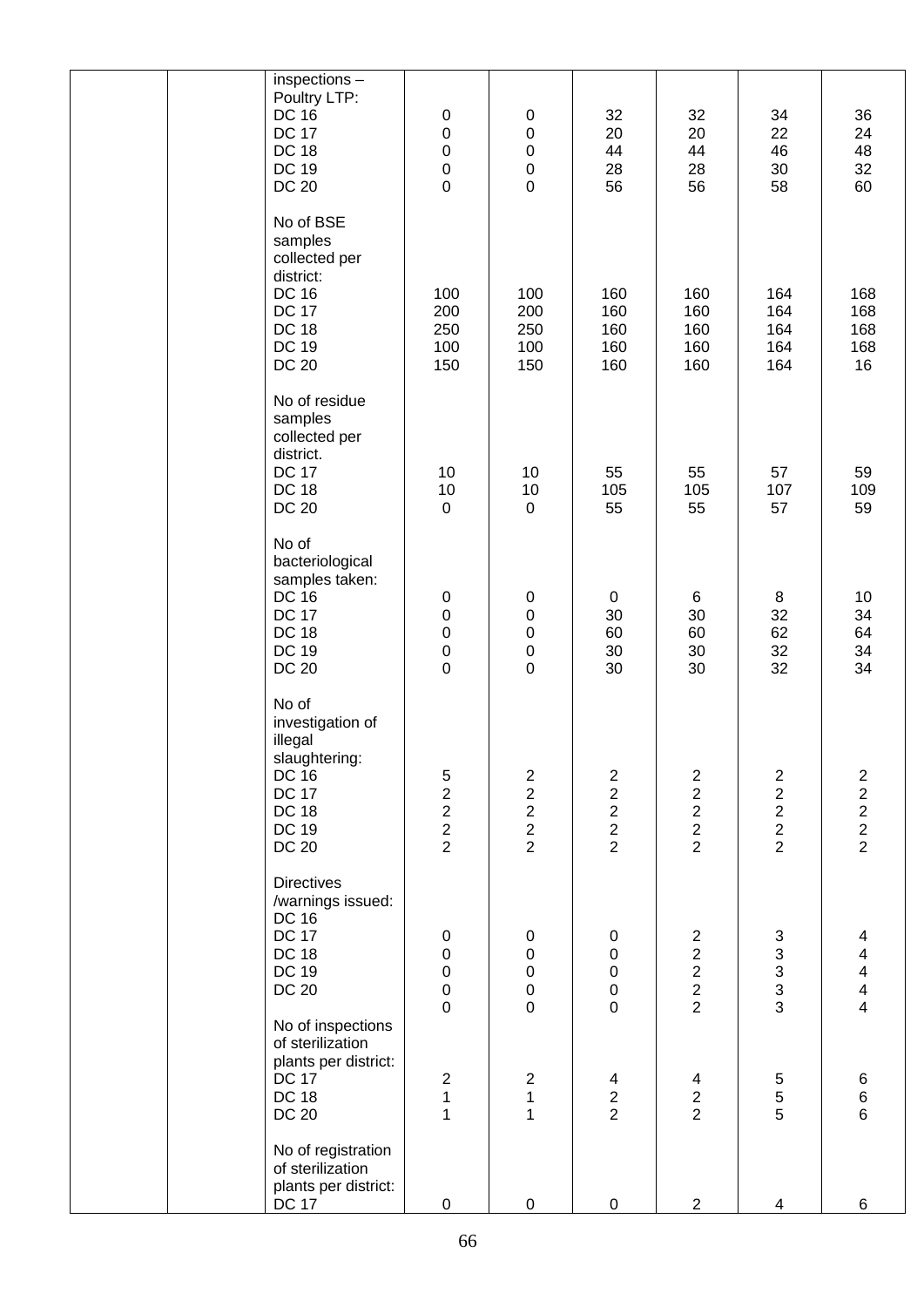|                                           | <b>DC 18</b>                                                                                                                                                          | $\pmb{0}$                                                                        | $\boldsymbol{0}$                                                         | $\pmb{0}$                                                                  | 1                                                                                       | $\overline{2}$             | $\overline{3}$                      |
|-------------------------------------------|-----------------------------------------------------------------------------------------------------------------------------------------------------------------------|----------------------------------------------------------------------------------|--------------------------------------------------------------------------|----------------------------------------------------------------------------|-----------------------------------------------------------------------------------------|----------------------------|-------------------------------------|
|                                           | <b>DC 20</b>                                                                                                                                                          | $\boldsymbol{0}$                                                                 | $\mathbf 0$                                                              | $\mathbf 0$                                                                | $\mathbf 1$                                                                             | $\overline{2}$             | 3                                   |
|                                           | No of protocols<br>developed:<br><b>DC 16</b><br><b>DC 17</b><br><b>DC 18</b><br><b>DC 19</b><br><b>DC 20</b>                                                         | $\pmb{0}$<br>$\pmb{0}$<br>$\mathbf 0$<br>$\begin{array}{c} 0 \\ 0 \end{array}$   | $\pmb{0}$<br>$\pmb{0}$<br>$\pmb{0}$<br>$\pmb{0}$<br>$\mathbf 0$          | $\pmb{0}$<br>$\pmb{0}$<br>$\pmb{0}$<br>$\pmb{0}$<br>$\mathbf 0$            | 4<br>$\overline{\mathbf{4}}$<br>4<br>$\overline{\mathbf{4}}$<br>$\overline{\mathbf{4}}$ | 555555                     | $\,6$<br>6<br>6<br>$\,$ 6 $\,$<br>6 |
|                                           | No of game<br>abattoirs<br>inspected:<br><b>DC 16</b><br><b>DC 19</b>                                                                                                 | $\begin{array}{c} 0 \\ 0 \end{array}$                                            | $\begin{array}{c} 0 \\ 0 \end{array}$                                    | $\begin{smallmatrix} 0\\0 \end{smallmatrix}$                               | 1<br>$\overline{1}$                                                                     | $\frac{2}{2}$              | $\frac{3}{3}$                       |
| Training<br>and<br>Extension<br>services. | No of community<br>development<br>training,<br>exhibitions,<br>extension<br>executed:<br><b>DC 16</b><br><b>DC 17</b><br><b>DC 18</b><br><b>DC 19</b><br><b>DC 20</b> | $\pmb{0}$<br>$\mathbf 0$<br>$\mathbf 0$<br>$\begin{array}{c} 0 \\ 0 \end{array}$ | $\pmb{0}$<br>$\pmb{0}$<br>$\mathbf 0$<br>$\pmb{0}$<br>$\overline{0}$     | 48<br>48<br>48<br>48<br>48                                                 | 24<br>24<br>24<br>24<br>24                                                              | 25<br>25<br>25<br>25<br>26 | 26<br>26<br>26<br>26<br>26          |
|                                           | No of projects<br>assisted:<br><b>DC 16</b><br><b>DC 17</b><br><b>DC 18</b><br><b>DC 19</b><br><b>DC 20</b>                                                           | $\pmb{0}$<br>$\mathbf 0$<br>$\mathbf 0$<br>$\mathbf 0$<br>$\overline{0}$         | $\pmb{0}$<br>$\pmb{0}$<br>$\mathbf 0$<br>$\boldsymbol{0}$<br>$\mathbf 0$ | $\pmb{0}$<br>$\mathbf 0$<br>$\mathbf 0$<br>$\boldsymbol{0}$<br>$\mathbf 0$ | 4<br>$\overline{\mathbf{4}}$<br>$\frac{4}{4}$<br>$\overline{4}$                         | 555555                     | 6<br>6<br>6<br>6<br>6               |

#### **6.8 Sub-programme: Veterinary Laboratory Services**

#### **6.8.1 Strategic Goals**

The strategic goal addressed by this programme is:

• Goal 3 – Optimization of plant and livestock health, production and product safety

#### **6.8.2 Progress Analysis**

To provide support service to the veterinary personnel, medical practitioners and farmers with regard to diagnostic services and epidemiological investigations of animal disease outbreaks.

The demands for the services being produced by the specific program are:

- To reach a state of optimal and competitive functioning at the highest recognized standards to support global trade in livestock and livestock products as well as to promote animal and human health and welfare.
- To promote and ensure the establishment of acceptable and internationally recognized standards and practices in veterinary laboratories.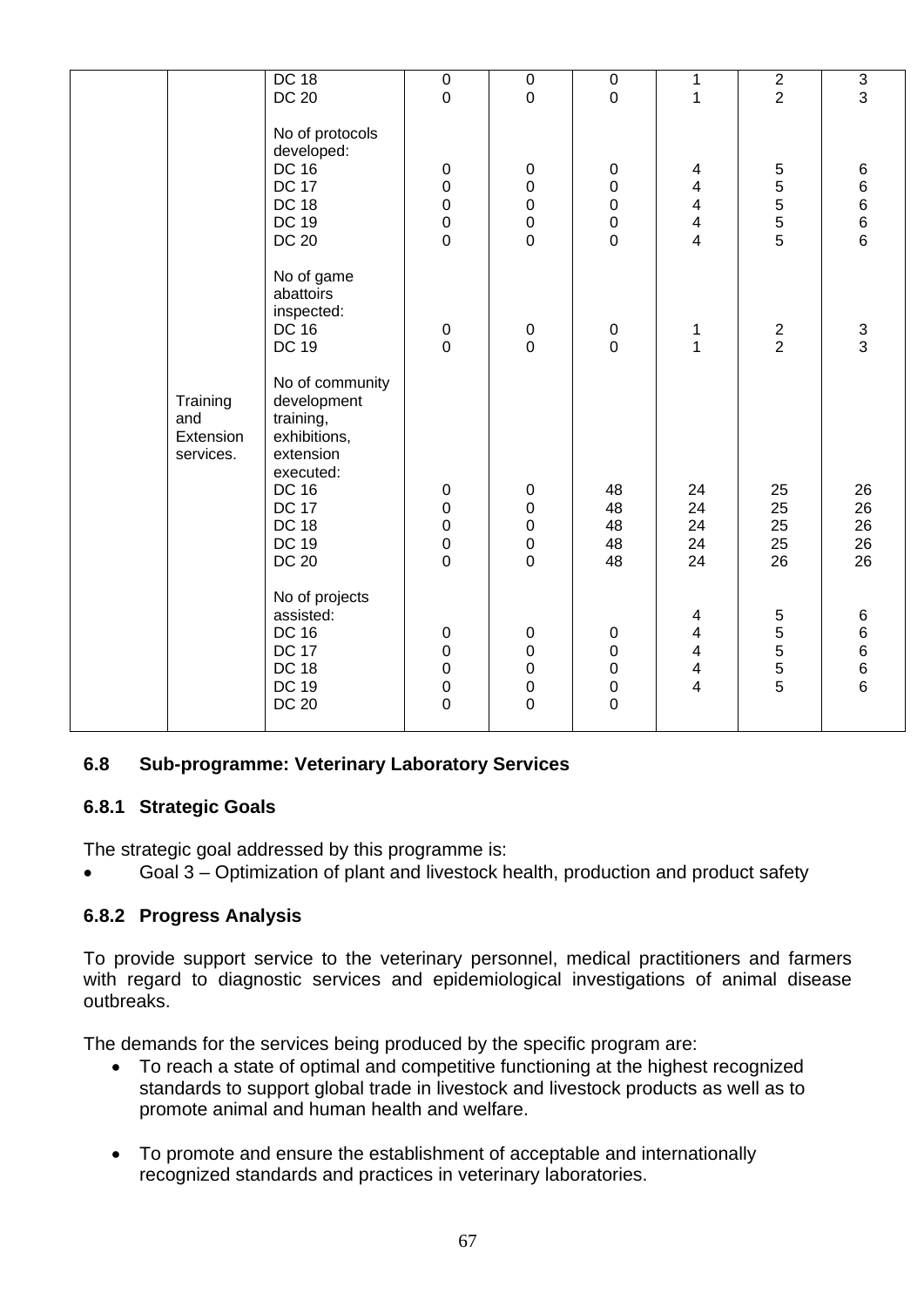• And to ensure a comprehensive, internationally recognized diagnostic service, which is ISOMEC 17025, accredited to be an essential support service for animal disease control.

For the past four years there was a sustained above average performance in all activities regarding laboratory diagnostics in the Free State Province.

The positive growth is an indication of the trust of our clients in our services which consists of private Veterinarians, farmers etc.

All indications are there that the laboratories are growing according to the targets set out in the Strategic Plan.

Except for the above average sustained performance regarding the handling of test samples, the laboratory's management achieved tremendous progress as far as the development of quality management systems is concerned, which is a prerequisite for international trade as far as livestock meat and dairy products are concerned.

#### **6.8.3 Analysis of constraints and measures planned to overcome them**

#### **Key Challenges over the Strategic plan period.**

- Good Laboratory Practices (GLP)
- To promote the implementation and maintenance of Quality Management Systems (QMS) as a fundamental strategy in improving the standard of service delivery by the veterinary laboratory.
- To become accredited at an accreditation body or NDA approval.
- To meet client requirements which include the provision of timeously and accurate results.
- To ensure that all our Standard Operating Procedures (SOP's) for Inspection and Certification are according to Best Acceptable Practices (BAP's) and to accredit these activities with SANAS wherever possible.
- Good management practice.

#### **Constraints and shortfalls:**

- LIMS not implemented yet
- Insufficient trained people
- Equipment and facilities
- Organizational structure

#### **Planned measures to overcome constraints and shortfalls:**

- LIMS administrator courses and users courses
- Raining and training programmes
- Sufficient budgeting
- Re-organization and activity plan

#### **6.8.4 Planned quality improvement measures**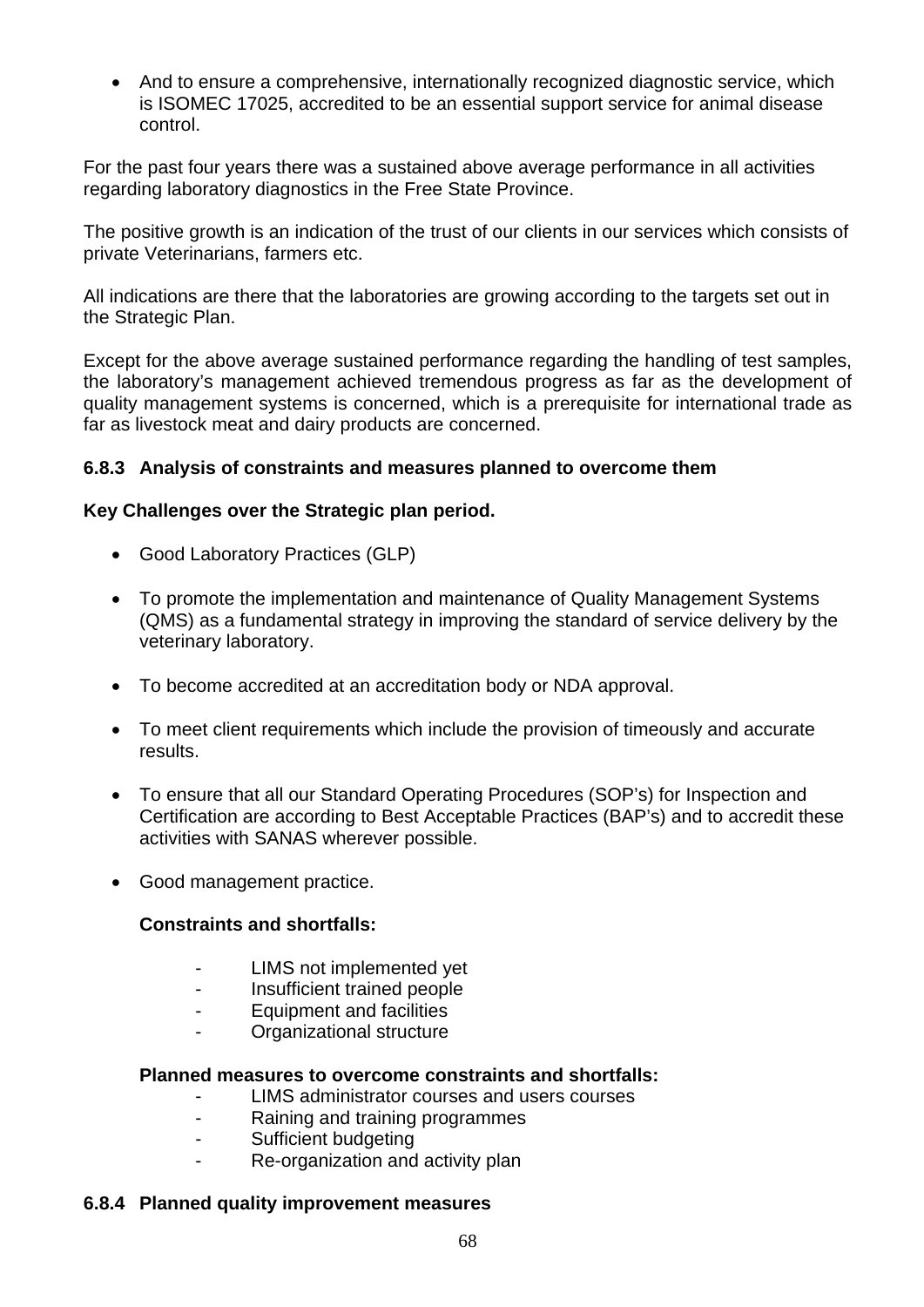The growth in use of Quality Systems generally has increased the need to ensure that laboratories, which form part of a larger organization, or offer other services, can operate to a quality system that is seen as complaint with ISO 9001 or ISO 9002 as well as with the International Standard.

The Free State laboratories are busy to establish, implement and maintain a quality system appropriate to the scope of its activities. The laboratories are busy to document its policies systems, programs, procedures and instructions to the extent necessary to assure the quality of the test results.

The systems documentation shall be communicated to, understood by, available to, and implemented by the appropriate personnel.

Personnel of both laboratories in the Free State attended the Laboratory System course for quality Management as well as the international audit course presented by SANAS according to ISO/IEC 17025 requirements the past three years.

These Free State laboratories are members for the new established LQWG (Laboratory Quality Work Group) as well as the Scientific Forum (SAVLSCF) at the National Department and cooperate with them to improve on quality.

|                                              | Veterinary Laboratory<br>Services              | Strategic Goal: Optimization of plant and livestock health, production and product<br>safety |                          |                          |                            |                          |                          |                          |  |  |
|----------------------------------------------|------------------------------------------------|----------------------------------------------------------------------------------------------|--------------------------|--------------------------|----------------------------|--------------------------|--------------------------|--------------------------|--|--|
| <b>Strategic</b><br><b>Objective</b>         | <b>Measurable</b><br><b>Objectives</b>         | <b>Performance</b><br><b>Measure</b><br><b>Indicator</b>                                     | <b>Actual</b><br>2004/05 | <b>Actual</b><br>2005/06 | 2006/07<br><b>Estimate</b> | 2007/08<br><b>Target</b> | 2008/09<br><b>Target</b> | 2009/10<br><b>Target</b> |  |  |
| Promote<br>diagnosis<br>of diseases<br>(Risk | Diagnosis<br>and<br>eradication of<br>diseases | No of reports<br>generated<br>(submissions)                                                  | 4500                     | 4604                     | 4500                       | 4 500                    | 5 4 0 0                  | 6480                     |  |  |
| Manageme<br>nt).                             |                                                | No of tests<br>performed                                                                     | 218000                   | 165884                   | 235000                     | 235 000                  | 282 000                  | 338 400                  |  |  |
|                                              | Diagnostic<br>laboratory<br>services           | No of post<br>mortems done                                                                   | 450                      | 1113                     | 550                        | 550                      | 660                      | 792                      |  |  |
|                                              | provided to<br>Provincial<br>Communities       | No of<br>bacteriological<br>tests                                                            | 36000                    | 17789                    | 18 000                     | 18 000                   | 21 600                   | 25 9 20                  |  |  |
|                                              |                                                | No of serological<br>tests                                                                   | 150000                   | 146964                   | 170 000                    | 170 000                  | 204 000                  | 244 800                  |  |  |
|                                              |                                                | No of<br>reproduction<br>tests                                                               | 6300                     | 5166                     | 6 0 0 0                    | 6 0 0 0                  | 7 200                    | 8640                     |  |  |
|                                              |                                                | No of external<br>/internal parasite<br>diagnostics                                          | 8000                     | 7864                     | 8 0 0 0                    | 8 0 0 0                  | 9600                     | 11 520                   |  |  |
|                                              |                                                | No of specialized<br>antigen                                                                 | 350                      | 327                      | 1 0 0 0                    | 1 0 0 0                  | 1 200                    | 1 4 4 0                  |  |  |

#### **6.8.5 Specific measurable objectives and performance indicators**

 $\mathsf{r}$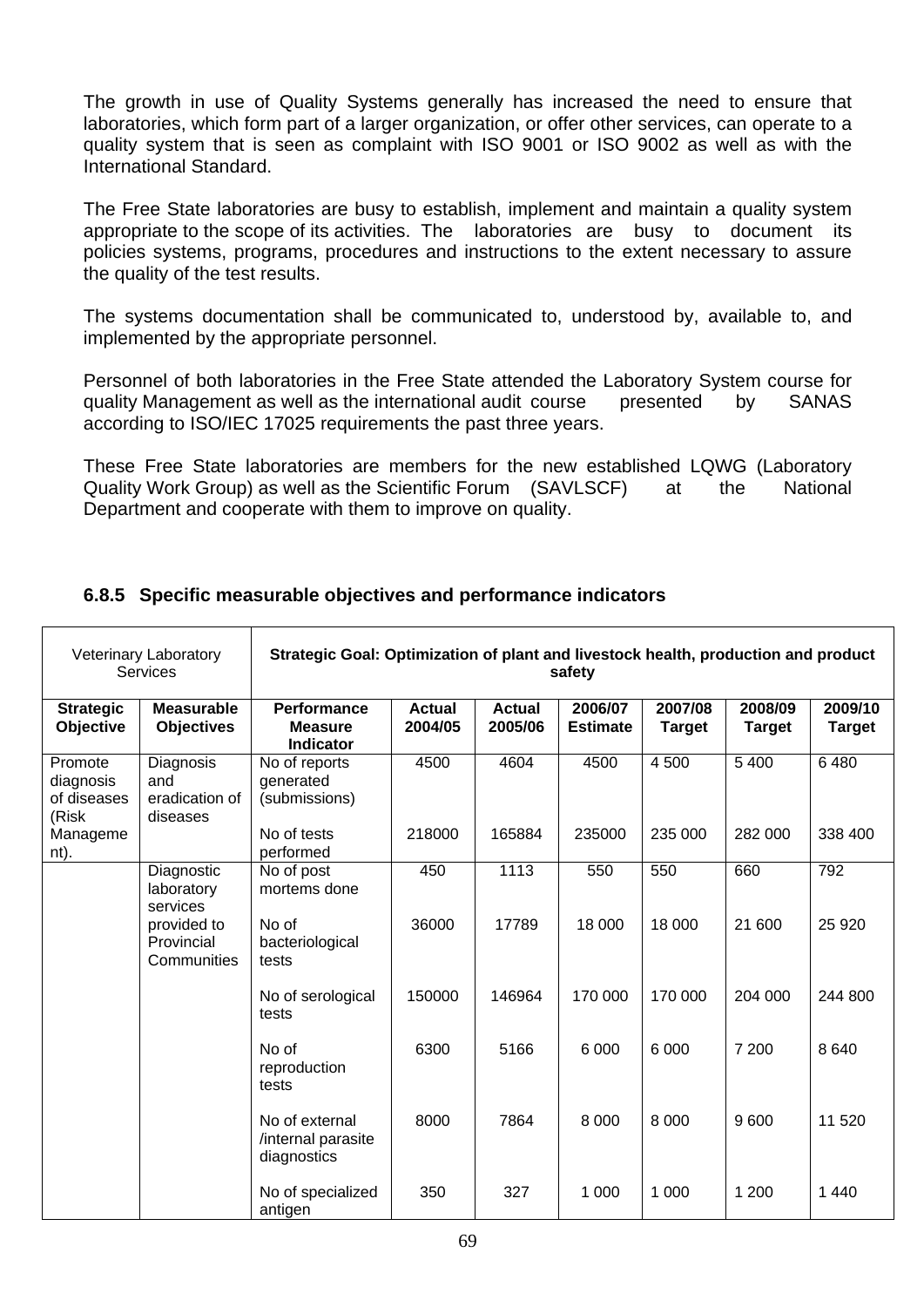|                                   |                                                | detections                                 |             |             |             |                |                  |                |
|-----------------------------------|------------------------------------------------|--------------------------------------------|-------------|-------------|-------------|----------------|------------------|----------------|
|                                   |                                                | No of mastitis<br>tests                    | 13000       | 12922       | 13 000      | 13 000         | 15 600           | 18720          |
|                                   |                                                | No of abattoir<br>monitoring tests         | 2300        | 267         | 400         | 400            | 480              | 576            |
|                                   |                                                | No of bio-<br>chemical tests               | 700         | 2699        | 1 200       | 1 200          | 1 4 4 0          | 1728           |
|                                   |                                                | No of other test<br>smears<br>examinations | 130         | 2019        | 6 0 0 0     | 6 0 0 0        | 7 200            | 8640           |
|                                   |                                                | No of evaluation<br>performance            | $\pmb{0}$   | $\pmb{0}$   | $\mathbf 0$ | $\sqrt{5}$     | $\sqrt{5}$       | 5              |
|                                   | Promote<br>research                            | No of research<br>projects                 | $\pmb{0}$   | $\mathbf 0$ | $\mathbf 0$ | $\sqrt{3}$     | $\mathbf{3}$     | $\mathfrak{S}$ |
|                                   |                                                | No of new<br>technology<br>developed       | $\mathbf 0$ | $\pmb{0}$   | $\mathbf 0$ | $\overline{2}$ | $\boldsymbol{2}$ | $\overline{2}$ |
|                                   |                                                | No of old<br>technology<br>evaluated       | $\pmb{0}$   | $\pmb{0}$   | $\pmb{0}$   | $\overline{2}$ | $\overline{2}$   | $\overline{2}$ |
|                                   |                                                | No databases<br>created                    | $\pmb{0}$   | $\mathbf 0$ | $\pmb{0}$   | $\sqrt{3}$     | $\sqrt{3}$       | $\mathfrak{S}$ |
|                                   | Training and<br>Extension<br>services          | No of training<br>sessions                 | $\pmb{0}$   | $\pmb{0}$   | $\pmb{0}$   | 10             | 20               | 30             |
|                                   |                                                | No of schemes<br>visited                   | $\mathbf 0$ | $\pmb{0}$   | $\pmb{0}$   | 50             | 50               | 50             |
|                                   |                                                | No of tests done                           | $\Omega$    | $\Omega$    | 0           | 8              | $\,8\,$          | 8              |
|                                   | Develop<br>relevant<br>protocols               | No of protocols<br>developed               | $\mathbf 0$ | $\pmb{0}$   | $\pmb{0}$   | 8              | $\bf 8$          | $\, 8$         |
| Increase<br>revenue<br>collection | Improved<br>Vet. Lab.<br>revenue<br>collection | Revenue<br>collected (R)                   | 120000      | 159421      | 130000      | 140 000        | 140 000          | 140 000        |
|                                   |                                                |                                            |             |             |             |                |                  |                |

# **Programme budget by sub-programme**

| Sub-<br>program<br>me          | Year $-2$<br>2003/04<br>(actual) | Year $-1$<br>2004/05<br>(actual) | Base year<br>2005/06<br>(actual) | Average<br>annual<br>change<br>$(\%)$ | Year 1<br>2006/07<br>(budget) | Year 2<br>2007/08<br>(MTEF<br>project.) | Year 3<br>2008/09<br>(MTEF<br>Project.) | Year 4<br>2009/10<br>(MTEF<br>Project.) | Average<br>annual<br>change<br>$(\%)$ |
|--------------------------------|----------------------------------|----------------------------------|----------------------------------|---------------------------------------|-------------------------------|-----------------------------------------|-----------------------------------------|-----------------------------------------|---------------------------------------|
| Animal<br>Health               | 14.126                           | 15.976                           | 17.042                           |                                       | 17,881                        | 19.339                                  | 21.201                                  | 22,893                                  |                                       |
| Export<br>Control              | 0                                | 0                                | 355                              |                                       | 539                           | 533                                     | 564                                     | 580                                     |                                       |
| Veterinary<br>Public<br>Health | 2,294                            | 1.714                            | 2,311                            |                                       | 2,131                         | 3,661                                   | 4.527                                   | 5,370                                   |                                       |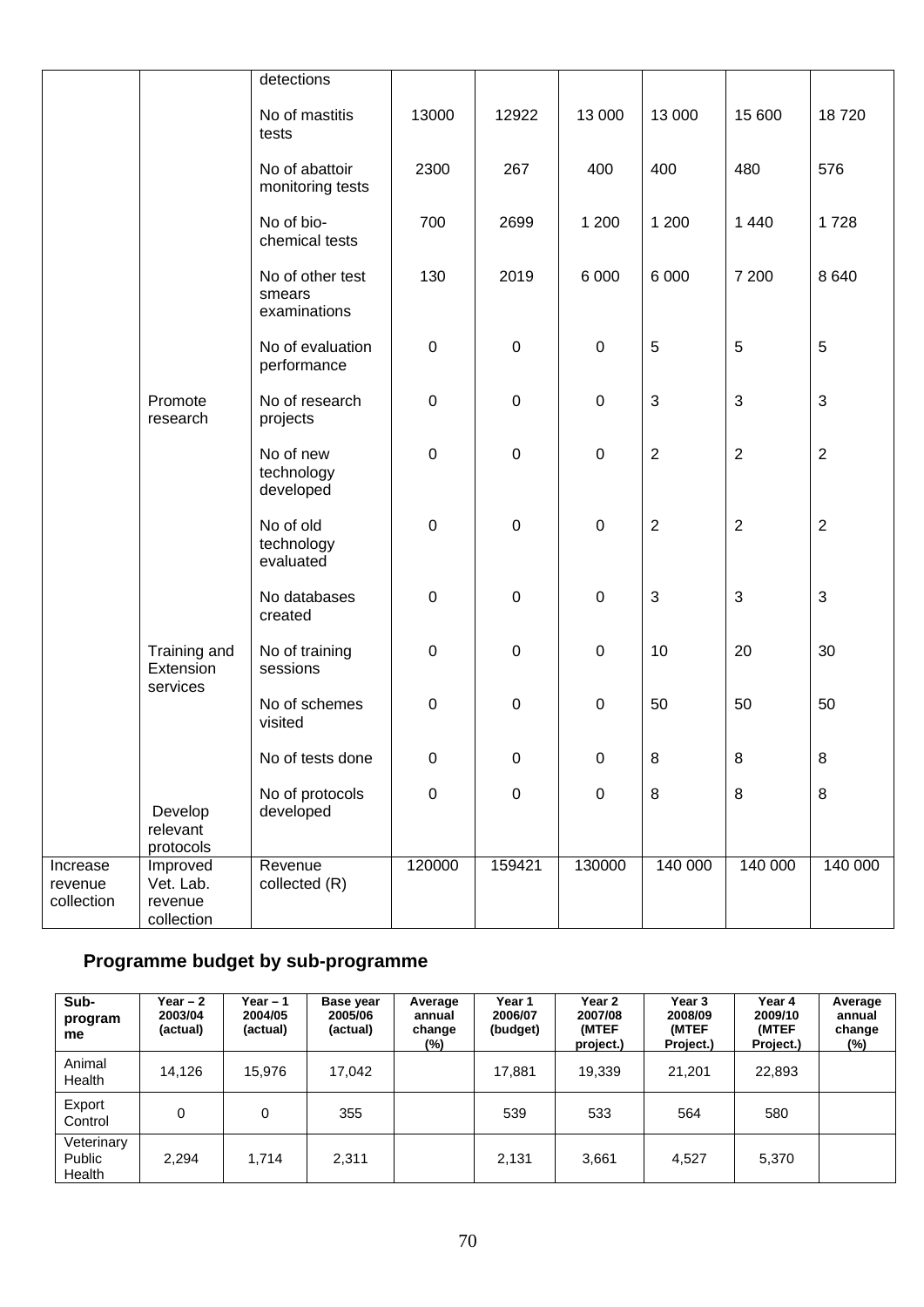| Laboratory<br>Services        | 3,876  | 4,385  | 4.495  |    | 4,572  | 5,430  | 5,996  | 6,448  |    |
|-------------------------------|--------|--------|--------|----|--------|--------|--------|--------|----|
| <b>Total</b><br>program<br>me | 20,296 | 22,075 | 24,203 | 19 | 25.123 | 28,963 | 32,288 | 35,291 | 51 |

# **7. Programme 5: Technology, Research and Development**

# **7.1 Strategic Goals**

The strategic goals addressed by this programme are:

- Goal 1 Improvement of primary production and advancement in agro processing.
- Goal 2 Economically sustainable agricultural development.
- Goal 3 Optimization of plant and livestock health, production and product safety.
- Goal 4 Improved stakeholder relations
- Goal 5 Optimize natural resource and infrastructure utilization and management.
- Goal 6 Reduce household food insecurity
- Goal 8 Effective and efficient communication, information and technology management
- Goal 9 Skilled and knowledgeable clients

# **7.2 Progress analysis**

Despite lack of capacity in terms of human resources and funding that the program experiences, progress has been made in numerous areas.

The Research forum, which play a big role in stakeholder relations has taken off and is seen as a tool that will assist in more development within Research. Current membership of the forum will be increased in future to allow for more stakeholders to participate.

The soil and water lab has been effectively meeting the needs of the farmers in spite of severe staff shortages.

The early warning committees have been established in the 5 districts and special agricultural information made available to clients. The Land Reform database, once complete, will be a comprehensive geographically enabled source of information. A new innovation is also the sending of climate forecasts and other urgent information through SMS to clients.

Infrastructure support services have taken the lead in a number of infrastructure refurbishment projects, which has already made a difference at Glen. Sustained funding is however necessary to complete the task started. This was not forthcoming this year and the danger is that the process will be derailed before its completion, which will keep the Institute from reaching its full potential.

# **7.3 Analysis of constraints and measures planned to overcome them**

The program is faced with the following key constraints:

- Staff shortages is the key constraints within this program
- Insufficient or lack of finances for basic requirements like water and fences.

To overcome the constraints more staff both technical and general need to be appointed to enable the program to effectively and efficiently address its mandate.

• The department must avail finances for basic infrastructural needs that affect Research.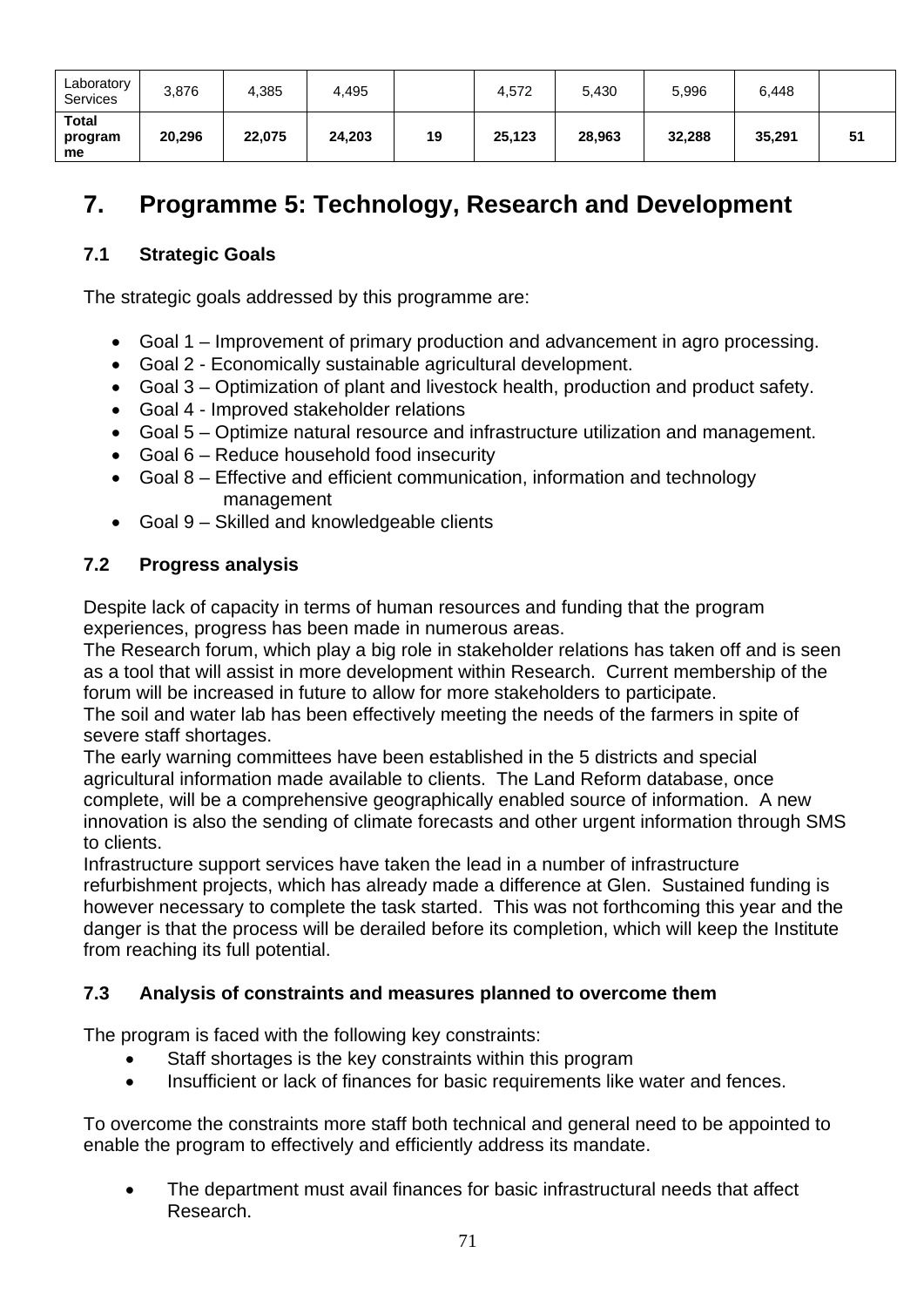# **7.4 Description of planned quality improvement measures**

Planned quality improvement measures for the program are:

- Research to be more visible in the districts through the MDT's and other district forums;
- Needs analysis contacts to be made;
- Allow the research forum to check and evaluate accordingly and critic research work;
- For research to be more hands on with availing findings, holding seminars and even presenting and publishing papers;
- Production practices practiced at Glen improved to reflect best practice in the industry;
- Information available from the Farming Information unit must be reliable and extensive to enable it to become a major tool in planning, especially at a macro level.

## **7.5 Sub-programme: Research**

#### **7.5.1 Strategic Goals**

The strategic goals addressed by this programme are:

- Goal 1 Improvement of primary production and advancement of agro-processing
- Goal 3 Optimisation of plant and livestock health, production and product safety
- Goal 4 Improved stakeholder relations
- Goal 5 Optimise natural resource and infrastructure utilisation and management
- Goal 6 Reduce household food insecurity
- Goal 8 Effective and efficient communication, information and technology management

# **7.5.2 Progress Analysis**

Through the Agricultural Research forum the first collaborative project has started, which will be increased in future. The role of the forum, as well as the membership to the forum can be extended in future.

The Research & Development Unit is also addressing the problem of communication through the initiation of seminars. In spite of problems in terms of personnel capacity, the unit is, through dedication of its staff members, also playing an important role in assisting new farmers in dealing with the challenges, in terms of technical know-how, that they face on the farm. This assistance is done over and above a full research schedule that is followed.

Resource assessments (soil classifications and grazing capacity determinations) for business plan development as well as farm planning are done. Staff is frequently presenting at Farmer Information days and strongly supports training initiatives of the department through mentoring of students, lecturing, moderating, etc.

Other activities include, amongst others, slaughtering and provisioning of meat to the Glen college hostel, constant monitoring of the stock watering situation and implementation of emergency relief measures with the frequent problems that occur in this regard as well as with fencing.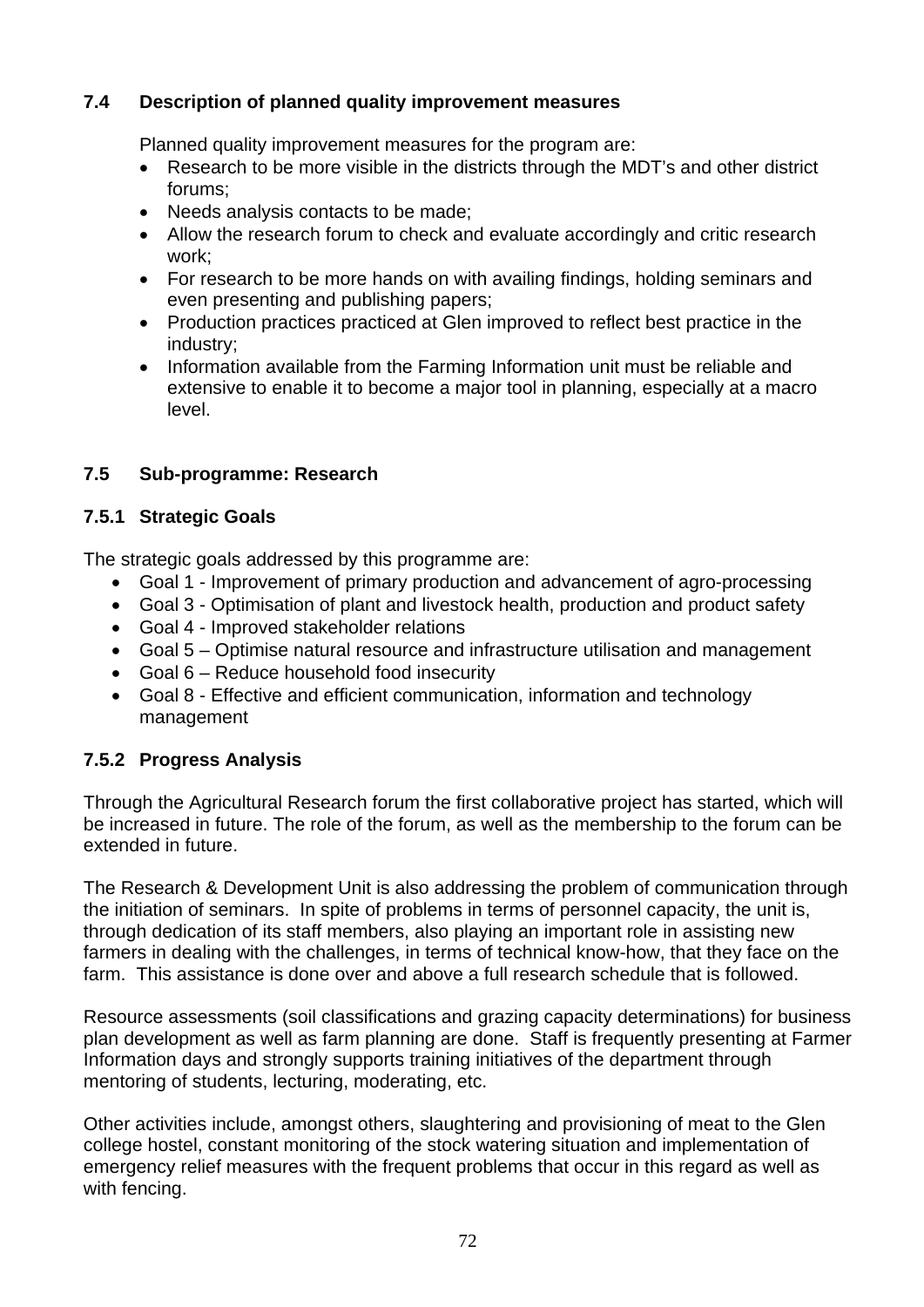The surplus animals on the Glen Farm were further sold during a successful sell by tender that was organised by the Research unit in collaboration with other units in the Department.

The research unit is further playing a major role in a number of investigations e.g. the bio fuel industry as well as other options for Agro-Industry development in the Free State.

#### **7.5.3 Analysis of constraints and measures planned to overcome them**

Constraints facing the Research & Development Sub-Directorate are mostly related to Human Resource capacity. To enable a more complete service from Research these Human Resource constraints will have to be addressed.

The demand for technical expertise from the Research & Development unit has also increased to such an extent that it impacts negatively on the time available to do research. The reason for this is, amongst others, a lack of expertise within the ranks of extension services, poor role definition and a lack of integration between Research and Extension.

Linkages with clients and other role players could be further developed provided additional capacity for research could be affected.

#### **7.5.4 Planned quality improvement measures**

To improve the quality of our research work, information will have to be more accessible to clients. This calls for better communication between Research and our clients, including extension services and other stakeholders.

Research work will have to include the perceptions and needs of our clients and will have to involve them more in the identification, conceptualisation, planning and implementation of research.

To improve on the quality of our research work we have initiated formal needs analyses contacts with our clients, also involving extension services. Our linkage with extension services will have to be strengthened and information generated through research will have to be made more accessible to clients through reports, articles, seminars, farmer days, demonstrations, etc.

# **7.5.5 Specific measurable objectives and performance indicators**

| Research                                                     |                                               | Strategic Goal: Optimization of plant and livestock health, production and product<br>safety, and knowledge and information management |                          |                   |                            |                   |                   |                          |  |
|--------------------------------------------------------------|-----------------------------------------------|----------------------------------------------------------------------------------------------------------------------------------------|--------------------------|-------------------|----------------------------|-------------------|-------------------|--------------------------|--|
| <b>Strategic</b><br>Objective                                | <b>Measurable</b><br><b>Objectives</b>        | <b>Performance</b><br><b>Measure</b><br><b>Indicator</b>                                                                               | <b>Actual</b><br>2004/05 | Actual<br>2005/06 | 2006/07<br><b>Estimate</b> | 2007/08<br>Target | 2008/09<br>Target | 2009/10<br><b>Target</b> |  |
| Gain<br>newest<br>technology<br>and                          | Optimization<br>of agricultural<br>production | Prioritized<br>research<br>needs<br>document drafted                                                                                   | $\Omega$                 | 0                 | 4                          |                   |                   |                          |  |
| facilitate<br>the<br>implementa<br>tion of best<br>practices |                                               | No. Of<br>production<br>disciplines<br>researched.                                                                                     | 3                        | 3                 | 3                          | 3                 | 3                 | 3                        |  |
| per<br>Enterprise                                            |                                               | No of enterprise<br>research<br>related<br>trials<br>projects/<br>registered<br>and                                                    | 0                        | 0                 | 15                         | 12 <sup>2</sup>   | 18                | 20                       |  |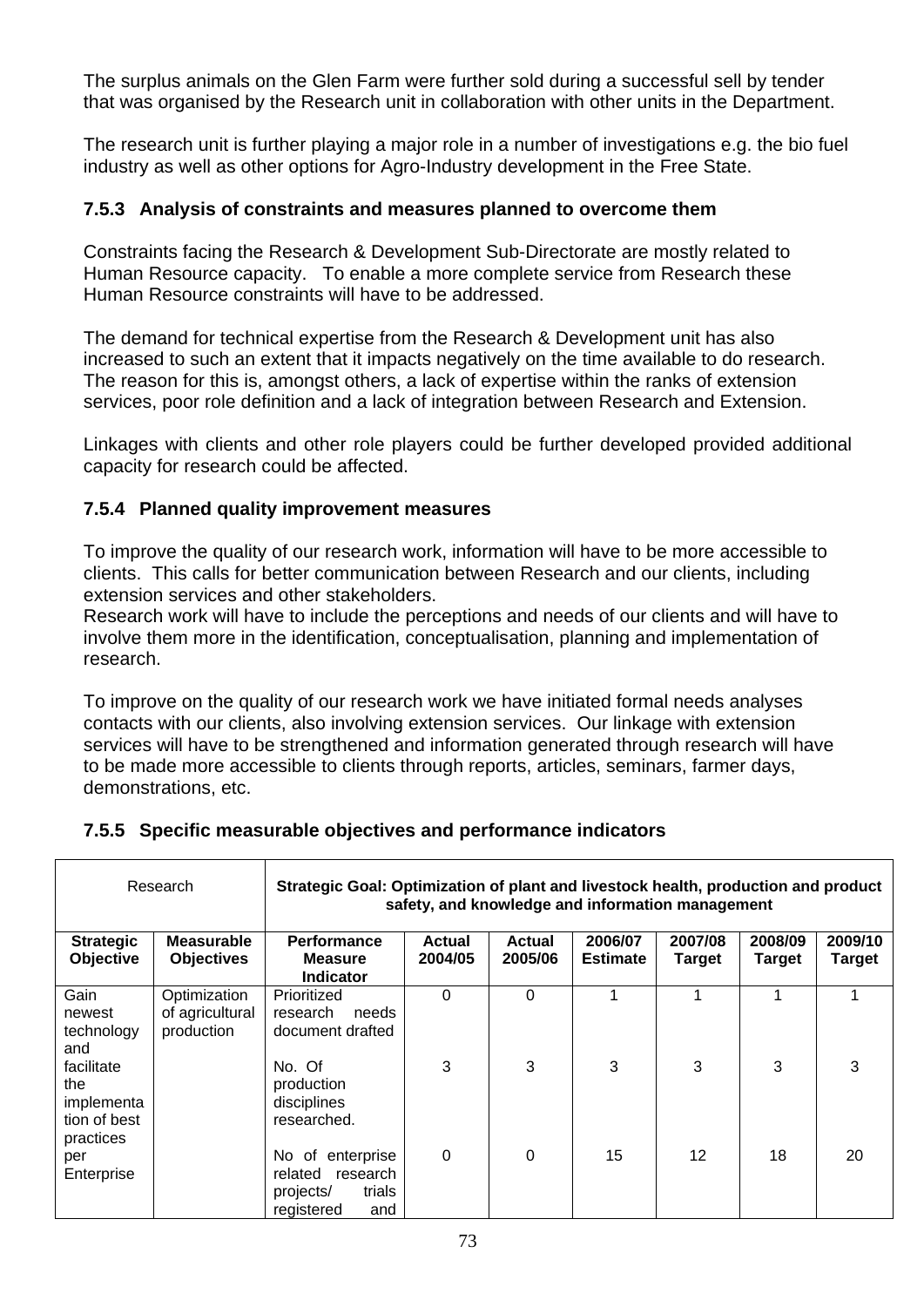|                            |                                       | running                                |                |                  |                |                |                |                |
|----------------------------|---------------------------------------|----------------------------------------|----------------|------------------|----------------|----------------|----------------|----------------|
|                            |                                       | No. of functional<br>research          | 0              | $\boldsymbol{0}$ | $\mathbf{1}$   | 1              | 1              | 1              |
|                            |                                       | demonstration<br>trial(s)              |                |                  |                |                |                |                |
|                            |                                       |                                        | $\mathbf 0$    | $\boldsymbol{0}$ | 3              | $\overline{2}$ | $\sqrt{2}$     | $\overline{2}$ |
|                            |                                       | No. research and                       |                |                  |                |                |                |                |
|                            |                                       | development<br>projects of             |                |                  |                |                |                |                |
|                            |                                       | alternative                            |                |                  |                |                |                |                |
|                            |                                       | agricultural                           |                |                  |                |                |                |                |
|                            |                                       | enterprises<br>registered and          |                |                  |                |                |                |                |
|                            |                                       | running                                |                |                  |                |                |                |                |
|                            |                                       | No. of information                     | $\mathbf 0$    | $\boldsymbol{0}$ | 5              | $\mathbf{3}$   | 5              | 7              |
|                            |                                       | packages                               |                |                  |                |                |                |                |
|                            |                                       | developed                              |                |                  |                |                |                |                |
| Technically<br>informed    | <b>Disseminatio</b><br>n of technical | No of papers<br>published              | $\pmb{0}$      | 6                | $\overline{2}$ | $\overline{2}$ | $\overline{2}$ | $\overline{2}$ |
| clients and                | agricultural                          |                                        |                |                  |                |                |                |                |
| staff                      | information to                        | No of farmer                           | $\pmb{0}$      | 4                | 20             | 20             | 24             | 24             |
|                            | clients                               | information days<br>organized and/or   |                |                  |                |                |                |                |
|                            |                                       | participated in.                       |                |                  |                |                |                |                |
|                            |                                       | No of client                           | 0              | $\boldsymbol{0}$ | 15             | 15             | 15             | 10             |
|                            |                                       | contact sessions                       |                |                  |                |                |                |                |
|                            |                                       | in support of                          |                |                  |                |                |                |                |
|                            |                                       | training<br>initiatives.               |                |                  |                |                |                |                |
| Specialized                | Efficient                             | No of contact                          | $\overline{0}$ | 863              | 120            | 60             | 60             | 60             |
| technical<br>support       | technical<br>support                  | visits or sessions<br>related to       |                |                  |                |                |                |                |
| needs                      | provided                              | departmental                           |                |                  |                |                |                |                |
| satisfied                  |                                       | projects                               |                |                  |                |                |                |                |
|                            |                                       | No of resource                         | 0              | 0                | 16             | 20             | 24             | 24             |
|                            |                                       | assessments                            |                |                  |                |                |                |                |
|                            |                                       | conducted                              |                |                  |                |                |                |                |
|                            |                                       |                                        |                |                  |                |                |                |                |
|                            |                                       | No of soil & water                     | $\mathbf 0$    | 595              | 600            | 600            | 800            | 1000           |
|                            |                                       | samples                                |                |                  |                |                |                |                |
|                            |                                       | analyzed                               |                |                  |                |                |                |                |
|                            |                                       | No of clients                          | $\mathbf 0$    | $\boldsymbol{0}$ | 500            | 540            | 580            | 580            |
|                            |                                       | assisted with                          |                |                  |                |                |                |                |
| Technically                | Well informed                         | technical support.<br>No of literature | $\mathbf 0$    | $\mathbf 0$      | $\overline{2}$ | $\overline{2}$ | $\overline{2}$ | $\overline{2}$ |
| Capacitate                 | and                                   | studies                                |                |                  |                |                |                |                |
| d Research<br><b>Staff</b> | technically<br>capable staff          | undertaken                             |                |                  |                |                |                |                |
|                            |                                       | No of information/                     | $\mathbf 0$    | $\boldsymbol{0}$ | 8              | 10             | 10             | 10             |
|                            |                                       | training sessions<br>& congresses on   |                |                  |                |                |                |                |
|                            |                                       | new technology                         |                |                  |                |                |                |                |
|                            |                                       | attended                               |                |                  |                |                |                |                |
| Manage<br>research         | Research<br>coordinated               | Agricultural<br>research               | $\overline{0}$ | $\mathbf 0$      | 100            | 100            | 100            | 100            |
| through                    | to ensure                             | coordinating                           |                |                  |                |                |                |                |
| coordinatio                | relevance,                            | forum functional                       |                |                  |                |                |                |                |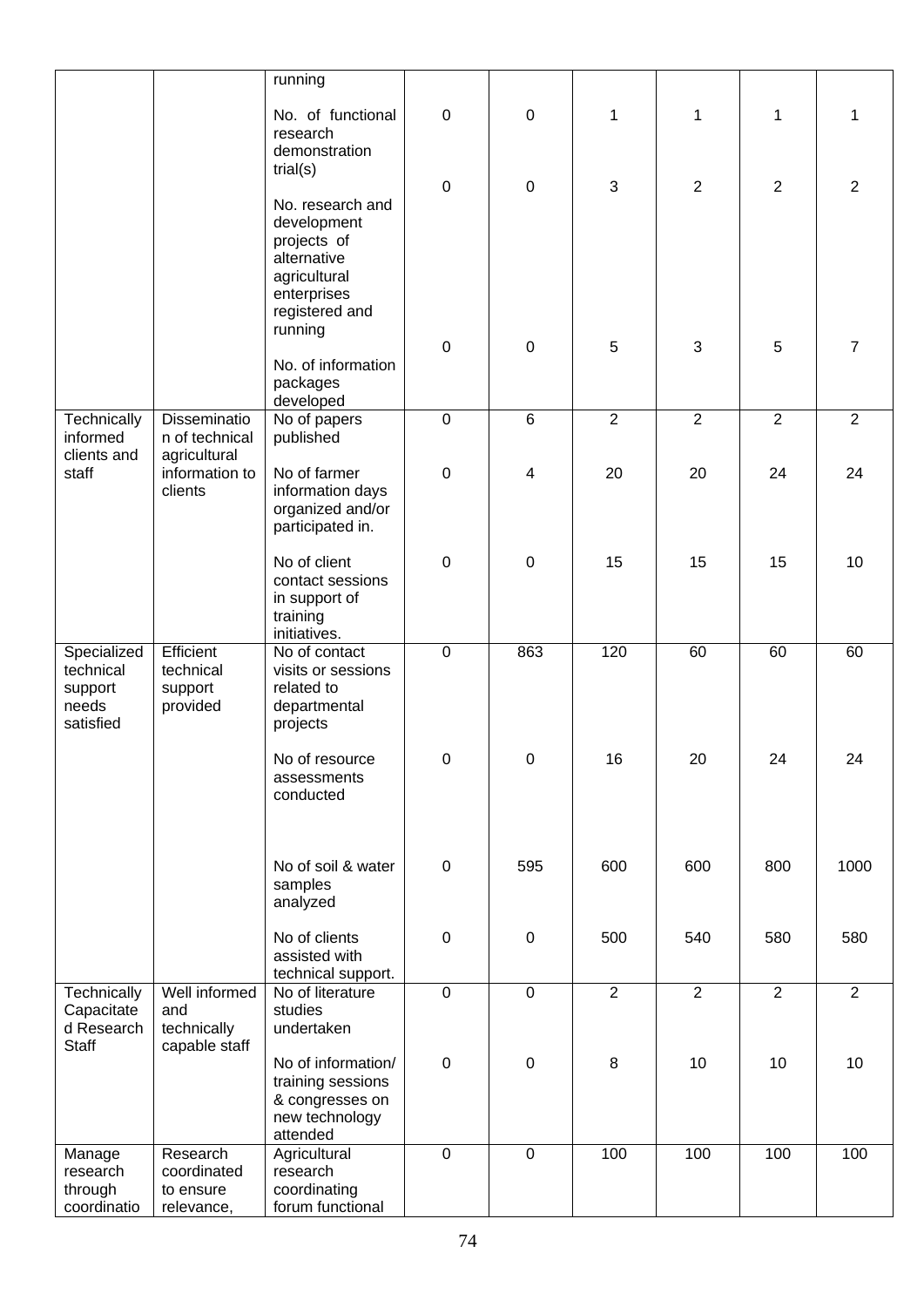| n for<br>effectivene<br>SS | efficiency and<br>effectiveness<br>and transfer<br>of technology | (% )<br>No of meetings<br>with districts to |  | 5 |  |
|----------------------------|------------------------------------------------------------------|---------------------------------------------|--|---|--|
|                            |                                                                  | coordinate<br>activities                    |  |   |  |

## **7.6 Sub-programme: Information Services (Farming Information)**

#### **7.6.1 Strategic Goals**

The strategic goals addressed by this programme are:

- Goal 5 Optimize natural resource and infrastructure utilization and management.
- Goal 8 Effective and efficient communication, information and technology management

#### **7.6.2 Progress Analysis**

The Farming Information Section renders a service whereby specialized agricultural technical information is made available to its clients, the main focus being the field staff of the FS DOA.

During the past year the agricultural conditions report and climate outlooks were distributed to 54 hardcopy recipients as well as 220 email recipients per month. A SMS system was put in place with which to distribute climate outlook information timely and directly to farmers. There are currently 579 recipients on the SMS distribution list. The accuracy of the climate outlook is not satisfactory and this was addressed to SAWS through DoA.

Two new GIS datasets were acquired, while other datasets were updated.

Information distribution using GIS technology is one of the main activities of Farming Information. More than 8 high quality maps were developed thus far, while 21 maps ranging from A3 to A0 size were printed and distributed on request. 193 Electronic maps were distributed a data inputs were made to Provincial GIS and various other organizations. The WARD GIS consisting of geographical base and resource data was updated at more than 40 locations.

The contents of the land reform database are estimated to have more than 90 % of all land reform in the province while an estimated 75 % of the records have additional contact information. This data can be displayed geographically and makes the FS DOA the first and only provincial department with such a comprehensive geographically enabled land reform database.

#### **7.6.3 Analysis of constraints and measures planned to overcome them**

Lack of staff is hampering production in the section. Steps were implemented to maintain the core functions, but it still impacts negatively to reach certain objectives, e.g. visualized reporting on process on land reform, implementation of a client database and implementing a comprehensive agricultural information management system.

Information needed to compile Agricultural Condition Reports, presently has to be obtained from Extension Officers. However the slow pace at which this information is provided hampers compilation of reports. There is a need for a better system of information collection.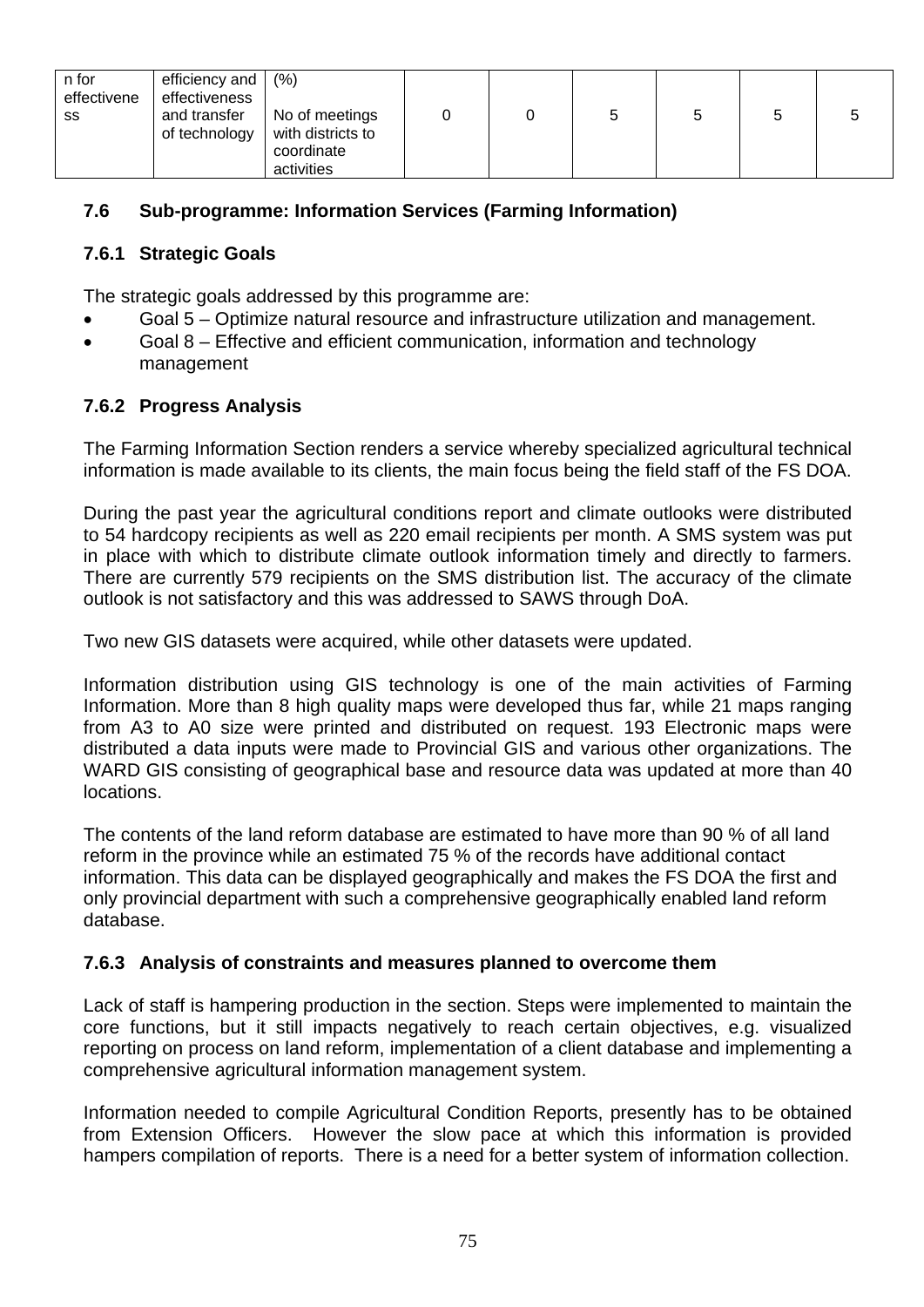The sections added responsibility towards Disaster Management and particularly towards administrating the Fire Relief Scheme, further hampers the ability to implement the sections Performance Plan. Implementation of the structure for a Disaster Management Unit will alleviate this constraint.

#### **7.6.4 Planned quality improvement measures**

Due to experienced and dedicated staff, good equipment and adequate stationary, the quality of maps from Farming Information is of a high standard. Continuous efforts are made to improve on this standard.

A visualized reporting system on Land Reform must be developed.

The climate outlooks that were received from SAWS through National Department of Agriculture (Directorate ARDM) were not accurate for the 2005/06 summer season. This must be addressed through the National Agricultural Climate Outlook Committee (NAC). Climate outlooks must reach end users timely by extending the lists for email and SMS recipients.

Cooperation with ARC, SAWS and National Department of Agriculture (Directorate ARDM) must be continued to help ensure improved accuracy of climate outlooks.

|  | 7.6.5 Specific measurable objectives and performance indicators |
|--|-----------------------------------------------------------------|
|  |                                                                 |

| <b>Information Services</b>                                      |                                                      | Strategic Goal: Optimization of plant and livestock health, production and product<br>safety, and knowledge and information management |                          |                          |                            |                          |                          |                          |  |  |
|------------------------------------------------------------------|------------------------------------------------------|----------------------------------------------------------------------------------------------------------------------------------------|--------------------------|--------------------------|----------------------------|--------------------------|--------------------------|--------------------------|--|--|
| <b>Strategic</b><br>Objective                                    | <b>Measurable</b><br><b>Objectives</b>               | Performance<br><b>Measure</b><br><b>Indicator</b>                                                                                      | <b>Actual</b><br>2004/05 | <b>Actual</b><br>2005/06 | 2006/07<br><b>Estimate</b> | 2007/08<br><b>Target</b> | 2008/09<br><b>Target</b> | 2009/10<br><b>Target</b> |  |  |
| Improved<br>Agricultural<br>Information<br>Manageme<br>nt System | Improved<br>access to<br>agricultural<br>information | No of updated<br>information<br>package sets<br>distributed to<br>clients/extensio<br>n officials                                      | $\overline{0}$           | $\mathbf 0$              | $\mathbf 0$                | 40                       | 40                       | 40                       |  |  |
|                                                                  |                                                      | No of<br>geographical<br>information<br>datasets<br>developed,<br>acquired or<br>updated                                               | $\mathbf 0$              | $\mathbf 0$              | 12                         | 12                       | 12                       | 12                       |  |  |
|                                                                  |                                                      | No of maps<br>distributed                                                                                                              | 800                      | 700                      | 400                        | 400                      | 400                      | 400                      |  |  |
|                                                                  |                                                      | No of atlases<br>distributed                                                                                                           | $\mathbf 0$              | $\mathbf 0$              | 10                         | 10                       | 10                       | 10                       |  |  |
|                                                                  |                                                      | No of datasets<br>distributed<br>electronically                                                                                        | $\overline{0}$           | 0                        | 50                         | 50                       | 50                       | 50                       |  |  |
|                                                                  |                                                      | A Land Reform<br>database<br>available and                                                                                             | $\mathbf 0$              | $\overline{0}$           | 80                         | 90                       | 95                       | 95                       |  |  |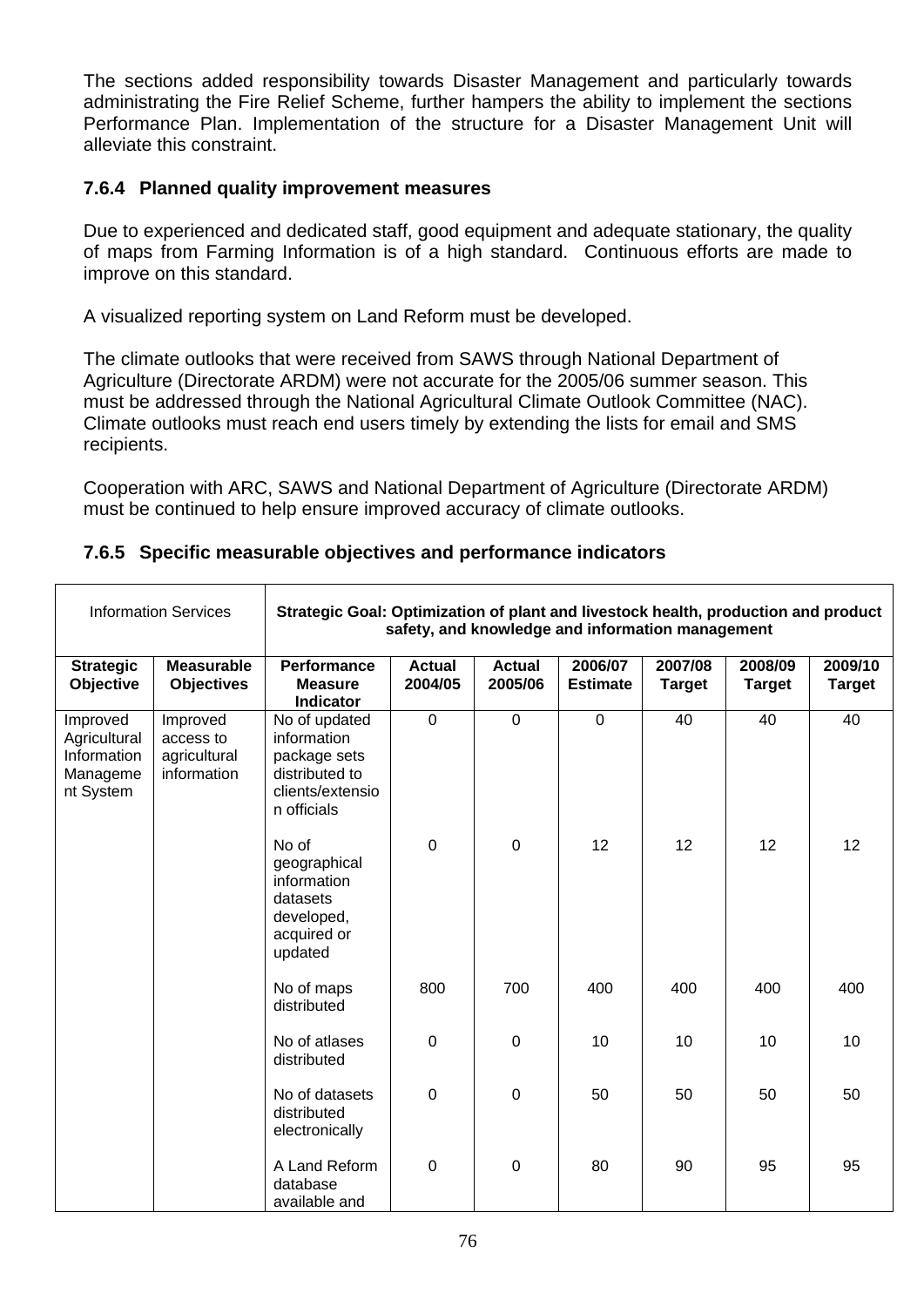|           |               | maintained (%)               |                |             |                 |       |       |                 |
|-----------|---------------|------------------------------|----------------|-------------|-----------------|-------|-------|-----------------|
| Manage an | An effective  | Functional                   | $\overline{0}$ | $\mathbf 0$ | 70              | 80    | 90    | 90              |
| effective | early warning | early warning                |                |             |                 |       |       |                 |
| early     | system        | committees (%)               |                |             |                 |       |       |                 |
| warning   | operational   |                              |                |             |                 |       |       |                 |
| system    |               | No. of                       | $\mathbf 0$    | 13          | 12 <sup>2</sup> | 12    | 12    | 12 <sub>2</sub> |
|           |               | agricultural                 |                |             |                 |       |       |                 |
|           |               | conditions                   |                |             |                 |       |       |                 |
|           |               | reports                      |                |             |                 |       |       |                 |
|           |               | compiled and<br>distributed. |                |             |                 |       |       |                 |
|           |               |                              |                |             |                 |       |       |                 |
|           |               | No of climate                |                |             |                 |       |       |                 |
|           |               | reports                      |                |             |                 |       |       |                 |
|           |               | distributed per              |                |             |                 |       |       |                 |
|           |               | district (Hard               |                |             |                 |       |       |                 |
|           |               | copies, email                |                |             |                 |       |       |                 |
|           |               | and SMS):                    | 96             | 159         | 192             | 576   | 576   | 576             |
|           |               | DC 16                        | 60             | 69          | 120             | 132   | 132   | 132             |
|           |               | <b>DC 17</b>                 | 96             | 159         | 192             | 318   | 318   | 318             |
|           |               | <b>DC 18</b>                 | 180            | 288         | 348             | 888   | 888   | 888             |
|           |               | <b>DC 19</b>                 | 0              | 109         | 132             | 186   | 186   | 186             |
|           |               | DC 20                        | 36             | 1813        | 1600            | 11412 | 11412 | 11412           |
|           |               | Other                        | 0              | 0           | 11000           | 36000 | 36000 | 36000           |
|           |               | <b>SMS</b>                   |                |             |                 |       |       |                 |

#### **7.7 Sub-programme: Infrastructure Support Services (Glen Farm)**

#### **7.7.1 Strategic Goals**

The strategic goals addressed by this programme are:

- Goal 1 Improvement of primary production and advancement in agro processing.
- Goal 2 Ensure economically sustainable agricultural development.
- Goal 3 Optimization of plant and livestock health, production and product safety.
- Goal 8 Effective and efficient communication information and technology management.
- Goal 9 Skilled and knowledgeable clients.

#### **7.7.2 Progress Analysis**

A lot of progress has been made in the following areas:

- Motivation of farm staff about the role that they have to play in achieving the Glen Farm Mission, which is in line with the Department's Strategic Plan.
- Good Agricultural Practice (GAP) introduced wherever possible.
- Improved utilization of resources such as old fallow fields planted to maize (120 ha) for milling on site in an effort to move towards sustainability with regard to feed requirements in the animal husbandry units.
- Improved fodder flow program compiled and implemented for the dairy herd.
- Systematic repairs to all mechanical equipment; however progress is limited by budget.
- Systematic refurbishment of tractors and heavy machinery.
- Roadworthy certification and registration of all tractors, trailers and heavy machinery.
- Ongoing maintenance of Glen electricity supply and sub-stations.
- Ongoing maintenance of Glen's purified water supply reticulation system.
- Ongoing maintenance of Glen sewage plant. Maintaining legislative compliancy.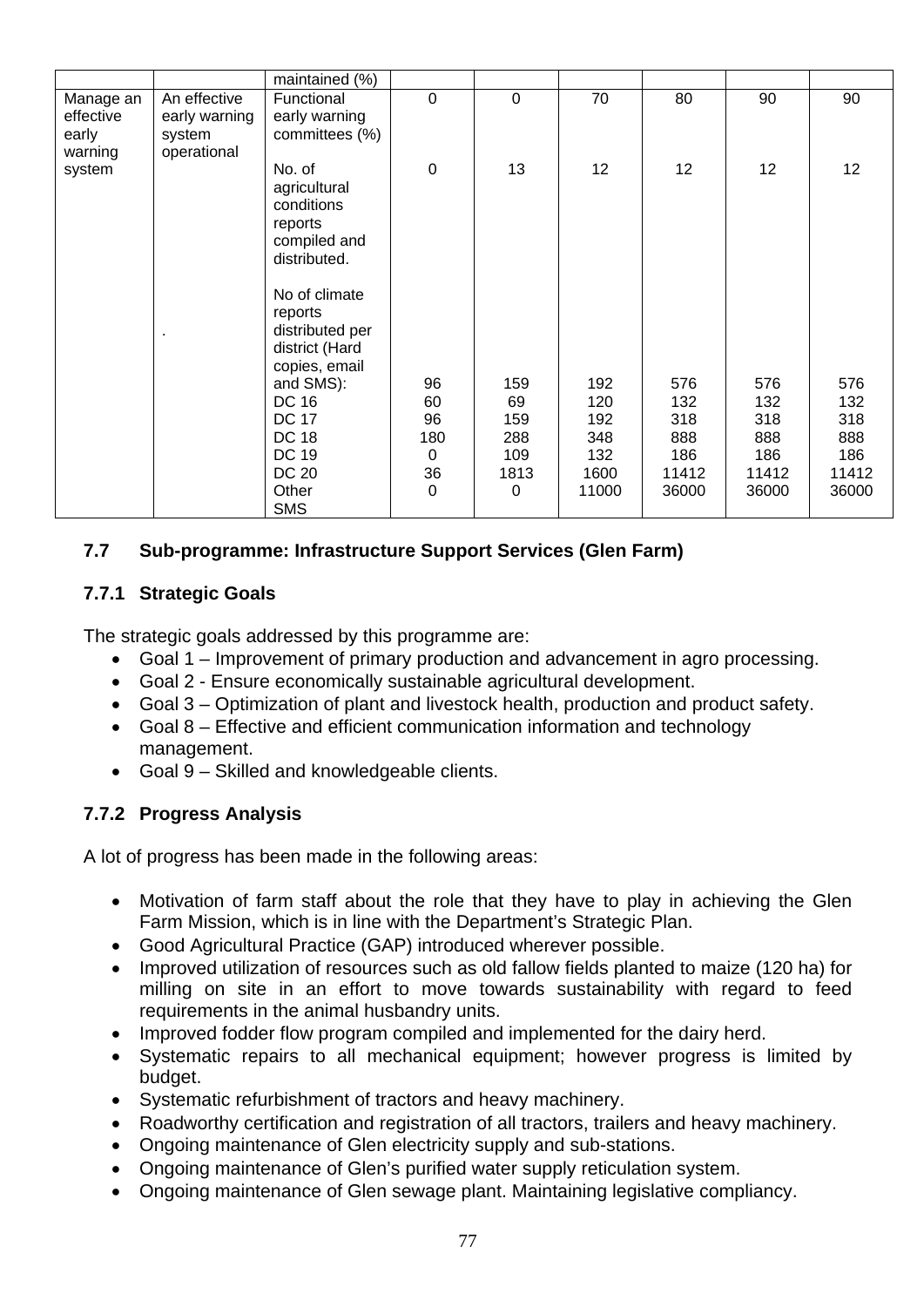- Ongoing liaison with the Department of Public Works, Roads and Transport (DOPW), the appointed management consultant and contractors conducting maintenance at Glen.
- Nine contractors are currently finalizing projects valued at R9mil. These contracts include refurbishment of: Men's hostel; Kitchen and dining hall; MEC's office building; Chief Director's office building and the Sport stadium. New projects are: The six km security fence around the greater campus; the widening and paving at the entrance gate; the dairy and abattoir effluent treatment plant.
- BEE suppliers have been assisted by linking them with mainstream agricultural industry.

#### **7.7.3 Analysis of constraints and measures planned to overcome them**

The main constraints are human resources related and can be summarized as not having sufficient staff to carry out all the tasks. It can be summarized as follows:

- A constantly depleting staff component owing to retirement, incapacity leave and deaths that are not being replaced. – Constant motivation will be made to enable the farm to replace staff members as soon as posts become vacant.
- Moratorium on overtime payment results in key seasonal activities not being completed in time during peak periods. Motivation will be made to re-introduce overtime.
- 50% of the Glen Farm staff attend ABET classes during working hours from Monday to Thursday. – Guidance will be sought from the HR department on how best to accommodate this.
- Lack of management capacity. Continuous capacity building by way of practical skills transfer conducted internally and externally.
- Lack of supervisors and team leaders. Continue to motivate for the appointment of supervisors.
- We cannot effectively deal with the huge backlog of maintenance with our current budget and progress is slow. - This depends entirely on the possibility of receiving additional budget which will be essential to prevent further decay.

#### **7.7.4 Planned quality improvement measures**

- A comprehensive staff development plan, which focuses on training, both external and internal.
- Continually upgrading agricultural practices and introducing Standard Operating Procedures (SOP's) as part of the Quality Management (QM) system.
- Careful utilization of the budget to achieve objectives.
- Focusing on re-designing the farm's operations so as to be fully accessible to learners of agriculture.
- Systematically refurbishing all tractors and trailers to have them roadworthy and relicensed.
- Expanding the farm's databases to facilitate management.
- Continuously maintaining infrastructure and managing major infrastructure refurbishment projects.

# **7.7.5 Specific measurable objectives and performance indicators**

| Infrastructure Support | Strategic Goal: Optimization of plant and livestock health, production and product |
|------------------------|------------------------------------------------------------------------------------|
| <b>Services</b>        | safety, and knowledge and information management                                   |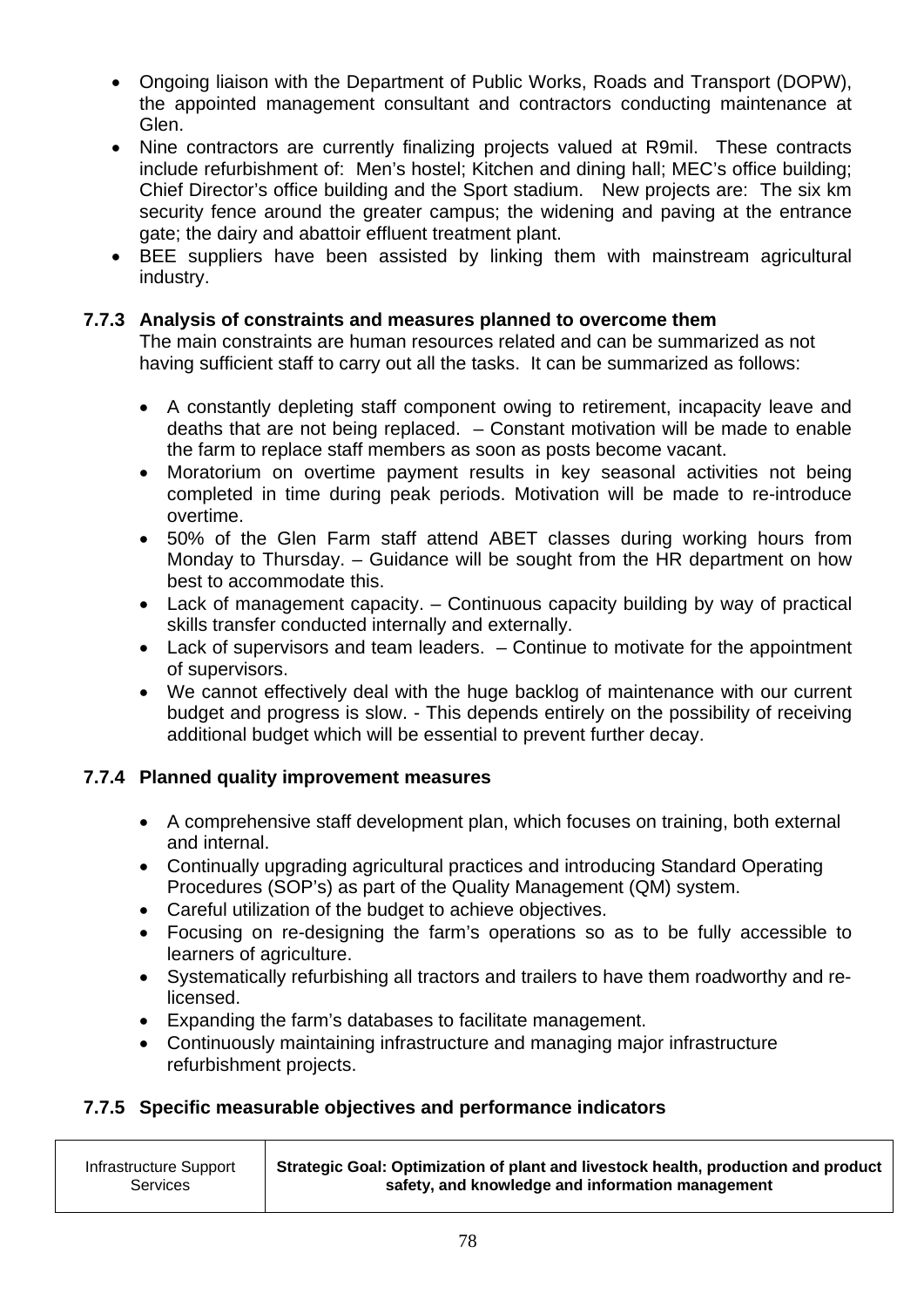| <b>Strategic</b><br>Objective                                                                                        | <b>Measurable</b><br><b>Objectives</b>                                                                                                   | Performance<br><b>Measure</b><br><b>Indicator</b>                                                                                                                                | <b>Actual</b><br>2004/05 | <b>Actual</b><br>2005/06 | 2006/07<br><b>Estimate</b> | 2007/08<br><b>Target</b> | 2008/09<br><b>Target</b> | 2009/10<br><b>Target</b> |
|----------------------------------------------------------------------------------------------------------------------|------------------------------------------------------------------------------------------------------------------------------------------|----------------------------------------------------------------------------------------------------------------------------------------------------------------------------------|--------------------------|--------------------------|----------------------------|--------------------------|--------------------------|--------------------------|
| Provide a<br>sufficient<br>range of<br>facilities to<br>support<br>research,<br>formal and<br>non-formal<br>training | An<br>appropriate<br>range of<br>facilities<br>provided to<br>support<br>Research,<br>Formal and<br>Non-formal<br>Training<br>activities | No of<br>documented<br>operating<br>procedures<br>developed for<br>supporting<br>research,<br>formal and non-<br>formal training<br>in place                                     | $\mathbf 0$              | $\mathbf 0$              | $\mathbf 0$                | 5                        | 5                        | 5                        |
|                                                                                                                      |                                                                                                                                          | No of<br>maintenance<br>activities<br>executed for<br>basic farm<br>infrastructure<br>operating<br>optimally in<br>support of<br>research,<br>formal and non-<br>formal training | 30                       | 30                       | 30                         | 45                       | 45                       | 45                       |
|                                                                                                                      |                                                                                                                                          | Environmental<br>management<br>compliant with<br>legislation. (%)                                                                                                                | $\pmb{0}$                | $\boldsymbol{0}$         | $\mathbf 0$                | 80                       | 85                       | 95                       |
| Manage<br>information<br>systems on<br>Glen Farm                                                                     | Physical and<br>financial<br>database for<br>Glen Farm be<br>setup                                                                       | Management<br>information<br>systems for<br>capturing and<br>utilization of<br>farm records<br>developed,<br>upgraded and<br>maintained (%)                                      | 70                       | 80                       | 50                         | 50                       | 60                       | 70                       |
| Develop<br>existing<br>and<br>establish<br>appropriate<br>new<br>farming<br>enterprises                              | Optimization<br>of production<br>while<br>demonstratin<br>g examples<br>of good<br>agricultural<br>practice                              | Appropriate<br>existing farming<br>enterprises<br>depicting good<br>agricultural<br>practices,<br>improved in<br>support of<br>research,<br>formal and non-<br>formal training.  | 1                        | $\mathbf{1}$             | $\overline{7}$             | $\overline{7}$           | $\overline{7}$           | $\overline{7}$           |
|                                                                                                                      |                                                                                                                                          | Appropriate<br>new farming<br>enterprises<br>established                                                                                                                         | $\pmb{0}$                | $\pmb{0}$                | 1                          | 1                        | $\overline{2}$           | $\overline{2}$           |
| Manage<br>the<br>maintenanc<br>e and<br>upgrading<br>of campus<br>infrastructu<br>re on                              | Types of<br>maintenance<br>and<br>upgrading of<br><b>Glen Campus</b><br>infrastructure<br>on the<br>Experimental                         | Electricity,<br>Purified water,<br>Sewerage,<br>Garden,<br>grounds and<br>sports facilities<br>upgraded (%)                                                                      | 20                       | 30                       | 40                         | 50                       | 60                       | 70                       |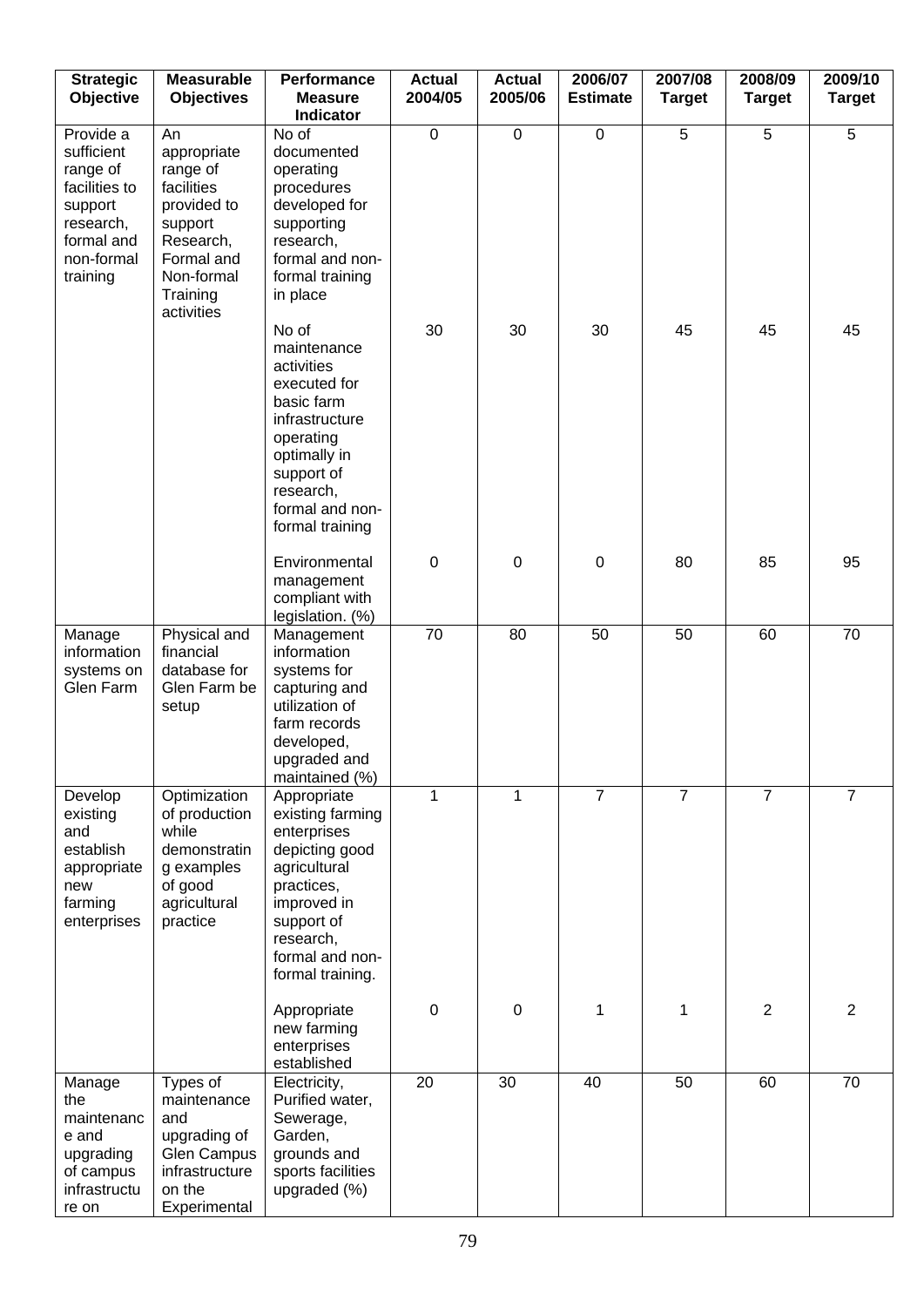| Experiment   | farm               |                            |              |             |     |     |     |     |
|--------------|--------------------|----------------------------|--------------|-------------|-----|-----|-----|-----|
| al farm      |                    |                            |              |             |     |     |     |     |
| Increase     | Marketing of       | Annual                     | $\mathbf{0}$ | 0           |     | 1   | 1   |     |
| revenue      | surplus            | production                 |              |             |     |     |     |     |
|              | animals at         | auction                    |              |             |     |     |     |     |
|              | Glen aligned       | conducted                  |              |             |     |     |     |     |
|              | to industry        |                            |              |             |     |     |     |     |
|              |                    | Sale of surplus            | $\Omega$     | $\mathbf 0$ | 100 | 100 | 100 | 100 |
|              |                    | two week old<br>male dairy |              |             |     |     |     |     |
|              |                    | calves (%)                 |              |             |     |     |     |     |
| Manage       | Types of           | Electricity,               | 20           | 30          | 40  | 50  | 60  | 70  |
| the          | maintenance        | Purified water,            |              |             |     |     |     |     |
| maintenanc   | and                | Sewerage,                  |              |             |     |     |     |     |
| e and        | upgrading of       | Garden,                    |              |             |     |     |     |     |
| upgrading    | <b>Glen Campus</b> | Grounds and                |              |             |     |     |     |     |
| of campus    | infrastructure     | Sports facilities          |              |             |     |     |     |     |
| infrastructu | on the             | upgraded (%)               |              |             |     |     |     |     |
| re on        | Experimental       |                            |              |             |     |     |     |     |
| Experiment   | farm               |                            |              |             |     |     |     |     |
| al farm      |                    |                            |              |             |     |     |     |     |

# **Programme budget by sub-programme**

| Sub-<br>programme              | Year $-2$<br>2003/04<br>(actual) | Year $-1$<br>2004/05<br>(actual) | Base year<br>2005/06<br>(actual) | Average<br>annual<br>change<br>$(\%)$ | Year 1<br>2006/07<br>(budget) | Year 2<br>2007/08<br>(MTEF<br>project.) | Year 3<br>2008/09<br>(MTEF<br>Project.) | Year 4<br>2009/10<br>(MTEF<br>Project.) | Average<br>annual<br>change<br>(%) |
|--------------------------------|----------------------------------|----------------------------------|----------------------------------|---------------------------------------|-------------------------------|-----------------------------------------|-----------------------------------------|-----------------------------------------|------------------------------------|
| Research                       | 10.195                           | 10.400                           | 10.642                           |                                       | 11,533                        | 10,692                                  | 11.905                                  | 12,949                                  |                                    |
| Information<br><b>Services</b> | 1,331                            | 1,373                            | 1,306                            |                                       | 1,586                         | 1,760                                   | 1,859                                   | 1,896                                   |                                    |
| Infrastructure<br>support      | 5,228                            | 6,625                            | 6,783                            |                                       | 6,814                         | 8.831                                   | 9,342                                   | 9,653                                   |                                    |
| <b>Total</b><br>programme      | 16,754                           | 18,398                           | 18,731                           | 12                                    | 19.933                        | 21,283                                  | 23,106                                  | 24,498                                  | 69                                 |

# **8. Programme 6: Agricultural Economics**

# **8.1 Strategic Goals**

The strategic goal addressed by this programme is:

• Goal 2 – Ensure economically sustainable agricultural development

# **8.2 Progress analysis**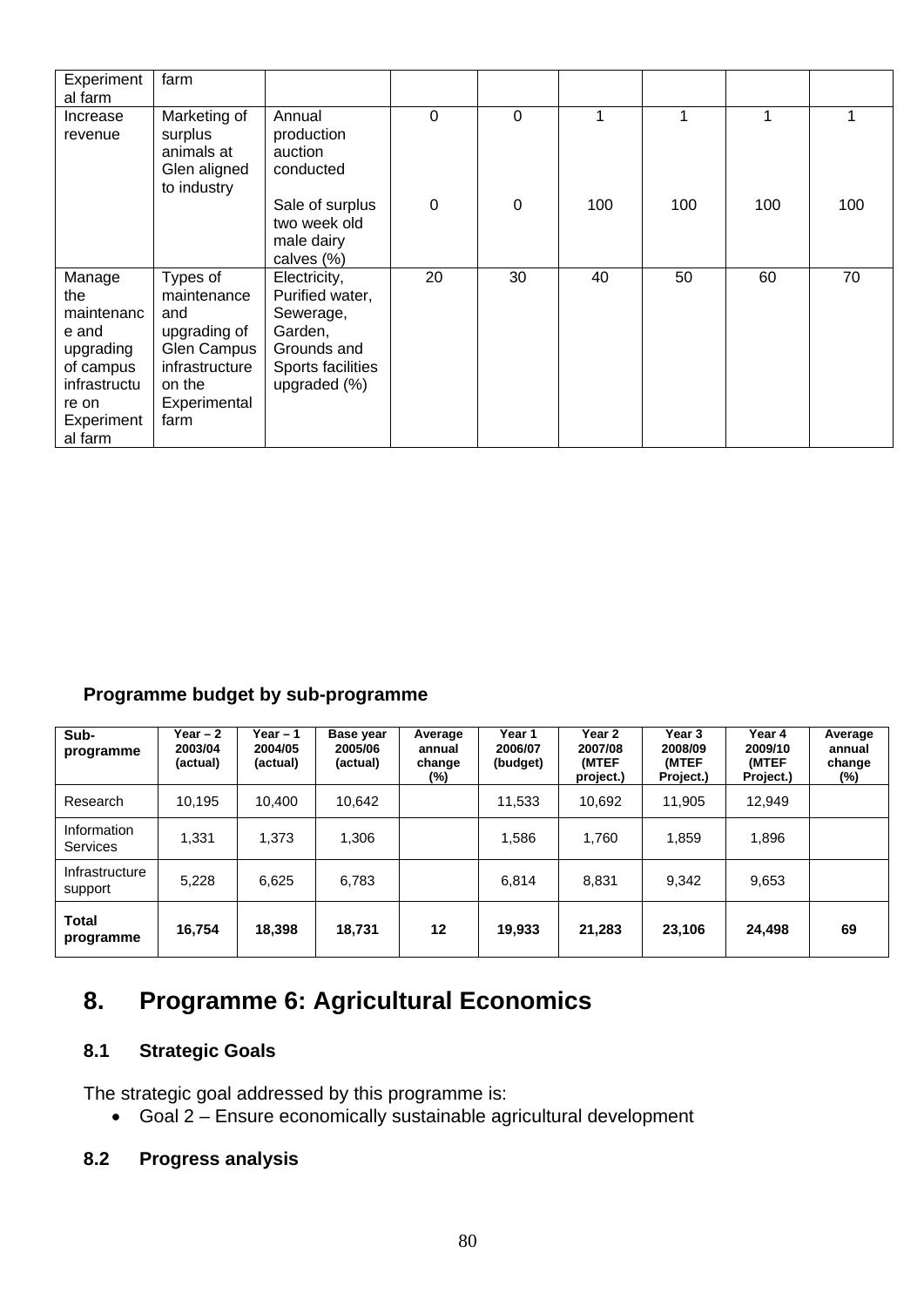The Agricultural Economics Section played a facilitating and supportive role with regard to development projects. These included projects assisted via Land Reform initiatives and CPF-SP and CASP. Several meetings with role players, e.g. project beneficiaries, extension officers, mentors and consultants, and visits to evaluated farms/projects were conducted during the year. Business plans and feasibility studies were evaluated and compiled in support of applications for the mentioned funding.

Commercial financial study groups are supported and an analysis of the financial data of these groups for 2006/07 was provided to financial institutions, agri-businesses and tertiary education institutions to be used in the development of industry norms and standards.

With regard to disaster management, the full allocation received for drought relief 2004/05 was disbursed to farmers and R8.9 million of the R16 million allocations received for 2005/06 was also disbursed during March 2006. The remainder was disbursed by the end of August 2006.

Agricultural economic and marketing information were disseminated to clients of the Department on an ad hoc-basis.

Assistance is currently provided to development projects with regard to access to markets via initiatives such as linkages with craft markets, etc.

The Provincial Decision-making enabling project (PROVIDE), a joint project between the 9 provinces and the National Department of Agriculture, came to an end in May 2006. External evaluators concluded that the project was successful and recommended that it should continue in a more permanent format. Several discussion documents and working papers that report the results of economic analysis derived by the project are available as outputs of the project. Examples are "A Computable General Equilibrium (CGE) Analysis of the Impact of an Oil Price Increase in South Africa", "Costs and Benefits of Higher Tariffs on Wheat Imports to South Africa – A General Equilibrium Analysis", "Quantifying the economic divide in South African agriculture: An income-side analysis", "General Equilibrium Effects in the South African Maize Market: International Trade Simulations", "The welfare impacts of targeted transfers to poor households", "The Impact of Increasing Excise Duties on the Economy" and "The impact of property rates on agricultural land, focusing on the Free State."

#### **8.3 Analysis of constraints and measures planned to overcome them**

Service delivery is hampered by the current inability to meet the increasing demand for agricultural economic services.

Efforts are being made to implement the newly approved structure for the Directorate: Agricultural Economics in order to align capacity with current demand for agricultural economic services.

#### **8.4 Description of planned quality improvement measures**

The following measures are envisaged:

The quality of services offered can be improved by ensuring the continued application of sound agricultural economic principles. This will result in the development of agricultural economic norms and standards to be utilized across the entire agricultural economic field;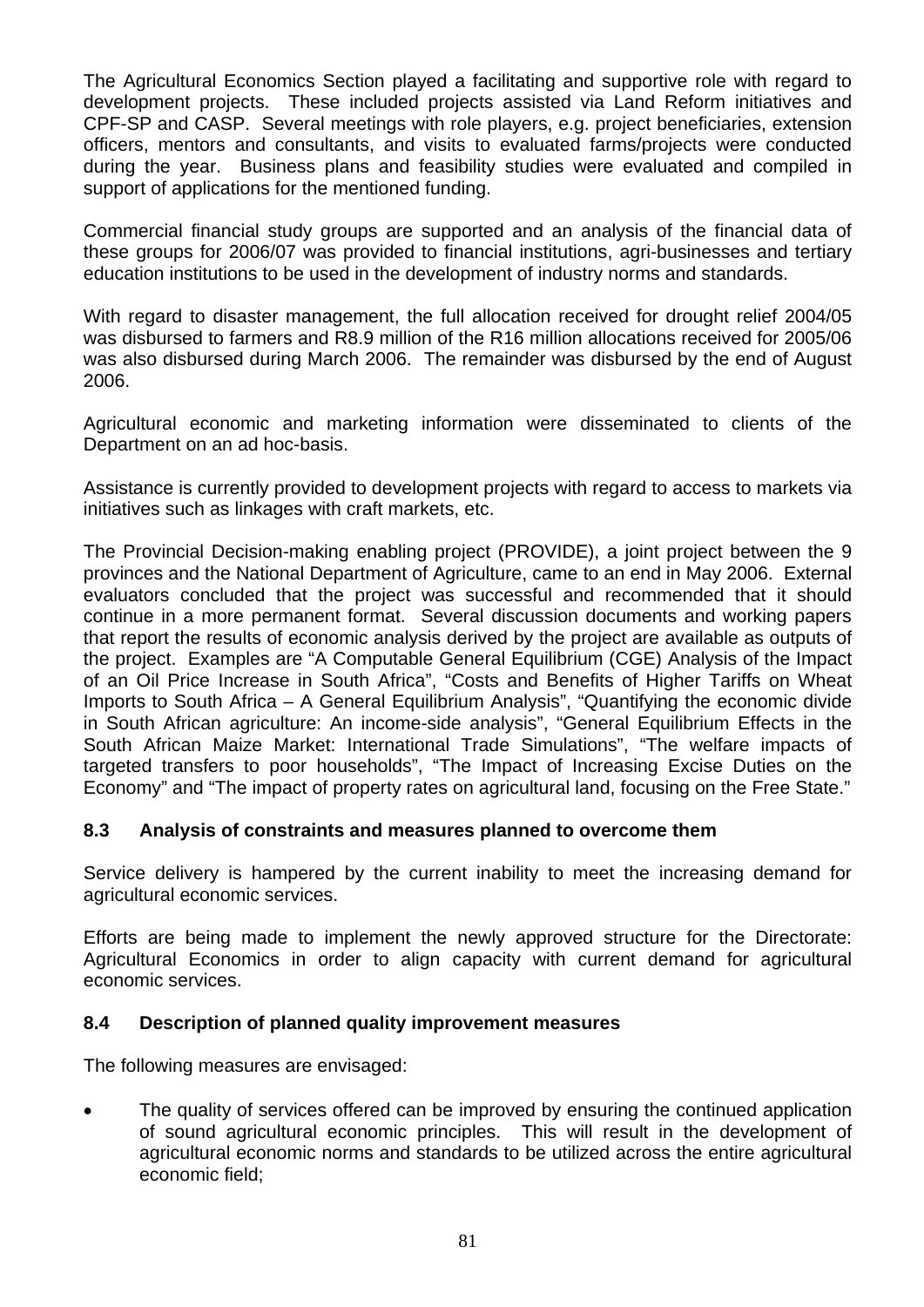- The quality of services rendered will be measured by the provision of timely and accurate agricultural economic and marketing information; and
- Continuous skills development of officials responsible for this programme will also contribute to the quality of services rendered.

#### **8.5 Sub-programme: Marketing Services**

#### **8.5.1 Strategic Goals**

The strategic goal addressed by this programme is:

• Goal 2 – Ensure economically sustainable agricultural development

# **8.5.2 Progress Analysis**

The Agricultural Economics Section played a facilitating and supportive role with regard to development projects. These included projects assisted via Land Reform initiatives and CPF-SP, CASP, redirected and PIG funding. Several meetings with role players, e.g. project beneficiaries, extension officers, mentors and consultants, and visits to evaluated farms/projects were conducted during the year. Business plans and feasibility studies were evaluated and compiled in support of applications for the mentioned funding.

Commercial financial study groups are supported and analysis of the financial data of these groups for 2006/07 was provided to financial institutions, agri-businesses and tertiary education institutions to be used in the development of industry norms and standards.

With regard to disaster management, the full allocation received for drought relief 2004/05 was disbursed to farmers and R8.9 million of the R16 million allocations received for 2005/06 was also disbursed during March 2006. The remainder was disbursed by the end of August 2006.

Agricultural economic and marketing information were disseminated to clients of the Department on an ad hoc-basis.

Assistance is currently provided to development projects with regard to access to markets via initiatives such as linkages with craft markets, etc.

#### **8.5.3 Analysis of constraints and measures planned to overcome them**

Service delivery is hampered by the current inability to meet the increasing demand for agricultural economic services.

Efforts are being made to implement the newly approved structure for the Directorate: Agricultural Economics in order to align capacity with current demand for agricultural economic services.

#### **8.5.4 Planned quality improvement measures**

The following measures are envisaged:

The quality of services offered can be improved by ensuring the continued application of sound agricultural economic principles. This will result in the development of agricultural economic norms and standards to be utilized across the entire agricultural economic field;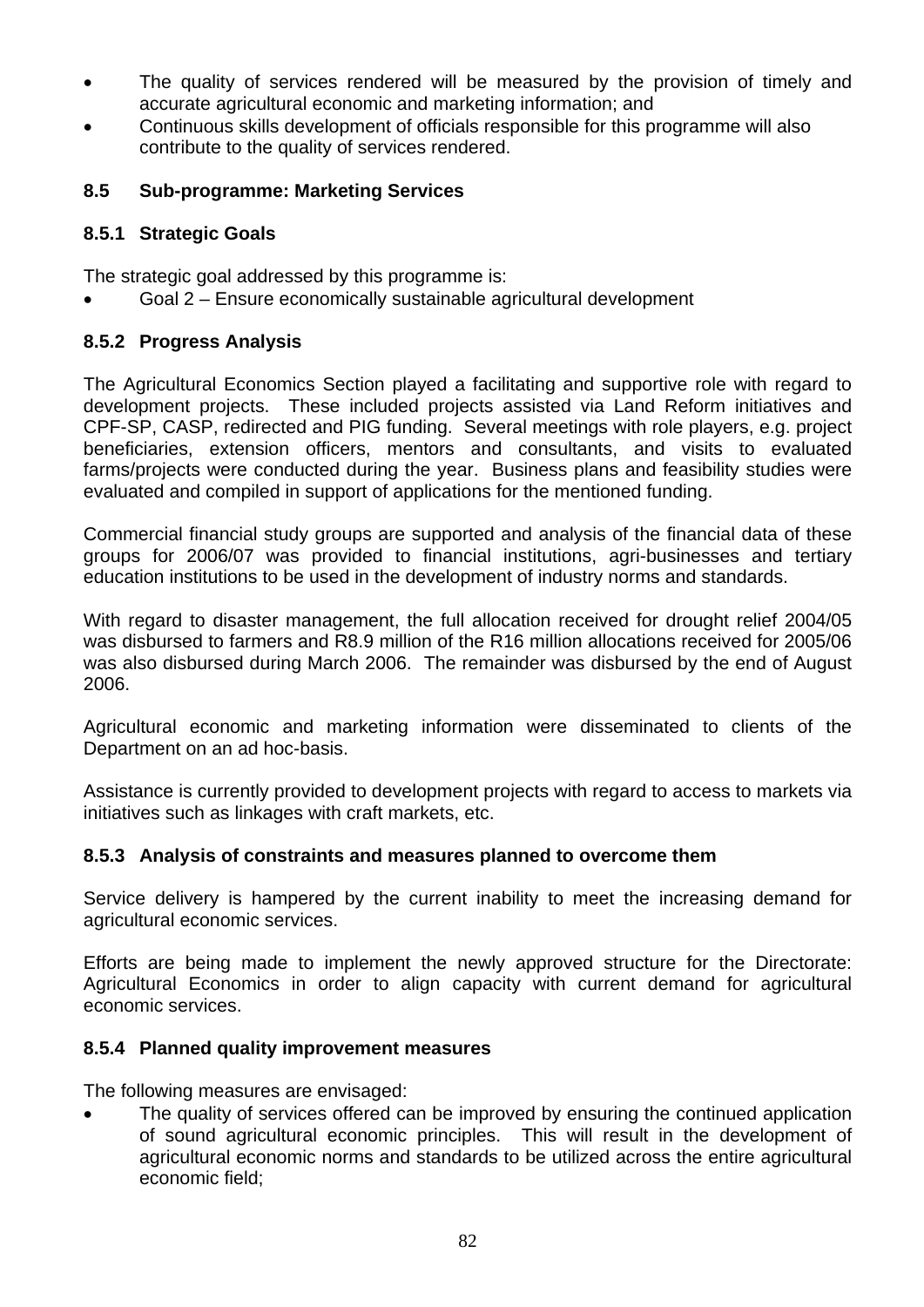- The quality of services rendered will be measured by the provision of timely and accurate agricultural economic and marketing information; and
- Continued skills development of officials responsible for this programme will also contribute to the quality of services rendered.

| <b>Marketing Services</b>                                             |                                                                         | Strategic Goal: Economically sustainable agricultural development                                                                  |                                                 |                                                                |                               |                                                                                         |                                                                                         |                                                                   |  |
|-----------------------------------------------------------------------|-------------------------------------------------------------------------|------------------------------------------------------------------------------------------------------------------------------------|-------------------------------------------------|----------------------------------------------------------------|-------------------------------|-----------------------------------------------------------------------------------------|-----------------------------------------------------------------------------------------|-------------------------------------------------------------------|--|
| <b>Strategic</b><br>Objective                                         | <b>Measurable</b><br><b>Objectives</b>                                  | Performance<br><b>Measure</b><br>Indicator                                                                                         | <b>Actual</b><br>2004/05                        | <b>Actual</b><br>2005/06                                       | 2006/07<br><b>Estimate</b>    | 2007/08<br><b>Target</b>                                                                | 2008/09<br><b>Target</b>                                                                | 2009/10<br><b>Target</b>                                          |  |
| Promote<br>sustainable<br>agricultural<br>business<br>developme<br>nt | Conduct a<br>desk study<br>for each<br>district                         | Reports on<br>resource<br>assessment of<br>districts<br>compiled                                                                   | $\mathbf 0$                                     | $\mathsf 0$                                                    | 5                             | 1                                                                                       | 1                                                                                       | 1                                                                 |  |
|                                                                       |                                                                         | Reports on<br>comparative<br>and competitive<br>advantages of<br>districts<br>compiled                                             | $\mathbf 0$                                     | $\mathbf 0$                                                    | 5                             | 1                                                                                       | 1                                                                                       | 1                                                                 |  |
|                                                                       |                                                                         | Lists on<br>projects with<br>economic<br>potential<br>compiled                                                                     | $\mathbf 0$                                     | $\overline{0}$                                                 | 5                             | 1                                                                                       | 1                                                                                       | 1                                                                 |  |
|                                                                       | Conduct farm<br>management<br>and<br>production<br>economic<br>research | No. of research<br>projects<br>conducted:<br><b>DC 16</b><br><b>DC 17</b><br><b>DC 18</b><br><b>DC 19</b><br><b>DC 20</b>          | $\mathbf 0$                                     | 36                                                             | 1<br>1<br>1<br>1<br>1         | $\boldsymbol{0}$<br>0<br>0<br>0<br>$\mathbf 0$                                          | 1<br>1<br>1<br>1                                                                        | 1<br>1<br>1<br>1                                                  |  |
|                                                                       | Provide<br>support to<br>farmer<br>settlement<br>initiatives            | No. of farm<br>evaluations<br>conducted:<br><b>DC 16</b><br><b>DC 17</b><br><b>DC 18</b><br><b>DC 19</b><br><b>DC 20</b>           | $\overline{0}$                                  | 26                                                             | 7<br>17<br>3<br>$\frac{4}{5}$ | 1<br>1<br>1<br>1<br>$\mathbf 1$                                                         | 1<br>1<br>1                                                                             | 1<br>1<br>1                                                       |  |
|                                                                       |                                                                         | No. of pre-<br>feasibility<br>studies<br>compiled:<br><b>DC 16</b><br><b>DC 17</b><br><b>DC 18</b><br><b>DC 19</b><br><b>DC 20</b> | 0<br>$\pmb{0}$<br>0<br>$\pmb{0}$<br>$\mathbf 0$ | 0<br>$\pmb{0}$<br>$\boldsymbol{0}$<br>$\pmb{0}$<br>$\mathbf 0$ | 25<br>20<br>16<br>18<br>16    | $\overline{c}$<br>$\overline{\mathbf{c}}$<br>$\begin{array}{c} 2 \\ 2 \\ 2 \end{array}$ | $\overline{c}$<br>$\overline{\mathbf{c}}$<br>$\begin{array}{c} 2 \\ 2 \\ 2 \end{array}$ | $\overline{c}$<br>$\begin{array}{c} 2 \\ 2 \\ 2 \\ 2 \end{array}$ |  |
|                                                                       |                                                                         | No. of<br>feasibility and                                                                                                          | $\mathbf 0$                                     | 237                                                            |                               |                                                                                         |                                                                                         |                                                                   |  |

#### **8.5.5 Specific measurable objectives and performance indicators**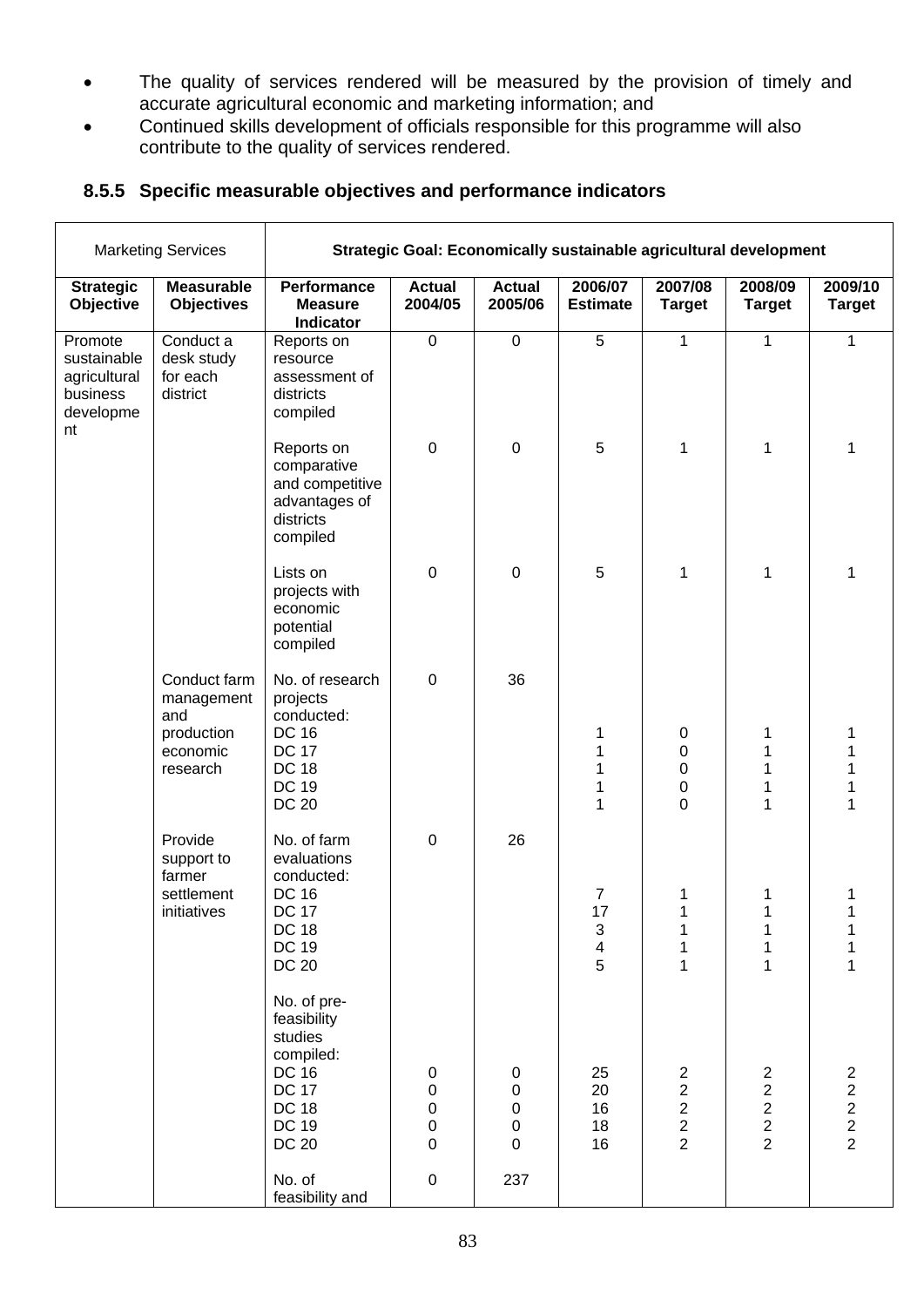|                                                     | viability studies<br>compiled:<br><b>DC 16</b><br><b>DC 17</b><br><b>DC 18</b><br><b>DC 19</b><br><b>DC 20</b>                                         |                                                                            |                                                                     | 20<br>16<br>12<br>15<br>13                                                                         | $\sqrt{2}$<br>$\begin{array}{c}\n2 \\ 2 \\ 2\n\end{array}$ | $\overline{c}$<br>$\begin{array}{c} 2 \\ 2 \\ 2 \\ 2 \end{array}$ | $\overline{c}$<br>$\begin{array}{c} 2 \\ 2 \\ 2 \\ 2 \end{array}$ |
|-----------------------------------------------------|--------------------------------------------------------------------------------------------------------------------------------------------------------|----------------------------------------------------------------------------|---------------------------------------------------------------------|----------------------------------------------------------------------------------------------------|------------------------------------------------------------|-------------------------------------------------------------------|-------------------------------------------------------------------|
|                                                     | No. of business<br>plans<br>developed:<br><b>DC 16</b><br><b>DC 17</b><br><b>DC 18</b><br><b>DC 19</b><br><b>DC 20</b>                                 | $\boldsymbol{0}$                                                           | 237                                                                 | 20<br>16<br>12<br>15<br>13                                                                         | $\begin{array}{c}\n 2 \\  2 \\  2 \\  2\n \end{array}$     | $2222$<br>$222$                                                   | $2222$<br>$222$                                                   |
|                                                     | No. of business<br>plans<br>evaluated:<br><b>DC 16</b><br><b>DC 17</b><br><b>DC 18</b><br><b>DC 19</b><br><b>DC 20</b>                                 | $\pmb{0}$                                                                  | 26                                                                  | $\mathbf 5$<br>5<br>5<br>$\frac{5}{5}$                                                             | $\frac{5}{5}$<br>5<br>$\frac{5}{5}$                        | 55555                                                             | 555555                                                            |
|                                                     | No. of projects<br>successfully<br>linked to<br>sources of<br>finance:<br><b>DC 16</b><br><b>DC 17</b><br><b>DC 18</b><br><b>DC 19</b><br><b>DC 20</b> | $\pmb{0}$<br>$\mathbf 0$<br>$\mathbf 0$<br>$\mathbf 0$<br>$\boldsymbol{0}$ | $\pmb{0}$<br>$\pmb{0}$<br>$\pmb{0}$<br>$\pmb{0}$<br>$\mathbf 0$     | $\,$ 5 $\,$<br>$\mathbf 5$<br>$\overline{\mathbf{4}}$<br>$\overline{\mathbf{4}}$<br>$\overline{4}$ | 4<br>4<br>4<br>4<br>4                                      | 4<br>4<br>4<br>4<br>4                                             | 4<br>4<br>$\overline{\mathbf{4}}$<br>$\overline{\mathbf{4}}$<br>4 |
|                                                     | No. of farm<br>management<br>courses<br>presented:<br><b>DC 16</b><br><b>DC 17</b><br><b>DC 18</b><br><b>DC 19</b><br><b>DC 20</b>                     | $\pmb{0}$<br>$\mathbf 0$<br>$\mathbf 0$<br>$\mathbf 0$<br>$\boldsymbol{0}$ | $\pmb{0}$<br>$\mathbf 0$<br>$\mathbf 0$<br>$\mathbf 0$<br>$\pmb{0}$ | 1<br>$\mathbf 1$<br>$\mathbf{1}$<br>$\mathbf 1$<br>$\mathbf{1}$                                    | 1<br>$\mathbf 1$<br>$\mathbf 1$<br>$\mathbf 1$<br>1        | 1<br>$\mathbf{1}$<br>$\mathbf 1$<br>1<br>1                        | 1<br>1<br>1<br>1<br>1                                             |
| Promote<br>AgriBEE<br>development                   | No. of client<br>consultation<br>sessions                                                                                                              | $\pmb{0}$                                                                  | $\mathbf 0$                                                         | $\sqrt{5}$                                                                                         | $\overline{c}$                                             | $\overline{2}$                                                    | $\overline{2}$                                                    |
|                                                     | No. of linkages<br>established                                                                                                                         | $\pmb{0}$                                                                  | $\pmb{0}$                                                           | $\sqrt{5}$                                                                                         | $\sqrt{5}$                                                 | 5                                                                 | 5                                                                 |
| Promote the<br>establishmen<br>t of<br>agricultural | No. of client<br>consultation<br>sessions                                                                                                              | $\pmb{0}$                                                                  | $\mathbf 0$                                                         | $\mathfrak{S}$                                                                                     | $\overline{2}$                                             | $\overline{2}$                                                    | $\overline{2}$                                                    |
| cooperatives                                        | No. of<br>initiatives<br>supported                                                                                                                     |                                                                            | $\pmb{0}$                                                           | $\mathfrak{S}$                                                                                     | $\mathbf 2$                                                | $\overline{2}$                                                    | $\overline{2}$                                                    |
| Develop and<br>maintain                             | No. of<br>enterprise                                                                                                                                   |                                                                            |                                                                     |                                                                                                    |                                                            |                                                                   |                                                                   |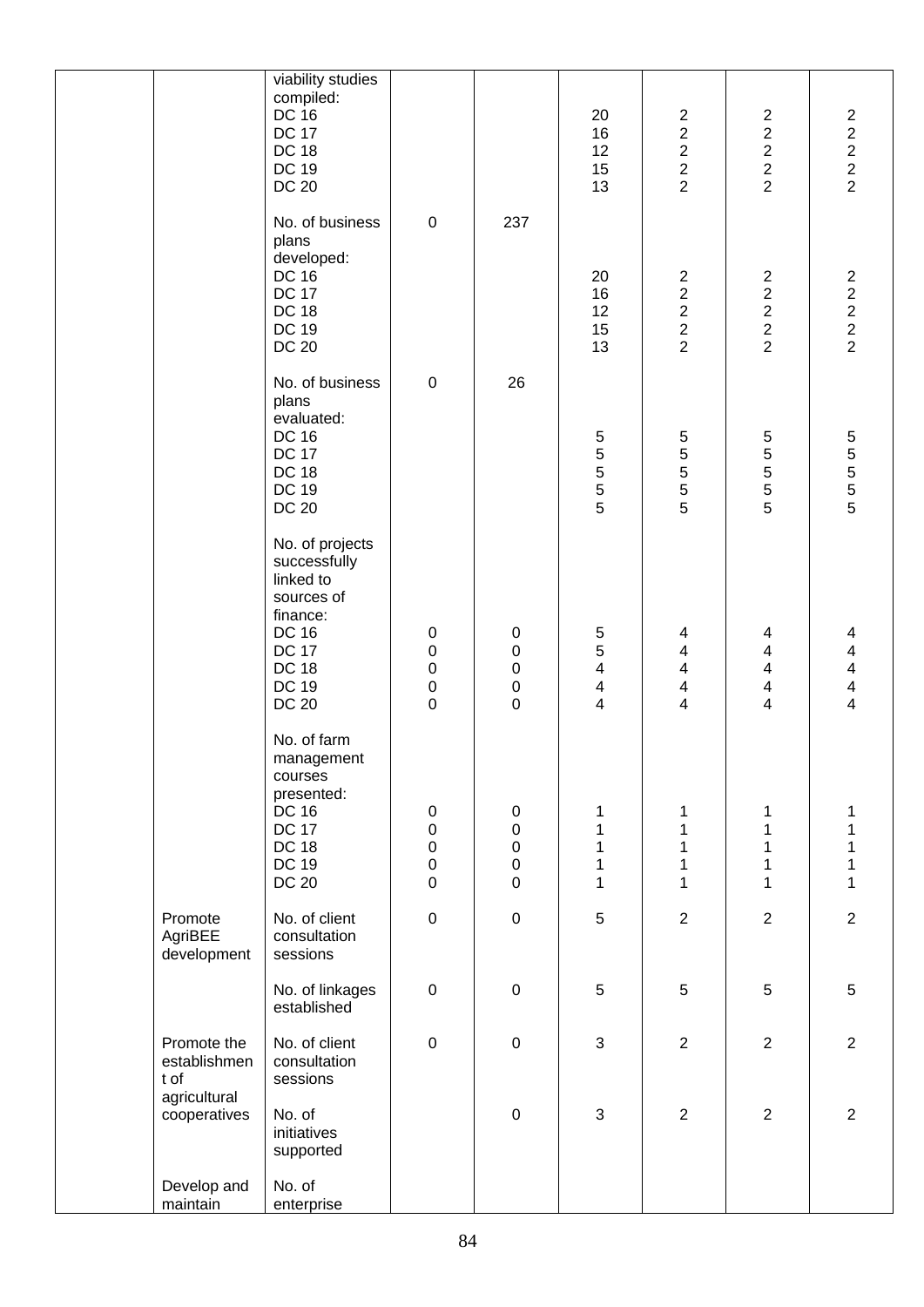|                                                                  | agricultural<br>economic<br>tools, aids<br>and criteria                 | budgets<br>(COMBUD)<br>developed and<br>updated:<br><b>DC 16</b><br><b>DC 17</b><br><b>DC 18</b><br><b>DC 19</b><br><b>DC 20</b>                                | 0<br>$\mathbf 0$<br>$\mathbf 0$<br>$\mathsf 0$<br>$\mathbf 0$  | 6<br>$\pmb{0}$<br>10<br>$\mathsf 3$<br>$\overline{2}$                    | 20<br>10<br>30<br>25<br>25                                               | 10<br>10<br>10<br>10<br>10                                                      | 10<br>10<br>10<br>10<br>10                                                 | 10<br>10<br>10<br>10<br>10                                                                |
|------------------------------------------------------------------|-------------------------------------------------------------------------|-----------------------------------------------------------------------------------------------------------------------------------------------------------------|----------------------------------------------------------------|--------------------------------------------------------------------------|--------------------------------------------------------------------------|---------------------------------------------------------------------------------|----------------------------------------------------------------------------|-------------------------------------------------------------------------------------------|
|                                                                  |                                                                         | No. of<br>commercial<br>farmers study<br>groups<br>supported:<br><b>DC 16</b><br><b>DC 17</b><br><b>DC 18</b><br><b>DC 19</b><br><b>DC 20</b>                   | 0<br>$\mathbf 0$<br>$\mathbf 0$<br>$\mathsf 0$<br>$\mathbf 0$  | $\overline{c}$<br>$\mathbf 0$<br>$\pmb{0}$<br>$\mathbf 0$<br>$\mathsf 0$ | $\overline{c}$<br>$\mathbf 0$<br>$\mathbf 0$<br>0<br>$\mathbf 0$         | $\overline{\mathbf{c}}$<br>$\mathbf 0$<br>$\pmb{0}$<br>$\pmb{0}$<br>$\mathbf 0$ | $\overline{c}$<br>$\mathbf 0$<br>$\mathbf 0$<br>$\mathbf 0$<br>$\mathbf 0$ | $\overline{\mathbf{c}}$<br>$\pmb{0}$<br>$\mathbf 0$<br>$\mathsf{O}\xspace$<br>$\mathsf 0$ |
|                                                                  |                                                                         | No. of newly<br>established<br>emerging<br>farmer study<br>groups<br>supported:<br><b>DC 16</b><br><b>DC 17</b><br><b>DC 18</b><br><b>DC 19</b><br><b>DC 20</b> | 0<br>$\mathbf 0$<br>$\mathbf 0$<br>$\mathbf 0$<br>$\mathbf 0$  | 0<br>0<br>$\mathbf 0$<br>$\pmb{0}$<br>$\mathsf 0$                        | $\overline{c}$<br>$\frac{2}{2}$<br>$\overline{2}$<br>$\overline{c}$      | 1<br>1<br>1<br>1<br>1                                                           | 1<br>1<br>1<br>1<br>1                                                      | 1<br>1<br>1<br>1                                                                          |
| Create an<br>environme<br>nt to<br>expand<br>agro-<br>processing | Conduct<br>situation<br>analysis<br>regarding<br>agro-<br>processing in | No. of reports<br>compiled on<br>current<br>situation in<br>Province                                                                                            | $\overline{0}$                                                 | $\overline{0}$                                                           | $\overline{1}$                                                           | $\overline{0}$                                                                  | $\overline{1}$                                                             | $\overline{0}$                                                                            |
| activities<br>and<br>improve<br>market<br>developme              | the Province                                                            | No. of reports<br>compiled on<br>agri-supply<br>chains in retail<br>sector                                                                                      | $\mathbf 0$                                                    | $\mathbf 0$                                                              | 1                                                                        | $\mathbf 0$                                                                     | 1                                                                          | 1                                                                                         |
| nt                                                               | Compile an<br>agro-<br>processing<br>strategy for                       | No. of steering<br>committee<br>meetings                                                                                                                        | $\pmb{0}$                                                      | 5                                                                        | 8                                                                        | $\overline{2}$                                                                  | $\overline{2}$                                                             | $\overline{2}$                                                                            |
|                                                                  | the Province                                                            | No. of<br>implementation<br>plans compiled                                                                                                                      | $\pmb{0}$                                                      | $\mathsf 0$                                                              | 1                                                                        | $\mathbf{1}$                                                                    | $\mathbf 0$                                                                | $\mathsf 0$                                                                               |
|                                                                  | Viable and<br>sustainable<br>agro-<br>processing<br>businesses          | No. of agro-<br>processing<br>projects<br>established and<br>implemented:<br><b>DC 16</b><br><b>DC 17</b><br><b>DC 18</b><br><b>DC 19</b><br><b>DC 20</b>       | 0<br>$\pmb{0}$<br>$\mathbf 0$<br>$\mathbf 0$<br>$\overline{0}$ | $\pmb{0}$<br>$\mathsf 0$<br>0<br>0<br>$\mathbf 0$                        | 1<br>$\mathsf 3$<br>$\mathbf 0$<br>$\begin{array}{c} 2 \\ 1 \end{array}$ | 0<br>$\pmb{0}$<br>$\mathbf 0$<br>$\pmb{0}$<br>$\mathbf 0$                       | 1<br>1<br>1<br>1<br>1                                                      | 1<br>1<br>1<br>1                                                                          |
|                                                                  |                                                                         | No. of training                                                                                                                                                 |                                                                |                                                                          |                                                                          |                                                                                 |                                                                            |                                                                                           |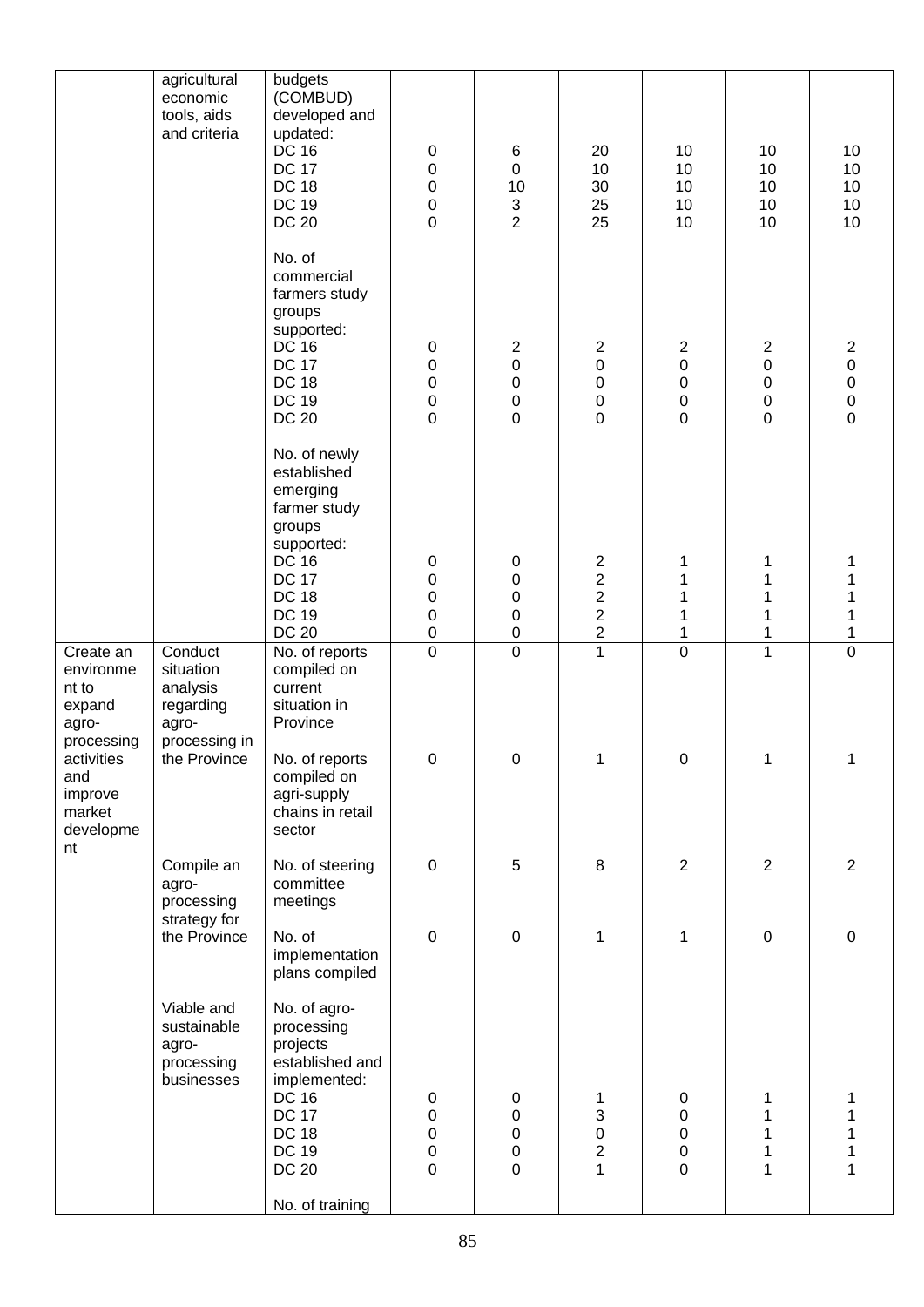|                                                               |                                                                                                                                             | sessions on                                                                                                                                                                                        |                                                        |                                                                                           |                                                           |                                                             |                                  |                                                      |
|---------------------------------------------------------------|---------------------------------------------------------------------------------------------------------------------------------------------|----------------------------------------------------------------------------------------------------------------------------------------------------------------------------------------------------|--------------------------------------------------------|-------------------------------------------------------------------------------------------|-----------------------------------------------------------|-------------------------------------------------------------|----------------------------------|------------------------------------------------------|
|                                                               |                                                                                                                                             | value adding<br>facilitated:<br><b>DC 16</b><br><b>DC 17</b><br><b>DC 18</b><br><b>DC 19</b><br><b>DC 20</b>                                                                                       | 0<br>$\mathbf 0$<br>$\mathbf 0$<br>0<br>$\overline{0}$ | $\pmb{0}$<br>$\mathsf 0$<br>$\mathsf 0$<br>$\mathbf 0$<br>$\overline{0}$                  | 3<br>10<br>3<br>$\overline{\mathbf{4}}$<br>$\overline{4}$ | 0<br>$\mathbf 0$<br>$\pmb{0}$<br>$\mathbf 0$<br>$\mathbf 0$ | 1<br>1<br>1<br>1<br>1            | 1<br>$\mathbf 1$<br>$\mathbf{1}$<br>$\mathbf 1$<br>1 |
|                                                               | Explore<br>potential local<br>and<br>international                                                                                          | No. of reports<br>on international<br>and national<br>market trends                                                                                                                                | $\boldsymbol{0}$                                       | $\pmb{0}$                                                                                 | $\overline{\mathcal{A}}$                                  | 1                                                           | $\mathbf{1}$                     | 1                                                    |
|                                                               | markets and<br>value adding<br>opportunities                                                                                                | No. of reports<br>on niche<br>markets                                                                                                                                                              | $\boldsymbol{0}$                                       | $\pmb{0}$                                                                                 | $\overline{2}$                                            | 1                                                           | 1                                | 1                                                    |
|                                                               | Conduct<br>agricultural<br>marketing<br>research                                                                                            | No. of research<br>projects<br>conducted:<br><b>DC 16</b><br><b>DC 17</b><br><b>DC 18</b><br><b>DC 19</b><br><b>DC 20</b>                                                                          | $\pmb{0}$<br>0<br>0<br>0<br>$\overline{0}$             | $\pmb{0}$<br>$\mathbf 0$<br>$\overline{c}$<br>$\mathbf 0$<br>$\mathbf{1}$                 | 1<br>1<br>1<br>1<br>1                                     | 0<br>0<br>0<br>0<br>0                                       | 1<br>1<br>1<br>1<br>1            | 1<br>1<br>1<br>1<br>1                                |
|                                                               | Promotion<br>and support<br>of access to<br>markets                                                                                         | No. of projects<br>successfully<br>linked to<br>agricultural<br>markets:<br><b>DC 16</b><br><b>DC 17</b><br><b>DC 18</b><br><b>DC 19</b><br><b>DC 20</b>                                           | $\pmb{0}$<br>0<br>0<br>0<br>$\overline{0}$             | $\pmb{0}$<br>$\boldsymbol{0}$<br>$\pmb{0}$<br>0<br>$\overline{0}$                         | 1<br>1<br>1<br>1<br>1                                     | 1<br>1<br>1<br>1<br>1                                       | 1<br>1<br>1<br>1                 | 1<br>1<br>1<br>1                                     |
|                                                               |                                                                                                                                             | No. of courses<br>on basic<br>principles of<br>agricultural<br>marketing<br>presented:<br><b>DC 16</b><br><b>DC 17</b><br><b>DC 18</b><br><b>DC 19</b><br><b>DC 20</b>                             | 0<br>0<br>0<br>0<br>0                                  | $\pmb{0}$<br>0<br>0<br>$\boldsymbol{0}$<br>$\mathbf 0$                                    | 1<br>1<br>1<br>1<br>1                                     | 1<br>0<br>0<br>1<br>$\pmb{0}$                               | 1<br>1<br>1<br>1<br>1            | 1<br>1<br>1<br>1<br>1                                |
| Provide an<br>agricultural<br>economic<br>advisory<br>service | Preparation<br>and proactive<br>dissemination<br>of agricultural<br>economic<br>and related<br>information<br>and<br>rendering of<br>advice | No. of client<br>consultation<br>sessions on<br>farm<br>management/<br>production<br>economics<br>issues:<br><b>DC 16</b><br><b>DC 17</b><br><b>DC 18</b><br><b>DC 19</b><br><b>DC 20</b><br>Other | 0<br>0<br>0<br>0<br>0<br>0                             | $\pmb{0}$<br>$\boldsymbol{0}$<br>$\boldsymbol{0}$<br>$\boldsymbol{0}$<br>0<br>$\mathbf 0$ | 30<br>30<br>30<br>30<br>30<br>30                          | 10<br>10<br>10<br>10<br>10<br>10                            | 10<br>10<br>10<br>10<br>10<br>10 | 10<br>10<br>10<br>10<br>10<br>10                     |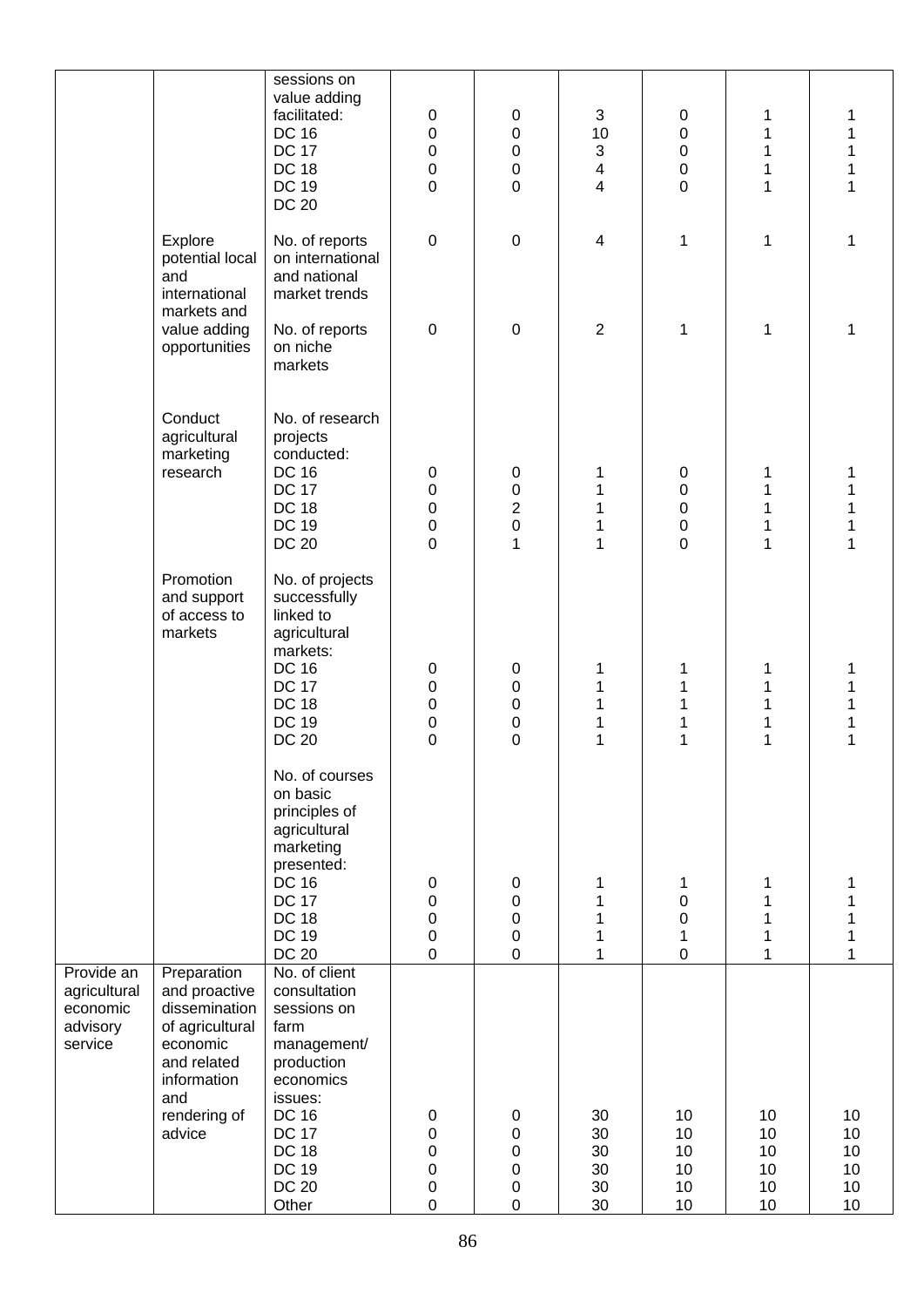|                                            |                                                                                      | No. of client<br>consultation<br>sessions on<br>agricultural<br>marketing<br>issues:<br><b>DC 16</b><br><b>DC 17</b><br><b>DC 18</b><br><b>DC 19</b><br><b>DC 20</b><br>Other | 0<br>0<br>0<br>0<br>0<br>0 | $\pmb{0}$<br>$\mathbf 0$<br>$\mathbf 0$<br>$\mathbf 0$<br>$\mathbf 0$<br>0 | $\,6$<br>$\,6$<br>6<br>$\,6$<br>$\,6$<br>6 | 1<br>1<br>1<br>1<br>$\mathbf 1$<br>$\overline{2}$ | 1<br>1<br>1<br>1<br>1<br>$\overline{2}$ | $\mathbf 1$<br>1<br>$\mathbf 1$<br>$\mathbf 1$<br>$\mathbf 1$<br>$\overline{2}$ |
|--------------------------------------------|--------------------------------------------------------------------------------------|-------------------------------------------------------------------------------------------------------------------------------------------------------------------------------|----------------------------|----------------------------------------------------------------------------|--------------------------------------------|---------------------------------------------------|-----------------------------------------|---------------------------------------------------------------------------------|
|                                            |                                                                                      | No. of<br>dissemination<br>mechanisms<br>used                                                                                                                                 | 0                          | $\pmb{0}$                                                                  | 0                                          | 5                                                 | 5                                       | 5                                                                               |
|                                            |                                                                                      | No. of<br>recipients of<br>information                                                                                                                                        | $\pmb{0}$                  | $\pmb{0}$                                                                  | $\boldsymbol{0}$                           | 200                                               | 200                                     | 200                                                                             |
| Manage<br>stakeholder<br>relationship<br>s | Establishmen<br>t and<br>maintenance<br>of agricultural<br>economic<br>linkages with | Intra-<br>departmental<br>linkages<br>established and<br>maintained (%)                                                                                                       | $\overline{0}$             | 100                                                                        | 100                                        | 100                                               | 100                                     | 100                                                                             |
|                                            | stakeholders                                                                         | Inter-<br>departmental<br>linkages<br>established and<br>maintained (%)                                                                                                       | $\mathsf 0$                | 100                                                                        | 100                                        | 100                                               | 100                                     | 100                                                                             |
|                                            |                                                                                      | Linkages with<br>private sector<br>established and<br>maintained (%)                                                                                                          | 0                          | 100                                                                        | 100                                        | 100                                               | 100                                     | 100                                                                             |

**8.6 Sub-programme: Macroeconomics and Statistics** 

# **8.6.1 Strategic Goals**

The strategic goal addressed by this programme is:

• Goal 2 – Ensure economically sustainable agricultural development

# **8.6.2 Progress Analysis**

The Provincial Decision-making enabling project (PROVIDE), a joint project between the 9 provinces and the National Department of Agriculture, came to an end in May 2006. External evaluators concluded that the project was successful and recommended that it should continue in a more permanent format. Several discussion documents and working papers that report the results of economic analysis derived by the project are available as outputs of the project. Examples are "A Computable General Equilibrium (CGE) Analysis of the Impact of an Oil Price Increase in South Africa", "Costs and Benefits of Higher Tariffs on Wheat Imports to South Africa – A General Equilibrium Analysis", "Quantifying the economic divide in South African agriculture: An income-side analysis", "General Equilibrium Effects in the South African Maize Market: International Trade Simulations", "The welfare impacts of targeted transfers to poor households", "The Impact of Increasing Excise Duties on the Economy" and "The impact of property rates on agricultural land, focusing on the Free State."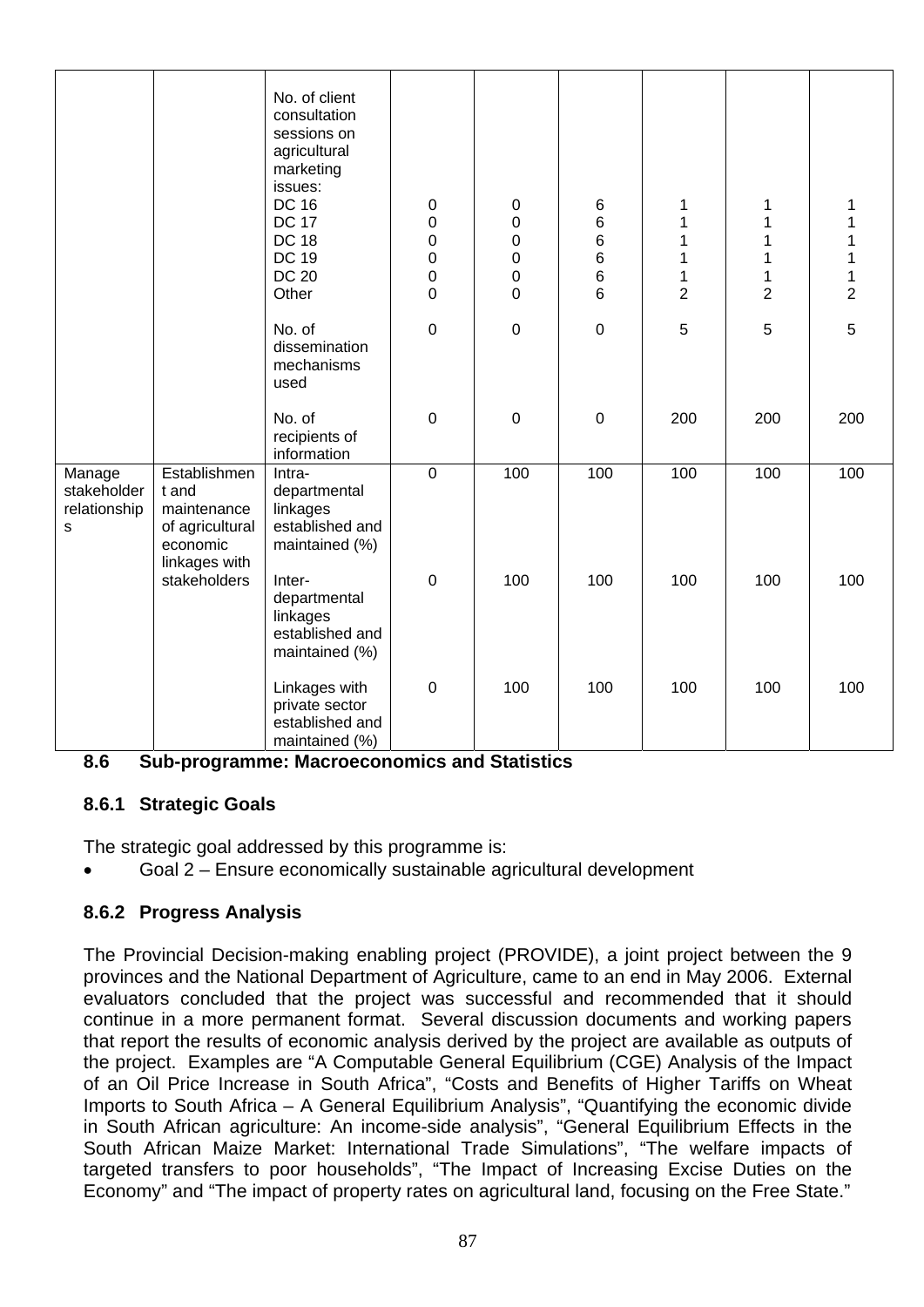#### **8.6.3 Analysis of constraints and measures planned to overcome them**

Service delivery is hampered by the current inability to meet the increasing demand for agricultural economic services.

Efforts are being made to implement the newly approved structure for the Directorate: Agricultural Economics in order to align capacity with current demand for agricultural economic services.

#### **8.6.4 Planned quality improvement measures**

The following measures are envisaged:

- The quality of services offered can be improved by ensuring the continued application of sound agricultural economic principles. This will result in the development of agricultural economic norms and standards to be utilized across the entire agricultural economic field;
- The quality of services rendered will be measured by the provision of timely and accurate agricultural economic and marketing information; and
- Continued skills development of officials responsible for this programme will also contribute to the quality of services rendered.

| Macroeconomics and<br><b>Statistics</b>                                                 |                                                                                               | Strategic Goal: Economically sustainable agricultural development |                          |                          |                            |                   |                   |                   |  |  |
|-----------------------------------------------------------------------------------------|-----------------------------------------------------------------------------------------------|-------------------------------------------------------------------|--------------------------|--------------------------|----------------------------|-------------------|-------------------|-------------------|--|--|
| <b>Strategic</b><br>Objective                                                           | <b>Measurable</b><br><b>Objectives</b>                                                        | Performance<br><b>Measure</b><br><b>Indicator</b>                 | <b>Actual</b><br>2004/05 | <b>Actual</b><br>2005/06 | 2006/07<br><b>Estimate</b> | 2007/08<br>Target | 2008/09<br>Target | 2009/10<br>Target |  |  |
| Provide<br>agricultural<br>economic<br>statistics<br>database<br>to support<br>economic | Establishmen<br>t of an<br>agricultural<br>economic<br>statistics<br>database                 | Database<br>system<br>established<br>and<br>maintained<br>(% )    | 100                      | 100                      | 100                        | 100               | 100               | 100               |  |  |
| sustainable<br>agricultural<br>business<br>developme<br>nt                              | Analyze and<br>disseminate<br>agricultural<br>economic<br>and other<br>related<br>information | No. of<br>recipients of<br>information                            | $\overline{4}$           | 5                        | 10                         | 20                | 20                | 20                |  |  |
|                                                                                         | Support<br>macro-<br>economic<br>research                                                     | No. of<br><b>PROVIDE</b><br>projects<br>supports                  | $\Omega$                 | 0                        |                            | 1                 | $\mathbf{1}$      |                   |  |  |

#### **8.6.5 Specific measurable objectives and performance indicators**

#### **Programme budget by sub-programme**

| Sub-<br>programme                | Year $-2$<br>2003/04<br>(actual) | Year $-1$<br>2004/05<br>(actual) | Base year<br>2005/06<br>(actual) | Average<br>annual<br>change<br>(%) | Year 1<br>2006/07<br>(budget) | Year 2<br>2007/08<br>(MTEF<br>project.) | Year 3<br>2008/09<br>(MTEF<br>Project.) | Year 4<br>2009/10<br>(MTEF<br>Project.) | Average<br>annual<br>change<br>$(\%)$ |
|----------------------------------|----------------------------------|----------------------------------|----------------------------------|------------------------------------|-------------------------------|-----------------------------------------|-----------------------------------------|-----------------------------------------|---------------------------------------|
| Marketing<br>Services            | 2.010                            | 1.747                            | 1,858                            |                                    | 2.317                         | 3.773                                   | 4.529                                   | 5,205                                   |                                       |
| Macroeconomics<br>and Statistics | 0                                | 226                              | 253                              |                                    | 308                           | 250                                     | 265                                     | 275                                     |                                       |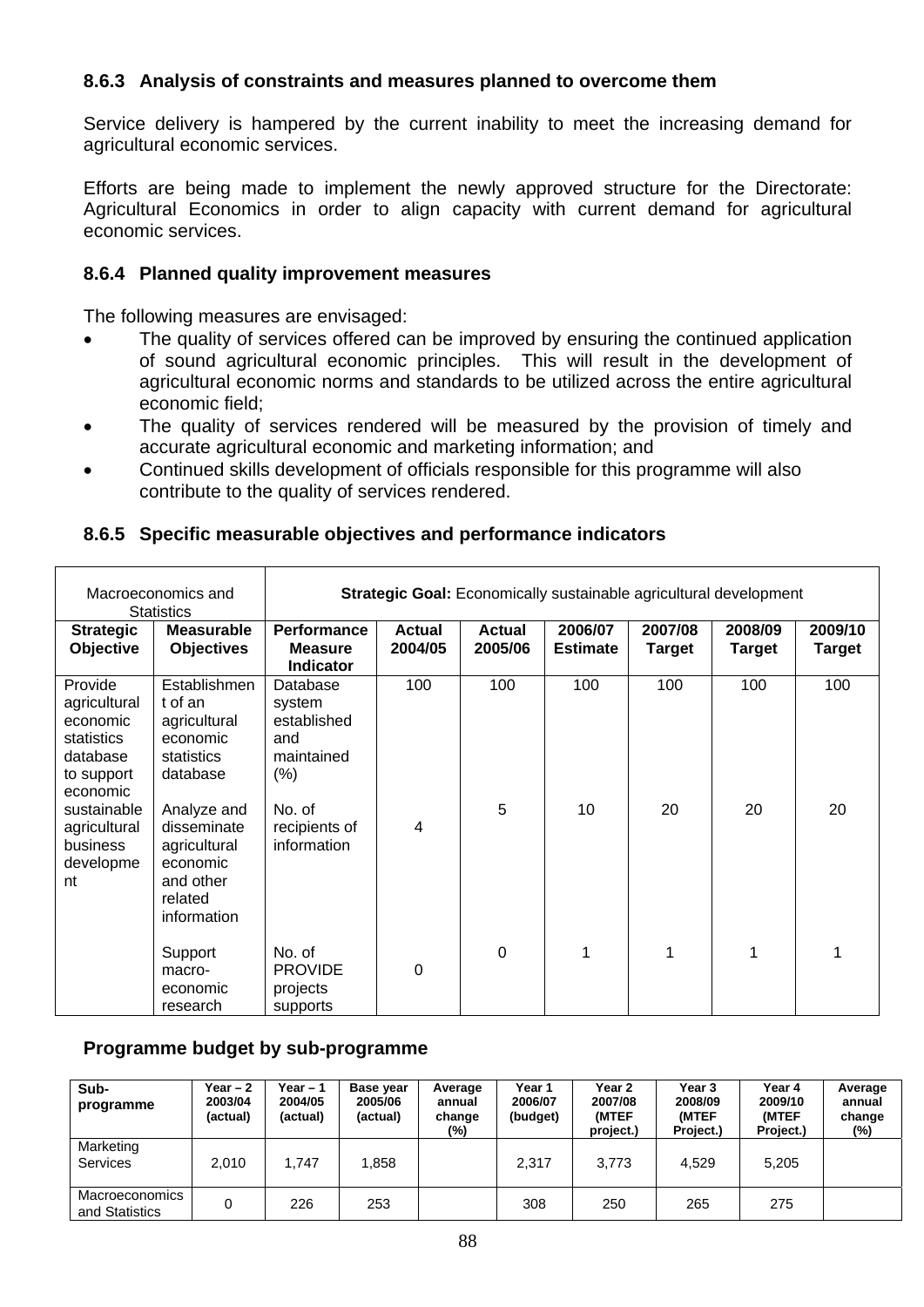| <b>Total</b><br>programme | 2,010 | 973, ا | 2,111 | 2,625 | 4,023 | 4,794 | 5,480 | 197 |
|---------------------------|-------|--------|-------|-------|-------|-------|-------|-----|

# **9. Programme 7: Structured Agricultural Training**

# **9.1 Strategic Goals**

The strategic goal addressed by this programme is:

• Goal 9 – Skilled and knowledgeable clients

# **9.2 Progress analysis**

The DoA Management emphasizes the need that the College raises the number of students registered. During 2005 the College registered the highest number of students ever, 171, thereby approaching an optimum suitable lecturer to student ratio, as well as trying to utilize the resource capacity of the College to its fullest. We had disappointments, though; we never got the promised resources. Towards the end of the season students could not be fed properly, materials could not be copied, because of shortage of paper. 2006 saw a reduction of registered students, only 143.

A new curriculum has been developed and it is already implemented.

For many years, the department expects NOFTU to do extension – basic training of farmers. There are only two functional trainers in NOFTU, who are not better trained than the Extension officers DOA has employed for the province. Almost every ward in the province has an Extension Officer who should give basic agricultural training to his/her farmers.

Efforts are being made to re-look at how NOFTU has been operating. This requires resources – specialist human resource capacity, as well as financial capacity. As soon as the capacity is in-place, issues as mentioned under NOFTU will be effectively addressed.

# **9.3 Analysis of constraints and measures planned to overcome them**

The main constraints of this Programme relate to budget and staff capacity.

The specific issues which need attention are as follows:

- The issue of salary levels of College staff and the lengthy Job Evaluation process has demoralized teaching staff. At such low salary levels the college is not able to attract experienced staff as well as keep the existing staff.
- A lot of capacity is needed both for the College and NOFTU.
- NOFTU must have a clear budget to properly run farmer training.
- Staff shortages mostly at NOFTU make implementation almost impossible.
- Student support lacking.

Amelioration of these constraints will, apart from our efforts to integrate the activities of the different units in the Institute and provide support across boundaries of units, require a firm commitment by the Management of the Department to properly resource the units to enable them to function to expected levels.

# **9.4 Description of planned quality improvement measures**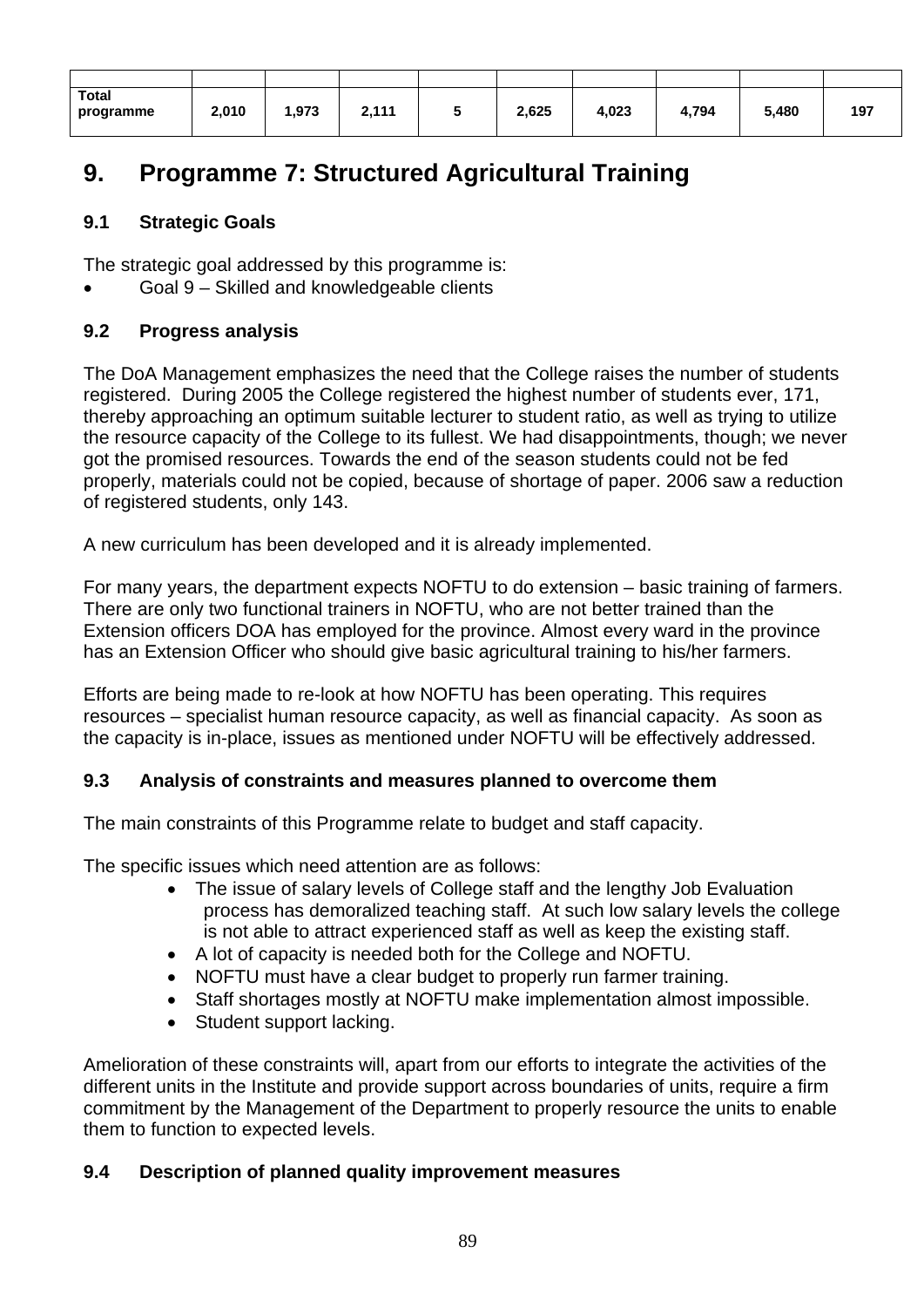- The Department must come up and implement a beneficial attraction and retention strategy
- Salary levels of college staff must be aligned to that of similar institutions.
- Ensure maintenance of HEQC status
- Beef up Noftu by adding personnel.
- Provide training budget (other than CASP) for Noftu
- Re-alignment of Noftu

# **9.5 Sub-programme: Tertiary Education**

#### **9.5.1 Strategic Goals**

The strategic goal addressed by this programme is:

• Goal 9 – Skilled and knowledgeable clients

# **9.5.2 Progress Analysis**

The College registered 143 students which is 30 less than previous financial year to bring the number of students in par with the allocated budget. Previous year the college had too many students for what the budget makes provision for and the college had to cut down on important aspects.

A curriculum committee was established to review the old curriculum upon which a new curriculum is being developed. Part of it was implemented with the new entrants in January.

#### **9.5.3 Analysis of constraints and measures planned to overcome them**

The College budget has not kept pace with the growth and development which we have achieved during the past two to three years, as well as the need to satisfy new and increasing demands for the services we provide. In this event, we had to cut down on activities such as marketing, student catering and aspects of curriculum delivery for both formal and short courses. The staffing position is also about 10% below our actual need. The budget also does not support staff development. Neither does the budget cater for maintenance of the present facilities nor establishment of new infrastructure, which will ensure that the college is at par with the latest trends in agriculture. This can impede on the implementation of the new curriculum.

The retaining of staff, whilst all other colleges are paying higher salaries, has become a bone of contention for Glen. As soon as they have gained a few years experience at Glen, they leave for other colleges where higher salaries are paid. The resultant high turnover rate of lecturers leaves the college with a complement of practical inexperience lecturers to teach the students. The college cannot continue on this road for any longer if it has to make a stand in agriculture. The salaries of lecturers at Glen have to be brought to par with colleges in other provinces.

#### **9.5.4 Planned quality improvement measures**

- To maintain HEQC accreditation.
- To implement the new curriculum.
- To maintain high standards in the delivery of the curriculum.
- To appoint appropriate qualified, lecturers in all vacant posts.
- To maintain present infrastructure buildings
- To develop staff in various disciplines of teaching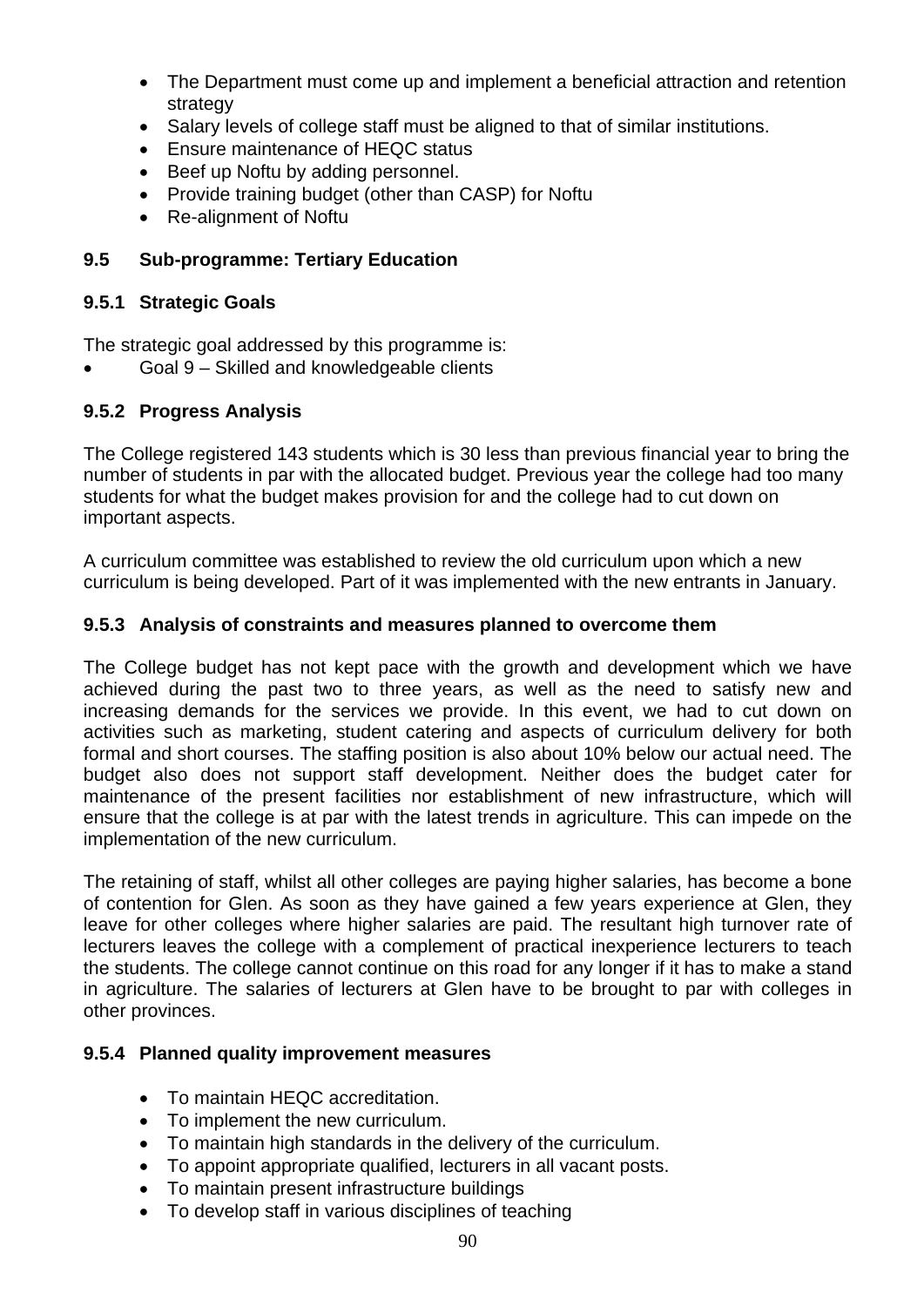# **9.5.5 Specific measurable objectives and performance indicators**

| <b>Glen College</b>                         |                                           |                                                                                                                                 |                          |                          | Strategic Goal: Formal and non-formal training |                          |                          |                          |
|---------------------------------------------|-------------------------------------------|---------------------------------------------------------------------------------------------------------------------------------|--------------------------|--------------------------|------------------------------------------------|--------------------------|--------------------------|--------------------------|
| <b>Strategic</b><br>Objective               | <b>Measurable</b><br><b>Objectives</b>    | Performance<br><b>Measure</b><br>Indicator                                                                                      | <b>Actual</b><br>2004/05 | <b>Actual</b><br>2005/06 | 2006/07<br><b>Estimate</b>                     | 2007/08<br><b>Target</b> | 2008/09<br><b>Target</b> | 2009/10<br><b>Target</b> |
| Create a<br>new image<br>for the<br>College | To improve<br>the image of<br>the College | Develop and<br>maintain<br>number of<br>partnerships<br>and<br>agreements<br>with relevant<br>industries<br>and role<br>players | $\overline{2}$           | $\overline{13}$          | $\overline{7}$                                 | $\overline{7}$           | $\overline{7}$           | $\overline{7}$           |
|                                             | Maintain                                  | No. of<br>marketing<br>events of the<br>College to<br>draw<br>potential<br>clients and<br>stakeholders                          | 50                       | $\mathbf 0$              | 20                                             | 20                       | 20                       | 20                       |
|                                             | quality of<br>teaching and<br>learning    | Maintain full<br><b>HEQC</b><br>accreditation<br>status (%)                                                                     | 100                      | 100                      | 100                                            | 100                      | 100                      | 100                      |
|                                             |                                           | Evaluation<br>support of<br>lectures<br>through class<br>visits                                                                 | $\mathbf 0$              | $\mathbf 0$              | $\pmb{0}$                                      | 34                       | 34                       | 34                       |
|                                             |                                           | No of<br>students<br>enrolled                                                                                                   | 100                      | 100                      | 130                                            | 130                      | 130                      | 130                      |
|                                             |                                           | No of<br>courses<br>presented                                                                                                   | 29                       | 29                       | 29                                             | 29                       | 29                       | 29                       |
|                                             |                                           | Level of<br>training<br>courses<br>offered                                                                                      | $\overline{2}$           | $\overline{2}$           | $\overline{2}$                                 | $\mathbf{2}$             | $\overline{2}$           | $\overline{2}$           |
|                                             | Effective<br>running of<br>classes        | Annual<br>Training<br>programme<br>adapted to<br>fulfill industry<br>needs                                                      | $\mathbf{1}$             | $\mathbf{1}$             | $\mathbf{1}$                                   | $\mathbf{1}$             | $\mathbf{1}$             | 1                        |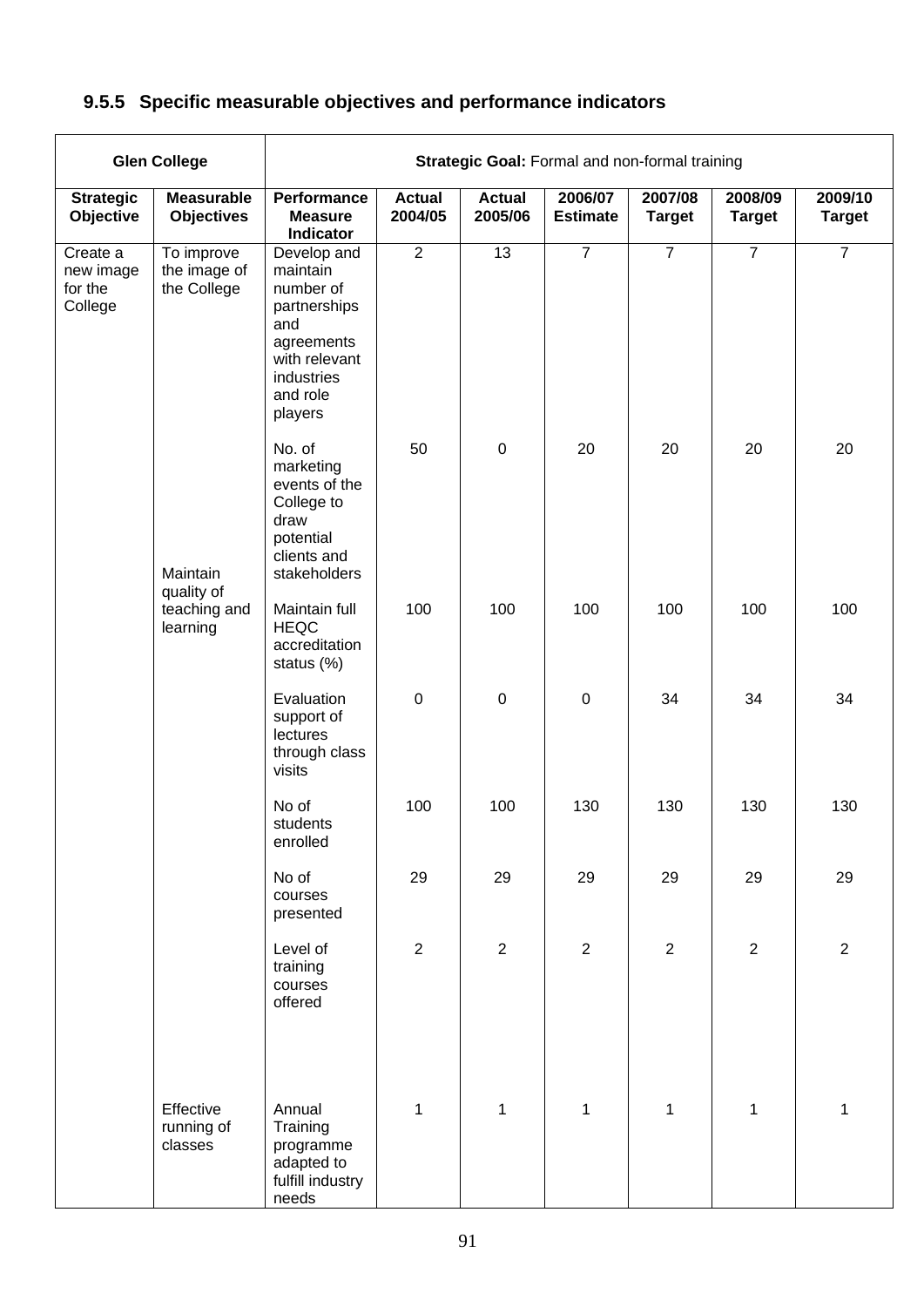|                                                                                  |                                                                 | No of<br>theoretical<br>lectures<br>presented<br>(whole<br>college)                          | 3770             | 3770           | 3770           | 3770           | 3770            | 3770            |
|----------------------------------------------------------------------------------|-----------------------------------------------------------------|----------------------------------------------------------------------------------------------|------------------|----------------|----------------|----------------|-----------------|-----------------|
|                                                                                  |                                                                 | No of<br>practical<br>sessions<br>presented<br>(whole<br>college)                            | 160              | 160            | 160            | 160            | 160             | 160             |
| Identify<br>ways of<br>supporting<br>non-formal<br>training                      | Customized<br>support for<br>non-formal<br>training<br>provided | No of needs<br>driven short<br>courses<br>presented                                          | $\overline{5}$   | $\overline{7}$ | 10             | 12             | $\overline{15}$ | $\overline{15}$ |
| Create<br>effective<br>structure<br>for learners<br>to have<br>proper<br>support | Provide an<br>efficient<br>learner<br>support<br>service        | A well<br>equipped,<br>functional<br>library and<br>computer<br>centre<br>maintained<br>(% ) | $\mathbf 0$      | 90             | 100            | 100            | 100             | 100             |
|                                                                                  |                                                                 | Effective<br>counseling<br>support<br>provided (%)                                           | $\mathbf 0$      | 65             | 100            | 100            | 100             | 100             |
|                                                                                  |                                                                 | Types of<br>extramural<br>activities for<br>learners<br>provided                             | $\boldsymbol{0}$ | $\pmb{0}$      | $\overline{4}$ | $\overline{4}$ | 4               | 4               |

# **9.6 Sub-programme: Further Education and Training (FET)**

#### **9.6.1 Strategic Goals**

The strategic goal addressed by this programme is:

• Goal 9 – Skilled and knowledgeable clients

#### **9.6.2 Progress Analysis**

Courses (1 to 5 days) are presented to LRAD farmers, other emerging farmers (commercial and semi commercial) as well as subsistence farmers and farm workers ranging from crop/ vegetable/ livestock production, farm management/ value adding/ / productivity improvement etc.

We need a re-look at how NOFTU has been operating in order to re-align its strategies:

• There is a need for a more systematic approach to the design and management of training

There is a dire need to maintain balance between the quality of training outcomes and the number (quantity) of farmers trained.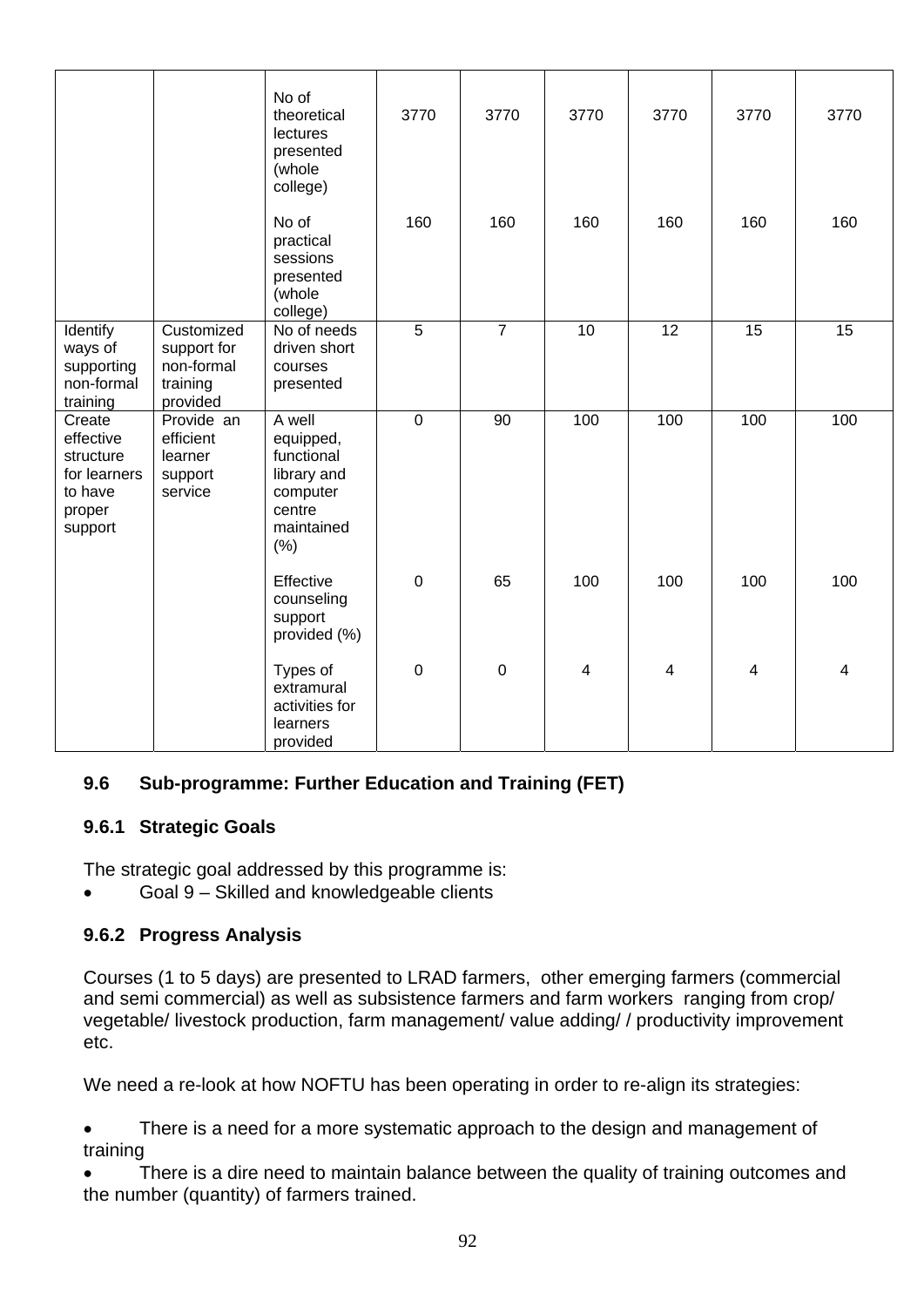There is a need to acquire accreditation status for the unit with the Agri-SETA and other related Setas. This is not a once off thing, it is a very delicate process. This goes along with utilizing the services of Agri-SETA as we will be paying an annual levy to the Seta.

• The mandate of NOFTU was too narrowly confined to straightforward technical training of farmers to the neglect of other supporting roles and functions that ensures the sustainable development of a farming business.

The extra funding received by NOFTU for training allowed for outsourcing of training for which we did not have the skills and manpower to manage. We are equally responsible to ensure quality management of outsourced training as we do with our own training.

#### **9.6.3 Analysis of constraints and measures planned to overcome them**

One of the most limiting resources in the unit's efforts to fulfil its role effectively and efficiently is the human resource base.

#### **9.6.4 Planned quality improvement measures**

A quality management system is required in order to ensure that we deliver a good product in terms of the Skills Development Act requirements. Such a system goes hand in hand with the conducting of training needs analysis (TNA) which would be our bases of intervening in a systematic manner within projects.

In addition there is no way that we can address the question of quality effectively unless a comprehensive database of all our learners is developed and updated regularly. We are also in the process of training our staff in assessment skills and to register them as ETDP practitioners. In order to affect the above improvement measures resources are required in terms of increased working capital and recruitment of personnel.

The process of getting the unit accredited is a very cumbersome and time consuming process which also requires specialized knowledge in materials development. At the present moment we do not have capacity to undertake this task. It is therefore imperative to procure already accredited training materials or to be assisted by specialists in developing relevant outcome based and appropriate NQF aligned training materials, which would help us in offering relevant quality training. The latter option seems to be more attractive as the element of handholding will ensure that the unit is empowered. This process can only succeed if resources are made available in terms of recruiting staff and capacitating them.

#### **9.6.5 Specific measurable objectives and performance indicators**

|                                               | <b>Non-Formal Training</b>                                      | <b>Strategic Goal: Formal and non-formal training</b>                        |                          |                   |                            |                   |                   |                          |  |  |
|-----------------------------------------------|-----------------------------------------------------------------|------------------------------------------------------------------------------|--------------------------|-------------------|----------------------------|-------------------|-------------------|--------------------------|--|--|
| <b>Strategic</b><br>Objective                 | <b>Measurable</b><br><b>Objectives</b>                          | Performance<br><b>Measure</b><br><b>Indicator</b>                            | <b>Actual</b><br>2004/05 | Actual<br>2005/06 | 2006/07<br><b>Estimate</b> | 2007/08<br>Target | 2008/09<br>Target | 2009/10<br><b>Target</b> |  |  |
| Training<br>compliance<br>with<br>legislation | Compliance<br>with<br>accreditation<br>requirements<br>ensured. | No of<br>accredited<br>training course<br>material<br>procured/devel<br>oped | 3                        | 3                 | 3                          | 3                 | 3                 | 3                        |  |  |
|                                               |                                                                 | No of trainers<br>attending<br>accredited<br>training                        | 0                        | $\Omega$          | 3                          | 2                 | 2                 | $\mathcal{P}$            |  |  |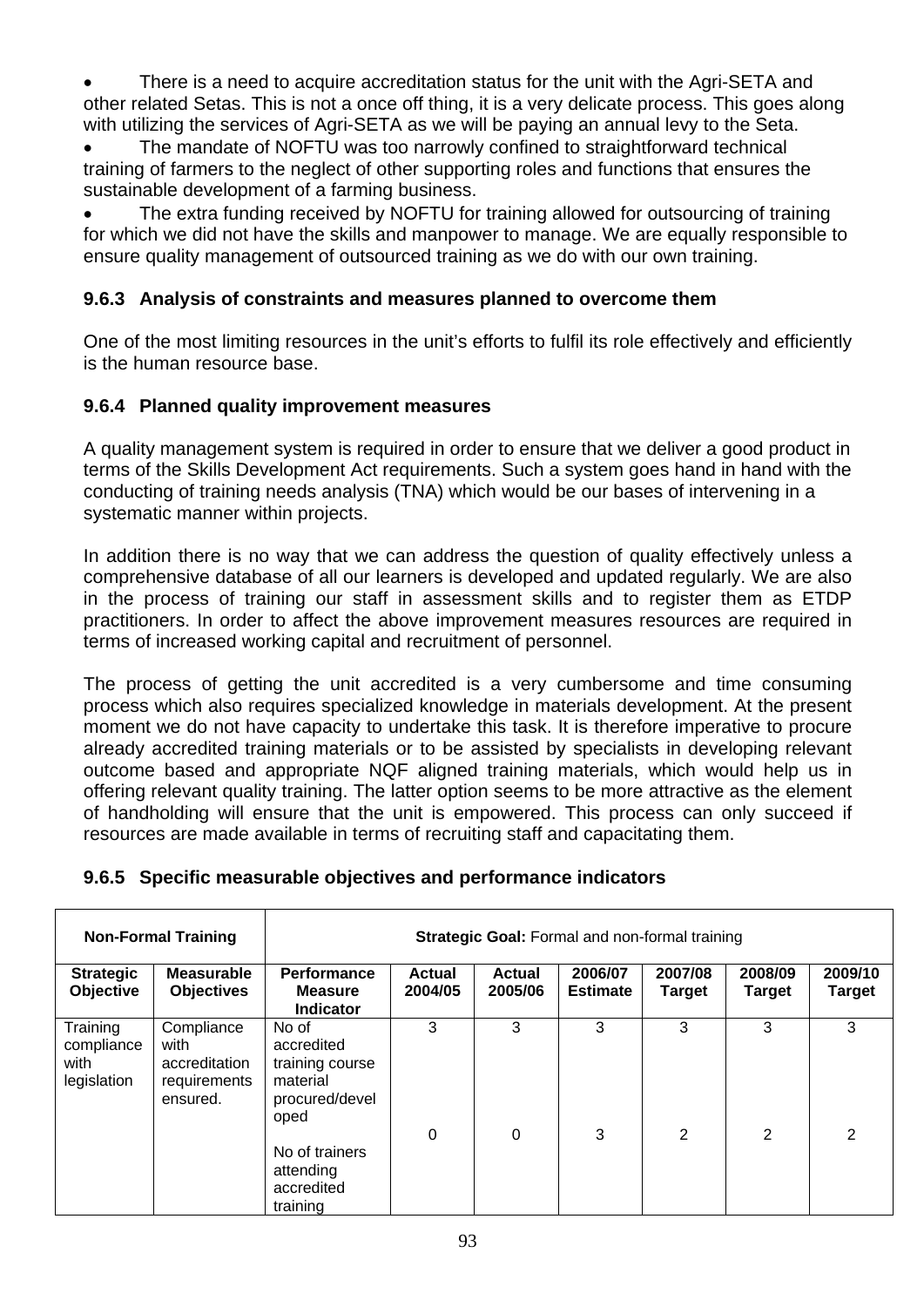|                                                  |                                                                  | courses                                                                                                                                                                                                                                                                 |                                                                          |                                                    |                                       |                                       |                                       |                                       |
|--------------------------------------------------|------------------------------------------------------------------|-------------------------------------------------------------------------------------------------------------------------------------------------------------------------------------------------------------------------------------------------------------------------|--------------------------------------------------------------------------|----------------------------------------------------|---------------------------------------|---------------------------------------|---------------------------------------|---------------------------------------|
| Improved<br>quality of<br>training               | A training<br>quality<br>management<br>system in<br>place        | A training<br>information<br>management<br>system<br>developed,<br>implemented<br>and maintained<br>(% )                                                                                                                                                                | $\mathbf 0$                                                              | $\overline{75}$                                    | $\overline{100}$                      | 100                                   | 100                                   | 100                                   |
|                                                  |                                                                  | A monitoring<br>and evaluation<br>system<br>developed,<br>implemented<br>and maintained<br>(% )                                                                                                                                                                         | 0                                                                        | $\mathbf 0$                                        | 100                                   | 100                                   | 100                                   | 100                                   |
| Create<br>skills<br>developme<br>nt<br>programme | Accredited<br>skills<br>development<br>programs<br>developed     | No. of training<br>needs<br>determined and<br>plans to<br>address the<br>needs in place<br>for approved<br>farmer<br>settlement<br>projects.                                                                                                                            | 1                                                                        | 1                                                  | 1                                     | 135                                   | 135                                   | 135                                   |
|                                                  |                                                                  | No of internal<br>course<br>presentations                                                                                                                                                                                                                               | $\pmb{0}$                                                                | 82                                                 | 150                                   | 150                                   | 150                                   | 150                                   |
|                                                  | Appropriate<br>skills<br>development<br>programme<br>facilitated | No of farmers<br>attending<br>training in<br>different short<br>courses<br>through internal<br>trainers per<br>district:<br><b>DC 16</b><br><b>DC 17</b><br><b>DC 18</b><br><b>DC 19</b><br><b>DC 20</b><br>No of<br>outsourced<br>accredited<br>courses<br>facilitated | 0<br>$\pmb{0}$<br>$\pmb{0}$<br>$\mathbf 0$<br>$\mathbf 0$<br>$\mathsf 0$ | 175<br>14<br>20<br>107<br>$\pmb{0}$<br>$\mathbf 0$ | 250<br>250<br>250<br>250<br>250<br>30 | 250<br>250<br>250<br>250<br>250<br>30 | 250<br>250<br>250<br>250<br>250<br>30 | 250<br>250<br>250<br>250<br>250<br>30 |
|                                                  |                                                                  | No of farmers<br>attending<br>outsourced<br>training:<br><b>DC 16</b><br><b>DC 17</b><br><b>DC 18</b><br><b>DC19</b><br><b>DC 20</b>                                                                                                                                    | 0<br>0<br>0<br>0<br>0                                                    | 538                                                | 300<br>300<br>300<br>300<br>300       | 300<br>300<br>300<br>300<br>300       | 300<br>300<br>300<br>300<br>3         | 300<br>300<br>300<br>300<br>300       |
|                                                  |                                                                  | Facilitate the<br>establishment                                                                                                                                                                                                                                         | $\pmb{0}$                                                                | $\pmb{0}$                                          | $\pmb{0}$                             | $\ensuremath{\mathsf{3}}$             | 4                                     | 5                                     |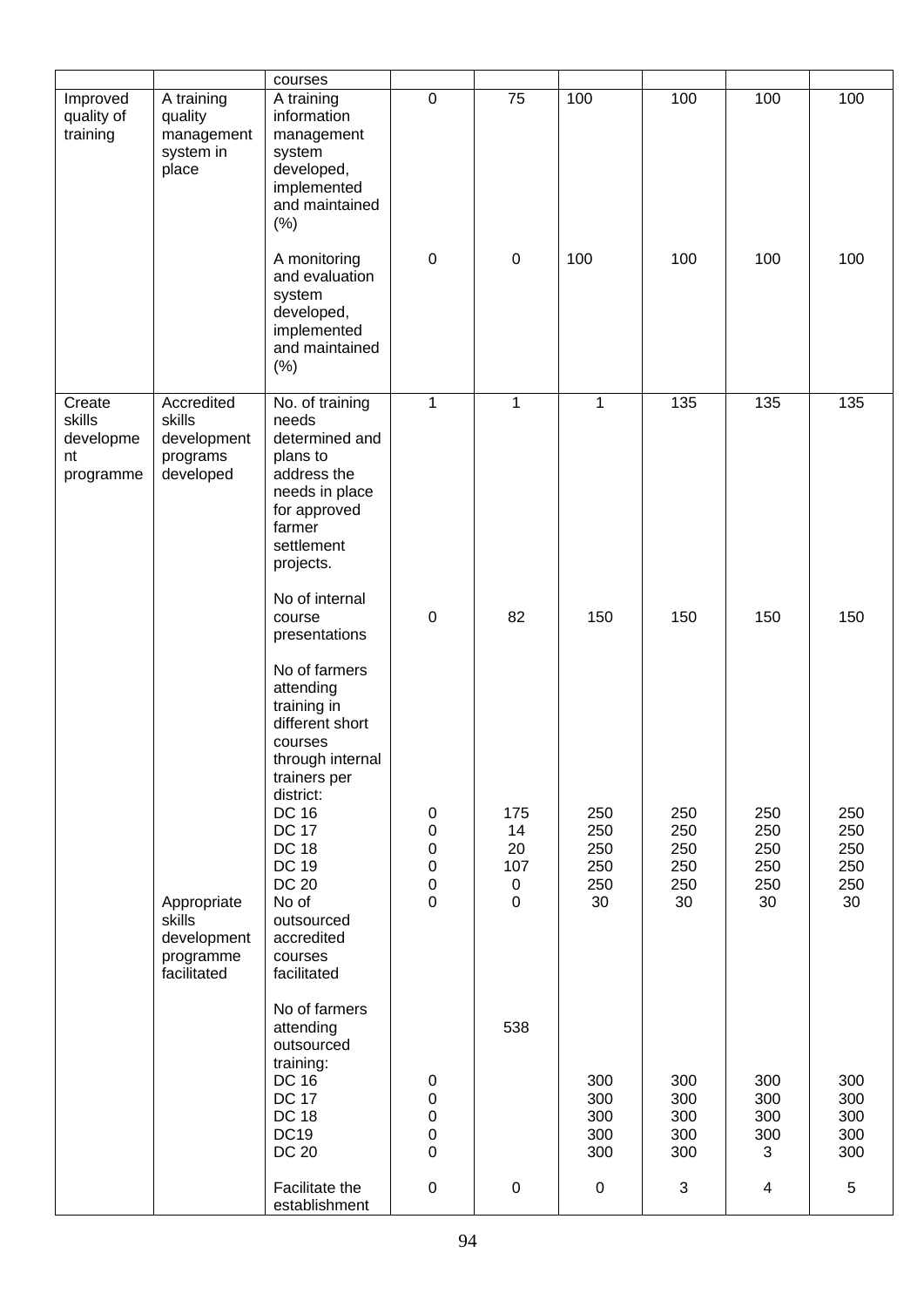|                                                                                                         | Learner-ship<br>programme<br>developed<br>and<br>implemented                                 | and<br>development of<br>learnership in<br>areas of high<br>value crops<br>and livestock<br>enterprise and<br>Agro-<br>processing. |                |                  |                |                |                |                |
|---------------------------------------------------------------------------------------------------------|----------------------------------------------------------------------------------------------|------------------------------------------------------------------------------------------------------------------------------------|----------------|------------------|----------------|----------------|----------------|----------------|
|                                                                                                         |                                                                                              | Learners<br>supported                                                                                                              | $\mathbf 0$    | $\overline{0}$   | 0              | 10             | 15             | 20             |
|                                                                                                         |                                                                                              | No. of<br>Internship<br>students in soil<br>science                                                                                | $\mathbf 0$    | $\overline{0}$   | $\mathsf 0$    | 10             | 15             | 20             |
|                                                                                                         |                                                                                              | No. of<br>experimental<br>training<br>students                                                                                     | 10             | 16               | $\mathbf 0$    | 10             | 10             | 10             |
| A strategy<br>on<br>mentorship<br>of new<br>farmers in                                                  | A proposed<br>strategy<br>document on<br>mentorship of<br>new farmers<br>compiled            | Mentorship<br>strategy<br>document<br>compiled<br>Mentoring                                                                        | $\overline{0}$ | $\overline{0}$   | $\overline{0}$ | $\overline{1}$ | $\overline{0}$ | $\overline{0}$ |
| place                                                                                                   |                                                                                              | monitored and<br>reviewed (%)                                                                                                      | 0              | $\boldsymbol{0}$ | $\mathbf 0$    | 100            | 100            | 100            |
| Induction<br>training<br>course for<br>all potential<br>entrants<br>into the<br>agricultural<br>economy | An induction<br>course for<br>new entrants<br>into<br>agricultural<br>economy<br>facilitated | No of inductees<br>supported                                                                                                       | $\mathbf 0$    | $\mathbf 0$      | 200            | 50             | 50             | 50             |

# **Programme budget by sub-programme**

| Sub-<br>programme    | Year $-2$<br>2003/04<br>(actual) | Year – 1<br>2004/05<br>(actual) | Base year<br>2005/06<br>(actual) | Average<br>annual<br>change<br>$(\%)$ | Year 1<br>2006/07<br>(budget) | Year 2<br>2007/08<br>(MTEF<br>project.) | Year 3<br>2008/09<br>(MTEF<br>Project.) | Year 4<br>2009/10<br>(MTEF<br>Project.) | Average<br>annual<br>change<br>$(\%)$ |
|----------------------|----------------------------------|---------------------------------|----------------------------------|---------------------------------------|-------------------------------|-----------------------------------------|-----------------------------------------|-----------------------------------------|---------------------------------------|
| Tertiary<br>Training | 7,409                            | 6,018                           | 7,133                            |                                       | 6,622                         | 8,594                                   | 9,511                                   | 10,254                                  |                                       |
| <b>FET</b>           | 4,343                            | 3,726                           | 4,090                            |                                       | 4,307                         | 3,620                                   | 4,336                                   | 5,031                                   |                                       |
| Total<br>Programme   | 11,752                           | 9,744                           | 11,223                           | -5                                    | 10,929                        | 12,214                                  | 13,847                                  | 15,285                                  | 43                                    |

# **10. Implementation of capital investment, maintenance and asset management plan**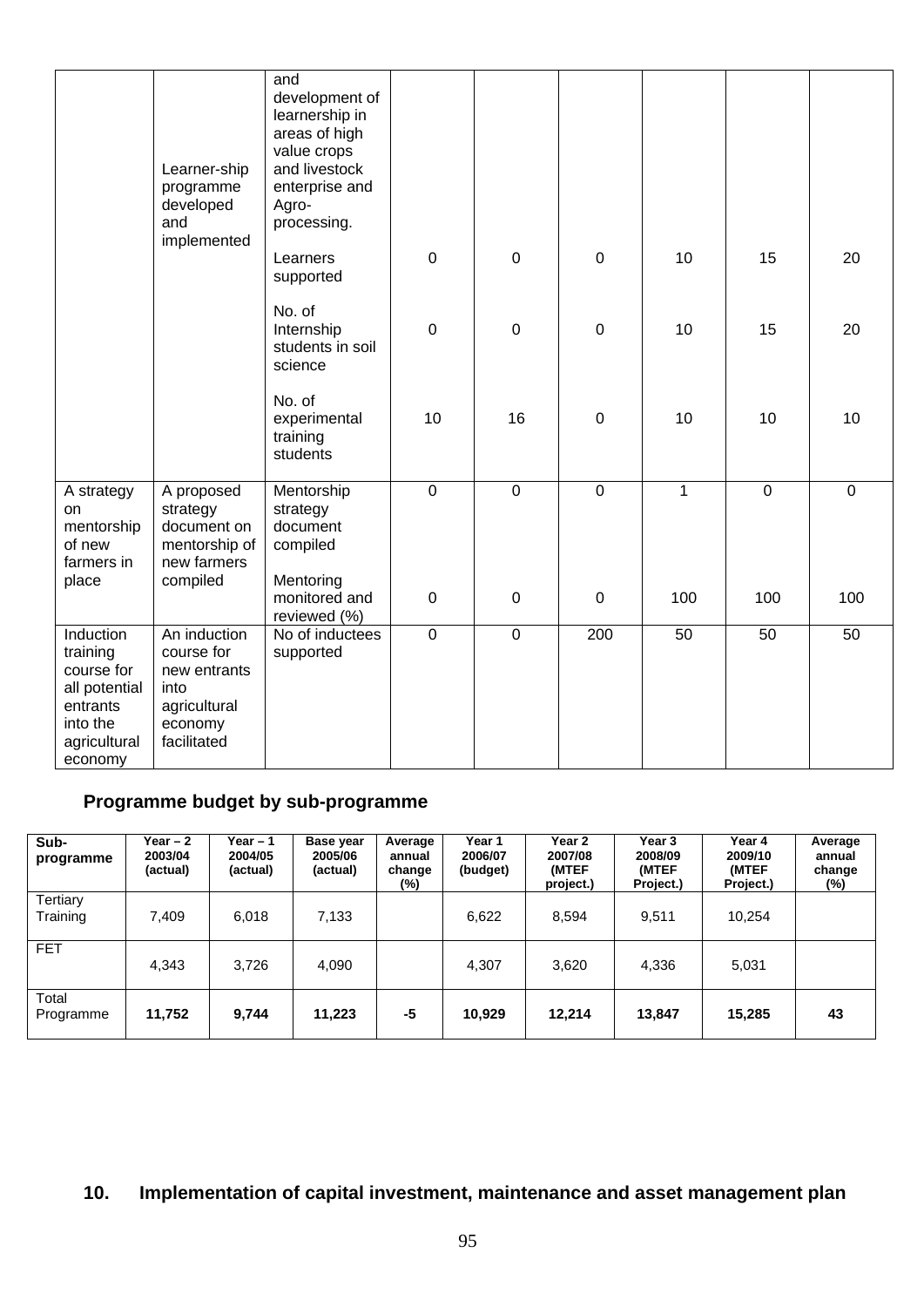#### New projects, upgrades and rehabilitation (R'000):

| <b>New</b>      | . .<br><b>Actual</b> | <b>Actual</b> | <b>Actual</b>            | 2006/07       | 2007/08       | 2008/09        | 2009/10 |
|-----------------|----------------------|---------------|--------------------------|---------------|---------------|----------------|---------|
| <b>Projects</b> | 2003/04              | 2004/05       | 2005/06                  | <b>Budget</b> | <b>Target</b> | Target         | Target  |
| LandCare        | 2,298                | 1,931         | 3.505                    | 3,909         | 3.270         | 3.428          | 4,113   |
| <b>PIG</b>      |                      | 2,208         | 24,305                   | 818           | 10,000        | 20,200         | 21,000  |
| <b>CASP</b>     |                      | 1,495         | 36,463                   | 25,306        | 38,084        | 39,912         | 43,909  |
| <b>TOTAL</b>    | 2,298                | 5,634         | 64,273                   | 30,133        | 51,354        | 63,540         | 69,022  |
| Upgrading       |                      |               |                          |               |               |                |         |
| Glen Farm       |                      | 786           |                          |               | 2,197         | 3,146          | 5,000   |
| <b>CASP</b>     |                      | 469           | $\overline{\phantom{0}}$ |               |               | $\blacksquare$ |         |
| <b>TOTAL</b>    | $\blacksquare$       | 1,255         | $\blacksquare$           |               | 2,197         | 3,146          | 5,000   |

#### Building Maintenance (R'000)

| <b>Maintenance</b> | <b>Actual</b><br>2003/04 | <b>Actual</b><br>2004/05 | <b>Actual</b><br>2005/06 | 2006/07<br><b>Budget</b> | 2007/08<br><b>Target</b> | 2008/09<br><b>Target</b> | 2009/10<br>Target |
|--------------------|--------------------------|--------------------------|--------------------------|--------------------------|--------------------------|--------------------------|-------------------|
| Programme 1        | 931                      | 110                      | 785                      | 214                      | 500                      | 500                      | 500               |
| <b>TOTAL</b>       | 931                      | 110                      | 285                      | 214                      | 500                      | 500                      | 500               |
| % of               | 0.5                      | 0.06                     | 0.1                      | 0.2                      | 0.2                      | 0.2                      | 0.2               |
| Departmental       |                          |                          |                          |                          |                          |                          |                   |
| <b>Budget</b>      |                          |                          |                          |                          |                          |                          |                   |

#### **11. Medium term revenues**

## **11.1 Summary of revenue**

#### **Summary of revenue**

The following table indicates a summary of revenue:

|                       |         | Outcome |         | Main          | Adjusted      | Revised   |         | Medium-term estimates |         |
|-----------------------|---------|---------|---------|---------------|---------------|-----------|---------|-----------------------|---------|
|                       | Audited | Audited | Audited | appropriation | appropriation | estimates |         |                       |         |
| R thousand            | 2003/04 | 2004/05 | 2005/06 |               | 2006/07       |           | 2007/08 | 2008/09               | 2009/10 |
| Equitable share       | 180.541 | 171,377 | 201,479 | 188.421       | 189.541       | 192.190   | 207,842 | 226,691               | 247,568 |
| Conditional grants    | 2,298   | 5,634   | 90.601  | 28.421        | 35.887        | 35,887    | 51.354  | 63.540                | 69.022  |
| Own Revenue           |         |         | 6.630   | 6.715         | 6.715         | 6.715     | 14.248  | 18.438                | 22,292  |
|                       |         |         |         |               |               |           |         |                       |         |
| <b>Total receipts</b> | 182,839 | 177,011 | 298,710 | 223,557       | 232,143       | 234,792   | 273,444 | 308,669               | 338,882 |

# **11.2 Departmental revenue collection**

#### **Departmental revenue collection**

The following table indicates Departmental revenue collection:

|                                                          |                          | Outcome |         | Main          | Adjusted      | Revised   |                          | Medium-term estimates |         |
|----------------------------------------------------------|--------------------------|---------|---------|---------------|---------------|-----------|--------------------------|-----------------------|---------|
|                                                          | Audited                  | Audited | Audited | appropriation | appropriation | estimates |                          |                       |         |
| R thousand                                               | 2003/04                  | 2004/05 | 2005/06 |               | 2006/07       |           | 2007/08                  | 2008/09               | 2009/10 |
| Tax receipts                                             |                          |         |         |               |               |           |                          |                       |         |
| Casino taxes                                             |                          |         |         |               |               |           |                          |                       |         |
| Horse racing taxes                                       |                          |         |         |               |               |           |                          | $\overline{a}$        |         |
| Liquor licenses                                          |                          |         |         |               |               |           |                          |                       |         |
| Motor vehicle licenses                                   | $\sim$                   | ٠       |         |               |               |           | $\overline{\phantom{a}}$ | $\overline{a}$        |         |
|                                                          |                          |         |         |               |               |           |                          |                       |         |
| Sales of goods and services<br>other than capital assets | 1,760                    | 2,578   | 1800    | 1,461         | 2,082         | 2,082     | 2,132                    | 2,548                 | 2,686   |
| Transfers received                                       | $\sim$                   |         |         |               |               |           |                          |                       |         |
| Fines, penalties and forfeits                            |                          | ٠       |         |               |               |           |                          |                       |         |
| Interest, dividends and rent on<br>land                  | 552                      |         | 25      | 400           | 65            | 65        | 55                       | 60                    | 65      |
| Sales of capital assets                                  | $\overline{\phantom{a}}$ | 31      |         | 275           | 603           | 603       | 250                      | 260                   | 275     |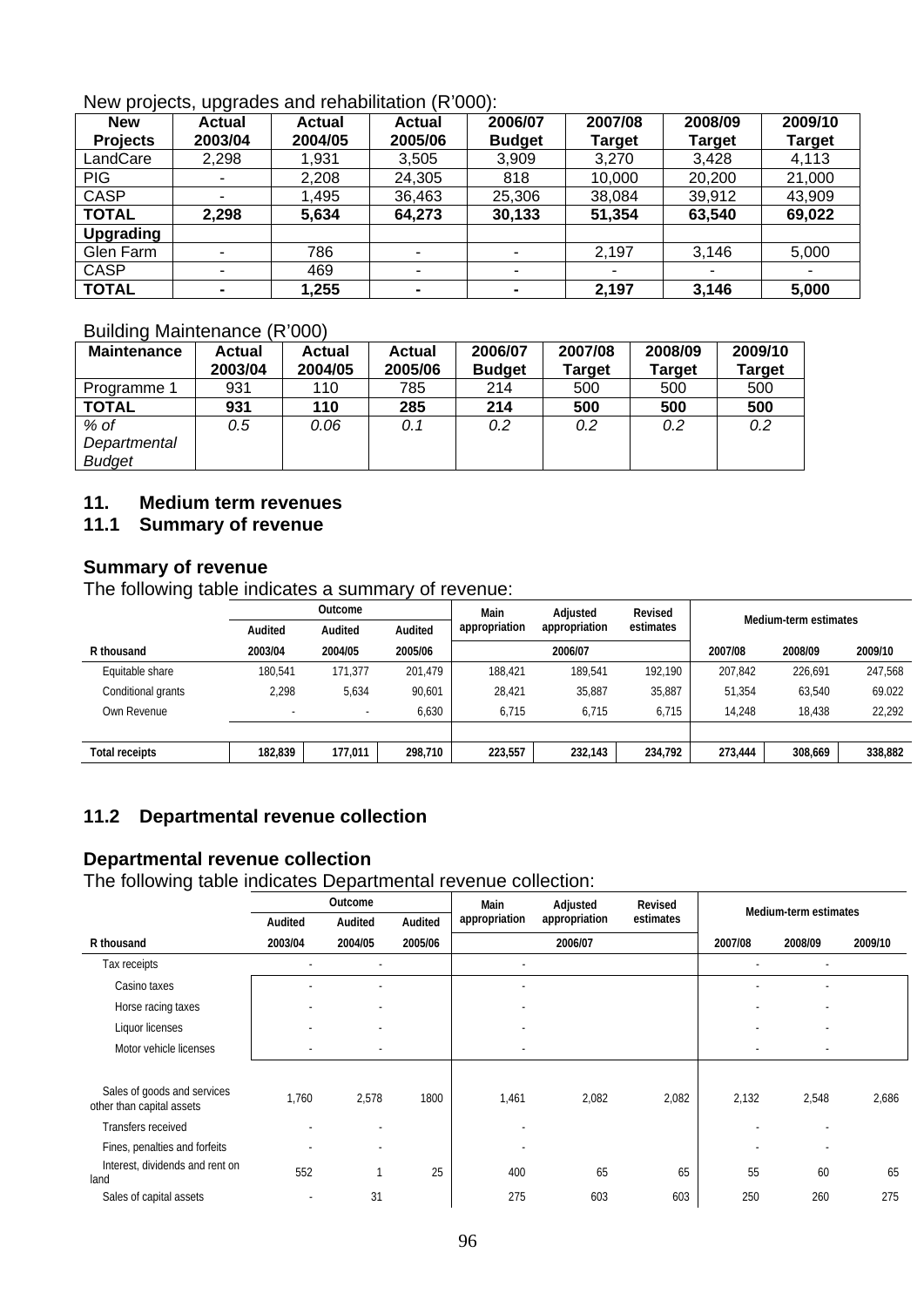| Financial transactions in<br>assets and liabilities | ,968 | ,247  | 852                                        |       | 500<br>$  -$ | 500<br>$  -$ | 500    | 510   | <b>500</b><br>ს∑c<br>$\sim$ |
|-----------------------------------------------------|------|-------|--------------------------------------------|-------|--------------|--------------|--------|-------|-----------------------------|
| Total departmental receipts                         | 280ء | 3,857 | $\overline{\phantom{a}}$<br>2,0 <i>1 I</i> | 2,136 | 3,250        | 3,250        | 2 ,937 | 3,378 | 3,46                        |

# **11.3 Conditional grants**

#### **Conditional grants**

The following table indicates conditional grants:

|                                 | Outcome                  |         |         | Main<br>appropriation | Adjusted<br>appropriation | <b>Revised estimate</b> |         | Medium-term estimates |         |
|---------------------------------|--------------------------|---------|---------|-----------------------|---------------------------|-------------------------|---------|-----------------------|---------|
|                                 | Audited                  | Audited | Audited |                       |                           |                         |         |                       |         |
| R thousand                      | 2003/04                  | 2004/05 | 2005/06 |                       | 2006/07                   |                         | 2007/08 | 2008/09               | 2009/10 |
| LandCare                        | 2,298                    | 1,931   | 3.505   | 3.115                 | 3,909                     | 3,909                   | 3.270   | 3.428                 | 4,113   |
| Provincial Infrastructure Grant |                          | 2,208   | 24.305  |                       |                           | ٠                       | 10,000  | 20,200                | 21,000  |
| Comprehensive Agricultural      |                          |         |         |                       |                           |                         |         |                       |         |
| Support Programme               | $\overline{\phantom{a}}$ | 1.495   | 36,463  | 25.306                | 25,306                    | 25,306                  | 38.084  | 39,912                | 43,909  |
| Disaster Management             | 333                      |         | 26.328  |                       | 6,672                     | 6,672                   |         |                       |         |
| Total payments and estimates:   | 2,631                    | 5,634   | 90,601  | 28.421                | 35,887                    | 35,887                  | 51.354  | 63,540                | 69,022  |

# **11.4 Donor funding**

The following table indicates **Donor Funding** received by the Department:

| <b>Project</b> | <b>External</b> | 2004/05  | 2005/06  | 2006/07  | 2007/08 | 2008/09 | <b>Outcomes</b> | Reporting |
|----------------|-----------------|----------|----------|----------|---------|---------|-----------------|-----------|
| <b>Name</b>    | Donor           | (Actual) | (Actual) | (Budget) | (Proi.) | (Proi.) |                 | Response. |
| N/A            | N/A             |          |          |          |         |         | N/A             | N/A       |

#### **12. Co-ordination, co-operation and outsourcing plans**

#### **12.1 Interdepartmental linkages**

The DOA shares its responsibilities with several National Departments: the Department of Land Affairs; National Public Works; the National Department of Social Development; and the National Department of Agriculture.

Intergovernmental relations will be placed in the office of the MEC where understandings already exist between key stakeholders.

The LRAD programme is supported by a Power of Attorney which guides state land administration, issued by the National Minister of Agriculture and Land Affairs to all provincial Agricultural Departments.

To promote coordination and co-operation, the DOA, Land Affairs and Land Bank jointly serve on a Provincial Grants Approval Committee, chaired by the DOA.

The FSDA, in collaboration with the NDA, administers Land Care programme as part of the National Poverty Relief programme.

The Provincial Cluster Committees serve as a linkage between the Department and all other Provincial Departments.

#### **12.2 Local government linkages**

Linkages with Local Government have been established via PROVLOC and the Provincial IDP Coordination Committee, and will be enhanced through the formation of AGRILOC, a forum with local government dedicated to agricultural issues.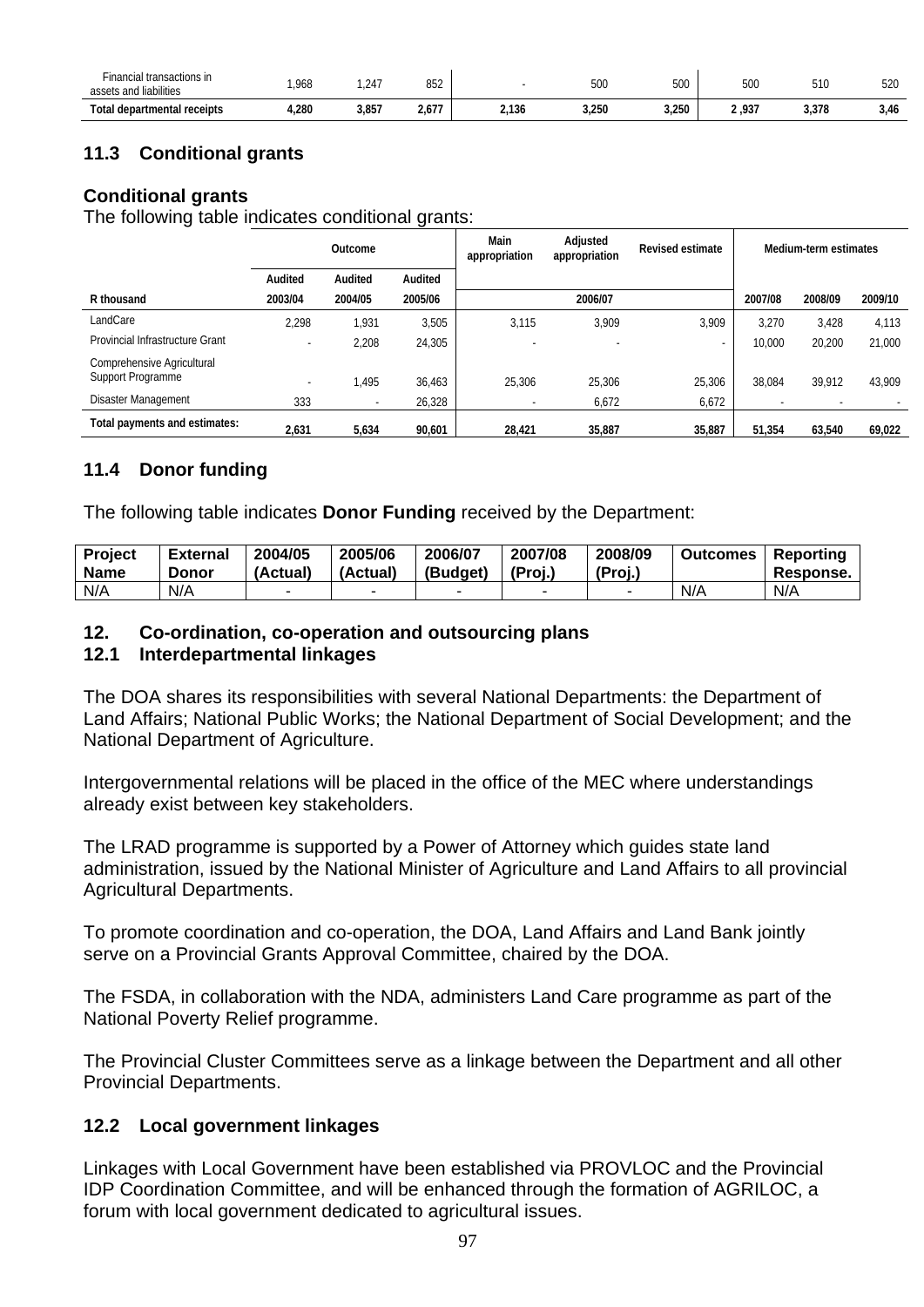# **12.3 Public entities**

The Department is in the process of investigating partnerships with public entities in respect of management of selected projects.

#### **12.4 Public, private partnerships, outsourcing etc.**

The CPF-SP engages various Intermediary Organizations and suppliers in the implementation of approved development projects.

Other examples of outsourcing are an agreement with the National Wool Growers Association for quality improvement with emerging farmers, and SITA and the Italian company Movimondo, for value-adding initiatives in Xhariep and Motheo.

#### **13. Financial Management**

#### **13.1 Strategies to address audit queries**

The capacity of the Financial Management Chief Directorate has been increased and strengthened with the appointment and creation of critical posts and subsequent appointments.

A financial management strategic action plan is being put in place to address audit queries.

Policies and guidelines have been drafted to strengthen compliance with all applicable legislation, and guidelines.

The Office of the Auditor-General's Audit Report and Management Letters are constantly reviewed to determine progress.

Strategic partnerships with relevant stakeholders have been established, and although not formalized, regular meetings and discussions take place on the approach and methodology to be used to address current and recurring audit queries.

The Department participates in the National and Provincial CFO's forum, where information on internal control and financial management are shared.

#### **13.2 Implementation of the PFMA**

The Chief Directorate for ensuring implementation and compliance with the PFMA is the Financial Management Chief Directorate, headed by the Chief Financial Officer.

The PFMA implementation plan has been developed and is in the implementation stage. In its endeavor to develop capacity, the DOA has made considerable progress with the introduction of training programme for officials of the Department. As part of the implementation the Department has established a Financial Control Section.

In order to ensure the implementation of the policies, procedures, any supporting regulations and Acts (such as PFMA, DORA etc.), a performance management and financial control unit within the SCM and Finance Unit will be established and strengthened. Key relevant officials will be sent to training and appropriate training programs will be designed.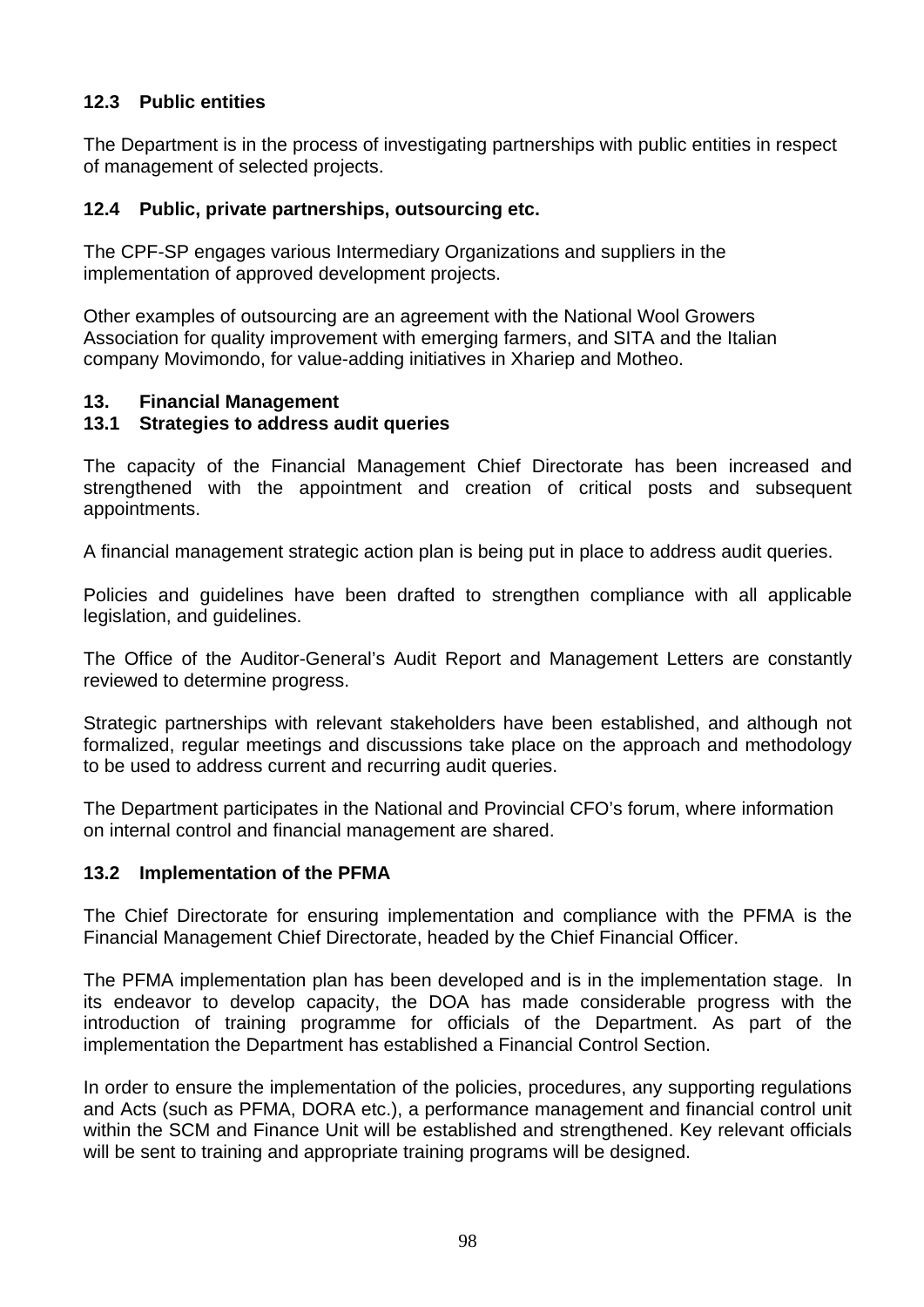# **PART C - Annual Performance Plan of Year One**

# **CONTENTS**

| 14 Programme 1: | <b>Management</b>                          |
|-----------------|--------------------------------------------|
| 15 Programme 2: | <b>Sustainable Resource Management</b>     |
| 16 Programme 3: | <b>Farmer Support and Development</b>      |
| 17 Programme 4: | <b>Veterinary Services</b>                 |
| 18 Programme 5: | <b>Technology Research and Development</b> |
| 19 Programme 6: | <b>Agricultural Economics</b>              |
| 20 Programme 7: | <b>Structured Agricultural Training</b>    |

#### **14. Programme 1: Management**

**14.1 Office of the HOD** 

 $\overline{\phantom{a}}$ 

#### **Specific measurable objectives and performance indicators**

|                                                                                                                                                           | <b>Sub Programme</b>                                                                                                                                                             |                                                                                                                                      |                              |                                    |                              |             |                          |             |             |
|-----------------------------------------------------------------------------------------------------------------------------------------------------------|----------------------------------------------------------------------------------------------------------------------------------------------------------------------------------|--------------------------------------------------------------------------------------------------------------------------------------|------------------------------|------------------------------------|------------------------------|-------------|--------------------------|-------------|-------------|
| <b>Strategic</b><br>Objective                                                                                                                             | <b>Measurable</b><br><b>Objectives</b>                                                                                                                                           | <b>Performance</b><br><b>Measure</b><br><b>Indicator</b>                                                                             | <b>Actual</b><br>2005/0<br>6 | 2006/0<br>7<br><b>Estima</b><br>te | 2007/0<br>8<br><b>Target</b> | Quarte<br>1 | Quarte<br>$\overline{2}$ | Quarte<br>3 | Quarte<br>4 |
| Provide<br>leadership<br>and<br>strategic<br>guidance to<br>the<br>Departmen<br>t and<br>ensure<br>compliance<br>with good<br>corporate<br>governanc<br>e | Develop<br>leadership<br>management<br>skills within the<br>organization<br>Develop and<br>implement<br>effective<br>decision-<br>making<br>processes for<br>the<br>organization | All managers<br>trained in<br>leadership<br>and<br>management<br>(%)<br>Improve<br>decision-<br>making<br>turnaround-<br>time by 50% | $\mathbf 0$<br>$\mathbf 0$   | 100<br>50                          | 100<br>50                    | 25<br>20    | 50<br>30                 | 75<br>40    | 100<br>50   |
|                                                                                                                                                           | Reduce d audit<br>queries in high<br>risk areas                                                                                                                                  | Audit queries<br>reduced by<br>50%                                                                                                   | $\mathbf 0$                  | 50                                 | 50                           | 80          | 70                       | 60          | 50          |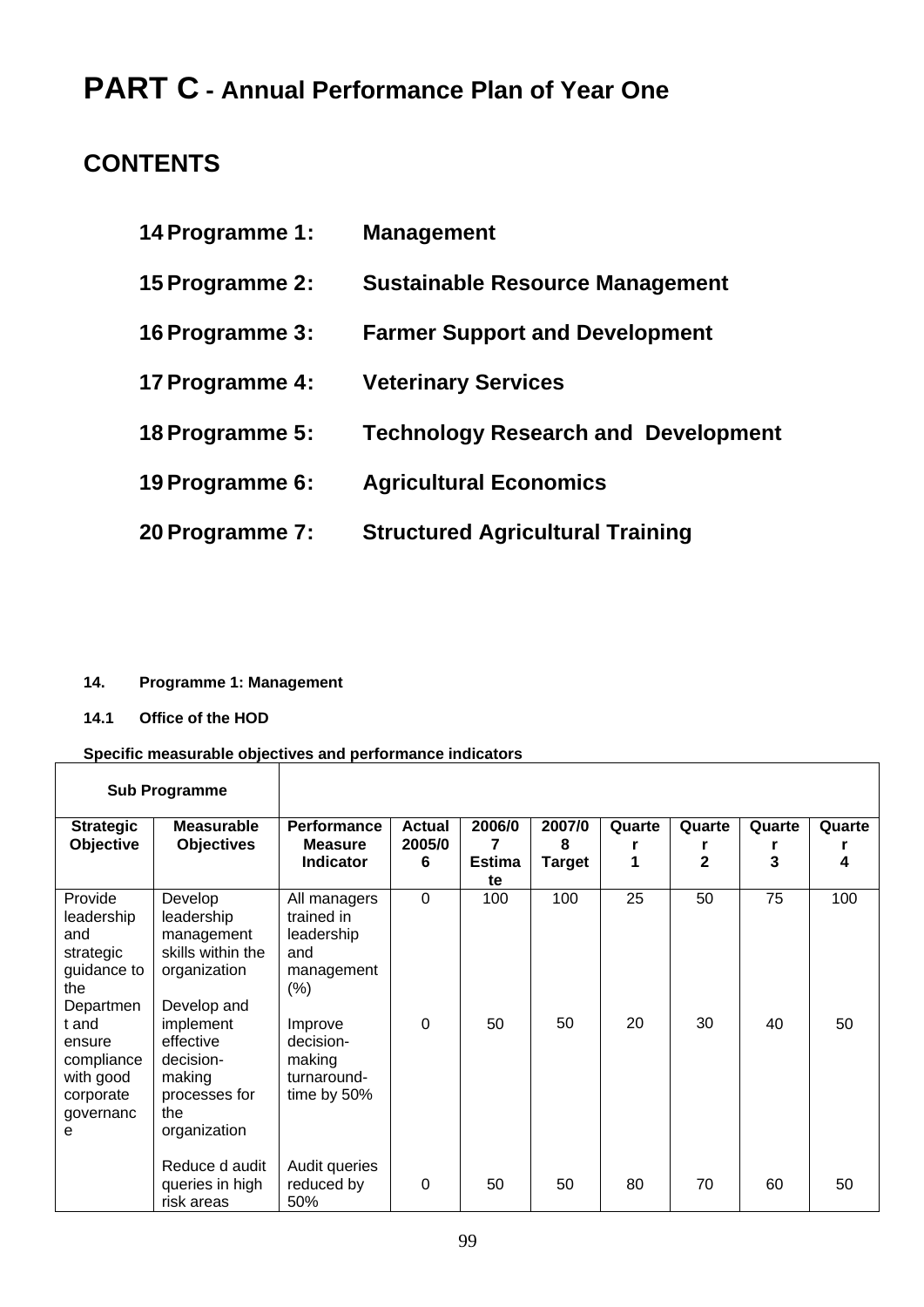| To re-align<br>and<br>revitalize<br>the<br>organizatio<br>n so that<br>the<br>corporate<br>strategic<br>intent is<br>achieved | Improved<br>planning cycles<br>and content for<br>the following<br>documents:<br>• Strategic<br>Plan<br>• Performance<br>plans<br>• Operational<br>Plans<br><b>Budget</b><br>$\bullet$<br><b>Statements</b> | Revised<br>planning<br>cycles and<br>procedures<br>(% )             | $\pmb{0}$   | 100 | 100 | $\overline{25}$ | 50 | 75 | 100 |
|-------------------------------------------------------------------------------------------------------------------------------|-------------------------------------------------------------------------------------------------------------------------------------------------------------------------------------------------------------|---------------------------------------------------------------------|-------------|-----|-----|-----------------|----|----|-----|
|                                                                                                                               | Improved<br>organizational<br>structure,<br>delegation<br>systems,                                                                                                                                          | Revised<br>organizationa<br>I structure<br>$(\% )$                  | $\pmb{0}$   | 100 | 100 | 25              | 50 | 75 | 100 |
|                                                                                                                               | policies and<br>strategies                                                                                                                                                                                  | Revised<br>delegation<br>processes<br>(% )                          | $\pmb{0}$   | 100 | 100 | 25              | 50 | 75 | 100 |
|                                                                                                                               |                                                                                                                                                                                                             | Revised<br>departmental<br>policies and<br>strategies<br>$(\%)$     | $\mathbf 0$ | 100 | 100 | 25              | 50 | 75 | 100 |
|                                                                                                                               | Identification of<br>high risk areas<br>for the<br>development of<br>the annual<br>audit plan and<br>control over<br>such areas<br>(e.g. asset<br>management<br>and supply<br>chain<br>management)          | All high risk<br>areas<br>identified (%)                            | 0           | 100 | 100 | 25              | 50 | 75 | 100 |
|                                                                                                                               | Identification of<br>high level<br>processes re-<br>engineered or<br>process<br>improvement to<br>increase<br>stakeholder<br>satisfaction                                                                   | High level<br>processes<br>identified (%)                           | $\pmb{0}$   | 100 | 100 | 25              | 50 | 75 | 100 |
|                                                                                                                               | Development<br>and<br>implementation<br>of a Master<br>Systems Plan<br>within the<br>regulatory                                                                                                             | Master<br>Systems Plan<br>developed<br>and<br>implemented<br>$(\%)$ | $\pmb{0}$   | 100 | 100 | 25              | 50 | 75 | 100 |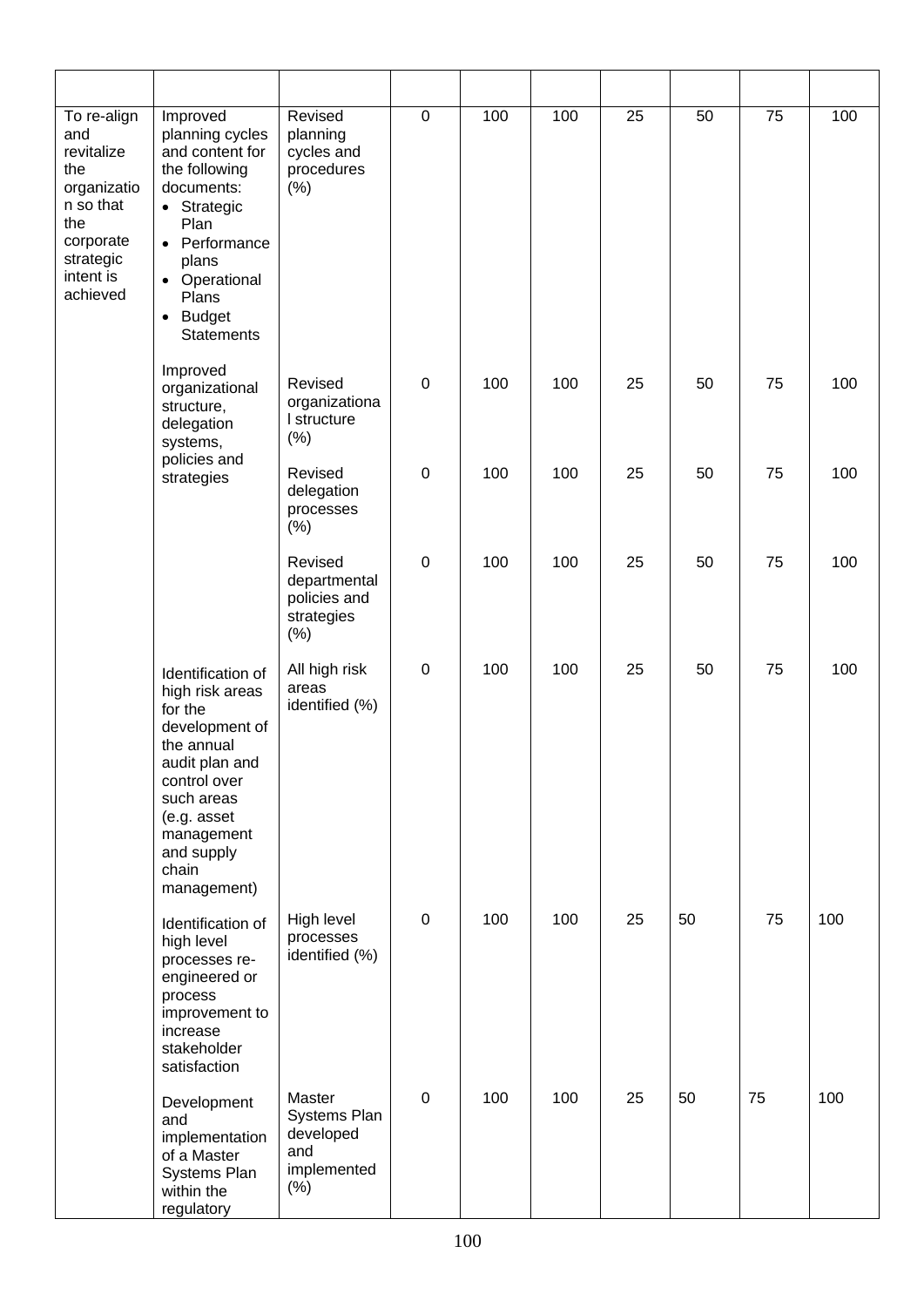|                                                                | framework, so<br>as to integrate<br>information<br>systems                                                                                                                                                                                                                                                                                                                                                                                                      |                                                                                                                                                                                                                      |             |     |     |    |    |    |     |
|----------------------------------------------------------------|-----------------------------------------------------------------------------------------------------------------------------------------------------------------------------------------------------------------------------------------------------------------------------------------------------------------------------------------------------------------------------------------------------------------------------------------------------------------|----------------------------------------------------------------------------------------------------------------------------------------------------------------------------------------------------------------------|-------------|-----|-----|----|----|----|-----|
| Service<br>delivery<br>and social<br>impact<br>improveme<br>nt | Identification of<br>high level<br>business<br>processes for<br>re-engineering<br>or process<br>improvement<br>so as to<br>leverage<br>information and<br>communication<br>technology to<br>radically<br>transform<br>services<br>delivery and<br>social impact<br>(e.g. project<br>delivery cycle,<br>supply chain<br>management,<br>asset<br>management<br>and human<br>resource<br>management.)<br>Increased<br>capacity or<br>organizational<br>leaders and | All high level<br>business<br>processes<br>reviewed and<br>improved,<br>e.g. project<br>delivery,<br>supply chain<br>management,<br>asset<br>management,<br>human<br>resource<br>management<br>(% )                  | $\mathbf 0$ | 100 | 100 | 25 | 50 | 75 | 100 |
|                                                                | management to<br>lead and<br>manage                                                                                                                                                                                                                                                                                                                                                                                                                             | Implement a<br>competency<br>assessment<br>throughout<br>the<br>organization<br>and deliver<br>remedial<br>measures on<br>gaps (%)                                                                                   | 0           | 100 | 100 | 25 | 50 | 75 | 100 |
|                                                                |                                                                                                                                                                                                                                                                                                                                                                                                                                                                 | Develop and<br>implement a<br>services<br>delivery and<br>social impact<br>improvement<br>plan (%) in<br>terms of:<br>• Survival<br>rate of<br>emerging<br>farmers<br>Direct job<br>$\bullet$<br>increases<br>in the | $\pmb{0}$   | 100 | 100 | 25 | 50 | 75 | 100 |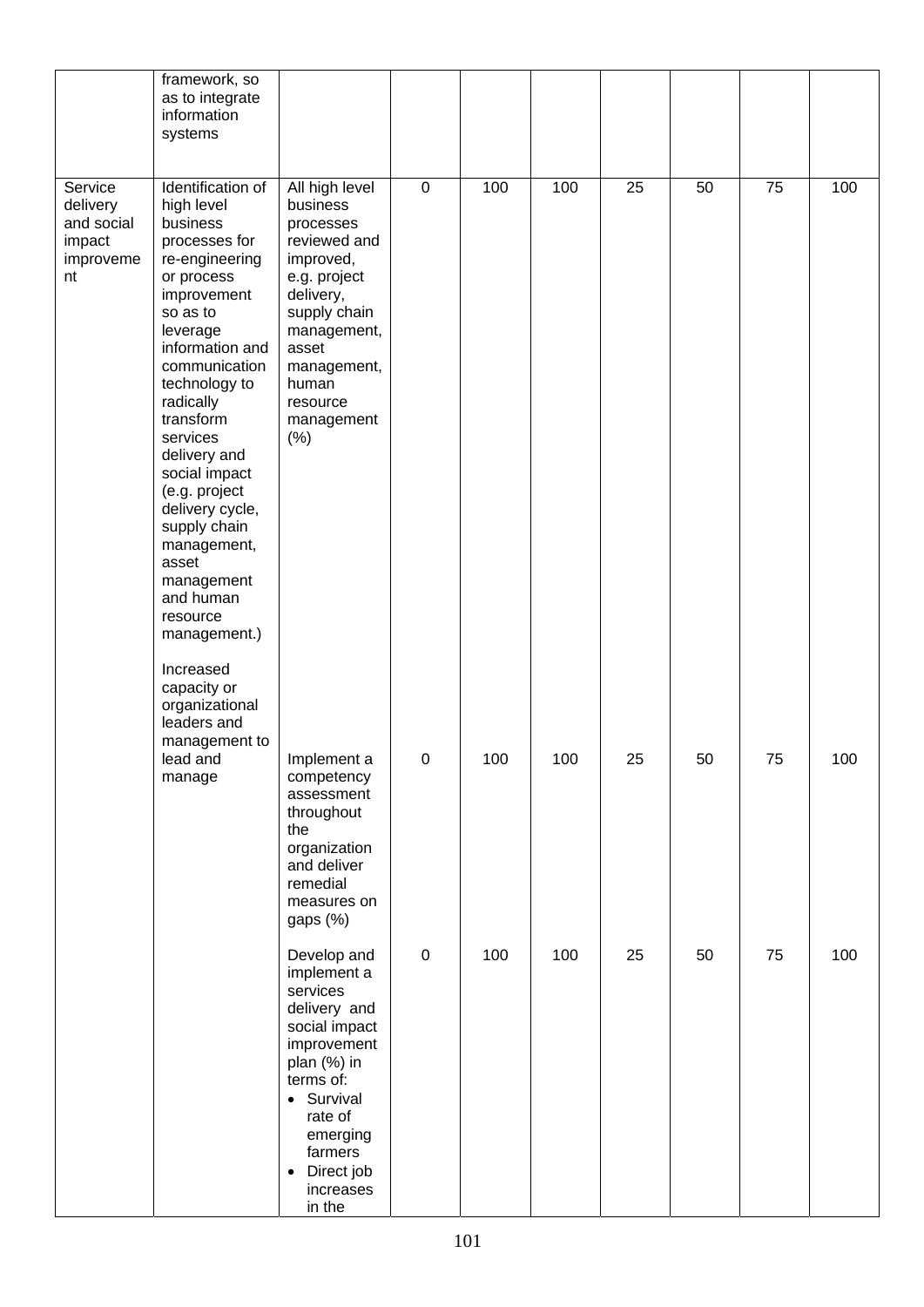|                                                                 | Improved                                                                                      | sector<br>Successful<br>$\bullet$<br>implement<br>ation of<br>viable<br>projects<br><b>BEE</b><br>$\bullet$<br>supplier<br>procureme<br>nt ratios<br>Export of<br>$\bullet$<br>agricultura<br>I products<br>Compliance | 100              | 100 | 100 | 100 | 100 | 100 | 100 |
|-----------------------------------------------------------------|-----------------------------------------------------------------------------------------------|------------------------------------------------------------------------------------------------------------------------------------------------------------------------------------------------------------------------|------------------|-----|-----|-----|-----|-----|-----|
| Manageme<br>nt<br>improveme<br>nt                               | general<br>management in<br>the Department                                                    | with national<br>and<br>provincial<br>regulations,<br>guidelines<br>and<br>requirements<br>(%)                                                                                                                         |                  |     |     |     |     |     |     |
|                                                                 |                                                                                               | Ensure<br>internal and<br>external<br>client<br>satisfaction<br>(%)                                                                                                                                                    | $\boldsymbol{0}$ | 100 | 100 | 40  | 60  | 80  | 100 |
|                                                                 | Improved<br>stakeholder<br>relations<br>management in<br>the Department                       | Improved<br>public and<br>internal<br>departmental<br>image $(\%)$                                                                                                                                                     | $\boldsymbol{0}$ | 100 | 100 | 50  | 70  | 90  | 100 |
|                                                                 | Improved<br>human<br>resource<br>management in<br>the Department<br>Improved<br>financial and | Increased<br>organizationa<br>I capacity<br>building<br>processes<br>$(\%)$                                                                                                                                            | $\pmb{0}$        | 100 | 100 | 50  | 70  | 90  | 100 |
|                                                                 | asset<br>management                                                                           | Improvement<br>in cost<br>effectiveness<br>(% )                                                                                                                                                                        | $\pmb{0}$        | 50  | 50  | 20  | 30  | 40  | 50  |
|                                                                 |                                                                                               | Improved<br>budget<br>management<br>(%)                                                                                                                                                                                | $\pmb{0}$        | 50  | 75  | 20  | 40  | 50  | 75  |
|                                                                 |                                                                                               | Improved<br>asset<br>management<br>(%)                                                                                                                                                                                 | $\pmb{0}$        | 100 | 100 | 25  | 50  | 75  | 100 |
| Ensure<br>effective<br>and<br>efficient<br>security<br>services | Security of<br>government<br>assets and the<br>personal<br>security of all<br>officials.      | Elimination of<br>unauthorized<br>access to all<br>departmental<br>property (%)                                                                                                                                        | $\overline{0}$   | 60  | 100 | 25  | 50  | 75  | 100 |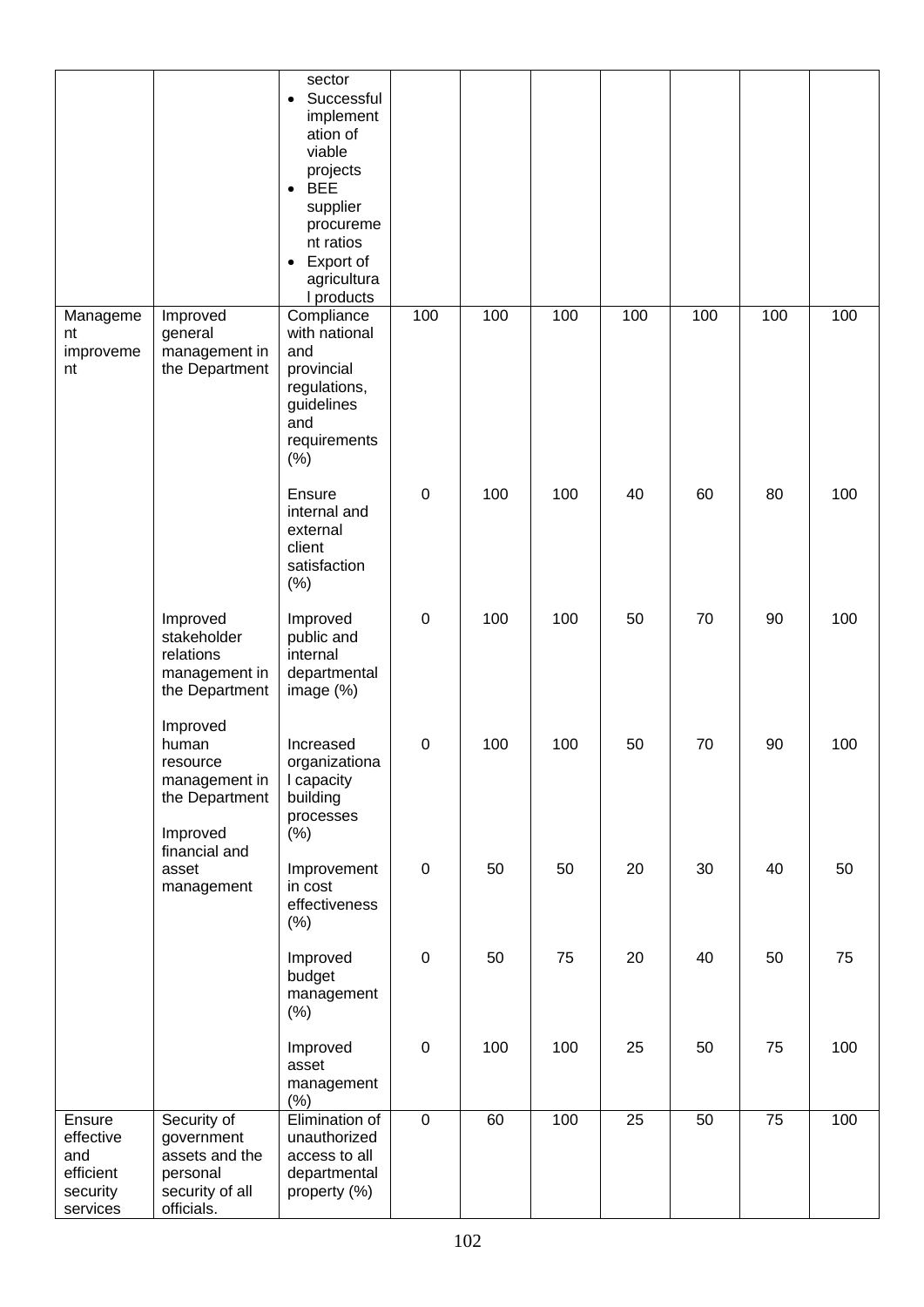|  | Elimination of                                                                                                                                     | $\overline{0}$   | $\overline{0}$ | 100          | $\overline{25}$ | 50             | 50             | $\overline{75}$ |
|--|----------------------------------------------------------------------------------------------------------------------------------------------------|------------------|----------------|--------------|-----------------|----------------|----------------|-----------------|
|  | theft of state<br>property<br>because of<br>unprotected<br>assets (%)                                                                              |                  |                |              |                 |                |                |                 |
|  | No of policies<br>and norms<br>and<br>standards set<br>for the<br>effective and<br>efficient<br>management<br>of security<br>services<br>developed | $\mathbf{1}$     | 1              | $\mathbf{1}$ | 0.25            | 0.50           | 0.75           | 1               |
|  | Effectively<br>trained<br>security<br>personnel<br>(% )                                                                                            | $\pmb{0}$        | $\sqrt{5}$     | 50           | 20              | 30             | 40             | 50              |
|  | Effective and<br>efficient<br>security<br>personnel /<br>services<br>employed<br>(% )                                                              | $\pmb{0}$        | 25             | 75           | 25              | 50             | 60             | 75              |
|  | An effective<br>physical<br>security<br>system<br>(fence and<br>access<br>control)<br>installed.(%)<br>during the<br>upgrade of<br>Glen            | $\boldsymbol{0}$ | $\pmb{0}$      | 50           | 20              | 30             | 40             | 50              |
|  | An effective<br>physical<br>security<br>system (<br>access<br>control)<br>installed.(%)<br>at ABSA<br><b>Building</b>                              | $\mathbf 0$      | $\pmb{0}$      | 100          | 25              | 50             | 75             | 100             |
|  | Safety<br>programmes<br>implemented<br>at all<br>Departmental<br>premises to<br>ensure a safe<br>and secure<br>environment                         | $\mathbf 0$      | $\mathbf 0$    | 12           | $\overline{4}$  | $\overline{4}$ | $\overline{4}$ | 4               |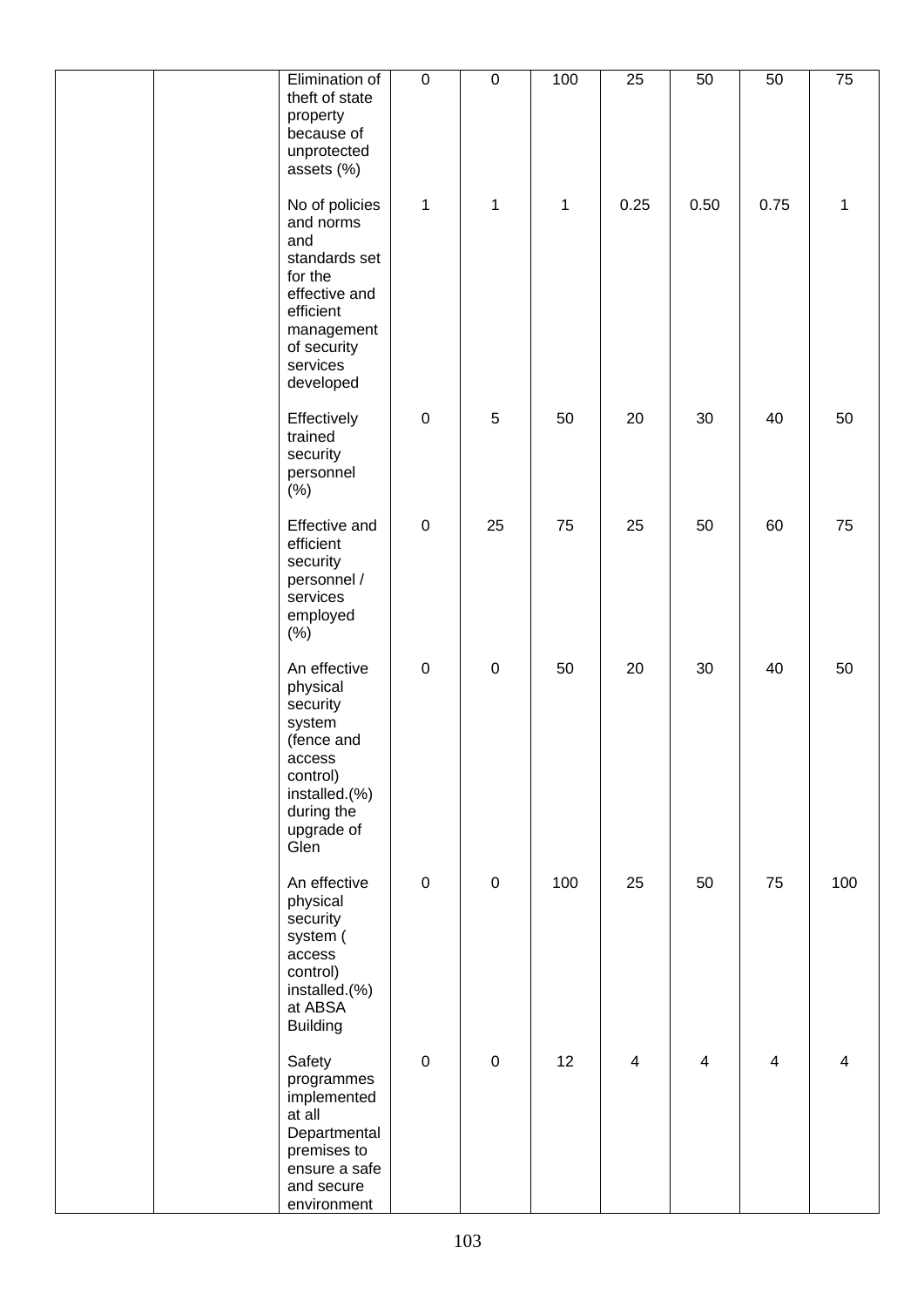|                                                                        |                                                                                    | (no. of<br>offices)                                                                                       |                  |                  |                |              |                  |                 |                |
|------------------------------------------------------------------------|------------------------------------------------------------------------------------|-----------------------------------------------------------------------------------------------------------|------------------|------------------|----------------|--------------|------------------|-----------------|----------------|
| Provide<br>quality,<br>efficient,<br>effective                         | Compliance<br>with the<br>Standards for<br>the                                     | An approved<br><b>Internal Audit</b><br>Charter                                                           | $\mathbf{1}$     | $\mathbf{1}$     | $\mathbf{1}$   | $\mathbf{1}$ | $\mathbf 0$      | $\overline{0}$  | $\mathbf 0$    |
| and<br>professiona<br>I internal<br>audit<br>services.                 | Professional<br>Practice of<br>Internal<br>Auditing.                               | An approved<br>Three year<br>Rolling<br>Strategic<br>Plan                                                 | $\mathbf{1}$     | $\mathbf 1$      | 1              | 1            | $\boldsymbol{0}$ | $\pmb{0}$       | $\mathsf 0$    |
|                                                                        |                                                                                    | An approved<br><b>Annual Audit</b><br>Plan                                                                | $\mathbf 1$      | $\mathbf{1}$     | 1              | $\mathbf 1$  | $\mathbf 0$      | $\mathbf 0$     | $\pmb{0}$      |
|                                                                        |                                                                                    | Audit reports<br>regarding the<br>adequacy,<br>efficiency and<br>effectiveness<br>of internal<br>controls | 12               | 12               | 12             | 3            | 3                | $\mathbf{3}$    | 3              |
| Provide<br>professiona<br>I advisory<br>and<br>consulting<br>services. | Compliance<br>with the<br>Standards for<br>the<br>Professional<br>Practice of      | Percentage<br>tasks<br>completed as<br>per requests<br>received (%)                                       | $\mathbf 0$      | $\mathbf 0$      | 100            | 100          | 100              | 100             | 100            |
|                                                                        | Internal<br>Auditing.                                                              | A Risk<br>Management<br>Strategy<br>Developed                                                             | $\mathbf 0$      | $\mathbf 0$      | 1              | 0.50         | 1                | $\mathbf 0$     | $\mathsf 0$    |
|                                                                        |                                                                                    | An Anti-<br>Fraud and<br>Corruption<br>Strategy<br>Developed                                              | $\boldsymbol{0}$ | 0                | 1              | 0.50         | 1                | $\mathbf 0$     | $\mathbf 0$    |
| Build a<br>strong<br>client/custo<br>mer<br>relationship               | Effectively<br>market internal<br>audit function.                                  | No of<br>information<br>sessions<br>conducted                                                             | $\overline{7}$   | $\overline{7}$   | $\overline{5}$ | 1            | 1                | 1               | $\overline{2}$ |
|                                                                        |                                                                                    | No of<br>brochures<br>distributed                                                                         | $\boldsymbol{0}$ | $\boldsymbol{0}$ | 1250           | $\mathbf 0$  | 1250             | $\pmb{0}$       | $\pmb{0}$      |
| Efficient<br>administrati<br>on of<br>Departmen<br>tal<br>contracts    | Provide<br>effective and<br>efficient<br>contract<br>management<br><b>Services</b> | Drafting and<br>management<br>of contract<br>(%)                                                          | $\overline{0}$   | 100              | 100            | 25           | 50               | $\overline{75}$ | 100            |
|                                                                        | Draft contracts<br>on behalf of the<br>Department                                  | No of new<br>contracts<br>drafted                                                                         | $\boldsymbol{0}$ | 100              | 100            | 25           | 25               | 25              | 25             |
|                                                                        | Negotiate and<br>finalize<br>agreements/co<br>ntracts with<br>stakeholders         | No of<br>agreements/c<br>ontracts<br>concluded                                                            | $\pmb{0}$        | 40               | 100            | 25           | 25               | 25              | 25             |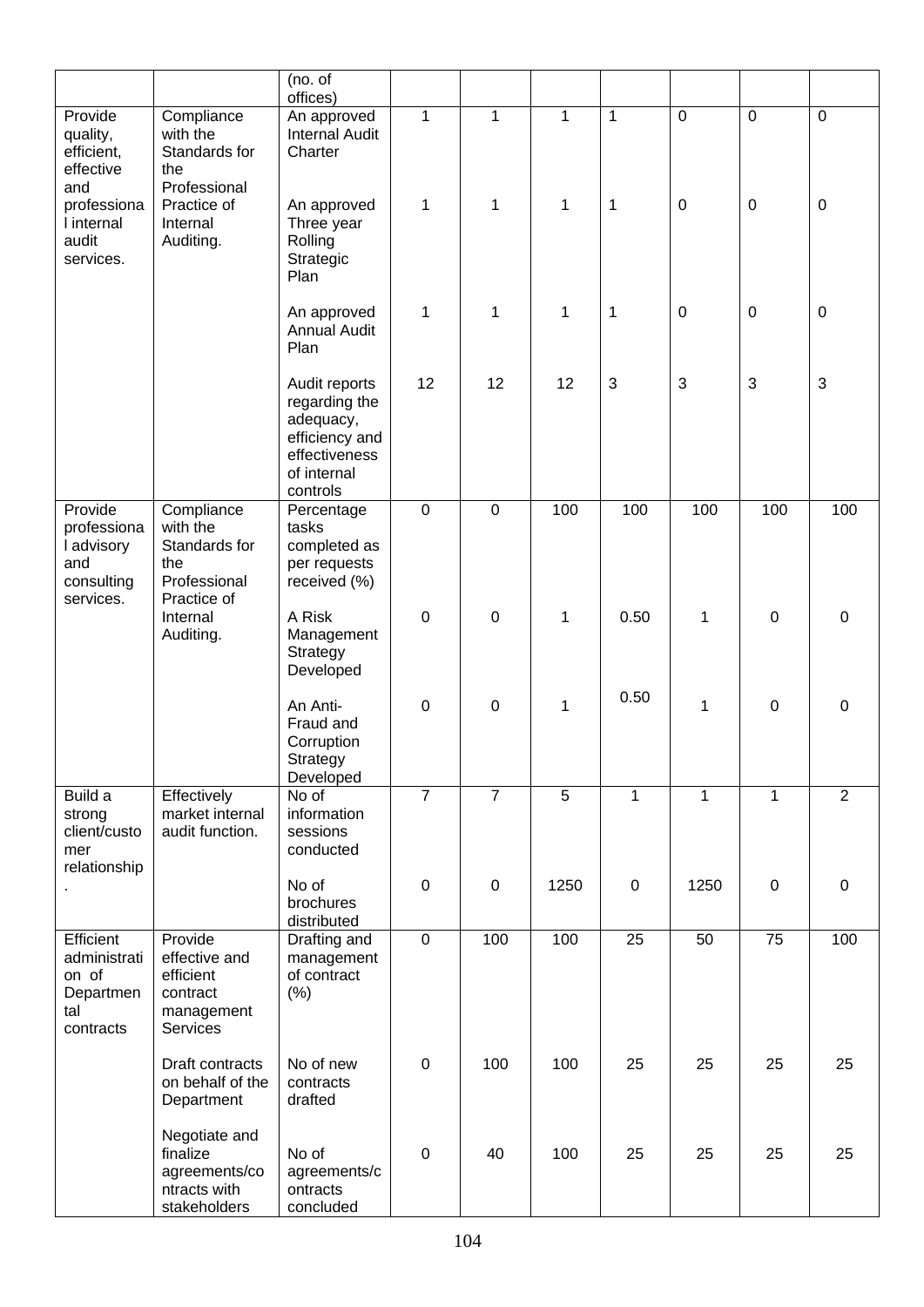| Provision<br><b>of</b><br>professiona<br>I legal<br>support | Provide<br>litigation<br>management<br>services                                                                 | No of<br>litigations<br>managed                                            | $\mathbf 0$      | $\mathbf 0$    | 100                     | 25          | 25           | 25   | 25   |
|-------------------------------------------------------------|-----------------------------------------------------------------------------------------------------------------|----------------------------------------------------------------------------|------------------|----------------|-------------------------|-------------|--------------|------|------|
|                                                             | Brief, instruct<br>and manage<br>state attorneys<br>and state law<br>advisors on<br>various legal<br>issues and | No of<br>facilitation<br>sessions with<br>state<br>attorney/law<br>advisor | $\mathbf 0$      | $\overline{0}$ | 100                     | 25          | 25           | 25   | 25   |
|                                                             | facilitate the<br>settlement of<br>negotiations.                                                                | No of<br>negotiation<br>settled                                            | $\mathbf 0$      | $\overline{0}$ | 100                     | 25          | 25           | 25   | 25   |
|                                                             | Provide legal<br>advisory<br>service on<br>commercial,<br>projects within<br>the DOA.                           | No of<br>advisory<br>sessions to<br>projects                               | $\mathbf 0$      | 20             | 20                      | 5           | 5            | 5    | 5    |
|                                                             | Formulate<br>strategies and<br>advise on<br>cooperate                                                           | No of<br>projects<br>supported                                             | $\mathbf 0$      | 100            | 100                     | 25          | 25           | 25   | 25   |
|                                                             | governance<br>issue.                                                                                            | No of<br>strategies<br>formulated                                          | $\mathbf 0$      | 1              | 1                       | 0.25        | 0.50         | 0.75 | 1    |
| Promote<br>Legislative<br>Complianc<br>e in the             | Facilitate the<br>establishment<br>of legal entities                                                            | No of legal<br>entities<br>established                                     | $\mathbf 0$      | $\overline{2}$ | $\overline{2}$          | 0.50        | 0.50         | 0.50 | 0.50 |
| Departmen<br>t                                              | Facilitate the<br>drafting of<br>Commonage<br>Bill                                                              | No of bills<br>drafted                                                     | $\mathbf 0$      | 0              | 1                       | 0.25        | 0.50         | 0.75 | 1    |
|                                                             | Repeal<br>unconstitutional<br>legislation                                                                       | No of<br>legislation<br>successfully<br>repealed                           | $\mathbf 0$      | 1              | $\overline{\mathbf{4}}$ | $\mathbf 1$ | $\mathbf{1}$ | 1    | 1    |
|                                                             | Ensure<br>compliance<br>with legislation.                                                                       | $\%$<br>Departmental<br>compliance<br>with relevant<br>legislation         | $\pmb{0}$        | 100            | 100                     | 100         | 100          | 100  | 100  |
|                                                             | Compliance<br>with:<br>constitution,<br>PAJA & PAIA,<br>and<br>Archives Act                                     | %<br>Departmental<br>compliance                                            | $\boldsymbol{0}$ | 100            | 100                     | 100         | 100          | 100  | 100  |
| Complianc                                                   | Implementation                                                                                                  | $\frac{1}{2}$                                                              | 100              | 100            | 100                     | 100         | 100          | 100  | 100  |
| e with and                                                  | of the national                                                                                                 | Compliance                                                                 |                  |                |                         |             |              |      |      |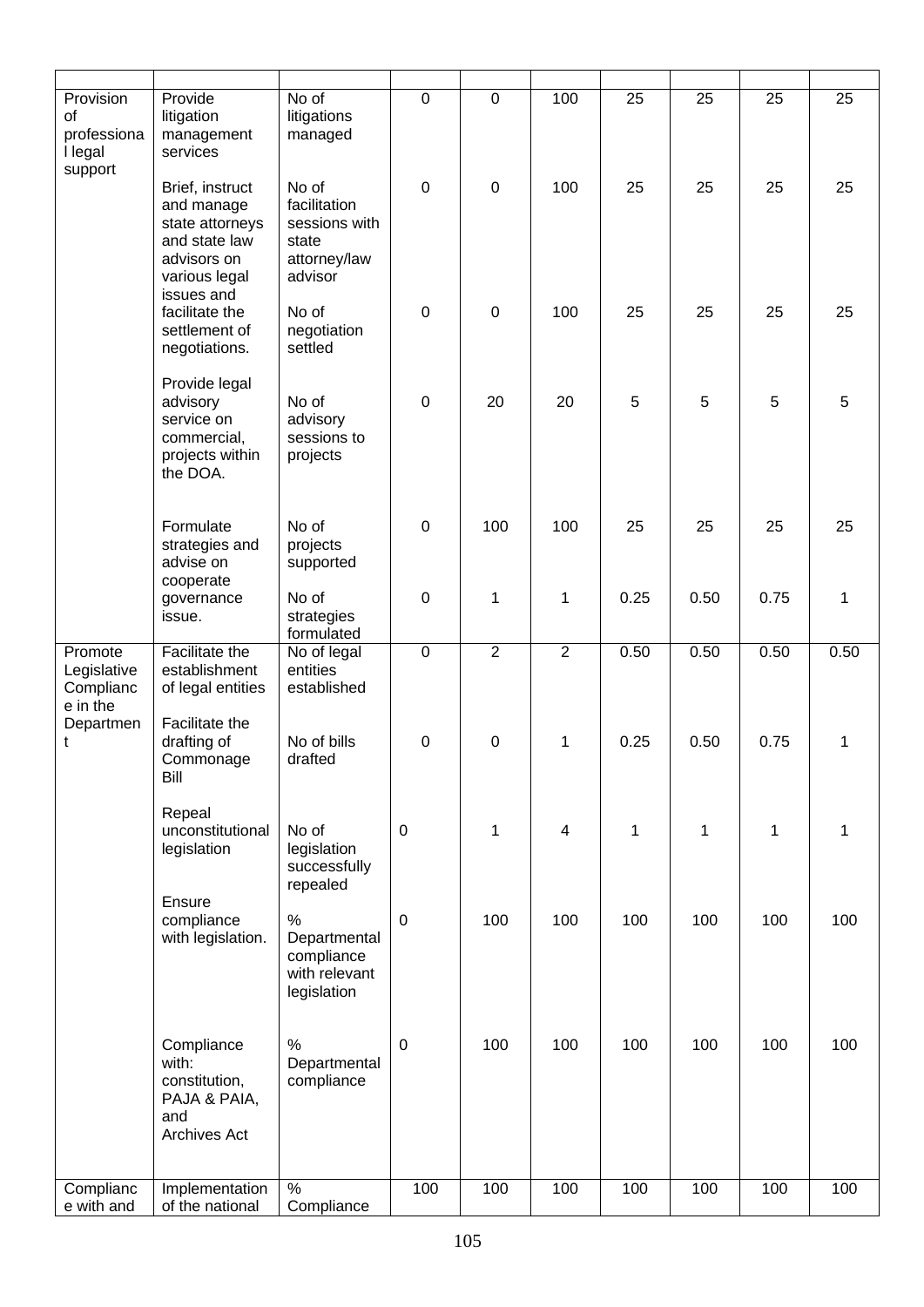| implementa<br>tion of anti<br>corruption<br>and fraud<br>legislation | anti corruption<br>and fraud<br>strategy                                    |                        |   |          |    |      |      |      |      |
|----------------------------------------------------------------------|-----------------------------------------------------------------------------|------------------------|---|----------|----|------|------|------|------|
|                                                                      | <b>Detection</b><br>process and<br>prosecution of<br>disciplinary<br>cases  | No of cases<br>managed | 0 | 1        | 5  | 1.25 | 1.25 | 1.25 | 1.25 |
|                                                                      | Manage the<br>resolution of<br>criminal, civil<br>and disciplinary<br>cases | No of cases<br>managed | 0 | $\Omega$ | 10 | 2.50 | 2.50 | 2.50 | 2.50 |

## **14.2 Sub-programme: Corporate Services**

## **Specific measurable objectives and performance indicators**

| <b>Sub Programme</b>                                                                      |                                                                                 |                                                                                       |                              |                                                 |                              |                  |                                        |                  |                  |
|-------------------------------------------------------------------------------------------|---------------------------------------------------------------------------------|---------------------------------------------------------------------------------------|------------------------------|-------------------------------------------------|------------------------------|------------------|----------------------------------------|------------------|------------------|
| <b>Strategic</b><br>Objective                                                             | <b>Measurable</b><br><b>Objectives</b>                                          | <b>Performance</b><br><b>Measure</b><br>Indicator                                     | <b>Actual</b><br>2005/0<br>6 | 2006/0<br>$\overline{7}$<br><b>Estima</b><br>te | 2007/0<br>8<br><b>Target</b> | Quarte<br>r<br>1 | Quarte<br>r<br>$\overline{\mathbf{2}}$ | Quarte<br>r<br>3 | Quarte<br>r<br>4 |
| Effective<br><b>Risk</b><br>Manageme<br>nt in the                                         | Effective<br>budget<br>management                                               | Over / under<br>spending of<br>budget (%)                                             | $\overline{0}$               | 100                                             | 10                           | $\overline{10}$  | 10                                     | $\overline{10}$  | $\overline{10}$  |
| Human<br>Resource<br>Manageme<br>nt<br>Directorate                                        | Effective<br>administrative<br>procedures                                       | Adherence to<br>the legislative<br>framework<br>(% )                                  | $\overline{0}$               | 100                                             | 100                          | 100              | 100                                    | 100              | 100              |
|                                                                                           | Improved staff<br>performance                                                   | All directorate<br>staff<br>assessed (%)                                              | $\mathbf 0$                  | 100                                             | 100                          | 50               | 75                                     | 100              | $\mathbf 0$      |
| Improve<br>interdepart<br>mental<br>procedures                                            | Implementation<br>of employment<br>equity in the<br>department                  | No of equity<br>audits<br>conducted                                                   | $\mathbf{1}$                 | $\mathbf{1}$                                    | $\overline{2}$               | $\mathbf{1}$     | $\mathbf{1}$                           | $\overline{0}$   | $\Omega$         |
| through<br>employmen<br>t equity                                                          |                                                                                 | No of equity<br>policy and<br>plans<br>maintained                                     | 1                            | 1                                               | 1                            | 0                | 1                                      | $\mathbf 0$      | $\mathbf 0$      |
| Ensure<br>recruitment<br>and<br>selection<br>procedures<br>are<br>reviewed                | Recruitment<br>and selection<br>compatible with<br>transformation<br>and equity | No of policies<br>reviewed and<br>maintained                                          | $\overline{1}$               | $\overline{1}$                                  | $\mathbf{1}$                 | $\mathbf{1}$     | $\overline{0}$                         | $\overline{0}$   | $\overline{0}$   |
| Ensure<br>efficient<br>and<br>effective<br>implementa<br>tion of the<br>Job<br>Evaluation | <b>Facilitate Job</b><br>evaluations in<br>the department                       | All posts on<br>approved<br>structure<br>evaluated<br>though the<br>JE system<br>(% ) | 33                           | 33                                              | 33                           | 8                | 9                                      | $\overline{8}$   | $\overline{8}$   |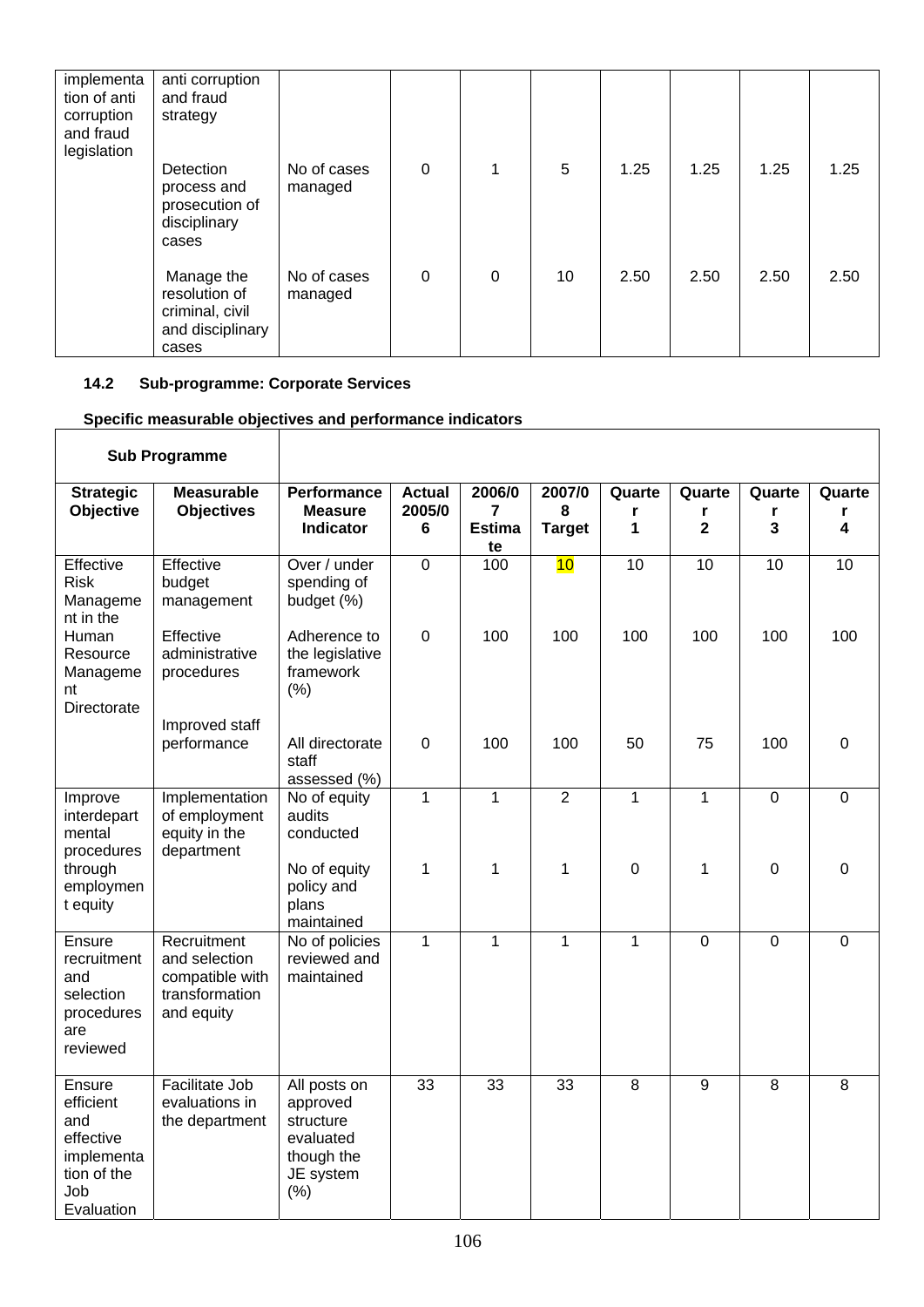| system to<br>promote<br>equal work<br>for equal<br>pay                                                                                    |                                                                            | JE requests<br>received<br>handled with<br>in 12 weeks<br>(%)                                                                                 | $\mathbf 0$      | 100             | 100             | 100            | 100            | 100         | 100            |
|-------------------------------------------------------------------------------------------------------------------------------------------|----------------------------------------------------------------------------|-----------------------------------------------------------------------------------------------------------------------------------------------|------------------|-----------------|-----------------|----------------|----------------|-------------|----------------|
| Improve<br>service<br>delivery<br>through the<br>developme<br>nt of an<br>user<br>friendly<br>service<br>delivery<br>improveme<br>nt plan | Service<br>delivery<br>improvement<br>plan developed<br>and<br>implemented | No of SDIP's<br>developed<br>and<br>implemented                                                                                               | $\mathbf 0$      | 1               | $\mathbf{1}$    | $\mathbf 1$    | $\mathbf 0$    | $\mathbf 0$ | 0              |
| Improve<br>interdepart<br>mental<br>excellence<br>though<br>knowledge<br>manageme<br>nt                                                   | Knowledge<br>management<br>implemented in<br>the department                | No of<br>strategies<br>developed<br>and<br>implemented                                                                                        | 0                | 1               | 1               | 0.50           | 1              | 0           | 0              |
| Improve<br>interdepart<br>mental<br>excellence<br>through<br>effective<br>use of<br>human<br>resources                                    | Effective and<br>efficient<br>Management of<br>Human<br>resources          | No of<br>workshops<br>and<br>orientation<br>sessions on<br>Human<br>Resources<br>policies<br>provided                                         | $\overline{20}$  | $\overline{14}$ | $\overline{14}$ | $\overline{4}$ | $\overline{3}$ | 3           | $\overline{3}$ |
|                                                                                                                                           |                                                                            | No of<br>Circulars<br>issued on the<br>status of<br>leave credits<br>in order to<br>ensure all<br>employees<br>utilize their<br>leave credits | $\mathbf 0$      | $\overline{2}$  | $\overline{2}$  | 1              | $\mathbf 0$    | 1           | 0              |
| Utilize and<br>improve<br>organisatio<br>nal<br>structure<br>for<br>developme<br>nt<br>intervention<br>s                                  | Review<br>approved<br>organizational<br>structure                          | Organisation<br>al structure<br>developed /<br>adjusted to<br>deliver<br>efficiency in<br>the<br>Department                                   | 1                | 1               | 1               | $\mathbf{1}$   | $\mathbf 0$    | 0           | 0              |
| Improve<br>individual,<br>unit and<br>department<br>al<br>performanc                                                                      | PDMS policy<br>framework<br>implemented<br>and complied<br>with            | Compliance<br>to PDMS<br>policy<br>framework<br>(% )                                                                                          | $\boldsymbol{0}$ | 100             | 100             | 100            | 100            | 100         | 100            |
| e through<br>the<br>implementa                                                                                                            |                                                                            | All<br>departmental<br>staff                                                                                                                  | $\mathbf 0$      | 95              | 95              | 100            | 100            | 100         | 100            |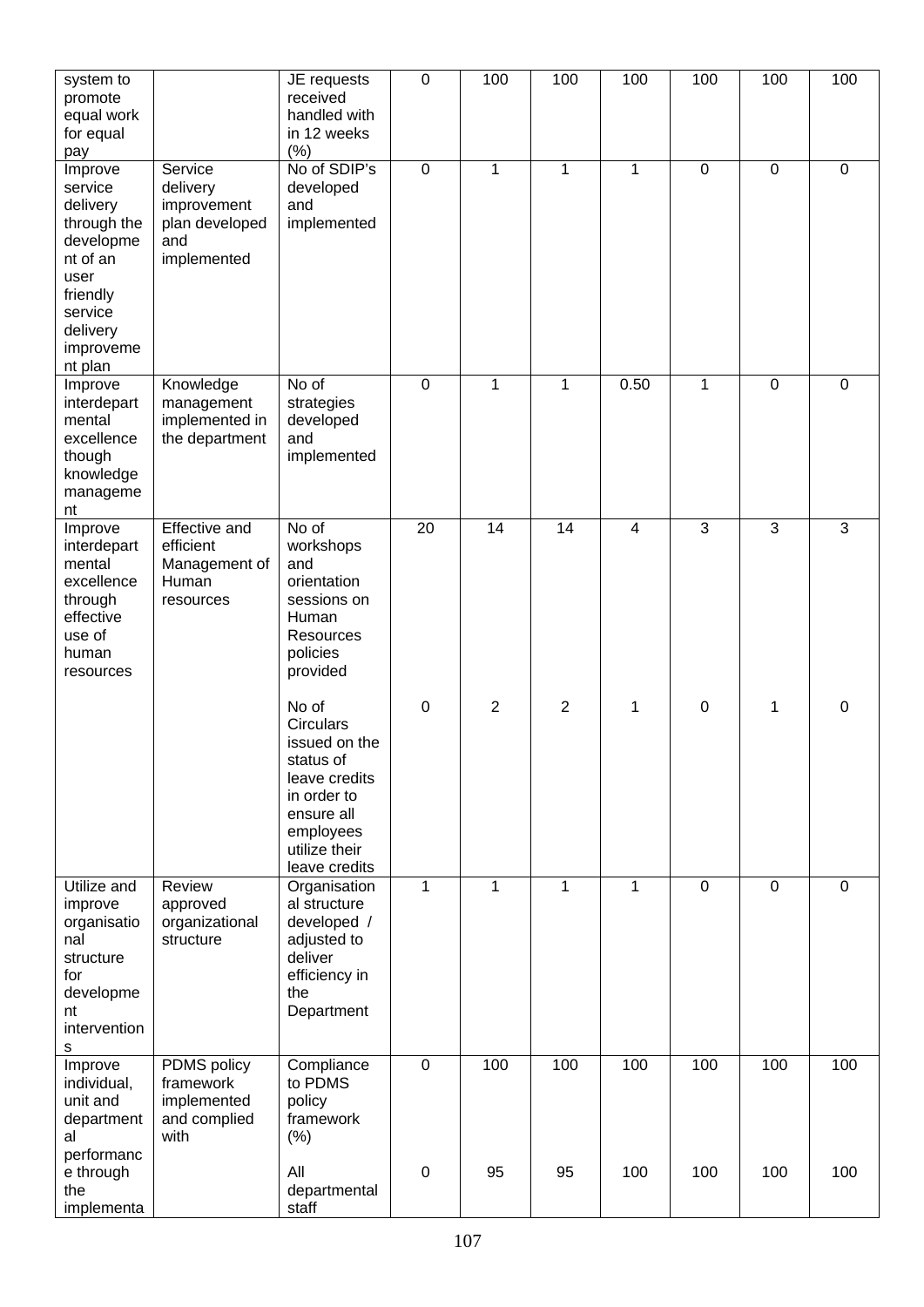| tion of<br>Performanc                                                               |                                                                                   | evaluated<br>(% )                                                                       |                |                |                |              |                |             |                |
|-------------------------------------------------------------------------------------|-----------------------------------------------------------------------------------|-----------------------------------------------------------------------------------------|----------------|----------------|----------------|--------------|----------------|-------------|----------------|
| е<br>Manageme<br>nt                                                                 |                                                                                   |                                                                                         |                |                |                |              |                |             |                |
| Co-<br>ordinate<br>the<br>provision of<br>bursaries                                 | Timeous<br>provision and<br>management of<br>bursaries<br>ensured                 | Departmental<br>bursary<br>policy<br>developed<br>and<br>maintained                     | $\mathbf{1}$   | $\mathbf{1}$   | $\mathbf{1}$   | $\mathbf{1}$ | $\overline{0}$ | $\mathbf 0$ | 0              |
|                                                                                     |                                                                                   | No of new<br>bursaries<br>awarded                                                       | 150            | 25             | 25             | 10           | $\mathbf 0$    | $\mathbf 0$ | $\mathbf 0$    |
| Improve<br>interdepart<br>mental                                                    | <b>Skills</b><br>development<br>compatible with                                   | No of skills<br>audits<br>performed                                                     | $\overline{1}$ | $\mathbf{1}$   | $\mathbf{1}$   | 0.25         | 0.25           | 0.25        | 0.25           |
| excellence<br>through<br>renewed<br>skills<br>developme<br>nt strategy              | transformation<br>and equity                                                      | No of skills<br>databases<br>developed<br>and<br>maintained                             | 1              | 1              | 1              | 0.25         | 0.25           | 0.25        | 0.25           |
|                                                                                     |                                                                                   | No of WPSP<br>developed                                                                 | $\pmb{0}$      | 1              | 1              | 0.25         | 0.25           | 0.25        | 0.25           |
|                                                                                     |                                                                                   | $\%$<br>compliance<br>with regard to<br><b>SETA</b><br>contribution                     | 100            | 100            | 100            | 100          | 100            | 100         | 100            |
| Improved<br>Education<br>and<br>Training for<br>Employees<br>and<br>Prospectiv<br>e | Implementation<br>of skills<br>development<br>initiatives                         | No of people<br>trained<br>through<br>implementati<br>on of<br>Workplace<br>Skills Plan | 600            | 200            | 200            | 50           | 50             | 50          | 50             |
| employees                                                                           |                                                                                   | No of<br>internship<br>and learner<br>ship policies<br>developed<br>and<br>maintained   | 1              | 1              | 1              | 0.25         | 0.50           | 0.75        | 1              |
|                                                                                     |                                                                                   | No of training<br>reports<br>submitted to<br>PSETA and<br><b>AGRISETA</b>               | $\sqrt{5}$     | 5              | 5              | $\mathbf 1$  | 1              | 1           | $\overline{2}$ |
| To promote<br>and<br>enhance<br>quality<br>employee<br>assistance                   | Employee<br>assistance and<br>wellness<br>programme<br>effectively<br>coordinated | No of policies<br>and<br>guidelines<br>developed<br>and<br>implemented                  | $\overline{6}$ | $\overline{2}$ | $\overline{2}$ | 0.5          | $\mathbf{1}$   | 1.5         | $\overline{2}$ |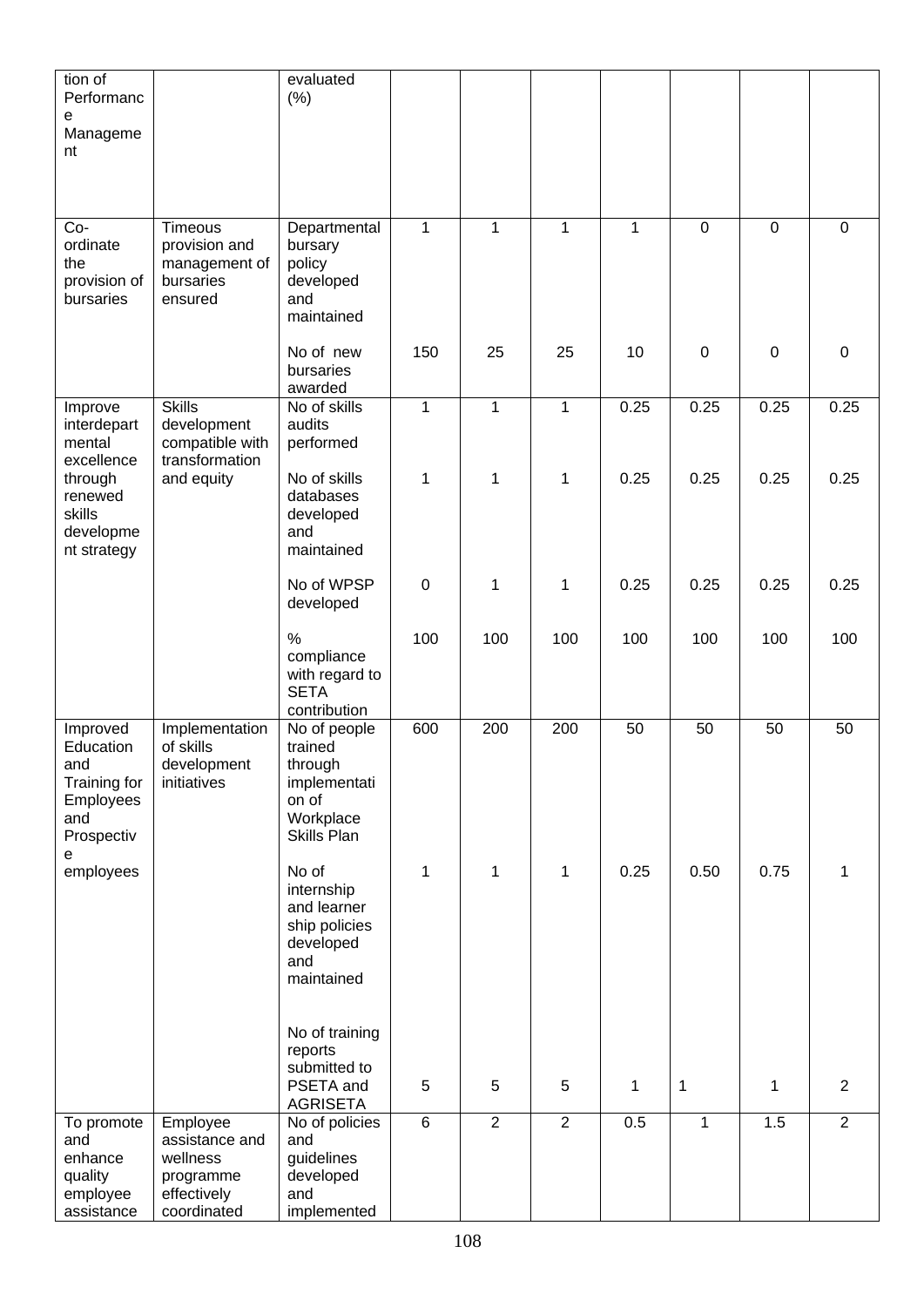| / wellness<br>programme                                                                                | and<br>implemented                                                        | No of<br>awareness<br>campaigns<br>rendered                                                                                     | $\,6$        | $\overline{7}$ | $\overline{7}$           | 1.75           | 1.75           | 1.75           | 1.75           |
|--------------------------------------------------------------------------------------------------------|---------------------------------------------------------------------------|---------------------------------------------------------------------------------------------------------------------------------|--------------|----------------|--------------------------|----------------|----------------|----------------|----------------|
| Occupation<br>al Health<br>and Safety<br>is<br>effectively<br>coordinate                               | OHS effectively<br>coordinated<br>and<br>implemented                      | No of<br>awareness<br>campaigns<br>designed and<br>held                                                                         | $\mathbf 0$  | $\overline{7}$ | $\overline{7}$           | 1              | $\overline{2}$ | $\overline{2}$ | $\overline{2}$ |
| d and<br>implemente<br>d                                                                               |                                                                           | No of health<br>and safety<br>committees<br>established                                                                         | $\,6$        | $\overline{7}$ | 7                        | $\overline{2}$ | $\overline{2}$ | $\overline{2}$ | 1              |
|                                                                                                        |                                                                           | No of policies<br>and<br>guidelines<br>developed<br>and<br>maintained                                                           | $\mathbf 1$  | 1              | 1                        | 0.25           | 0.50           | 0.75           | 1              |
| Include<br>vulnerable<br>personnel<br>groups in<br>special<br>programme                                | Special<br>programmes<br>effectively<br>coordinated<br>and<br>implemented | No of policies<br>and<br>guidelines<br>developed /<br>maintained                                                                | $\pmb{0}$    | $\overline{3}$ | $\overline{3}$           | 0.75           | 1.5            | 2.25           | $\overline{3}$ |
| s                                                                                                      |                                                                           | No of<br>awareness<br>campaigns<br>designed and<br>held                                                                         | $\,6$        | $\overline{7}$ | $\overline{7}$           | 1.75           | 1.75           | 1.75           | 1.75           |
| Improve<br>interdepart<br>mental<br>excellence<br>in terms of<br>the use of<br>governmen<br>t vehicles | Improved use<br>of government<br>owned vehicles                           | Policies and<br>guidelines<br>developed,<br>implemented<br>and<br>maintained<br>for<br>government<br>owned<br>vehicles          | $\mathbf{1}$ | $\mathbf{1}$   | $\mathbf{1}$             | 1              | $\mathbf{1}$   | $\mathbf{1}$   | $\mathbf{1}$   |
|                                                                                                        |                                                                           | A Fleet<br>Management<br>System<br>implemented<br>to control and<br>monitor the<br>use of<br>government<br>vehicle and<br>costs | $\pmb{0}$    | $\pmb{0}$      | 1                        | $\pmb{0}$      | $\mathbf 0$    | 1              | $\mathsf 0$    |
|                                                                                                        |                                                                           | Quarterly<br>inspections of<br><b>GG</b> vehicles<br>at Head<br>Office and all<br><b>Districts</b>                              | $\pmb{0}$    | $\mathbf 0$    | $\overline{\mathcal{A}}$ | 1              | 1              | $\mathbf{1}$   | 1              |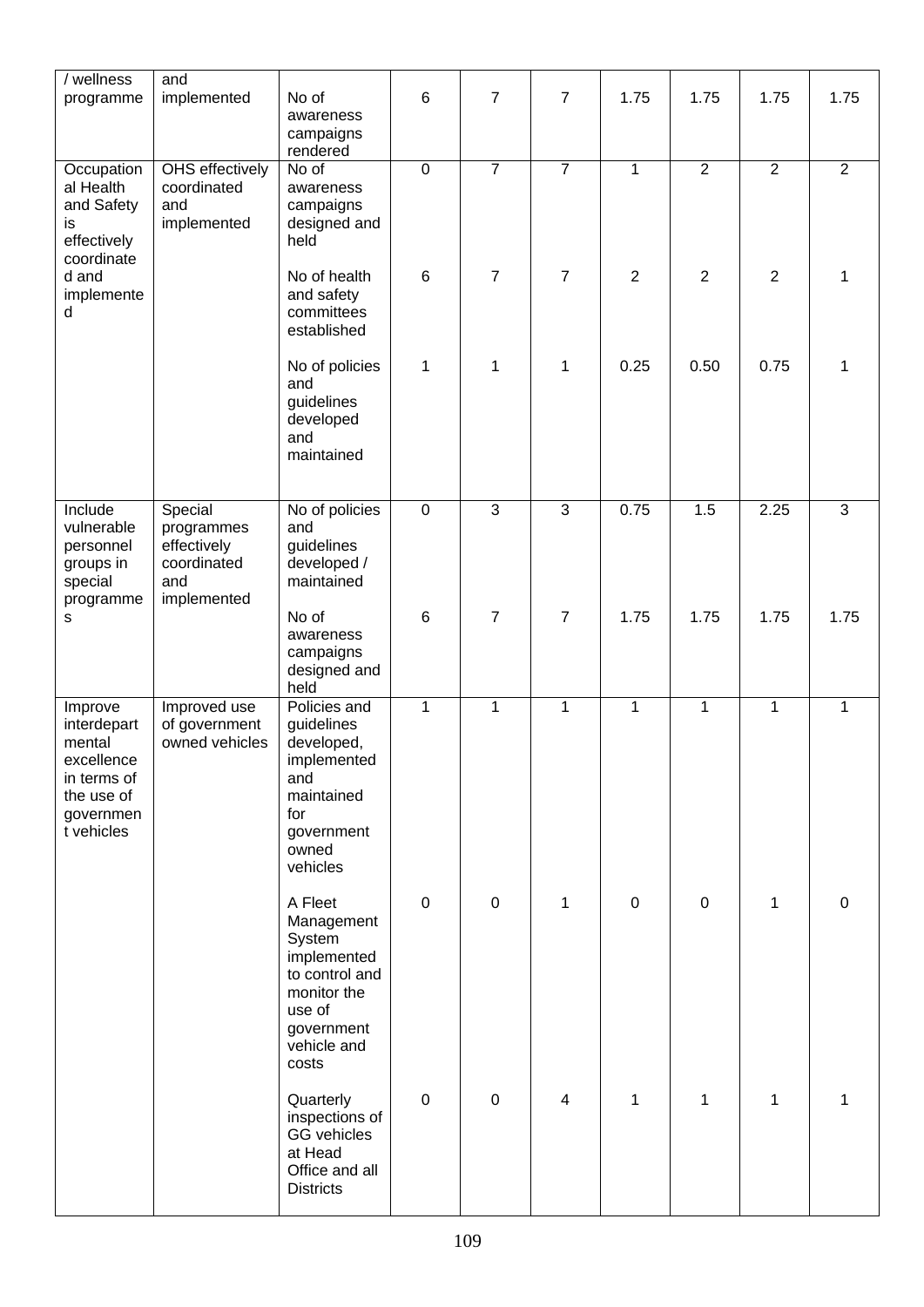|                                                                                                                 |                                                                                                                                                   | Improved<br>management<br>of GG<br>account (%)                                                                                     | $\mathbf 0$      | $\pmb{0}$        | 30             | $\overline{5}$   | 10          | 20          | 30          |
|-----------------------------------------------------------------------------------------------------------------|---------------------------------------------------------------------------------------------------------------------------------------------------|------------------------------------------------------------------------------------------------------------------------------------|------------------|------------------|----------------|------------------|-------------|-------------|-------------|
| Promote<br>interdepart<br>mental<br>excellence<br>through the<br>provision of<br>adequate<br>office<br>accommod | Effective<br>physical<br>planning and<br>departmental<br>infrastructure<br>maintenance                                                            | <b>Offices</b><br>maintained<br>and cleaned<br>to ensure a<br>healthy<br>working<br>environment<br>(% )                            | 75               | 75               | 75             | 75               | 75          | 75          | 75          |
| ation                                                                                                           |                                                                                                                                                   | No. of<br>databases for<br>recording of<br>all<br>accommodati<br>on occupied<br>by the<br>department                               | 1                | 1                | 1              | 1                | $\mathbf 0$ | $\mathbf 0$ | $\pmb{0}$   |
|                                                                                                                 |                                                                                                                                                   | Facilitate<br>compliance<br>with OH&S<br>Act in terms<br>of safety and<br>accessibility<br>of buildings<br>(% )                    | 75               | 75               | 75             | 75               | 75          | 75          | 75          |
|                                                                                                                 |                                                                                                                                                   | Expenditure<br>on the<br>upgrade of<br>Glen (%)                                                                                    | $\boldsymbol{0}$ | $\boldsymbol{0}$ | 100            | 25               | 50          | 75          | 100         |
| Improve<br>manageme<br>nt of<br>knowledge<br>and<br>information                                                 | <b>Effective and</b><br>efficient<br>network and<br>communication<br>services.                                                                    | $\overline{All}$<br>communicati<br>on networks<br>efficiently<br>maintained in<br>order to<br>ensure at<br>least 85%<br>uptime (%) | 95               | 85               | 85             | 85               | 85          | 85          | 85          |
|                                                                                                                 |                                                                                                                                                   | No of digital<br>telephone<br>system<br>maintained at<br>head office<br>and regional<br>offices                                    | $\overline{2}$   | $\overline{2}$   | $\overline{2}$ | $\boldsymbol{0}$ | 1           | $\mathbf 0$ | $\mathbf 1$ |
| Improve<br>manageme<br>nt of<br>information<br>by<br>designing<br>proper<br>policies<br>and                     | <b>Effective and</b><br>functional<br>electronic<br>information and<br>communication<br>system<br>accessible to<br>all staff and the<br>public as | Functional<br>management<br>systems and<br>website<br>developed<br>and<br>maintained<br>(% )                                       | 100              | 100              | 70             | 70               | 70          | 70          | 70          |
| guidelines<br>including<br>access                                                                               | required                                                                                                                                          | <b>ICT HUB</b><br>project<br>maintained                                                                                            | $\boldsymbol{0}$ | $\boldsymbol{0}$ | 60             | 60               | 60          | 60          | 60          |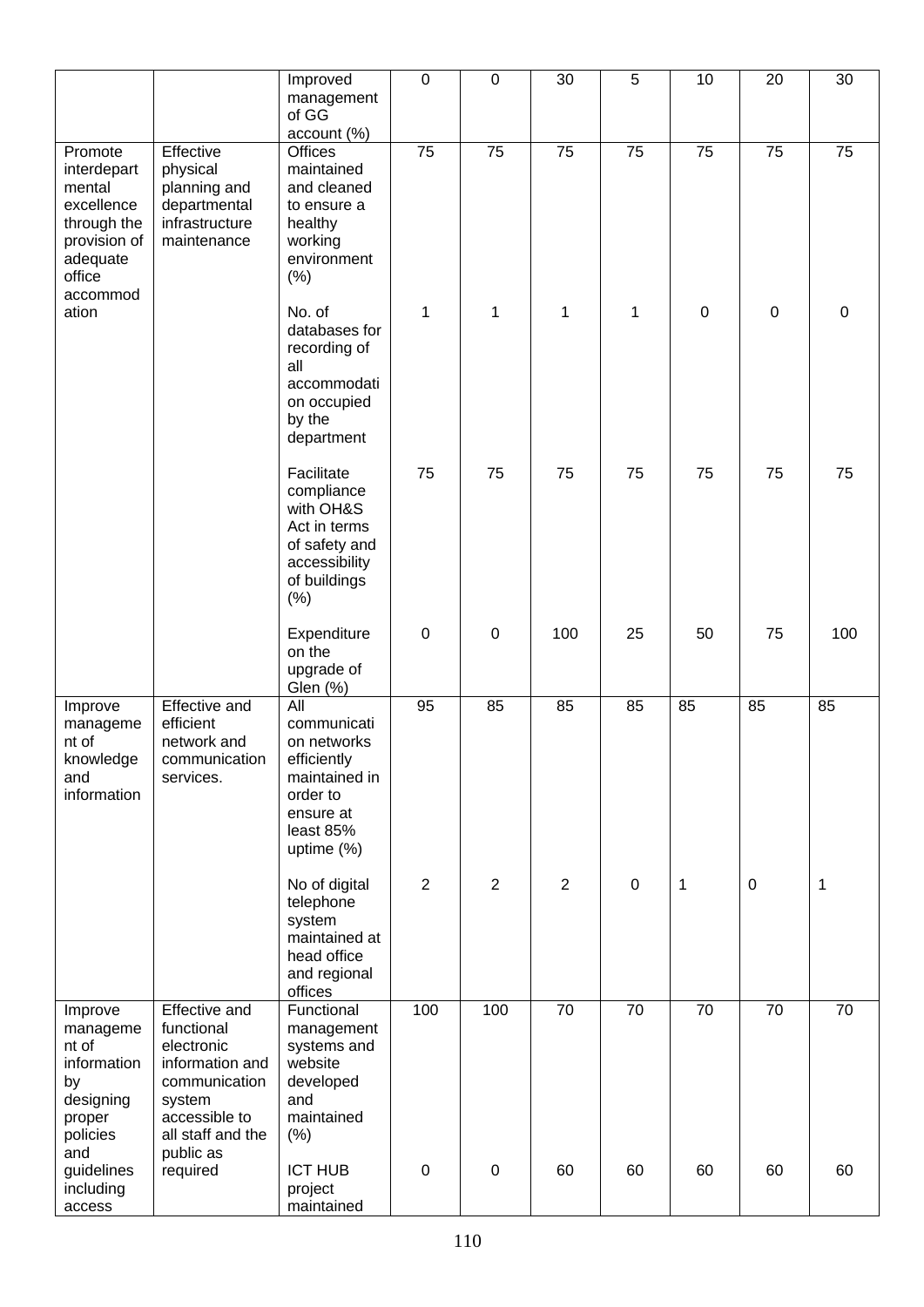|                                                                         |                                                                          | (% )<br>Master<br>Systems Plan<br>developed                                                                              | $\mathbf 0$      | $\boldsymbol{0}$ | 1              | 0.5         | 0.75           | 1              | $\pmb{0}$      |
|-------------------------------------------------------------------------|--------------------------------------------------------------------------|--------------------------------------------------------------------------------------------------------------------------|------------------|------------------|----------------|-------------|----------------|----------------|----------------|
|                                                                         |                                                                          | A Fleet<br>Management<br>System<br>implemented<br>to control and<br>monitor the<br>usage of<br>government<br>vehicle and | $\boldsymbol{0}$ | 0                | 1              | 0.25        | 0.50           | 0.75           | 1              |
|                                                                         | Provision of                                                             | costs<br>No of                                                                                                           | $\mathbf{1}$     |                  | $\overline{4}$ | $\mathbf 1$ | 1              | $\mathbf{1}$   |                |
| Improved<br>manageme<br>nt<br>information<br>service                    | technical and<br>system support<br>and advice to<br>all staff            | policies<br>implemented<br>and<br>maintained                                                                             |                  | 1                |                |             |                |                | 1              |
|                                                                         |                                                                          | Improved<br>technical<br>support at<br>district levels<br>(% )                                                           | 30               | 30               | 30             | 30          | 30             | 30             | 30             |
|                                                                         |                                                                          | Regular ICT<br>Committee<br>meeting (%)                                                                                  | 100              | 100              | 100            | 100         | 100            | 100            | 100            |
|                                                                         |                                                                          | ICT technical<br>skills and<br>expertise<br>developed                                                                    | $\pmb{0}$        | 0                | $\overline{7}$ | 1           | $\overline{2}$ | $\overline{2}$ | $\overline{2}$ |
| Include<br>accessibilit<br>y in the<br>manageme<br>nt of<br>information | All IT resources<br>efficiently<br>secured                               | Protection by<br>means of<br>number of<br>installations<br>of anti-virus<br>software                                     | 100              | 100              | 500            | 125         | 250            | 375            | 500            |
|                                                                         |                                                                          | <b>Disaster</b><br>recovery<br>systems<br>implemented                                                                    | $\mathbf 0$      | $\mathbf 0$      | 1              | 0.25        | 0.50           | 0.75           | 1              |
|                                                                         |                                                                          | Asset<br>Management<br>System<br>implemented                                                                             | $\pmb{0}$        | 0                | 1              | $\pmb{0}$   | $\mathbf{1}$   | $\pmb{0}$      | $\pmb{0}$      |
| Manageme<br>nt and<br>facilitation<br>of strategic<br>planning          | Efficient<br>facilitation of all<br>strategic<br>planning<br>process and | Strategic<br>planning<br>processes<br>facilitated (%)                                                                    | 100              | 100              | 100            | 25          | 50             | 75             | 100            |
| processes                                                               | related<br>reporting<br>procedures                                       | Reporting<br>procedures<br>effectively<br>managed (%)                                                                    | 100              | 100              | 100            | 100         | 100            | 100            | 100            |
|                                                                         |                                                                          | Compliance<br>to all<br>provincial                                                                                       | 100              | 100              | 100            | 100         | 100            | 100            | 100            |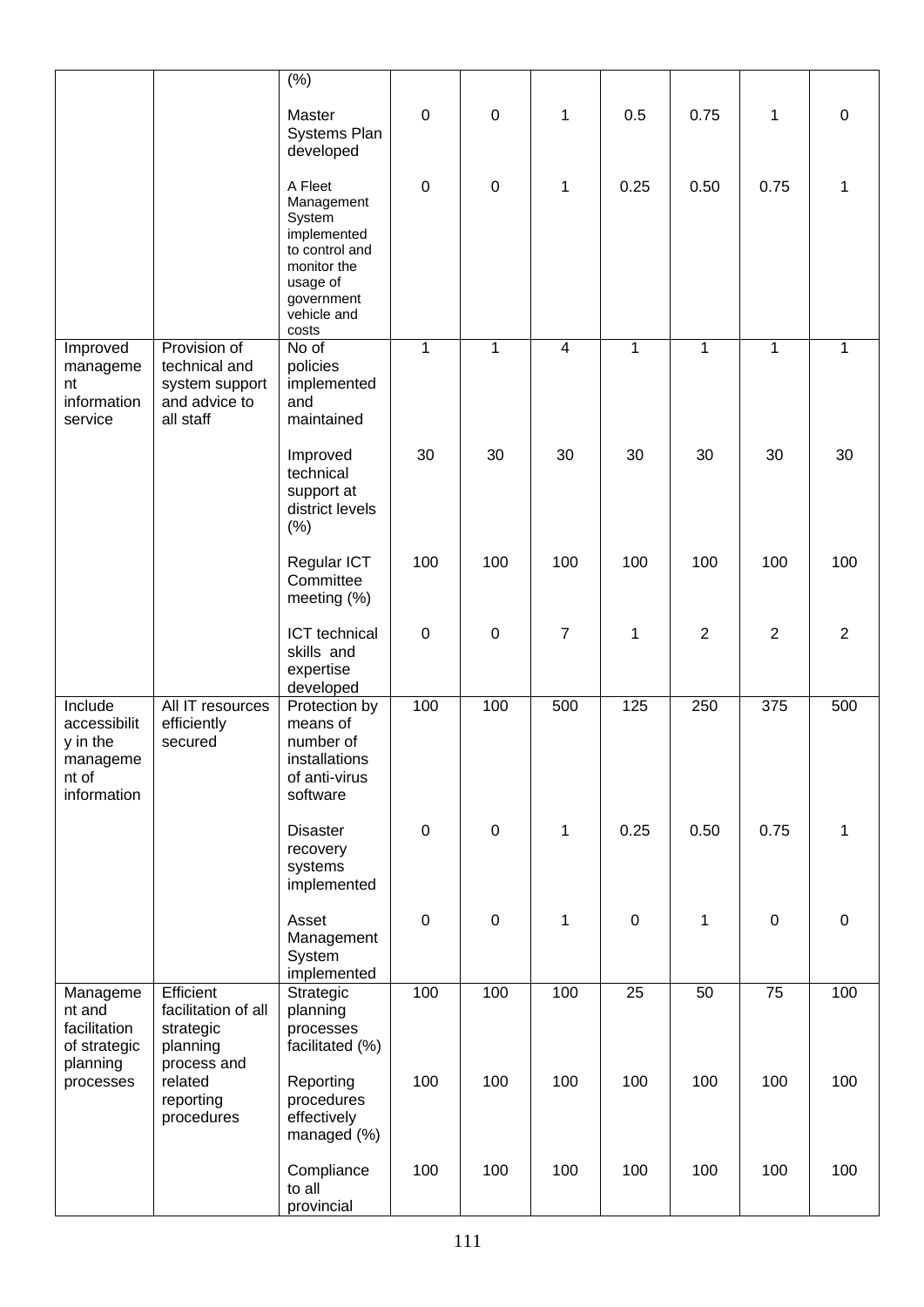|                                                      |                                                                                        | and national<br>reporting<br>requirements<br>(% )                                                                          |     |     |     |     |     |     |     |
|------------------------------------------------------|----------------------------------------------------------------------------------------|----------------------------------------------------------------------------------------------------------------------------|-----|-----|-----|-----|-----|-----|-----|
| Manageme<br>nt of<br>monitoring<br>and<br>evaluation | <b>Effective and</b><br>efficient<br>development,<br>utilisation and<br>maintenance of | Effective<br>monitoring of<br>staff reporting<br>trends (%)                                                                | 100 | 100 | 100 | 100 | 100 | 100 | 100 |
| system will<br>assist<br>efficient<br>manageme<br>nt | the<br>Departmental<br>Monitoring and<br>Evaluation<br>System                          | All required<br>performance<br>reports<br>generated<br>and<br>submitted to<br>senior and<br>executive<br>management<br>(%) | 80  | 80  | 80  | 80  | 80  | 80  | 80  |
|                                                      |                                                                                        | Efficient<br>monitoring of<br>all<br>infrastructure<br>projects (%)                                                        | 60  | 60  | 60  | 60  | 60  | 60  | 60  |
|                                                      |                                                                                        | Efficient<br>maintenance<br>of the M&E<br>computer<br>system (%)                                                           | 100 | 100 | 100 | 100 | 100 | 100 | 100 |
|                                                      |                                                                                        | Efficient<br>management<br>of disaster<br>management<br>data (%)                                                           | 70  | 70  | 70  | 70  | 70  | 70  | 70  |
|                                                      |                                                                                        | Efficient<br>management<br>of Land<br>Reform<br>farmer data<br>(% )                                                        | 60  | 60  | 60  | 60  | 60  | 60  | 60  |

#### **14.3 Sub-Programme: Financial Management**

 $\overline{1}$ 

|                                                       | <b>Sub Programme</b>                                               |                                                            |                         |                     |               |        |              |        |        |
|-------------------------------------------------------|--------------------------------------------------------------------|------------------------------------------------------------|-------------------------|---------------------|---------------|--------|--------------|--------|--------|
| <b>Strategic</b><br>Objective                         | <b>Measurable</b><br><b>Objectives</b>                             | <b>Performance</b><br><b>Measure</b>                       | <b>Actual</b><br>2005/0 | 2006/0              | 2007/0<br>8   | Quarte | Quarte       | Quarte | Quarte |
|                                                       |                                                                    | <b>Indicator</b>                                           | 6                       | <b>Estima</b><br>te | <b>Target</b> | 1      | $\mathbf{2}$ | 3      | 4      |
| Ensure<br>policies in<br>place to                     | Implementati<br>on of<br>Preferential                              | Policy in place<br>(%)                                     | 100                     | 100                 | 100           | 50     | 100          | 0      | 0      |
| support<br>effective<br>and<br>efficient<br>financial | Procurement<br>to advance<br><b>Black</b><br>Economic<br>Empowerme | % of the value<br>οf<br>procurement<br>awarded to<br>HDI's | 20                      | 50                  | 50            | 5      | 20           | 35     | 50     |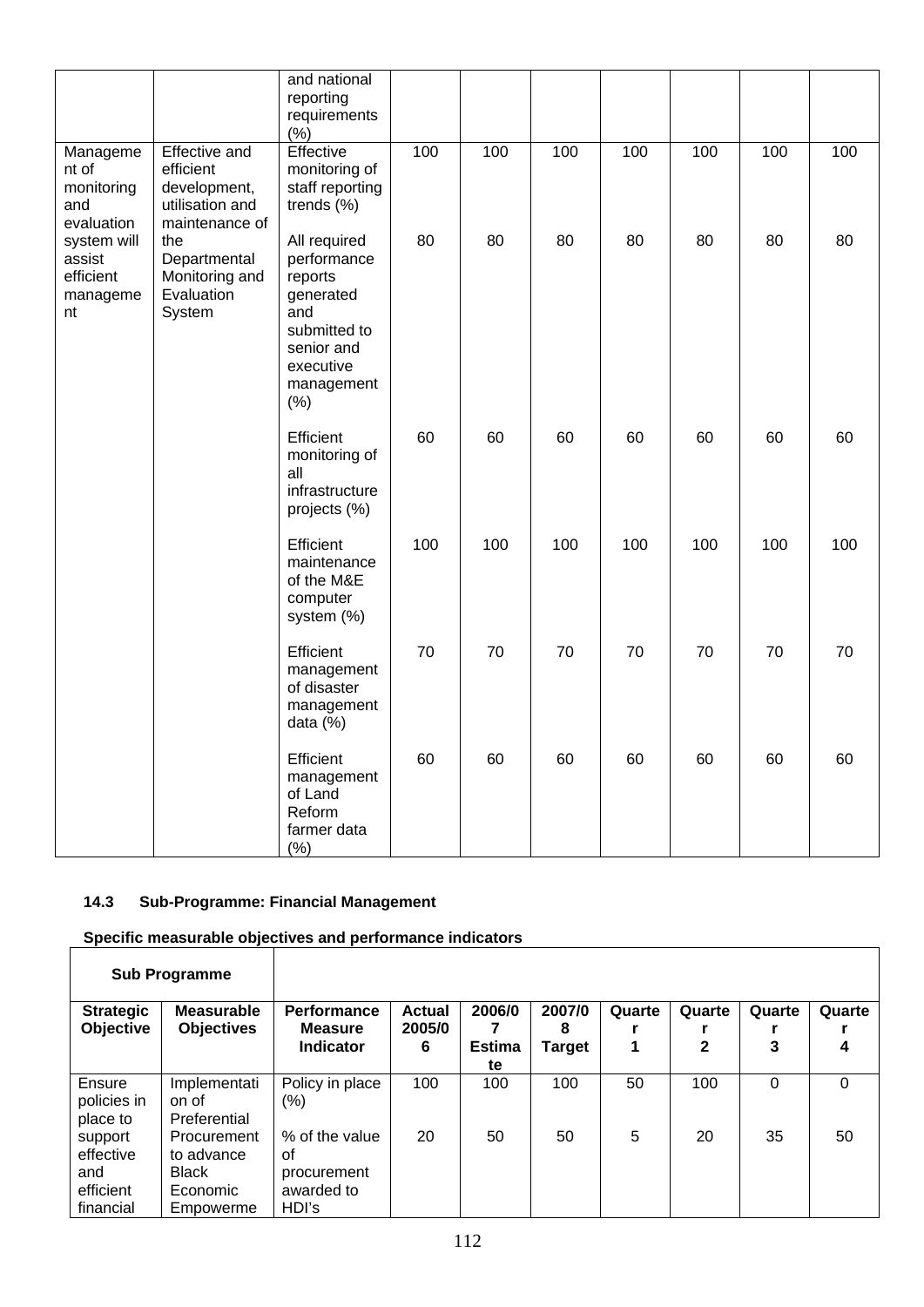| managem<br>ent                                                                       | nt and<br>SMME's in<br>the selection<br>of service<br>providers     |                                                                                                        |              |              |              |             |             |             |              |
|--------------------------------------------------------------------------------------|---------------------------------------------------------------------|--------------------------------------------------------------------------------------------------------|--------------|--------------|--------------|-------------|-------------|-------------|--------------|
|                                                                                      | Implementati<br>on of a<br>Supply Chain<br>Management<br>framework  | Framework<br>fully<br>operational<br>(% )                                                              | 70           | 100          | 100          | 25          | 50          | 75          | 100          |
| Identify<br>risks<br>through<br>risk<br>managem                                      | To ensure<br>that risk is<br>managed<br>effectively in<br>the Chief | A risk<br>management<br>policy<br>developed                                                            | $\mathbf{1}$ | $\mathbf{1}$ | $\mathbf{1}$ | $\mathbf 0$ | $\mathbf 0$ | $\mathbf 0$ | $\mathbf{1}$ |
| ent policy                                                                           | Directorate                                                         | Implementatio<br>n of risk<br>management<br>policy (%)                                                 | 50           | 100          | 100          | 25          | 50          | 75          | 100          |
|                                                                                      |                                                                     | Development<br>of internal<br>control<br>measures<br>document (%)                                      | 50           | 100          | 100          | 25          | 50          | 75          | 100          |
|                                                                                      |                                                                     | Audit opinion<br>received<br>favorable/<br>unqualified<br>(% )                                         | 100          | 100          | 100          | $\pmb{0}$   | $\mathbf 0$ | $\mathbf 0$ | 100          |
|                                                                                      |                                                                     | No of reported<br>fraudulent<br>activities                                                             | 85           | 0            | $\mathbf 0$  | 0           | $\mathbf 0$ | 0           | 0            |
| Review<br>and<br>improve<br>acquisition<br>processes                                 | Establishmen<br>t of reliable<br>suppliers<br>database              | Effective and<br>functional<br>supplier<br>database in<br>place (%)                                    | $\mathbf 0$  | 30           | 30           | 30          | 30          | 30          | 30           |
| Effective<br>and<br>efficient<br>financial<br>managem<br>ent<br>depends<br>on proper | Effective<br>planning and<br>budgeting                              | Compliance<br>with budget<br>guidelines,<br>treasury<br>regulations<br>and PFMA<br>(% )                | 90           | 100          | 100          | 60          | 80          | 90          | 100          |
| budgeting<br>and<br>planning                                                         |                                                                     | Compliance<br>with strategic<br>planning<br>guidelines,<br>treasury<br>regulations<br>and PFMA<br>(% ) | 90           | 100          | 100          | 80          | 90          | 95          | 100          |
|                                                                                      |                                                                     | Compliance<br>with annual<br>report<br>guidelines (%)                                                  | 90           | 100          | 100          | 60          | 80          | 90          | 100          |
| Review<br>and                                                                        | Sound<br>expenditure                                                | Average turn-<br>around time                                                                           | 30           | 30           | 30           | 30          | 30          | 30          | 30           |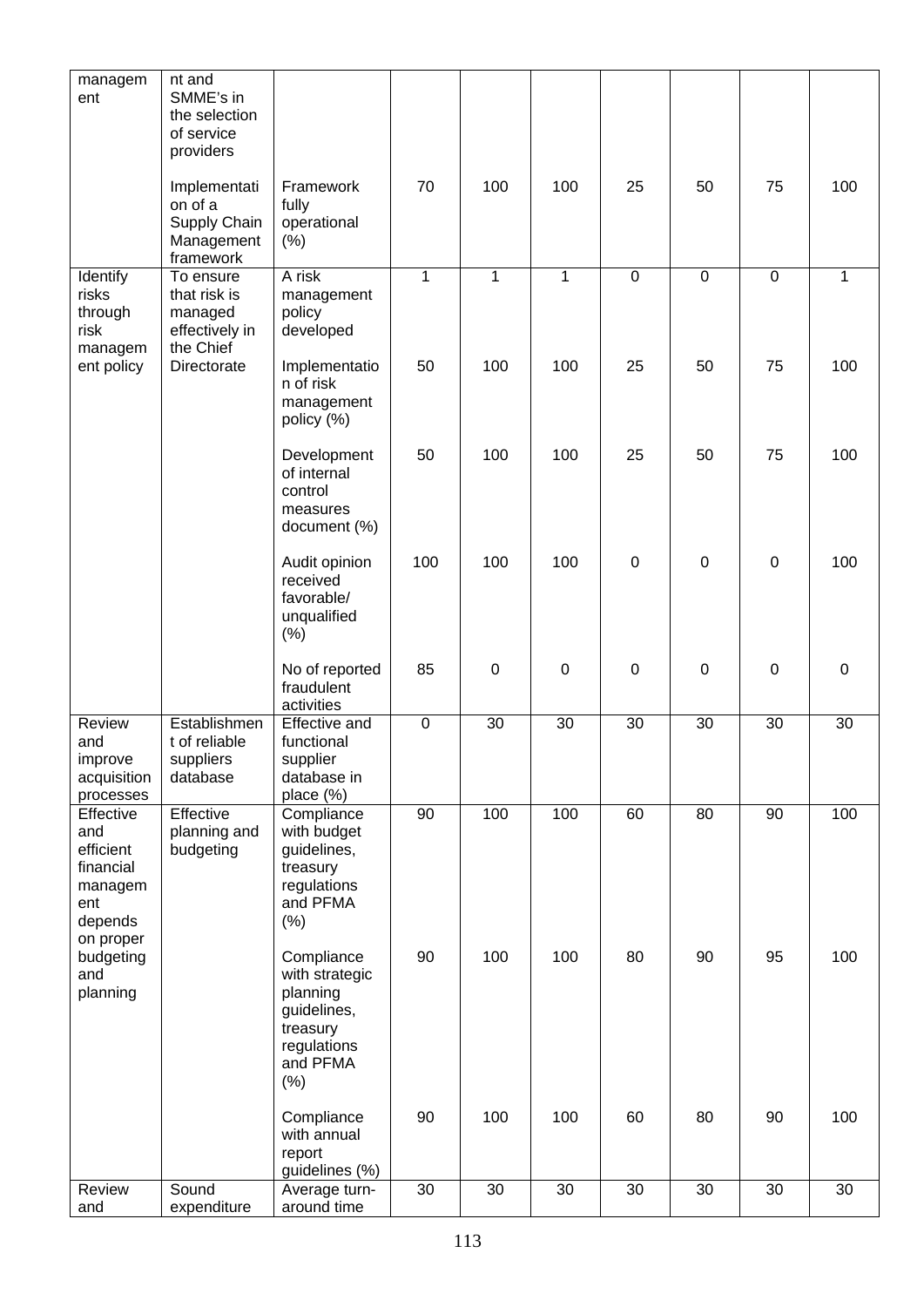| improve<br>expenditur<br>e                                                        | management<br>ensured                                                    | for processing<br>payments<br>(days)                                                       |                  |                 |                  |                  |             |             |                 |
|-----------------------------------------------------------------------------------|--------------------------------------------------------------------------|--------------------------------------------------------------------------------------------|------------------|-----------------|------------------|------------------|-------------|-------------|-----------------|
| procedure<br>s                                                                    |                                                                          | Limited<br>amount of<br>under<br>expenditure<br>(% )                                       | 5                | 5               | $\overline{5}$   | 5                | 5           | 5           | 5               |
|                                                                                   |                                                                          | Limited<br>amount of<br>over-<br>expenditure<br>on a vote $(\%)$                           | $\boldsymbol{0}$ | $\mathbf 0$     | $\boldsymbol{0}$ | $\pmb{0}$        | $\mathbf 0$ | $\mathbf 0$ | $\mathsf 0$     |
|                                                                                   |                                                                          | Value of<br>unauthorised,<br>irregular,<br>fruitless and<br>wasteful<br>expenditure<br>(R) | $\mathbf 0$      | $\mathbf 0$     | $\mathbf 0$      | $\boldsymbol{0}$ | $\mathbf 0$ | $\mathbf 0$ | $\mathsf 0$     |
|                                                                                   |                                                                          | Compliance<br>with Treasury<br>regulations<br>and PFMA<br>(%) remove                       | 100              | 100             | 100              | 100              | 100         | 100         | 100             |
|                                                                                   |                                                                          | Alignment<br>with the<br>strategic plan<br>(%)                                             | 80               | 100             | 100              | 100              | 100         | 100         | 100             |
| Effective<br>and<br>efficient<br>contract                                         | <b>Ensure that</b><br>contract<br>terms are<br>adhered to                | Compliance<br>with terms<br>and conditions<br>(% )                                         | 100              | 100             | 100              | 20               | 40          | 70          | 100             |
| managem<br>ent                                                                    | Evaluate<br>performance<br>of contractors                                | Standard of<br>work<br>performed (%)                                                       | 100              | 100             | 100              | 25               | 50          | 75          | 100             |
| Review<br>and<br>improve<br>revenue                                               | Sound<br>revenue<br>management<br>ensured                                | Increase the<br>collection of<br>own revenue<br>(% )                                       | $\overline{10}$  | $\overline{10}$ | 10               | 10               | 10          | 10          | $\overline{10}$ |
| managem<br>ent                                                                    |                                                                          | Compliance<br>with revenue<br>collection<br>guidelines<br>(%)remove                        | 80               | 100             | 100              | 100              | 100         | 100         | 100             |
| Review<br>and<br>improve<br>the<br>managem<br>ent of<br>assets and<br>liabilities | Effective and<br>efficient<br>management<br>of assets and<br>liabilities | Decrease in<br>outstanding<br>debtors' year<br>to year $(\%)$                              | 60               | 60              | 60               | 100              | 80          | 70          | 60              |
|                                                                                   |                                                                          | Compliance to<br>key<br>performance                                                        | $\boldsymbol{0}$ | 80              | 80               | 25               | 50          | 75          | 100             |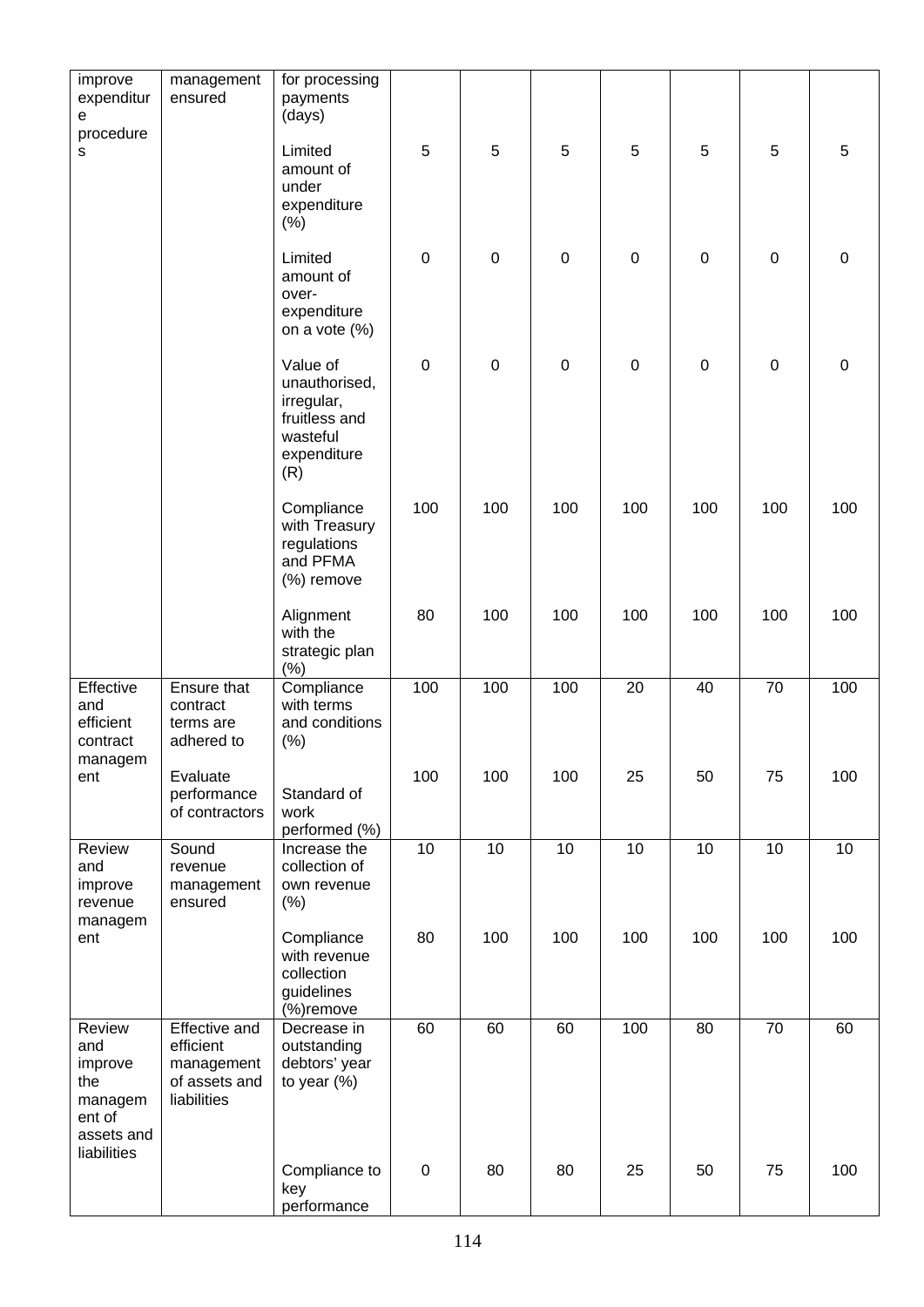|                                                                                                 |                                                                                 | indicators (%)                                                                           |                 |                 |                 |                |                |                |                |
|-------------------------------------------------------------------------------------------------|---------------------------------------------------------------------------------|------------------------------------------------------------------------------------------|-----------------|-----------------|-----------------|----------------|----------------|----------------|----------------|
|                                                                                                 |                                                                                 | Compliance<br>with<br>implementatio<br>$n$ plan $(\%)$                                   | $\mathbf 0$     | 60              | 60              | 25             | 50             | 75             | 100            |
|                                                                                                 |                                                                                 | Decrease in<br>registered<br>loss/damages/<br>claim<br>recoveries<br>year to<br>year (%) | 10              | 10              | 10              | 25             | 50             | 75             | 100            |
| Use<br>timeframe<br>s for<br>reporting<br>to ensure<br>effective<br>financial<br>managem<br>ent | Accurate,<br>timely and<br>reliable<br>reporting on<br>financial<br>information | Compile<br>monthly<br>management<br>accounting<br>reports and<br>submit to<br>management | $\overline{12}$ | $\overline{12}$ | $\overline{12}$ | $\overline{3}$ | $\overline{3}$ | $\overline{3}$ | $\overline{3}$ |
| Disposal<br>of<br>redundant<br>and                                                              | To ensure<br>that a<br>disposal<br>policy is in                                 | Implementatio<br>n of Disposal<br>Policy                                                 | $\overline{0}$  | 10              | 30              | 10             | 30             | 60             | 100            |
| obsolete<br>assets                                                                              | place                                                                           | Disposal Plan<br>is followed<br>and adhered<br>to                                        | $\overline{0}$  | 10              | 50              | 20             | 40             | 70             | 100            |

#### **14.4 Sub-Programme: Communication Services**

# **Specific measurable objectives and performance indicators**

|                                                                    | <b>Sub Programme</b>                                                 |                                                                               |                              |                                    |                              |             |                          |                |                |
|--------------------------------------------------------------------|----------------------------------------------------------------------|-------------------------------------------------------------------------------|------------------------------|------------------------------------|------------------------------|-------------|--------------------------|----------------|----------------|
| <b>Strategic</b><br>Objective                                      | <b>Measurable</b><br><b>Objectives</b>                               | <b>Performance</b><br><b>Measure</b><br><b>Indicator</b>                      | <b>Actual</b><br>2005/0<br>6 | 2006/0<br>7<br><b>Estima</b><br>te | 2007/0<br>8<br><b>Target</b> | Quarte<br>1 | Quarte<br>$\overline{2}$ | Quarte<br>3    | Quarte<br>4    |
| Create<br>interdepart<br>mental<br>excellence<br>through<br>proper | Effective and<br>efficient<br>internal<br>communicati<br>ons ensured | No of approved<br>internal<br>newsletters<br>distributed (e.g.<br>Agri Flyer) | 8000                         | 8000                               | 9000                         | 2250        | 2250                     | 2250           | 2250           |
| information<br>disseminati<br>on                                   |                                                                      | No of informed<br>staff                                                       | 1359                         | 1359                               | 1359                         | 340         | 340                      | 340            | 339            |
|                                                                    |                                                                      | A<br>Communication<br>Policy<br>developed and<br>approved                     | $\overline{0}$               | 1                                  | 1                            | 0           | 1                        | $\overline{0}$ | $\overline{0}$ |
|                                                                    |                                                                      | A<br>Communication<br>Policy<br>implemented<br>and maintained                 | $\Omega$                     | 1                                  | 1                            | $\mathbf 0$ | $\Omega$                 | 1              | $\mathbf 0$    |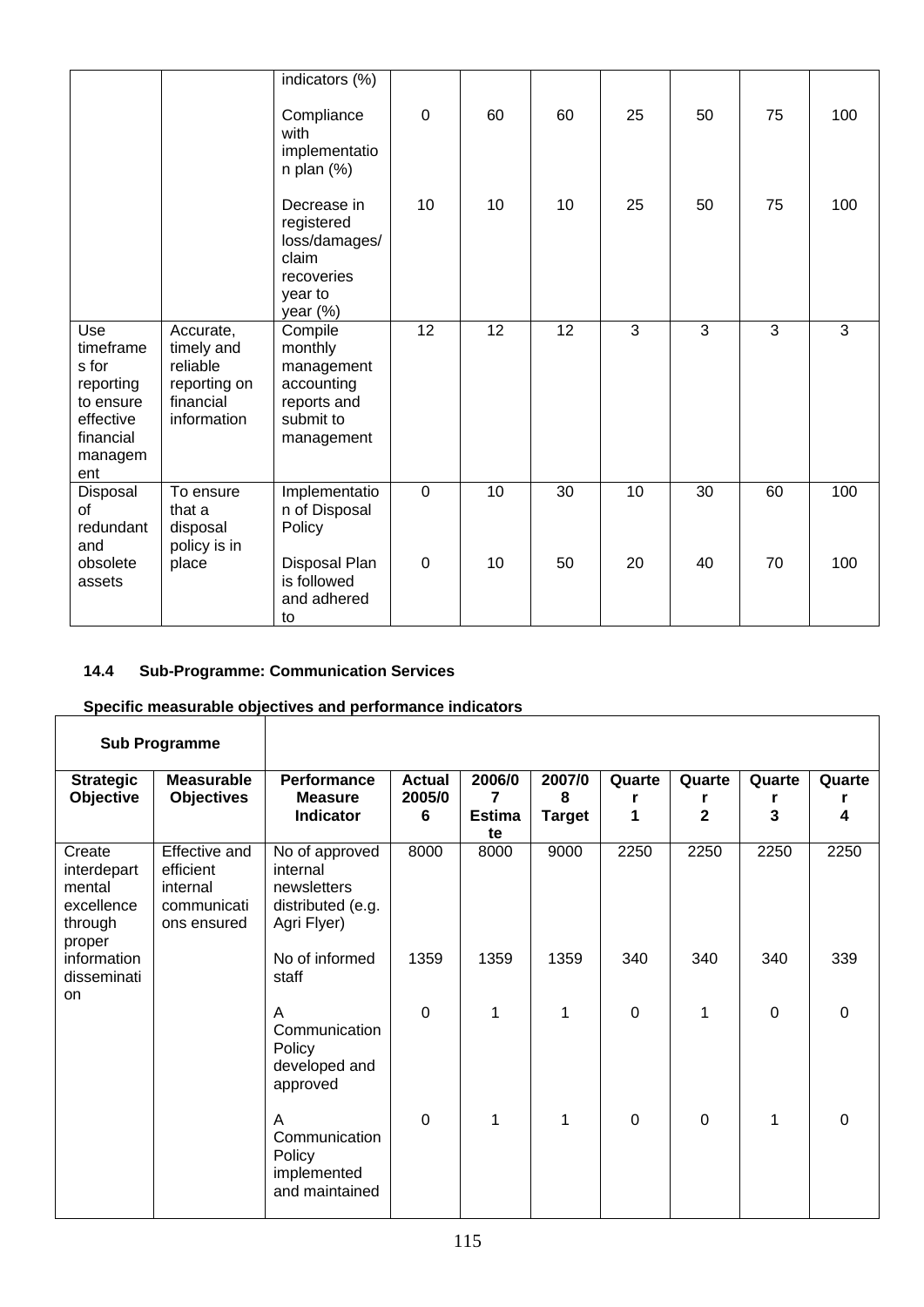|                                                                                        |                                                                                                  | A<br>communication<br>strategy<br>developed and<br>approved and<br>maintained (%)           | 100         | 100   | 100    | 25               | 50             | 75        | 100       |
|----------------------------------------------------------------------------------------|--------------------------------------------------------------------------------------------------|---------------------------------------------------------------------------------------------|-------------|-------|--------|------------------|----------------|-----------|-----------|
|                                                                                        |                                                                                                  | No of internal<br>posters,<br>brochures etc.<br>distributed                                 | 300         | 350   | 350    | 87               | 88             | 88        | 87        |
| Ensure<br>proper<br>information<br>disseminati<br>on to                                | <b>Effective and</b><br>efficient<br>external<br>communicati<br>on ensured                       | No of external<br>newsletter<br>/articles<br>distributed                                    | 15000       | 20000 | 20000  | 5000             | 5000           | 5000      | 5000      |
| external<br>stakeholder<br>S                                                           |                                                                                                  | No of inputs to<br>agricultural<br>magazines<br>supplied                                    | 34          | 6     | 5      | 1                | $\overline{2}$ | 1         | 1         |
|                                                                                        |                                                                                                  | No of national<br>and provincial<br>events<br>supported with<br>promotional<br>materials    | $\mathbf 0$ | 12    | 15     | 4                | 4              | 4         | 3         |
|                                                                                        |                                                                                                  | No of<br>information<br>packages<br>printed and<br>distributed<br>(brochures)               | 35000       | 35000 | 40 000 | 10000            | 10000          | 10000     | 10000     |
|                                                                                        |                                                                                                  | Media<br>releases, talk<br>shows, farmer<br>days,<br>exhibitions<br>hosted                  | 82          | 60    | 12     | 3                | 3              | 3         | 3         |
| Awareness<br>Campaigns<br>implemente<br>d                                              | Raise<br>awareness<br>on<br>departmental<br>achievement<br>s and<br>services                     | A Service<br>Awareness<br>Campaign<br>Strategy<br>Developed and<br>implemented              | $\mathbf 0$ | 5     | 5      | 1                | $\overline{2}$ | 1         | 1         |
| Ensure<br>effective<br>use of<br>Multi-<br>Purpose<br>Community<br>Centers<br>(MPCC's) | Use MPCC's<br>effectively to<br>inform rural<br>communities<br>about<br>departmental<br>services | Effective<br>MPCC's<br>Strategic and<br>Operational<br>Plan developed<br>and<br>implemented | 0           | 1     | 1      | $\boldsymbol{0}$ | 1              | $\pmb{0}$ | $\pmb{0}$ |
| Effective<br>Events<br>Manageme<br>nt                                                  | Ensure<br>effective<br>events<br>management                                                      | Manage the<br>events of the<br>Department in<br>order to ensure<br>successful               | 100         | 100   | 100    | 40               | 60             | 80        | 100       |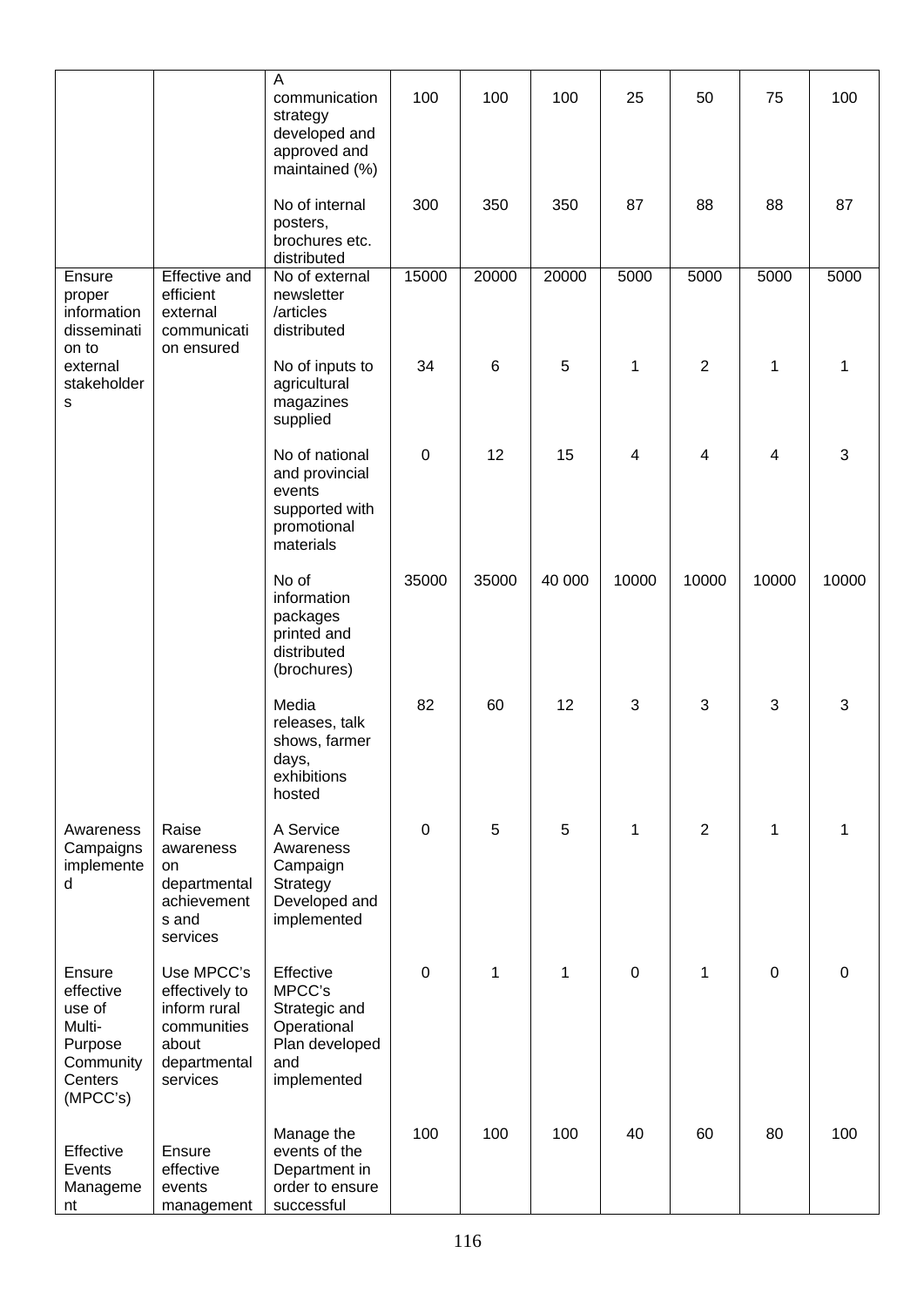|                                                                              | to enhance<br>the image of<br>the                                                                        | implementation<br>thereof. (%)                                                                          |                         |                  |                |                  |      |             |             |
|------------------------------------------------------------------------------|----------------------------------------------------------------------------------------------------------|---------------------------------------------------------------------------------------------------------|-------------------------|------------------|----------------|------------------|------|-------------|-------------|
| Ensure<br>media<br>monitoring<br>and<br>manageme<br>nt                       | Department<br>Media<br>relations<br>enhanced                                                             | External media<br>items<br>approving of<br>the<br>Department's<br>work $(%)$                            | 85                      | 85               | 90             | 30               | 60   | 80          | 90          |
|                                                                              |                                                                                                          | Media<br>management<br>and monitoring<br>sessions (%)                                                   | 90                      | 90               | 90             | 30               | 60   | 80          | 90          |
|                                                                              |                                                                                                          | Media<br>conferences<br>conducted                                                                       | $\overline{\mathbf{4}}$ | 4                | 4              | 1                | 1    | 1           | 1           |
|                                                                              |                                                                                                          | Media<br>days/tours<br>conducted                                                                        | $\overline{2}$          | $\overline{2}$   | 1              | $\boldsymbol{0}$ | 1    | $\mathbf 0$ | $\mathbf 0$ |
|                                                                              |                                                                                                          | Media clippings<br>distributed<br>timely on a<br>weekly basis to<br>all managers<br>(% )                | $\mathbf 0$             | $\boldsymbol{0}$ | 100            | 100              | 100  | 100         | 100         |
|                                                                              |                                                                                                          | Profiling and<br>communication<br>of departmental<br>flagship<br>projects to key<br>stakeholders<br>(%) | $\mathbf 0$             | $\boldsymbol{0}$ | 100            | 100              | 100  | 100         | 100         |
|                                                                              |                                                                                                          | No. of projects<br>profiled                                                                             | $\mathbf 0$             | $\boldsymbol{0}$ | $\overline{2}$ | 0.50             | 0.50 | 0.50        | 0.50        |
| Manage<br>knowledge,<br>information<br>and the<br>disseminati<br>on of it    | <b>Effective and</b><br>efficient<br>records and<br>information<br>management<br>& messenger<br>services | Compliance to<br>the National<br>and Provincial<br>Archive<br>standards (%)                             | 100                     | 100              | 100            | 100              | 100  | 100         | 100         |
| Manage<br>knowledge,<br>information<br>and the<br>disseminati<br>on of it    | Effective and<br>efficient<br>photocopy<br>service                                                       | Reductions in<br>inefficient<br>utilization of<br>photocopy<br>machines (%)                             | 100                     | 100              | 100            | 70               | 80   | 90          | 100         |
| Manage<br>secretariat<br>services<br>and<br>information<br>disseminati<br>on | Effective and<br>efficient<br>secretariat<br>services                                                    | Improved<br>secretariat<br>services and<br>information<br>dissemination<br>(% )                         | $\pmb{0}$               | 100              | 100            | 70               | 80   | 90          | 100         |
| Manage<br>Customer<br>Care                                                   | Effective and<br>efficient help<br>desk and                                                              | Improved<br>service<br>standards to                                                                     | $\pmb{0}$               | 100              | 100            | 70               | 80   | 90          | 100         |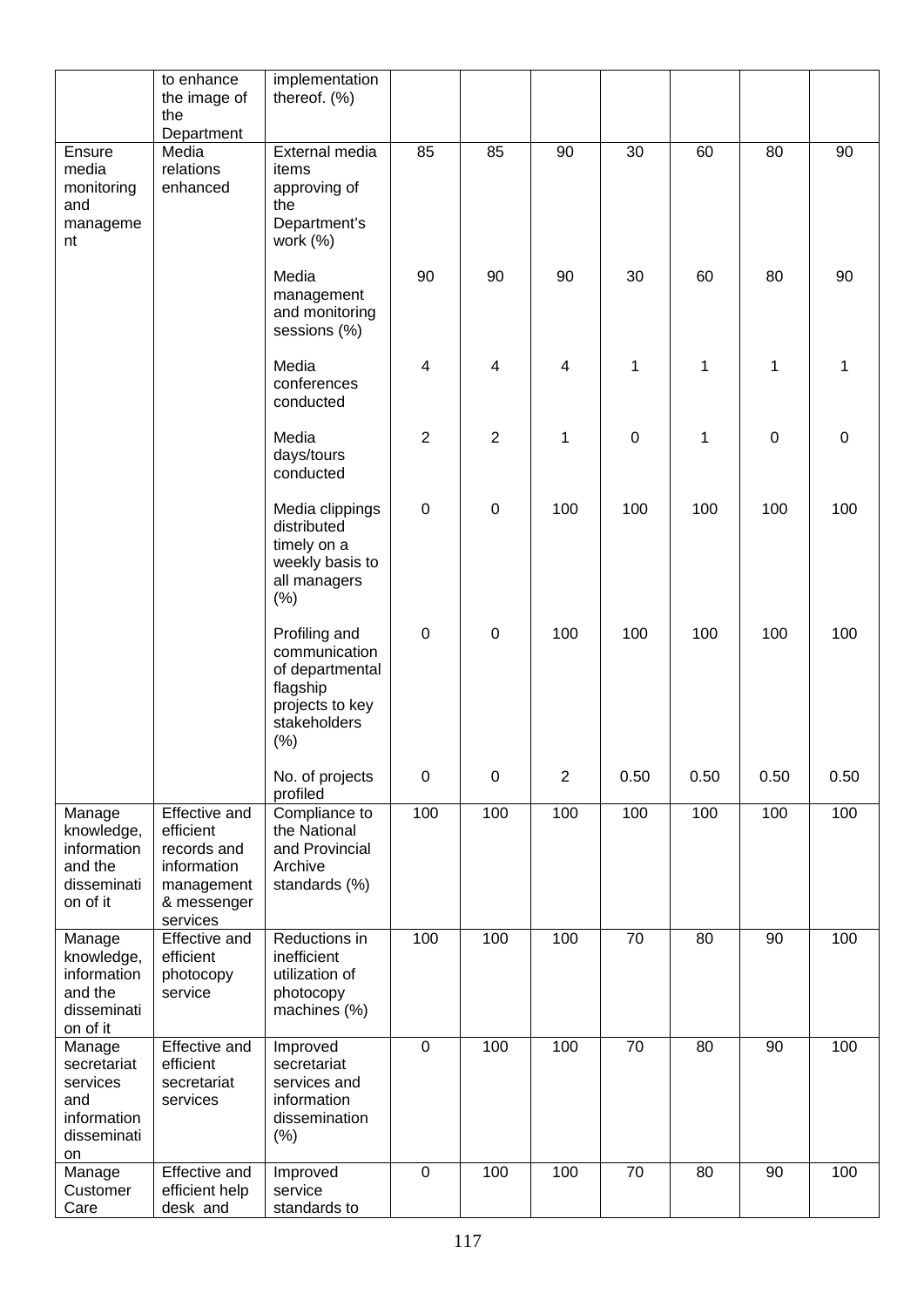| Services<br>and<br>improve<br>service<br>standards | switchboard<br>management<br>to ensure<br>good<br>stakeholders<br>relations | ensured good<br>stakeholders<br>relations (%) |  |  |  |  |  |  |  |
|----------------------------------------------------|-----------------------------------------------------------------------------|-----------------------------------------------|--|--|--|--|--|--|--|
|----------------------------------------------------|-----------------------------------------------------------------------------|-----------------------------------------------|--|--|--|--|--|--|--|

٦

# **15. Programme 2: Sustainable Resource Management**

## **15.1 Sub-Programme: Engineering Services**

 $\overline{1}$ 

# **Measurable objectives and performance indicators**

|                                                                           | <b>Sub Programme</b>                                                          |                                                                                                                              |                          |                                                          |                                                   |                                   |                                   |                                   |                                             |
|---------------------------------------------------------------------------|-------------------------------------------------------------------------------|------------------------------------------------------------------------------------------------------------------------------|--------------------------|----------------------------------------------------------|---------------------------------------------------|-----------------------------------|-----------------------------------|-----------------------------------|---------------------------------------------|
| <b>Strategic</b><br>Objective                                             | <b>Measurable</b><br><b>Objectives</b>                                        | Performance<br><b>Measure</b>                                                                                                | <b>Actual</b><br>2005/06 | 2006/07<br><b>Estimate</b>                               | 2007/08<br><b>Target</b>                          | Quarte                            | Quarte                            | Quarte                            | Quarte                                      |
|                                                                           |                                                                               | Indicator                                                                                                                    |                          |                                                          |                                                   | r<br>1                            | 2                                 | r<br>3                            | r<br>4                                      |
| Promote<br>value<br>adding to<br>farm<br>production                       | Support infra-<br>structure<br>development<br>for value<br>adding<br>projects | No of projects<br>supported per<br>district:<br><b>DC 16</b><br><b>DC 17</b><br><b>DC 18</b><br><b>DC 19</b><br><b>DC 20</b> | 2<br>3<br>5<br>6<br>4    | 6<br>3<br>5<br>3<br>5                                    | 4<br>5<br>3<br>$\overline{c}$<br>$\boldsymbol{2}$ | 1<br>1.25<br>0.75<br>0,50<br>0,50 | 1<br>1.25<br>0.75<br>0,50<br>0,50 | 1<br>1.25<br>0.75<br>0,50<br>0,50 | 1<br>1.25<br>0.75<br>0,50<br>0,50           |
| Promotion<br>of<br>hydroponic<br>s projects                               | Refine the<br>current<br>Hydroponics<br>Strategy and<br>Policy                | An adapted<br>policy &<br>strategy                                                                                           | $\overline{0}$           | $\mathbf{1}$                                             | $\mathbf{1}$                                      | $\mathbf 0$                       | $\mathbf 0$                       | 1                                 | 0                                           |
|                                                                           | Hydroponics<br>infrastructure<br>projects<br>supported                        | No of projects<br>supported:<br><b>DC 16</b><br><b>DC 17</b><br><b>DC 18</b><br><b>DC 19</b><br><b>DC 20</b>                 | 1<br>1<br>1<br>0<br>0    | 3<br>$\overline{\mathbf{c}}$<br>$\overline{c}$<br>1<br>2 | 0<br>1<br>2<br>$\overline{c}$<br>$\overline{2}$   | 0<br>0.25<br>0.50<br>0.50<br>0.50 | 0<br>0.25<br>0.50<br>0.50<br>0.50 | 0<br>0.25<br>0.50<br>0.50<br>0.50 | $\mathbf 0$<br>0.25<br>0.50<br>0.50<br>0.50 |
| Manage<br>natural<br>resource<br>and<br>infrastructu<br>re<br>utilization | Effective<br>utilization of<br>natural<br>resources                           | Compliance<br>with requests<br>from<br>Department of<br><b>Water Affairs</b><br>(% )                                         | 100                      | 100                                                      | 100                                               | 100                               | 100                               | 100                               | 100                                         |
|                                                                           |                                                                               | Compliance of<br>Soil<br>Conservation<br>works to<br>Engineering<br>Standards (%)                                            | 100                      | 100                                                      | 100                                               | 100                               | 100                               | 100                               | 100                                         |
|                                                                           |                                                                               | No of<br>conservation<br>projects<br>supported:<br><b>DC 16</b><br><b>DC 17</b><br><b>DC 18</b>                              | 5                        | 5                                                        | 0<br>$\overline{\mathbf{c}}$<br>$\overline{c}$    | 0<br>0.50<br>0.50                 | 0<br>0.50<br>0.50                 | 0<br>0.50<br>0.50                 | $\mathbf 0$<br>0.50<br>0.50                 |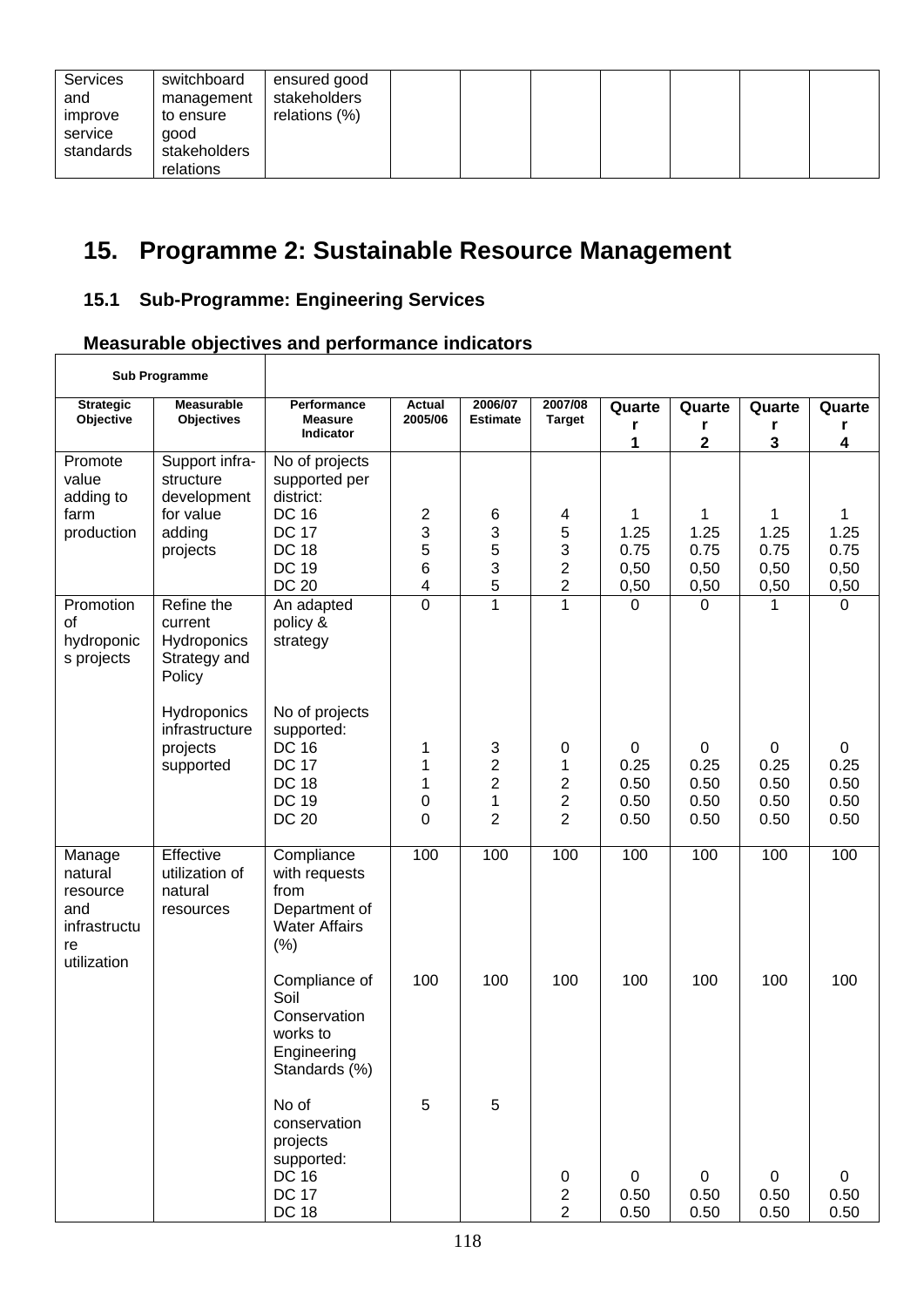| DC 19<br><b>DC 20</b>                                                                                                                                                                              |             |           | $\overline{\mathbf{c}}$<br>5                                                                                   | 0.50<br>1.25                                      | 0.50<br>1.25                                        | 0.50<br>1.25                                                       | 0.50<br>1.25                                  |
|----------------------------------------------------------------------------------------------------------------------------------------------------------------------------------------------------|-------------|-----------|----------------------------------------------------------------------------------------------------------------|---------------------------------------------------|-----------------------------------------------------|--------------------------------------------------------------------|-----------------------------------------------|
| No of water<br>source<br>developments<br>supported:<br><b>DC 16</b><br><b>DC 17</b><br><b>DC 18</b><br><b>DC 19</b><br><b>DC 20</b>                                                                | 76          | 76        | $\overline{4}$<br>19<br>$\,6$<br>$\sqrt{2}$<br>80                                                              | 1<br>4.75<br>1.50<br>0.50<br>20                   | $\mathbf{1}$<br>4.75<br>1.50<br>0.50<br>20          | $\mathbf{1}$<br>4.75<br>1.50<br>0.50<br>20                         | $\mathbf{1}$<br>4.75<br>1.50<br>0.50<br>20    |
| No of water<br>source quality<br>tests performed<br>and corrective<br>recommendatio<br>ns made for<br>utilization:<br><b>DC 16</b><br><b>DC 17</b><br><b>DC 18</b><br><b>DC 19</b><br><b>DC 20</b> | 61          | 61        | $\pmb{0}$<br>19<br>$\mathbf{1}$<br>16<br>85                                                                    | 0<br>4.75<br>$\pmb{0}$<br>$\overline{4}$<br>21.25 | 0<br>4.75<br>$\pmb{0}$<br>$\overline{4}$<br>21.25   | $\pmb{0}$<br>4.75<br>$\pmb{0}$<br>$\overline{\mathbf{4}}$<br>21.25 | 0<br>4.75<br>1<br>4<br>21.25                  |
| No of energy<br>sources<br>development<br>supported:<br><b>DC 16</b><br><b>DC 17</b><br><b>DC 18</b><br><b>DC 19</b><br><b>DC 20</b>                                                               | 34          | 34        | $\pmb{0}$<br>$\mathbf 1$<br>$\mathbf 0$<br>$\mathbf{1}$<br>$\overline{2}$                                      | $\pmb{0}$<br>$\pmb{0}$<br>0<br>0.25<br>0.50       | $\pmb{0}$<br>$\pmb{0}$<br>$\pmb{0}$<br>0.25<br>0.50 | $\pmb{0}$<br>$\mathbf 1$<br>$\pmb{0}$<br>0.25<br>0.50              | 0<br>$\pmb{0}$<br>$\mathsf 0$<br>0.25<br>0.50 |
| No of projects<br>supported with<br>irrigation<br>development:<br><b>DC 16</b><br><b>DC 17</b><br><b>DC 18</b><br><b>DC 19</b><br><b>DC 20</b>                                                     | 36          | 36        | $\overline{\mathbf{4}}$<br>$\overline{\mathbf{4}}$<br>$\overline{\mathbf{4}}$<br>$\mathbf 0$<br>$\overline{7}$ | 1<br>1<br>1<br>$\mathbf 0$<br>1.75                | 1<br>1<br>$\mathbf{1}$<br>$\pmb{0}$<br>1.75         | 1<br>1<br>$\mathbf 1$<br>$\pmb{0}$<br>1.75                         | 1<br>$\pmb{0}$<br>1.75                        |
| Number of<br>emerging<br>farmers<br>assisted with<br>infrastructure<br>projects:<br><b>DC 16</b><br><b>DC 17</b><br><b>DC 18</b><br><b>DC 19</b><br><b>DC 20</b>                                   | $\mathbf 0$ | $\pmb{0}$ | 76<br>76<br>76<br>60<br>278                                                                                    | 19<br>19<br>19<br>15<br>69.50                     | 19<br>19<br>19<br>15<br>69.50                       | 19<br>19<br>19<br>15<br>69.50                                      | 19<br>19<br>19<br>15<br>69.50                 |
| No of farm<br>structures<br>supported with<br>planning and<br>design:<br>DC 16                                                                                                                     | 88          | 88        | 4                                                                                                              | 1                                                 | 1                                                   | 1                                                                  | 1                                             |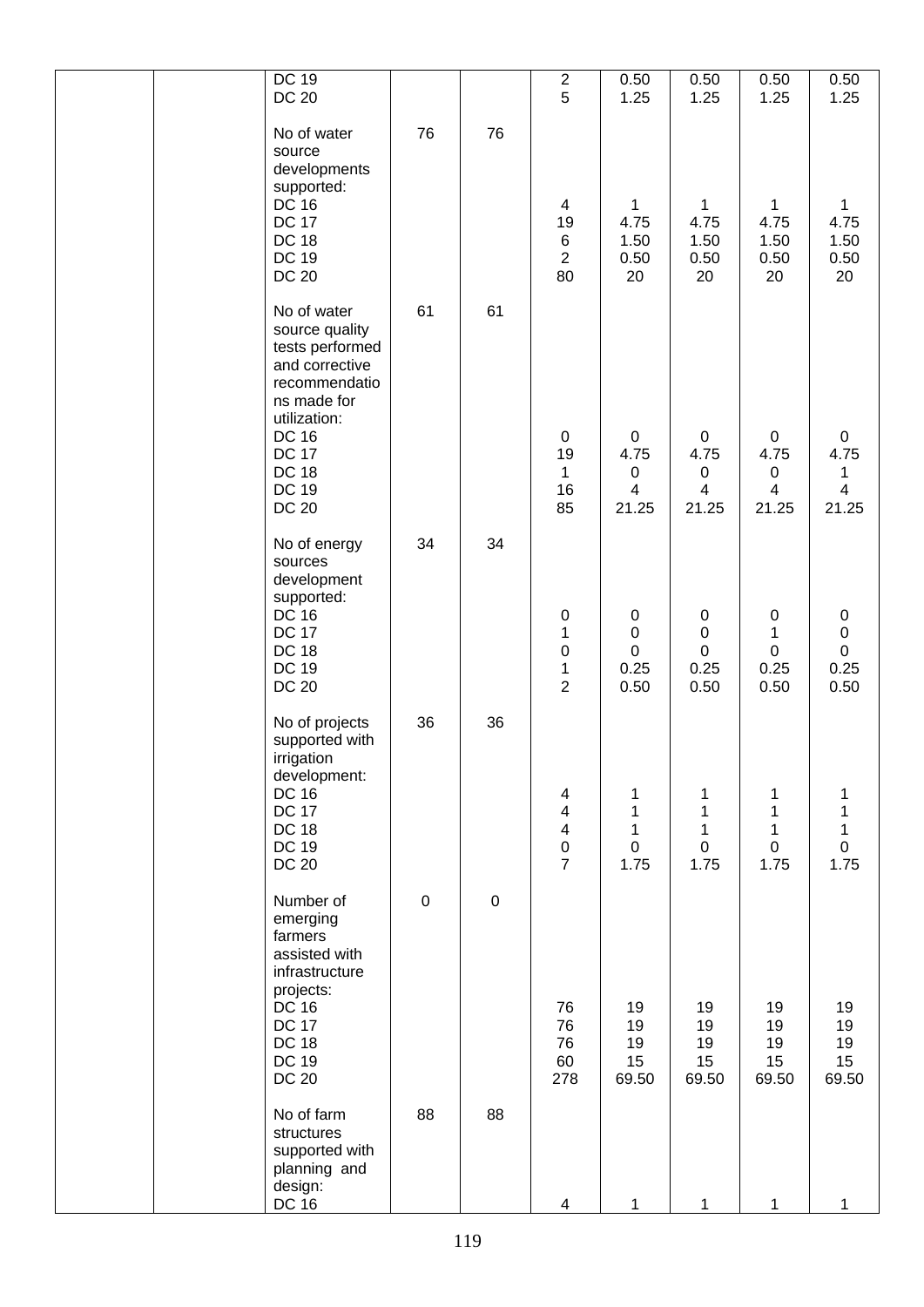|                                                  |                                                         | <b>DC 17</b><br><b>DC 18</b><br><b>DC 19</b><br><b>DC 20</b>                                                                                                     |                                     |                       | 19<br>$\overline{\mathbf{4}}$<br>$\overline{2}$<br>16                   | 4.75<br>$\mathbf{1}$<br>0.50<br>$\overline{4}$ | 4.75<br>$\mathbf{1}$<br>0.50<br>4 | 4.75<br>1<br>0.50<br>4               | 4.75<br>$\mathbf 1$<br>0.50<br>$\overline{4}$      |
|--------------------------------------------------|---------------------------------------------------------|------------------------------------------------------------------------------------------------------------------------------------------------------------------|-------------------------------------|-----------------------|-------------------------------------------------------------------------|------------------------------------------------|-----------------------------------|--------------------------------------|----------------------------------------------------|
|                                                  |                                                         | No of projects<br>supported with<br>the planning of<br>mechanization<br>systems:<br><b>DC 16</b><br><b>DC 17</b><br><b>DC 18</b><br><b>DC 19</b><br><b>DC 20</b> | $\pmb{0}$                           | 19                    | $\overline{\mathbf{4}}$<br>$\mathbf 2$<br>$\mathbf{1}$<br>$\frac{3}{7}$ | 1<br>0.50<br>0<br>0.75<br>1.75                 | 1<br>0.50<br>0<br>0.75<br>1.75    | 1<br>0.50<br>1<br>0.75<br>1.75       | $\mathbf 1$<br>0.50<br>$\mathbf 0$<br>0.75<br>1.75 |
|                                                  |                                                         | No of<br>infrastructure<br>construction<br>supervisions<br>done:<br><b>DC 16</b><br><b>DC 17</b><br><b>DC 18</b>                                                 | 5<br>$\mathbf{3}$<br>38             | 6<br>4<br>16          | $\overline{\mathbf{4}}$<br>16<br>$\sqrt{3}$                             | 1<br>$\overline{4}$<br>0.75                    | 1<br>$\overline{4}$<br>0.75       | 1<br>$\overline{\mathbf{4}}$<br>0.75 | 1<br>$\overline{\mathbf{4}}$<br>0.75               |
|                                                  |                                                         | <b>DC 19</b><br><b>DC 20</b><br>Glen                                                                                                                             | $\mathfrak{S}$<br>10<br>$\mathbf 0$ | $\sqrt{3}$<br>11<br>5 | 8<br>15<br>5                                                            | $\overline{2}$<br>3.75<br>1.25                 | $\overline{2}$<br>3.75<br>1.25    | $\overline{2}$<br>3.75<br>1.25       | $\overline{2}$<br>3.75<br>1.25                     |
| Supply<br>information<br>on<br>manageme<br>nt of | Supply of<br>technical<br>information to<br>our clients | No of<br>technology<br>transfer<br>requests<br>facilitated                                                                                                       | 120                                 | 120                   | 130                                                                     | 32.50                                          | 32.50                             | 32.50                                | 32.50                                              |
| technical<br>information                         |                                                         | No. of<br>technology<br>transfer<br>projects<br>implemented                                                                                                      | $\pmb{0}$                           | $\pmb{0}$             | $\, 8$                                                                  | $\overline{2}$                                 | $\overline{2}$                    | $\overline{2}$                       | $\overline{2}$                                     |
|                                                  |                                                         | No of cases<br>where ARC<br>specialized<br>skills for<br>technology<br>transfers<br>facilitated                                                                  | 8                                   | 8                     | 10                                                                      | 2.50                                           | 2.50                              | 2.50                                 | 2.50                                               |
| Manage<br>resources<br>and<br>utilization        | Partnerships<br>with<br>stakeholders<br>established     | No of<br>professional<br>partnerships<br>maintained                                                                                                              | 20                                  | 20                    | 30                                                                      | 7.50                                           | $\overline{7.50}$                 | 7.50                                 | 7.50                                               |
| through<br>partnership<br>$\mathbf s$            | and<br>maintained                                       | No. of technical<br>sessions/works<br>hops and<br>summits<br>participated in                                                                                     | 40                                  | 10                    | 20                                                                      | $\overline{5}$                                 | 5                                 | $\sqrt{5}$                           | 5                                                  |
|                                                  |                                                         | No of reports<br>on technical<br>investigations<br>generated                                                                                                     | $\boldsymbol{0}$                    | 5                     | $\bf 8$                                                                 | 2                                              | $\overline{2}$                    | $\overline{2}$                       | $\overline{2}$                                     |

## **15.2 Sub-Programme: Soil Conservation and Land Care**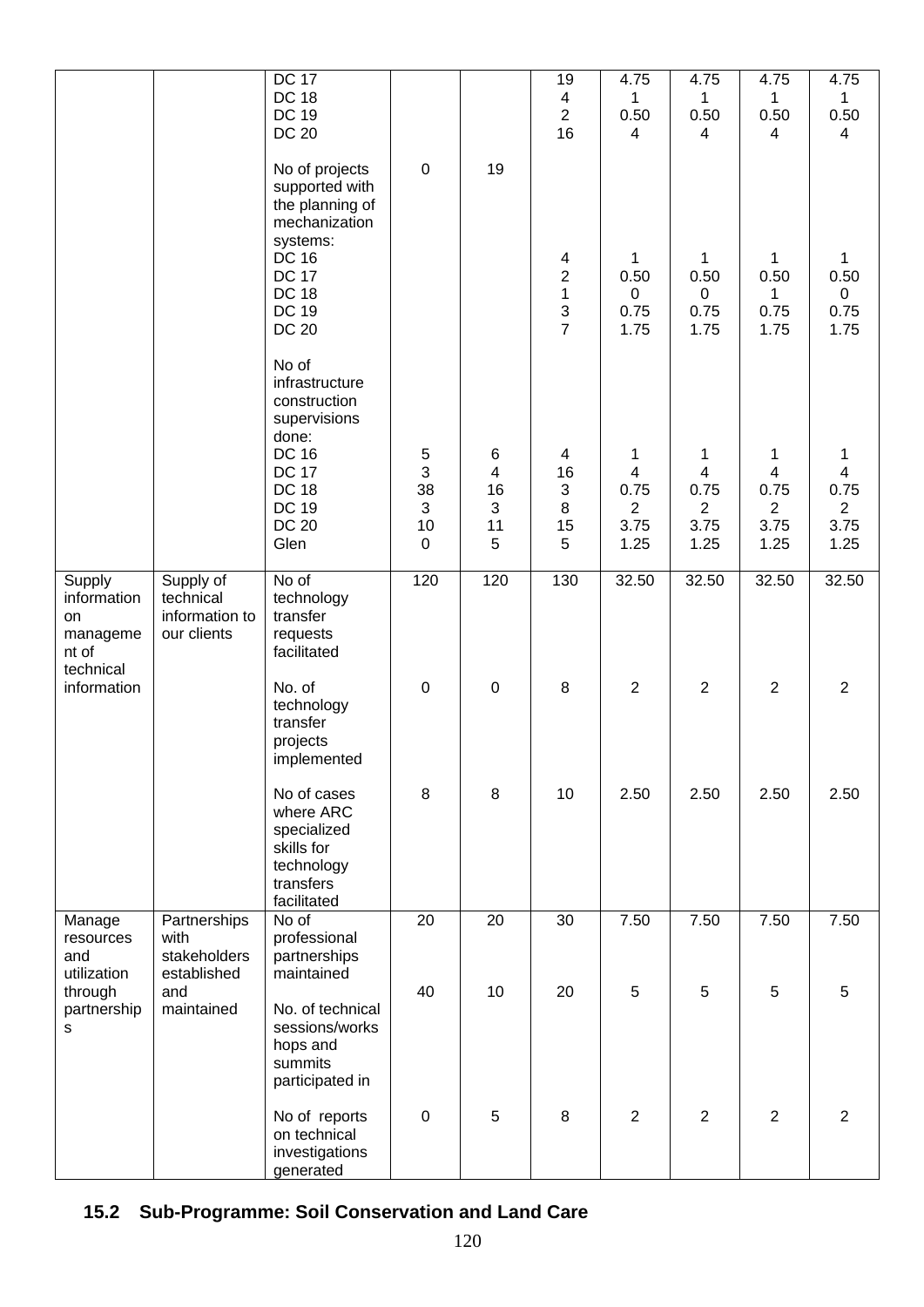# **Specific measurable objectives and performance indicators**

|                                                                                                        | <b>Sub Programme</b>                                                                                                       |                                                                                                                                                                   |                                               |                                                 |                                                                                    |                             |                                       |                                    |                                                   |
|--------------------------------------------------------------------------------------------------------|----------------------------------------------------------------------------------------------------------------------------|-------------------------------------------------------------------------------------------------------------------------------------------------------------------|-----------------------------------------------|-------------------------------------------------|------------------------------------------------------------------------------------|-----------------------------|---------------------------------------|------------------------------------|---------------------------------------------------|
| <b>Strategic</b><br>Objective                                                                          | <b>Measurable</b><br><b>Objectives</b>                                                                                     | Performance<br><b>Measure</b><br>Indicator                                                                                                                        | Actual<br>2005/06                             | 2006/07<br><b>Estimate</b>                      | 2007/08<br><b>Target</b>                                                           | Quarter<br>1                | Quarter<br>2                          | Quarter<br>3                       | Quarter<br>4                                      |
| Improve<br>and<br>promote<br>farm<br>planning                                                          | To ensure<br>proper<br>utilization of<br>resources<br>through farm<br>planning                                             | No. of farm plans<br>developed per<br>district:<br><b>DC 16</b><br><b>DC 17</b><br><b>DC 18</b><br><b>DC 19</b><br><b>DC 20</b>                                   | 6<br>5<br>4<br>7<br>8                         | 25<br>20<br>16<br>20<br>8                       | 12<br>12<br>20<br>25<br>12                                                         | 3<br>3<br>5<br>6.25<br>20   | 3<br>3<br>$\overline{5}$<br>6.25<br>3 | 3<br>$\mathsf 3$<br>5<br>6.25<br>3 | $\frac{3}{5}$<br>6.25<br>3                        |
| Comply<br>with the<br>conservatio<br>n Act                                                             | Compliance<br>with<br>principles of<br>Conservation<br>and the<br>Agricultural<br><b>Resources</b><br>Act (Act 43 of       | All approvals<br>received for<br>biological control,<br>veldt burning,<br>cutting, uprooting<br>dealt with to<br>standard (%)                                     | 100                                           | 100                                             | 100                                                                                | 100                         | 100                                   | 100                                | 100                                               |
|                                                                                                        | 1983)                                                                                                                      | All applications<br>for the ploughing<br>of virgin soil dealt<br>with to standard<br>(hectares)                                                                   | 100                                           | 100                                             | 100                                                                                | 25                          | 25                                    | 25                                 | 25                                                |
|                                                                                                        |                                                                                                                            | All application<br>received for<br>eradication of<br>noxious weeds<br>dealt with to<br>standard (%)                                                               | $\boldsymbol{0}$                              | 0                                               | 100                                                                                | 100                         | 100                                   | 100                                | 100                                               |
|                                                                                                        | Sub division<br>of Agricultural<br>Resource Act<br>(70 of 1970)                                                            | Applications for<br>land zoning,<br>subdivisions and<br>consolidations<br>dealt with to<br>standard (%)                                                           | 100                                           | 100                                             | 100                                                                                | 100                         | 100                                   | 100                                | 100                                               |
| Improve<br>utilization<br>of natural<br>resources<br>through<br>coordinatio<br>n and<br>manageme<br>nt | Coordination<br>and<br>management<br>of the<br>Conservation<br>and<br>Agricultural<br>Resources<br>Act (Act 43 of<br>1983) | No of farms<br>planned and<br>infrastructure<br>evaluated.                                                                                                        | 30                                            | 89                                              | 81                                                                                 | 20.25                       | 20.25                                 | 20.25                              | 20.25                                             |
| Manage<br><b>Land Care</b><br>programme<br>s                                                           | Coordination<br>of the Land<br>Care<br>Programme                                                                           | No. of projects<br>planned per<br>district:<br><b>DC 16</b><br><b>DC 17</b><br><b>DC 18</b><br><b>DC 19</b><br><b>DC 20</b><br>No. of projects<br>implemented and | $\overline{c}$<br>8<br>0<br>$\mathbf{1}$<br>0 | $\overline{2}$<br>4<br>1<br>1<br>$\overline{2}$ | $\overline{2}$<br>$\mathbf{1}$<br>$\overline{c}$<br>$\overline{2}$<br>$\mathbf{1}$ | 1<br>0.50<br>1<br>1<br>0.50 | 1<br>0.50<br>1<br>1<br>0.50           | 0<br>0<br>0<br>0<br>0              | 0<br>$\mathsf 0$<br>$\mathsf{O}\xspace$<br>0<br>0 |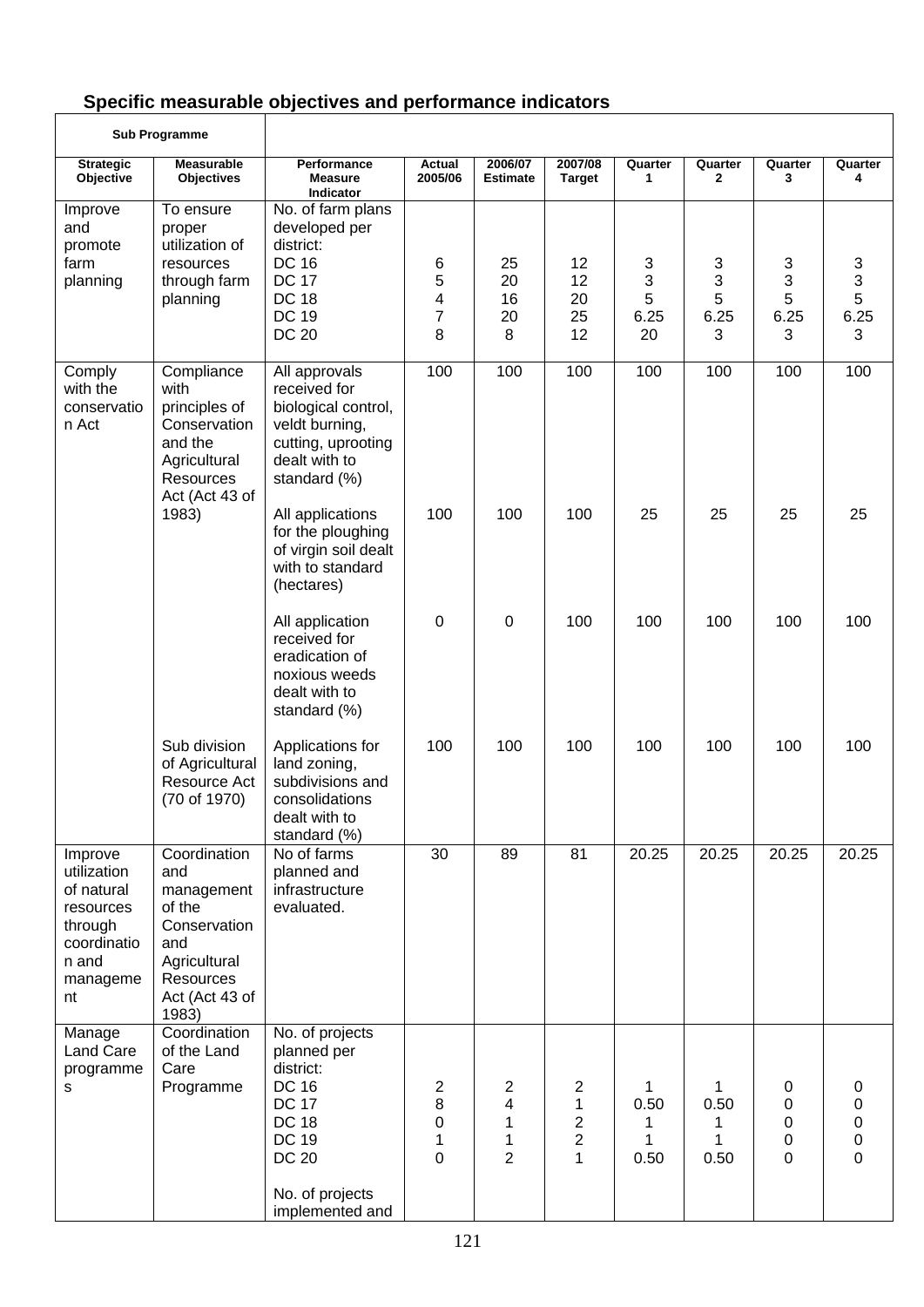|                               |                                          | supported per<br>district:<br><b>DC 16</b><br><b>DC 17</b><br><b>DC 18</b><br><b>DC 19</b><br><b>DC 20</b> | $\overline{c}$<br>8<br>$\mathbf 0$<br>1<br>$\mathbf 0$ | 2<br>4<br>$\overline{2}$ | $\overline{2}$<br>1<br>$\overline{\mathbf{c}}$<br>$\overline{c}$<br>1 | 0.40<br>0.20<br>0.40<br>0.40<br>0.20 | 0.40<br>0.20<br>0.40<br>0.40<br>0.20 | 0.80<br>0.40<br>0.80<br>0.80<br>0.40 | 0.40<br>0.20<br>0.40<br>0.40<br>0.20 |
|-------------------------------|------------------------------------------|------------------------------------------------------------------------------------------------------------|--------------------------------------------------------|--------------------------|-----------------------------------------------------------------------|--------------------------------------|--------------------------------------|--------------------------------------|--------------------------------------|
|                               |                                          | Awareness<br>campaigns and<br>training sessions<br>on Land Care<br>and CARA                                | 5                                                      | 5                        | 5                                                                     | $\Omega$                             | 1.25                                 | 3.25                                 | 0.50                                 |
| Effective<br>grant<br>funding | Efficient<br>disbursement<br>of national | LandCare<br>(R'000)                                                                                        | 2000                                                   | 3115                     | 3270                                                                  | 654                                  | 654                                  | 1308                                 | 654                                  |
| manageme<br>nt                | grant funding                            | Compliance with<br>DORA (%)                                                                                | 100                                                    | 100                      | 100                                                                   | 100                                  | 100                                  | 100                                  | 100                                  |
|                               |                                          | Compliance with<br><b>EPWP</b><br>requirements (%)                                                         | 100                                                    | 100                      | 100                                                                   | 100                                  | 100                                  | 100                                  | 100                                  |
|                               |                                          | Compliance with<br>Treasury<br>requirements (%)                                                            | 100                                                    | 100                      | 100                                                                   | 100                                  | 100                                  | 100                                  | 100                                  |

#### **15.3 Sub-Programme: Resource and Communal Land Management**

|                                                         | <b>Sub Programme</b>                                           |                                                                                                      |                   |                            |                   |              |                         |              |              |
|---------------------------------------------------------|----------------------------------------------------------------|------------------------------------------------------------------------------------------------------|-------------------|----------------------------|-------------------|--------------|-------------------------|--------------|--------------|
| <b>Strategic</b><br>Objective                           | <b>Measurable</b><br>Objectives                                | Performance<br><b>Measure</b><br>Indicator                                                           | Actual<br>2005/06 | 2006/07<br><b>Estimate</b> | 2007/08<br>Target | Quarter<br>1 | Quarter<br>$\mathbf{2}$ | Quarter<br>3 | Quarter<br>4 |
| Improve<br>economical<br>ly<br>sustainable<br>developme | Proper<br>utilization of<br>resources on<br>tribal<br>communal | Projects to<br>implement veldt<br>management<br>practices:<br><b>DC 17</b>                           | $\pmb{0}$         | $\,6\,$                    | $\mathbf 5$       | 1.25         | 1.25                    | 1.25         | 1.25         |
| nt on<br>communal<br>land                               | land                                                           | <b>DC 19</b><br>Infrastructure<br>development<br>projects<br>implemented:                            | $\mathbf 0$       | 12                         | $6\phantom{a}$    | 1.50         | 1.50                    | 1.50         | 1.50         |
|                                                         |                                                                | <b>DC 17</b><br><b>DC 19</b>                                                                         | 0<br>3            | 10<br>6                    | 3<br>6            | 0.75<br>1.50 | 0.75<br>1.50            | 0.75<br>1.50 | 0.75<br>1.50 |
|                                                         |                                                                | No of<br>management<br>committees<br>established and<br>functioning:<br><b>DC 17</b><br><b>DC 19</b> | 6<br>14           | 12<br>6                    | $\sqrt{5}$<br>3   | 1.25<br>0.75 | 1.25<br>0.75            | 1.25<br>0.75 | 1.25<br>0.75 |

# **Specific measurable objectives and performance indicators**

 $\overline{1}$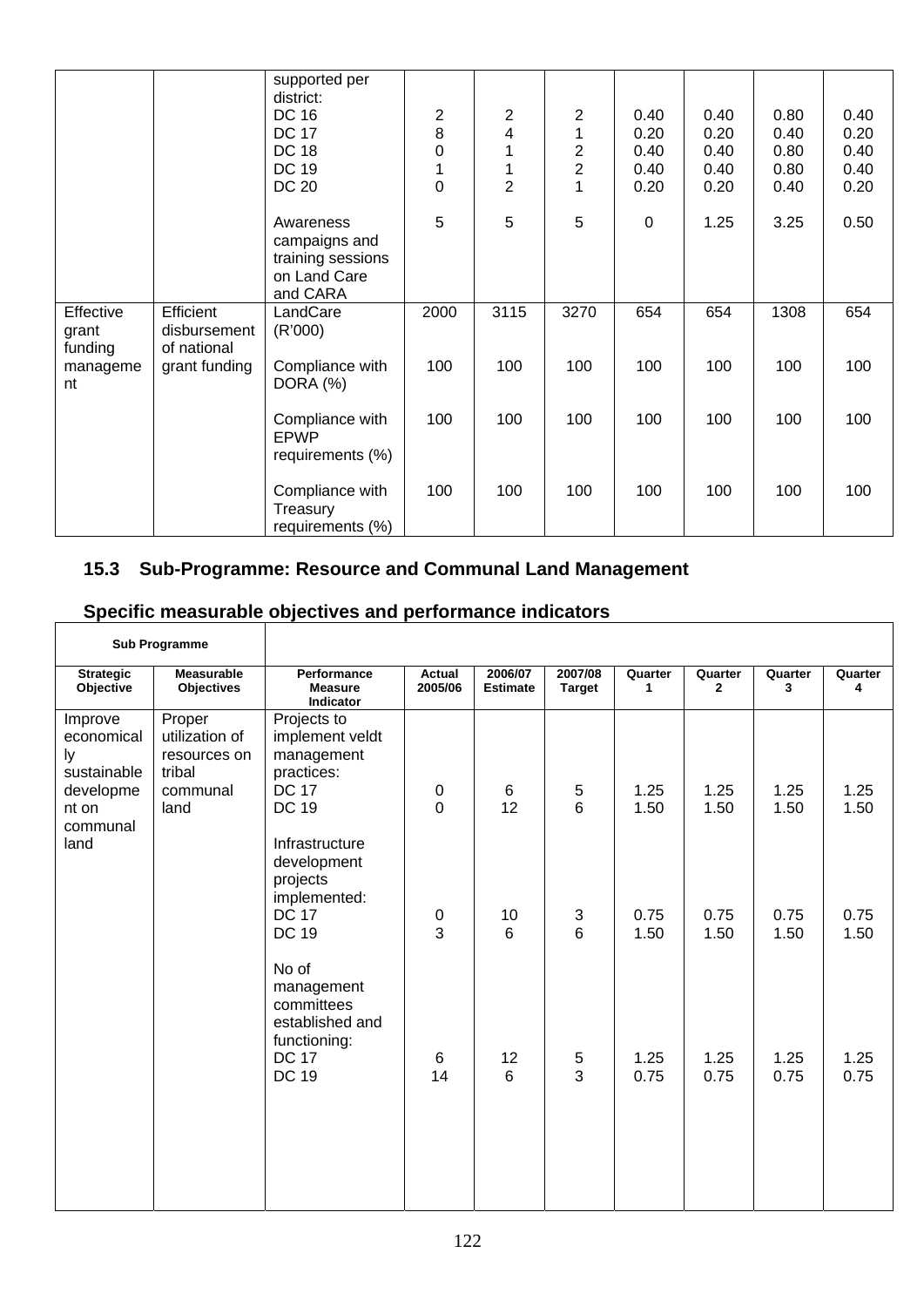| Improve<br>the<br>awareness<br>of primary<br>production | Proper<br>utilization of<br>resources on<br>municipal<br>commonage<br>land | Projects to<br>implement proper<br>veldt<br>management<br>practices:<br><b>DC 16</b><br><b>DC 17</b><br><b>DC 18</b><br><b>DC 19</b><br><b>DC 20</b>                 | $\sqrt{3}$<br>$\boldsymbol{0}$<br>3<br>$\pmb{0}$<br>5                 | 4<br>0<br>1<br>1<br>5                | $\overline{2}$<br>0<br>1<br>$\overline{2}$<br>$\overline{0}$ | 0.50<br>0<br>0.25<br>0.50<br>$\mathbf 0$ | 0.50<br>0<br>0.25<br>0.50<br>$\Omega$    | 0.50<br>$\mathbf 0$<br>0.25<br>0.50<br>$\overline{0}$ | 0.50<br>$\mathbf 0$<br>0.25<br>0.50<br>$\mathbf 0$ |
|---------------------------------------------------------|----------------------------------------------------------------------------|----------------------------------------------------------------------------------------------------------------------------------------------------------------------|-----------------------------------------------------------------------|--------------------------------------|--------------------------------------------------------------|------------------------------------------|------------------------------------------|-------------------------------------------------------|----------------------------------------------------|
|                                                         |                                                                            | Infrastructure<br>development<br>projects<br>implemented:<br><b>DC 16</b><br><b>DC 17</b><br><b>DC 18</b><br><b>DC 19</b><br><b>DC 20</b>                            | 0<br>$\boldsymbol{0}$<br>$\mathbf 0$<br>$\mathbf 0$<br>$\overline{0}$ | 0<br>0<br>0<br>0<br>0                | 3<br>0<br>5<br>5<br>4                                        | 0.75<br>0<br>1.25<br>1.25<br>1           | 0.75<br>$\mathbf 0$<br>1.25<br>1.25<br>1 | 0.75<br>0<br>1.25<br>1.25<br>1                        | 0.75<br>$\mathbf 0$<br>1.25<br>1.25<br>1           |
|                                                         |                                                                            | No of<br>management<br>committees<br>established and<br>functioning per<br>district:<br><b>DC 16</b><br><b>DC 17</b><br><b>DC 18</b><br><b>DC 19</b><br><b>DC 20</b> | $\,6$<br>14<br>5<br>$\overline{2}$<br>$\overline{\mathbf{c}}$         | 12<br>6<br>10<br>$\overline{4}$<br>4 | $\sqrt{3}$<br>3<br>5<br>5<br>4                               | 0.75<br>0.75<br>1.25<br>1.25<br>1        | 0.75<br>0.75<br>1.25<br>1.25<br>1        | 0.75<br>0.75<br>1.25<br>1.25<br>$\mathbf 1$           | 0.75<br>0.75<br>1.25<br>1.25<br>1                  |
| Improve<br>the<br>awareness<br>of                       | Policy on<br>commonages<br>in place                                        | Policy utilized by<br>local<br>municipalities (%)                                                                                                                    | $\overline{75}$                                                       | 100                                  | 100                                                          | $\overline{25}$                          | 50                                       | $\overline{75}$                                       | 100                                                |
| economical<br>sustainable<br>developme<br>nt            | Audit of all<br>commonage<br>land in the<br>Province                       | % Completed                                                                                                                                                          | 100                                                                   | 100                                  | 100                                                          | 25                                       | 50                                       | 75                                                    | 100                                                |

# **16. Programme 3: Farmer Support and Development**

## **16.1 Sub-programme: Farmer Settlement**

|                                      | <b>Sub Programme</b>                   |                               |                   |                            |                          |        |        |        |        |
|--------------------------------------|----------------------------------------|-------------------------------|-------------------|----------------------------|--------------------------|--------|--------|--------|--------|
| <b>Strategic</b><br><b>Objective</b> | <b>Measurable</b><br><b>Objectives</b> | Performance<br><b>Measure</b> | Actual<br>2005/06 | 2006/07<br><b>Estimate</b> | 2007/08<br><b>Target</b> | Quarte | Quarte | Quarte | Quarte |
|                                      |                                        | <b>Indicator</b>              |                   |                            |                          |        |        |        |        |
|                                      |                                        |                               |                   |                            |                          |        |        |        | 4      |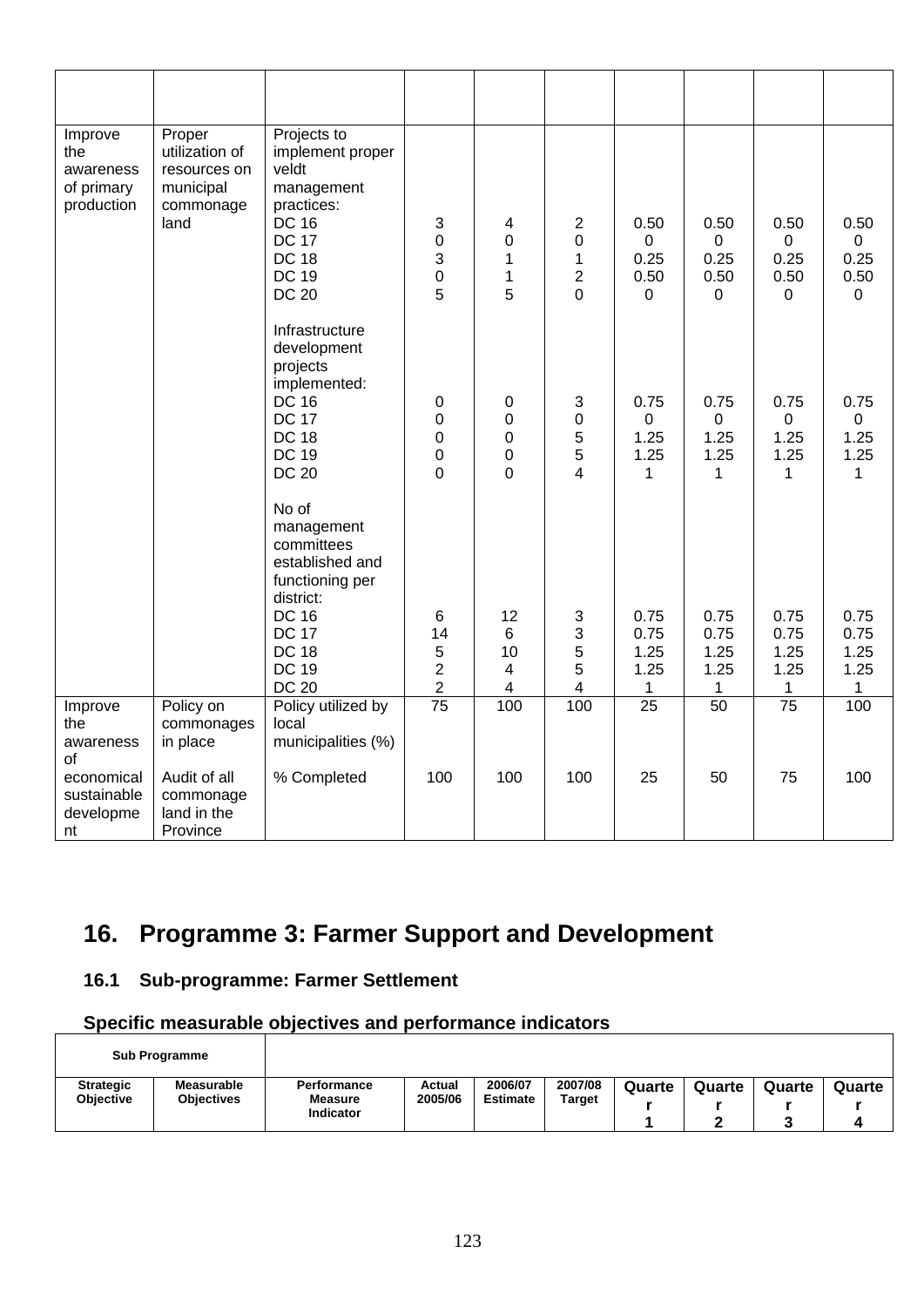| Improve                                                    | Continuous                             | No of LRAD                                                                                                                                 |                                              |                                                                             |                                                              |                                                           |                                                                             |                                                              |                                                                                   |
|------------------------------------------------------------|----------------------------------------|--------------------------------------------------------------------------------------------------------------------------------------------|----------------------------------------------|-----------------------------------------------------------------------------|--------------------------------------------------------------|-----------------------------------------------------------|-----------------------------------------------------------------------------|--------------------------------------------------------------|-----------------------------------------------------------------------------------|
| farmer<br>awareness<br>on Land<br>Reform<br>programme<br>S | awareness<br>campaigns<br>on LRAD      | campaigns<br>conducted:<br><b>DC16</b><br><b>DC17</b><br>DC18<br><b>DC19</b><br><b>DC20</b>                                                | $\pmb{0}$<br>0<br>0<br>$\pmb{0}$<br>0        | $\overline{c}$<br>$\mathbf 2$<br>$\begin{array}{c} 2 \\ 2 \\ 2 \end{array}$ | $\overline{c}$<br>$\begin{array}{c} 6 \\ 2 \\ 2 \end{array}$ | 1<br>1<br>$\mathbf 1$<br>$\boldsymbol{2}$<br>$\mathbf{1}$ | $\pmb{0}$<br>$\overline{c}$<br>$\mathbf 0$<br>$\mathbf 0$<br>$\overline{0}$ | 1<br>$\overline{c}$<br>1<br>0<br>1                           | $\pmb{0}$<br>1<br>$\begin{smallmatrix}0\\0\\0\end{smallmatrix}$<br>$\overline{0}$ |
|                                                            |                                        | No of emerging<br>farmers linked<br>with commercial<br>farmers:<br><b>DC16</b><br>DC17<br><b>DC18</b><br><b>DC19</b><br><b>DC20</b>        | 0<br>0<br>0<br>0<br>0                        | 27<br>30<br>30<br>35<br>$\frac{28}{1}$                                      | 27<br>$\,6$<br>30<br>35<br><b>28</b>                         | 6.75<br>1<br>7.50<br>10<br>$\overline{7}$                 | 6.75<br>$\overline{2}$<br>7.50<br>10<br>$\overline{7}$                      | 6.75<br>$\overline{2}$<br>7.50<br>10<br>$\overline{7}$       | 6.75<br>1<br>7.50<br>$\sqrt{5}$<br>$\overline{7}$                                 |
| Increase<br>access to<br>land in<br>accordance<br>with     | Dispose of<br>state land<br>properties | Property status<br>document<br>available on state<br>land                                                                                  | $\overline{0}$                               | $\overline{1}$                                                              | $\overline{1}$                                               | $\overline{0}$                                            | $\overline{0}$                                                              | $\overline{1}$                                               | $\overline{0}$                                                                    |
| national<br>goals                                          |                                        | Resource and<br>potential of<br>properties<br>document<br>available on state<br>land                                                       | 0                                            | 1                                                                           | 1                                                            | $\pmb{0}$                                                 | $\pmb{0}$                                                                   | $\mathbf 1$                                                  | $\mathbf 0$                                                                       |
|                                                            |                                        | No of provincial<br>guidelines<br>documents<br>compiled on<br>farmer settlement                                                            | $\boldsymbol{0}$                             | 1                                                                           | $\mathbf 1$                                                  | $\mathbf 0$                                               | $\mathbf 0$                                                                 | 1                                                            | $\pmb{0}$                                                                         |
|                                                            |                                        | No of state land<br>properties<br>facilitated for<br>disposal<br>according to the<br>Power of<br>Attorney:<br><b>DC 17</b><br><b>DC 19</b> | $\pmb{0}$<br>$\mathbf 0$                     | 22<br>10                                                                    | 22<br>10                                                     | $\sqrt{3}$<br>$\overline{0}$                              | 8<br>$\overline{0}$                                                         | 9<br>10                                                      | $\begin{array}{c} 2 \\ 0 \end{array}$                                             |
|                                                            |                                        | No of farm plans<br>compiled for state<br>land properties:<br><b>DC17</b><br><b>DC19</b>                                                   | 0<br>0                                       | 22<br>10                                                                    | 22<br>10                                                     | $\ensuremath{\mathsf{3}}$<br>$\mathbf 0$                  | 8<br>10                                                                     | $\boldsymbol{9}$<br>$\mathbf 0$                              | $\begin{array}{c} 2 \\ 0 \end{array}$                                             |
|                                                            |                                        | No of Land<br>Reform<br>Committees<br>established per<br>district:<br><b>DC16</b><br>DC17<br>DC18<br><b>DC19</b><br><b>DC20</b>            | $\pmb{0}$<br>$\boldsymbol{0}$<br>0<br>0<br>0 | 1<br>1<br>1<br>1<br>$\mathbf{1}$                                            | 1<br>1<br>1<br>1<br>$\mathbf{1}$                             | 1<br>$\mathbf{1}$<br>1<br>1<br>1                          | $\pmb{0}$<br>$\pmb{0}$<br>$\mathbf 0$<br>$\mathbf 0$<br>$\mathbf 0$         | $\pmb{0}$<br>$\pmb{0}$<br>$\boldsymbol{0}$<br>$\pmb{0}$<br>0 | $\pmb{0}$<br>$\pmb{0}$<br>$\pmb{0}$<br>$\pmb{0}$<br>$\pmb{0}$                     |
|                                                            |                                        | Establish a                                                                                                                                | 0                                            | 1                                                                           | 1                                                            | 1                                                         | $\pmb{0}$                                                                   | $\mathsf{O}$                                                 | $\pmb{0}$                                                                         |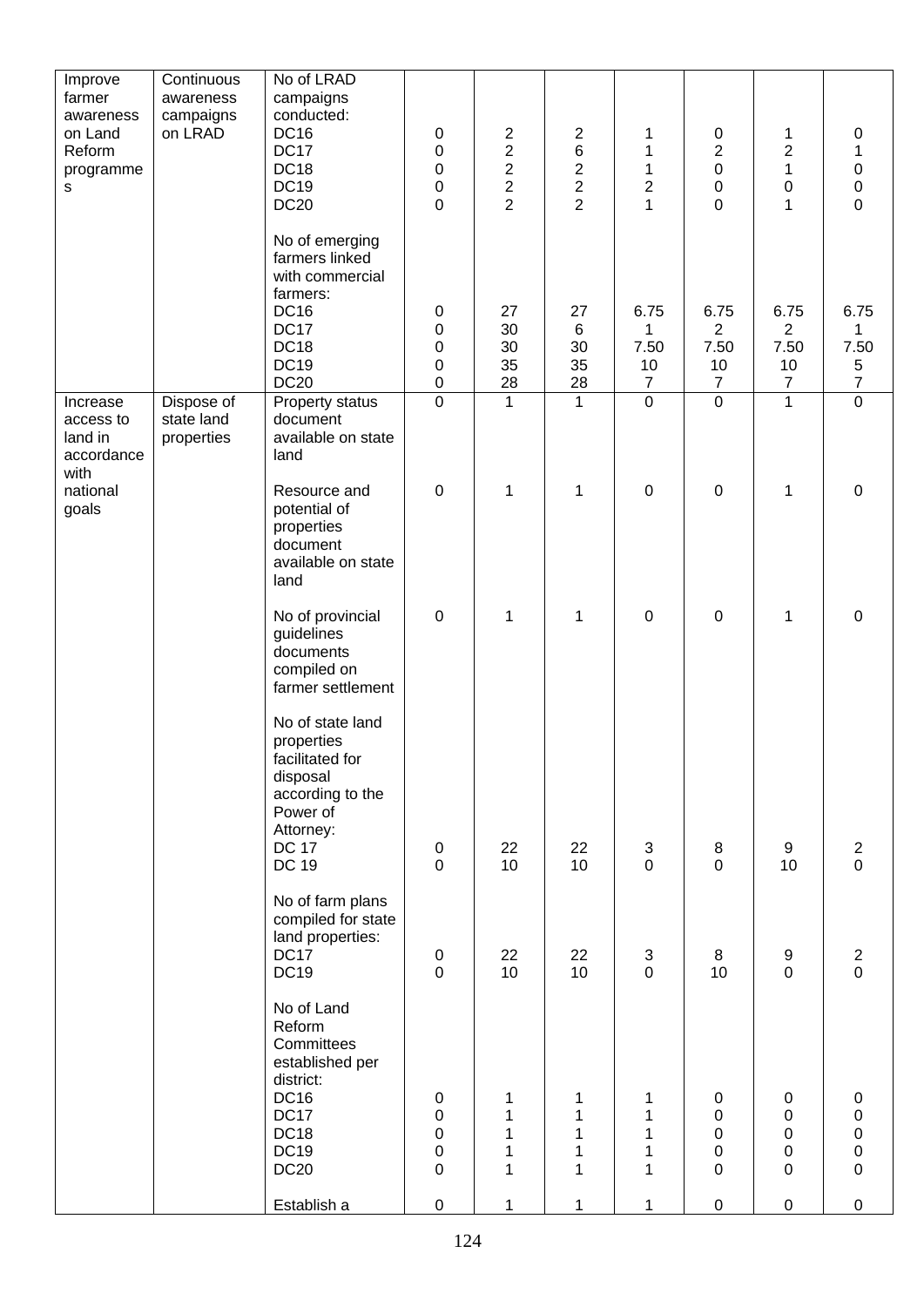|                                                                               |                                                  | provincial Land<br>Reform Forum                                                                                                                                                     |                                                                |                                                       |                                                                                   |                                             |                                                          |                                                          |                                                     |
|-------------------------------------------------------------------------------|--------------------------------------------------|-------------------------------------------------------------------------------------------------------------------------------------------------------------------------------------|----------------------------------------------------------------|-------------------------------------------------------|-----------------------------------------------------------------------------------|---------------------------------------------|----------------------------------------------------------|----------------------------------------------------------|-----------------------------------------------------|
|                                                                               |                                                  | No of facilitated<br>buying, leasing<br>and loan<br>applications:<br><b>DC16</b><br><b>DC17</b><br>DC18<br><b>DC19</b><br><b>DC20</b>                                               | 0<br>0<br>0<br>0<br>0                                          | 35<br>29<br>13<br>30<br>10                            | 15<br>27<br>13<br>10<br>10                                                        | 3.75<br>3<br>3.25<br>$\mathbf 0$<br>2.5     | 3.75<br>10<br>3.25<br>5<br>2.5                           | 3.75<br>11<br>3.25<br>5<br>2.5                           | 3.75<br>3<br>3.25<br>$\mathbf 0$<br>2.5             |
|                                                                               |                                                  | No of resource<br>assessments and<br>surveys<br>completed for<br>farms identified<br>for land reform:<br><b>DC16</b><br><b>DC17</b><br><b>DC18</b><br><b>DC19</b><br><b>DC20</b>    | $\pmb{0}$<br>0<br>0<br>0<br>$\mathbf 0$                        | 35<br>29<br>13<br>30<br>20                            | 35<br>27<br>13<br>20<br>20                                                        | 8.75<br>3<br>3.25<br>0<br>5                 | 8.75<br>10<br>3.25<br>10<br>5                            | 8.75<br>11<br>3.25<br>10<br>5                            | 8.75<br>3<br>3.25<br>$\pmb{0}$<br>5                 |
|                                                                               | Facilitate<br>acquisition<br>private land        | No of farms<br>facilitated for<br>private land<br>acquisition:<br>DC16<br>DC17<br><b>DC18</b><br><b>DC19</b><br><b>DC20</b>                                                         | $\mathbf 0$<br>$\pmb{0}$<br>$\mathbf 0$<br>0<br>0              | $\overline{7}$<br>17<br>3<br>4<br>5                   | $\overline{7}$<br>6<br>$\mathbf{3}$<br>4<br>5                                     | 1.75<br>1<br>0.75<br>$\pmb{0}$<br>1.25      | 1.75<br>$\overline{2}$<br>0.75<br>$\overline{2}$<br>1.25 | 1.75<br>$\overline{2}$<br>0.75<br>$\overline{2}$<br>1.25 | 1.75<br>$\mathbf{1}$<br>0.75<br>$\mathbf 0$<br>1.25 |
|                                                                               |                                                  | No of farm plans<br>compiled for<br>private land:<br><b>DC16</b><br>DC17<br><b>DC18</b><br><b>DC19</b><br><b>DC20</b>                                                               | 0<br>0<br>0<br>$\boldsymbol{0}$<br>$\pmb{0}$<br>$\overline{0}$ | $\overline{7}$<br>17<br>3<br>4<br>5<br>$\overline{1}$ | $\overline{7}$<br>6<br>3<br>$\overline{\mathbf{4}}$<br>$\sqrt{5}$<br>$\mathbf{1}$ | 1.75<br>1<br>0.75<br>$\overline{2}$<br>1.25 | 1.75<br>$\overline{2}$<br>0.75<br>$\overline{2}$<br>1.25 | 1.75<br>$\overline{c}$<br>0.75<br>$\mathbf 0$<br>1.25    | 1.75<br>1<br>0.75<br>$\overline{0}$<br>1.25         |
| Sustainabl<br>e use of<br>commonag<br>e and<br>communal<br>lands              | Policy<br>development<br>on<br>commonage<br>land | No of policy<br>document<br>developed and<br>implemented                                                                                                                            |                                                                |                                                       |                                                                                   | 0.25                                        | 0.25                                                     | 0.25                                                     | 0.25                                                |
| Sustainabl<br>e<br>manageme<br>nt of<br>commonag<br>e and<br>communal<br>land | Develop<br>commonage<br>management<br>plans      | No of<br>commonage<br>management<br>plans in place per<br>district:<br><b>DC16</b><br>DC17<br><b>DC18</b><br><b>DC19</b><br><b>DC20</b><br>No of<br>commonage land<br>assisted with | $\mathbf 0$<br>$\pmb{0}$<br>$\pmb{0}$<br>0<br>0                | 3<br>5<br>12<br>3<br>6                                | 3<br>11<br>$\overline{\mathbf{4}}$<br>4<br>$\mathbf{1}$                           | 0.75<br>1<br>0<br>0.25                      | 0.75<br>5<br>1<br>$\overline{2}$<br>0.25                 | 0.75<br>4<br>1<br>$\overline{2}$<br>0.25                 | 0.75<br>1<br>$\mathbf{1}$<br>$\mathsf 0$<br>0.25    |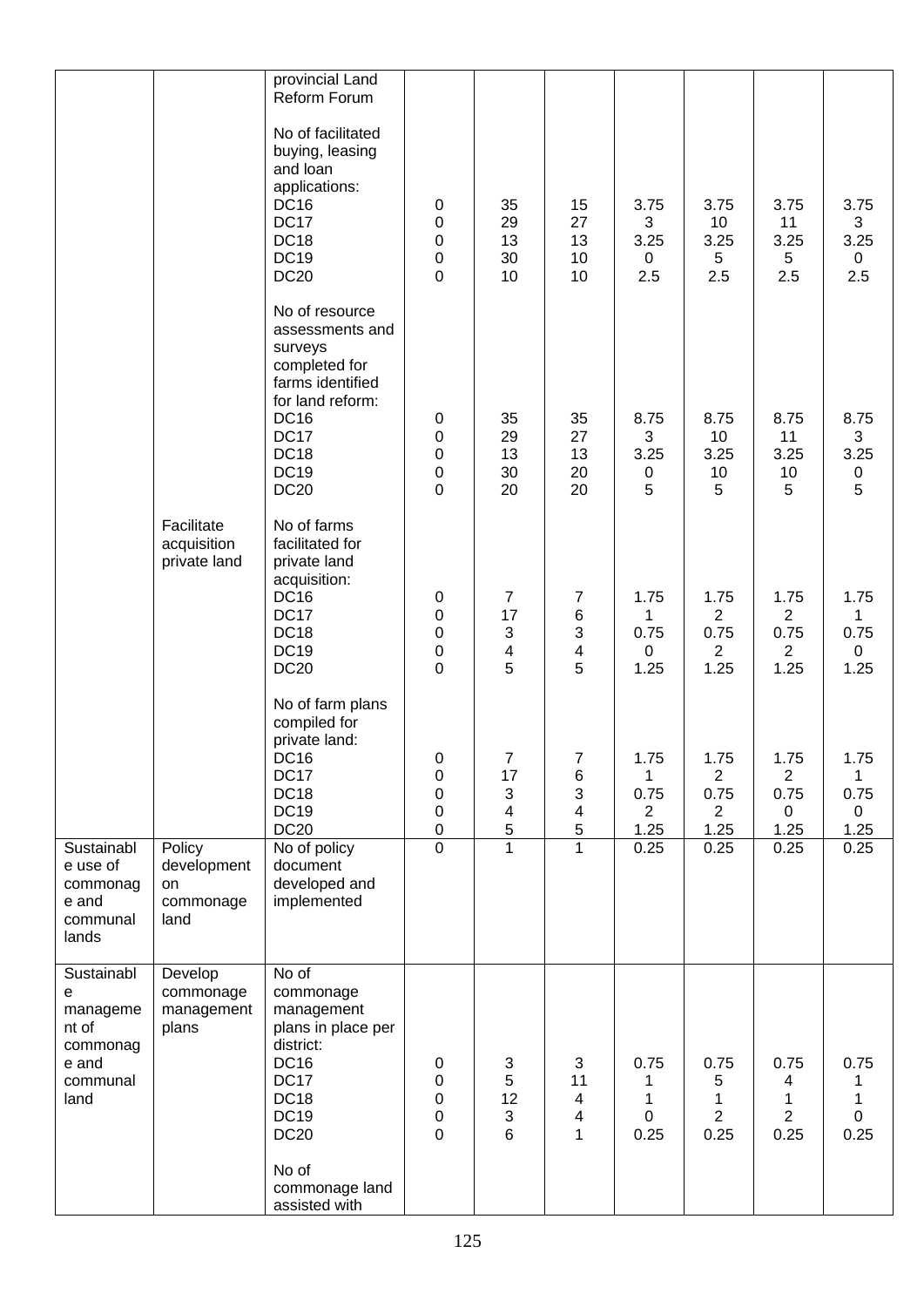| on/off farm<br>infrastructure<br>development:<br><b>DC16</b><br>DC17<br><b>DC18</b><br><b>DC19</b><br><b>DC20</b>                                        | $\pmb{0}$<br>$\pmb{0}$<br>$\mathbf 0$<br>$\pmb{0}$<br>0                | $\sqrt{3}$<br>5<br>$\overline{\mathbf{4}}$<br>4<br>1     | 3<br>$\pmb{0}$<br>$\overline{\mathbf{4}}$<br>2<br>1 | 0.75<br>$\pmb{0}$<br>$\mathbf 1$<br>$\pmb{0}$<br>0.25     | 0.75<br>$\pmb{0}$<br>$\mathbf 1$<br>$\pmb{0}$<br>0.25               | 0.75<br>0<br>1<br>$\overline{2}$<br>0.25                                       | 0.75<br>$\pmb{0}$<br>1<br>$\mathsf 0$<br>0.25                                                            |
|----------------------------------------------------------------------------------------------------------------------------------------------------------|------------------------------------------------------------------------|----------------------------------------------------------|-----------------------------------------------------|-----------------------------------------------------------|---------------------------------------------------------------------|--------------------------------------------------------------------------------|----------------------------------------------------------------------------------------------------------|
| No of farming<br>communities on<br>commonage land<br>financially<br>assisted:<br><b>DC16</b><br>DC17<br>DC18<br><b>DC19</b><br><b>DC20</b>               | 0<br>$\pmb{0}$<br>$\mathbf 0$<br>$\mathbf 0$<br>0                      | $\sqrt{5}$<br>5<br>$\overline{\mathbf{4}}$<br>4<br>4     | 3<br>$\pmb{0}$<br>4<br>$\overline{\mathbf{4}}$<br>4 | 0.75<br>0<br>1<br>0<br>1                                  | 0.75<br>$\pmb{0}$<br>$\mathbf 1$<br>$\mathbf 0$<br>1                | 0.75<br>0<br>1<br>$\overline{c}$<br>1                                          | 0.75<br>$\pmb{0}$<br>$\mathbf{1}$<br>$\mathbf 2$<br>$\mathbf{1}$                                         |
| No of Value-<br>Adding<br>beneficiation<br>projects<br>implemented on<br>commonage<br>land:<br><b>DC16</b><br>DC17<br>DC18<br><b>DC19</b><br><b>DC20</b> | $\pmb{0}$<br>$\pmb{0}$<br>$\mathbf 0$<br>$\pmb{0}$<br>$\boldsymbol{0}$ | $\sqrt{3}$<br>1<br>3<br>$\overline{c}$<br>$\overline{2}$ | 3<br>$\pmb{0}$<br>3<br>2<br>$\overline{2}$          | 0.75<br>$\mathbf 0$<br>0.75<br>$\mathbf 0$<br>0.50        | 0.75<br>$\mathsf 0$<br>0.75<br>1<br>0.50                            | 0.75<br>$\mathbf 0$<br>0.75<br>1<br>0.50                                       | 0.75<br>$\mathbf 0$<br>0.75<br>$\mathbf 0$<br>0.50                                                       |
| No of Food<br>Security projects<br>implemented on<br>commonage<br>land:<br><b>DC16</b><br>DC17<br>DC18<br>DC19<br><b>DC20</b>                            | $\pmb{0}$<br>$\pmb{0}$<br>$\pmb{0}$<br>$\mathsf 0$<br>$\pmb{0}$        | 7<br>5<br>13<br>6<br>10                                  | 3<br>5<br>13<br>$6\phantom{1}$<br>10                | 0.75<br>$\mathbf{1}$<br>3.25<br>$\overline{0}$<br>2.5     | 0.75<br>$\overline{2}$<br>3.25<br>$\overline{0}$<br>2.5             | 0.75<br>$\mathbf{2}$<br>3.25<br>$6\overline{6}$<br>2.5                         | 0.75<br>$\mathbf 0$<br>3.25<br>$\overline{0}$<br>2.5                                                     |
| No of livestock<br>improvement<br>projects<br>implemented on<br>commonage<br>land:<br><b>DC16</b><br>DC17<br>DC18<br><b>DC19</b><br><b>DC20</b>          | $\mathbf 0$<br>$\mathbf 0$<br>$\mathbf 0$<br>$\mathsf 0$<br>$\pmb{0}$  | 7<br>$6\phantom{.}$<br>10<br>$\mathbf{1}$<br>10          | 4<br>$\mathbf 0$<br>10<br>$\mathbf{1}$<br>10        | 1<br>$\mathbf 0$<br>2.5<br>$\overline{0}$<br>2.5          | 1<br>$\mathbf 0$<br>2.5<br>$\overline{0}$<br>2.5                    | 1<br>$\mathbf 0$<br>2.5<br>$\overline{0}$<br>2.5                               | 1<br>$\mathbf 0$<br>2.5<br>$\mathbf{1}$<br>2.5                                                           |
| No of training<br>sessions<br>facilitated:<br><b>DC16</b><br><b>DC17</b><br><b>DC18</b><br><b>DC19</b><br><b>DC20</b>                                    | $\mathbf 0$<br>$\mathbf 0$<br>$\pmb{0}$<br>$\pmb{0}$<br>$\pmb{0}$      | 14<br>1<br>16<br>20<br>16                                | 12<br>11<br>16<br>10<br>16                          | 3<br>$\mathbf 1$<br>$\overline{4}$<br>0<br>$\overline{4}$ | $\mathbf{3}$<br>5<br>$\overline{\mathbf{4}}$<br>5<br>$\overline{4}$ | 3<br>$\overline{\mathbf{4}}$<br>$\overline{\mathbf{4}}$<br>5<br>$\overline{4}$ | $\mathbf{3}$<br>$\mathbf 1$<br>$\overline{\mathbf{4}}$<br>$\mathsf{O}\xspace$<br>$\overline{\mathbf{4}}$ |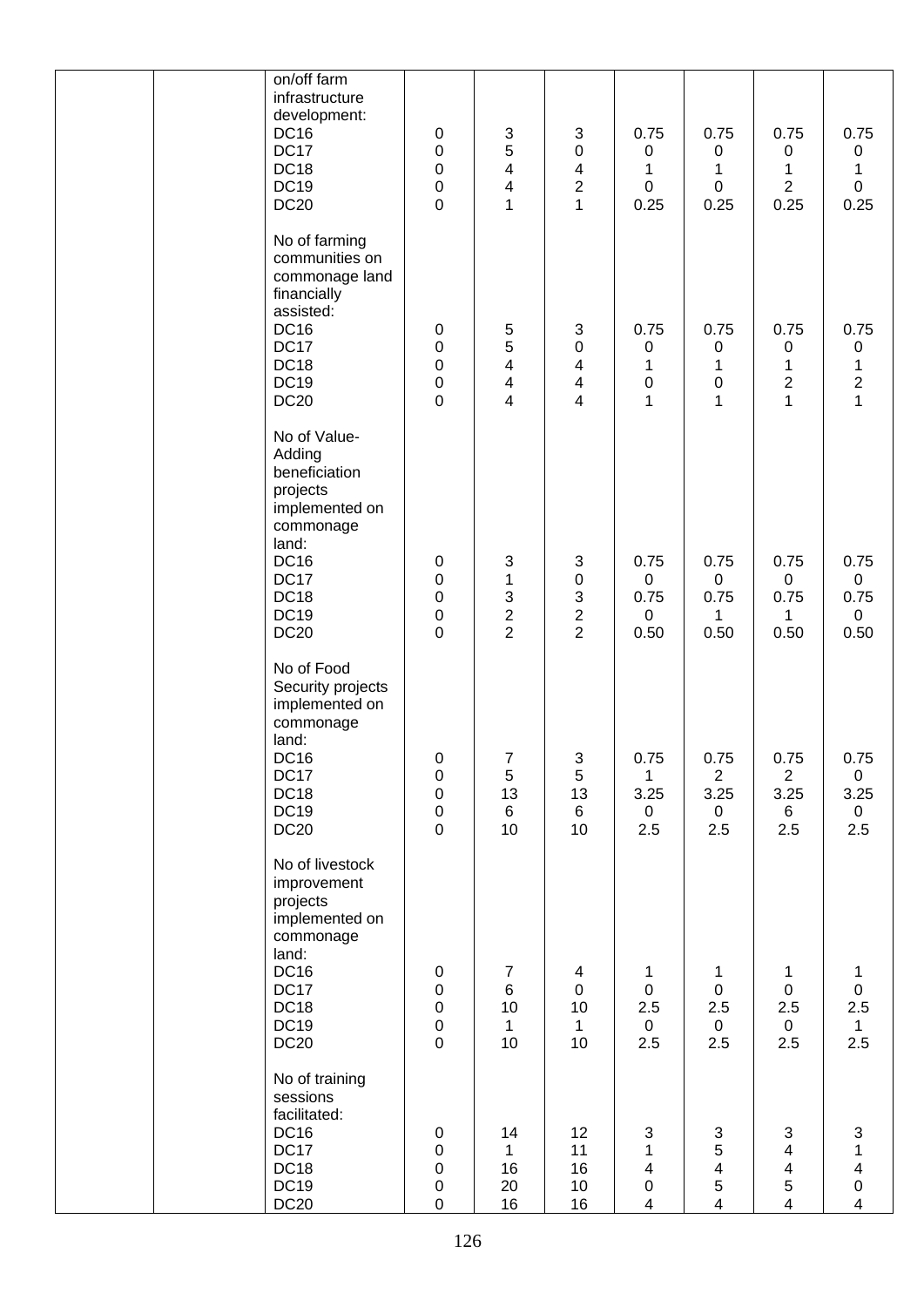|                           |                                                  | No of farmers<br>identified as<br>ready to exit the<br>commonage land<br>and farm<br>commercially:<br><b>DC16</b><br>DC17<br><b>DC18</b><br><b>DC19</b><br><b>DC20</b>  | $\pmb{0}$<br>0<br>0<br>0<br>0         | 17<br>25<br>20<br>20<br>20           | 17<br>25<br>20<br>20<br>20           | 4.25<br>$\ensuremath{\mathsf{3}}$<br>5<br>20<br>5 | 4.25<br>12<br>5<br>$\mathsf 0$<br>5 | 4.25<br>8<br>5<br>$\mathbf 0$<br>5     | 4.25<br>$\mathbf{2}$<br>5<br>$\begin{matrix}0\\5\end{matrix}$ |
|---------------------------|--------------------------------------------------|-------------------------------------------------------------------------------------------------------------------------------------------------------------------------|---------------------------------------|--------------------------------------|--------------------------------------|---------------------------------------------------|-------------------------------------|----------------------------------------|---------------------------------------------------------------|
|                           |                                                  | No of potential<br>commonage<br>farmers linked<br>with Land Affairs<br>to facilitate their<br>exit:<br><b>DC16</b><br>DC17<br><b>DC18</b><br><b>DC19</b><br><b>DC20</b> | $\pmb{0}$<br>0<br>0<br>0<br>0         | 17<br>25<br>13<br>20<br>20           | 17<br>25<br>13<br>20<br>20           | 4.25<br>3<br>3.25<br>20<br>5                      | 4.25<br>12<br>3.25<br>0<br>5        | 4.25<br>8<br>3.25<br>0<br>5            | 4.25<br>$\overline{2}$<br>3.25<br>0<br>5                      |
|                           |                                                  | No of training<br>needs identified:<br><b>DC16</b><br>DC17<br>DC18<br><b>DC19</b><br><b>DC20</b>                                                                        | $\pmb{0}$<br>$\pmb{0}$<br>0<br>0<br>0 | $\overline{7}$<br>10<br>13<br>6<br>4 | $\overline{7}$<br>10<br>13<br>6<br>4 | 1.75<br>1<br>3.25<br>6<br>1                       | 1.75<br>5<br>3.25<br>0<br>1         | 1.75<br>3<br>3.25<br>$\pmb{0}$<br>1    | 1.75<br>1<br>3.25<br>0<br>$\mathbf{1}$                        |
|                           | Provide<br>extension<br>services and<br>training | No of training<br>sessions<br>facilitated:<br><b>DC16</b><br><b>DC17</b><br><b>DC18</b><br>DC <sub>19</sub><br><b>DC20</b>                                              | 40<br>60<br>66<br>80<br>50            | 14<br>10<br>70<br>20<br>16           | 14<br>10<br>70<br>10<br>16           | 3.50<br>1<br>17.50<br>$\pmb{0}$<br>4              | 3.50<br>5<br>17.50<br>5<br>4        | 3.50<br>3<br>17.50<br>$\,$ 5 $\,$<br>4 | 3.50<br>1<br>17.50<br>0<br>4                                  |
| Effective<br>grant        | Efficient<br>disbursement                        | CASP funds<br>(R'000)                                                                                                                                                   | 21088                                 | 25306                                | 38084                                | 9521                                              | 9521                                | 9521                                   | 9521                                                          |
| funding<br>manageme<br>nt | of national<br>grant funding                     | PIG Funds<br>(R'000)                                                                                                                                                    | $\mathbf 0$                           | $\mathbf 0$                          | 10000                                | 2500                                              | 2500                                | 2500                                   | 2500                                                          |
|                           |                                                  | Compliance with<br>DORA (%)                                                                                                                                             | 100                                   | 100                                  | 100                                  | 100                                               | 100                                 | 100                                    | 100                                                           |
|                           |                                                  | Compliance with<br><b>EPWP</b><br>requirements (%)                                                                                                                      | $\pmb{0}$                             | 100                                  | 100                                  | 100                                               | 100                                 | 100                                    | 100                                                           |
|                           |                                                  | Compliance with<br>Treasury<br>requirements (%)                                                                                                                         | 100                                   | 100                                  | 100                                  | 100                                               | 100                                 | 100                                    | 100                                                           |

# **16.2 Sub-Programme: Farmer Support**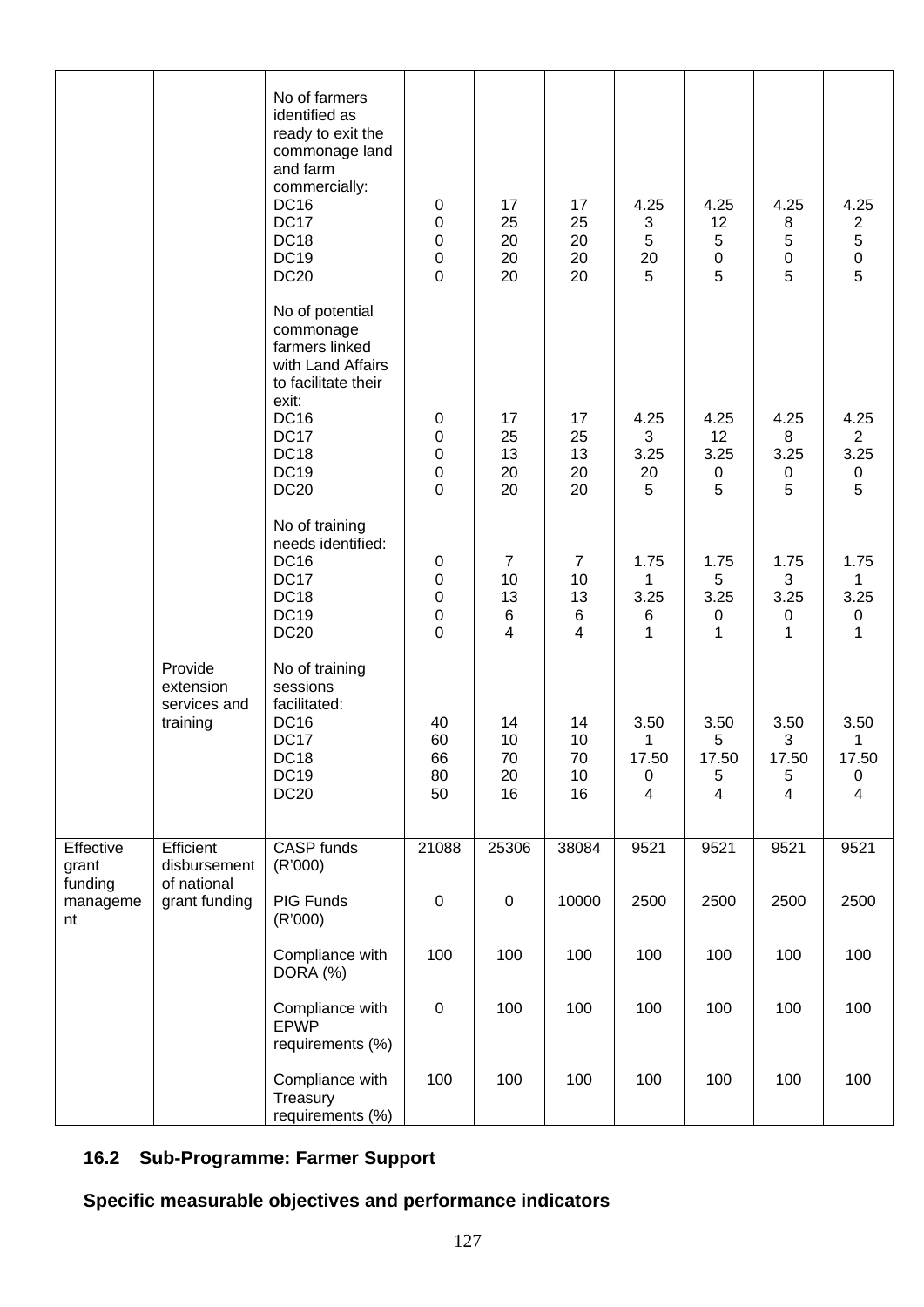|                                                                                                         | <b>Sub Programme</b>                                                                 |                                                                                                                                                                             |                                                                          |                                                  |                                    |                                                    |                                                      |                                                    |                                                       |
|---------------------------------------------------------------------------------------------------------|--------------------------------------------------------------------------------------|-----------------------------------------------------------------------------------------------------------------------------------------------------------------------------|--------------------------------------------------------------------------|--------------------------------------------------|------------------------------------|----------------------------------------------------|------------------------------------------------------|----------------------------------------------------|-------------------------------------------------------|
| <b>Strategic</b><br>Objective                                                                           | <b>Measurable</b><br><b>Objectives</b>                                               | Performance<br><b>Measure</b><br>Indicator                                                                                                                                  | <b>Actual</b><br>2005/06                                                 | 2006/07<br><b>Estimate</b>                       | 2007/08<br><b>Target</b>           | Quarter<br>$\mathbf{1}$                            | Quarter<br>$\mathbf{2}$                              | Quarter<br>3                                       | Quarter<br>4                                          |
| Optimal<br>agricultural<br>investment<br>& funding                                                      | <b>Bi-lateral and</b><br>multilateral<br>funding policy and<br>strategy<br>developed | Bi-lateral and<br>multilateral<br><b>Funding Policy</b><br>and Strategy<br>developed and<br>implemented<br>(% )                                                             | $\pmb{0}$                                                                | $\pmb{0}$                                        | 100                                | 25                                                 | 50                                                   | 75                                                 | 100                                                   |
| Support<br>Land<br>Reform<br>beneficiarie<br>s to have<br>viable and<br>sustainable<br>farm<br>business | Viable and<br>Sustainable farm<br>businesses                                         | Percentage of<br>land reform<br>beneficiaries<br>having viable<br>and sustainable<br>farm<br>businesses<br>(%):<br><b>DC16</b><br><b>DC17</b><br><b>DC18</b><br><b>DC19</b> | 0<br>0<br>0<br>0                                                         | 30<br>30<br>60<br>60                             | 30<br>30<br>60<br>60               | 7.50<br>5<br>15<br>$\mathbf 0$                     | 7.50<br>10<br>15<br>30                               | 7.50<br>10<br>15<br>30                             | 7.50<br>5<br>15<br>$\mathbf 0$                        |
|                                                                                                         |                                                                                      | <b>DC20</b><br>No of projects<br>supported with<br>agricultural                                                                                                             | 0                                                                        | 40                                               | 40                                 | 10                                                 | 10                                                   | 10                                                 | 10                                                    |
|                                                                                                         |                                                                                      | inputs:<br><b>DC16</b><br><b>DC17</b><br><b>DC18</b><br><b>DC19</b><br><b>DC20</b>                                                                                          | 0<br>0<br>0<br>0<br>$\overline{0}$                                       | 17<br>3<br>40<br>33<br>15                        | $\,8\,$<br>3<br>40<br>33<br>15     | $\mathbf{2}$<br>0<br>10<br>3<br>3.75               | $\overline{c}$<br>$\overline{2}$<br>10<br>10<br>3.75 | $\overline{2}$<br>1<br>10<br>10<br>3.75            | $\overline{2}$<br>$\mathbf 0$<br>10<br>10<br>3.75     |
|                                                                                                         |                                                                                      | No of crop<br>production<br>projects<br>supported:<br><b>DC16</b><br><b>DC17</b><br><b>DC18</b><br><b>DC19</b><br><b>DC20</b>                                               | $\pmb{0}$<br>$\pmb{0}$<br>$\pmb{0}$<br>$\mathbf 0$<br>$\mathbf 0$        | 30<br>12<br>20<br>$9\,$<br>35                    | 12<br>53<br>20<br>$9\,$<br>35      | 3<br>3<br>5<br>$\mathbf 0$<br>8.75                 | 3<br>20<br>5<br>$\mathbf 0$<br>8.75                  | 3<br>25<br>5<br>9<br>8.75                          | 3<br>$\frac{5}{5}$<br>$\mathbf 0$<br>8.75             |
|                                                                                                         |                                                                                      | No of livestock<br>production<br>projects<br>supported:<br><b>DC16</b><br>DC17<br><b>DC18</b><br><b>DC19</b><br><b>DC20</b>                                                 | 0<br>$\boldsymbol{0}$<br>$\boldsymbol{0}$<br>$\pmb{0}$<br>$\overline{0}$ | $\mathbf{1}$<br>25<br>10<br>24<br>35             | 8<br>229<br>10<br>24<br>35         | $\overline{2}$<br>29<br>2.5<br>$\mathbf 0$<br>8.75 | $\overline{2}$<br>100<br>2.5<br>24<br>8.75           | $\overline{2}$<br>80<br>2.5<br>$\mathbf 0$<br>8.75 | $\overline{2}$<br>20<br>2.5<br>$\overline{0}$<br>8.75 |
|                                                                                                         |                                                                                      | No of game-<br>farming<br>projects<br>established:<br><b>DC16</b><br>DC17<br><b>DC18</b><br><b>DC19</b>                                                                     | $\pmb{0}$<br>0<br>$\boldsymbol{0}$<br>$\mathbf 0$                        | $\mathbf{1}$<br>$\mathbf{1}$<br>0<br>$\mathbf 0$ | 1<br>1<br>$\pmb{0}$<br>$\mathbf 0$ | 0<br>0<br>$\pmb{0}$<br>$\mathbf 0$                 | 1<br>1<br>$\pmb{0}$<br>$\mathbf 0$                   | 0<br>$\pmb{0}$<br>$\pmb{0}$<br>$\mathbf 0$         | 0<br>0<br>$\mathbf 0$<br>$\overline{0}$               |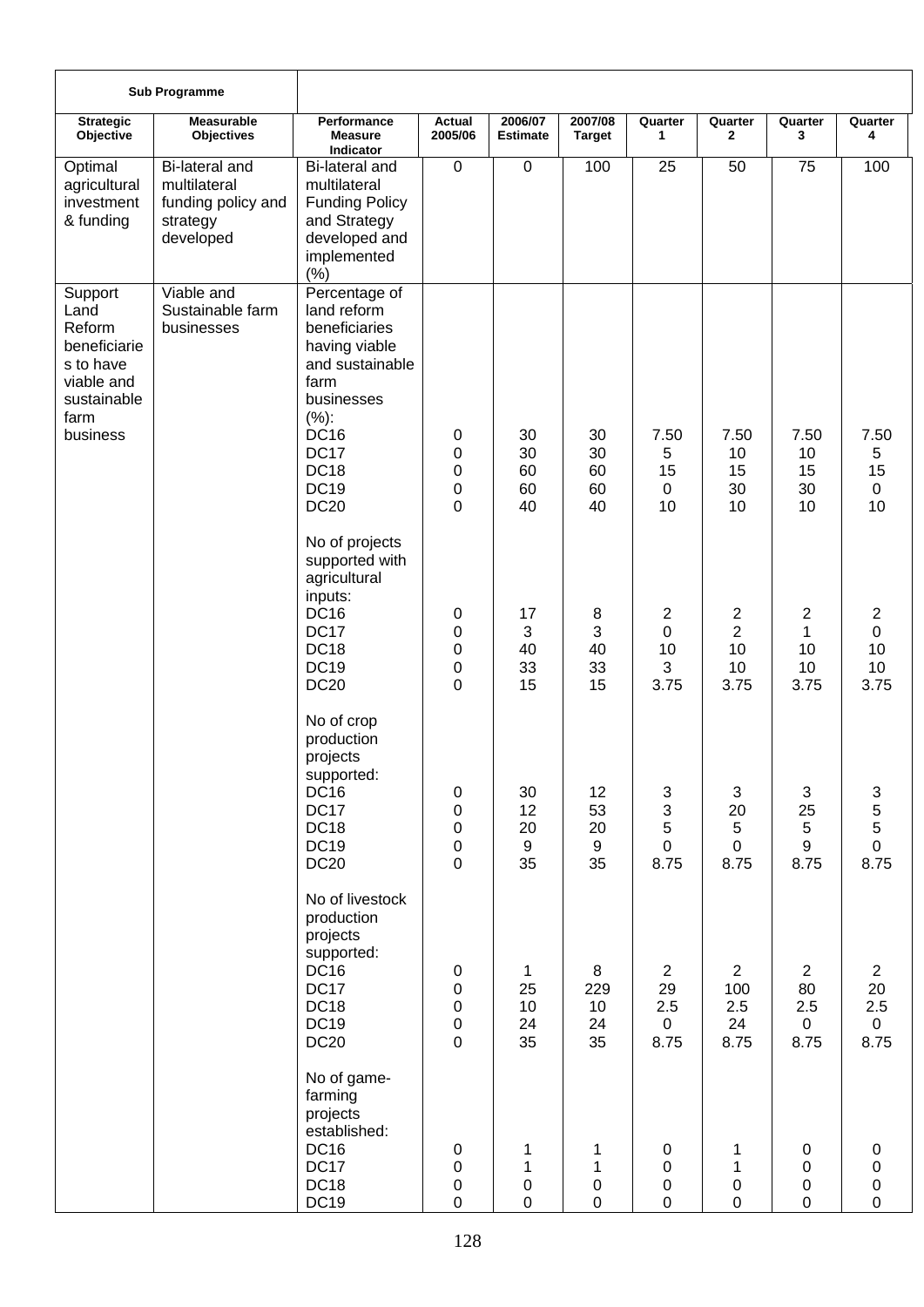|                                                                  |                                                                                                | <b>DC20</b>                                                                                                                                                  | $\mathbf 0$                                                          | 1                               | 1                                                      | $\pmb{0}$                                   | 1                                         | $\pmb{0}$                                        | $\pmb{0}$                                      |
|------------------------------------------------------------------|------------------------------------------------------------------------------------------------|--------------------------------------------------------------------------------------------------------------------------------------------------------------|----------------------------------------------------------------------|---------------------------------|--------------------------------------------------------|---------------------------------------------|-------------------------------------------|--------------------------------------------------|------------------------------------------------|
|                                                                  |                                                                                                | No of farmers<br>benefited from<br>CASP:<br><b>DC16</b><br>DC17<br>DC18<br><b>DC19</b><br><b>DC20</b>                                                        | $\pmb{0}$<br>$\pmb{0}$<br>$\mathbf 0$<br>$\pmb{0}$<br>$\mathbf 0$    | 300<br>30<br>39<br>36<br>150    | 133<br>80<br>39<br>36<br>150                           | 33.25<br>6<br>9.75<br>0<br>37.50            | 33.25<br>35<br>9.75<br>$\pmb{0}$<br>37.50 | 33.25<br>35<br>9.75<br>$\boldsymbol{0}$<br>37.50 | 33.25<br>$\overline{4}$<br>9.75<br>36<br>37.50 |
|                                                                  |                                                                                                | No of training<br>needs<br>documents<br>developed and<br>submitted to<br>Glen Institute:<br><b>DC16</b><br><b>DC17</b><br>DC18<br><b>DC19</b><br><b>DC20</b> | $\pmb{0}$<br>$\pmb{0}$<br>$\mathbf 0$<br>$\mathbf 0$<br>$\mathbf 0$  | 2<br>1<br>$\mathbf 1$<br>1<br>1 | $\mathbf{2}$<br>19<br>$\mathbf{1}$<br>$\mathbf 1$<br>1 | 0.50<br>$\overline{2}$<br>0.25<br>1<br>0.25 | 0.50<br>8<br>0.25<br>$\delta'$<br>0.25    | 0.50<br>8<br>0.25<br>0<br>0.25                   | 0.50<br>1<br>0.25<br>$\mathbf 0$<br>0.25       |
|                                                                  |                                                                                                | No training<br>sessions<br>facilitated to<br>land reform<br>beneficiaries:<br><b>DC16</b><br><b>DC17</b><br><b>DC18</b><br><b>DC19</b><br><b>DC20</b>        | $\pmb{0}$<br>$\pmb{0}$<br>$\mathbf 0$<br>$\mathbf 0$<br>$\mathbf 0$  | 14<br>$\,6$<br>70<br>80<br>70   | 14<br>$\,6\,$<br>$70\,$<br>20<br>70                    | 3.5<br>1<br>17.5<br>$\mathbf 0$<br>17.5     | 3.5<br>2<br>17.5<br>10<br>17.5            | 3.5<br>$\overline{2}$<br>17.5<br>10<br>17.5      | 3.5<br>1<br>17.5<br>$\mathbf 0$<br>17.5        |
|                                                                  |                                                                                                | No of farmers<br>trained:<br><b>DC16</b><br><b>DC17</b><br><b>DC18</b><br><b>DC19</b><br><b>DC20</b>                                                         | $\pmb{0}$<br>$\pmb{0}$<br>$\mathbf 0$<br>$\pmb{0}$<br>$\overline{0}$ | 100<br>60<br>800<br>480<br>140  | 100<br>60<br>800<br>210<br>140                         | 25<br>10<br>200<br>$\mathbf 0$<br>35        | 25<br>20<br>200<br>100<br>35              | 25<br>20<br>200<br>110<br>35                     | 25<br>$10$<br>200<br>$\mathbf 0$<br>35         |
| Optimal<br>utilization<br>of 3000<br>hectares of<br>water rights | Develop strategic<br>guide on<br>allocation of 3000<br>hectares of water<br>rights allocation. | No of strategies<br>developed on<br>allocation of<br>3000 hectares<br>of water rights                                                                        | $\mathbf 0$                                                          | $\pmb{0}$                       | $\mathbf{1}$                                           | 0.25                                        | 0.25                                      | 0.25                                             | 0.25                                           |
| in Xhariep                                                       |                                                                                                | No of projects<br>utilizing 3000<br>hectares of<br>water rights:<br><b>DC 16</b>                                                                             | $\pmb{0}$                                                            | $\boldsymbol{0}$                | $\mathbf{3}$                                           | 0.75                                        | 0.75                                      | 0.75                                             | 0.75                                           |
|                                                                  |                                                                                                |                                                                                                                                                              |                                                                      |                                 |                                                        |                                             |                                           |                                                  |                                                |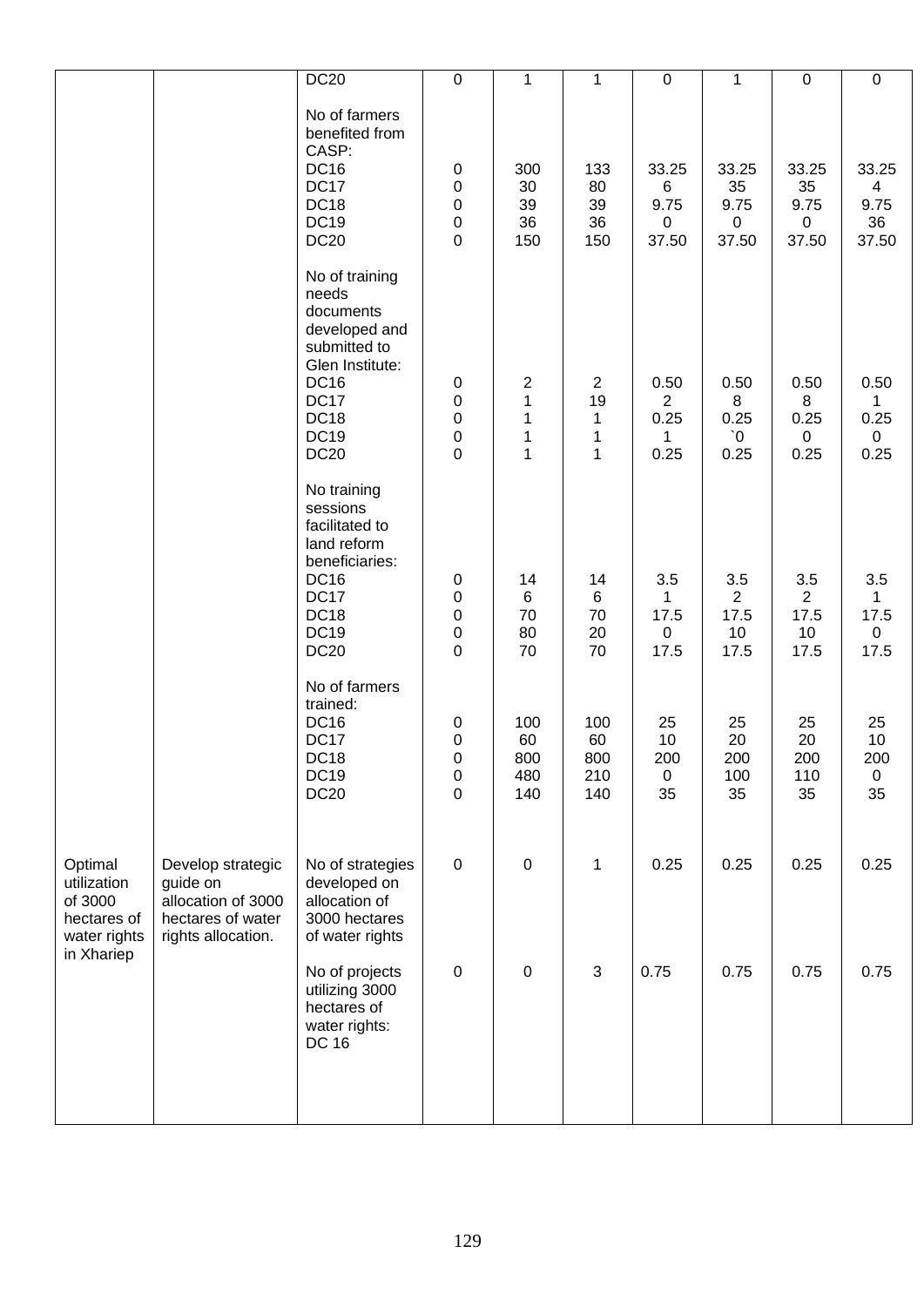| Facilitate<br>access to<br>Agricultural<br>Finance<br>and the<br>establishm<br>ent of<br>Cooperativ<br>es                                                     | Successful<br>establishment of<br>Agricultural<br>Cooperatives<br>which have<br>access to<br>Agricultural<br>Finance | No of<br>Agricultural<br>Cooperative<br>establishments<br>facilitated:<br><b>DC16</b><br><b>DC17</b><br><b>DC18</b><br><b>DC19</b><br><b>DC20</b>                         | $\pmb{0}$<br>$\pmb{0}$<br>0<br>$\mathbf 0$<br>0    | 3<br>1<br>4<br>$\overline{\mathbf{c}}$<br>4   | 1<br>3<br>4<br>2<br>4              | 0.25<br>0<br>1<br>$\pmb{0}$<br>$\mathbf{1}$   | 0.25<br>$\overline{2}$<br>1<br>0<br>1 | 0.25<br>1<br>2<br>1                 | 0.25<br>0<br>1<br>$\boldsymbol{0}$<br>1         |
|---------------------------------------------------------------------------------------------------------------------------------------------------------------|----------------------------------------------------------------------------------------------------------------------|---------------------------------------------------------------------------------------------------------------------------------------------------------------------------|----------------------------------------------------|-----------------------------------------------|------------------------------------|-----------------------------------------------|---------------------------------------|-------------------------------------|-------------------------------------------------|
|                                                                                                                                                               |                                                                                                                      | No of<br>Agricultural<br>Cooperatives<br>registered<br>(MAFISA):<br><b>DC16</b><br><b>DC17</b><br><b>DC18</b><br><b>DC19</b><br><b>DC20</b>                               | $\pmb{0}$<br>0<br>$\pmb{0}$<br>0<br>$\overline{0}$ | $\sqrt{3}$<br>1<br>6<br>$\overline{c}$<br>4   | 1<br>3<br>4<br>$\overline{c}$<br>4 | 0.25<br>0<br>1<br>$\mathbf 0$<br>$\mathbf{1}$ | 0.25<br>2<br>$\mathbf 1$<br>0<br>1    | 0.25<br>1<br>1<br>0<br>1            | 0.25<br>0<br>1<br>$\overline{c}$<br>$\mathbf 1$ |
|                                                                                                                                                               |                                                                                                                      | No of farmers<br>benefited from<br>the credit<br>scheme:<br><b>DC16</b><br><b>DC17</b><br><b>DC18</b><br><b>DC19</b><br><b>DC20</b>                                       | $\pmb{0}$<br>0<br>0<br>0<br>0                      | 100<br>25<br>20<br>45<br>5                    | 12<br>90<br>20<br>20<br>5          | 3<br>$\pmb{0}$<br>5<br>0<br>1.25              | 3<br>60<br>5<br>0<br>1.25             | 3<br>30<br>5<br>$\mathbf 0$<br>1.25 | 3<br>$\pmb{0}$<br>5<br>20<br>1.25               |
| Effective<br>support to<br>farmers                                                                                                                            | Agricultural<br><b>Support Services</b><br>provided to<br>farmers                                                    | No of<br>commercial<br>farmers<br>supported:<br><b>DC16</b><br><b>DC17</b><br><b>DC18</b><br><b>DC19</b><br><b>DC20</b>                                                   | $\pmb{0}$<br>0<br>0<br>$\Omega$<br>0               | 0<br>0<br>0<br>0<br>$\mathbf 0$               | 150<br>26<br>120<br>35<br>120      | 37.50<br>5<br>30<br>5<br>30                   | 37.50<br>10<br>30<br>10<br>30         | 37.50<br>8<br>30<br>10<br>30        | 37.50<br>3<br>30<br>10 <sup>1</sup><br>30       |
|                                                                                                                                                               |                                                                                                                      | No of emerging<br>farmers<br>supported:<br><b>DC16</b><br><b>DC17</b><br><b>DC18</b><br><b>DC19</b><br><b>DC20</b>                                                        | $\pmb{0}$<br>0<br>0<br>0<br>0                      | $\pmb{0}$<br>$\pmb{0}$<br>$\pmb{0}$<br>0<br>0 | 225<br>250<br>257<br>230<br>200    | 56.25<br>40<br>64.25<br>30<br>50              | 56.25<br>100<br>64.25<br>50<br>50     | 56.25<br>90<br>64.25<br>50<br>50    | 56.25<br>20<br>64.25<br>100<br>50               |
| Develop<br>and<br>implement<br>Agricultural<br>Risk and<br><b>Disaster</b><br>Manageme<br>nt Plan in<br>compliance<br>with the<br><b>Disaster</b><br>Manageme | Effective and<br>efficient<br><b>Agricultural Risk</b><br>and Disaster<br>management Plan<br>in operation            | No of provincial<br>plans in<br>operation<br>No of<br>awareness<br>campaigns on<br>agricultural risk<br>and disaster<br>management<br>held:<br><b>DC16</b><br><b>DC17</b> | $\mathbf 0$<br>0                                   | $\mathbf{1}$<br>3                             | $\mathbf{1}$<br>3                  | 0.25<br>0.75<br>$\overline{2}$                | 0.25<br>0.75                          | 0.25<br>0.75                        | 0.25<br>0.75                                    |
| nt Act.                                                                                                                                                       |                                                                                                                      | <b>DC18</b>                                                                                                                                                               | 0<br>0                                             | 1<br>5                                        | 9<br>5                             | 1.25                                          | 3<br>1.25                             | 3<br>1.25                           | 1<br>1.25                                       |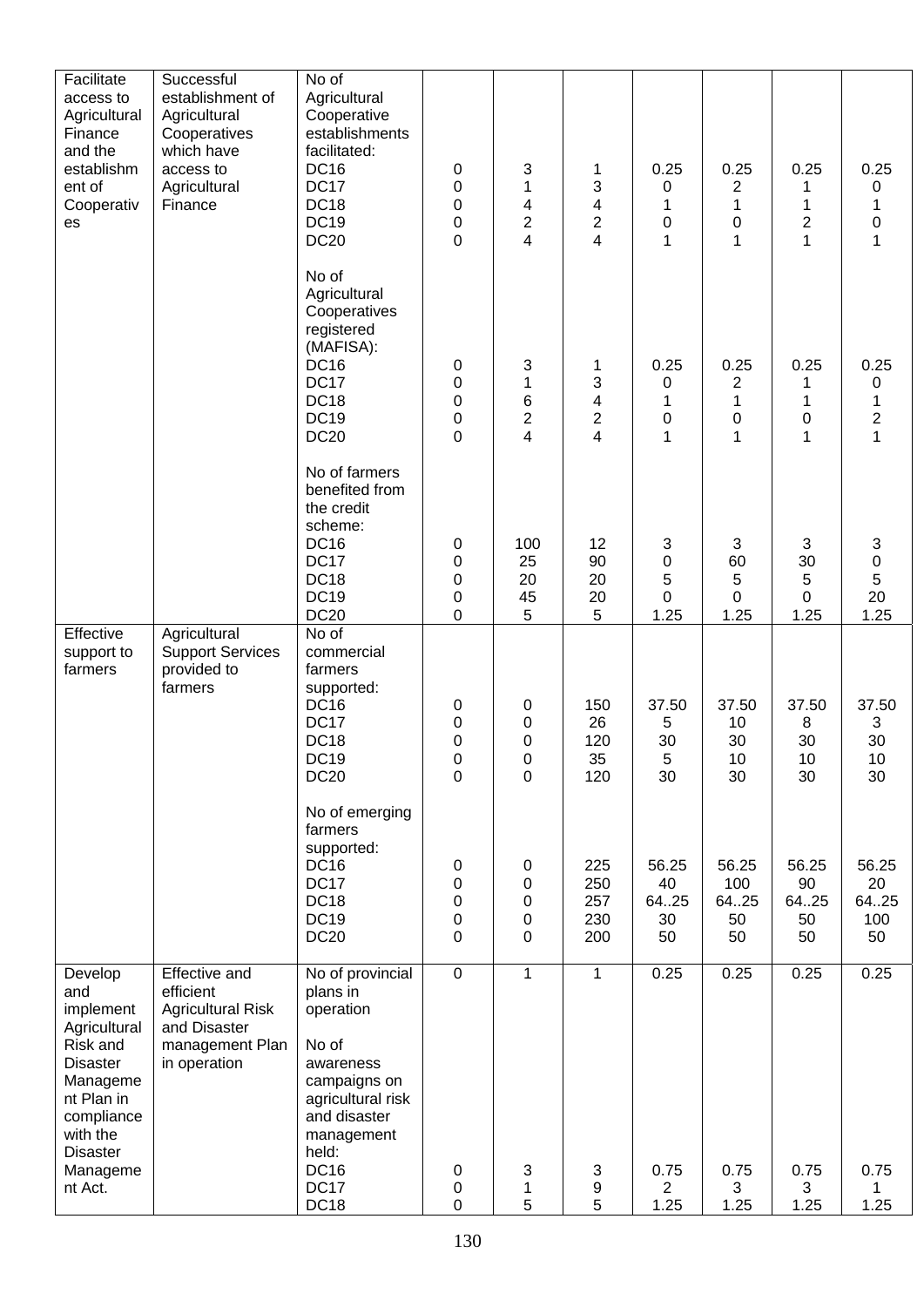| <b>DC19</b>                                                                                                | $\pmb{0}$                                                     | $\mathbf 5$                       | $\mathbf{2}$                      | $\pmb{0}$                              | $\overline{2}$                         | $\pmb{0}$                              | $\pmb{0}$                             |
|------------------------------------------------------------------------------------------------------------|---------------------------------------------------------------|-----------------------------------|-----------------------------------|----------------------------------------|----------------------------------------|----------------------------------------|---------------------------------------|
| <b>DC20</b>                                                                                                | $\mathbf 0$                                                   | 4                                 | $\overline{4}$                    | 1                                      | 1                                      | 1                                      | 1                                     |
| Percentage of<br>farmers<br>advised on risk<br>management:                                                 |                                                               |                                   |                                   |                                        |                                        |                                        |                                       |
| <b>DC16</b><br><b>DC17</b><br><b>DC18</b><br><b>DC19</b><br><b>DC20</b>                                    | $\pmb{0}$<br>$\pmb{0}$<br>$\mathbf 0$<br>$\mathbf 0$<br>0     | 75<br>60<br>65<br>30<br>20        | 75<br>60<br>65<br>30<br>20        | 18.75<br>15<br>16.25<br>$\pmb{0}$<br>5 | 18.75<br>20<br>16.25<br>30<br>5        | 18.75<br>20<br>16.25<br>$\pmb{0}$<br>5 | 18.75<br>5<br>16.25<br>$\pmb{0}$<br>5 |
| No of disaster<br>assistance<br>schemes<br>implemented to<br>support<br>affected<br>farming<br>communities | $\pmb{0}$                                                     | 1                                 | $\mathbf 1$                       | 0.25                                   | 0.25                                   | 0.25                                   | 0.25                                  |
| No of farmers<br>assisted in a<br>disaster<br>stricken areas:                                              |                                                               |                                   |                                   |                                        |                                        |                                        |                                       |
| <b>DC16</b><br><b>DC17</b><br><b>DC18</b><br><b>DC19</b><br><b>DC20</b>                                    | $\pmb{0}$<br>$\pmb{0}$<br>$\pmb{0}$<br>$\pmb{0}$<br>$\pmb{0}$ | 2500<br>2000<br>320<br>500<br>700 | 2500<br>2000<br>320<br>500<br>700 | 650<br>500<br>80<br>$\pmb{0}$<br>175   | 650<br>500<br>80<br>$\mathbf 0$<br>175 | 600<br>500<br>80<br>$\mathbf 0$<br>175 | 600<br>500<br>80<br>500<br>175        |
| Percentage of<br>disaster funds<br>disbursed (%)                                                           | $\pmb{0}$                                                     | 100                               | 100                               | 25                                     | 50                                     | 75                                     | 100                                   |

## **16.3 Sub-programme: Food Security**

|                                                                                                       | <b>Sub Programme</b>                                            |                                                                                                                                                                                                                                     |                              |                            |                           |                               |                               |                               |                               |
|-------------------------------------------------------------------------------------------------------|-----------------------------------------------------------------|-------------------------------------------------------------------------------------------------------------------------------------------------------------------------------------------------------------------------------------|------------------------------|----------------------------|---------------------------|-------------------------------|-------------------------------|-------------------------------|-------------------------------|
| <b>Strategic</b><br>Objective                                                                         | <b>Measurable</b><br><b>Objectives</b>                          | Performance<br><b>Measure</b><br><b>Indicator</b>                                                                                                                                                                                   | Actual<br>2005/06            | 2006/07<br><b>Estimate</b> | 2007/08<br><b>Target</b>  | Quarter                       | Quarter<br>2                  | Quarter<br>3                  | Quarter<br>4                  |
| Create<br>awarene<br>ss and<br>determin<br>e the<br>needs of<br>homeste<br>ads and<br>communi<br>ties | Improved<br>homestead<br>and<br>community<br>food<br>production | A standard<br>criteria document<br>developed and<br>communicated<br>with relevant role<br>players<br>No. of information<br>sessions held<br>with relevant role<br>players:<br><b>DC 16</b><br><b>DC 17</b><br><b>DC 18</b><br>DC 19 | $\Omega$<br>0<br>0<br>0<br>0 | 17<br>6<br>5<br>18         | 1<br>17<br>16<br>10<br>10 | 0.25<br>4.25<br>4<br>2.5<br>2 | 0.25<br>4.25<br>4<br>2.5<br>2 | 0.25<br>4.25<br>4<br>2.5<br>6 | 0.25<br>4.25<br>4<br>2.5<br>0 |
|                                                                                                       |                                                                 | DC 20                                                                                                                                                                                                                               | 0                            | 5                          | 5                         | 1.25                          | 1.25                          | 1.25                          | 1.25                          |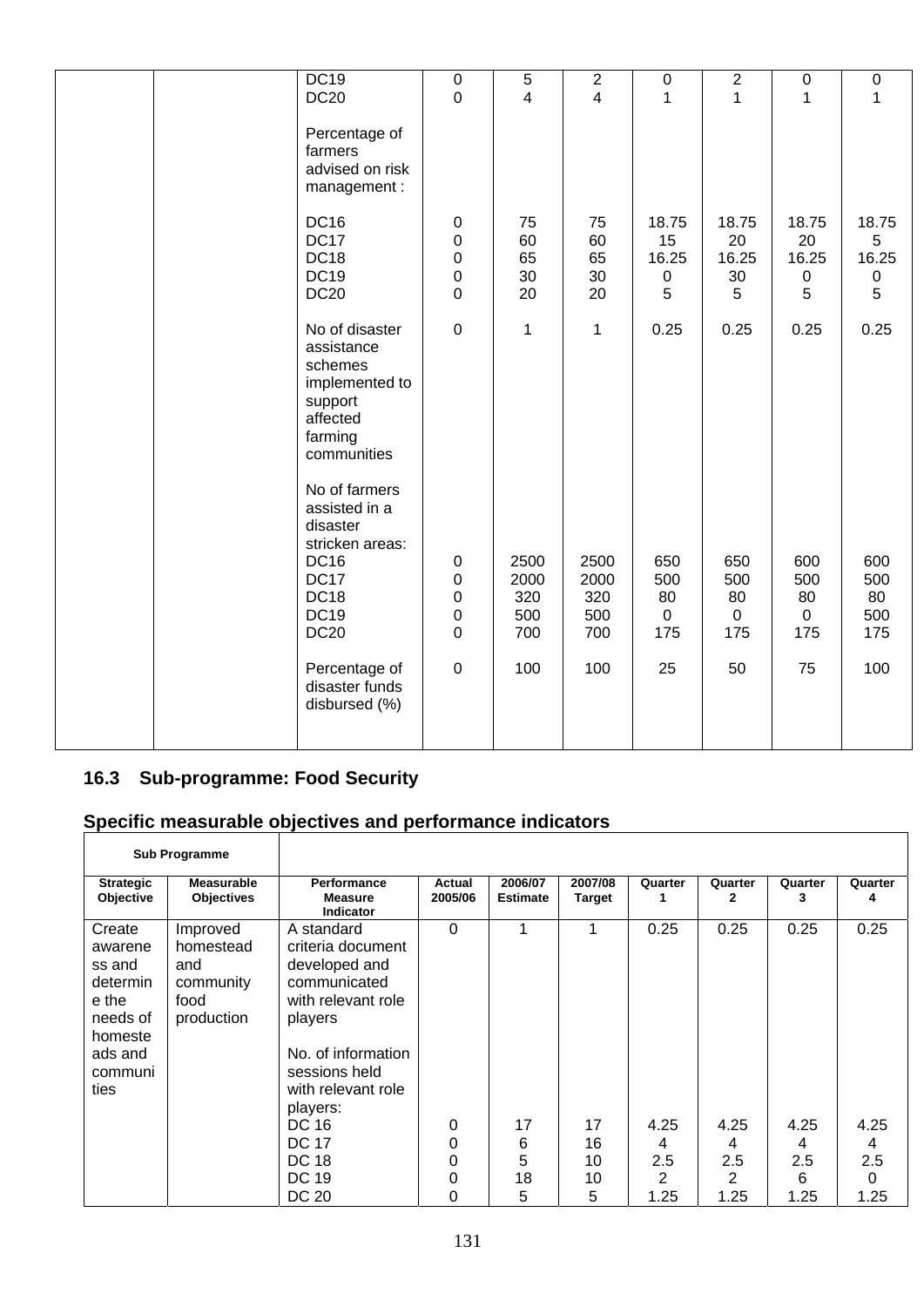|                                                                                          |                                                                                     | A provincial<br>needs and<br>resource<br>document<br>developed                                                                                                     | $\mathbf 0$                                             | $\mathbf 0$                                                                          | 1                                             | 1                                             | 0                                    | $\mathbf 0$                                          | $\mathbf 0$                                        |
|------------------------------------------------------------------------------------------|-------------------------------------------------------------------------------------|--------------------------------------------------------------------------------------------------------------------------------------------------------------------|---------------------------------------------------------|--------------------------------------------------------------------------------------|-----------------------------------------------|-----------------------------------------------|--------------------------------------|------------------------------------------------------|----------------------------------------------------|
|                                                                                          |                                                                                     | No. of provincial<br>food security<br>forum established                                                                                                            | $\mathbf 0$                                             | $\boldsymbol{0}$                                                                     | 1                                             | $\mathbf 0$                                   | 5                                    | $\mathbf 0$                                          | 0                                                  |
|                                                                                          |                                                                                     | No. of district<br>food security<br>forums<br>established:<br><b>DC 16</b><br><b>DC 17</b><br><b>DC 18</b><br><b>DC 19</b><br><b>DC 20</b>                         | $\pmb{0}$<br>0<br>0<br>0<br>$\overline{0}$              | $\pmb{0}$<br>0<br>0<br>0<br>$\mathbf 0$                                              | 1<br>1<br>1<br>1<br>1                         | 0.25<br>0.25<br>0.25<br>0.25<br>0.25          | 0.25<br>0.25<br>0.25<br>0.25<br>0.25 | 0.25<br>0.25<br>0.25<br>0.25<br>0.25                 | 0.25<br>0.25<br>0.25<br>0.25<br>0.25               |
|                                                                                          |                                                                                     | No. of local/ward<br>food security<br>forums<br>established:<br><b>DC 16</b><br><b>DC 17</b><br><b>DC 18</b><br><b>DC 19</b><br><b>DC 20</b>                       | $\pmb{0}$<br>$\pmb{0}$<br>$\pmb{0}$<br>0<br>0           | $\pmb{0}$<br>$\boldsymbol{0}$<br>$\boldsymbol{0}$<br>$\boldsymbol{0}$<br>$\mathbf 0$ | 3<br>$\ensuremath{\mathsf{3}}$<br>5<br>5<br>4 | 0.75<br>0.75<br>1.25<br>1.25<br>1             | 0.75<br>0.75<br>1.25<br>1.25<br>1    | 0.75<br>0.75<br>1.25<br>1.25<br>1                    | 0.75<br>0.75<br>1.25<br>1.25<br>$\mathbf 1$        |
| Improve<br>support to<br>homestea<br>d and<br>communit<br>y food<br>security<br>projects | Implement<br>and support<br>homestead<br>and<br>community<br>food security<br>units | No. of community<br>gardens<br>established:<br><b>DC 16</b><br><b>DC 17</b><br><b>DC 18</b><br><b>DC 19</b><br><b>DC 20</b><br>No. of productive<br>homestead food | 1<br>1<br>1<br>3<br>$\mathbf{1}$                        | 1<br>1<br>1<br>3<br>1                                                                | 1<br>2<br>4<br>4<br>$\overline{2}$            | 0.25<br>0.50<br>1<br>$\boldsymbol{0}$<br>0.50 | 0.25<br>0.50<br>1<br>0<br>0.50       | 0.25<br>0.50<br>1<br>$\overline{\mathbf{4}}$<br>0.50 | 0.25<br>0.50<br>1<br>$\boldsymbol{0}$<br>0.50      |
|                                                                                          |                                                                                     | gardens<br>established:<br><b>DC 16</b><br><b>DC 17</b><br><b>DC 18</b><br><b>DC 19</b><br><b>DC 20</b>                                                            | 0<br>$\pmb{0}$<br>$\pmb{0}$<br>$\pmb{0}$<br>$\mathbf 0$ | 50<br>200<br>200<br>200<br>120                                                       | 120<br>200<br>200<br>200<br>120               | 30<br>50<br>50<br>$\mathbf 0$<br>30           | 30<br>50<br>50<br>$\mathbf 0$<br>30  | 30<br>50<br>50<br>200<br>30                          | 30<br>50<br>50<br>$\mathbf 0$<br>30                |
|                                                                                          |                                                                                     | No. of productive<br>community<br>poultry units<br>established:<br><b>DC 16</b><br><b>DC 17</b><br><b>DC 18</b><br><b>DC 19</b><br><b>DC 20</b>                    | 12<br>15<br>15<br>18<br>16                              | 17<br>15<br>15<br>18<br>16                                                           | 17<br>15<br>10<br>18<br>16                    | 4.25<br>3.75<br>2.5<br>0<br>$\overline{4}$    | 4.25<br>3.75<br>2.5<br>9<br>4        | 4.25<br>3.75<br>2.5<br>9<br>$\overline{4}$           | 4.25<br>3.75<br>2.5<br>$\pmb{0}$<br>$\overline{4}$ |
|                                                                                          |                                                                                     | No. of productive<br>small stock<br>homestead units<br>established:<br>DC 16                                                                                       | $\pmb{0}$<br>15                                         | $\mathbf 0$<br>15                                                                    | $\mathbf 0$<br>15                             | $\mathbf 0$<br>3.75                           | $\pmb{0}$<br>3.75                    | $\pmb{0}$<br>3.75                                    | $\mathbf 0$<br>3.75                                |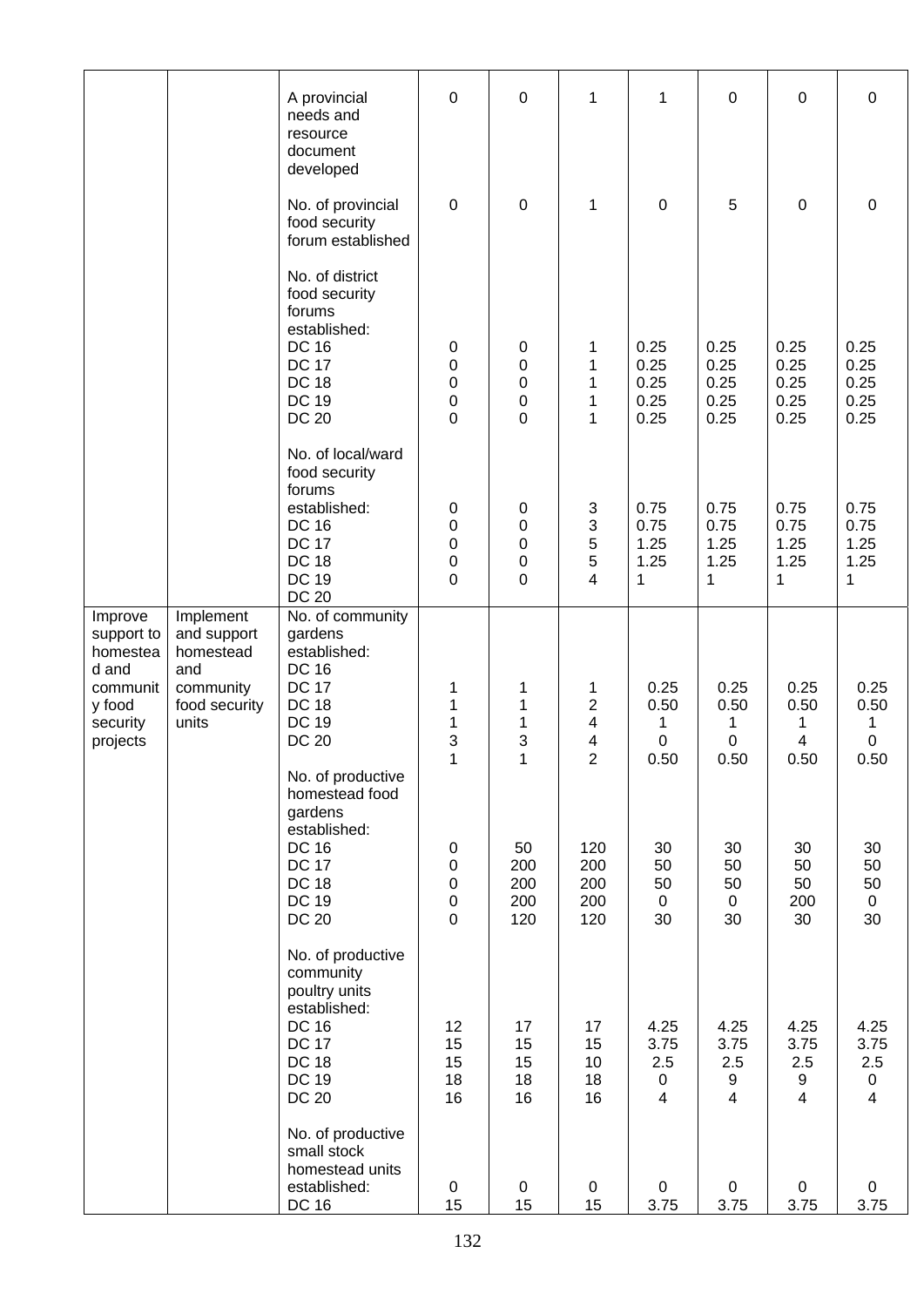|                                                                      |                                                                      | <b>DC 17</b><br><b>DC 18</b>                                                                                                                         | $\pmb{0}$<br>10                                                                         | $\pmb{0}$<br>10                                                       | $\mathbf 1$<br>$\mathbf 1$                                            | 0.25<br>0                              | 0.25<br>$\pmb{0}$                               | 0.25<br>$\pmb{0}$                               | 0.25<br>1                                      |
|----------------------------------------------------------------------|----------------------------------------------------------------------|------------------------------------------------------------------------------------------------------------------------------------------------------|-----------------------------------------------------------------------------------------|-----------------------------------------------------------------------|-----------------------------------------------------------------------|----------------------------------------|-------------------------------------------------|-------------------------------------------------|------------------------------------------------|
|                                                                      |                                                                      | <b>DC 19</b><br><b>DC 20</b>                                                                                                                         | $\mathbf 0$                                                                             | $\pmb{0}$                                                             | $\boldsymbol{0}$                                                      | $\mathbf 0$                            | $\overline{0}$                                  | $\pmb{0}$                                       | $\mathbf 0$                                    |
| Reduce<br>household<br>food<br>insecurity<br>through<br><b>IFSNP</b> | Implement<br><b>IFSNP</b> to<br>ensure<br>household<br>food security | No. of<br>households/partic<br>ipants benefited<br>from IFSNP:<br><b>DC 16</b><br><b>DC 17</b><br><b>DC 18</b><br><b>DC 19</b><br><b>DC 20</b>       | 0<br>0<br>$\pmb{0}$<br>$\pmb{0}$<br>$\mathbf 0$                                         | 120<br>300<br>200<br>200<br>120                                       | 120<br>300<br>200<br>220<br>120                                       | 40<br>75<br>50<br>$\mathbf 0$<br>30    | 40<br>75<br>50<br>$\mathbf 0$<br>30             | 40<br>75<br>50<br>200<br>30                     | 40<br>75<br>50<br>20<br>30                     |
|                                                                      |                                                                      | No. of training<br>needs<br>established:<br><b>DC 16</b><br><b>DC 17</b><br><b>DC 18</b><br><b>DC 19</b><br><b>DC 20</b>                             | $\pmb{0}$<br>$\pmb{0}$<br>$\pmb{0}$<br>$\boldsymbol{0}$<br>$\overline{0}$               | $\overline{7}$<br>$\,6\,$<br>$\bf 8$<br>20<br>$\overline{\mathbf{4}}$ | $\boldsymbol{7}$<br>$\,6$<br>10<br>$\,8\,$<br>4                       | 1.75<br>1.5<br>2.5<br>0<br>1           | 1.75<br>1.5<br>2.5<br>8<br>1                    | 1.75<br>1.5<br>2.5<br>$\pmb{0}$<br>$\mathbf{1}$ | 1.75<br>1.5<br>2.5<br>$\pmb{0}$<br>$\mathbf 1$ |
|                                                                      |                                                                      | No. of training<br>sessions<br>facilitated:<br><b>DC 16</b><br><b>DC 17</b><br><b>DC 18</b><br><b>DC 19</b><br><b>DC 20</b>                          | $\mathbf 0$<br>$\pmb{0}$<br>$\pmb{0}$<br>$\mathbf 0$<br>$\mathbf 0$                     | 14<br>12<br>14<br>40<br>$\bf 8$                                       | 14<br>20<br>14<br>15<br>$\, 8$                                        | 3.5<br>5<br>3.5<br>0<br>$\overline{2}$ | 3.5<br>5<br>3.5<br>$\sqrt{5}$<br>$\overline{2}$ | 3.5<br>5<br>3.5<br>5<br>$\overline{2}$          | 3.5<br>5<br>3.5<br>5<br>$\overline{2}$         |
| Improved<br>production<br>sustainabil<br>ity                         | Ensure<br>sustainable<br>production                                  | No. of school<br>gardens<br>established:<br><b>DC 16</b><br><b>DC 17</b><br><b>DC 18</b><br><b>DC 19</b><br><b>DC 20</b>                             | 0<br>$\pmb{0}$<br>$\mathbf 0$<br>$\boldsymbol{0}$<br>$\overline{0}$                     | 10<br>10<br>10<br>10<br>10                                            | 10<br>10<br>10<br>11<br>10                                            | 2.5<br>2.5<br>2.5<br>0<br>2.5          | 2.5<br>2.5<br>2.5<br>$\pmb{0}$<br>2.5           | 2.5<br>2.5<br>2.5<br>11<br>2.5                  | 2.5<br>2.5<br>2.5<br>$\pmb{0}$<br>2.5          |
|                                                                      |                                                                      | No. of<br>beekeeping<br>projects<br>established:<br><b>DC 16</b><br><b>DC 17</b><br><b>DC 18</b><br><b>DC 19</b><br><b>DC 20</b>                     | $\pmb{0}$<br>0<br>$\mathbf 0$<br>$\pmb{0}$<br>$\overline{0}$                            | $\pmb{0}$<br>0<br>0<br>$\pmb{0}$<br>0                                 | 1<br>$\mathbf{1}$<br>$\mathbf{1}$<br>$\boldsymbol{0}$<br>$\mathbf{1}$ | 0.25<br>0.25<br>0.25<br>0<br>0.25      | 0.25<br>0.25<br>0.25<br>$\mathbf 0$<br>0.25     | 0.25<br>0.25<br>0.25<br>$\mathbf 0$<br>0.25     | 0.25<br>0.25<br>0.25<br>$\mathbf 0$<br>0.25    |
|                                                                      |                                                                      | No. of agro-<br>processing<br>projects<br>established:<br><b>DC 16</b><br><b>DC 17</b><br><b>DC 18</b><br><b>DC 19</b><br><b>DC 20</b><br>No. of low | $\pmb{0}$<br>$\boldsymbol{0}$<br>$\boldsymbol{0}$<br>$\boldsymbol{0}$<br>$\overline{0}$ | $\pmb{0}$<br>$\pmb{0}$<br>$\boldsymbol{0}$<br>0<br>0                  | 1<br>$\mathbf 1$<br>1<br>1<br>1                                       | 0.25<br>0.25<br>0.25<br>0<br>0.25      | 0.25<br>0.25<br>0.25<br>$\mathbf 0$<br>0.25     | 0.25<br>0.25<br>0.25<br>$\mathbf{1}$<br>0.25    | 0.25<br>0.25<br>0.25<br>$\mathbf 0$<br>0.25    |
|                                                                      |                                                                      | pressure<br>irrigation systems<br>established:                                                                                                       |                                                                                         |                                                                       |                                                                       |                                        |                                                 |                                                 |                                                |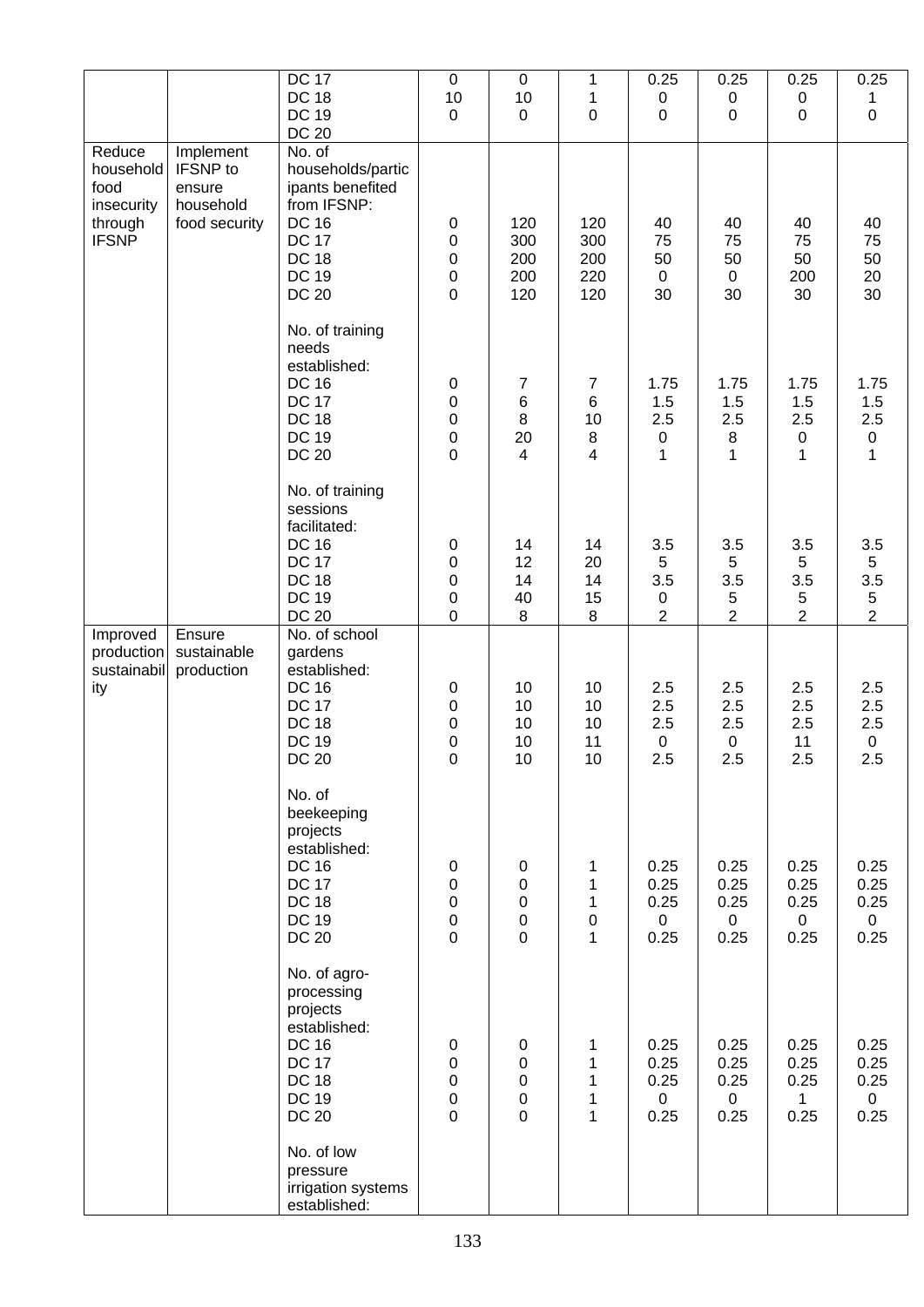| DC 16        |   |  |      |      |      |      |
|--------------|---|--|------|------|------|------|
| <b>DC 17</b> |   |  | 0.25 | 0.25 | 0.25 | 0.25 |
| <b>DC 18</b> | 0 |  | 0.25 | 0.25 | 0.25 | 0.25 |
| DC 19        | 0 |  | 0.25 | 0.25 | 0.25 | 0.25 |
| <b>DC 20</b> | 0 |  |      |      |      |      |
|              |   |  | 0.25 | 0.25 | 0.25 | 0.25 |

٦

# **17. Programme 4: Veterinary Services**

## **17.1 Sub-programme: Animal Health**

 $\overline{1}$ 

|                                             | <b>Sub Programme</b>                                                                                                    |                                                                                                                                        |                                         |                                                        |                                                        |                                               |                                               |                                               |                                               |
|---------------------------------------------|-------------------------------------------------------------------------------------------------------------------------|----------------------------------------------------------------------------------------------------------------------------------------|-----------------------------------------|--------------------------------------------------------|--------------------------------------------------------|-----------------------------------------------|-----------------------------------------------|-----------------------------------------------|-----------------------------------------------|
| <b>Strategic</b><br>Objective               | <b>Measurable</b><br><b>Objectives</b>                                                                                  | Performance<br><b>Measure</b><br>Indicator                                                                                             | Actual<br>2005/06                       | 2006/07<br><b>Estimate</b>                             | 2007/08<br><b>Target</b>                               | Quarter<br>1                                  | Quarter<br>2                                  | Quarter<br>3                                  | Quarter<br>4                                  |
| Optimizat<br>ion of<br>livestock<br>health. | Prevent<br>and/or control<br>the spread of<br>animal<br>diseases<br>(provide<br>efficient<br>animal health<br>service). | No. of<br>controlled<br>disease cases<br>attended:<br><b>DC 16</b><br><b>DC 17</b><br><b>DC 18</b><br><b>DC 19</b><br><b>DC 20</b>     | 50<br>100<br>50<br>80<br>60             | 6675<br>17940<br>17960<br>23200<br>35542               | 8 0 1 0<br>18 000<br>53 000<br>25 000<br>36 000        | 2003<br>4 500<br>13 250<br>6 2 5 0<br>9 0 0 0 | 2003<br>4 500<br>13 250<br>6 2 5 0<br>9 0 0 0 | 2002<br>4 500<br>13 250<br>6 2 5 0<br>9 0 0 0 | 2002<br>4 500<br>13 250<br>6 2 5 0<br>9 0 0 0 |
|                                             |                                                                                                                         | No of non-<br>controlled<br>disease cases<br>attended:<br><b>DC 16</b><br><b>DC 17</b><br><b>DC 18</b><br><b>DC 19</b><br><b>DC 20</b> | 1000<br>2500<br>1500<br>4000<br>1500    | 1752<br>1424<br>1010<br>1374<br>1170                   | 1800<br>1 600<br>1 500<br>1500<br>1 500                | 450<br>400<br>375<br>375<br>375               | 450<br>400<br>375<br>375<br>375               | 450<br>400<br>375<br>375<br>375               | 450<br>400<br>375<br>375<br>375               |
|                                             |                                                                                                                         | No of animals<br>inspected:<br><b>DC 16</b><br><b>DC 17</b><br><b>DC 18</b><br><b>DC 19</b><br><b>DC 20</b>                            | 60000<br>40000<br>2500<br>20000<br>8000 | 100<br>000<br>20 000<br>15 000<br>60 000<br>192<br>000 | 100<br>500<br>20 500<br>18 000<br>62 000<br>194<br>000 | 25 1 25<br>5125<br>4 500<br>15 500<br>48 500  | 25 1 25<br>5125<br>4 500<br>15 500<br>48 500  | 25 1 25<br>5125<br>4 500<br>15 500<br>48 500  | 25 1 25<br>5125<br>4 500<br>15 500<br>48 500  |
|                                             |                                                                                                                         | No of animals<br>vaccinated:<br><b>DC 16</b><br><b>DC 17</b><br><b>DC 18</b><br><b>DC 19</b><br><b>DC 20</b>                           | 5000<br>5000<br>5000<br>10 000<br>5000  | 11 900<br>12 000<br>15 500<br>25 300<br>14700          | 12 500<br>13 000<br>17 000<br>25 000<br>14 800         | 3125<br>3 2 5 0<br>4 2 5 0<br>6 2 5 0<br>3700 | 3125<br>3 2 5 0<br>4 2 5 0<br>6 2 5 0<br>3700 | 3125<br>3 2 5 0<br>4 2 5 0<br>6 2 5 0<br>3700 | 3125<br>3 250<br>4 2 5 0<br>6 2 5 0<br>3700   |
|                                             |                                                                                                                         | No of animals<br>treated:<br><b>DC 16</b><br><b>DC 17</b>                                                                              | 250<br>500                              | 800<br>500                                             | 5 0 0 0<br>4 600                                       | 1 2 5 0<br>1 150                              | 1 250<br>1 1 5 0                              | 1 250<br>1 1 5 0                              | 1 2 5 0<br>1 1 5 0                            |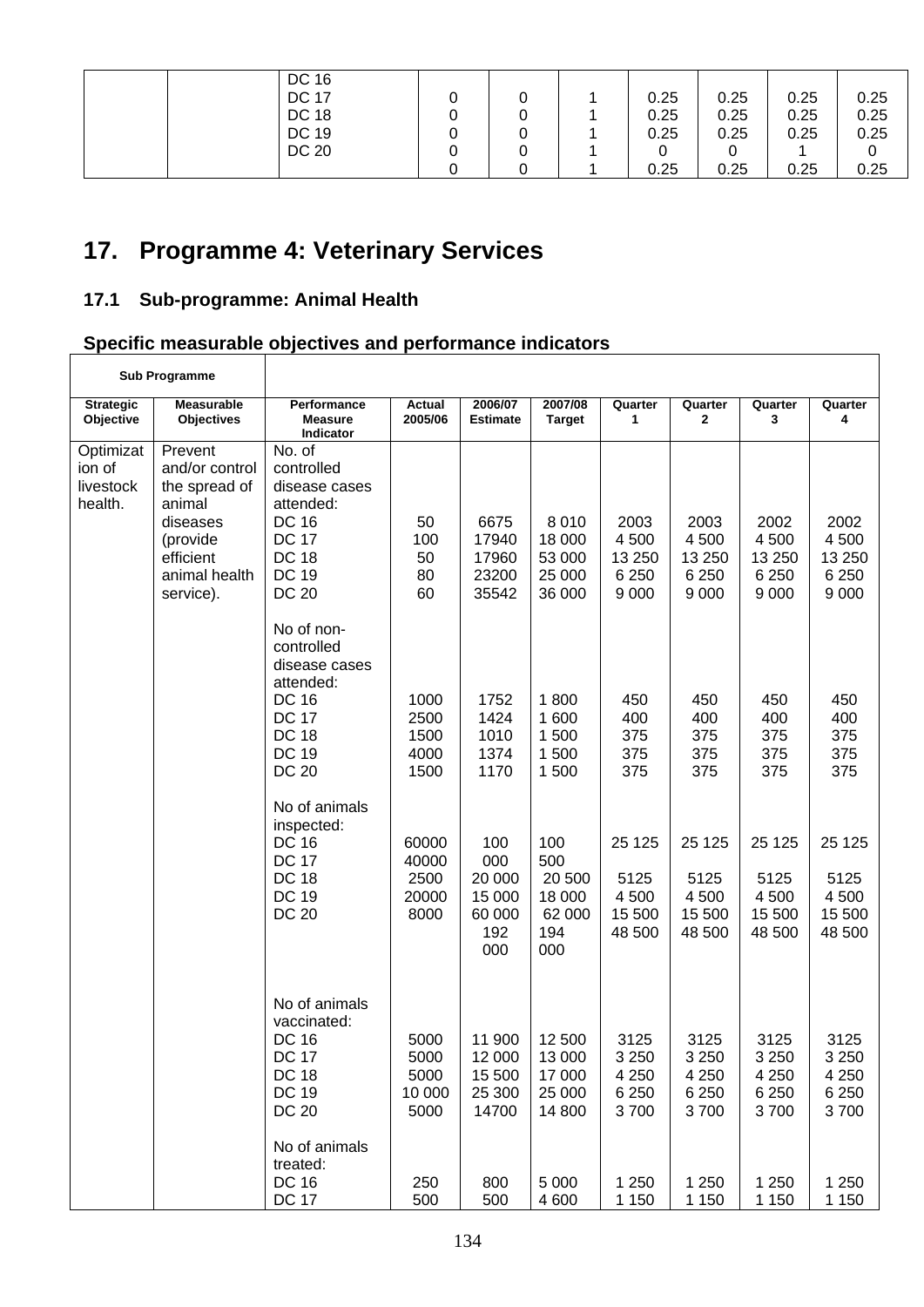|                                               |                                          | <b>DC 18</b><br><b>DC 19</b>                        | 800            | 300                      | 4 800            | $1\,200$                      | 1 200               | 1 200            | 1 200            |
|-----------------------------------------------|------------------------------------------|-----------------------------------------------------|----------------|--------------------------|------------------|-------------------------------|---------------------|------------------|------------------|
| Ensure<br>complian                            | Compliance<br>with Animal                | <b>DC 20</b>                                        | 500<br>400     | 1000<br>300              | 5 500<br>5 4 0 0 | 1 3 7 5<br>1 350              | 1 375<br>1 3 5 0    | 1 3 7 5<br>1 350 | 1 375<br>1 350   |
| ce with<br>relevant<br>legislatio<br>n and/or | <b>Disease</b><br>Act(Act 35 of<br>1984) | No of non<br>compliance<br>cases reported:          |                |                          |                  |                               |                     |                  |                  |
| regulatio<br>ns.                              |                                          | <b>DC 16</b><br><b>DC 17</b>                        | 0<br>$\pmb{0}$ | $\pmb{0}$<br>$\mathbf 0$ | 6<br>3           | $\pmb{0}$<br>$\boldsymbol{0}$ | 3<br>$\overline{2}$ | 0<br>$\pmb{0}$   | 3<br>$\mathbf 1$ |
|                                               |                                          | <b>DC 18</b>                                        | 0              | $\mathbf 0$              | 4                | 0                             | $\overline{c}$      | $\pmb{0}$        | $\frac{2}{3}$    |
|                                               | Compliance                               | <b>DC 19</b><br><b>DC 20</b>                        | 0<br>0         | $\mathbf 0$<br>0         | 6<br>11          | 0<br>3                        | 3<br>3              | $\mathbf 0$<br>3 | 11               |
|                                               | with Animal<br>Identification            |                                                     |                |                          |                  |                               |                     |                  |                  |
|                                               | Act(Act 6 of<br>2002)                    | No of owners<br>registered per<br>district:         |                |                          |                  |                               |                     |                  |                  |
|                                               |                                          | <b>DC 16</b><br><b>DC 17</b>                        | 40<br>100      | 60<br>40                 | 70<br>50         | 17.5<br>12.5                  | 17.5<br>12.5        | 17.5<br>12.5     | 17.5<br>12.5     |
|                                               |                                          | <b>DC 18</b>                                        | 40             | 60                       | 70               | 17.5                          | 17.5                | 17.5             | 17.5             |
|                                               |                                          | <b>DC 19</b><br><b>DC 20</b>                        | 90<br>90       | 72<br>96                 | 80<br>100        | 20<br>25                      | 20<br>25            | 20<br>25         | 20<br>25         |
|                                               |                                          | No of animals<br>branded/tattooe<br>d per district: |                |                          |                  |                               |                     |                  |                  |
|                                               |                                          | <b>DC 16</b>                                        | 2000           | 1000                     | 1 3 2 0          | 330                           | 330                 | 330              | 330              |
|                                               |                                          | <b>DC 17</b><br><b>DC 18</b>                        | 2500<br>2000   | 1800<br>1500             | 2 4 0 0<br>1800  | 600<br>450                    | 600<br>450          | 600<br>450       | 600<br>450       |
|                                               | Training and<br>Extension<br>(Provide    | <b>DC 19</b><br><b>DC 20</b>                        | 5000<br>5000   | 5000<br>2400             | 5 5 5 0<br>2 500 | 1 375<br>625                  | 1 375<br>625        | 1 375<br>625     | 1 375<br>625     |
|                                               | support to<br>developing<br>farming      | No of training<br>or information<br>sessions held   |                |                          |                  |                               |                     |                  |                  |
|                                               | communities)                             | per district:<br><b>DC 16</b>                       | 20             | 10                       | 55               | 13.75                         | 13.75               | 13.75            | 13.75            |
|                                               |                                          | <b>DC 17</b><br><b>DC 18</b>                        | 30<br>30       | 10<br>10                 | 38<br>65         | 9.50<br>16.25                 | 9.50<br>16.25       | 9.50<br>16.25    | 9.50<br>16.25    |
|                                               |                                          | <b>DC 19</b>                                        | 30             | 10                       | 55               | 13.75                         | 13.75               | 13.75            | 13.75            |
|                                               |                                          | <b>DC 20</b>                                        | 20             | 10                       | 66               | 16.50                         | 16.50               | 16.50            | 16.50            |
|                                               |                                          | No of clients<br>supported:<br><b>DC 16</b>         | 500            | 3000                     | 3 2 0 0          | 800                           | 800                 | 800              | 800              |
|                                               |                                          | <b>DC 17</b>                                        | 2175           | 3600                     | 3800             | 950                           | 950                 | 950              | 950              |
|                                               |                                          | <b>DC 18</b><br><b>DC 19</b>                        | 2500<br>2000   | 3500<br>3600             | 3 600<br>3800    | 900<br>950                    | 900<br>950          | 900<br>950       | 900<br>950       |
|                                               |                                          | <b>DC 20</b>                                        | 1500           | 4800                     | 5 0 0 0          | 1 2 5 0                       | 1 2 5 0             | 1 2 5 0          | 1 250            |

# **17.2 Sub-programme: Export Control**

|                                      | <b>Sub Programme</b>                     |                                                          |                   |                            |                   |         |              |         |         |
|--------------------------------------|------------------------------------------|----------------------------------------------------------|-------------------|----------------------------|-------------------|---------|--------------|---------|---------|
| <b>Strategic</b><br><b>Objective</b> | <b>Measurable</b><br><b>Objectives</b>   | <b>Performance</b><br><b>Measure</b><br><b>Indicator</b> | Actual<br>2005/06 | 2006/07<br><b>Estimate</b> | 2007/08<br>Target | Quarter | Quarter<br>2 | Quarter | Quarter |
| Ensure<br>compliance<br>with Export  | Compliance<br>with Export<br>Requirement | No of health<br>certificates<br>issued:                  |                   |                            |                   |         |              |         |         |
| regulations                          | s                                        | DC 16                                                    |                   |                            | 50                | 12.50   | 12.50        | 12.50   | 1250    |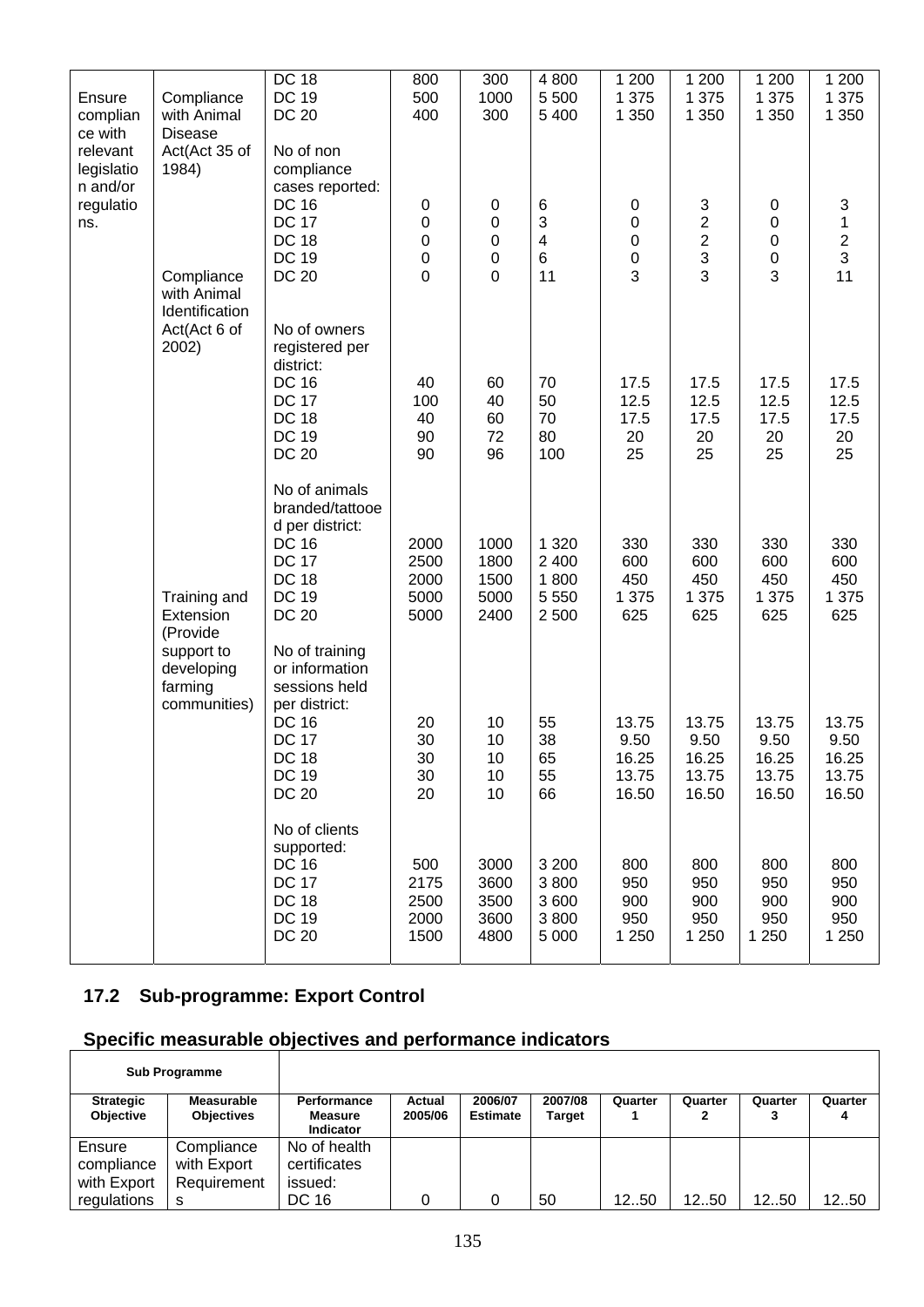| <b>DC 17</b><br>360<br>$\pmb{0}$<br>90<br>90<br>90<br>0<br><b>DC 18</b><br>$\pmb{0}$<br>$\pmb{0}$<br>360<br>90<br>90<br>90<br>$\mathbf 0$<br><b>DC 19</b><br>180<br>45<br>45<br>$\pmb{0}$<br>45<br>$\overline{0}$<br>90<br>90<br><b>DC 20</b><br>$\overline{0}$<br>360<br>90<br>No of live<br>animals<br>exported:<br><b>DC 16</b><br>50<br>100<br>25<br>25<br>50<br>25<br><b>DC 17</b><br>5000<br>5000<br>720<br>180<br>180<br>180<br><b>DC 18</b><br>10000<br>10000<br>360<br>80<br>80<br>80<br>80<br>80<br><b>DC 19</b><br>10000<br>10000<br>360<br>80<br><b>DC 20</b><br>10000<br>720<br>180<br>10000<br>180<br>180<br>Quantity of<br>meat<br>exported<br>(tons):<br>5<br>1.25<br><b>DC 16</b><br>$\pmb{0}$<br>$\pmb{0}$<br>1.25<br>1.25<br><b>DC 17</b><br>$\mathbf 0$<br>$\pmb{0}$<br>25<br>6.25<br>6.25<br>6.25<br><b>DC 18</b><br>$\mathbf 0$<br>$\pmb{0}$<br>25<br>6.25<br>6.25<br>6.25<br><b>DC 19</b><br>25<br>6.25<br>6.25<br>$\boldsymbol{0}$<br>$\pmb{0}$<br>6.25<br><b>DC 20</b><br>$\pmb{0}$<br>$\mathbf 0$<br>25<br>6.25<br>6.25<br>6.25<br>Quantity of<br>meat<br>products<br>exported<br>(tons):<br><b>DC 16</b><br>$\pmb{0}$<br>$\pmb{0}$<br>5<br>1.25<br>1.25<br>1.25<br><b>DC 17</b><br>$\pmb{0}$<br>12<br>29593<br>$\mathfrak{S}$<br>$\ensuremath{\mathsf{3}}$<br>3<br>$\ensuremath{\mathsf{3}}$<br><b>DC 18</b><br>$\ensuremath{\mathsf{3}}$<br>$\ensuremath{\mathsf{3}}$<br>$\pmb{0}$<br>12<br>1000<br>$\frac{3}{3}$<br>3<br><b>DC 19</b><br>12<br>$\ensuremath{\mathsf{3}}$<br>$\pmb{0}$<br>10<br>3<br>3<br>12<br><b>DC 20</b><br>50<br>$\mathbf 0$<br>Quantity of<br>milk exported<br>$(ton)$ :<br><b>DC 16</b><br>5<br>1.25<br>1.25<br>1.25<br>0<br>$\mathbf 0$<br><b>DC 17</b><br>20<br>$\boldsymbol{0}$<br>$\boldsymbol{0}$<br>5<br>5<br>5<br>5<br>$\overline{5}$<br>5<br><b>DC 18</b><br>$\pmb{0}$<br>20<br>$\pmb{0}$<br>$\overline{5}$<br>5<br>$\mathbf 5$<br><b>DC 19</b><br>$\pmb{0}$<br>$\mathsf{O}\xspace$<br>20<br>5<br>5<br>5<br>$\mathbf 0$<br><b>DC 20</b><br>$\mathbf 0$<br>20<br>Quantity of<br>milk products<br>exported<br>$(ton)$ :<br><b>DC 16</b><br>$\mathbf 0$<br>5<br>1.25<br>1.25<br>1.25<br>$\pmb{0}$<br><b>DC 17</b><br>$\mathbf 0$<br>3745<br>10<br>2.5<br>2.5<br>2.5<br><b>DC 18</b><br>$\pmb{0}$<br>2.5<br>2.5<br>100<br>10<br>2.5<br><b>DC 19</b><br>$\pmb{0}$<br>120<br>10<br>2.5<br>2.5<br>2.5<br>$\mathbf 0$<br><b>DC 20</b><br>150<br>10<br>2.5<br>2.5<br>2.5<br>No of export<br>facilities/esta<br>blishments<br>inspected:<br><b>DC 16</b><br>0<br>0<br>1<br>$\pmb{0}$<br>$\pmb{0}$<br>$\pmb{0}$<br>$\overline{2}$<br><b>DC 17</b><br>$\pmb{0}$<br>$\pmb{0}$<br>$\overline{\mathbf{4}}$<br>$\pmb{0}$<br>$\mathsf 0$<br>$\boldsymbol{2}$<br>$\mathbf{1}$<br><b>DC 18</b><br>$\pmb{0}$<br>$\pmb{0}$<br>$\pmb{0}$<br>$\mathsf 0$<br>$\overline{\mathbf{4}}$<br>$\mathbf 0$<br>$\mathbf 0$<br>$\sqrt{2}$<br><b>DC 19</b><br>$\boldsymbol{0}$<br>$\mathsf 0$<br>$\overline{2}$<br><b>DC 20</b><br>$\mathbf 0$<br>$\mathbf 0$<br>$\overline{4}$<br>$\mathbf 0$<br>0 | 90<br>90<br>45<br>90 | 25<br>180<br>80<br>80<br>180 | 1.25<br>6.25<br>6.25<br>6.25<br>6.25 | 1.25<br>$\begin{array}{c} 3 \\ 3 \\ 3 \end{array}$ | 1.25<br>$\mathbf 5$<br>$\mathbf 5$<br>$\frac{5}{5}$ | 1.25<br>2.5<br>2.5<br>2.5<br>2.5 | 1<br>$\begin{array}{c} 2 \\ 1 \\ 2 \\ 2 \end{array}$ |
|------------------------------------------------------------------------------------------------------------------------------------------------------------------------------------------------------------------------------------------------------------------------------------------------------------------------------------------------------------------------------------------------------------------------------------------------------------------------------------------------------------------------------------------------------------------------------------------------------------------------------------------------------------------------------------------------------------------------------------------------------------------------------------------------------------------------------------------------------------------------------------------------------------------------------------------------------------------------------------------------------------------------------------------------------------------------------------------------------------------------------------------------------------------------------------------------------------------------------------------------------------------------------------------------------------------------------------------------------------------------------------------------------------------------------------------------------------------------------------------------------------------------------------------------------------------------------------------------------------------------------------------------------------------------------------------------------------------------------------------------------------------------------------------------------------------------------------------------------------------------------------------------------------------------------------------------------------------------------------------------------------------------------------------------------------------------------------------------------------------------------------------------------------------------------------------------------------------------------------------------------------------------------------------------------------------------------------------------------------------------------------------------------------------------------------------------------------------------------------------------------------------------------------------------------------------------------------------------------------------------------------------------------------------------------------------------------------------------------------------------------------------------------------------------------------------------------------------------------------------------------------------------------------------------------------------------------------------------------------------------------------------------------|----------------------|------------------------------|--------------------------------------|----------------------------------------------------|-----------------------------------------------------|----------------------------------|------------------------------------------------------|
|                                                                                                                                                                                                                                                                                                                                                                                                                                                                                                                                                                                                                                                                                                                                                                                                                                                                                                                                                                                                                                                                                                                                                                                                                                                                                                                                                                                                                                                                                                                                                                                                                                                                                                                                                                                                                                                                                                                                                                                                                                                                                                                                                                                                                                                                                                                                                                                                                                                                                                                                                                                                                                                                                                                                                                                                                                                                                                                                                                                                                              |                      |                              |                                      |                                                    |                                                     |                                  |                                                      |
|                                                                                                                                                                                                                                                                                                                                                                                                                                                                                                                                                                                                                                                                                                                                                                                                                                                                                                                                                                                                                                                                                                                                                                                                                                                                                                                                                                                                                                                                                                                                                                                                                                                                                                                                                                                                                                                                                                                                                                                                                                                                                                                                                                                                                                                                                                                                                                                                                                                                                                                                                                                                                                                                                                                                                                                                                                                                                                                                                                                                                              |                      |                              |                                      |                                                    |                                                     |                                  |                                                      |
|                                                                                                                                                                                                                                                                                                                                                                                                                                                                                                                                                                                                                                                                                                                                                                                                                                                                                                                                                                                                                                                                                                                                                                                                                                                                                                                                                                                                                                                                                                                                                                                                                                                                                                                                                                                                                                                                                                                                                                                                                                                                                                                                                                                                                                                                                                                                                                                                                                                                                                                                                                                                                                                                                                                                                                                                                                                                                                                                                                                                                              |                      |                              |                                      |                                                    |                                                     |                                  |                                                      |
|                                                                                                                                                                                                                                                                                                                                                                                                                                                                                                                                                                                                                                                                                                                                                                                                                                                                                                                                                                                                                                                                                                                                                                                                                                                                                                                                                                                                                                                                                                                                                                                                                                                                                                                                                                                                                                                                                                                                                                                                                                                                                                                                                                                                                                                                                                                                                                                                                                                                                                                                                                                                                                                                                                                                                                                                                                                                                                                                                                                                                              |                      |                              |                                      |                                                    |                                                     |                                  |                                                      |
|                                                                                                                                                                                                                                                                                                                                                                                                                                                                                                                                                                                                                                                                                                                                                                                                                                                                                                                                                                                                                                                                                                                                                                                                                                                                                                                                                                                                                                                                                                                                                                                                                                                                                                                                                                                                                                                                                                                                                                                                                                                                                                                                                                                                                                                                                                                                                                                                                                                                                                                                                                                                                                                                                                                                                                                                                                                                                                                                                                                                                              |                      |                              |                                      |                                                    |                                                     |                                  |                                                      |
|                                                                                                                                                                                                                                                                                                                                                                                                                                                                                                                                                                                                                                                                                                                                                                                                                                                                                                                                                                                                                                                                                                                                                                                                                                                                                                                                                                                                                                                                                                                                                                                                                                                                                                                                                                                                                                                                                                                                                                                                                                                                                                                                                                                                                                                                                                                                                                                                                                                                                                                                                                                                                                                                                                                                                                                                                                                                                                                                                                                                                              |                      |                              |                                      |                                                    |                                                     |                                  |                                                      |
|                                                                                                                                                                                                                                                                                                                                                                                                                                                                                                                                                                                                                                                                                                                                                                                                                                                                                                                                                                                                                                                                                                                                                                                                                                                                                                                                                                                                                                                                                                                                                                                                                                                                                                                                                                                                                                                                                                                                                                                                                                                                                                                                                                                                                                                                                                                                                                                                                                                                                                                                                                                                                                                                                                                                                                                                                                                                                                                                                                                                                              |                      |                              |                                      |                                                    |                                                     |                                  |                                                      |
|                                                                                                                                                                                                                                                                                                                                                                                                                                                                                                                                                                                                                                                                                                                                                                                                                                                                                                                                                                                                                                                                                                                                                                                                                                                                                                                                                                                                                                                                                                                                                                                                                                                                                                                                                                                                                                                                                                                                                                                                                                                                                                                                                                                                                                                                                                                                                                                                                                                                                                                                                                                                                                                                                                                                                                                                                                                                                                                                                                                                                              |                      |                              |                                      |                                                    |                                                     |                                  |                                                      |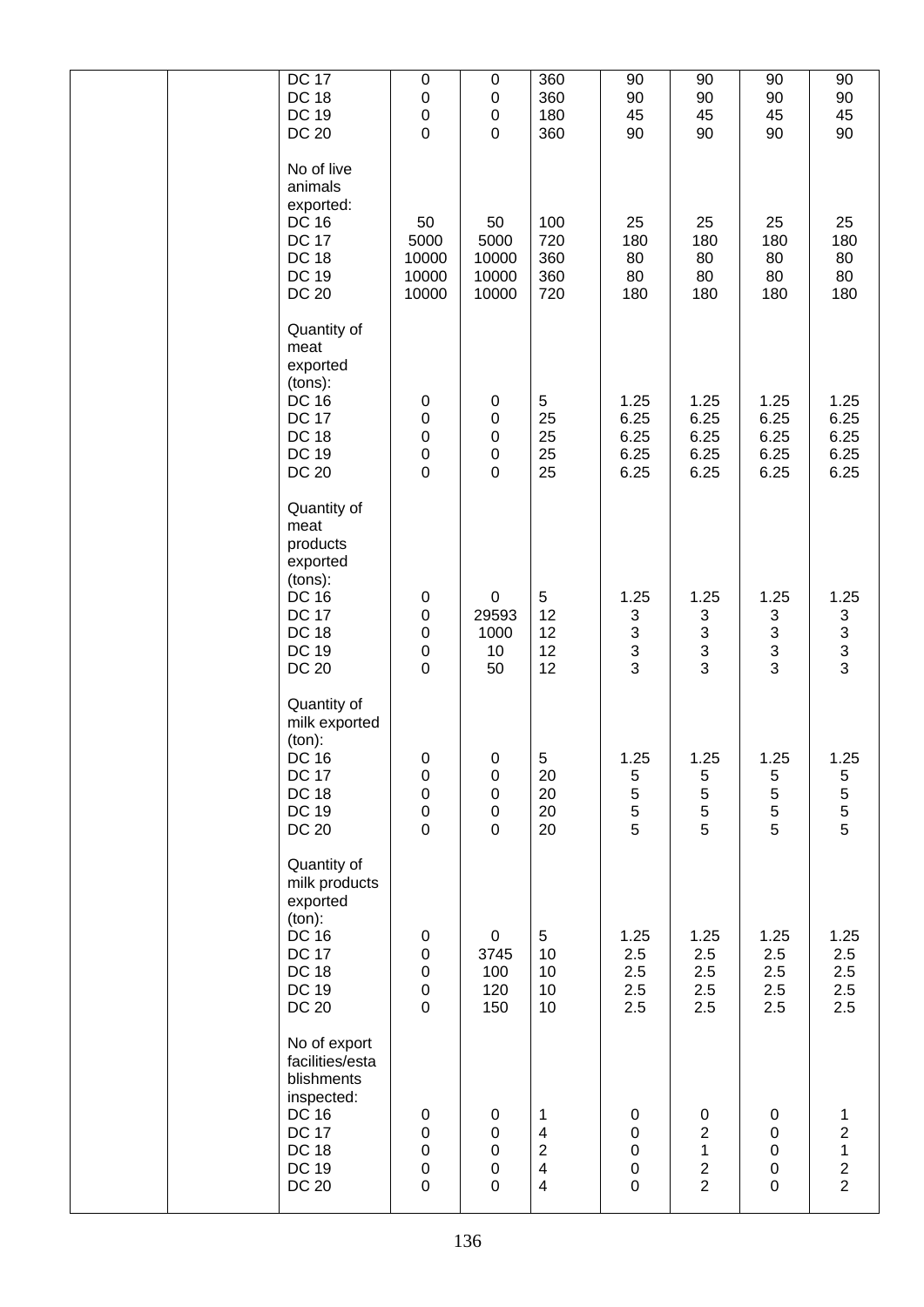|                                        | No of export<br>facilities/esta<br>blishments<br>registered:<br><b>DC 16</b><br><b>DC 17</b><br><b>DC 18</b><br><b>DC 19</b><br><b>DC 20</b> | $\pmb{0}$<br>$\boldsymbol{0}$<br>$\mathbf 0$<br>$\boldsymbol{0}$<br>$\overline{0}$      | 0<br>$\boldsymbol{0}$<br>$\boldsymbol{0}$<br>$\mathbf 0$<br>$\overline{0}$                | 1<br>4<br>$\boldsymbol{2}$<br>$\overline{\mathbf{4}}$<br>$\overline{4}$ | 0<br>$\pmb{0}$<br>$\pmb{0}$<br>$\mathbf 0$<br>$\mathsf{O}\xspace$ | 0<br>$\overline{c}$<br>$\mathbf{1}$<br>$\frac{2}{2}$ | $\mathbf 0$<br>$\mathbf 0$<br>$\mathbf 0$<br>$\pmb{0}$<br>$\overline{0}$ | 1<br>$\begin{array}{c} 2 \\ 1 \\ 2 \\ 2 \end{array}$ |
|----------------------------------------|----------------------------------------------------------------------------------------------------------------------------------------------|-----------------------------------------------------------------------------------------|-------------------------------------------------------------------------------------------|-------------------------------------------------------------------------|-------------------------------------------------------------------|------------------------------------------------------|--------------------------------------------------------------------------|------------------------------------------------------|
| Training and<br>Extension<br>services. | Frequency of<br>sealing of<br>trucks and<br>inspection:<br><b>DC 16</b><br><b>DC 17</b><br><b>DC 18</b><br><b>DC 19</b><br><b>DC 20</b>      | $\pmb{0}$<br>$\boldsymbol{0}$<br>$\boldsymbol{0}$<br>$\boldsymbol{0}$<br>$\overline{0}$ | $\boldsymbol{0}$<br>$\mathbf 0$<br>$\boldsymbol{0}$<br>$\boldsymbol{0}$<br>$\overline{0}$ | 50<br>360<br>360<br>180<br>360                                          | 12.50<br>90<br>90<br>45<br>90                                     | 12.50<br>90<br>90<br>45<br>90                        | 12.50<br>90<br>90<br>45<br>90                                            | 12.50<br>90<br>90<br>45<br>90                        |
|                                        | Training<br>support to<br>exporters per<br>districts:<br><b>DC16</b><br><b>DC 17</b><br><b>DC 18</b><br><b>DC 19</b><br><b>DC 20</b>         | $\pmb{0}$<br>$\boldsymbol{0}$<br>$\boldsymbol{0}$<br>$\boldsymbol{0}$<br>$\mathbf 0$    | 10<br>10<br>10<br>10<br>21                                                                | 60<br>120<br>240<br>120<br>360                                          | 15<br>30<br>60<br>30<br>90                                        | 15<br>30<br>60<br>30<br>90                           | 15<br>30<br>60<br>30<br>90                                               | 15<br>30<br>60<br>$30\,$<br>90                       |

## **17.3 Sub-programme: Veterinary Public Health**

|                                                                                     | <b>Sub Programme</b>                        |                                                                                                   |                                                        |                                                                                        |                                                                           |                                     |                        |                                     |                                                  |
|-------------------------------------------------------------------------------------|---------------------------------------------|---------------------------------------------------------------------------------------------------|--------------------------------------------------------|----------------------------------------------------------------------------------------|---------------------------------------------------------------------------|-------------------------------------|------------------------|-------------------------------------|--------------------------------------------------|
| <b>Strategic</b><br>Objective                                                       | <b>Measurable</b><br><b>Objectives</b>      | Performance<br><b>Measure</b>                                                                     | Actual<br>2005/06                                      | 2006/07<br><b>Estimate</b>                                                             | 2007/08<br><b>Target</b>                                                  | Quarte                              | Quarte                 | Quarte                              | Quarte                                           |
|                                                                                     |                                             | Indicator                                                                                         |                                                        |                                                                                        |                                                                           | r<br>1                              | r<br>2                 | 3                                   | 4                                                |
| Ensure<br>compliance<br>with Meat<br>Safety Act<br>(Act 40 of<br>2000) and<br>other | Compliance<br>with relevant<br>regulations. | No of<br>abattoirs<br>registered:<br><b>DC 16</b><br><b>DC 17</b><br><b>DC 18</b><br><b>DC 19</b> | 0<br>0<br>0<br>$\mathbf 0$                             | 0<br>$\mathbf 0$<br>$\mathbf 0$<br>$\mathbf 0$                                         | 29<br>28<br>28<br>30                                                      | 7.25<br>7<br>$\overline{7}$<br>7.50 | 7.25<br>7<br>7<br>7.50 | 7.25<br>7<br>$\overline{7}$<br>7.50 | 7.25<br>$\overline{7}$<br>$\overline{7}$<br>7.50 |
| relevant<br>legislation<br>and/or<br>regulations.                                   |                                             | <b>DC 20</b><br>No of abattoir<br>plans<br>evaluated:                                             | $\Omega$                                               | $\overline{0}$                                                                         | 38                                                                        | 9.50                                | 9.50                   | 9.50                                | 9.50                                             |
|                                                                                     |                                             | <b>DC 16</b><br><b>DC 17</b><br><b>DC 18</b><br><b>DC 19</b><br><b>DC 20</b>                      | 0<br>0<br>$\mathbf 0$<br>$\mathbf 0$<br>$\overline{0}$ | $\overline{2}$<br>$\overline{c}$<br>$\overline{c}$<br>$\overline{2}$<br>$\overline{2}$ | $\overline{c}$<br>2<br>$\overline{c}$<br>$\overline{2}$<br>$\overline{2}$ | 0<br>0<br>0<br>0<br>0               | 1<br>1<br>1            | 0<br>0<br>0<br>0<br>$\Omega$        |                                                  |
|                                                                                     |                                             | No of HAS<br>inspections<br>per district:<br><b>DC 16</b><br><b>DC 17</b>                         | 29<br>25                                               | 29<br>25                                                                               | 29<br>25                                                                  | 7.25<br>6.25                        | 7.25<br>6.25           | 7.25<br>6.25                        | 297.25<br>6.25                                   |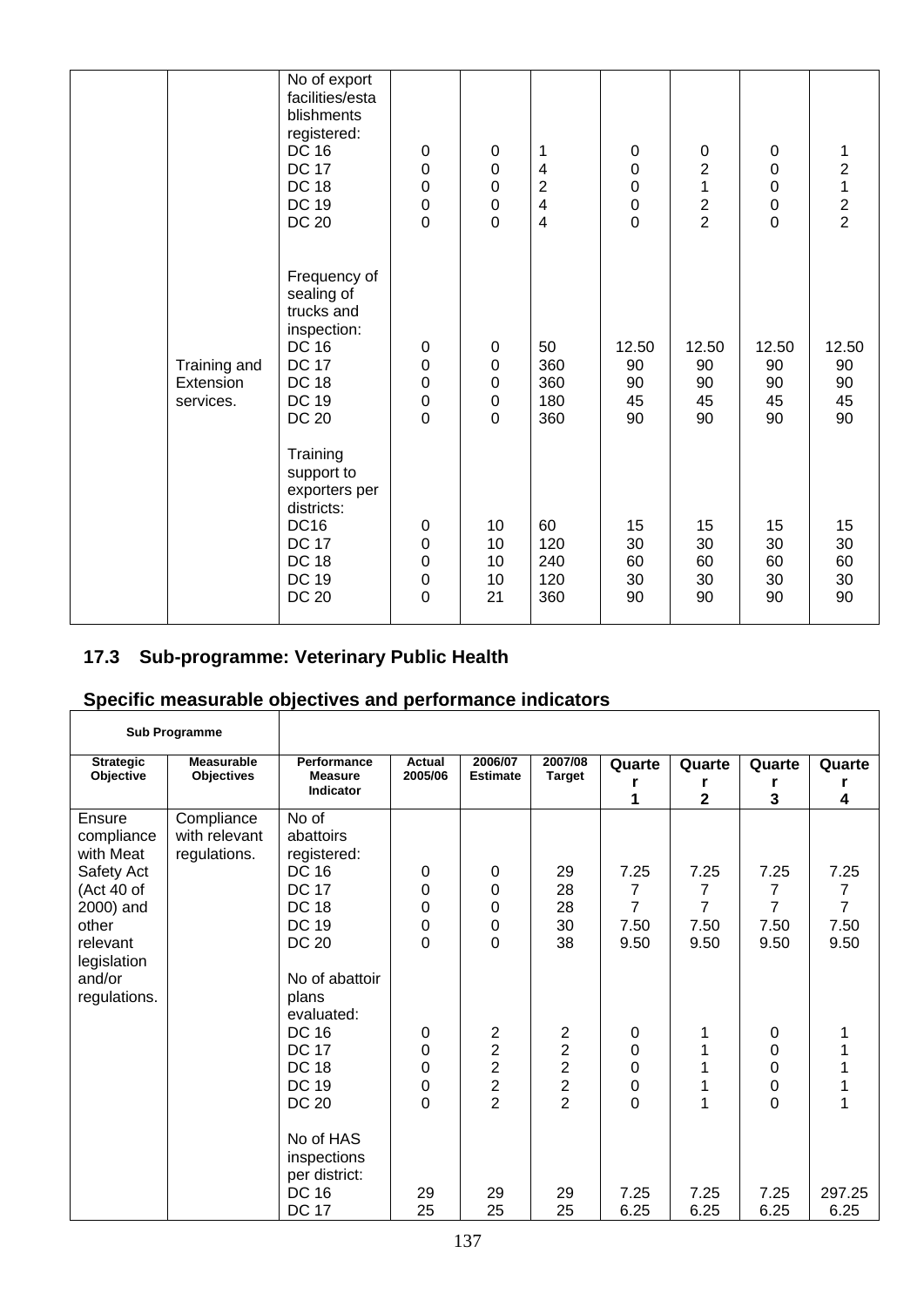|  | DC 18<br><b>DC 19</b><br><b>DC 20</b>                                                                                                      | 28<br>30<br>38                                                         | 28<br>30<br>38                             | 28<br>$30\,$<br>38                         | $\overline{7}$<br>7.50<br>9.50                                                | $\overline{7}$<br>7.50<br>9.50                                     | $\overline{7}$<br>7.50<br>9.50                 | $\overline{7}$<br>7.50<br>9.50                                      |
|--|--------------------------------------------------------------------------------------------------------------------------------------------|------------------------------------------------------------------------|--------------------------------------------|--------------------------------------------|-------------------------------------------------------------------------------|--------------------------------------------------------------------|------------------------------------------------|---------------------------------------------------------------------|
|  | No of abattoir<br>inspections-<br><b>Red Meat</b><br>HTTP:<br><b>DC 16</b><br><b>DC 17</b><br><b>DC 18</b><br><b>DC 19</b><br><b>DC 20</b> | $\pmb{0}$<br>$\pmb{0}$<br>$\pmb{0}$<br>$\mathbf 0$<br>$\mathbf 0$      | $\,6$<br>12<br>12<br>$6\phantom{.0}$<br>24 | 6<br>12<br>12<br>6<br>24                   | $\pmb{0}$<br>$\ensuremath{\mathsf{3}}$<br>$\mathsf 3$<br>$\mathbf 0$<br>$\,6$ | $\ensuremath{\mathsf{3}}$<br>$\mathbf{3}$<br>3<br>$\mathsf 3$<br>6 | 0<br>3<br>$\mathbf{3}$<br>$\mathbf 0$<br>6     | $\begin{array}{c} 3 \\ 3 \\ 3 \\ 6 \end{array}$                     |
|  | No of abattoir<br>inspections-<br><b>Red Meat</b><br>LTP:<br><b>DC 16</b><br><b>DC 17</b><br><b>DC 18</b><br><b>DC 19</b><br><b>DC 20</b>  | $\pmb{0}$<br>$\pmb{0}$<br>$\mathbf 0$<br>$\pmb{0}$<br>$\mathbf 0$      | 76<br>60<br>48<br>68<br>52                 | 76<br>60<br>48<br>68<br>52                 | 19<br>15<br>12<br>17<br>13                                                    | 19<br>15<br>12<br>17<br>13                                         | 19<br>15<br>12<br>17<br>13                     | 19<br>15<br>12<br>17<br>13                                          |
|  | No of abattoir<br>inspections -<br>Poultry<br>HTTP:<br><b>DC 17</b><br><b>DC 18</b><br><b>DC 20</b>                                        | $\pmb{0}$<br>$\pmb{0}$<br>$\mathbf 0$                                  | $\begin{array}{c} 3 \\ 3 \\ 6 \end{array}$ | $\begin{array}{c} 3 \\ 3 \\ 6 \end{array}$ | $\boldsymbol{0}$<br>$\pmb{0}$<br>$\mathbf 0$                                  | 1<br>$\mathbf{1}$<br>3                                             | 0<br>$\pmb{0}$<br>$\mathbf 0$                  | $\begin{array}{c} 2 \\ 2 \\ 3 \end{array}$                          |
|  | No of abattoir<br>inspections -<br>Poultry LTP:<br><b>DC 16</b><br><b>DC 17</b><br><b>DC 18</b><br><b>DC 19</b><br><b>DC 20</b>            | $\pmb{0}$<br>$\pmb{0}$<br>$\mathbf 0$<br>$\mathbf 0$<br>$\overline{0}$ | 32<br>20<br>44<br>28<br>56                 | 32<br>20<br>44<br>28<br>56                 | 8<br>$\sqrt{5}$<br>11<br>$\overline{7}$<br>14                                 | 8<br>5<br>11<br>$\overline{7}$<br>14                               | 8<br>$\mathbf 5$<br>11<br>$\overline{7}$<br>14 | $\begin{array}{c} 8 \\ 5 \\ 11 \end{array}$<br>$\overline{7}$<br>14 |
|  | No of BSE<br>samples<br>collected per<br>district:<br><b>DC 16</b><br><b>DC 17</b><br><b>DC 18</b><br><b>DC 19</b><br><b>DC 20</b>         | 100<br>200<br>250<br>100<br>150                                        | 160<br>160<br>160<br>160<br>160            | 160<br>160<br>160<br>160<br>160            | 40<br>40<br>40<br>40<br>40                                                    | 40<br>40<br>40<br>40<br>40                                         | 40<br>40<br>40<br>40<br>40                     | 40<br>40<br>40<br>40<br>40                                          |
|  | No of residue<br>samples<br>collected per<br>district.<br><b>DC 17</b><br><b>DC 18</b><br><b>DC 20</b>                                     | 10<br>10<br>$\mathsf 0$                                                | 55<br>105<br>55                            | 55<br>105<br>55                            | 13.75<br>26.25<br>13.75                                                       | 13.75<br>26.25<br>13.75                                            | 13.75<br>26.25<br>13.75                        | 13.75<br>26.25<br>13.75                                             |
|  | No of<br>bacteriologic<br>al samples<br>taken:<br><b>DC 16</b>                                                                             | $\pmb{0}$                                                              | $\pmb{0}$                                  | 6                                          | $\,0\,$                                                                       | $\pmb{0}$                                                          | $\pmb{0}$                                      | 0                                                                   |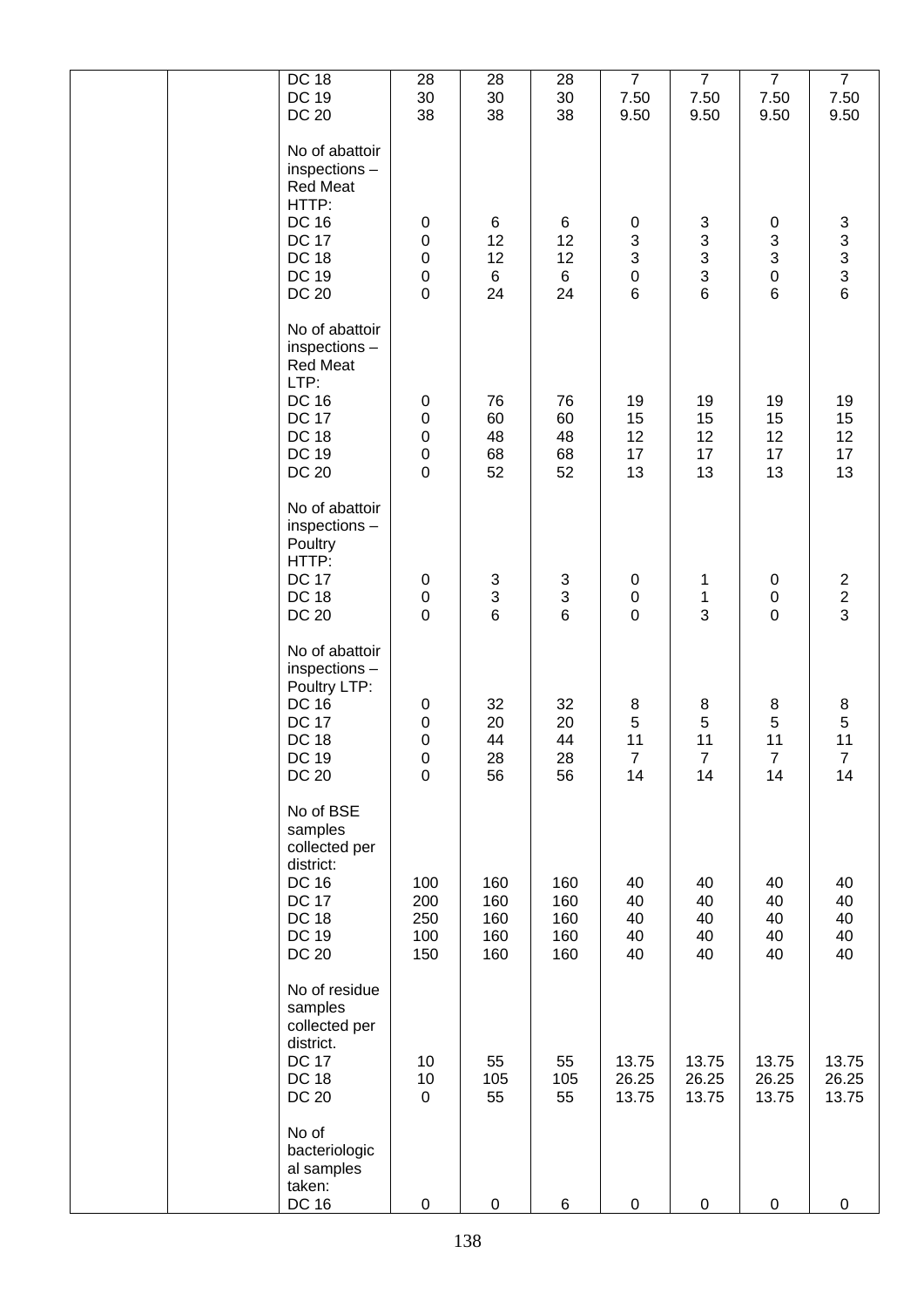|                                        | <b>DC 17</b><br><b>DC 18</b><br><b>DC 19</b><br><b>DC 20</b>                                                                          | $\pmb{0}$<br>$\mathbf 0$<br>$\mathbf 0$<br>$\mathbf 0$                                            | 30<br>60<br>30<br>30                                                     | 30<br>60<br>30<br>30                                                                                                                | 7.50<br>15<br>7.50<br>7.50                                            | 7.50<br>15<br>7.50<br>7.50                                                   | 7.50<br>15<br>7.50<br>7.50                                        | 7.50<br>15<br>7.50<br>7.50                              |
|----------------------------------------|---------------------------------------------------------------------------------------------------------------------------------------|---------------------------------------------------------------------------------------------------|--------------------------------------------------------------------------|-------------------------------------------------------------------------------------------------------------------------------------|-----------------------------------------------------------------------|------------------------------------------------------------------------------|-------------------------------------------------------------------|---------------------------------------------------------|
|                                        | No of<br>investigation<br>of illegal<br>slaughtering:<br><b>DC 16</b><br><b>DC 17</b><br><b>DC 18</b><br><b>DC 19</b><br><b>DC 20</b> | $\overline{c}$<br>$\overline{\mathbf{c}}$<br>$\overline{c}$<br>$\boldsymbol{2}$<br>$\overline{2}$ | $\boldsymbol{2}$<br>$\boldsymbol{2}$<br>$\overline{c}$<br>$\frac{2}{2}$  | $\sqrt{2}$<br>$\boldsymbol{2}$<br>$\overline{\mathbf{c}}$<br>$\frac{2}{2}$                                                          | $\pmb{0}$<br>0<br>$\pmb{0}$<br>$\boldsymbol{0}$<br>$\mathbf 0$        | 1<br>1<br>1<br>1<br>1                                                        | $\pmb{0}$<br>$\pmb{0}$<br>$\pmb{0}$<br>$\pmb{0}$<br>$\mathbf 0$   | 1<br>1<br>1<br>1<br>1                                   |
|                                        | <b>Directives</b><br>/warnings<br>issued:<br><b>DC 16</b><br><b>DC 17</b><br><b>DC 18</b><br><b>DC 19</b><br><b>DC 20</b>             | $\pmb{0}$<br>$\pmb{0}$<br>$\pmb{0}$<br>$\mathsf 0$<br>$\pmb{0}$                                   | $\pmb{0}$<br>$\pmb{0}$<br>$\mathbf 0$<br>$\mathbf 0$<br>$\mathsf 0$      | $\overline{c}$<br>$\begin{array}{c} 2 \\ 2 \\ 2 \end{array}$<br>$\overline{2}$                                                      | 0<br>$\mathsf 0$<br>$\mathbf 0$<br>$\mathbf 0$<br>$\mathbf 0$         | 1<br>1<br>1<br>1<br>1                                                        | $\mathbf 0$<br>$\pmb{0}$<br>$\pmb{0}$<br>$\pmb{0}$<br>$\mathsf 0$ | 1<br>1<br>1<br>1<br>$\mathbf 1$                         |
|                                        | No of<br>inspections of<br>sterilization<br>plants per<br>district:<br><b>DC 17</b><br><b>DC 18</b><br><b>DC 20</b>                   | $\boldsymbol{2}$<br>$\mathbf 1$<br>$\mathbf{1}$                                                   | $\begin{array}{c} 4 \\ 2 \\ 2 \end{array}$                               | 4<br>$\frac{2}{2}$                                                                                                                  | 0<br>$\mathsf 0$<br>$\mathbf 0$                                       | $\overline{\mathbf{c}}$<br>$\mathbf 1$<br>$\overline{1}$                     | $\pmb{0}$<br>$\pmb{0}$<br>$\mathbf 0$                             | $\begin{array}{c} 2 \\ 1 \end{array}$<br>$\overline{1}$ |
|                                        | No of<br>registration of<br>sterilization<br>plants per<br>district:<br><b>DC 17</b><br><b>DC 18</b><br><b>DC 20</b>                  | $\Omega$<br>$\boldsymbol{0}$<br>$\overline{0}$                                                    | $\Omega$<br>$\mathbf 0$<br>$\mathbf 0$                                   | 2<br>$\mathbf 1$<br>$\mathbf{1}$                                                                                                    | $\Omega$<br>$\pmb{0}$<br>$\mathbf 0$                                  | 1<br>$\pmb{0}$<br>$\overline{0}$                                             | $\Omega$<br>$\mathbf 0$<br>$\overline{0}$                         | 1<br>1<br>$\overline{1}$                                |
| Training and<br>Extension<br>services. | No of<br>protocols<br>developed:<br><b>DC 16</b><br><b>DC 17</b><br><b>DC 18</b><br><b>DC 19</b><br><b>DC 20</b>                      | $\pmb{0}$<br>$\pmb{0}$<br>$\pmb{0}$<br>$\boldsymbol{0}$<br>$\mathbf 0$                            | $\pmb{0}$<br>$\boldsymbol{0}$<br>$\pmb{0}$<br>$\mathbf 0$<br>$\mathbf 0$ | $\overline{\mathbf{4}}$<br>$\overline{\mathbf{4}}$<br>$\overline{\mathbf{4}}$<br>$\overline{\mathbf{4}}$<br>$\overline{\mathbf{4}}$ | $\pmb{0}$<br>$\mathsf 0$<br>$\mathsf 0$<br>$\mathbf 0$<br>$\mathbf 0$ | $\overline{2}$<br>$\overline{c}$<br>$\overline{\mathbf{c}}$<br>$\frac{2}{2}$ | $\pmb{0}$<br>$\pmb{0}$<br>$\pmb{0}$<br>$\pmb{0}$<br>0             | $\begin{array}{c}\n2 \\ 2 \\ 2 \\ 2\n\end{array}$       |
|                                        | No of game<br>abattoirs<br>inspected:<br><b>DC 16</b><br><b>DC 19</b>                                                                 | $\pmb{0}$<br>$\mathbf 0$                                                                          | $\pmb{0}$<br>$\pmb{0}$                                                   | $\mathbf{1}$<br>$\mathbf{1}$                                                                                                        | $\pmb{0}$<br>$\mathbf 0$                                              | $\mathbf 0$<br>$\mathbf 0$                                                   | $\pmb{0}$<br>$\mathbf 0$                                          | 1<br>$\overline{1}$                                     |
|                                        | No of<br>community<br>development<br>training,<br>exhibitions,<br>extension<br>executed:                                              |                                                                                                   |                                                                          |                                                                                                                                     |                                                                       |                                                                              |                                                                   |                                                         |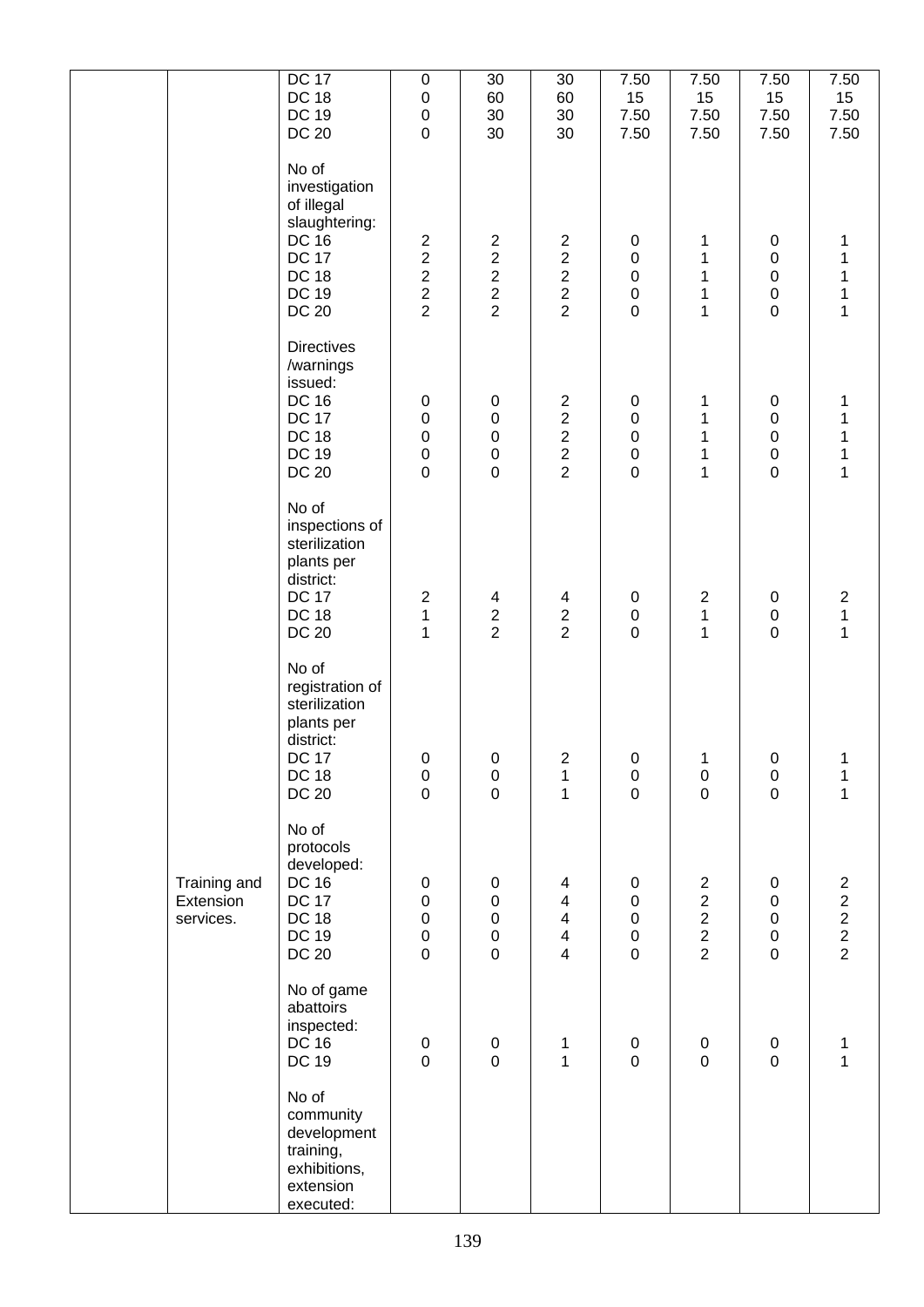| DC 16                                                                                            | 0                         | 48                                  | 24                    | 6                                   | 6                                               | 6                     | 6 |
|--------------------------------------------------------------------------------------------------|---------------------------|-------------------------------------|-----------------------|-------------------------------------|-------------------------------------------------|-----------------------|---|
| <b>DC 17</b>                                                                                     | 0                         | 48                                  | 24                    | 6                                   | 6                                               | 6                     | 6 |
| <b>DC 18</b>                                                                                     | 0                         | 48                                  | 24                    | 6                                   | 6                                               | 6                     | 6 |
| DC 19                                                                                            | 0                         | 48                                  | 24                    | 6                                   | 6                                               | 6                     | 6 |
| <b>DC 20</b>                                                                                     | $\Omega$                  | 48                                  | 24                    | $\,6$                               | 6                                               | 6                     | 6 |
| No of<br>projects<br>assisted:<br>DC 16<br><b>DC 17</b><br><b>DC 18</b><br>DC 19<br><b>DC 20</b> | $\Omega$<br>0<br>$\Omega$ | 0<br>0<br>0<br>$\Omega$<br>$\Omega$ | 4<br>4<br>4<br>4<br>4 | 0<br>$\Omega$<br>0<br>$\Omega$<br>0 | 2<br>$\overline{2}$<br>2<br>2<br>$\overline{2}$ | 0<br>0<br>0<br>0<br>0 |   |

# **17.4 Sub-programme: Veterinary Laboratory Services**

 $\mathbf{r}$ 

|                                                          | <b>Sub Programme</b>                                |                                                           |                          |                            |                          |                  |                  |                  |                                        |
|----------------------------------------------------------|-----------------------------------------------------|-----------------------------------------------------------|--------------------------|----------------------------|--------------------------|------------------|------------------|------------------|----------------------------------------|
| <b>Strategic</b><br>Objective                            | <b>Measurable</b><br><b>Objectives</b>              | Performance<br><b>Measure</b><br>Indicator                | <b>Actual</b><br>2005/06 | 2006/07<br><b>Estimate</b> | 2007/08<br><b>Target</b> | Quarte<br>r<br>1 | Quarte<br>r<br>2 | Quarte<br>r<br>3 | Quarte<br>r<br>$\overline{\mathbf{4}}$ |
| Promote<br>diagnosis<br>of diseases<br>(Risk<br>Manageme | Diagnosis<br>and<br>eradication of<br>diseases      | No of reports<br>generated<br>(submissions                | 4604                     | 4500                       | 4 500                    | 1125             | 1 1 2 5          | 1125             | 1 1 2 5                                |
| nt).                                                     |                                                     | No of tests<br>performed                                  | 165884                   | 235000                     | 235<br>000               | 58 750           | 58 750           | 58 750           | 58 750                                 |
|                                                          | Diagnostic<br>laboratory<br>services<br>provided to | No of post<br>mortems<br>done                             | 1113                     | 550                        | 550                      | 137.50           | 137.50           | 137.50           | 137.50                                 |
|                                                          | Provincial<br>Communities                           | No of<br>bacteriologic<br>al tests                        | 17789                    | 18 000                     | 18 000                   | 4500             | 4 500            | 4 500            | 4 500                                  |
|                                                          |                                                     | No of<br>serological<br>tests                             | 146964                   | 170<br>000                 | 170<br>000               | 42 500           | 42 500           | 42 500           | 42 500                                 |
|                                                          |                                                     | No of<br>reproduction<br>tests                            | 5166                     | 6 0 0 0                    | 6 0 0 0                  | 1500             | 1500             | 1500             | 1500                                   |
|                                                          |                                                     | No of<br>external<br>/internal<br>parasite<br>diagnostics | 7864                     | 8 0 0 0                    | 8 0 0 0                  | 2 0 0 0          | 2 0 0 0          | 2 0 0 0          | 2 000                                  |
|                                                          |                                                     | No of<br>specialized<br>antigen<br>detections             | 327                      | 1 0 0 0                    | 1 0 0 0                  | 250              | 250              | 250              | 250                                    |
|                                                          |                                                     | No of mastitis<br>tests                                   | 12922                    | 13 000                     | 13 000                   | 3 2 5 0          | 3 2 5 0          | 3 2 5 0          | 3 2 5 0                                |
|                                                          |                                                     | No of abattoir<br>monitoring                              | 267                      | 400                        | 400                      | 100              | 100              | 100              | 100                                    |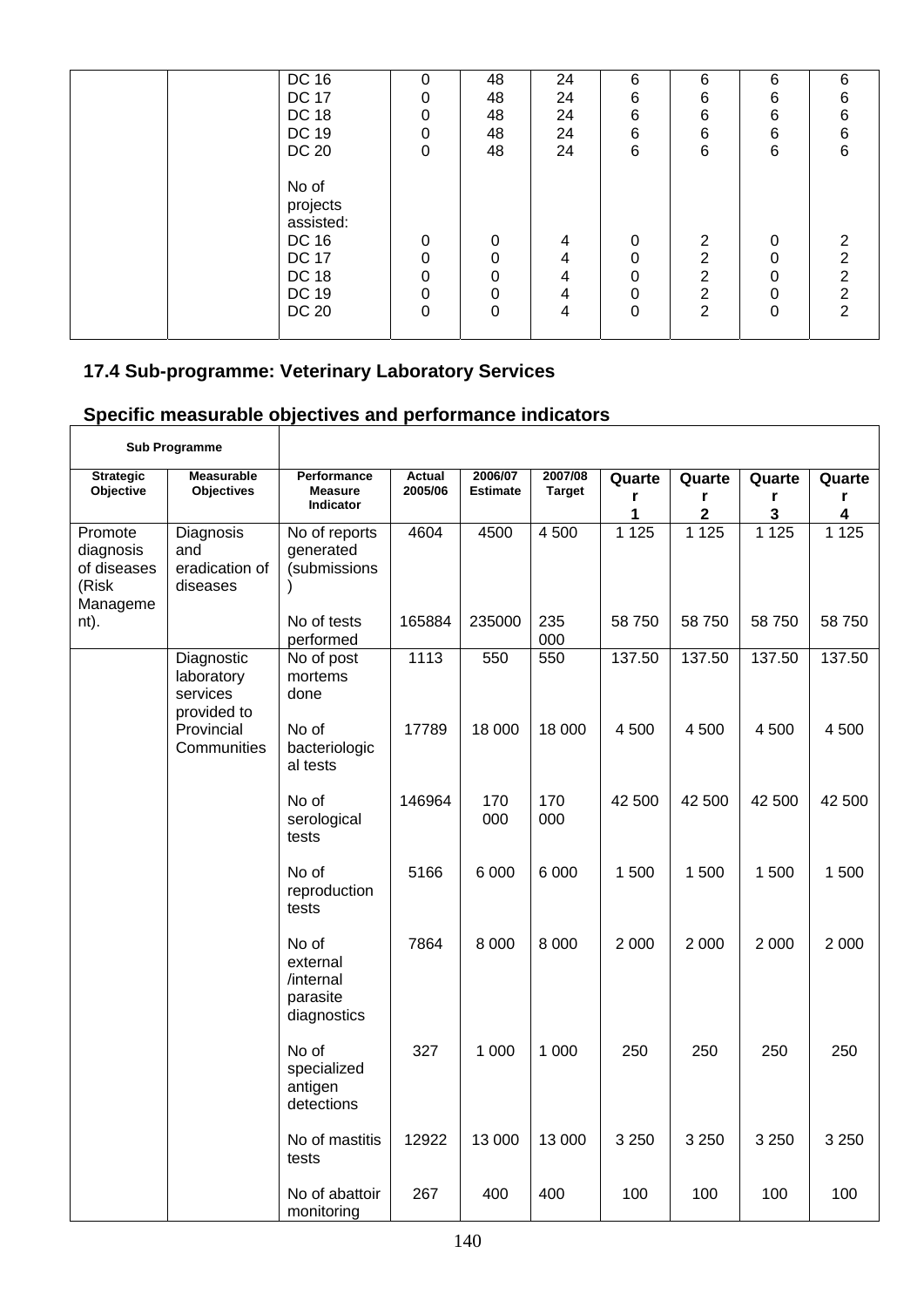|                                   |                                                | tests<br>No of bio-<br>chemical      | 2699             | 1 200            | 1 200          | 300         | 300                     | 300         | 300                     |
|-----------------------------------|------------------------------------------------|--------------------------------------|------------------|------------------|----------------|-------------|-------------------------|-------------|-------------------------|
|                                   | Promote                                        | tests<br>No of other                 | 2019             | 6 0 0 0          | 6 0 0 0        | 1500        | 1500                    | 1500        | 1500                    |
|                                   | research                                       | test smears<br>examinations          |                  |                  |                |             |                         |             |                         |
|                                   |                                                | No of<br>evaluation<br>performance   | $\boldsymbol{0}$ | $\mathbf 0$      | 5              | $\mathbf 0$ | $\overline{2}$          | $\mathbf 0$ | $\sqrt{3}$              |
|                                   |                                                | No of<br>research<br>projects        | $\boldsymbol{0}$ | $\mathbf 0$      | 3              | $\,0\,$     | $\mathbf 1$             | $\mathbf 0$ | $\overline{2}$          |
|                                   | Training and                                   | No of new<br>technology<br>developed | $\mathbf 0$      | $\mathbf 0$      | $\overline{2}$ | $\mathbf 0$ | $\mathbf 1$             | $\mathsf 0$ | $\mathbf{1}$            |
|                                   | Extension<br>services                          | No of old<br>technology<br>evaluated | $\boldsymbol{0}$ | $\mathbf 0$      | $\sqrt{2}$     | $\mathbf 0$ | $\mathbf 1$             | $\mathbf 0$ | $\mathbf 1$             |
|                                   |                                                | <b>No</b><br>databases<br>created    | $\boldsymbol{0}$ | $\mathbf 0$      | 3              | $\mathbf 0$ | $\mathbf 1$             | $\mathbf 0$ | $\overline{2}$          |
|                                   | Develop<br>relevant<br>protocols               | No of training<br>sessions           | $\boldsymbol{0}$ | $\mathsf 0$      | 10             | 2.5         | 2.5                     | 2.5         | 2.5                     |
|                                   |                                                | No of<br>schemes<br>visited          | $\boldsymbol{0}$ | $\mathbf 0$      | 50             | 12.5        | 12.5                    | 12.5        | 12.5                    |
|                                   |                                                | No of tests<br>done                  | $\mathbf 0$      | $\pmb{0}$        | 8              | 0           | $\overline{\mathbf{4}}$ | $\mathbf 0$ | $\overline{\mathbf{4}}$ |
|                                   |                                                | No of<br>protocols<br>developed      | $\mathbf 0$      | $\boldsymbol{0}$ | $\bf 8$        | $\,0\,$     | $\overline{\mathbf{4}}$ | $\mathbf 0$ | 4                       |
| Increase<br>revenue<br>collection | Improved<br>Vet. Lab.<br>revenue<br>collection | Revenue<br>collected (R)             | 159421           | 130000           | 140<br>000     | 35 000      | 35 000                  | 35 000      | 35 000                  |

# **18. Programme 5: Technology, Research and Development**

## **18.1 Sub-programme: Research**

| <b>Strategic</b> | <b>Measurable</b> | Performance      | <b>Actual</b> | 2006/0        | 2007/0        | Quarte | Quarte | Quarte | Quarte |
|------------------|-------------------|------------------|---------------|---------------|---------------|--------|--------|--------|--------|
| <b>Objective</b> | <b>Objectives</b> | <b>Measure</b>   | 2005/0        |               |               |        |        |        |        |
|                  |                   | <b>Indicator</b> | 6             | <b>Estima</b> | <b>Target</b> |        |        |        |        |
|                  |                   |                  |               | te            |               |        |        |        |        |
| Gain             | Optimization      | Prioritized      |               |               |               |        |        |        |        |
| newest           | of Agricultural   | research         |               |               |               |        |        |        |        |
| technology       | production        | needs            |               |               |               |        |        |        |        |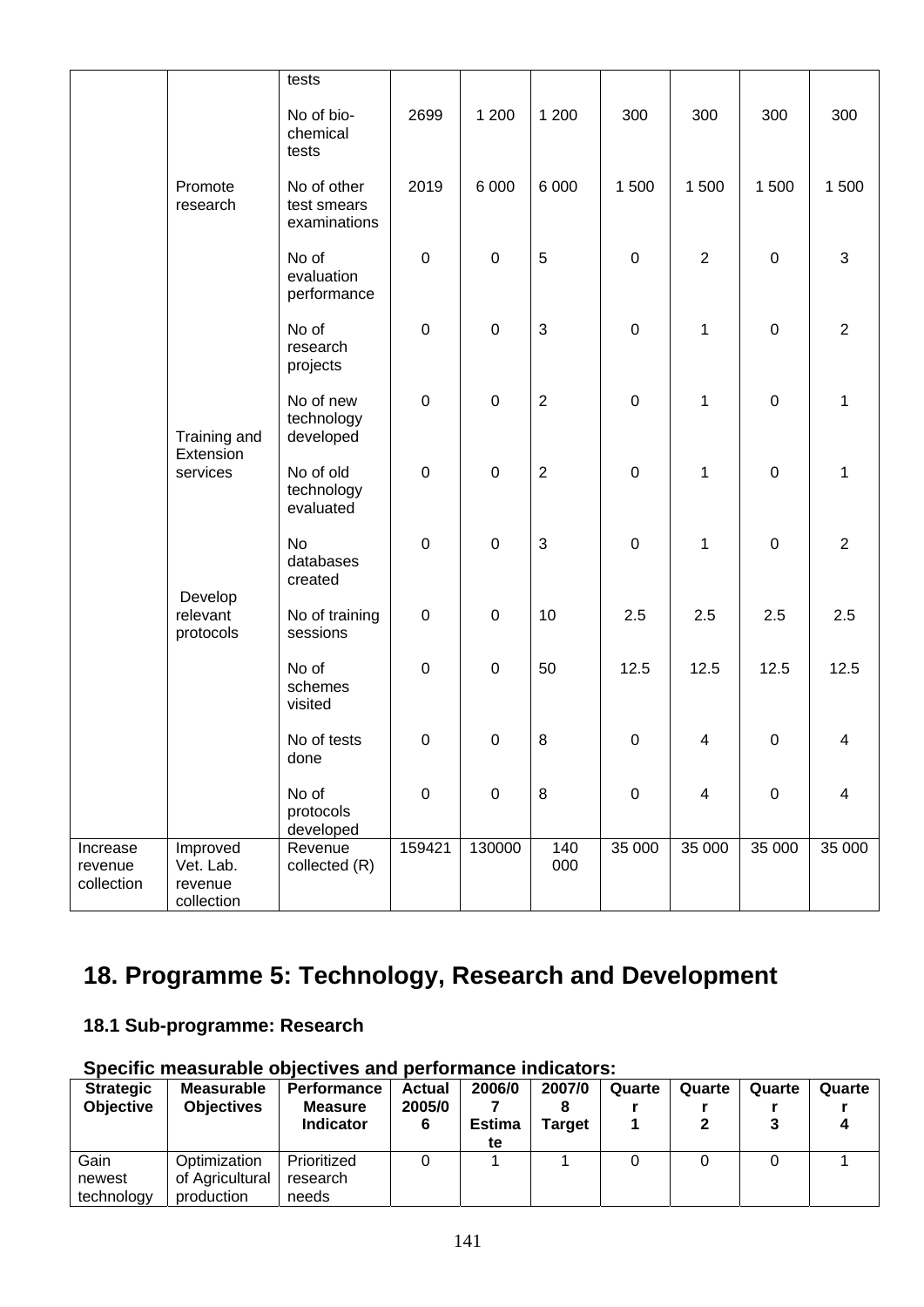| and                                                       |                                                        | documented.                                                                                                              |                  |                |                |            |              |                |                |
|-----------------------------------------------------------|--------------------------------------------------------|--------------------------------------------------------------------------------------------------------------------------|------------------|----------------|----------------|------------|--------------|----------------|----------------|
| facilitate                                                |                                                        |                                                                                                                          |                  |                |                |            |              |                |                |
| the<br>implementa<br>tion of best<br>practices<br>per     |                                                        | Types of<br>Production<br><b>Disciplines</b><br>Researched.                                                              | 3                | 3              | $\mathfrak{S}$ | 0.75       | 0.75         | 0.75           | 0.75           |
| Enterprise                                                |                                                        | No<br>of<br>enterprise<br>related<br>research<br>projects/<br>trials<br>registered<br>and running                        | $\mathbf 0$      | 15             | 12             | $\sqrt{3}$ | 3            | 3              | 3              |
|                                                           |                                                        | Research<br>Demonstratio<br>n Trial(s)                                                                                   | $\mathbf 0$      | $\mathbf{1}$   | 1              | 0.25       | 0.25         | 0.25           | 0.25           |
|                                                           |                                                        | Research<br>and<br>development<br>projects of<br>alternative<br>agricultural<br>enterprises<br>registered<br>and running | $\boldsymbol{0}$ | 3              | $\overline{2}$ | 0.50       | 0.50         | 0.50           | 0.50           |
|                                                           |                                                        | Information<br>packages<br>developed                                                                                     | $\mathbf 0$      | 5              | $\mathfrak{S}$ | $\pmb{0}$  | $\mathbf{1}$ | 1              | $\mathbf 1$    |
| Technically<br>informed                                   | <b>Disseminatio</b><br>n of                            | No of papers<br>published                                                                                                | $\overline{6}$   | $\overline{2}$ | $\overline{2}$ | $\pmb{0}$  | $\mathbf 0$  | 1              | $\mathbf{1}$   |
| Clients and<br>Staff                                      | Technical<br>Agricultural<br>information to<br>clients | No of farmer<br>information<br>days<br>organized<br>and/or<br>participated<br>in.                                        | 4                | 20             | 20             | 5          | 5            | 5              | 5              |
|                                                           |                                                        | No of contact<br>sessions in<br>support of<br>training<br>initiatives.                                                   | $\mathsf 0$      | 15             | 15             | 5          | 5            | $\overline{2}$ | $\mathbf{3}$   |
| Specialized<br>technical<br>support<br>needs<br>satisfied | Efficient<br>Technical<br>support<br>provided          | No of contact<br>visits or<br>sessions<br>linked to<br>departmental<br>projects                                          | 863              | 120            | 60             | 10         | 20           | 20             | 10             |
|                                                           |                                                        | Conduct<br>resource<br>assessments<br>(for project<br>plan<br>development<br>and others)                                 | $\pmb{0}$        | 16             | 20             | $\sqrt{3}$ | 10           | 5              | $\overline{2}$ |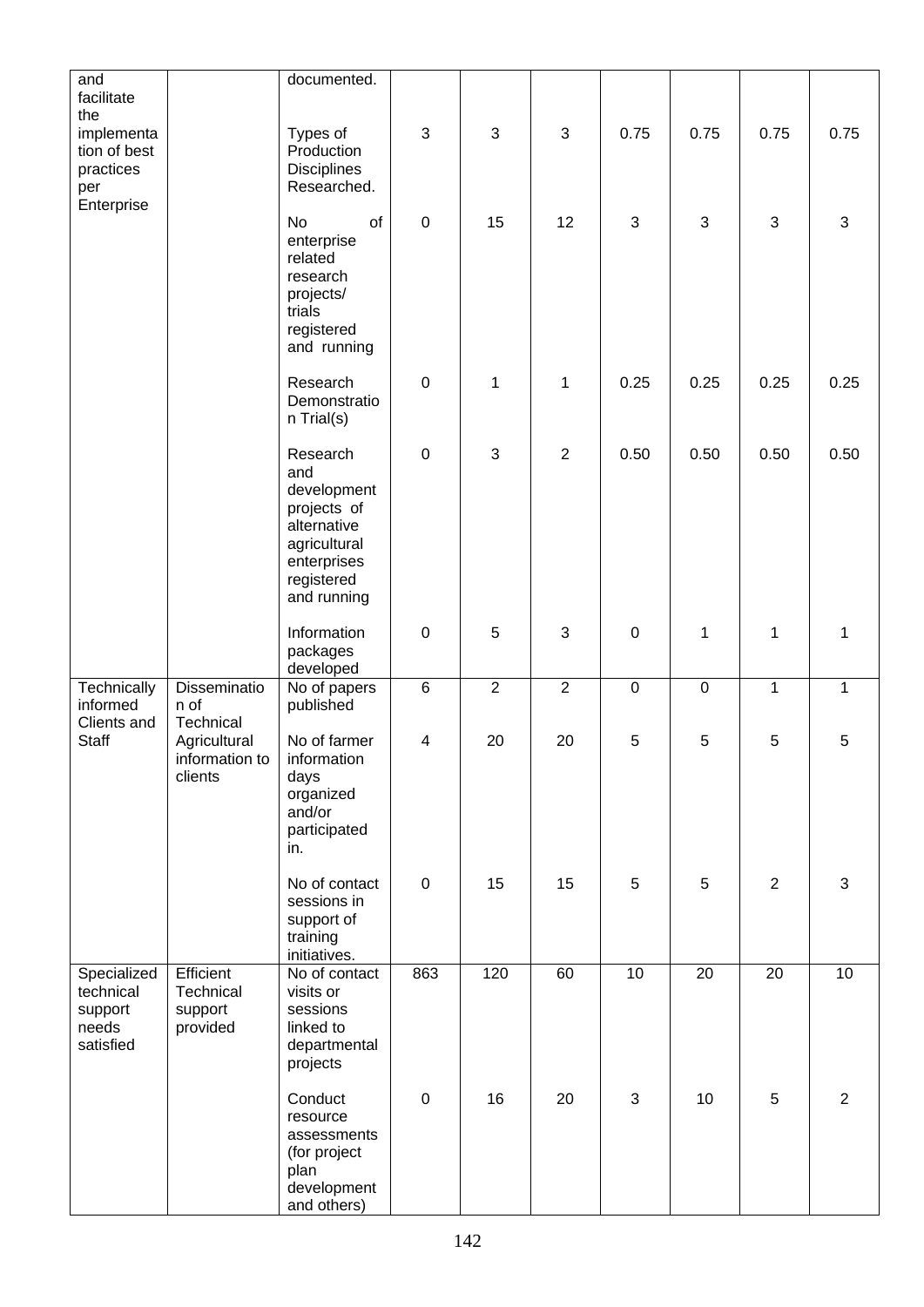|                                                                      |                                                                                       | No of soil &<br>water<br>samples<br>analyzed                                                      | 595            | 600            | 600            | 200            | 100            | 200            | 100            |
|----------------------------------------------------------------------|---------------------------------------------------------------------------------------|---------------------------------------------------------------------------------------------------|----------------|----------------|----------------|----------------|----------------|----------------|----------------|
|                                                                      |                                                                                       | No of clients<br>requesting<br>technical<br>support<br>assisted.                                  | $\mathbf 0$    | 500            | 540            | 135            | 135            | 135            | 135            |
| Technically<br>Capacitate<br>d Research<br>Staff                     | Well informed<br>and<br>technically<br>capable staff                                  | No of<br>literature<br>studies<br>undertaken                                                      | $\overline{0}$ | $\overline{2}$ | $\overline{2}$ | $\mathbf{1}$   | $\mathbf{1}$   | $\overline{0}$ | $\overline{0}$ |
|                                                                      |                                                                                       | No of<br>information/<br>training<br>sessions &<br>congresses<br>on new<br>technology<br>attended | $\mathbf 0$    | 8              | 10             | $\overline{2}$ | 3              | 3              | $\overline{2}$ |
| Manage<br>research<br>through<br>coordinatio<br>n for<br>effectivene | Research<br>coordinated<br>to ensure<br>relevance,<br>efficiency and<br>effectiveness | Agricultural<br>research<br>coordinating<br>forum<br>functional (%)                               | $\overline{0}$ | 100            | 100            | 100            | 100            | 100            | 100            |
| SS                                                                   | and transfer<br>of technology                                                         | No of<br>meetings with<br>districts to<br>coordinate<br>activities                                | $\mathbf 0$    | 5              | 5              | $\mathbf 0$    | 5              | $\mathbf 0$    | $\overline{0}$ |
| Increase<br>revenue                                                  | Marketing of<br>surplus<br>animals at<br>Glen aligned<br>to industry                  | Annual<br>production<br>auction<br>conducted                                                      | $\overline{0}$ | $\mathbf{1}$   | $\mathbf{1}$   | $\mathbf{1}$   | $\overline{0}$ | $\overline{0}$ | $\overline{0}$ |
|                                                                      |                                                                                       | Sale of<br>surplus two<br>week old<br>male dairy<br>calves (%)                                    | $\Omega$       | 100            | 100            | 100            | 100            | 100            | 100            |

## **18.2 Sub-programme: Information Services (Farming Information)**

| <b>Sub Programme</b>                                             |                                                      |                                                                                                      |                              |                               |                       |        |                        |             |        |
|------------------------------------------------------------------|------------------------------------------------------|------------------------------------------------------------------------------------------------------|------------------------------|-------------------------------|-----------------------|--------|------------------------|-------------|--------|
| <b>Strategic</b><br>Objective                                    | <b>Measurable</b><br><b>Objectives</b>               | <b>Performance</b><br><b>Measure</b><br><b>Indicator</b>                                             | <b>Actual</b><br>2005/0<br>6 | 2006/0<br><b>Estima</b><br>te | 2007/0<br>8<br>Target | Quarte | Quarte<br>$\mathbf{2}$ | Quarte<br>3 | Quarte |
| Improved<br>Agricultural<br>Information<br>Manageme<br>nt System | Improved<br>access to<br>agricultural<br>information | No of<br>updated<br>information<br>package sets<br>distributed to<br>clients/extens<br>ion officials | $\Omega$                     | 0                             | 40                    | 10     | 10                     | 10          | 10     |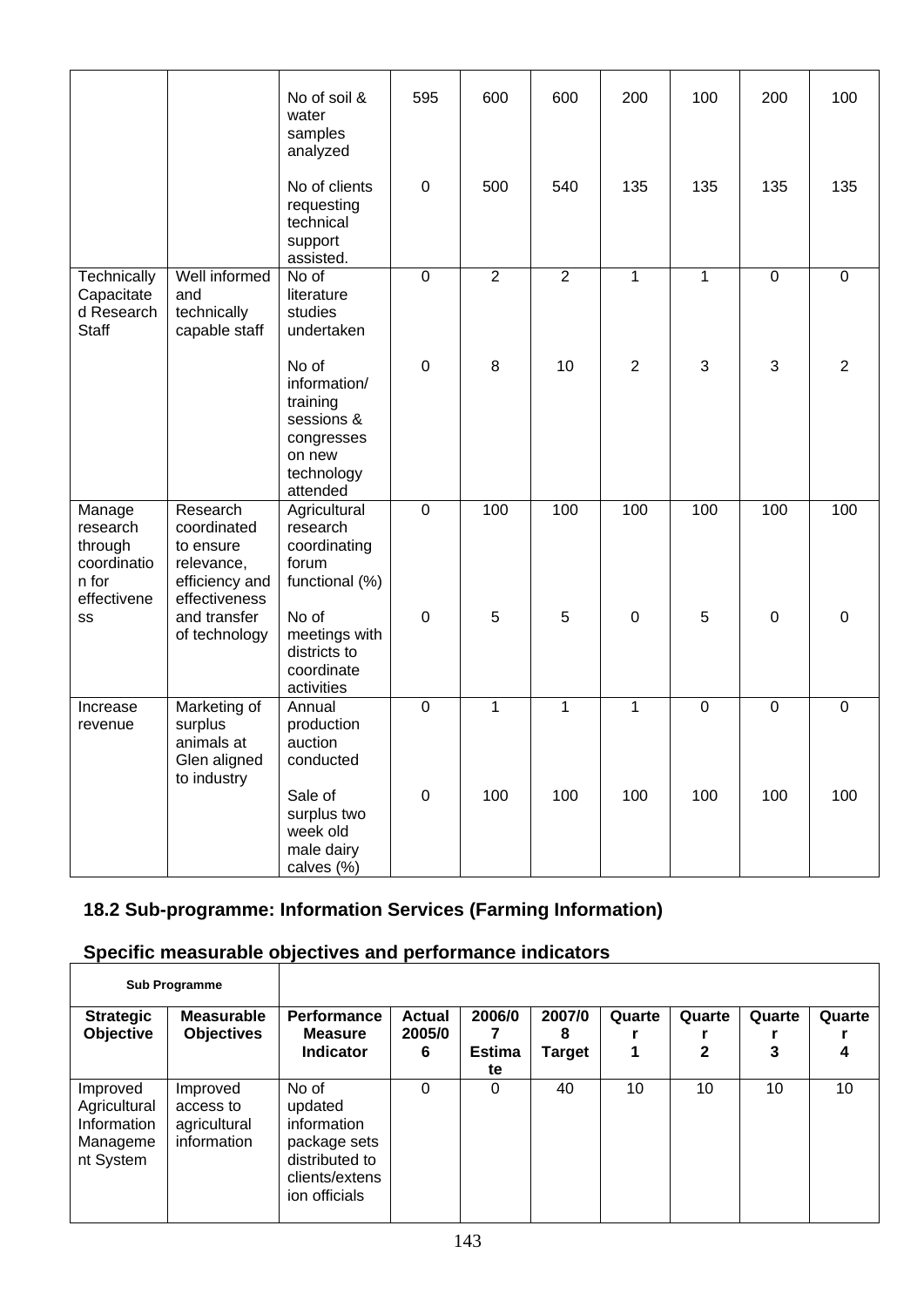|                                                      |                                                        | No of                                                                                               | $\overline{0}$                              | $\overline{12}$                                  | $\overline{12}$                                   | $\overline{3}$                               | $\overline{3}$                               | $\overline{3}$                               | $\overline{3}$                               |
|------------------------------------------------------|--------------------------------------------------------|-----------------------------------------------------------------------------------------------------|---------------------------------------------|--------------------------------------------------|---------------------------------------------------|----------------------------------------------|----------------------------------------------|----------------------------------------------|----------------------------------------------|
|                                                      |                                                        | geographical<br>information<br>datasets<br>developed,<br>acquired or<br>updated                     |                                             |                                                  |                                                   |                                              |                                              |                                              |                                              |
|                                                      |                                                        | No of maps<br>distributed                                                                           | 700                                         | 400                                              | 400                                               | 100                                          | 100                                          | 100                                          | 100                                          |
|                                                      |                                                        | No of atlases<br>distributed                                                                        | $\pmb{0}$                                   | 10                                               | 10                                                | 2                                            | 3                                            | 3                                            | 2                                            |
|                                                      |                                                        | No of<br>datasets<br>distributed<br>electronically                                                  | $\mathbf 0$                                 | 50                                               | 50                                                | 10                                           | 15                                           | 15                                           | 10                                           |
|                                                      |                                                        | A Land<br>Reform<br>database<br>available and<br>maintained<br>(%)                                  | $\pmb{0}$                                   | 80                                               | 90                                                | 83                                           | 86                                           | 88                                           | 90                                           |
| Manage an<br>effective<br>early<br>warning<br>system | An effective<br>early warning<br>system<br>operational | Functional<br>early warning<br>committees<br>(% )                                                   | $\mathbf 0$                                 | $\overline{70}$                                  | 80                                                | $\overline{73}$                              | $\overline{75}$                              | 78                                           | 80                                           |
|                                                      |                                                        | No. of<br>agricultural<br>conditions<br>reports<br>compiled and<br>distributed.                     | 13                                          | 12                                               | 12                                                | 3                                            | 3                                            | 3                                            | $\mathbf{3}$                                 |
|                                                      |                                                        | No of climate<br>reports<br>distributed<br>per district<br>(Hard copies,<br>email and<br>SMS):      |                                             |                                                  |                                                   |                                              |                                              |                                              |                                              |
|                                                      |                                                        | <b>DC 16</b><br><b>DC 17</b><br><b>DC 18</b><br><b>DC 19</b><br><b>DC 20</b><br>Other<br><b>SMS</b> | 159<br>69<br>159<br>288<br>109<br>1813<br>0 | 192<br>120<br>192<br>348<br>132<br>1600<br>11000 | 576<br>132<br>318<br>888<br>186<br>11412<br>36000 | 144<br>33<br>79<br>222<br>46<br>2853<br>9000 | 144<br>33<br>79<br>222<br>46<br>2853<br>9000 | 144<br>33<br>79<br>222<br>46<br>2853<br>9000 | 144<br>33<br>79<br>222<br>46<br>2853<br>9000 |

## **18.3 Sub-programme: Infrastructure Support Services (Glen Farm)**

# **Specific measurable objectives and performance indicators**

 $\overline{1}$ 

| <b>Sub Programme</b>                 |                                 |                                                   |                   |                            |                   |         |         |         |         |
|--------------------------------------|---------------------------------|---------------------------------------------------|-------------------|----------------------------|-------------------|---------|---------|---------|---------|
| <b>Strategic</b><br><b>Objective</b> | Measurable<br><b>Objectives</b> | Performance<br><b>Measure</b><br><b>Indicator</b> | Actual<br>2005/06 | 2006/07<br><b>Estimate</b> | 2007/08<br>Target | Quarter | Quarter | Quarter | Quarter |
| Provide a<br>sufficient<br>range of  | An<br>appropriate<br>range of   | No of<br>documented<br>operating                  |                   |                            |                   |         | າ<br>w  |         |         |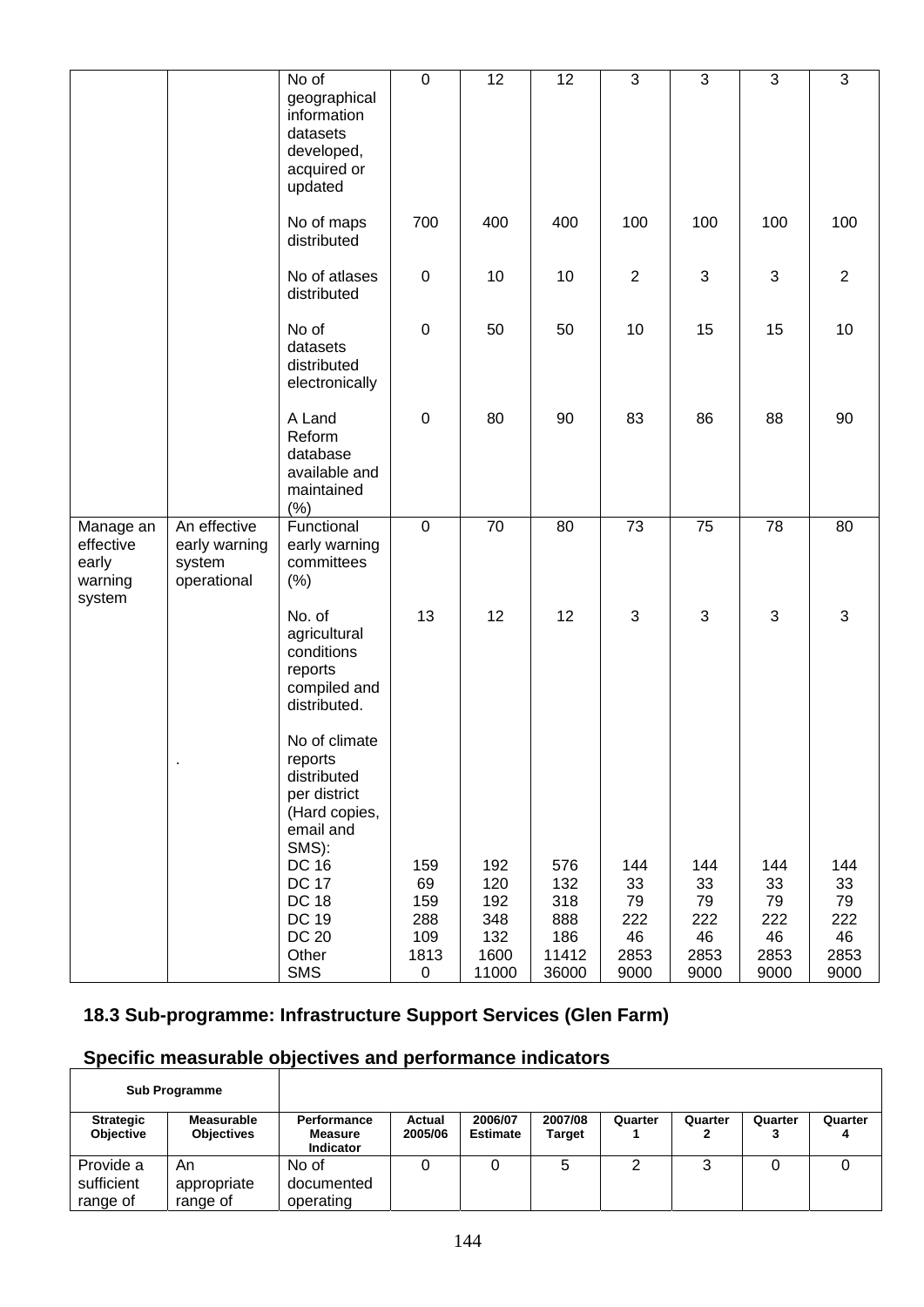| facilities to<br>support<br>research,<br>formal and<br>non-formal<br>training           | facilities<br>provided to<br>support<br>Research,<br>Formal and<br>Non-formal<br>Training<br>activities     | procedures<br>developed for<br>supporting<br>research,<br>formal and<br>non-formal<br>training in<br>place                                                                              |             |                |                |                |                |                |                |
|-----------------------------------------------------------------------------------------|-------------------------------------------------------------------------------------------------------------|-----------------------------------------------------------------------------------------------------------------------------------------------------------------------------------------|-------------|----------------|----------------|----------------|----------------|----------------|----------------|
|                                                                                         |                                                                                                             | No of<br>maintenance<br>activities<br>executed for<br>basic farm<br>infrastructure<br>operating<br>optimally in<br>support of<br>research,<br>formal and<br>non-formal<br>training      | 30          | 30             | 45             | 5              | 20             | 12             | 8              |
|                                                                                         |                                                                                                             | Environment<br>al<br>management<br>compliance<br>with<br>legislation.<br>(% )                                                                                                           | $\mathbf 0$ | $\pmb{0}$      | 100            | 100            | 100            | 100            | 100            |
| Manage<br>information<br>systems on<br>Glen Farm                                        | Physical and<br>financial<br>database for<br>Glen Farm be<br>setup                                          | Management<br>information<br>systems for<br>capturing and<br>utilization of<br>farm records<br>developed,<br>upgraded<br>and<br>maintained<br>(% )                                      | 80          | 50             | 50             | 20             | 30             | 40             | 50             |
| Develop<br>existing<br>and<br>establish<br>appropriate<br>new<br>farming<br>enterprises | Optimization<br>of production<br>while<br>demonstratin<br>g examples<br>of good<br>agricultural<br>practice | Appropriate<br>existing<br>farming<br>enterprises<br>depicting<br>good<br>agricultural<br>practices,<br>improved in<br>support of<br>research,<br>formal and<br>non-formal<br>training. | 1           | $\overline{7}$ | $\overline{7}$ | $\overline{7}$ | $\overline{7}$ | $\overline{7}$ | $\overline{7}$ |
|                                                                                         |                                                                                                             | Appropriate<br>new farming<br>enterprises<br>established                                                                                                                                | $\mathbf 0$ | 1              | 1              | $\pmb{0}$      | 1              | $\mathbf 0$    | $\mathbf 0$    |
| Manage<br>the<br>maintenanc<br>e and                                                    | Types of<br>maintenance<br>and<br>upgrading of                                                              | Electricity,<br>Purified<br>water,<br>Sewerage,                                                                                                                                         | 30          | 40             | 50             | 12             | 12             | 12             | 14             |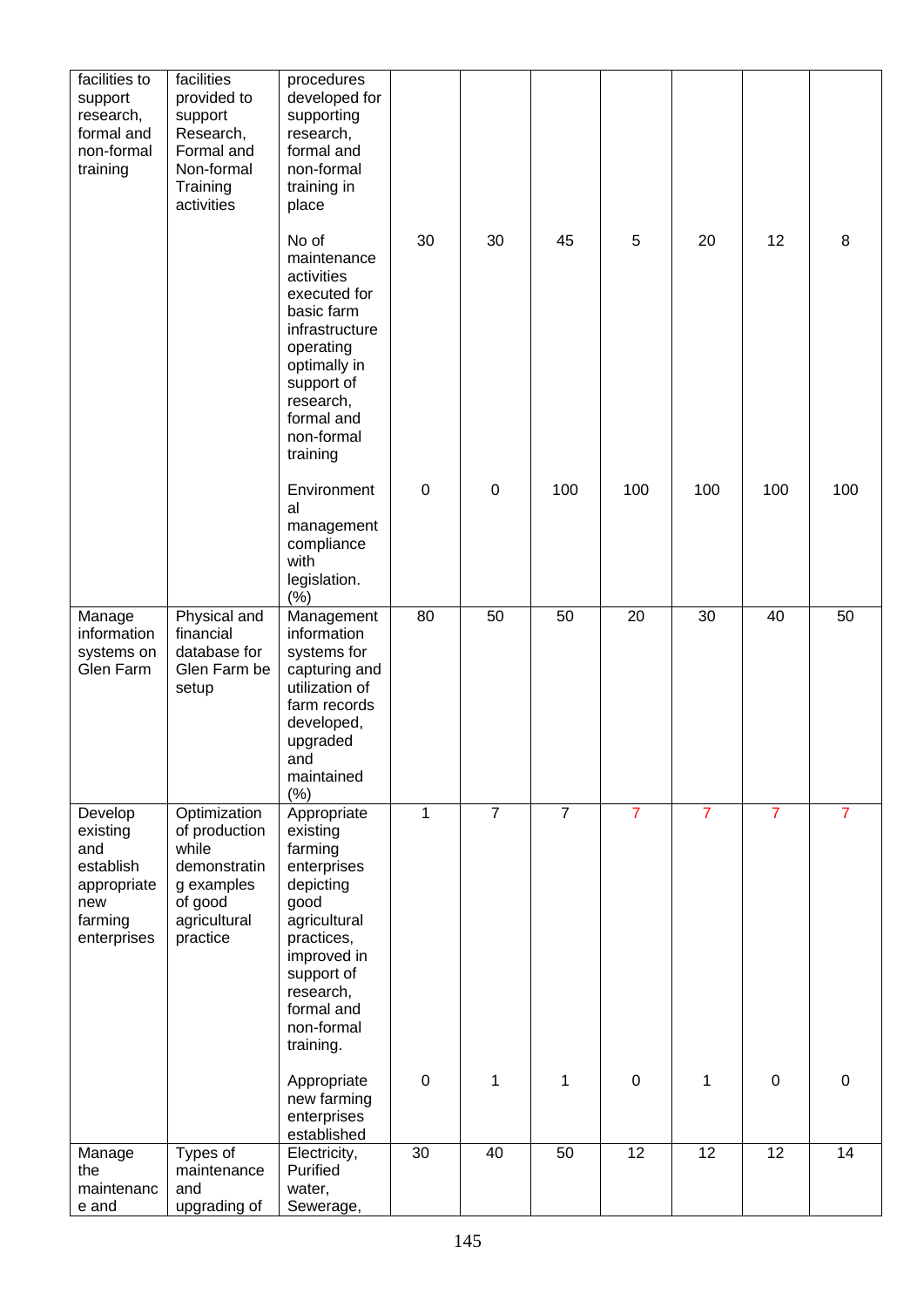| upgrading<br>of campus<br>infrastructu<br>re on<br>Experiment | Glen Campus   Garden,<br>infrastructure<br>on the<br>Experimental<br>farm | grounds and<br>sports<br>facilities<br>upgraded (%) |  |  |  |  |
|---------------------------------------------------------------|---------------------------------------------------------------------------|-----------------------------------------------------|--|--|--|--|
| al farm                                                       |                                                                           |                                                     |  |  |  |  |

# **19. Programme 6: Agricultural Economics**

## **19.1 Sub-programme: Marketing Services**

## **Specific measurable objectives and performance indicators**

| Sub Programme                                                         |                                                                         |                                                                                                                                                        |                          |                                                                                   |                                    |                                 |                                                                |                                                                |                                                              |
|-----------------------------------------------------------------------|-------------------------------------------------------------------------|--------------------------------------------------------------------------------------------------------------------------------------------------------|--------------------------|-----------------------------------------------------------------------------------|------------------------------------|---------------------------------|----------------------------------------------------------------|----------------------------------------------------------------|--------------------------------------------------------------|
| <b>Strategic</b><br>Objective                                         | <b>Measurable</b><br><b>Objectives</b>                                  | Performance<br><b>Measure</b><br>Indicator                                                                                                             | <b>Actual</b><br>2005/06 | 2006/07<br><b>Estimate</b>                                                        | 2007/08<br><b>Target</b>           | Quarter<br>1                    | Quarter<br>$\mathbf{2}$                                        | Quarter<br>3                                                   | Quarter<br>4                                                 |
| Promote<br>sustainable<br>agricultural<br>business<br>developme<br>nt | Conduct a<br>desk study<br>for each<br>district                         | Reports on<br>resource<br>assessment<br>of districts<br>compiled                                                                                       | $\boldsymbol{0}$         | 5                                                                                 | 1                                  | $\mathsf 0$                     | $\boldsymbol{0}$                                               | $\pmb{0}$                                                      | 1                                                            |
|                                                                       |                                                                         | Reports on<br>comparative<br>and<br>competitive<br>advantages<br>of districts<br>compiled                                                              | $\mathbf 0$              | 5                                                                                 | 1                                  | 0                               | $\boldsymbol{0}$                                               | $\mathbf 0$                                                    | 1                                                            |
|                                                                       |                                                                         | Lists on<br>projects with<br>economic<br>potential<br>compiled                                                                                         | $\mathbf 0$              | 5                                                                                 | 1                                  | 0                               | $\boldsymbol{0}$                                               | $\mathbf 0$                                                    | 1                                                            |
|                                                                       | Conduct farm<br>management<br>and<br>production<br>economic<br>research | No. of<br>research<br>projects<br>conducted:<br><b>DC 16</b><br><b>DC 17</b><br><b>DC 18</b><br><b>DC 19</b><br><b>DC 20</b>                           | 36                       | 1<br>1<br>1<br>1<br>1                                                             | 0<br>0<br>0<br>0<br>$\overline{0}$ | 0<br>0<br>0<br>$\mathsf 0$<br>0 | 0<br>$\pmb{0}$<br>$\mathbf 0$<br>$\mathbf 0$<br>$\overline{0}$ | 0<br>$\mathbf 0$<br>$\pmb{0}$<br>$\mathbf 0$<br>$\overline{0}$ | 0<br>$\pmb{0}$<br>$\mathbf 0$<br>$\pmb{0}$<br>$\overline{0}$ |
|                                                                       |                                                                         | No. of farm<br>evaluations<br>conducted:<br><b>DC 16</b><br><b>DC 17</b><br><b>DC 18</b><br><b>DC 19</b><br><b>DC 20</b><br>No. of pre-<br>feasibility | 26                       | $\overline{7}$<br>17<br>$\ensuremath{\mathsf{3}}$<br>$\overline{\mathbf{4}}$<br>5 | 1<br>1                             | 0<br>0<br>0<br>0<br>$\mathbf 0$ | 0<br>0<br>0<br>0<br>$\overline{0}$                             | 0<br>0<br>$\pmb{0}$<br>0<br>$\overline{0}$                     |                                                              |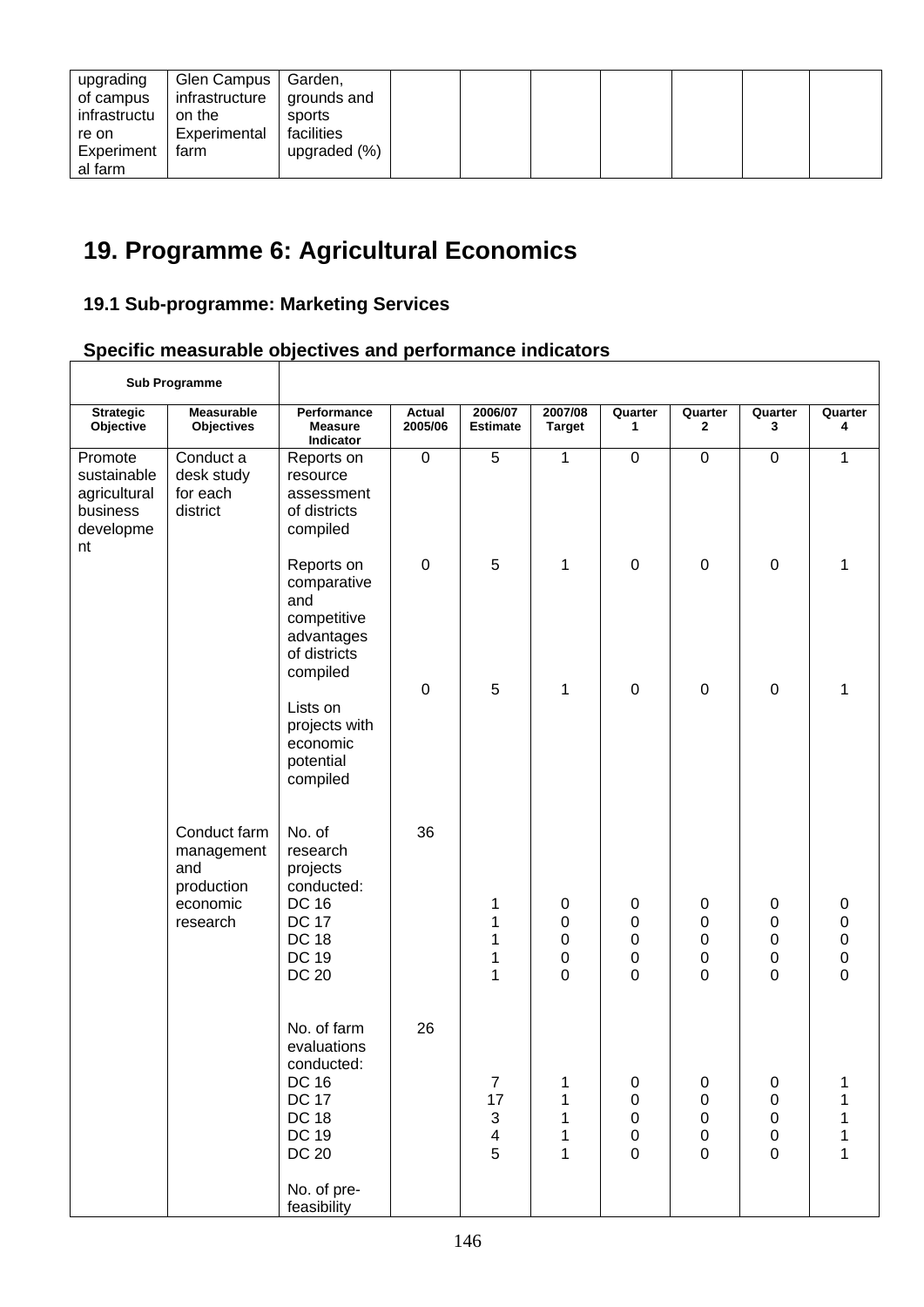|                                                              | studies<br>compiled:<br><b>DC 16</b><br><b>DC 17</b><br><b>DC 18</b><br><b>DC 19</b><br><b>DC 20</b>                                                      | $\pmb{0}$<br>$\pmb{0}$<br>$\pmb{0}$<br>$\pmb{0}$<br>$\mathbf 0$      | 25<br>20<br>16<br>18<br>16                                                               | $\overline{2}$<br>$\overline{c}$<br>$\begin{array}{c} 2 \\ 2 \\ 2 \end{array}$                   | 0<br>$\boldsymbol{0}$<br>$\pmb{0}$<br>$\pmb{0}$<br>$\mathsf 0$ | 0<br>$\pmb{0}$<br>$\mathbf 0$<br>$\mathsf 0$<br>$\overline{0}$      | 1<br>1<br>$\mathbf{1}$<br>$\mathbf{1}$<br>$\mathbf{1}$ | 1<br>1<br>1<br>$\mathbf 1$<br>$\mathbf{1}$                             |
|--------------------------------------------------------------|-----------------------------------------------------------------------------------------------------------------------------------------------------------|----------------------------------------------------------------------|------------------------------------------------------------------------------------------|--------------------------------------------------------------------------------------------------|----------------------------------------------------------------|---------------------------------------------------------------------|--------------------------------------------------------|------------------------------------------------------------------------|
|                                                              | No. of<br>feasibility and<br>viability<br>studies<br>compiled:<br><b>DC 16</b><br><b>DC 17</b><br><b>DC 18</b><br><b>DC 19</b><br><b>DC 20</b>            | 237                                                                  | 20<br>16<br>12<br>15<br>13                                                               | $\overline{c}$<br>$\begin{array}{c}\n2 \\ 2 \\ 2\n\end{array}$                                   | 0<br>$\mathbf 0$<br>$\pmb{0}$<br>$\pmb{0}$<br>$\mathsf 0$      | 0<br>$\pmb{0}$<br>$\mathbf 0$<br>$\mathsf 0$<br>$\mathbf 0$         | 1<br>1<br>$\mathbf{1}$<br>$\mathbf{1}$<br>$\mathbf{1}$ | 1<br>1<br>1<br>$\mathbf 1$<br>$\mathbf{1}$                             |
|                                                              | No. of<br>business<br>plans<br>developed:<br><b>DC 16</b><br><b>DC 17</b><br><b>DC 18</b><br><b>DC 19</b><br><b>DC 20</b>                                 | 237                                                                  | 20<br>16<br>12<br>15<br>13                                                               | $\overline{\mathbf{c}}$<br>$\overline{\mathbf{c}}$<br>$\begin{array}{c} 2 \\ 2 \\ 2 \end{array}$ | 0<br>$\pmb{0}$<br>$\pmb{0}$<br>$\pmb{0}$<br>$\pmb{0}$          | 0<br>$\pmb{0}$<br>$\mathsf 0$<br>$\mathsf{O}\xspace$<br>$\mathbf 0$ | 1<br>$\mathbf 1$<br>1<br>$\mathbf 1$<br>$\mathbf{1}$   | 1<br>1<br>1<br>1<br>$\mathbf{1}$                                       |
|                                                              | No. of<br>business<br>plans<br>evaluated:<br><b>DC 16</b><br><b>DC 17</b><br><b>DC 18</b><br><b>DC 19</b><br><b>DC 20</b>                                 | 26                                                                   | 5<br>$\frac{5}{5}$<br>5<br>5                                                             | 5<br>$\frac{5}{5}$<br>5<br>5                                                                     | 1<br>1<br>$\mathbf 1$<br>$\overline{1}$<br>1                   | 1<br>1<br>1<br>$\mathbf{1}$<br>$\mathbf{1}$                         | $\mathbf{1}$<br>$\mathbf 1$<br>1<br>1<br>1             | $\begin{array}{c} 2 \\ 2 \\ 2 \\ 2 \end{array}$<br>$\overline{2}$      |
| Provide<br>support to<br>farmer<br>settlement<br>initiatives | No. of<br>projects<br>successfully<br>linked to<br>sources of<br>finance:<br><b>DC 16</b><br><b>DC 17</b><br><b>DC 18</b><br><b>DC 19</b><br><b>DC 20</b> | $\pmb{0}$<br>$\pmb{0}$<br>$\pmb{0}$<br>$\pmb{0}$<br>$\overline{0}$   | $\mathbf 5$<br>5<br>$\overline{\mathbf{4}}$<br>$\overline{\mathbf{4}}$<br>$\overline{4}$ | 4<br>4<br>$\overline{\mathbf{4}}$<br>$\overline{\mathbf{4}}$<br>$\overline{4}$                   | 1<br>1<br>1<br>1<br>1                                          | 1<br>1<br>1<br>1<br>$\mathbf{1}$                                    | 1<br>1<br>1<br>1<br>$\mathbf{1}$                       | 1<br>1<br>1<br>$\overline{1}$                                          |
|                                                              | No. of farm<br>management<br>courses<br>presented:<br><b>DC 16</b><br><b>DC 17</b><br><b>DC 18</b><br><b>DC 19</b><br><b>DC 20</b>                        | $\pmb{0}$<br>$\boldsymbol{0}$<br>$\pmb{0}$<br>$\pmb{0}$<br>$\pmb{0}$ | 1<br>1                                                                                   | 1<br>1<br>1<br>1<br>1                                                                            | 0<br>$\pmb{0}$<br>$\pmb{0}$<br>$\pmb{0}$<br>0                  | 0<br>0<br>0<br>$\,0\,$<br>0                                         | 1<br>1<br>1<br>1<br>1                                  | 0<br>$\pmb{0}$<br>$\begin{array}{c} 0 \\ 0 \end{array}$<br>$\mathsf 0$ |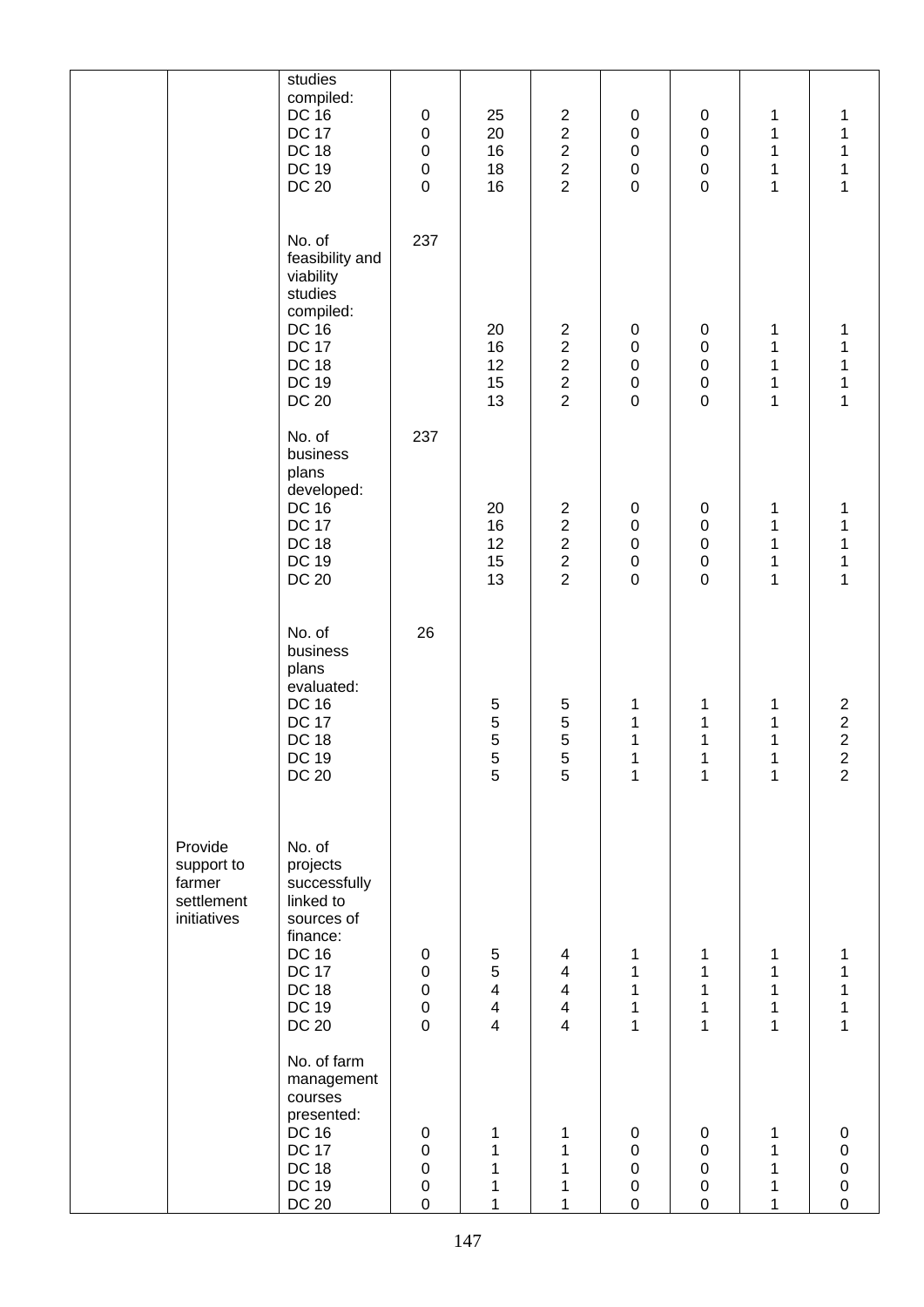| $\mathbf 0$<br>5<br>$\overline{2}$<br>$\mathbf{1}$<br>No. of client<br>$\mathbf 0$<br>1<br>$\mathbf 0$<br>Promote<br>AgriBEE<br>consultation<br>development<br>sessions<br>5<br>$\pmb{0}$<br>5<br>$\mathbf 0$<br>$\overline{2}$<br>1<br>$\overline{2}$<br>No. of<br>linkages<br>established<br>No. of client<br>$\pmb{0}$<br>3<br>$\overline{2}$<br>1<br>Promote the<br>$\mathbf 0$<br>1<br>$\pmb{0}$<br>establishmen<br>consultation<br>t of<br>sessions<br>agricultural<br>$\mathbf{3}$<br>No. of<br>$\overline{2}$<br>$\mathbf 0$<br>$\mathbf 0$<br>$\mathbf 0$<br>1<br>1<br>cooperatives<br>initiatives<br>supported<br>No. of<br>Develop and<br>maintain<br>enterprise<br>agricultural<br>budgets<br>economic<br>(COMBUD)<br>tools, aids<br>developed<br>and criteria<br>and updated:<br><b>DC 16</b><br>20<br>10<br>$\overline{c}$<br>$\overline{c}$<br>$\ensuremath{\mathsf{3}}$<br>$\begin{array}{c} 3 \\ 3 \\ 3 \\ 3 \end{array}$<br>6<br>3<br><b>DC 17</b><br>$\boldsymbol{2}$<br>$\overline{c}$<br>10<br>10<br>$\pmb{0}$<br>3<br>$\boldsymbol{2}$<br>$\boldsymbol{2}$<br><b>DC 18</b><br>10<br>30<br>10<br>$\sqrt{2}$<br>$\mathsf 3$<br>$\boldsymbol{2}$<br><b>DC 19</b><br>$\ensuremath{\mathsf{3}}$<br>25<br>10<br>3<br>$\overline{2}$<br>$\overline{2}$<br>$\overline{2}$<br><b>DC 20</b><br>25<br>10<br>No. of<br>commercial<br>farmers study<br>groups<br>supported:<br><b>DC 16</b><br>$\overline{c}$<br>$\boldsymbol{2}$<br>$\boldsymbol{2}$<br>$\pmb{0}$<br>$\overline{2}$<br>0<br>0<br><b>DC 17</b><br>0<br>0<br>$\pmb{0}$<br>0<br>$\pmb{0}$<br>0<br>0<br><b>DC 18</b><br>$\boldsymbol{0}$<br>$\boldsymbol{0}$<br>$\pmb{0}$<br>$\pmb{0}$<br>$\pmb{0}$<br>0<br>$\pmb{0}$<br>$\pmb{0}$<br><b>DC 19</b><br>$\boldsymbol{0}$<br>$\boldsymbol{0}$<br>$\pmb{0}$<br>0<br>0<br>0<br>$\mathbf 0$<br>$\mathsf 0$<br><b>DC 20</b><br>$\mathbf 0$<br>$\mathbf 0$<br>$\mathbf 0$<br>$\mathbf 0$<br>0<br>No. of newly<br>established<br>emerging<br>farmer study<br>groups<br>supported:<br><b>DC 16</b><br>$\overline{c}$<br>$\pmb{0}$<br>$\pmb{0}$<br>1<br>0<br>0<br>1<br>$\overline{c}$<br><b>DC 17</b><br>$\boldsymbol{0}$<br>$\pmb{0}$<br>1<br>0<br>1<br>0<br><b>DC 18</b><br>$\overline{\mathbf{c}}$<br>$\boldsymbol{0}$<br>0<br>$\mathsf{O}\xspace$<br>1<br>1<br>0<br>$\overline{2}$<br>$\pmb{0}$<br><b>DC 19</b><br>0<br>0<br>0<br>1<br>1<br>$\mathbf 2$<br><b>DC 20</b><br>$\boldsymbol{0}$<br>$\pmb{0}$<br>$\pmb{0}$<br>0<br>1<br>1<br>$\overline{0}$<br>$\mathbf{1}$<br>$\overline{0}$<br>$\overline{0}$<br>$\overline{0}$<br>$\overline{0}$<br>$\overline{0}$<br>Conduct<br>No. of reports<br>Create an<br>situation<br>compiled on<br>environme<br>nt to<br>analysis<br>current<br>situation in<br>regarding<br>expand<br>Province<br>agro-<br>agro-<br>processing in<br>processing |            |              |                |   |   |           |           |                  |   |   |
|--------------------------------------------------------------------------------------------------------------------------------------------------------------------------------------------------------------------------------------------------------------------------------------------------------------------------------------------------------------------------------------------------------------------------------------------------------------------------------------------------------------------------------------------------------------------------------------------------------------------------------------------------------------------------------------------------------------------------------------------------------------------------------------------------------------------------------------------------------------------------------------------------------------------------------------------------------------------------------------------------------------------------------------------------------------------------------------------------------------------------------------------------------------------------------------------------------------------------------------------------------------------------------------------------------------------------------------------------------------------------------------------------------------------------------------------------------------------------------------------------------------------------------------------------------------------------------------------------------------------------------------------------------------------------------------------------------------------------------------------------------------------------------------------------------------------------------------------------------------------------------------------------------------------------------------------------------------------------------------------------------------------------------------------------------------------------------------------------------------------------------------------------------------------------------------------------------------------------------------------------------------------------------------------------------------------------------------------------------------------------------------------------------------------------------------------------------------------------------------------------------------------------------------------------------------------------------------------------------------------------------------------------------------------------------------------------------------------------------------------------------------------------------------------------------|------------|--------------|----------------|---|---|-----------|-----------|------------------|---|---|
|                                                                                                                                                                                                                                                                                                                                                                                                                                                                                                                                                                                                                                                                                                                                                                                                                                                                                                                                                                                                                                                                                                                                                                                                                                                                                                                                                                                                                                                                                                                                                                                                                                                                                                                                                                                                                                                                                                                                                                                                                                                                                                                                                                                                                                                                                                                                                                                                                                                                                                                                                                                                                                                                                                                                                                                                        |            |              |                |   |   |           |           |                  |   |   |
|                                                                                                                                                                                                                                                                                                                                                                                                                                                                                                                                                                                                                                                                                                                                                                                                                                                                                                                                                                                                                                                                                                                                                                                                                                                                                                                                                                                                                                                                                                                                                                                                                                                                                                                                                                                                                                                                                                                                                                                                                                                                                                                                                                                                                                                                                                                                                                                                                                                                                                                                                                                                                                                                                                                                                                                                        |            |              |                |   |   |           |           |                  |   |   |
|                                                                                                                                                                                                                                                                                                                                                                                                                                                                                                                                                                                                                                                                                                                                                                                                                                                                                                                                                                                                                                                                                                                                                                                                                                                                                                                                                                                                                                                                                                                                                                                                                                                                                                                                                                                                                                                                                                                                                                                                                                                                                                                                                                                                                                                                                                                                                                                                                                                                                                                                                                                                                                                                                                                                                                                                        |            |              |                |   |   |           |           |                  |   |   |
|                                                                                                                                                                                                                                                                                                                                                                                                                                                                                                                                                                                                                                                                                                                                                                                                                                                                                                                                                                                                                                                                                                                                                                                                                                                                                                                                                                                                                                                                                                                                                                                                                                                                                                                                                                                                                                                                                                                                                                                                                                                                                                                                                                                                                                                                                                                                                                                                                                                                                                                                                                                                                                                                                                                                                                                                        |            |              |                |   |   |           |           |                  |   |   |
|                                                                                                                                                                                                                                                                                                                                                                                                                                                                                                                                                                                                                                                                                                                                                                                                                                                                                                                                                                                                                                                                                                                                                                                                                                                                                                                                                                                                                                                                                                                                                                                                                                                                                                                                                                                                                                                                                                                                                                                                                                                                                                                                                                                                                                                                                                                                                                                                                                                                                                                                                                                                                                                                                                                                                                                                        |            |              |                |   |   |           |           |                  |   |   |
|                                                                                                                                                                                                                                                                                                                                                                                                                                                                                                                                                                                                                                                                                                                                                                                                                                                                                                                                                                                                                                                                                                                                                                                                                                                                                                                                                                                                                                                                                                                                                                                                                                                                                                                                                                                                                                                                                                                                                                                                                                                                                                                                                                                                                                                                                                                                                                                                                                                                                                                                                                                                                                                                                                                                                                                                        |            |              |                |   |   |           |           |                  |   |   |
|                                                                                                                                                                                                                                                                                                                                                                                                                                                                                                                                                                                                                                                                                                                                                                                                                                                                                                                                                                                                                                                                                                                                                                                                                                                                                                                                                                                                                                                                                                                                                                                                                                                                                                                                                                                                                                                                                                                                                                                                                                                                                                                                                                                                                                                                                                                                                                                                                                                                                                                                                                                                                                                                                                                                                                                                        |            |              |                |   |   |           |           |                  |   |   |
|                                                                                                                                                                                                                                                                                                                                                                                                                                                                                                                                                                                                                                                                                                                                                                                                                                                                                                                                                                                                                                                                                                                                                                                                                                                                                                                                                                                                                                                                                                                                                                                                                                                                                                                                                                                                                                                                                                                                                                                                                                                                                                                                                                                                                                                                                                                                                                                                                                                                                                                                                                                                                                                                                                                                                                                                        | activities | the Province | No. of reports | 0 | 1 | $\pmb{0}$ | $\pmb{0}$ | $\boldsymbol{0}$ | 0 | 0 |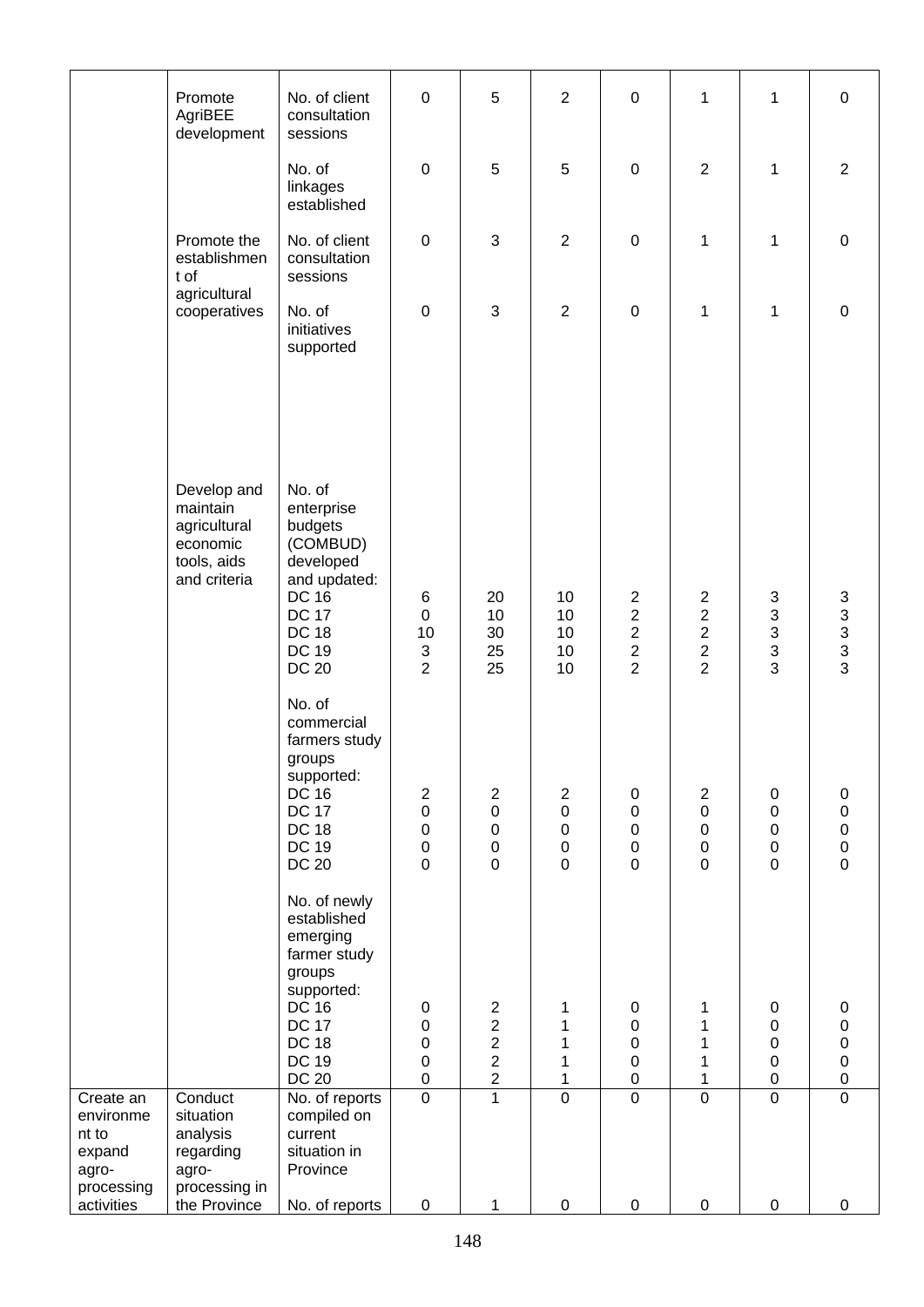| and<br>improve  |                               | compiled on<br>agri-supply    |                                      |                                 |                             |                               |                               |                            |                                            |
|-----------------|-------------------------------|-------------------------------|--------------------------------------|---------------------------------|-----------------------------|-------------------------------|-------------------------------|----------------------------|--------------------------------------------|
| market          |                               | chains in                     |                                      |                                 |                             |                               |                               |                            |                                            |
| developme<br>nt |                               | retail sector                 |                                      |                                 |                             |                               |                               |                            |                                            |
|                 | Compile an<br>agro-           | No. of<br>steering            | 5                                    | 8                               | $\overline{2}$              | $\mathbf 0$                   | $\mathbf 1$                   | $\mathsf 0$                | 1                                          |
|                 | processing                    | committee                     |                                      |                                 |                             |                               |                               |                            |                                            |
|                 | strategy for<br>the Province  | meetings                      |                                      |                                 |                             |                               |                               |                            |                                            |
|                 |                               | No. of<br>implementati        | $\mathbf 0$                          | $\mathbf{1}$                    | 1                           | $\mathbf 0$                   | $\mathbf 0$                   | $\boldsymbol{0}$           | 1                                          |
|                 |                               | on plans                      |                                      |                                 |                             |                               |                               |                            |                                            |
|                 | Viable and<br>sustainable     | compiled                      |                                      |                                 |                             |                               |                               |                            |                                            |
|                 | agro-<br>processing           | No. of agro-<br>processing    |                                      |                                 |                             |                               |                               |                            |                                            |
|                 | businesses                    | projects                      |                                      |                                 |                             |                               |                               |                            |                                            |
|                 |                               | established<br>and            |                                      |                                 |                             |                               |                               |                            |                                            |
|                 |                               | implemented:<br><b>DC 16</b>  | 0                                    | 1                               | $\pmb{0}$                   | $\pmb{0}$                     | 0                             | 0                          | 0                                          |
|                 |                               | <b>DC 17</b>                  | $\boldsymbol{0}$                     | 3                               | $\pmb{0}$                   | $\boldsymbol{0}$              | $\pmb{0}$                     | $\mathsf 0$                | $\pmb{0}$                                  |
|                 |                               | <b>DC 18</b><br><b>DC 19</b>  | $\boldsymbol{0}$<br>$\boldsymbol{0}$ | $\pmb{0}$<br>$\overline{c}$     | $\pmb{0}$<br>$\mathbf 0$    | $\pmb{0}$<br>$\mathbf 0$      | $\pmb{0}$<br>$\mathbf 0$      | $\mathbf 0$<br>$\mathsf 0$ | $\begin{array}{c} 0 \\ 0 \end{array}$      |
|                 |                               | <b>DC 20</b>                  | $\overline{0}$                       | $\overline{1}$                  | $\overline{0}$              | $\overline{0}$                | $\overline{0}$                | $\overline{0}$             | $\mathbf 0$                                |
|                 |                               | No. of<br>training            |                                      |                                 |                             |                               |                               |                            |                                            |
|                 |                               | sessions on                   |                                      |                                 |                             |                               |                               |                            |                                            |
|                 |                               | value adding<br>facilitated:  |                                      |                                 |                             |                               |                               |                            |                                            |
|                 |                               | <b>DC 16</b><br><b>DC 17</b>  | $\pmb{0}$<br>$\boldsymbol{0}$        | $\ensuremath{\mathsf{3}}$<br>10 | $\pmb{0}$<br>$\pmb{0}$      | $\boldsymbol{0}$<br>$\pmb{0}$ | 0<br>$\pmb{0}$                | 0<br>0                     | 0<br>0                                     |
|                 | Explore                       | <b>DC 18</b><br><b>DC 19</b>  | $\boldsymbol{0}$                     | $\ensuremath{\mathsf{3}}$       | $\pmb{0}$                   | $\pmb{0}$                     | $\mathbf 0$                   | $\mathsf 0$                | $\mathbf 0$                                |
|                 | potential local<br>and        | <b>DC 20</b>                  | $\boldsymbol{0}$<br>$\overline{0}$   | 4<br>4                          | $\pmb{0}$<br>$\overline{0}$ | $\pmb{0}$<br>$\mathbf 0$      | $\mathbf 0$<br>$\overline{0}$ | 0<br>$\mathbf 0$           | $\pmb{0}$<br>$\overline{0}$                |
|                 | international<br>markets and  |                               |                                      |                                 |                             |                               |                               |                            |                                            |
|                 | value adding<br>opportunities | No. of reports<br>on          | $\mathbf 0$                          | $\overline{\mathbf{4}}$         | 1                           | $\mathbf 0$                   | $\mathbf 0$                   | $\mathsf 0$                | 1                                          |
|                 |                               | international                 |                                      |                                 |                             |                               |                               |                            |                                            |
|                 |                               | and national<br>market trends |                                      |                                 |                             |                               |                               |                            |                                            |
|                 | Conduct<br>agricultural       | No. of reports                | $\pmb{0}$                            | $\overline{2}$                  | 1                           | $\mathbf 0$                   | $\mathbf 0$                   | $\pmb{0}$                  | 1                                          |
|                 | marketing                     | on niche<br>markets           |                                      |                                 |                             |                               |                               |                            |                                            |
|                 | research                      |                               |                                      |                                 |                             |                               |                               |                            |                                            |
|                 |                               | No. of                        |                                      |                                 |                             |                               |                               |                            |                                            |
|                 |                               | research<br>projects          |                                      |                                 |                             |                               |                               |                            |                                            |
|                 | Promotion                     | conducted:                    |                                      |                                 |                             |                               |                               |                            |                                            |
|                 | and support<br>of access to   | <b>DC 16</b><br><b>DC 17</b>  | $\pmb{0}$<br>$\boldsymbol{0}$        | 1<br>1                          | $\pmb{0}$<br>$\pmb{0}$      | $\pmb{0}$<br>$\pmb{0}$        | $\pmb{0}$<br>$\pmb{0}$        | 0<br>0                     | 0<br>0                                     |
|                 | markets                       | <b>DC 18</b><br><b>DC 19</b>  | $\overline{c}$<br>$\mathbf 0$        | 1<br>1                          | $\pmb{0}$<br>$\pmb{0}$      | $\pmb{0}$<br>$\pmb{0}$        | 0<br>$\pmb{0}$                | 0<br>$\mathsf 0$           | $\begin{array}{c} 0 \\ 0 \\ 0 \end{array}$ |
|                 |                               | <b>DC 20</b>                  | 1                                    | 1                               | $\mathbf 0$                 | $\mathbf 0$                   | $\overline{0}$                | $\mathbf 0$                |                                            |
|                 |                               | No. of                        |                                      |                                 |                             |                               |                               |                            |                                            |
|                 |                               | projects<br>successfully      |                                      |                                 |                             |                               |                               |                            |                                            |
|                 |                               | linked to                     |                                      |                                 |                             |                               |                               |                            |                                            |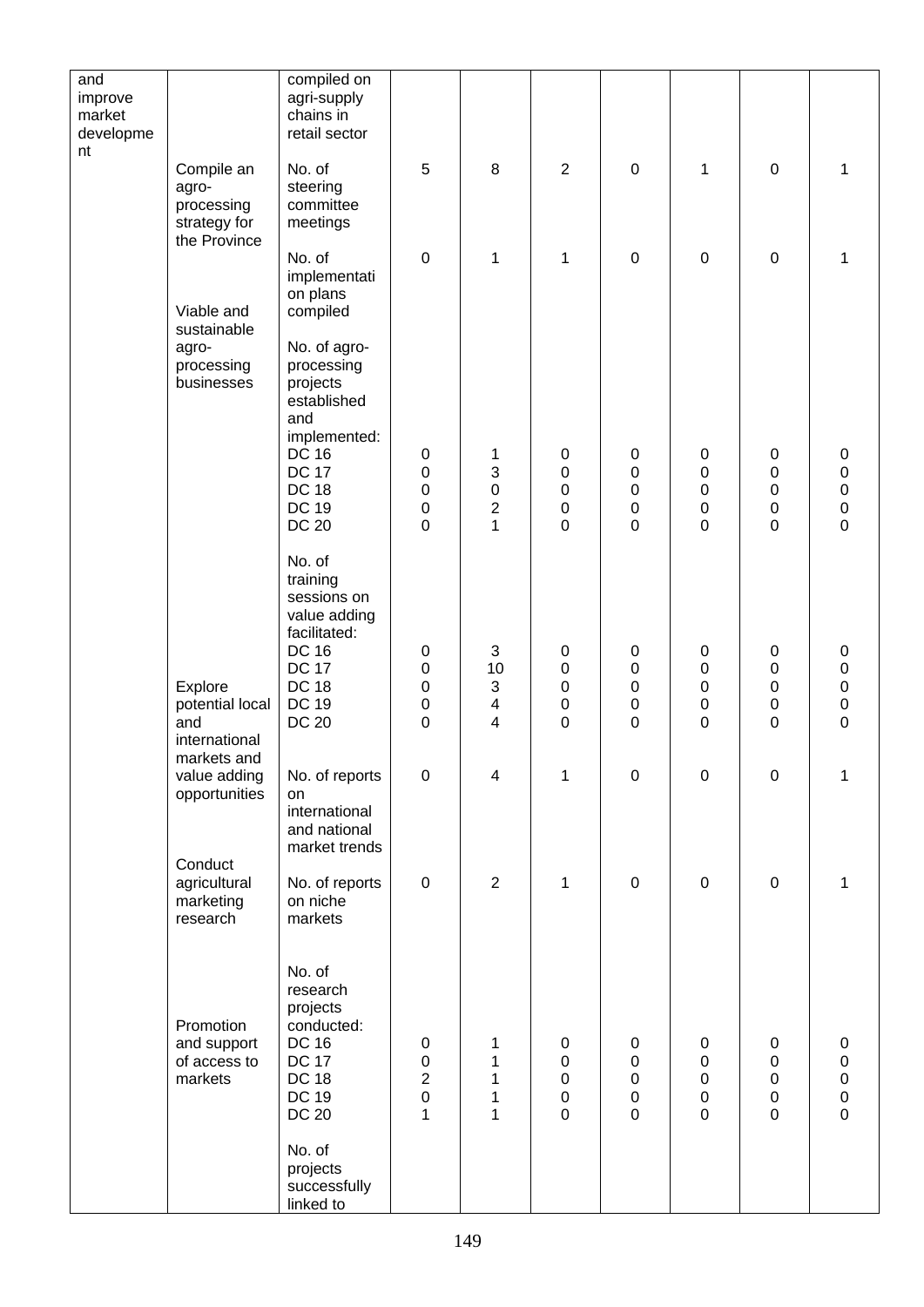|                                                               |                                                                                                                                             | agricultural<br>markets:<br><b>DC 16</b><br><b>DC 17</b><br><b>DC 18</b><br><b>DC 19</b><br><b>DC 20</b>                                                                                           | $\pmb{0}$<br>0<br>0<br>0<br>$\overline{0}$                                                                    | 1<br>1<br>1<br>1<br>1            | 1<br>1<br>1<br>1<br>1                          | $\pmb{0}$<br>0<br>$\mathbf 0$<br>$\mathbf 0$<br>$\mathbf 0$ | $\pmb{0}$<br>0<br>0<br>$\pmb{0}$<br>$\mathbf 0$                                                | $\pmb{0}$<br>$\boldsymbol{0}$<br>$\boldsymbol{0}$<br>0<br>$\overline{0}$       | 1<br>1<br>1<br>1<br>1                                                        |
|---------------------------------------------------------------|---------------------------------------------------------------------------------------------------------------------------------------------|----------------------------------------------------------------------------------------------------------------------------------------------------------------------------------------------------|---------------------------------------------------------------------------------------------------------------|----------------------------------|------------------------------------------------|-------------------------------------------------------------|------------------------------------------------------------------------------------------------|--------------------------------------------------------------------------------|------------------------------------------------------------------------------|
|                                                               |                                                                                                                                             | No. of<br>courses on<br>basic<br>principles of<br>agricultural<br>marketing<br>presented:<br><b>DC 16</b><br><b>DC 17</b><br><b>DC 18</b><br><b>DC 19</b><br><b>DC 20</b>                          | 0<br>0<br>$\mathbf 0$<br>$\boldsymbol{0}$<br>$\boldsymbol{0}$                                                 | 1<br>1<br>1<br>1<br>1            | 1<br>0<br>$\boldsymbol{0}$<br>1<br>$\mathbf 0$ | 0<br>0<br>$\boldsymbol{0}$<br>$\mathbf 0$<br>$\mathsf 0$    | 1<br>0<br>$\pmb{0}$<br>1<br>$\mathsf 0$                                                        | 0<br>0<br>$\mathbf 0$<br>$\mathbf 0$<br>$\pmb{0}$                              | 0<br>$\mathsf 0$<br>$\mathbf 0$<br>$\mathsf 0$<br>$\mathbf 0$                |
| Provide an<br>agricultural<br>economic<br>advisory<br>service | Preparation<br>and proactive<br>dissemination<br>of agricultural<br>economic<br>and related<br>information<br>and<br>rendering of<br>advice | No. of client<br>consultation<br>sessions on<br>farm<br>management/<br>production<br>economics<br>issues:<br><b>DC 16</b><br><b>DC 17</b><br><b>DC 18</b><br><b>DC 19</b><br><b>DC 20</b><br>Other | 0<br>0<br>0<br>$\boldsymbol{0}$<br>$\boldsymbol{0}$<br>$\mathbf 0$                                            | 30<br>30<br>30<br>30<br>30<br>30 | 10<br>10<br>10<br>10<br>10<br>10               | $2222$<br>$222$<br>$\overline{2}$                           | $\overline{c}$<br>$\overline{\mathbf{c}}$<br>$\frac{2}{2}$<br>$\overline{2}$<br>$\overline{2}$ | 3<br>$\ensuremath{\mathsf{3}}$<br>$\mathsf 3$<br>3<br>$\mathbf{3}$<br>3        | 3333333                                                                      |
|                                                               |                                                                                                                                             | No. of client<br>consultation<br>sessions on<br>agricultural<br>marketing<br>issues:<br><b>DC 16</b><br><b>DC 17</b><br><b>DC 18</b><br><b>DC 19</b><br><b>DC 20</b><br>Other                      | $\pmb{0}$<br>$\boldsymbol{0}$<br>$\boldsymbol{0}$<br>$\boldsymbol{0}$<br>$\boldsymbol{0}$<br>$\boldsymbol{0}$ | 6<br>6<br>6<br>6<br>6<br>6       | 1<br>1<br>1<br>1<br>1<br>$\overline{2}$        | 1<br>$\mathbf 1$<br>$\mathbf 1$<br>1<br>$\mathbf 1$<br>1    | $\pmb{0}$<br>$\pmb{0}$<br>$\mathbf 0$<br>$\mathbf 0$<br>$\mathbf 0$<br>1                       | $\pmb{0}$<br>$\mathbf 0$<br>$\pmb{0}$<br>$\pmb{0}$<br>$\pmb{0}$<br>$\mathbf 0$ | 0<br>$\mathsf 0$<br>$\mathsf 0$<br>$\mathbf 0$<br>$\mathsf 0$<br>$\mathsf 0$ |
|                                                               |                                                                                                                                             | No. of<br>dissemination<br>mechanisms<br>used                                                                                                                                                      | $\boldsymbol{0}$                                                                                              | 0                                | 5                                              | 5                                                           | 5                                                                                              | 5                                                                              | 5                                                                            |
|                                                               |                                                                                                                                             | No. of<br>recipients of<br>information                                                                                                                                                             | $\boldsymbol{0}$                                                                                              | $\pmb{0}$                        | 200                                            | 50                                                          | 50                                                                                             | 50                                                                             | 50                                                                           |
| Manage<br>stakeholder<br>relationship<br>${\sf s}$            | Establishmen<br>t and<br>maintenance<br>of agricultural<br>economic<br>linkages with<br>stakeholders                                        | Intra-<br>departmental<br>linkages<br>established<br>and<br>maintained<br>(% )                                                                                                                     | 100                                                                                                           | 100                              | 100                                            | 25                                                          | 50                                                                                             | $\overline{75}$                                                                | 100                                                                          |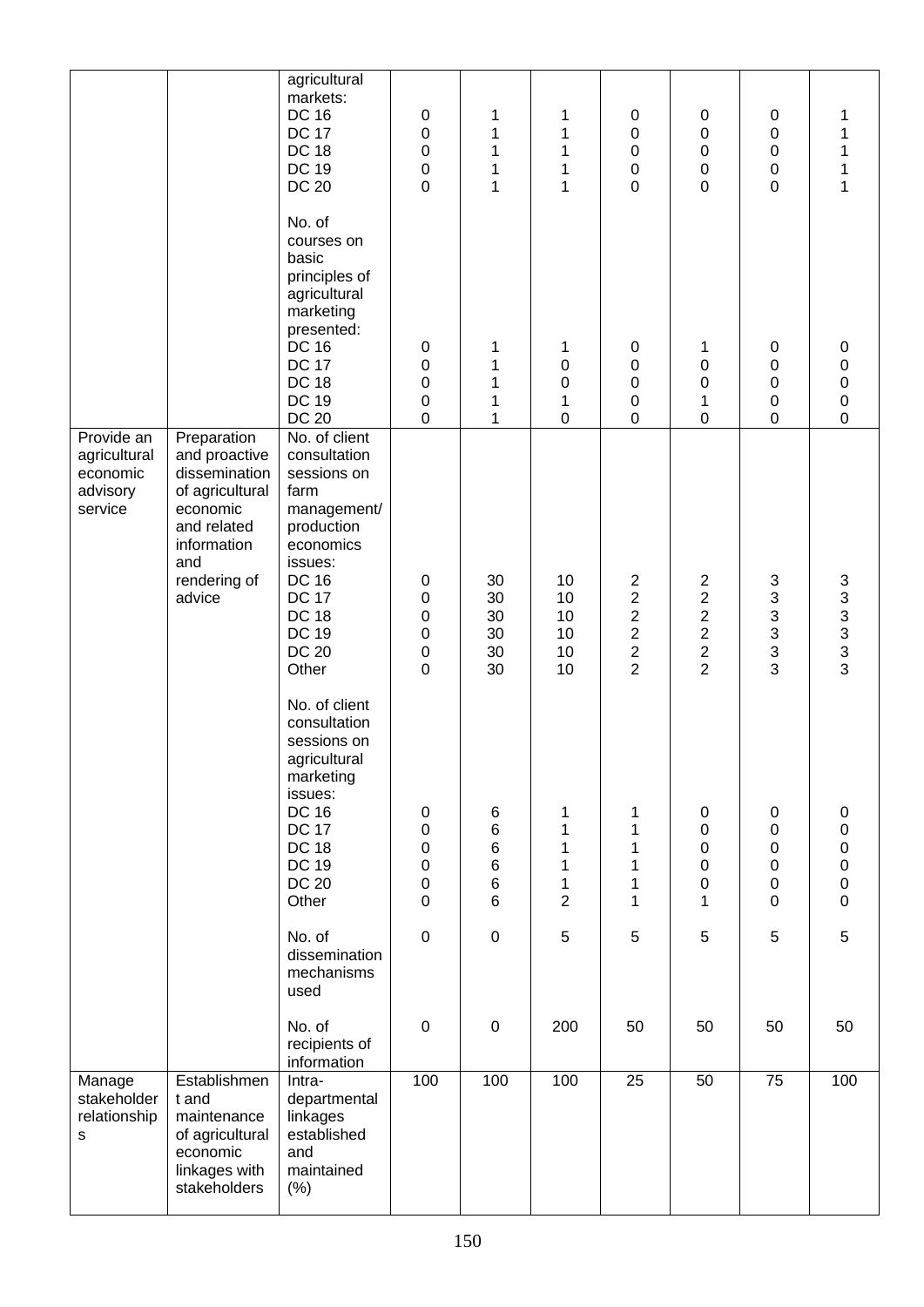| Inter-<br>departmental<br>linkages<br>established<br>and<br>maintained<br>$(\%)$ | 100 | 100 | 100 | 25 | 50 | 75 | 100 |
|----------------------------------------------------------------------------------|-----|-----|-----|----|----|----|-----|
| Linkages with<br>private sector<br>established<br>and<br>maintained<br>$(\%)$    | 100 | 100 | 100 | 25 | 50 | 75 | 100 |

#### **19.2 Sub-programme: Macroeconomics and Statistics**

| Specific measurable objectives and performance indicators |
|-----------------------------------------------------------|
|-----------------------------------------------------------|

|                                                                                         | <b>Sub Programme</b>                                                           |                                                                                    |                       |                            |                          |          |                         |              |              |
|-----------------------------------------------------------------------------------------|--------------------------------------------------------------------------------|------------------------------------------------------------------------------------|-----------------------|----------------------------|--------------------------|----------|-------------------------|--------------|--------------|
| <b>Strategic</b><br>Objective                                                           | <b>Measurable</b><br><b>Objectives</b>                                         | Performance<br><b>Measure</b><br><b>Indicator</b>                                  | Actual<br>2005/0<br>6 | 2006/07<br><b>Estimate</b> | 2007/08<br><b>Target</b> | Quarter  | Quarter<br>$\mathbf{2}$ | Quarter<br>3 | Quarter<br>4 |
| Provide<br>agricultural<br>economic<br>statistics<br>database<br>to support<br>economic | Establishmen<br>t of an<br>agricultural<br>economic<br>statistics<br>database  | Database<br>system<br>established and<br>maintained (%)<br>No. of<br>recipients of | 100                   | 100                        | 100                      | 25       | 50                      | 75           | 100          |
| sustainable<br>agricultural<br>business<br>developme<br>nt                              | Analyze and<br>disseminate<br>agricultural<br>economic<br>and other<br>related | information                                                                        | 5                     | 10                         | 20                       | 5        | 5                       | 5            | 5            |
|                                                                                         | information<br>Support<br>macro-<br>economic<br>research                       | No. of<br><b>PROVIDE</b><br>projects<br>supports                                   | $\mathbf 0$           | 1                          | 1                        | $\Omega$ | $\mathbf 0$             | 1            | 0            |

# **20. Programme 7: Structured Agricultural Training**

## **20.1 Sub-programme: Tertiary Education**

#### **Specific measurable objectives and performance indicators**

| <b>Sub Programme</b>                        |                                           |                                                                                            |                   |                            |                          |         |         |         |              |
|---------------------------------------------|-------------------------------------------|--------------------------------------------------------------------------------------------|-------------------|----------------------------|--------------------------|---------|---------|---------|--------------|
| <b>Strategic</b><br><b>Objective</b>        | Measurable<br><b>Objectives</b>           | Performance<br><b>Measure</b><br>Indicator                                                 | Actual<br>2005/06 | 2006/07<br><b>Estimate</b> | 2007/08<br><b>Target</b> | Quarter | Quarter | Quarter | Quarter<br>4 |
| Create a<br>new image<br>for the<br>College | To improve<br>the image of<br>the College | Develop and<br>maintain<br>number of<br>partnerships<br>and<br>agreements<br>with relevant | 13                |                            |                          |         |         | 3       |              |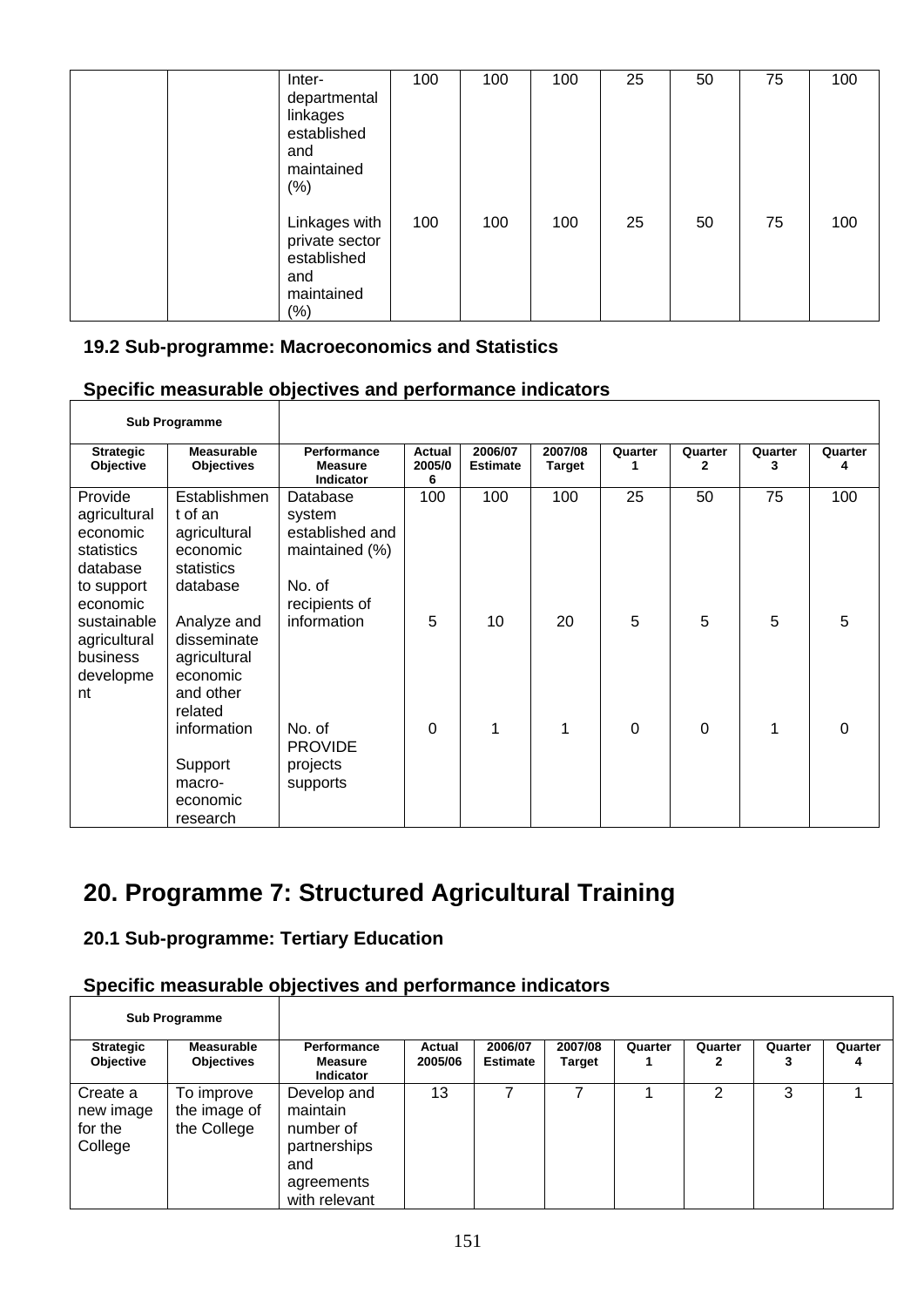|                                                             |                                                                 | industries and<br>role players                                                                      |                |                  |                 |                |                         |                |             |
|-------------------------------------------------------------|-----------------------------------------------------------------|-----------------------------------------------------------------------------------------------------|----------------|------------------|-----------------|----------------|-------------------------|----------------|-------------|
|                                                             |                                                                 | No. of<br>marketing<br>events of the<br>College to draw<br>potential clients<br>and<br>stakeholders | $\pmb{0}$      | 20               | 20              | $\mathbf 0$    | 5                       | 10             | 5           |
|                                                             | Maintain<br>quality of<br>teaching and<br>learning              | Maintain full<br><b>HEQC</b><br>accreditation<br>status (%)                                         | 100            | 100              | 100             | 100            | 100                     | 100            | 100         |
|                                                             |                                                                 | Evaluation<br>support of<br>lectures<br>through class<br>visits                                     | $\pmb{0}$      | $\mathbf 0$      | 34              | $9\,$          | $\boldsymbol{9}$        | 8              | 8           |
|                                                             |                                                                 | No of students<br>enrolled                                                                          | 100            | 130              | 130             | 130            | $\mathsf 0$             | $\pmb{0}$      | $\pmb{0}$   |
|                                                             |                                                                 | No of courses<br>presented                                                                          | 29             | 29               | 29              | 14             | $\mathsf 0$             | 15             | $\pmb{0}$   |
|                                                             |                                                                 | Level of<br>training<br>courses offered                                                             | $\overline{2}$ | $\boldsymbol{2}$ | $\overline{2}$  | $\overline{2}$ | $\overline{2}$          | $\overline{2}$ | $\sqrt{2}$  |
|                                                             | Effective                                                       | <b>Annual Training</b><br>programme<br>adapted to fulfill<br>industry needs                         | 1              | 1                | 1               | 1              | 0                       | $\mathbf 0$    | 0           |
|                                                             | running of<br>classes                                           | No of<br>theoretical<br>lectures<br>presented<br>(whole college)                                    | 3770           | 3770             | 3770            | 1885           | $\pmb{0}$               | 1885           | $\mathsf 0$ |
|                                                             |                                                                 | No of practical<br>sessions<br>presented<br>(whole college)                                         | 160            | 160              | 160             | 80             | $\mathbf 0$             | 80             | 0           |
| Identify<br>ways of<br>supporting<br>non-formal<br>training | Customized<br>support for<br>non-formal<br>training<br>provided | No of needs<br>driven short<br>courses<br>presented                                                 | $\overline{7}$ | 10               | $\overline{12}$ | $\overline{3}$ | $\overline{\mathbf{4}}$ | $\overline{4}$ | $\mathbf 1$ |
| Create<br>effective<br>structure<br>for learners<br>to have | Provide an<br>efficient<br>learner<br>support<br>service        | A well<br>equipped,<br>functional<br>library and<br>computer                                        | 90             | 100              | 100             | 25             | 25                      | 25             | 25          |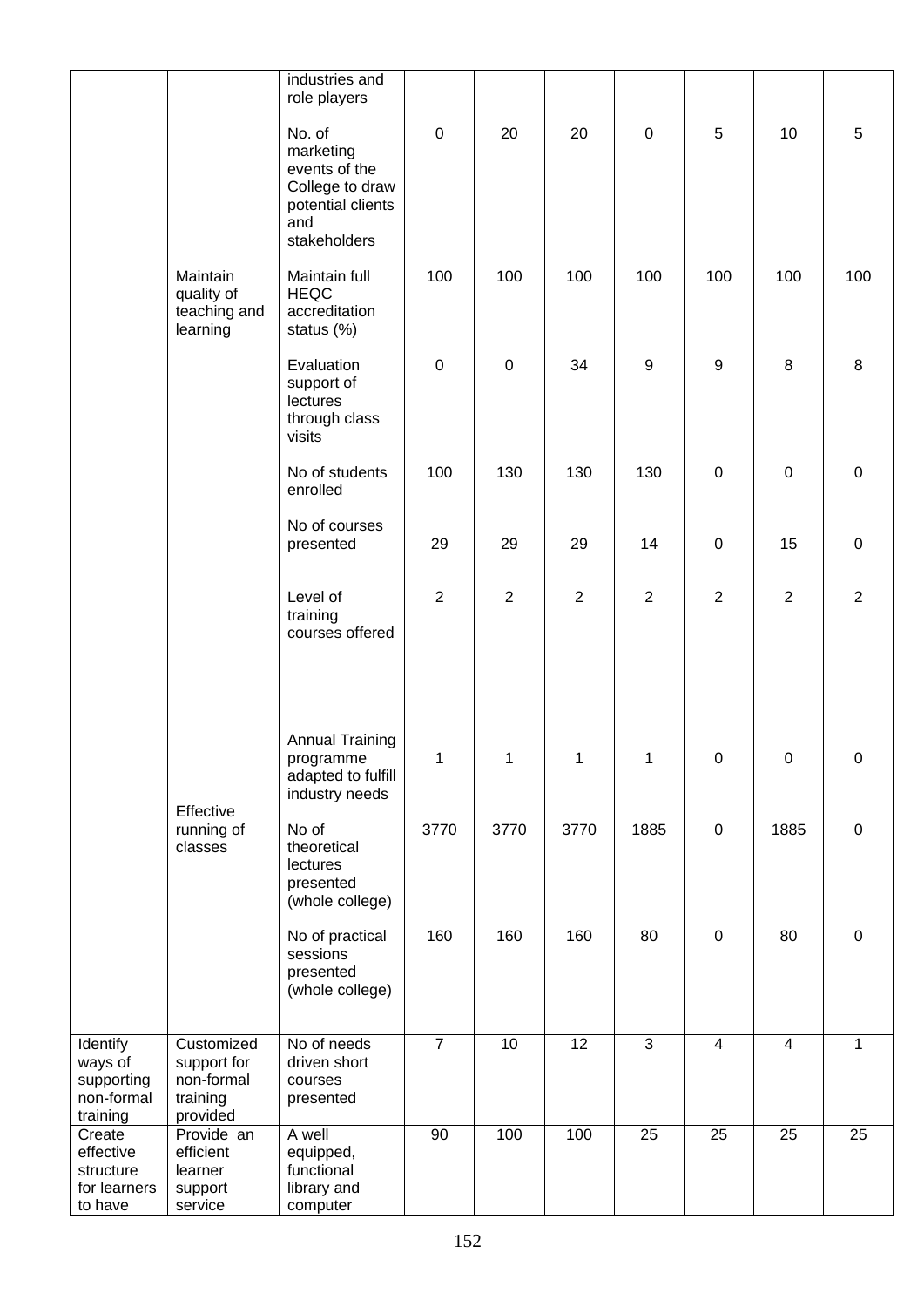| proper<br>support | centre<br>maintained (%)                                         |    |     |     |                |     |     |     |
|-------------------|------------------------------------------------------------------|----|-----|-----|----------------|-----|-----|-----|
|                   | Effective<br>counseling<br>support<br>provided (%)               | 65 | 100 | 100 | 100            | 100 | 100 | 100 |
|                   | Types of<br>extramural<br>activities for<br>learners<br>provided | 0  | 4   | 4   | $\overline{2}$ | 0   | 2   | 0   |

## **20.2 Sub-programme: Further Education and Training (FET)**

## **Specific measurable objectives and performance indicators**

| <b>Sub Programme</b>                             |                                                                 |                                                                                                                                                                |                   |                            |                          |              |                         |                 |              |
|--------------------------------------------------|-----------------------------------------------------------------|----------------------------------------------------------------------------------------------------------------------------------------------------------------|-------------------|----------------------------|--------------------------|--------------|-------------------------|-----------------|--------------|
| <b>Strategic</b><br>Objective                    | <b>Measurable</b><br><b>Objectives</b>                          | Performance<br><b>Measure</b><br>Indicator                                                                                                                     | Actual<br>2005/06 | 2006/07<br><b>Estimate</b> | 2007/08<br><b>Target</b> | Quarter<br>1 | Quarter<br>$\mathbf{2}$ | Quarter<br>3    | Quarter<br>4 |
| Training<br>compliance<br>with<br>legislation    | Compliance<br>with<br>accreditation<br>requirements<br>ensured. | No of<br>accredited<br>training course<br>material<br>procured/devel<br>oped                                                                                   | $\overline{3}$    | $\overline{3}$             | $\overline{3}$           | $\mathbf 0$  | 1                       | 1               | $\mathbf{1}$ |
|                                                  |                                                                 | No of trainers<br>attending<br>accredited<br>training<br>courses                                                                                               | $\mathbf 0$       | 3                          | $\overline{2}$           | $\mathbf 0$  | 1                       | $\mathbf 0$     | 1            |
| Improved<br>quality of<br>training               | A training<br>quality<br>management<br>system in<br>place       | A training<br>information<br>management<br>system<br>developed,<br>implemented<br>and maintained<br>(% )                                                       | 75                | 100                        | 100                      | 25           | 50                      | 75              | 100          |
|                                                  |                                                                 | A monitoring<br>and evaluation<br>system<br>developed,<br>implemented<br>and maintained<br>(% )                                                                | $\mathbf 0$       | 100                        | 100                      | 25           | 50                      | 75              | 100          |
| Create<br>skills<br>developme<br>nt<br>programme | Accredited<br>skills<br>development<br>programs<br>developed    | No. of training<br>needs<br>determined and<br>plans to<br>address the<br>needs in place<br>for approved<br>farmer<br>settlement<br>projects.<br>No of internal | $\mathbf{1}$      | $\mathbf{1}$               | $\overline{135}$         | 15           | 15                      | $\overline{15}$ | 15           |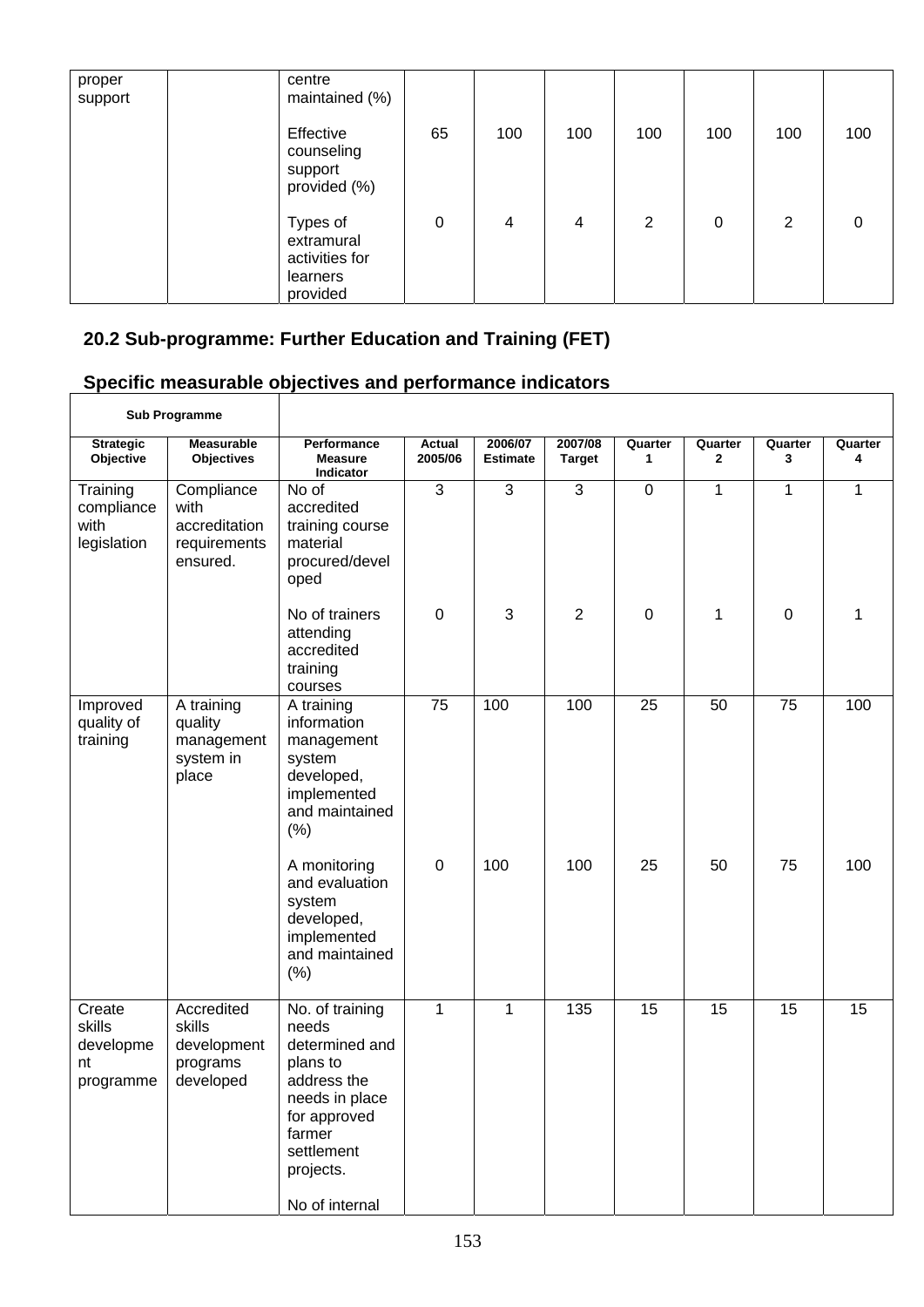|                                                        |                                                                       | course                                                                                                                                                                                                   | 82                                    | 150                             | 150                             | 37                         | 38                         | $\overline{37}$            | 38                         |
|--------------------------------------------------------|-----------------------------------------------------------------------|----------------------------------------------------------------------------------------------------------------------------------------------------------------------------------------------------------|---------------------------------------|---------------------------------|---------------------------------|----------------------------|----------------------------|----------------------------|----------------------------|
|                                                        |                                                                       | presentations                                                                                                                                                                                            |                                       |                                 |                                 |                            |                            |                            |                            |
|                                                        |                                                                       | No of farmers<br>attending<br>training in<br>different short<br>courses<br>through internal<br>trainers per<br>district:<br><b>DC 16</b><br><b>DC 17</b><br><b>DC 18</b><br><b>DC 19</b><br><b>DC 20</b> | 175<br>14<br>20<br>107<br>$\mathbf 0$ | 250<br>250<br>250<br>250<br>250 | 250<br>250<br>250<br>250<br>250 | 62<br>62<br>62<br>62<br>62 | 63<br>63<br>63<br>63<br>63 | 62<br>62<br>62<br>62<br>62 | 63<br>63<br>63<br>63<br>63 |
|                                                        | Appropriate<br>skills<br>development<br>programme<br>facilitated      | No of<br>outsourced<br>accredited<br>courses<br>facilitated                                                                                                                                              | $\pmb{0}$                             | 30                              | 30                              | $\overline{7}$             | 8                          | $\overline{7}$             | $\, 8$                     |
|                                                        |                                                                       | No of farmers<br>attending<br>outsourced<br>training:<br><b>DC 16</b>                                                                                                                                    | 538                                   | 300                             | 300                             | 75                         | 75                         | 75                         | 75                         |
|                                                        |                                                                       | <b>DC 17</b><br><b>DC 18</b><br><b>DC19</b><br><b>DC 20</b>                                                                                                                                              |                                       | 300<br>300<br>300<br>300        | 300<br>300<br>300<br>300        | 75<br>75<br>75<br>75       | 75<br>75<br>75<br>75       | 75<br>75<br>75<br>75       | 75<br>75<br>75<br>75       |
|                                                        | Learner-ship<br>programme<br>developed<br>and<br>implemented          | Facilitate the<br>establishment<br>and<br>development of<br>learnership in<br>areas of high<br>value crops<br>and livestock<br>enterprise and<br>Agro-<br>processing.                                    | $\pmb{0}$                             | $\pmb{0}$                       | $\ensuremath{\mathsf{3}}$       | 1                          | 1                          | $\mathbf 1$                | $\mathbf 0$                |
|                                                        |                                                                       | Learners<br>supported                                                                                                                                                                                    | $\pmb{0}$                             | $\pmb{0}$                       | 10                              | $\overline{2}$             | 3                          | $\mathbf{3}$               | 2                          |
|                                                        |                                                                       | No. of<br>Internship<br>students in soil<br>science                                                                                                                                                      | $\pmb{0}$                             | $\pmb{0}$                       | 10                              | $\overline{2}$             | 3                          | 3                          | 2                          |
|                                                        |                                                                       | No. of<br>experimental<br>training<br>students                                                                                                                                                           | 16                                    | $\pmb{0}$                       | 10                              | $\overline{2}$             | 3                          | 3                          | $\overline{2}$             |
| A strategy<br>on<br>mentorship<br>of new<br>farmers in | A proposed<br>strategy<br>document on<br>mentorship of<br>new farmers | Mentorship<br>strategy<br>document<br>compiled                                                                                                                                                           | $\overline{0}$                        | $\pmb{0}$                       | $\mathbf{1}$                    | 0.25                       | 0.25                       | 0.25                       | 0.25                       |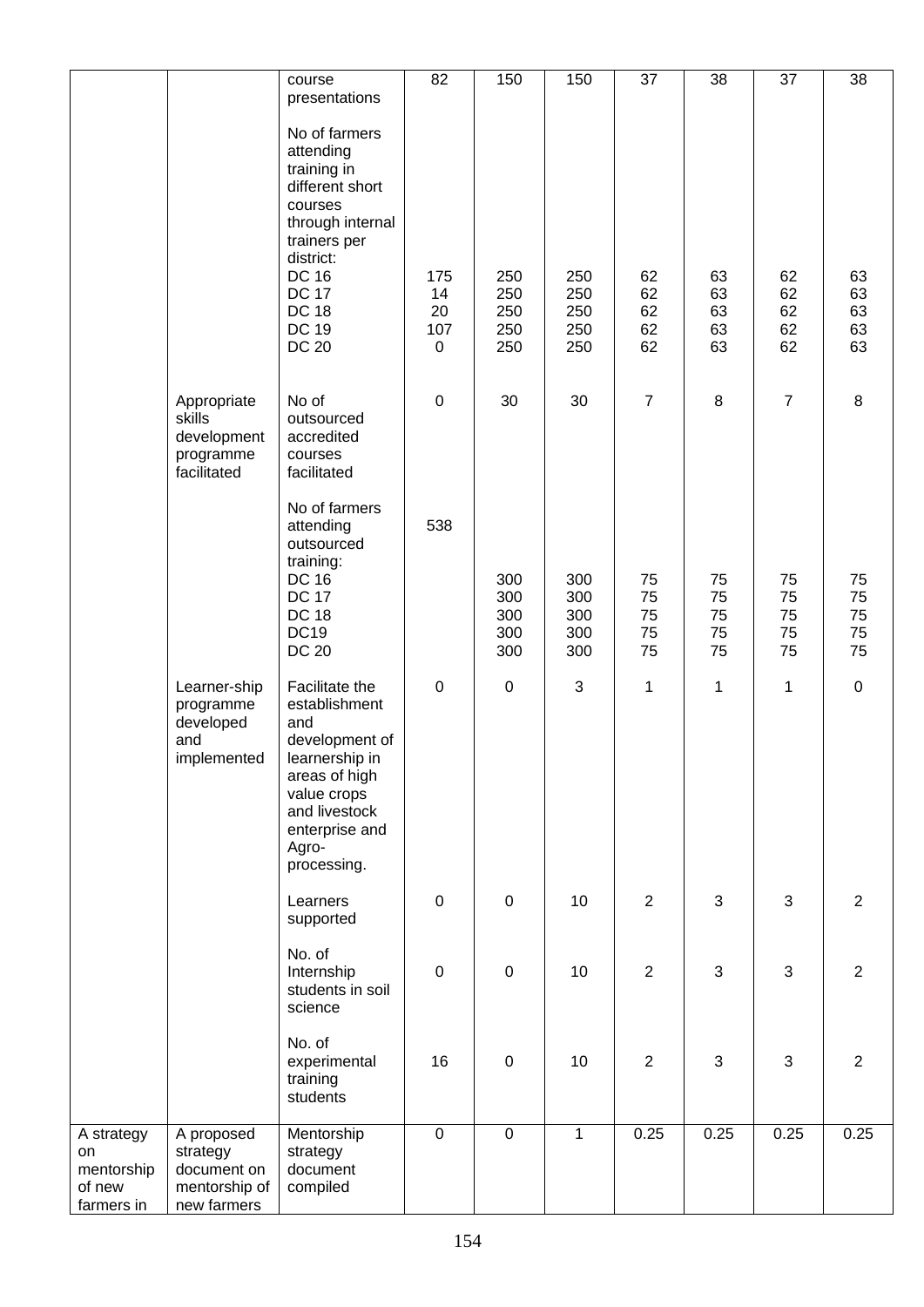| place                                                                                                   | compiled                                                                                     | Mentoring<br>monitored and<br>reviewed (%) | 0 | 0   | 100 | 100 | 100 | 100 | 100 |
|---------------------------------------------------------------------------------------------------------|----------------------------------------------------------------------------------------------|--------------------------------------------|---|-----|-----|-----|-----|-----|-----|
| Induction<br>training<br>course for<br>all potential<br>entrants<br>into the<br>agricultural<br>economy | An induction<br>course for<br>new entrants<br>into<br>agricultural<br>economy<br>facilitated | No of inductees<br>supported               | 0 | 200 | 50  | 10  | 10  | 15  | 15  |

# **PART D – Analysis of changes to programmes**

No programmes or sub-programmes were changed.

## **Glossary**

| <b>Agricultural Research Council</b>                 |
|------------------------------------------------------|
| <b>Black Economic Empowerment</b>                    |
| <b>Business Plan</b>                                 |
| Comprehensive Agricultural Support Programme         |
| <b>Conservation and Agricultural Resources Act</b>   |
| <b>Community Projects Fund Support Programme</b>     |
| Division of Revenue Act                              |
| Department of Agriculture                            |
| <b>Expanded Public Works Programme</b>               |
| Geographical Information System                      |
| Head of Department                                   |
| Historically Disadvantaged Individual                |
| <b>Integrated Development Plan</b>                   |
| <b>Information and Communication Technology</b>      |
| Land Reform for Agricultural Development             |
| <b>Laboratory Information System</b>                 |
| Milk Producers Organization                          |
| Member of the Executive Council                      |
| Monitoring and Evaluation                            |
| Micro Agricultural Finance Institute of South Africa |
| <b>Multi Purpose Community Centre</b>                |
| Non Formal Training Unit                             |
| <b>National African Farmers Union</b>                |
| National Emerging Red Meat Producers Organization    |
| <b>National Wool Growers Association</b>             |
| National Department of Agriculture                   |
| <b>Provincial Infrastructure Grant</b>               |
| <b>Public Finance Management Act</b>                 |
| Project Management Unit                              |
| Previously Disadvantaged Individual                  |
|                                                      |